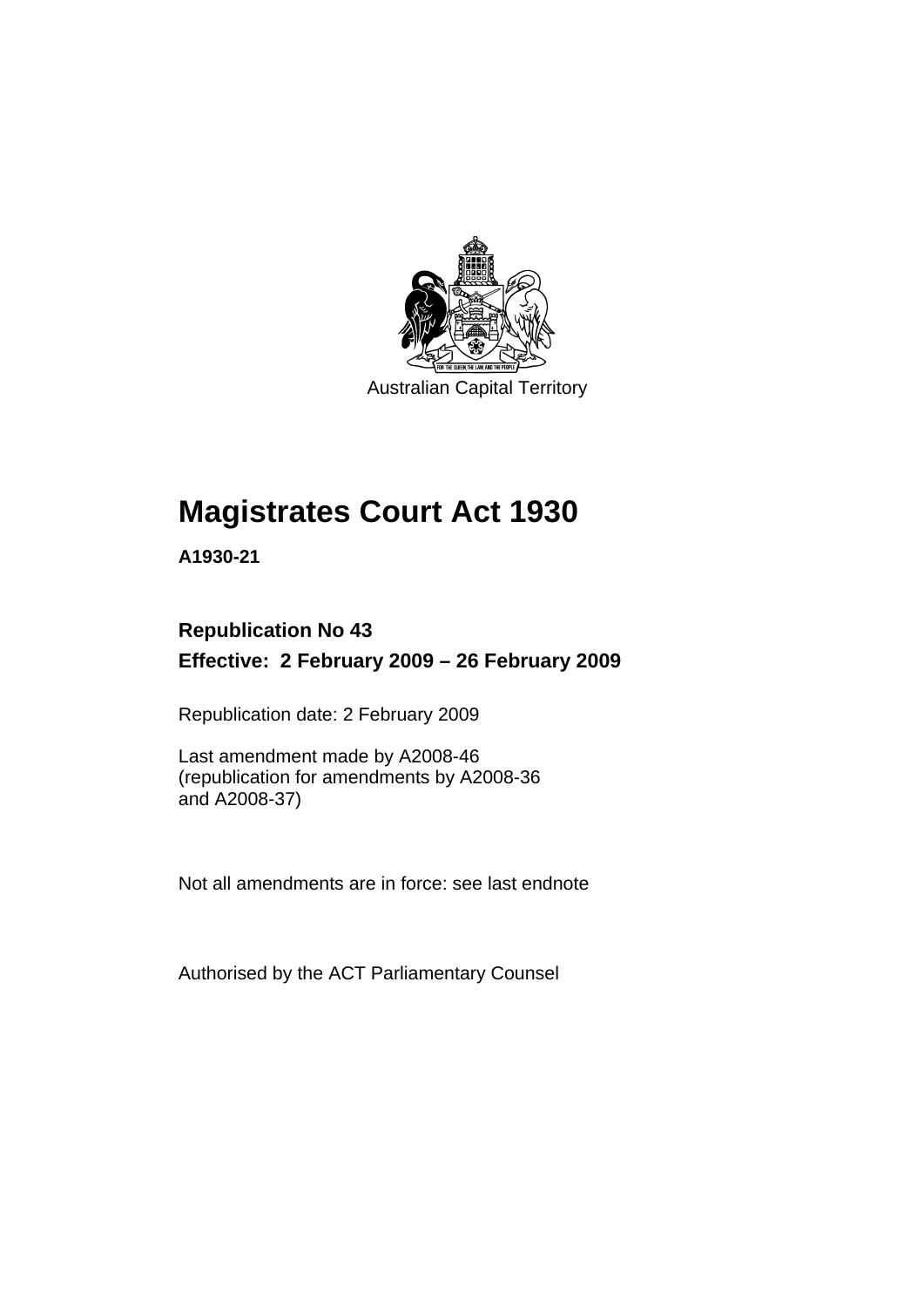#### **About this republication**

#### **The republished law**

This is a republication of the *Magistrates Court Act 1930* (including any amendment made under the *Legislation Act 2001*, part 11.3 (Editorial changes)) as in force on 2 February 2009*.* It also includes any amendment, repeal or expiry affecting the republished law to 2 February 2009.

The legislation history and amendment history of the republished law are set out in endnotes 3 and 4.

#### **Kinds of republications**

The Parliamentary Counsel's Office prepares 2 kinds of republications of ACT laws (see the ACT legislation register at www.legislation.act.gov.au):

- authorised republications to which the *Legislation Act 2001* applies
- unauthorised republications.

The status of this republication appears on the bottom of each page.

#### **Editorial changes**

The *Legislation Act 2001*, part 11.3 authorises the Parliamentary Counsel to make editorial amendments and other changes of a formal nature when preparing a law for republication. Editorial changes do not change the effect of the law, but have effect as if they had been made by an Act commencing on the republication date (see *Legislation Act 2001*, s 115 and s 117). The changes are made if the Parliamentary Counsel considers they are desirable to bring the law into line, or more closely into line, with current legislative drafting practice.

This republication does not include amendments made under part 11.3 (see endnote 1).

#### **Uncommenced provisions and amendments**

If a provision of the republished law has not commenced or is affected by an uncommenced amendment, the symbol  $\mathbf{U}$  appears immediately before the provision heading. The text of the uncommenced provision  $\overline{or}$  amendment appears only in the last endnote.

#### **Modifications**

If a provision of the republished law is affected by a current modification, the symbol  $\mathbf{M}$ appears immediately before the provision heading. The text of the modifying provision appears in the endnotes. For the legal status of modifications, see *Legislation Act 2001*, section 95.

#### **Penalties**

The value of a penalty unit for an offence against this republished law at the republication date is—

- (a) if the person charged is an individual—\$100; or
- (b) if the person charged is a corporation—\$500.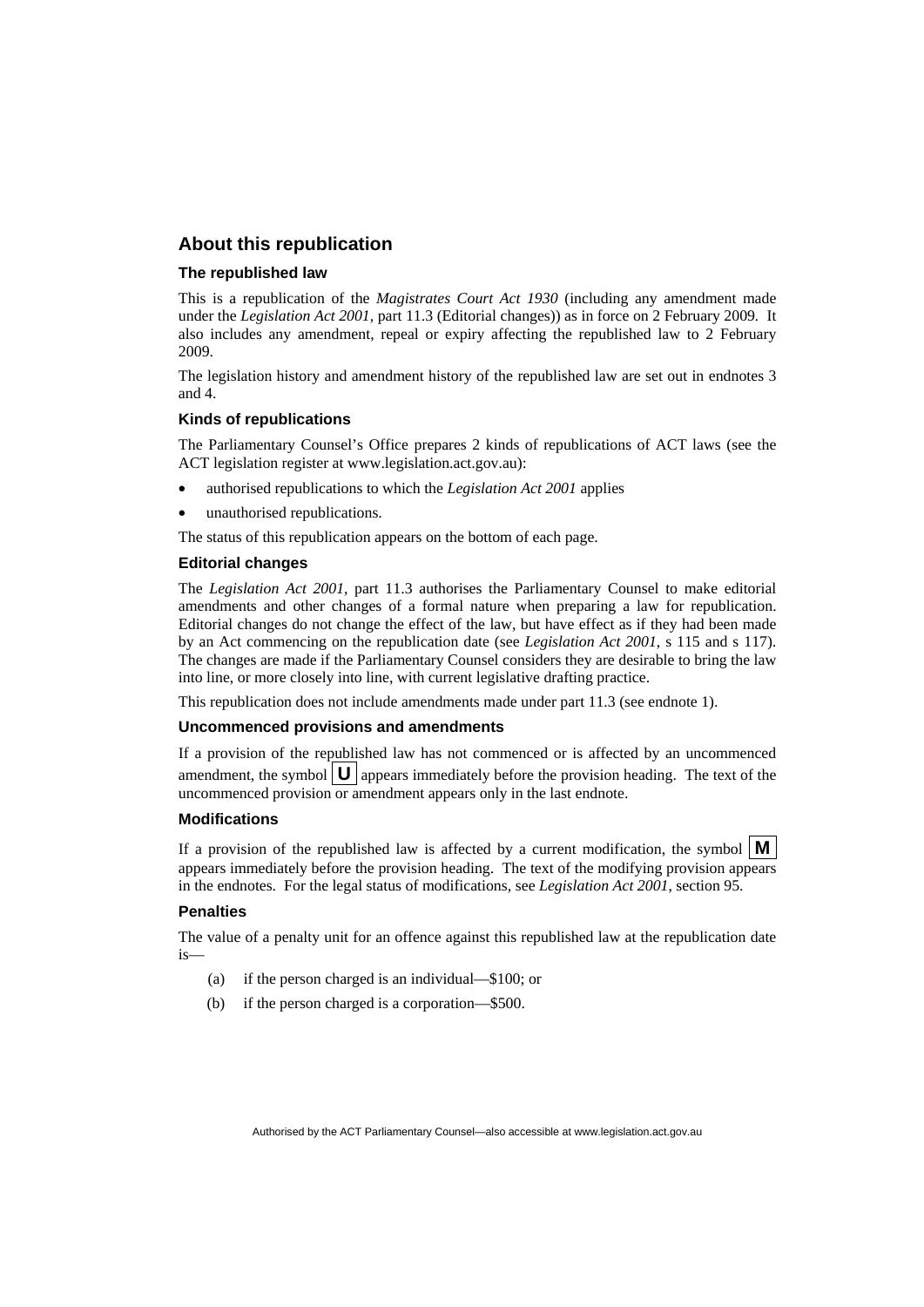

# **[Magistrates Court Act 1930](#page-16-0)**

# **Contents**

|                  |                                          | Page |
|------------------|------------------------------------------|------|
| <b>Chapter 1</b> | <b>Preliminary</b>                       |      |
| 1                | Name of Act                              | 2    |
| 2                | Dictionary                               | 2    |
| 3                | <b>Notes</b>                             | 2    |
| <b>Chapter 2</b> | <b>Magistrates Court and magistrates</b> |      |
| <b>Part 2.1</b>  | The court                                |      |
| 4                | Constitution of court                    | 3    |
| 5                | Arrangement of court business            | 3    |

| R43      | Magistrates Court Act 1930   | contents 1 |
|----------|------------------------------|------------|
| 02/02/09 | Effective: 02/02/09-26/02/09 |            |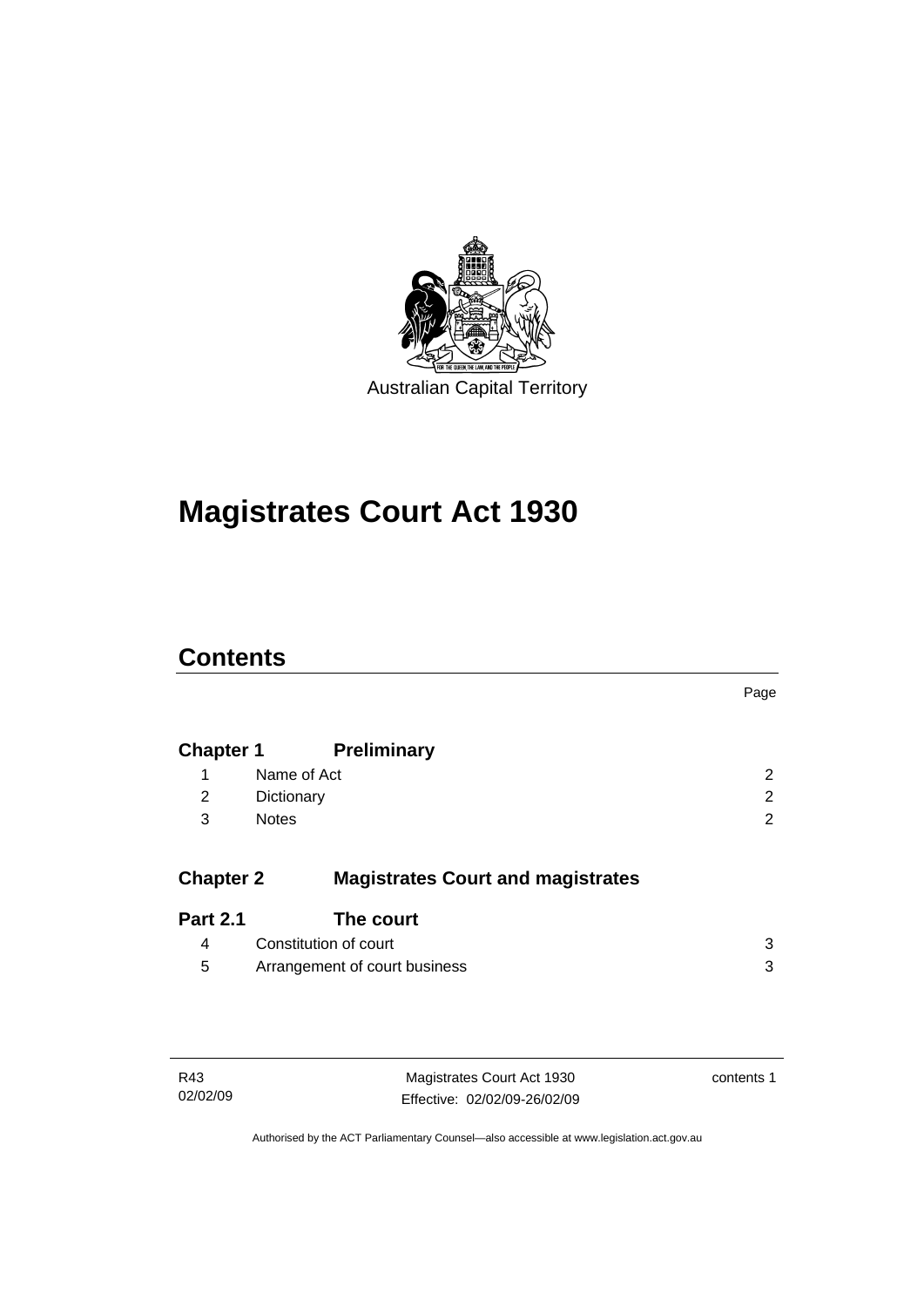| I<br>. .<br>٧ |
|---------------|
|---------------|

| <b>Part 2.2</b> | Appointment and jurisdiction of magistrates |
|-----------------|---------------------------------------------|
| Division 2.2.1  | Magietrates other than special magistrates  |

| Division 2.2.1<br>Magistrates other than special magistrates |                                                             |                |  |
|--------------------------------------------------------------|-------------------------------------------------------------|----------------|--|
| 6                                                            | Meaning of magistrate in div 2.2.1                          | 5              |  |
| $\overline{7}$                                               | Appointment of Chief Magistrate and other magistrates       |                |  |
| 7Α                                                           | Eligibility for appointment as magistrate                   |                |  |
| 7B                                                           | Seniority of magistrates                                    |                |  |
| 7C                                                           | Conditions of appointment of magistrates                    | 6              |  |
| 7D                                                           | Term of appointment of magistrates                          | 6              |  |
| 7E                                                           | <b>Acting Chief Magistrate</b>                              | 6              |  |
| 7F                                                           | Retirement                                                  | $\overline{7}$ |  |
| 7G                                                           | Magistrates not to do other work                            | 7              |  |
| 7H                                                           | Rights of public servants                                   | $\overline{7}$ |  |
| Division 2.2.2                                               | <b>Special magistrates</b>                                  |                |  |
| 8                                                            | Appointment of special magistrates                          | 8              |  |
| 8Α                                                           | Term of appointment of special magistrates                  | 8              |  |
| 8B                                                           | Conditions of appointment of special magistrates            | 8              |  |
| Division 2.2.3                                               | <b>Registrar and other court officers</b>                   |                |  |
| 9                                                            | Appointment of registrar etc                                | 9              |  |
| 9Α                                                           | Staff assisting registrar                                   | 9              |  |
| 9B                                                           | Functions of registrar and deputy registrars                | 9              |  |
| Division 2.2.4                                               | Jurisdiction of magistrates                                 |                |  |
| 10P                                                          | Oath etc of office                                          | 10             |  |
| 11                                                           | Acts done beyond ACT                                        | 10             |  |
| 12                                                           | Acts by magistrate out of court etc                         | 10             |  |
| 13                                                           | Making of enforcement order after case decided              |                |  |
| 15                                                           | Process not invalid only because of death of magistrate etc |                |  |
| 16                                                           | Order instead of mandamus order                             |                |  |
| 17                                                           | Magistrates may exercise functions of justices of peace     | 11             |  |
| <b>Part 2.3</b>                                              | Protection of magistrates in execution of their<br>office   |                |  |
| <b>17A</b>                                                   | Magistrate sued for act not within jurisdiction             | 12             |  |
| contents 2                                                   | Magistrates Court Act 1930                                  | R43            |  |

Effective: 02/02/09-26/02/09

02/02/09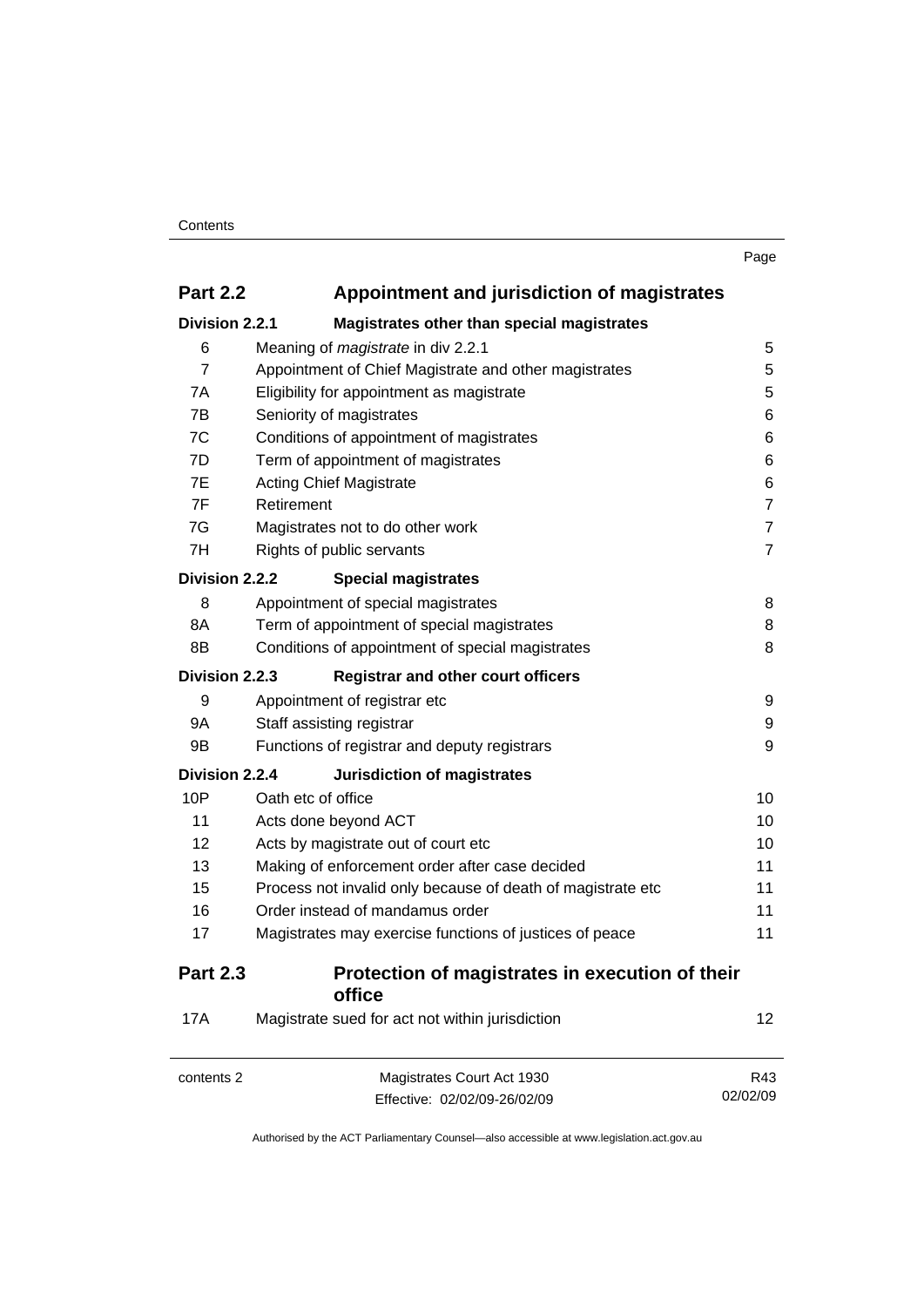|                                                                                                                                         | Page |
|-----------------------------------------------------------------------------------------------------------------------------------------|------|
| No action against magistrate after order nisi to quash conviction has<br>been granted                                                   | 13   |
| Committal or enforcement order by magistrate on order of court                                                                          | 13   |
| No action for acts done under Supreme Court order                                                                                       | 13   |
| No action if proceeding confirmed on appeal                                                                                             | 13   |
| Actions in cases prohibited                                                                                                             | 14   |
| Payment into court                                                                                                                      | 14   |
| No action against magistrate for judicial acts in Magistrates Court                                                                     | 14   |
| Magistrate sued for acts within magistrate's jurisdiction only liable in<br>case of malice and absence of reasonable and probable cause | 15   |
| Verdict for defendant                                                                                                                   | 15   |
| Damages                                                                                                                                 | 15   |
|                                                                                                                                         |      |

## **Chapter 3 Criminal proceedings**

02/02/09

| <b>Part 3.1</b> | <b>Preliminary</b>                                                                       |            |  |
|-----------------|------------------------------------------------------------------------------------------|------------|--|
| 18A             | Definitions for ch 3                                                                     |            |  |
| <b>Part 3.2</b> | <b>Criminal jurisdiction</b>                                                             |            |  |
| 19              | Jurisdiction of court                                                                    | 17         |  |
| 21              | Jurisdiction of court if defendant absent from ACT                                       |            |  |
| 22              | Proceeding of court if it considers offence should be dealt with on<br>indictment        |            |  |
| <b>Part 3.3</b> | <b>Beginning criminal proceedings</b>                                                    |            |  |
| Division 3.3.1  | <b>Beginning criminal proceedings-general</b>                                            |            |  |
| 25              | Informations                                                                             | 18         |  |
| Division 3.3.2  | <b>Informations</b>                                                                      |            |  |
| 26              | Laying of informations                                                                   | 18         |  |
| 27              | Description of people and property and of offences                                       |            |  |
| 28              | Power of court to amend information<br>29<br>Court may adjourn hearing if amendment made |            |  |
|                 |                                                                                          |            |  |
| 30              | Form of information                                                                      | 19         |  |
| R43             | Magistrates Court Act 1930                                                               | contents 3 |  |

Authorised by the ACT Parliamentary Counsel—also accessible at www.legislation.act.gov.au

Effective: 02/02/09-26/02/09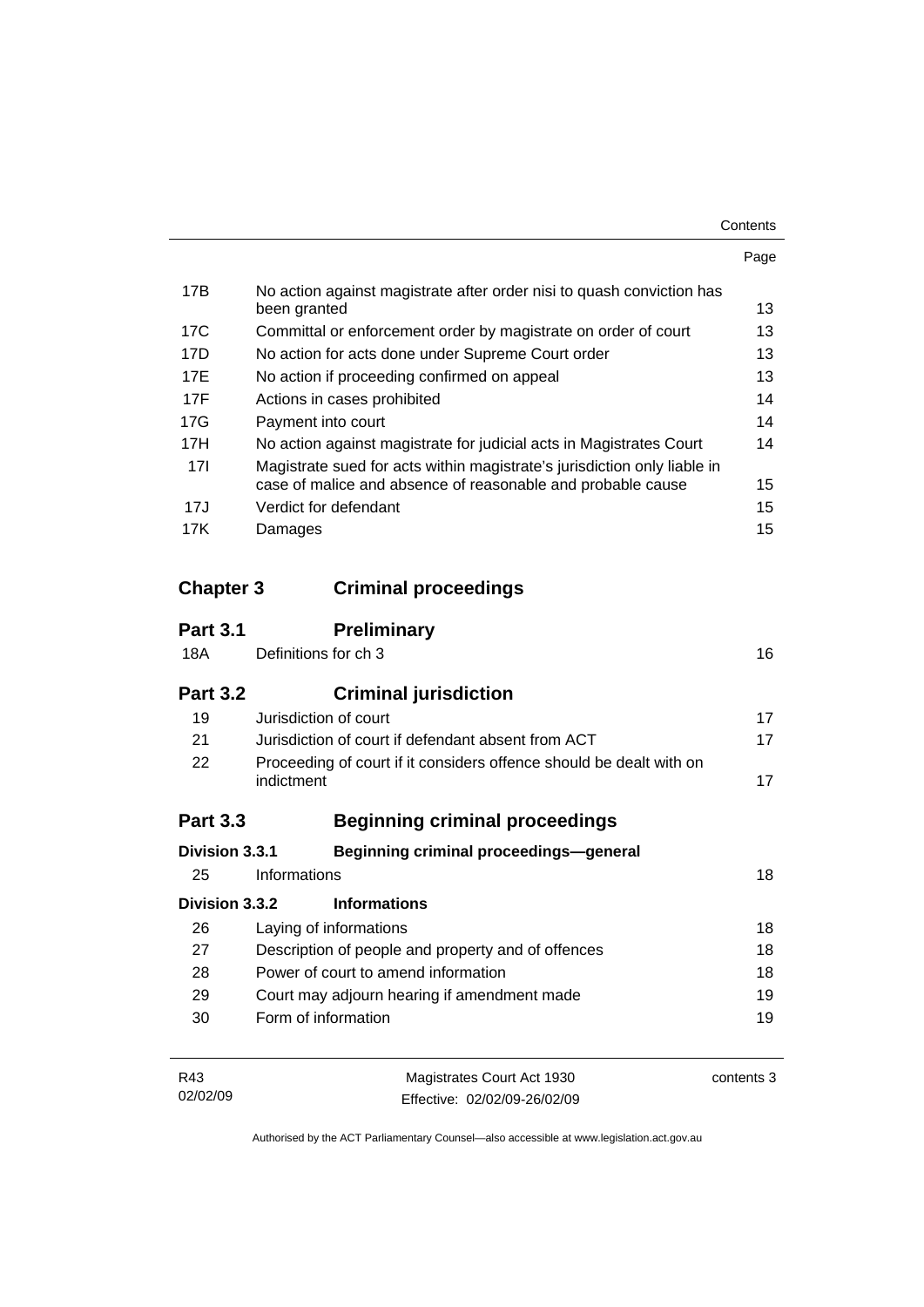#### **Contents**

|                                                    |                                               |                                                                  | Page     |  |
|----------------------------------------------------|-----------------------------------------------|------------------------------------------------------------------|----------|--|
| Division 3.3.3                                     |                                               | <b>Summonses</b>                                                 |          |  |
| 37                                                 | When magistrate may issue summons             |                                                                  |          |  |
| 38                                                 | Form of summons                               |                                                                  |          |  |
| 41                                                 |                                               | Service of summons                                               | 20       |  |
| Division 3.3.3A<br><b>Court attendance notices</b> |                                               |                                                                  |          |  |
| Division 3.3.4                                     |                                               | Warrants                                                         |          |  |
| 42                                                 |                                               | Issue of warrant and summons                                     | 21       |  |
| 43                                                 |                                               | Procedure on filing indictment                                   | 21       |  |
| 44                                                 |                                               | Direction of warrant                                             | 22       |  |
| 45                                                 |                                               | Any police officer may execute warrant                           | 23       |  |
| 47                                                 |                                               | Form of arrest warrant                                           | 23       |  |
| 48                                                 |                                               | Warrant to be in force till executed                             | 23       |  |
| 49                                                 |                                               | Sunday warrants                                                  |          |  |
| <b>Part 3.4</b>                                    |                                               | <b>Hearing of criminal proceedings</b>                           |          |  |
| Division 3.4.1                                     |                                               | Hearing of criminal proceedings-general                          |          |  |
| 53                                                 |                                               | Conduct of case generally                                        | 24       |  |
| 54                                                 | If both parties present in court to hear case |                                                                  | 24       |  |
| Division 3.4.2                                     |                                               | <b>Warrants for witnesses</b>                                    |          |  |
| 63                                                 |                                               | Warrant to bring witness to court                                | 25       |  |
| 64                                                 | Warrant in the first instance                 |                                                                  | 25       |  |
| Division 3.4.3                                     |                                               | Remand                                                           |          |  |
| 70                                                 |                                               | Remand of defendant                                              | 25       |  |
| 72                                                 |                                               | Bringing remanded defendant before court                         |          |  |
| 72A                                                | Bail application hearings-audiovisual links   |                                                                  |          |  |
| 72B                                                |                                               | Defendant's appearance in non-bail proceedings—audiovisual links | 27       |  |
| Division 3.4.4                                     |                                               | <b>Committal and recognisance</b>                                |          |  |
| 73A                                                |                                               | Extended application of div 3.4.4                                | 28       |  |
| 74                                                 | Remand of defendant before decision           |                                                                  | 28       |  |
| 75                                                 | Remand of witness or defendant after decision |                                                                  | 28       |  |
| 76                                                 | Witnesses may be discharged on recognisance   |                                                                  | 28       |  |
| 77                                                 | 29<br>Recognisances                           |                                                                  |          |  |
| contents 4                                         |                                               | Magistrates Court Act 1930                                       | R43      |  |
|                                                    |                                               | Effective: 02/02/09-26/02/09                                     | 02/02/09 |  |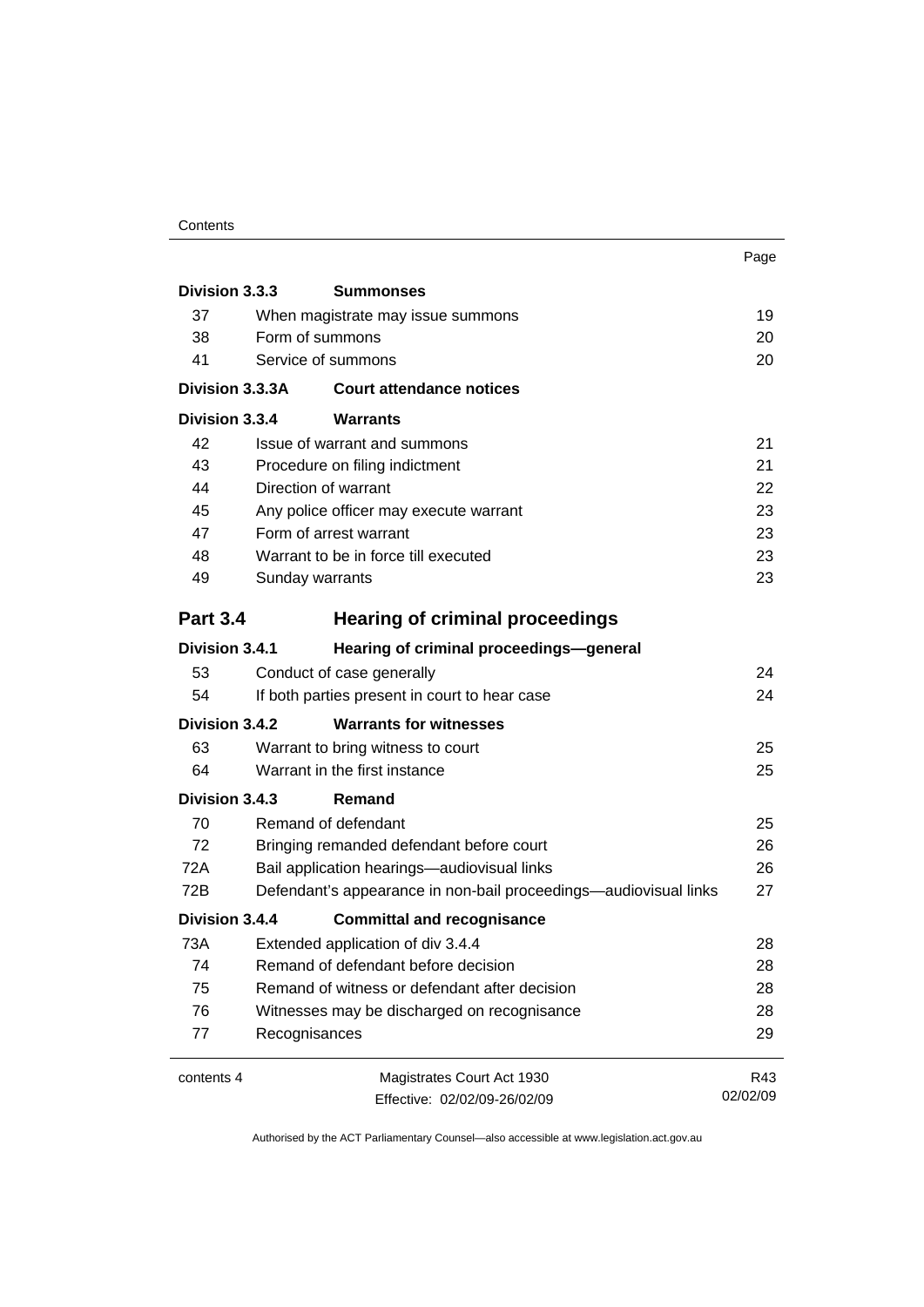|                 |                                                                             | Page       |  |
|-----------------|-----------------------------------------------------------------------------|------------|--|
| 78              | Issue of warrant for non-appearance                                         | 29         |  |
| 79              | Recognisances taken out of court                                            |            |  |
| 80              | Forfeited recognisances-how enforced                                        | 29         |  |
| Division 3.4.5  | <b>Adjournment of criminal proceedings</b>                                  |            |  |
| 83              | Magistrate may adjourn court generally                                      | 30         |  |
| 84              | Particular cases may be adjourned                                           | 30         |  |
| 85              | Proceeding if either party not present at adjourned hearing                 | 30         |  |
| 86              | Proceeding if both parties present at adjourned hearing                     | 31         |  |
| 87              | Witness to attend adjourned etc hearing                                     | 31         |  |
| 88              | Postponement of hearing                                                     | 31         |  |
| <b>Part 3.5</b> | <b>Proceedings for indictable offences</b>                                  |            |  |
| Division 3.5.1  | Preliminary                                                                 |            |  |
| 88A             | Meaning of jury in pt 3.5                                                   | 32         |  |
| Division 3.5.2  | Indictable offences-beginning of proceedings                                |            |  |
| 89              | Disobedience of summons                                                     | 32         |  |
| 89A             | Accused person may be excused from attendance before court                  | 33         |  |
| 90              | Procedure if informant proposes to tender written statements to court       |            |  |
| 90AA            | Written statements may be admitted in evidence                              | 36         |  |
| 90AB            | Preliminary examination if written statements not tendered                  | 38         |  |
| 90ABA           | Attendance not required under s 90AA or s 90AB if order made under<br>s 89A | 38         |  |
| 90A             | Plea of guilty in committal proceeding                                      | 39         |  |
| 91              | Court may discharge accused                                                 | 42         |  |
| 92              | Proceeding if evidence sufficient to put accused on trial                   | 42         |  |
| 92A             | Committal for sentence for indictable offence tried summarily               | 43         |  |
| 92B             | Depositions as evidence                                                     | 44         |  |
| 93              | Admissions and confessions                                                  | 44         |  |
| Division 3.5.3  | Indictable offences--proceedings after hearing of<br>evidence               |            |  |
| 94              | Discharge or committal for trial                                            | 44         |  |
| 95              | Depositions of dead or absent people                                        | 45         |  |
| 96              | Evidence for defence                                                        | 46         |  |
| R43             | Magistrates Court Act 1930                                                  | contents 5 |  |
| 02/02/09        | Effective: 02/02/09-26/02/09                                                |            |  |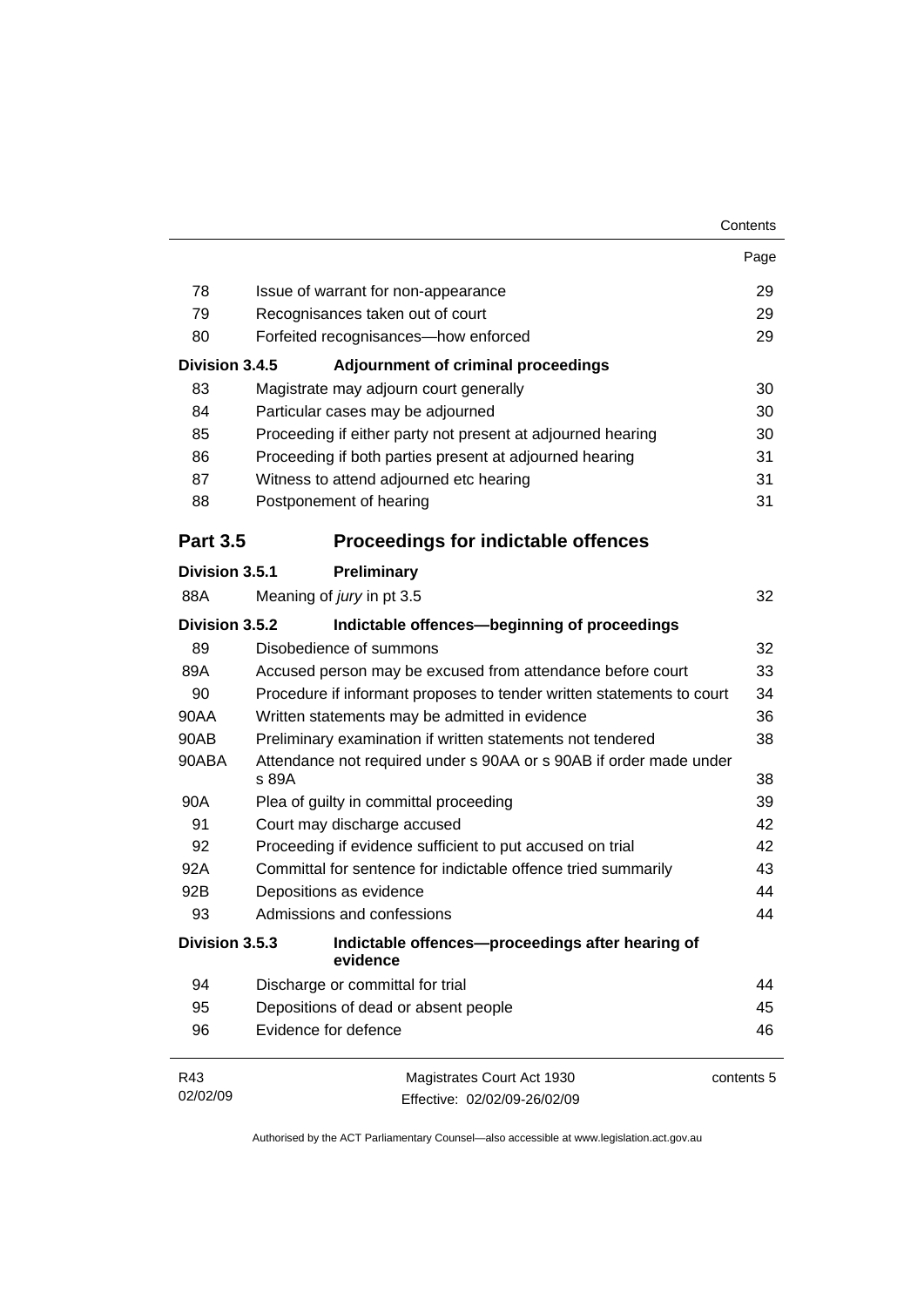| Division 3.5.4  | Indictable offences-costs                                 |    |
|-----------------|-----------------------------------------------------------|----|
| 97              | Discontinued proceeding                                   | 46 |
| Division 3.5.5  | Indictable offences-witness recognisances                 |    |
| 103             | Recognisance of witnesses etc                             | 46 |
| 104             | Signature of magistrate-notice to witnesses               | 47 |
| 105             | Court may remand noncompliant witness                     | 47 |
| Division 3.5.6  | Indictable offences-other provisions                      |    |
| 105A            | Meaning of certified copy of depositions in div 3.5.6     | 47 |
| 106             | Giving depositions etc to director of public prosecutions | 48 |
| 107             | Giving documents to proper officer of court               | 48 |
| 108             | Accused person may obtain copies of depositions etc       | 49 |
| <b>Part 3.6</b> | Proceedings for offences punishable                       |    |
|                 | summarily                                                 |    |
| 108A            | Indictable offences dealt with summarily                  | 50 |
| 109             | Dismissal or adjournment in absence of informant          | 50 |
| 110             | Hearing in absence of defendant                           | 51 |
| 111             | Adjournment if defendant does not appear                  | 52 |
| 113             | Proceeding at hearing on defendant's confession           | 52 |
| 114             | If defendant does not admit the case                      | 52 |
| 115             | Conduct of summary proceeding                             | 53 |
| <b>Part 3.7</b> | Service and pleading by post for certain                  |    |

#### **Part 3.7 Service and pleading by post of for certain**  $\frac{1}{2}$  **of for certain**  $\frac{1}{2}$ **offences**

| 116A  | Definitions for pt 3.7                           | 54 |
|-------|--------------------------------------------------|----|
| 116AA | Meaning of <i>prescribed</i> offence for pt 3.7  | 54 |
| 116B  | Service of summons for prescribed offence        | 55 |
| 116BA | Giving of notice by registrar                    | 56 |
| 116C  | Proof of service                                 | 56 |
| 116D  | Pleas to prescribed offence                      | 57 |
| 116E  | Procedure if plea of guilty entered              | 57 |
| 116F  | Procedure if notice of intention to defend given | 58 |
| 116FA | Procedure if defendant pleads not guilty         | 58 |
|       |                                                  |    |

| contents 6 | Magistrates Court Act 1930   | R43      |
|------------|------------------------------|----------|
|            | Effective: 02/02/09-26/02/09 | 02/02/09 |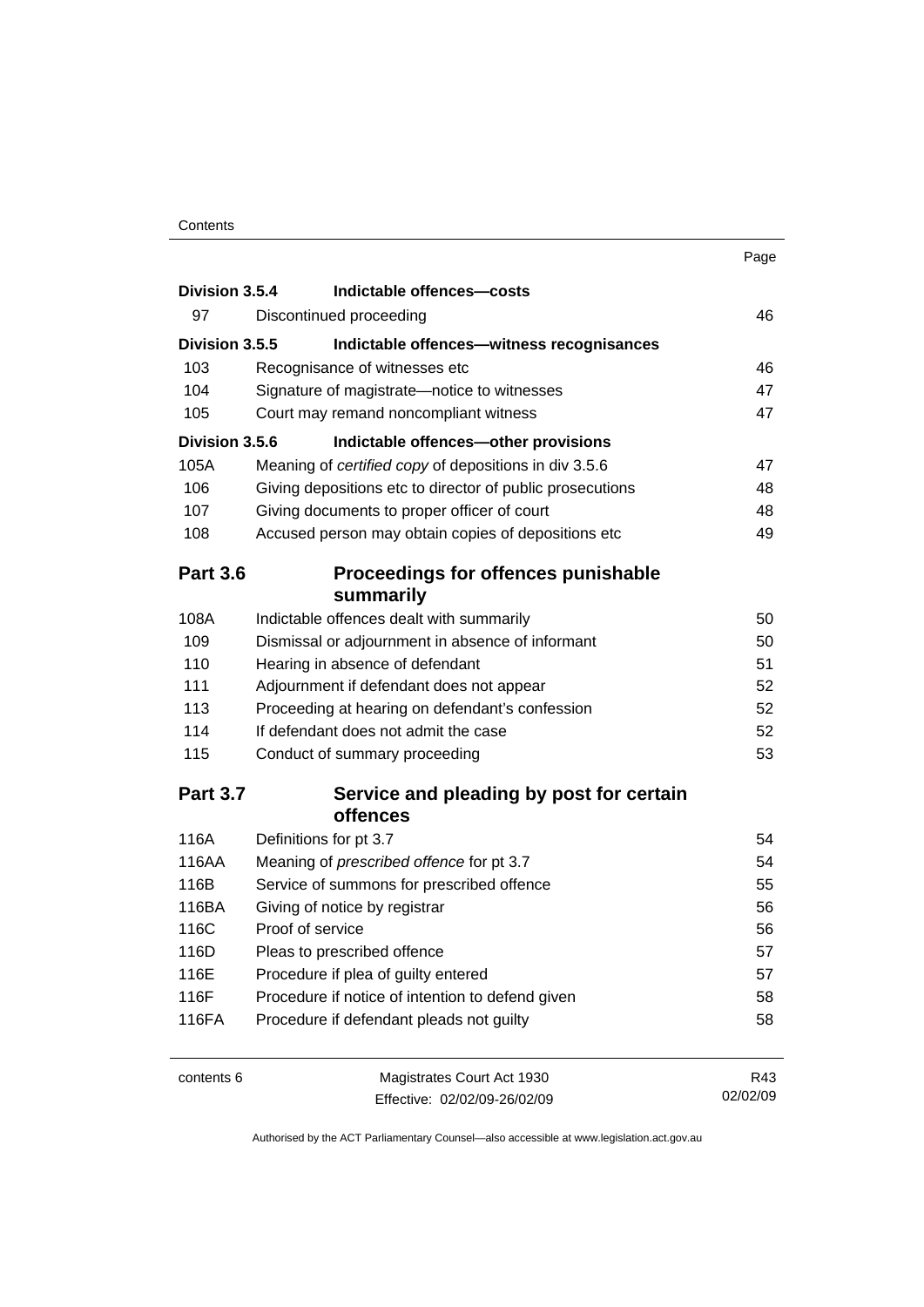|                 |                                                                   | Contents |
|-----------------|-------------------------------------------------------------------|----------|
|                 |                                                                   | Page     |
| 116G            | Procedure if defendant does not plead                             | 58       |
| 116H            | Restricted penalties under pt 3.7                                 | 59       |
| <b>116l</b>     | Consequences of conviction in absence of defendant                | 60       |
| <b>Part 3.8</b> | Infringement notices for certain offences                         |          |
| Division 3.8.1  | Preliminary                                                       |          |
| 117             | Definitions for pt 3.8                                            | 61       |
| 118             | Purpose and effect of pt 3.8                                      | 63       |
| 119             | Regulations about infringement notice offences                    | 63       |
| Division 3.8.2  | Infringement and reminder notices                                 |          |
| 120             | Service of infringement notices                                   | 64       |
| 121             | Contents of infringement notices                                  | 65       |
| 122             | Additional information in infringement notices                    | 66       |
| 123             | Time for payment of infringement notice penalty                   | 67       |
| 124             | Extension of time to pay penalty                                  | 68       |
| 125             | Effect of payment of infringement notice penalty                  | 68       |
| 126             | Application for withdrawal of infringement notice                 | 69       |
| 127             | Withdrawal of infringement notice                                 | 69       |
| 128             | Guidelines about withdrawal of infringement notices               | 70       |
| 129             | Reminder notices                                                  | 71       |
| 130             | Contents of reminder notices                                      | 71       |
| 131             | Additional information in reminder notices                        | 72       |
| Division 3.8.3  | Additional provisions for vehicle-related offences                |          |
| 131A            | Meaning of infringement notice                                    | 74       |
| 131B            | Service of infringement notice on responsible person for vehicles | 74       |
| 131C            | Liability for vehicle-related offences                            | 76       |
| 131D            | Illegal user declarations                                         | 77       |
| 131E            | Known offender declarations                                       | 78       |
| 131F            | Sold vehicle declarations                                         | 80       |
| 131G            | Unknown offender declarations                                     | 81       |
| Division 3.8.4  | Disputing liability for infringement notices                      |          |
| 132             | Disputing liability for infringement notice offence               | 82       |

| R43      | Magistrates Court Act 1930   | contents 7 |
|----------|------------------------------|------------|
| 02/02/09 | Effective: 02/02/09-26/02/09 |            |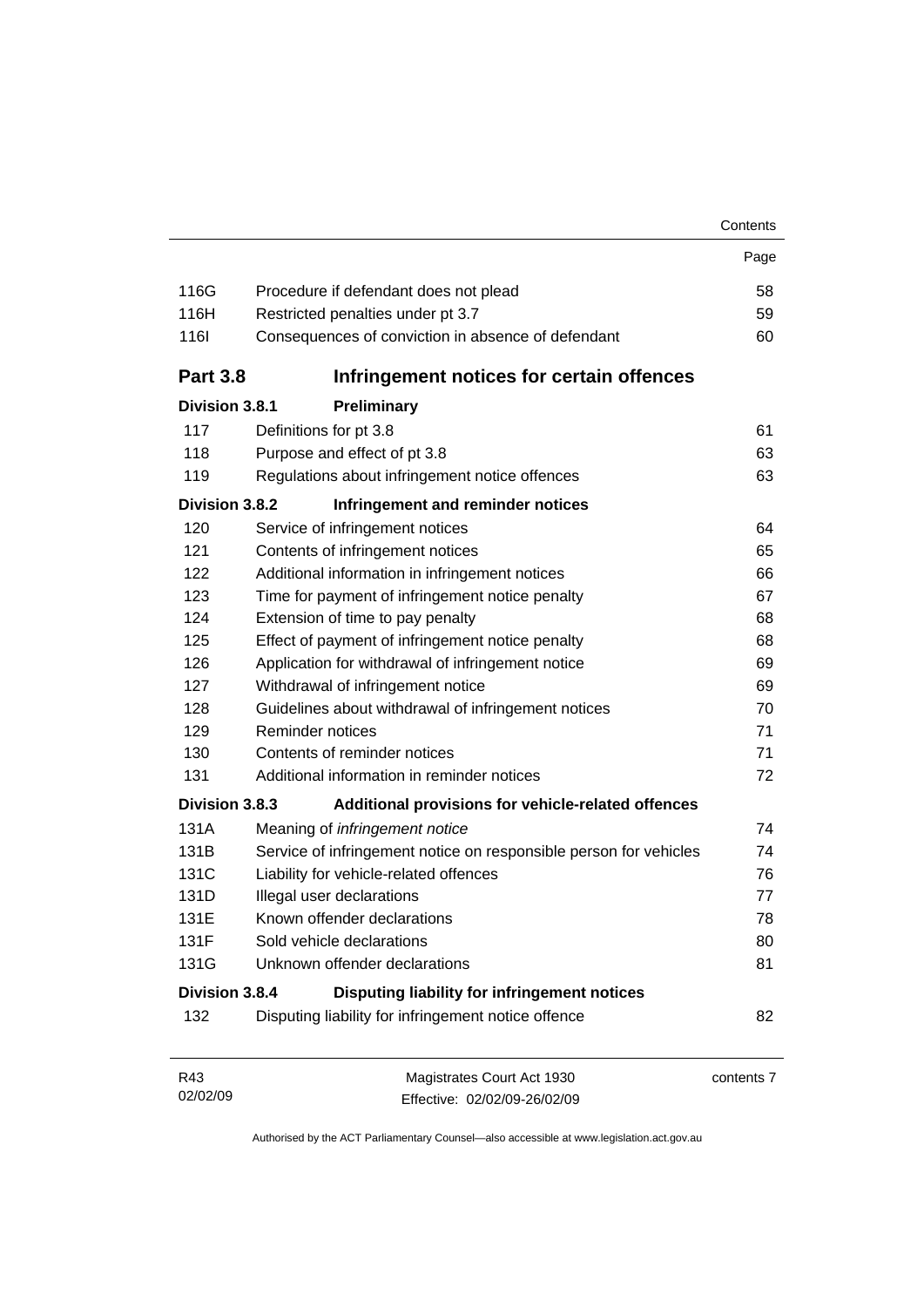|                 |                                                                 | Page     |
|-----------------|-----------------------------------------------------------------|----------|
| 133             | Extension of time to dispute liability                          | 83       |
| 134             | Procedure if liability disputed                                 | 83       |
| Division 3.8.5  | Infringement notices-other provisions                           |          |
| 134A            | Authorised people for infringement notice offences              | 85       |
| 135             | Delegation of administering authority's functions               | 86       |
| 136             | Evidentiary certificates                                        | 86       |
| <b>Part 3.9</b> | <b>Enforcement of criminal decisions</b>                        |          |
| Division 3.9.1  | Enforcement of criminal decisions-general                       |          |
| 141             | Minute of decision and notice to defendant                      | 88       |
| 142             | Formal convictions and orders                                   | 89       |
| 143             | Consequences if information dismissed                           | 89       |
| 144             | Copies of informations and other documents                      | 89       |
| Division 3.9.2  | <b>Enforcement of fines</b>                                     |          |
| 146             | Definitions for div 3.9.2                                       | 90       |
| 147             | Payment of fine                                                 | 91       |
| 147A            | Notice of address etc                                           | 92       |
| 147B            | Access to particulars of address                                | 92       |
| 147C            | Doubtful service                                                | 93       |
| 148             | Court may allow time to pay                                     | 93       |
| 149             | Penalty notice                                                  | 94       |
| 150             | Default                                                         | 95       |
| 151             | Default notice                                                  | 95       |
| 152             | Special arrangements                                            | 96       |
| 153             | Notice for suspension of driver licence etc                     | 97       |
| 154             | Access to personal information                                  | 98       |
| 154D            | Fine defaulters-imprisonment                                    | 98       |
| 154E            | Young fine defaulters                                           | 100      |
| 154F            | Young fine defaulters—no capacity to pay                        | 100      |
| 157             | Outstanding fine discharged by payment                          | 100      |
| 158             | Outstanding fine satisfied by imprisonment                      | 100      |
| 158A            | Outstanding fine satisfied by imprisonment-young fine defaulter | 100      |
| 160             | Conviction or order quashed or set aside                        | 100      |
| contents 8      | Magistrates Court Act 1930                                      | R43      |
|                 | Effective: 02/02/09-26/02/09                                    | 02/02/09 |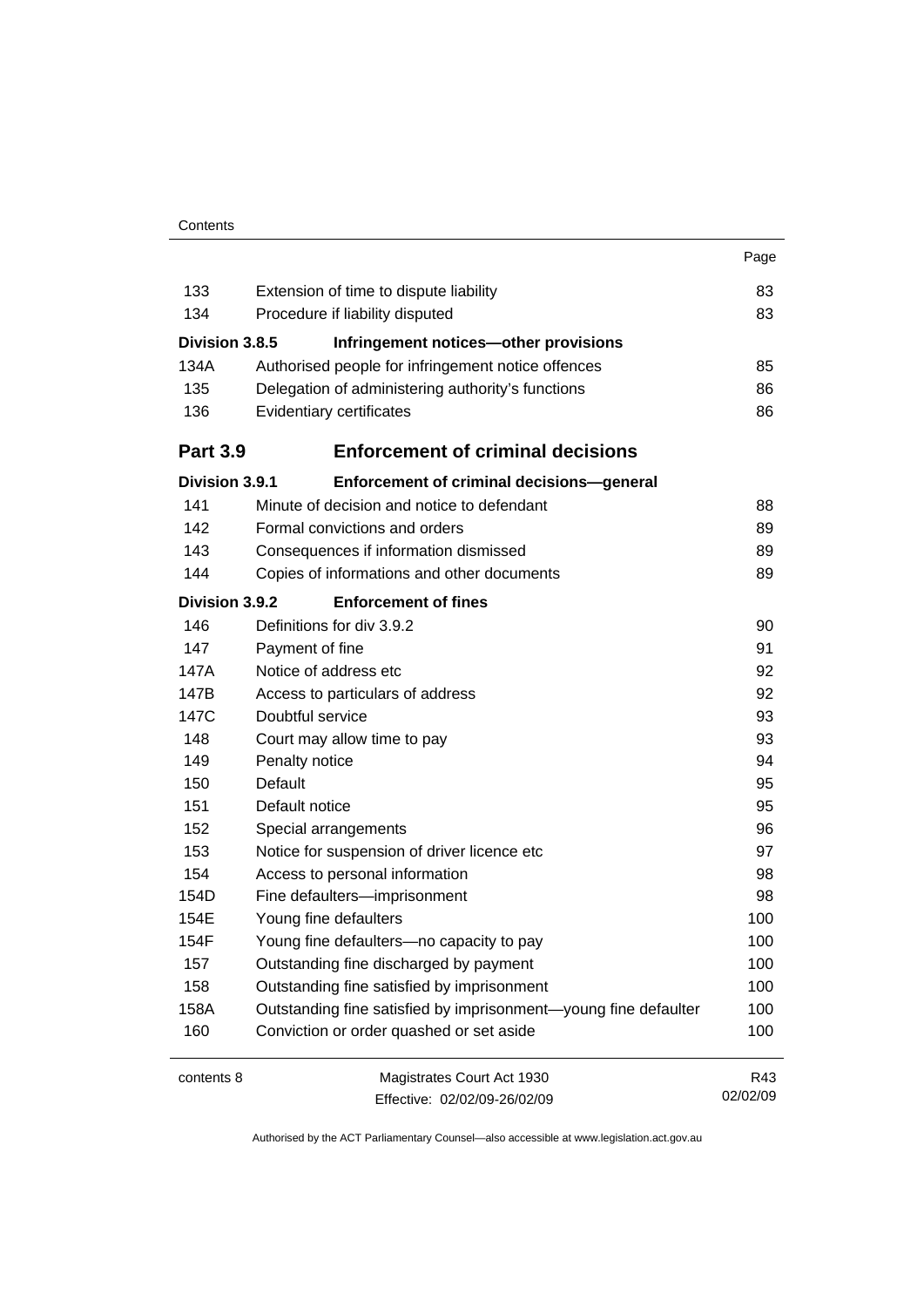|                  |                  |                                                                     | Contents |
|------------------|------------------|---------------------------------------------------------------------|----------|
|                  |                  |                                                                     | Page     |
| 161              |                  | Other enforcement provisions not affected                           | 101      |
| Division 3.9.3   |                  | Reciprocal enforcement of fines against bodies<br>corporate         |          |
| 166A             |                  | Definitions for div 3.9.3                                           | 101      |
| 166B             |                  | Declarations relating to reciprocating courts                       | 102      |
| 166C             |                  | Enforcement of fine                                                 | 102      |
| 166D             |                  | Effect of enforcement by reciprocating court                        | 104      |
| 166E             |                  | Registrar to notify payment of territory fine                       | 104      |
| Division 3.9.4   |                  | Enforcement of criminal decisions-other provisions                  |          |
| 184              |                  | Enforcement of costs against informant                              | 104      |
| 191              |                  | Accounts to be kept of amounts received                             | 105      |
| 193              |                  | Forfeited goods may be sold                                         | 105      |
| 194              |                  | Enforcement order not void for form only                            | 105      |
| 195              |                  | Convictions etc to be given to Supreme Court registrar              | 105      |
| <b>Part 3.10</b> |                  | <b>Criminal appeals</b>                                             |          |
| Division 3.10.1  |                  | <b>Criminal appeals-jurisdiction of Supreme Court</b>               |          |
| 207              |                  | Jurisdiction of Supreme Court                                       | 106      |
| Division 3.10.2  |                  | <b>Appeals in criminal matters</b>                                  |          |
| 208              |                  | Appeals to which div 3.10.2 applies                                 | 106      |
| 209              |                  | Institution of appeal                                               | 108      |
| 210              |                  | Substituted service of notice of appeal                             | 108      |
| 214              |                  | Appeals in cases other than civil cases                             | 109      |
| 216              |                  | Stay of execution pending appeal in certain cases                   | 110      |
| 218              |                  | Orders by Supreme Court on appeals                                  | 110      |
| 219              |                  | Barring right of appeal under div 3.10.2 if order to review granted | 111      |
|                  | Division 3.10.2A | Reference appeals in criminal matters                               |          |
| 219A             |                  | What is a reference appeal?                                         | 111      |
| 219AB            |                  | Reference appeal following acquittal on indictment                  | 111      |
| 219AC            |                  | Who may be heard at reference appeal                                | 112      |
| 219AD            |                  | Reference appeal decision does not affect trial verdict             | 112      |

| R43      | Magistrates Court Act 1930   | contents 9 |
|----------|------------------------------|------------|
| 02/02/09 | Effective: 02/02/09-26/02/09 |            |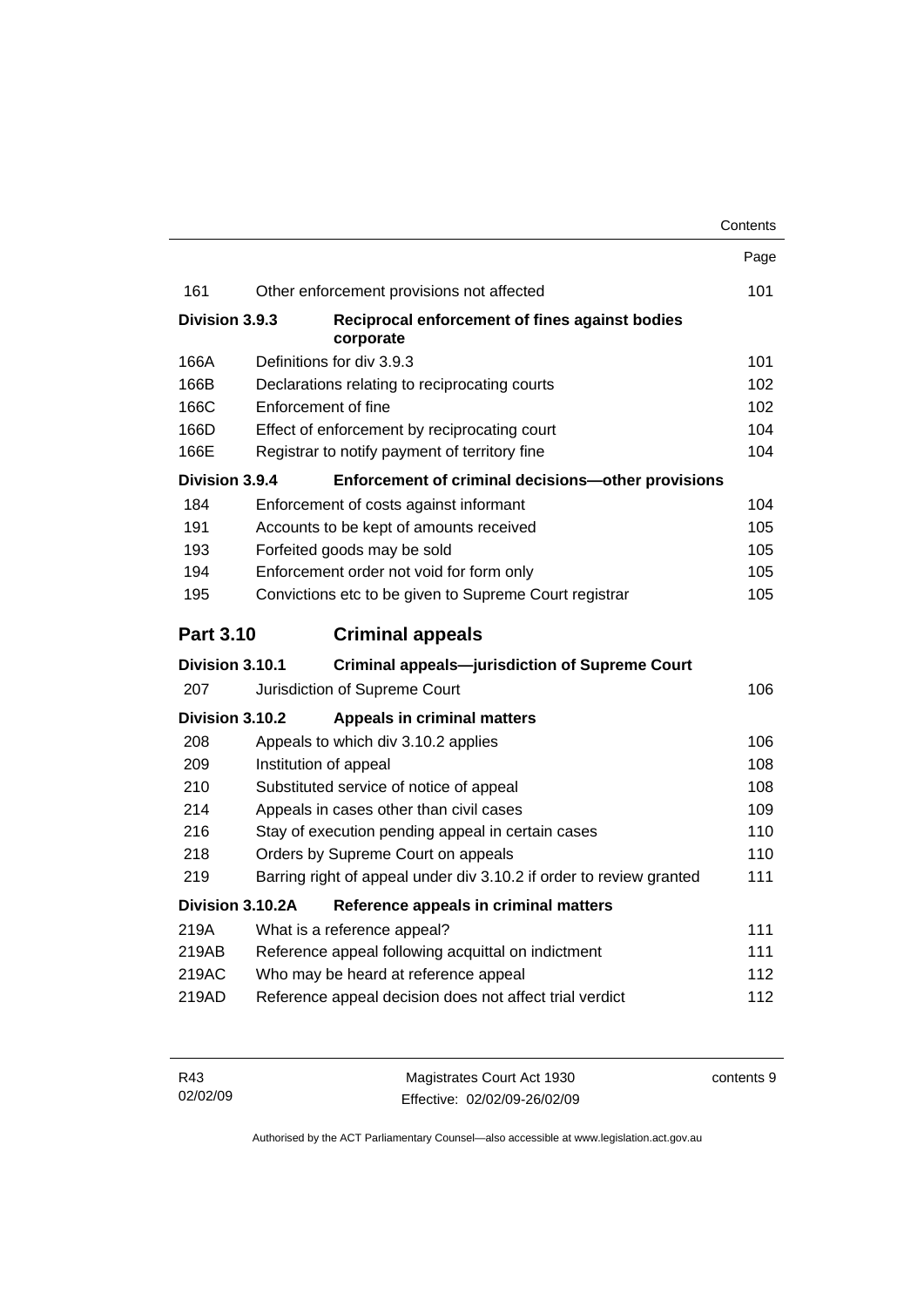| . .<br>٧<br>w<br>۰. |
|---------------------|
|---------------------|

| Division 3.10.3                                             | Orders to review in criminal matters                                                |          |
|-------------------------------------------------------------|-------------------------------------------------------------------------------------|----------|
| 219B                                                        | Appeals by way of orders to review                                                  | 112      |
| 219C                                                        | Grant of order nisi to review                                                       | 114      |
| 219D                                                        | Grounds for review                                                                  | 115      |
| 219E                                                        | <b>Report by Magistrate</b>                                                         | 115      |
| 219F                                                        | Powers of Supreme Court                                                             | 115      |
| Division 3.10.4<br><b>Criminal appeals-other provisions</b> |                                                                                     |          |
| 222                                                         | Control of Supreme Court over summary convictions                                   | 117      |
| 223                                                         | Amendment of documents                                                              | 118      |
| 224                                                         | In cases of certiorari order                                                        | 118      |
| 225                                                         | Notice dispensed with                                                               | 119      |
| 226                                                         | Power of court to admit to bail                                                     | 119      |
| 227                                                         | Respecting the amendment of convictions etc                                         | 119      |
| 228                                                         | No summons or information<br>Distribution of penalty                                | 120      |
| 229                                                         |                                                                                     | 120      |
|                                                             | <b>Costs in criminal matters</b><br><b>Part 3.11</b>                                |          |
| 244                                                         | Award of costs in criminal matters                                                  | 121      |
| <b>Part 3.12</b>                                            | <b>Securities in criminal matters</b>                                               |          |
| 249                                                         | Securities taken under Act                                                          | 122      |
| 250                                                         | Recovery of amount due under security                                               | 122      |
| 252                                                         | Sums paid by surety may be recovered from principal<br>Payment enforced by security | 122      |
| 253                                                         |                                                                                     | 123      |
| 254                                                         | Enforcement of recognisance                                                         | 123      |
| <b>Chapter 4</b>                                            | <b>Civil proceedings</b>                                                            |          |
| <b>Part 4.1</b>                                             | <b>Preliminary</b>                                                                  |          |
| 256                                                         | Application of ch 4                                                                 | 125      |
| <b>Part 4.2</b>                                             | <b>Civil jurisdiction</b>                                                           |          |
| 257                                                         | Personal actions at law-amount or value                                             | 126      |
| contents 10                                                 | Magistrates Court Act 1930                                                          | R43      |
|                                                             | Effective: 02/02/09-26/02/09                                                        | 02/02/09 |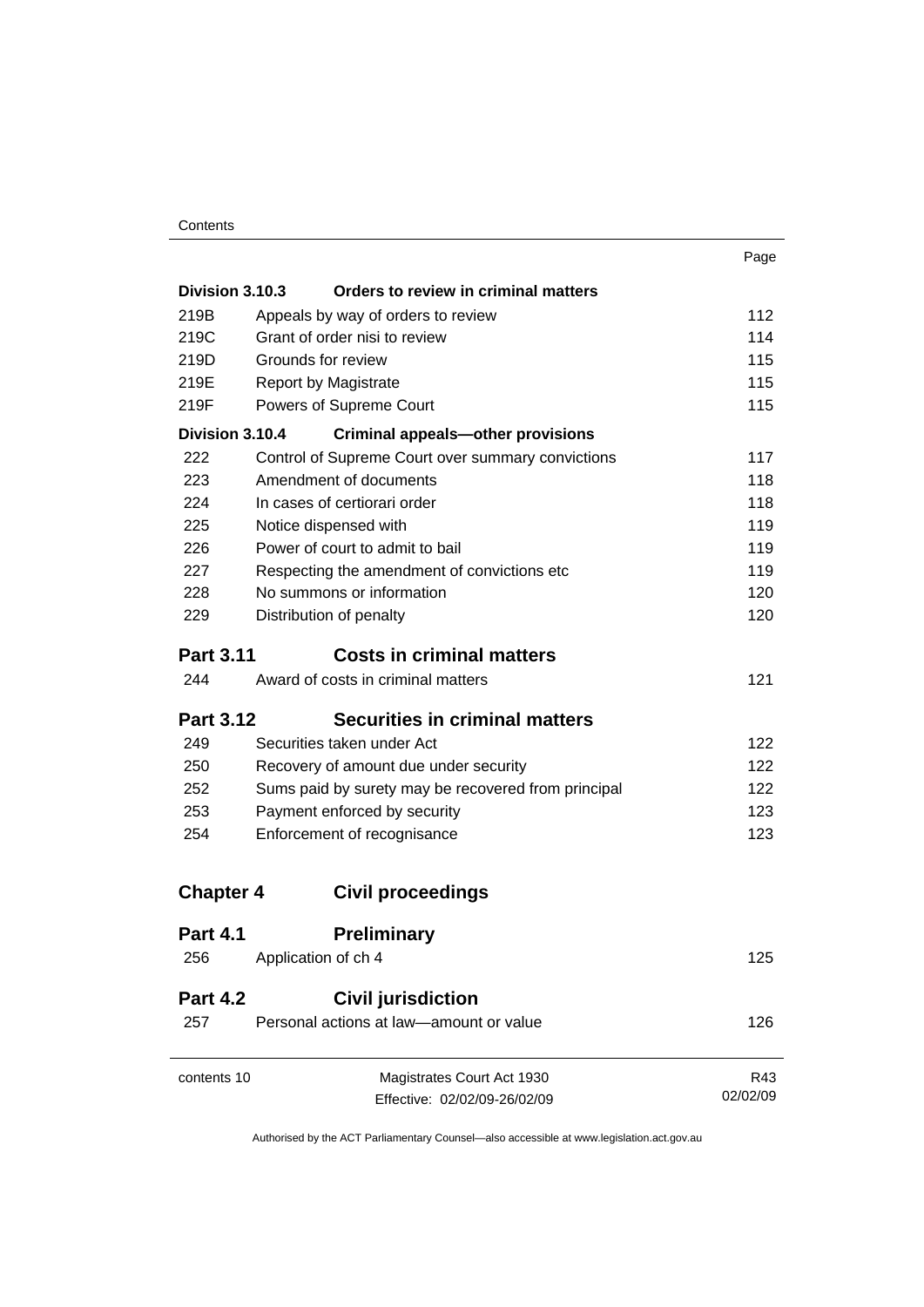| Page                                                                         |
|------------------------------------------------------------------------------|
| 127                                                                          |
| 127                                                                          |
| 128                                                                          |
| 128                                                                          |
| 128<br>Cause of action arising, or defendant resident, outside ACT           |
| Requests under conventions relating to legal proceedings in civil and<br>129 |
| 129                                                                          |
| 129                                                                          |
| 129                                                                          |
| Civil disputes under ACT Civil and Administrative Tribunal Act<br>130        |
| <b>Case stated for Supreme Court</b>                                         |
| 131                                                                          |
| <b>Transfer of proceedings from or to Supreme</b>                            |
| 132                                                                          |
| Procedure on transfer of action from Supreme Court<br>132                    |
| 133                                                                          |
| 133                                                                          |
|                                                                              |
| 134                                                                          |
| 134                                                                          |
| 134                                                                          |
| 135                                                                          |
|                                                                              |

contents 11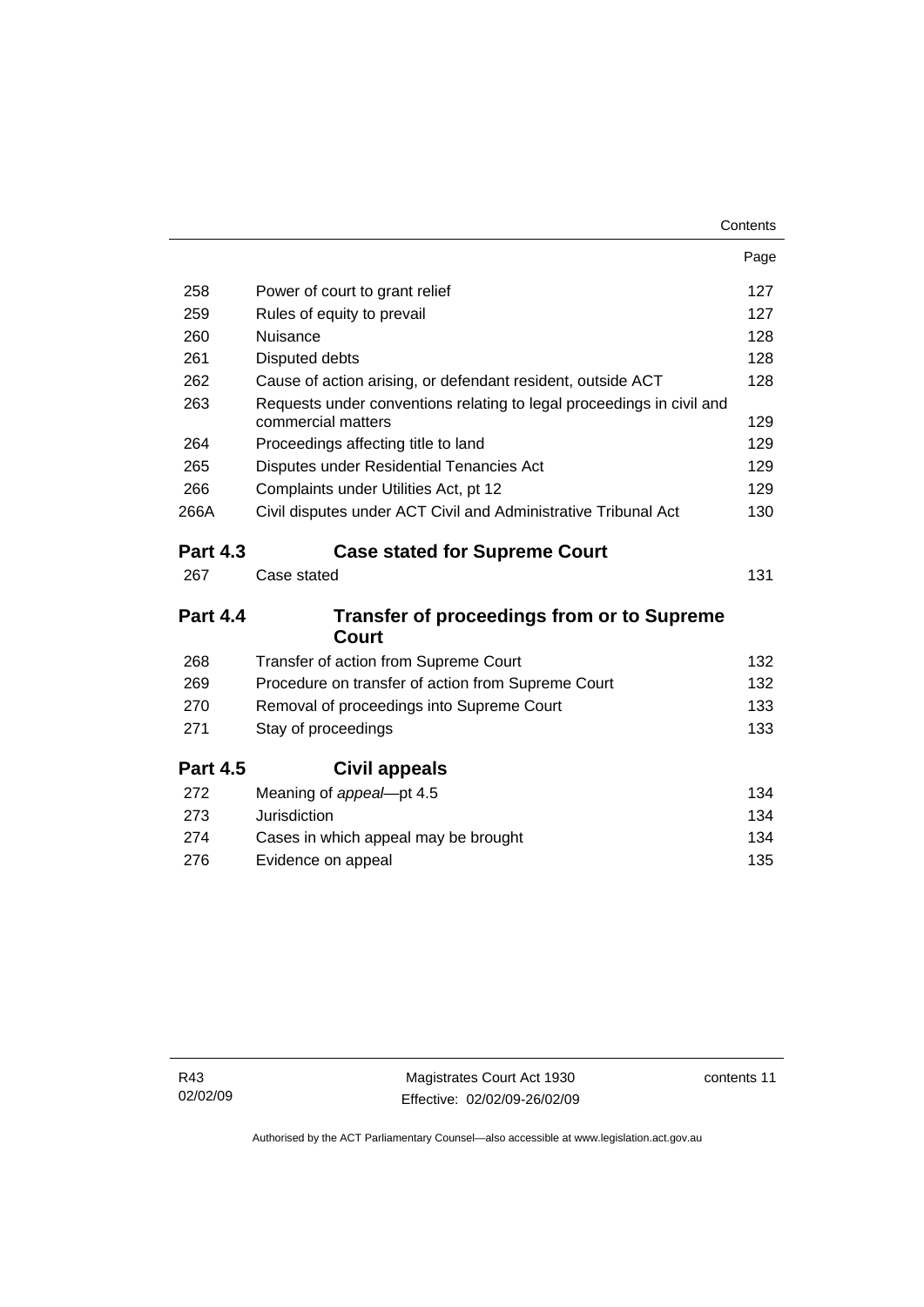**Contents** 

| <b>Chapter 4A</b> | <b>The Childrens Court</b>                                        | ı ay <del>c</del> |  |  |
|-------------------|-------------------------------------------------------------------|-------------------|--|--|
| <b>Chapter 5</b>  | <b>Miscellaneous</b>                                              |                   |  |  |
| <b>Part 5.1</b>   | <b>Offences</b>                                                   |                   |  |  |
| 292               | Failure to comply with order in nuisance action                   | 136               |  |  |
| 298               | Prejudice to employee                                             | 136               |  |  |
| <b>Part 5.2</b>   | <b>Other</b>                                                      |                   |  |  |
| 307               | Contempt of court                                                 | 137               |  |  |
| 308               | Magistrates Court's seal                                          | 137               |  |  |
| 309               | Directions about procedure etc                                    | 138               |  |  |
| 310               | 139<br>Hearings generally to be in public                         |                   |  |  |
| 311               | 140<br>Appearance by audiovisual or audio links etc               |                   |  |  |
| 312               | 140<br>Failure to give evidence-committal                         |                   |  |  |
| 314               | 142<br>Registrar to give directions for preparation of transcript |                   |  |  |
| 315               | Applications for transcripts                                      | 142               |  |  |
| 316               | Record of proceedings                                             | 144               |  |  |
| 317               | Record of proceedings and transcript                              | 145               |  |  |
| 318               | Person about to leave ACT may be ordered to be examined or        |                   |  |  |
|                   | produce documents                                                 | 147               |  |  |
| 319               | Witnesses' rights and liabilities                                 | 148               |  |  |
| 320               | Depositions to be given to registrar                              | 148               |  |  |
| 321               | Regulation-making power                                           | 149               |  |  |

contents 12 Magistrates Court Act 1930 Effective: 02/02/09-26/02/09

R43 02/02/09

Page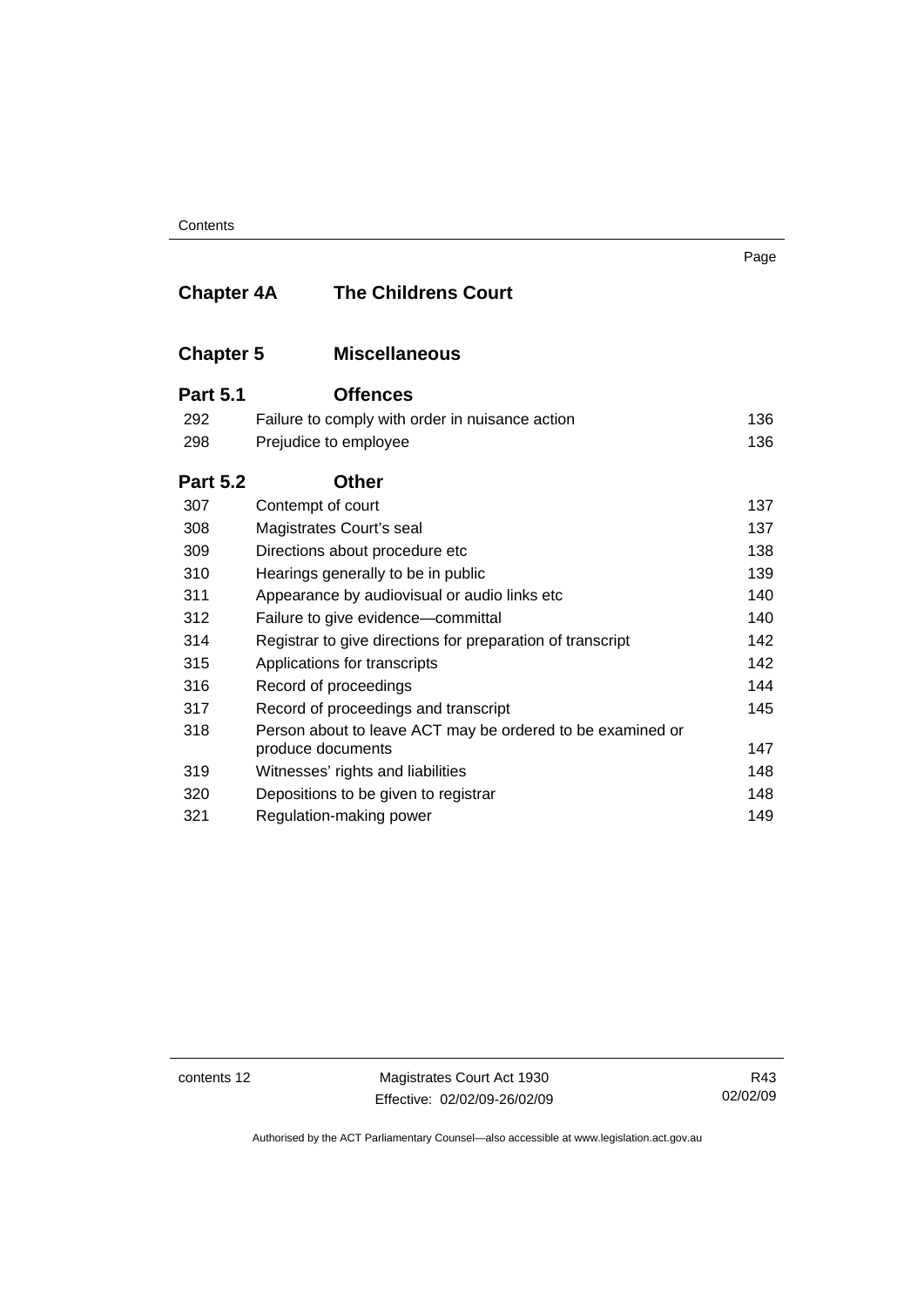#### **Contents**

|                   |                               |                                                                                          | Page |
|-------------------|-------------------------------|------------------------------------------------------------------------------------------|------|
| <b>Chapter 10</b> |                               | <b>Transitional-Children and Young People Act</b><br>2008                                |      |
| <b>Chapter 11</b> |                               | <b>Transitional–Crimes Legislation Amendment</b><br><b>Act 2008</b>                      |      |
| <b>Chapter 12</b> |                               | <b>Transitional-Sexual and Violent Offences</b><br><b>Legislation Amendment Act 2008</b> |      |
| <b>Schedule 1</b> |                               | Oath and affirmation of office                                                           | 150  |
| <b>Dictionary</b> |                               |                                                                                          | 151  |
| <b>Endnotes</b>   |                               |                                                                                          |      |
| 1                 | About the endnotes            |                                                                                          |      |
| $\overline{2}$    | Abbreviation key              |                                                                                          | 156  |
| 3                 | 157<br>Legislation history    |                                                                                          |      |
| 4                 | 176<br>Amendment history      |                                                                                          |      |
| 5                 | Earlier republications<br>236 |                                                                                          |      |
| 6                 | Uncommenced amendments<br>242 |                                                                                          |      |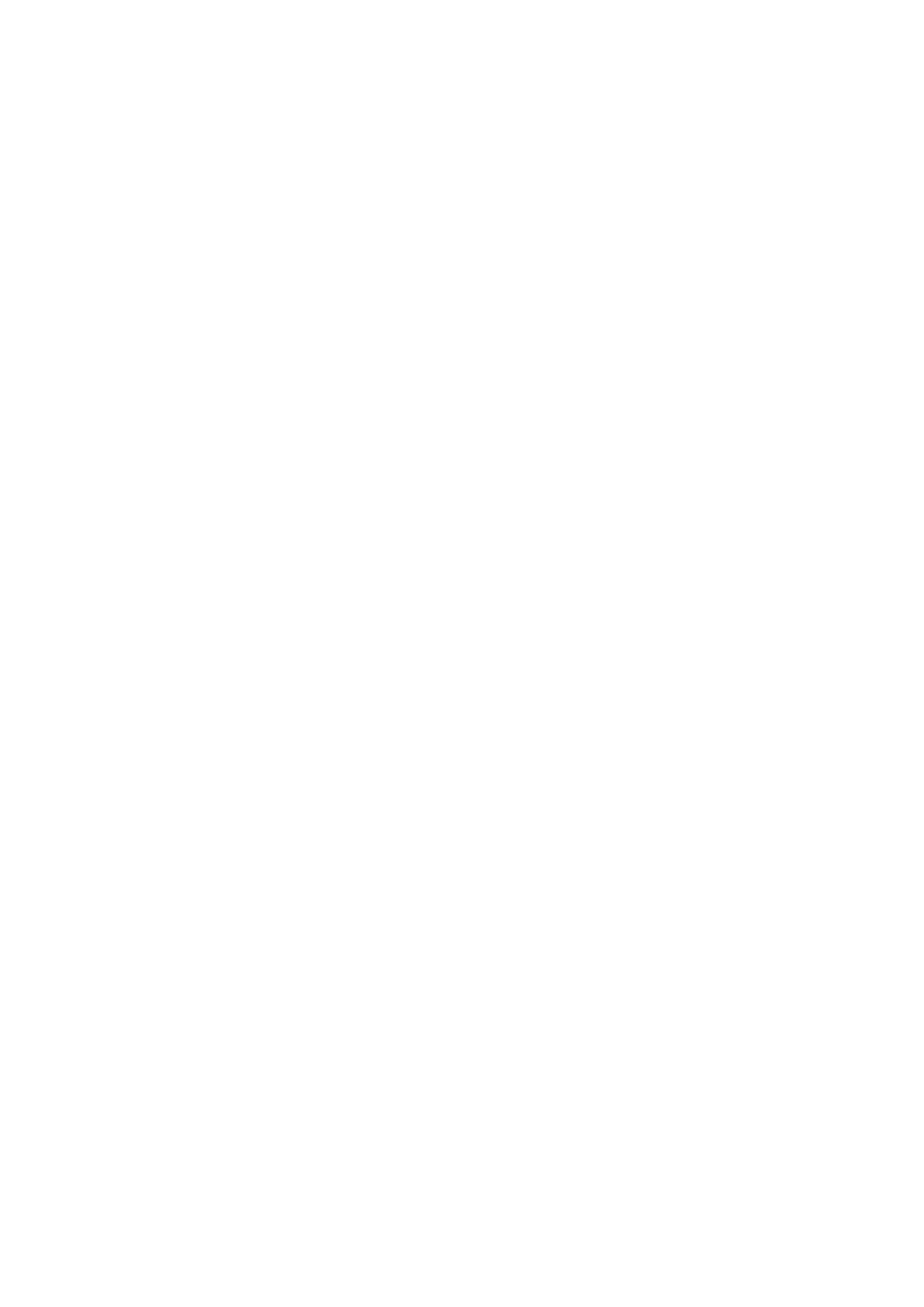<span id="page-16-0"></span>

# **Magistrates Court Act 1930**

An Act to establish a Magistrates Court, to provide for the appointment of magistrates, and for other purposes

R43 02/02/09

l

Magistrates Court Act 1930 Effective: 02/02/09-26/02/09 page 1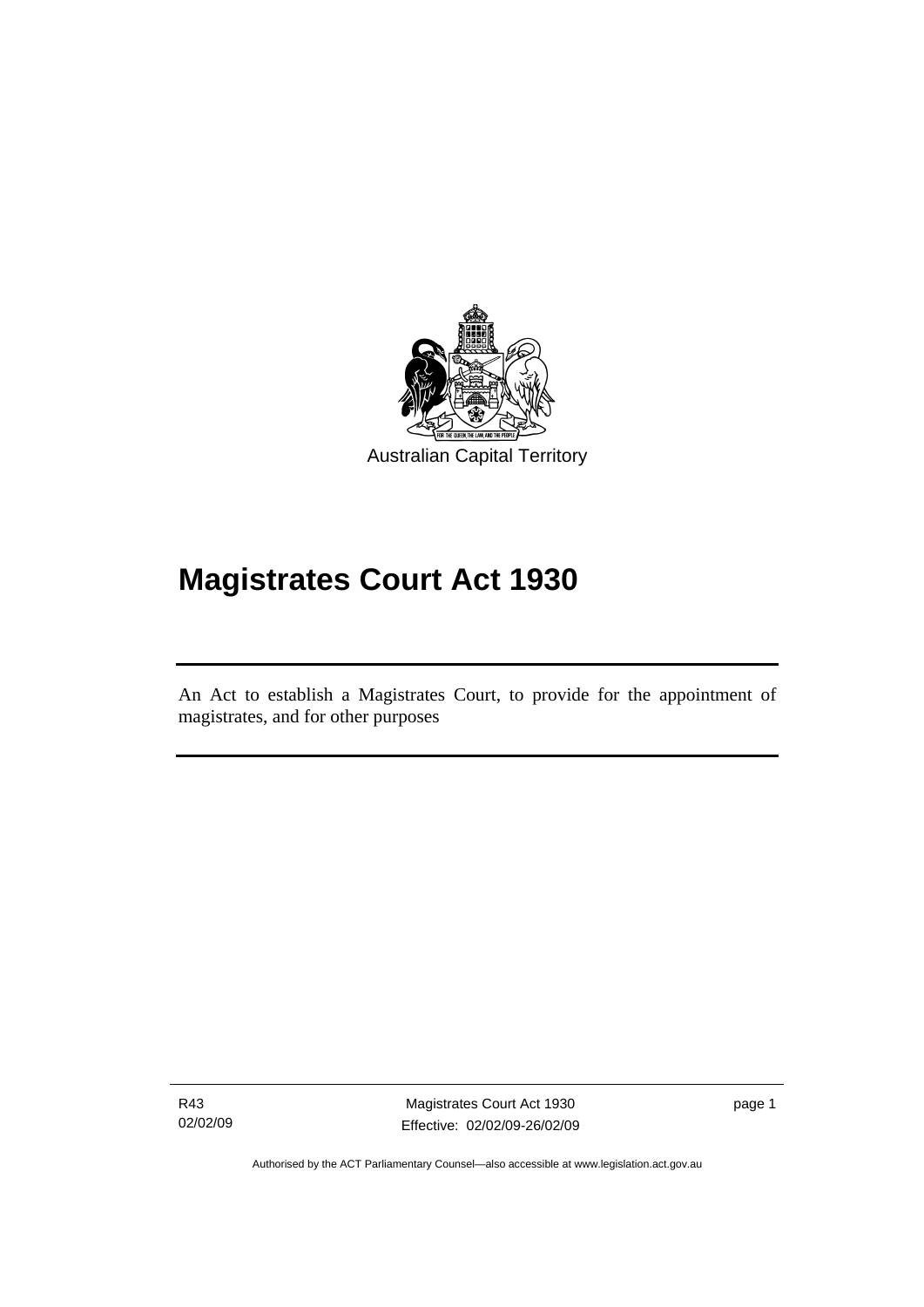<span id="page-17-0"></span>Section 1

# **Chapter 1** Preliminary

#### **1 Name of Act**

This Act is the *Magistrates Court Act 1930*.

#### **2 Dictionary**

The dictionary at the end of this Act is part of this Act.

*Note 1* The dictionary at the end of this Act defines certain terms used in this Act, and includes references (*signpost definitions*) to other terms defined elsewhere.

> For example, the signpost definition '*vehicle*, for part 3.8 (Infringement notices for certain offences)—see the *Road Transport (Vehicle Registration) Act 1999*, dictionary.' means that the term 'vehicle' is defined in that dictionary and the definition applies to part 3.8.

*Note 2* A definition in the dictionary (including a signpost definition) applies to the entire Act unless the definition, or another provision of the Act, provides otherwise or the contrary intention otherwise appears (see Legislation Act, s 155 and s 156 (1)).

#### **3 Notes**

A note included in this Act is explanatory and is not part of this Act.

*Note* See the Legislation Act, s 127 (1), (4) and (5) for the legal status of notes.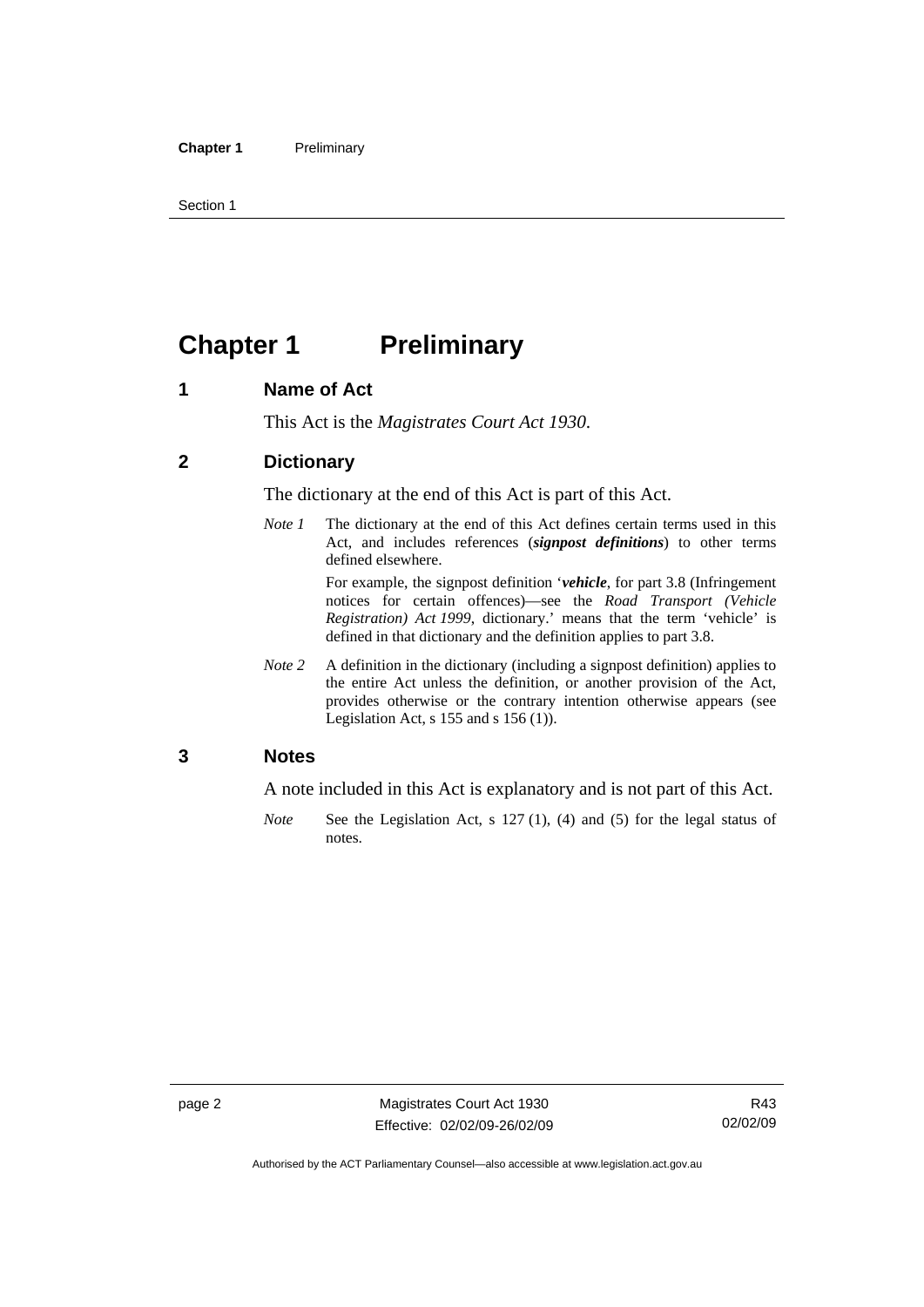# <span id="page-18-0"></span>**Chapter 2 Magistrates Court and magistrates**

## **Part 2.1 The court**

#### **4 Constitution of court**

- (1) The Magistrates Court is continued in existence.
- (2) The jurisdiction of the court may be exercised by a magistrate (other than a special magistrate) or by 1 or more special magistrates.
- (3) If 2 or more special magistrates are divided in opinion on a case, the case must be—
	- (a) if there is a majority—decided according to the decision of the majority; or
	- (b) if the court is equally divided in opinion—adjourned for hearing and decision by a magistrate (other than a special magistrate).
- (4) The rules may provide for the jurisdiction of the court otherwise exercisable by a magistrate to be exercised by the registrar, in the cases and subject to the conditions prescribed under the rules.
- (5) For the purposes of the exercise of jurisdiction given to the registrar under the rules, this Act has effect, subject to this section, as if the court consisted of the magistrates and the registrar.
- (6) In this section:

*registrar* includes deputy registrar.

#### **5 Arrangement of court business**

 (1) The Chief Magistrate is responsible for ensuring the orderly and prompt discharge of the Magistrates Court's business.

page 3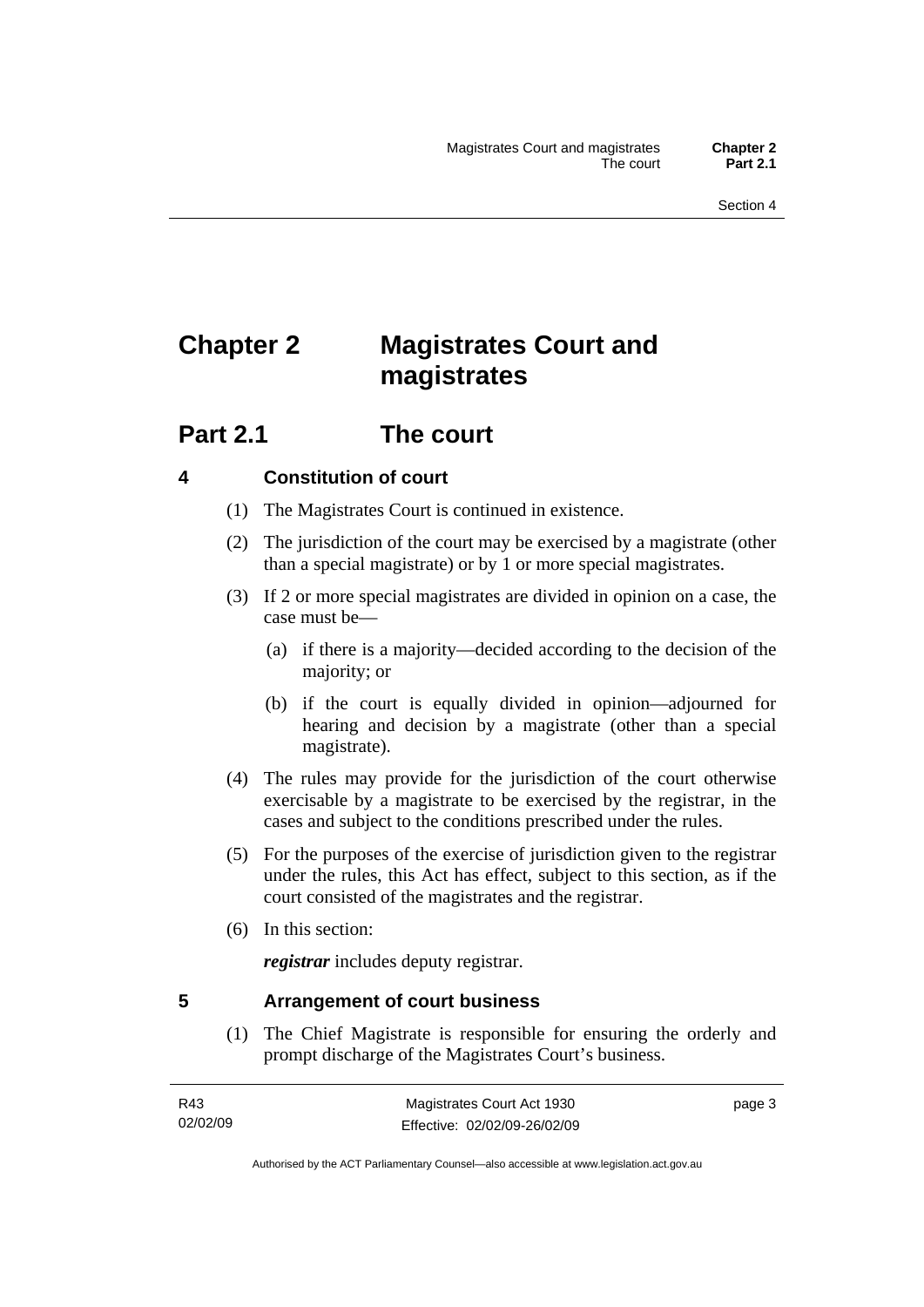| <b>Chapter 2</b> | Magistrates Court and magistrates |
|------------------|-----------------------------------|
| <b>Part 2.1</b>  | The court                         |

Section 5

- (2) The Chief Magistrate may, subject to consultation with the magistrates that is appropriate and practicable, make arrangements about a magistrate who is to constitute the court in particular matters or classes of matters.
- (3) In this section:

*magistrate* includes special magistrate.

page 4 Magistrates Court Act 1930 Effective: 02/02/09-26/02/09

R43 02/02/09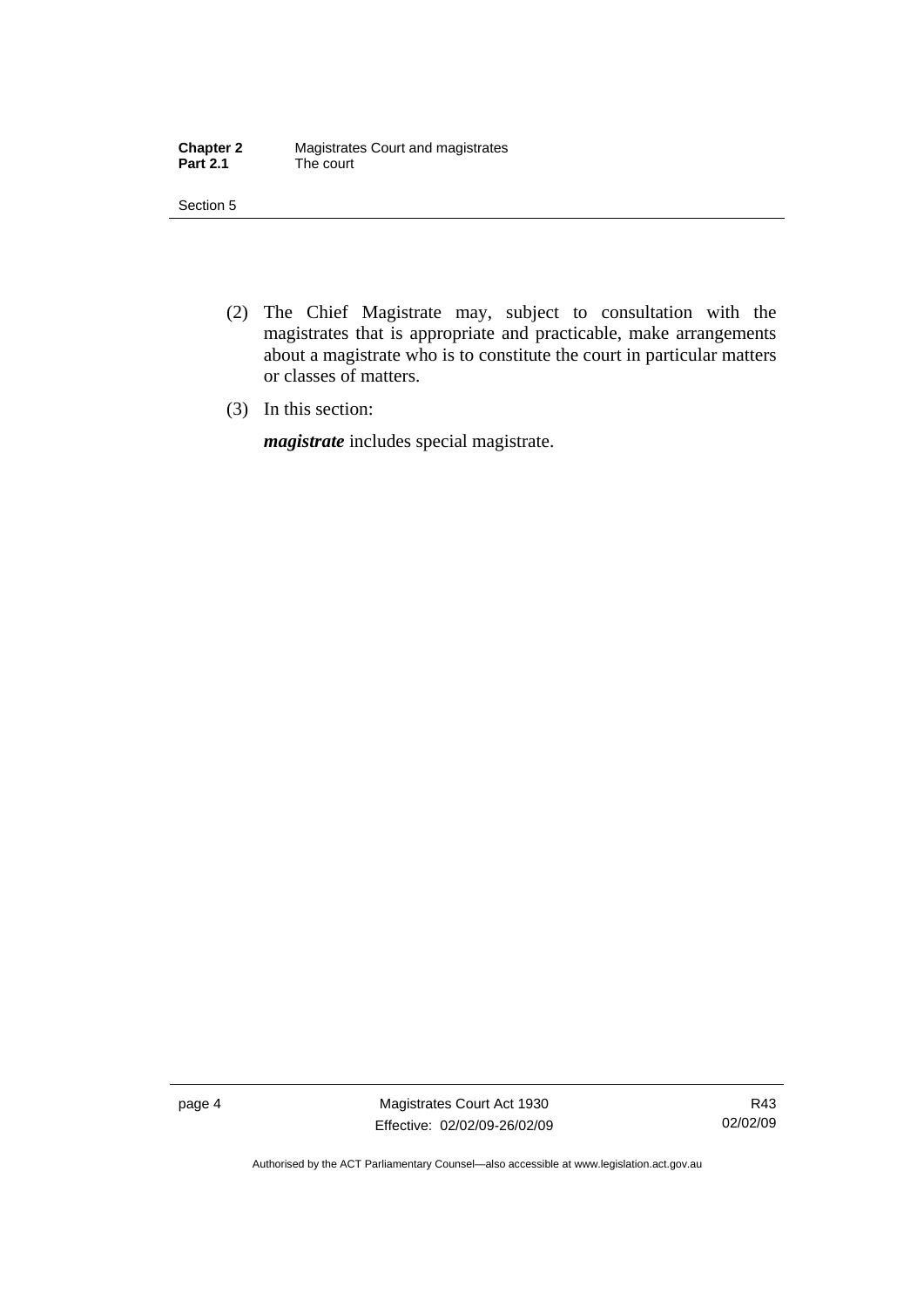# <span id="page-20-0"></span>**Part 2.2 Appointment and jurisdiction of magistrates**

### **Division 2.2.1 Magistrates other than special magistrates**

#### **6 Meaning of** *magistrate* **in div 2.2.1**

In this division:

*magistrate* means—

- (a) the Chief Magistrate; or
- (b) a person who is appointed under section 7 as a magistrate.

### **7 Appointment of Chief Magistrate and other magistrates**

- (1) There is to be a Chief Magistrate and other magistrates.
- (2) The Chief Magistrate and other magistrates are appointed by the Executive.
	- *Note* For the making of appointments (including acting appointments), see the Legislation Act, pt 19.3.
- (3) If a magistrate is appointed as the Chief Magistrate, the person stops holding the position of magistrate.

#### **7A Eligibility for appointment as magistrate**

A person is not eligible for appointment as a magistrate unless the person is a lawyer and has been a lawyer for at least 5 years.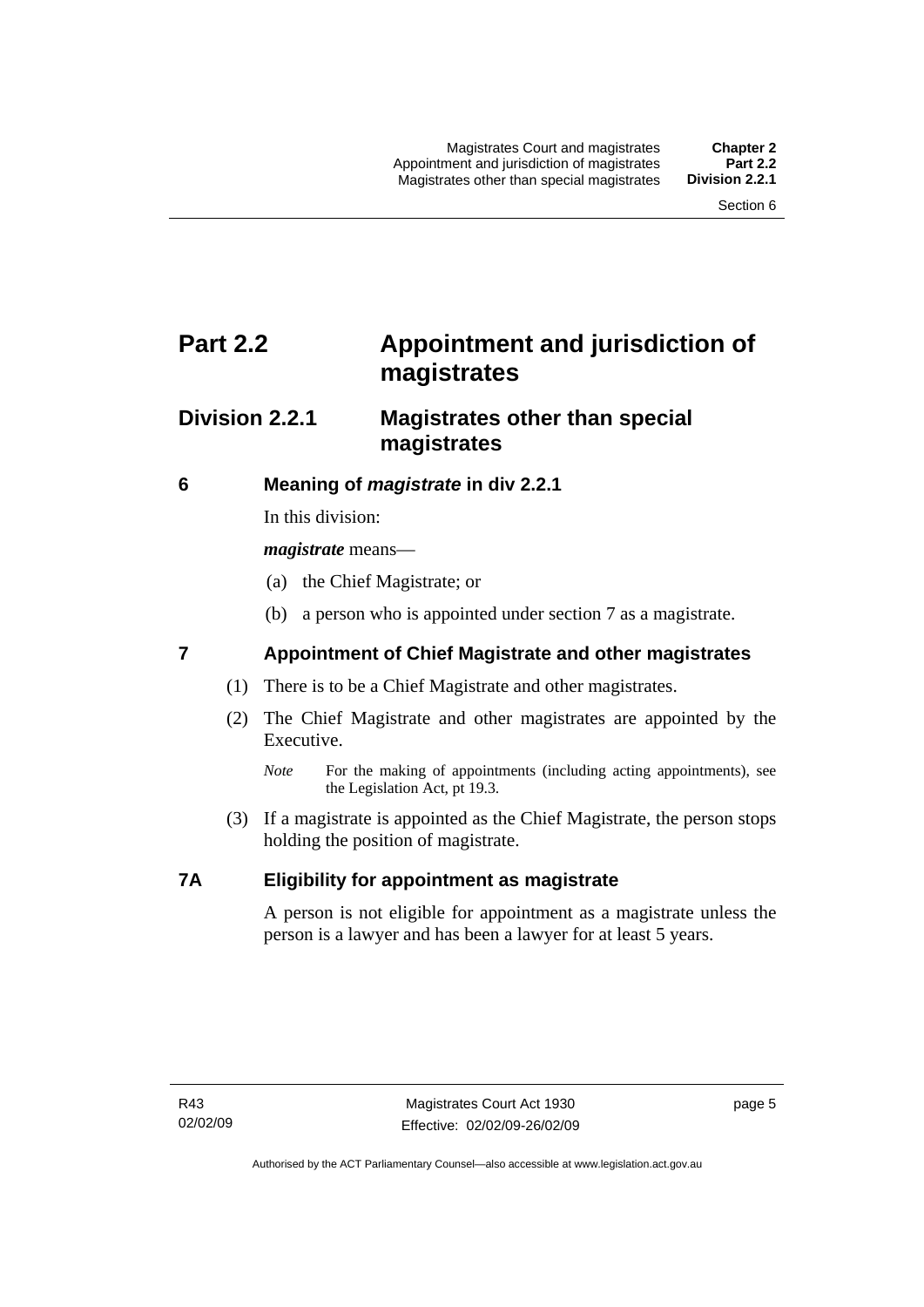#### <span id="page-21-0"></span>**7B Seniority of magistrates**

Magistrates other than the Chief Magistrate have seniority according to—

- (a) the dates their appointments took effect; or
- (b) if the appointments of 2 or more of them took effect on the same date—the precedence given to them by the instruments of their appointment.

#### **7C Conditions of appointment of magistrates**

A magistrate holds the position on the conditions (if any) about matters not provided for under this Act or another territory law that are decided by the Executive.

#### **7D Term of appointment of magistrates**

- (1) A magistrate is appointed for the term ending when the magistrate turns 65 years old.
	- *Note 1* The *Judicial Commissions Act 1994*, s 4 provides that a magistrate may only be removed from office in accordance with that Act.
	- *Note 2* A magistrate's appointment also ends if the magistrate resigns (see Legislation Act, s 210).
- (2) A person who is at least 65 years old must not be appointed as a magistrate.

#### **7E Acting Chief Magistrate**

- (1) The Executive may appoint a magistrate to act as Chief Magistrate.
	- *Note* See the Legislation Act, s 209, div 19.3.2 and div 19.3.2A about acting appointments.
- (2) If no appointment is made under subsection (1), the senior magistrate who is in the ACT and is able and willing to act must act as Chief Magistrate.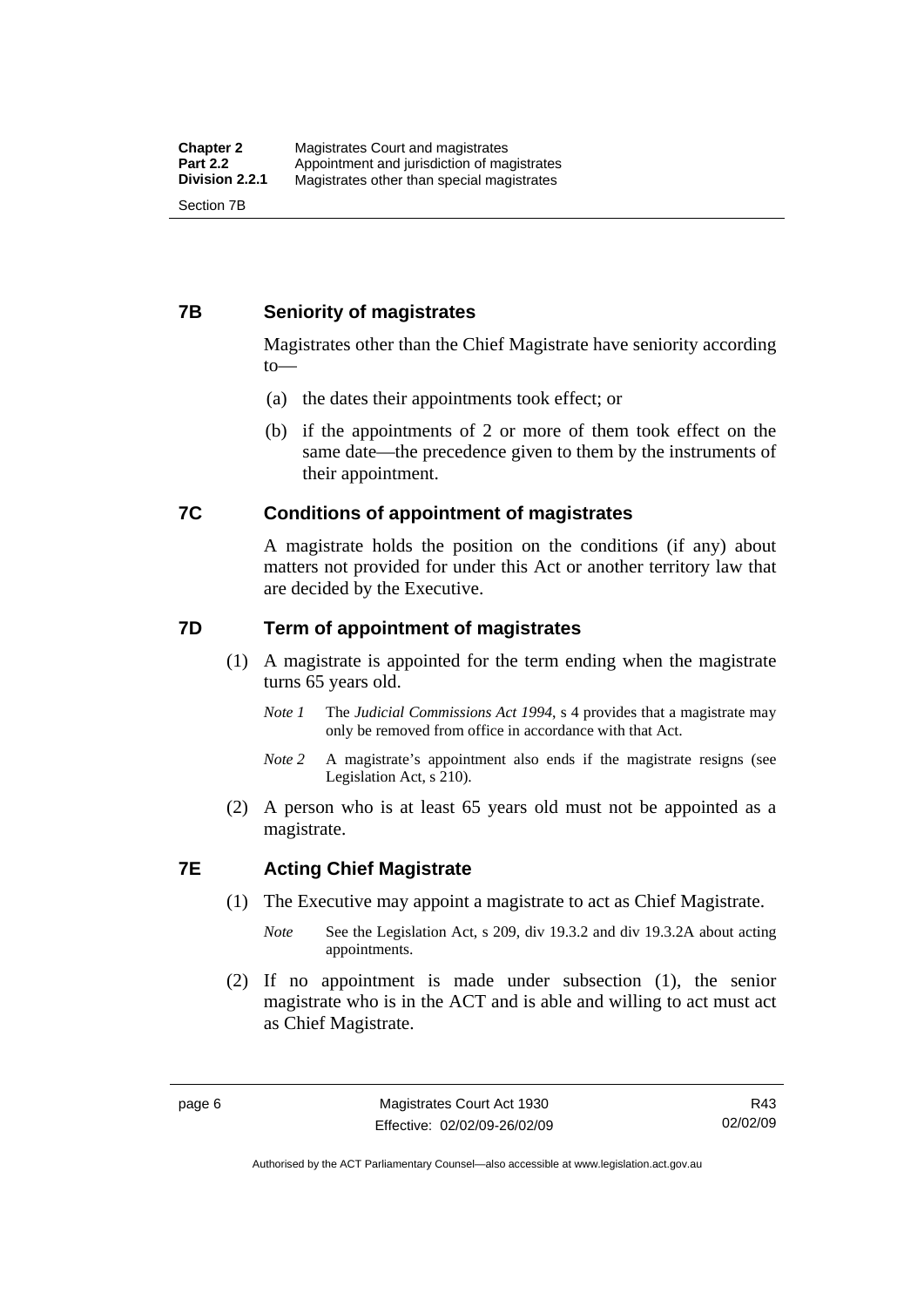### <span id="page-22-0"></span>**7F Retirement**

- (1) This section applies if a magistrate is—
	- (a) an eligible employee for the *Superannuation Act 1976* (Cwlth); or
	- (b) a member of the superannuation scheme for the *Superannuation Act 1990* (Cwlth).
- (2) The Executive may retire the magistrate on the ground of invalidity with the magistrate's consent.

#### **7G Magistrates not to do other work**

- (1) A magistrate must not practise as a lawyer.
- (2) A magistrate must not, without the Attorney-General's written consent—
	- (a) engage in remunerative employment otherwise than in connection with duties as a magistrate; or
	- (b) accept appointment to another position under a law of the Territory, the Commonwealth, a State or another Territory.
- (3) The Attorney-General must consult with the Chief Magistrate before giving consent.

#### **7H Rights of public servants**

- (1) A magistrate who was a public servant or APS employee immediately before his or her appointment keeps his or her existing and accruing rights.
- (2) In this section:

*APS employee*—see the *Public Service Act 1999* (Cwlth), section 7.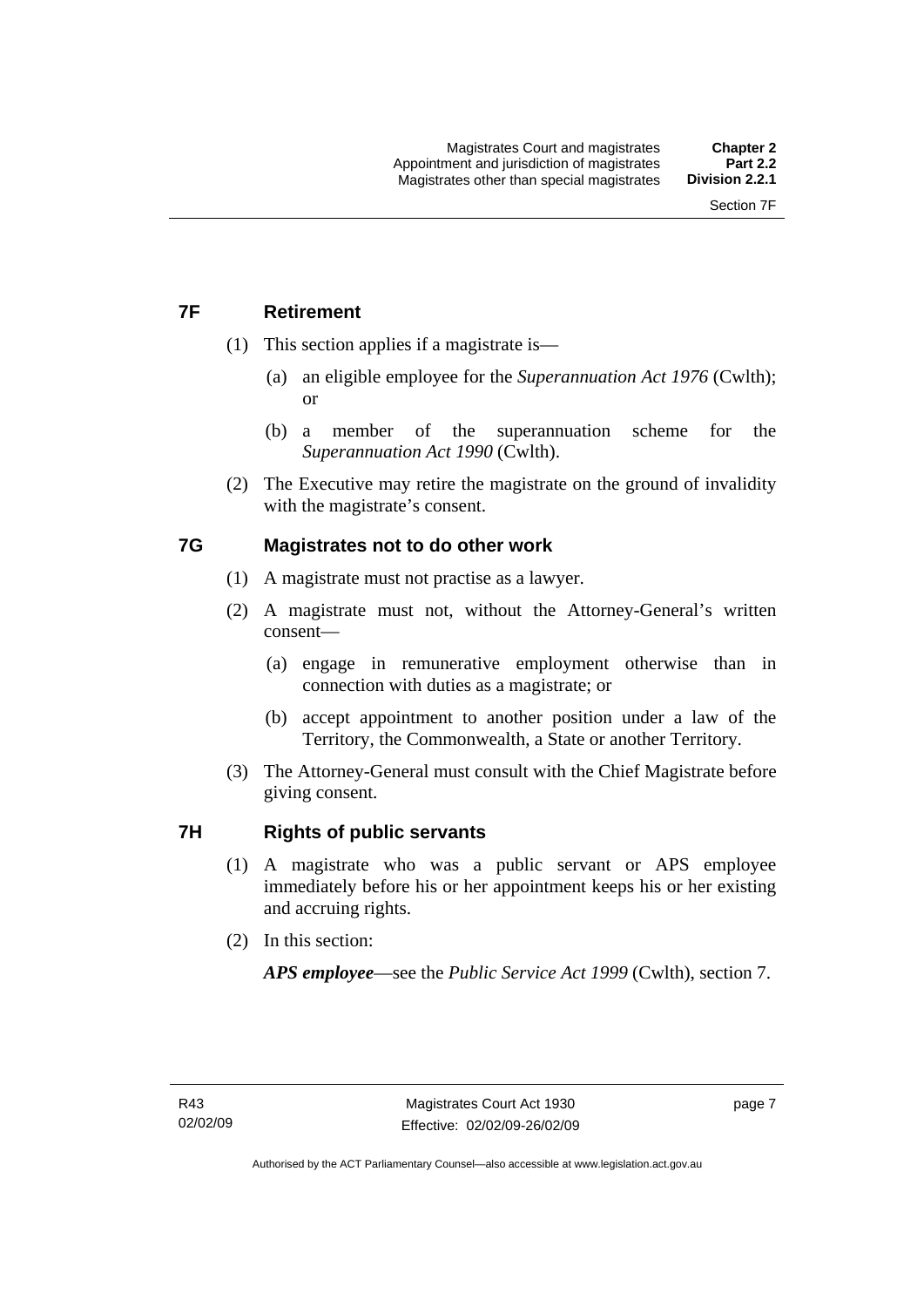## <span id="page-23-0"></span>**Division 2.2.2 Special magistrates**

#### **8 Appointment of special magistrates**

The Executive may appoint special magistrates.

*Note* For the making of appointments (including acting appointments), see the Legislation Act, pt 19.3.

#### **8A Term of appointment of special magistrates**

- (1) A special magistrate is appointed—
	- (a) for the term mentioned in the instrument of appointment; or
	- (b) if a term is not mentioned—for the term ending when the special magistrate turns 70 years old.
	- *Note 1* The *Judicial Commissions Act 1994*, s 4 provides that a magistrate may only be removed from office in accordance with that Act.
	- *Note 2* A special magistrate's appointment also ends if the special magistrate resigns (see Legislation Act, s 210).
- (2) A person who is at least 70 years old must not be appointed as a special magistrate.
- (3) A person must not be appointed as a special magistrate for a term that extends beyond the person's 70th birthday.

#### **8B Conditions of appointment of special magistrates**

A special magistrate holds the position on the conditions (if any) about matters not provided for under this Act or another territory law that are decided by the Executive.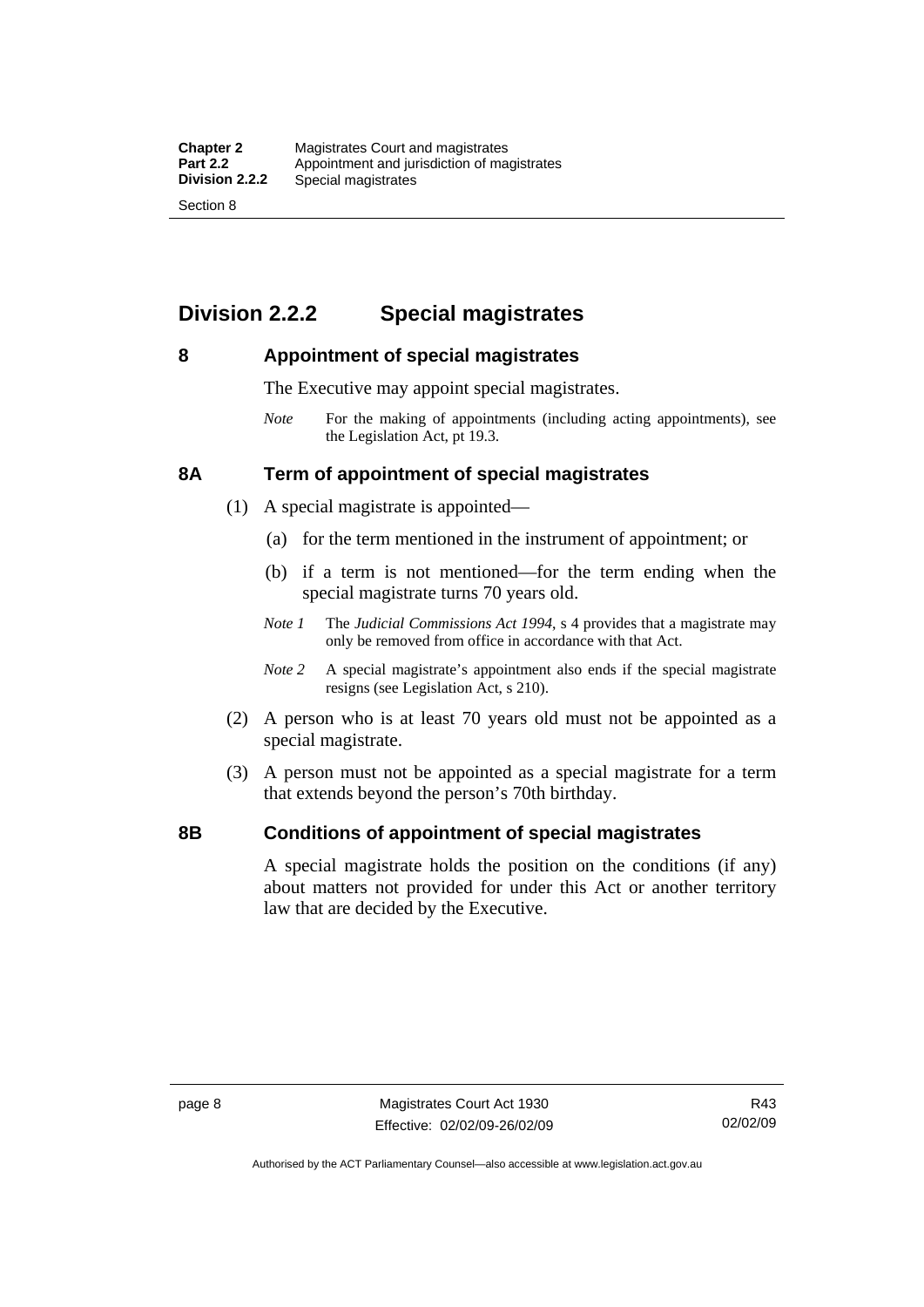### <span id="page-24-0"></span>**Division 2.2.3 Registrar and other court officers**

#### **9 Appointment of registrar etc**

- (1) The Minister may appoint a registrar of the Magistrates Court.
	- *Note 1* For the making of appointments (including acting appointments), see the Legislation Act, pt 19.3.
	- *Note 2* In particular, an appointment may be made by naming a person or nominating the occupant of a position (see Legislation Act, s 207).
- (2) The registrar may appoint the deputy registrars of the court, bailiffs and other officers that are required.
- (3) In subsection (2):

*registrar* does not include a deputy registrar.

#### **9A Staff assisting registrar**

The staff assisting the registrar are to be employed under the *Public Sector Management Act 1994*.

#### **9B Functions of registrar and deputy registrars**

- (1) The registrar has power to administer oaths and may exercise the other functions given to the registrar under this Act, another territory law or an order of the court.
- (2) Subject to this Act and to any directions of the registrar, a deputy registrar may exercise the functions of the registrar under this Act or another territory law.
	- *Note* A reference to an Act includes a reference to the statutory instruments made or in force under the Act, including regulations and rules (see Legislation Act, s 104).
- (3) The exercise of a function by a deputy registrar does not affect the power of the registrar to exercise the function.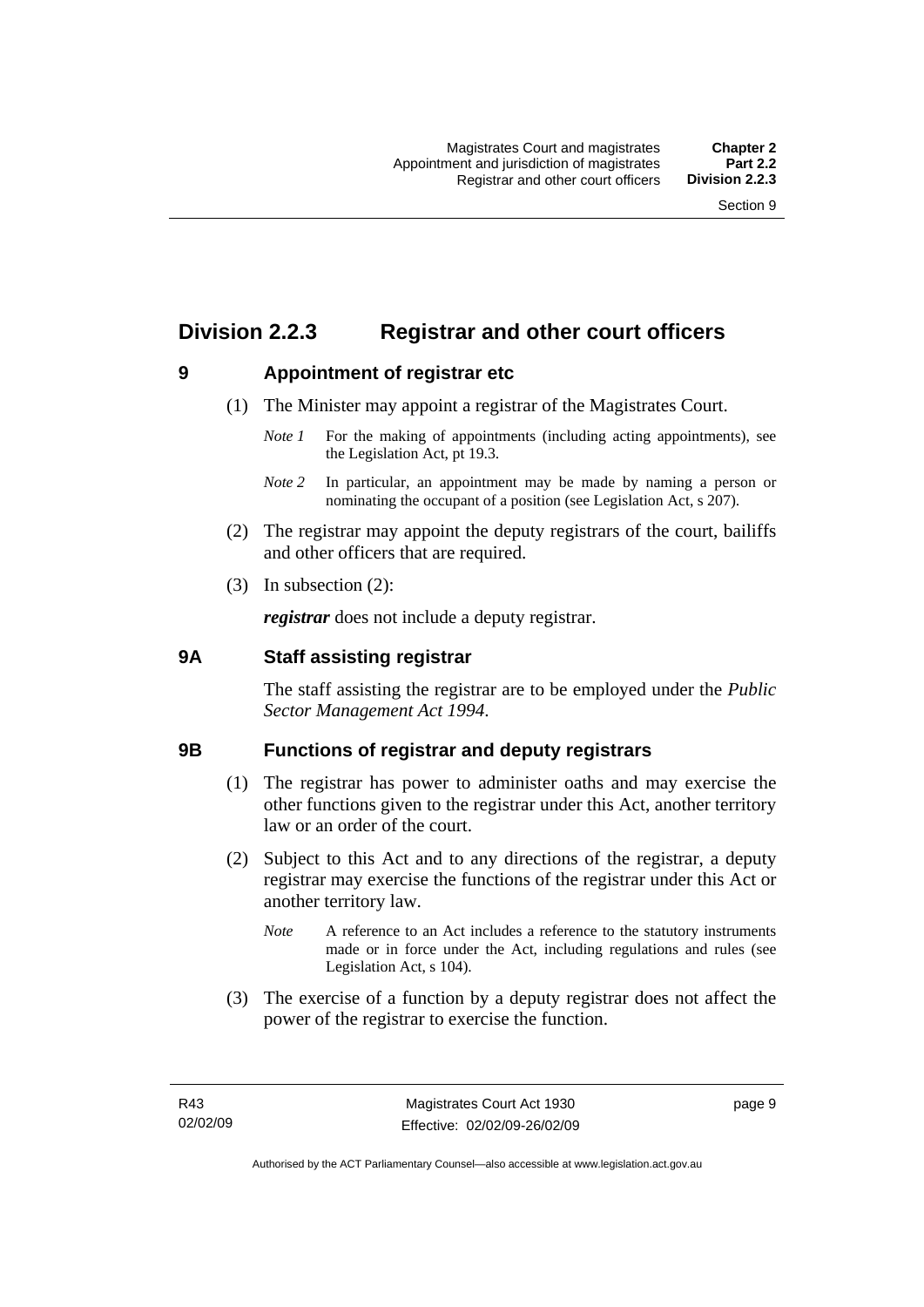<span id="page-25-0"></span>**Division 2.2.4 Jurisdiction of magistrates** 

#### **10P Oath etc of office**

- (1) A person appointed as the Chief Magistrate, a magistrate or special magistrate must not exercise the functions given to a magistrate under any territory law unless the person has sworn an oath or made an affirmation in accordance with the form in schedule 1.
- (2) The oath must be sworn or affirmation made before the Chief **Justice**.

#### **11 Acts done beyond ACT**

- (1) An act done by a magistrate, because of his or her office, outside the ACT for the purpose of authenticating the signature of a person to an instrument intended to take effect in the ACT is, unless the act is required by law to be done in the ACT, effective for any territory law.
- (2) An oath or affirmation administered by a magistrate, because of his or her office, outside the ACT in any case in which an oath or affirmation may be administered by a magistrate is, unless the oath or affirmation is required by law to be administered in the ACT, effective for any territory law.

#### **12 Acts by magistrate out of court etc**

- (1) Any magistrate out of court or the registrar may do all or any of the following:
	- (a) receive an information;
	- (b) issue a summons or warrant on an information;
	- (c) issue a summons or warrant to compel the attendance of a witness;
	- (d) do anything else that is necessary and preliminary to a hearing.

Authorised by the ACT Parliamentary Counsel—also accessible at www.legislation.act.gov.au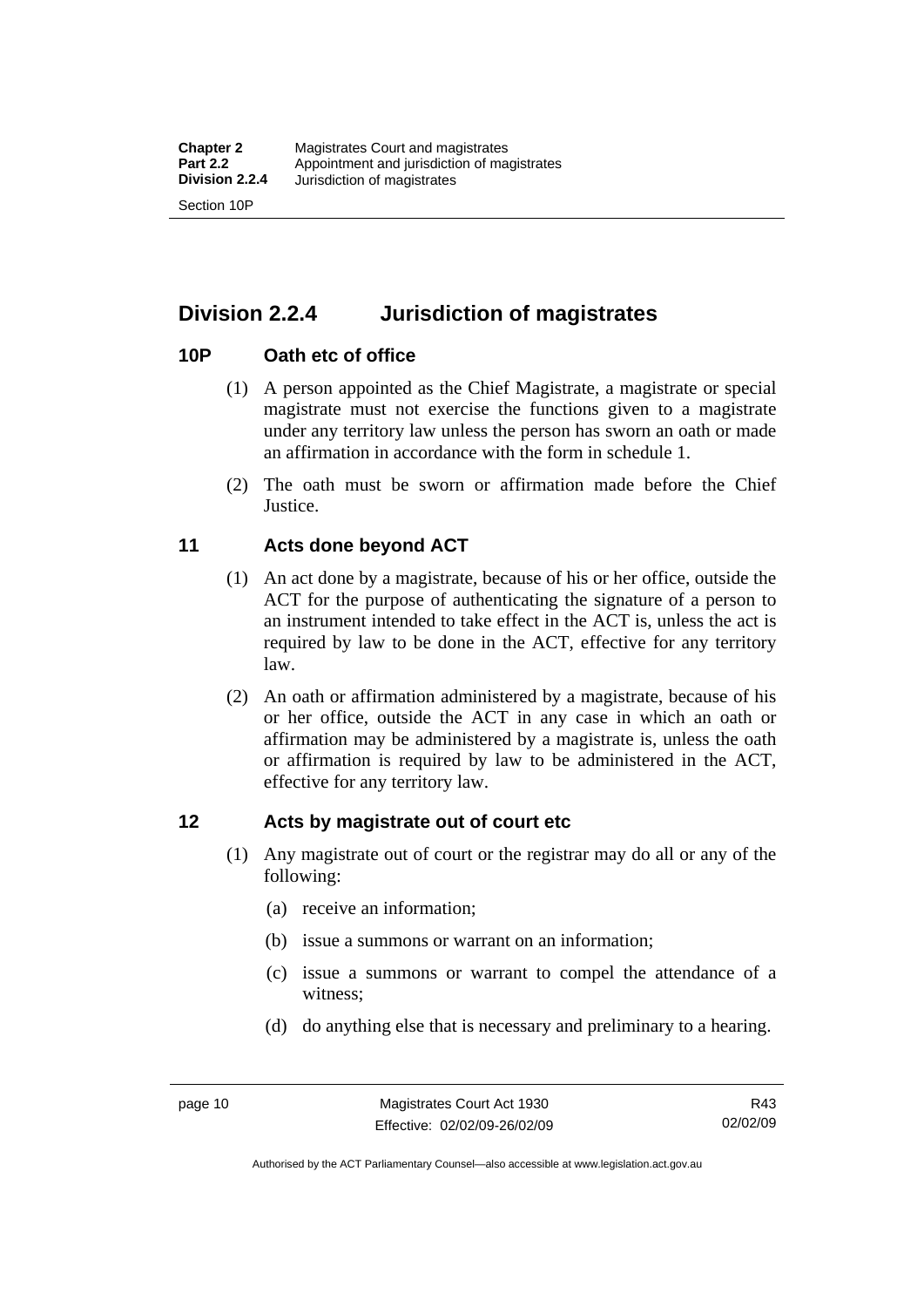<span id="page-26-0"></span> (2) Without limiting subsection (1), if a law in force in the ACT provides that an information or complaint may be laid or made before, or a summons or warrant issued by, a court or justice of the peace, the information or complaint may be laid or made, and the summons or warrant may be issued, by a magistrate or the registrar.

#### **13 Making of enforcement order after case decided**

After a case has been heard and decided, any magistrate or the registrar may make an enforcement order for the purposes of the case.

#### **15 Process not invalid only because of death of magistrate etc**

A summons or warrant issued, or order made, by a magistrate or registrar is not invalid only because of the magistrate or registrar dying or otherwise ceasing to hold the position.

#### **16 Order instead of mandamus order**

- (1) If a magistrate or registrar refuses to do any act relating to the duties of his or her office as a magistrate or registrar, the party requiring the act to be done may apply to the Supreme Court for an order calling on the magistrate or registrar and also the party to be affected by the act to show cause why the act should not be done, and if good cause is not shown against it, the Supreme Court may make the order absolute, with or without payment of costs.
- (2) A magistrate or registrar on being served with an order absolute must obey the order, and do the act required by it to be done.

#### **17 Magistrates may exercise functions of justices of peace**

If under any law in force in the ACT, anything is required or permitted to be done before, to or by a justice of the peace, it may be done before, to or by a magistrate.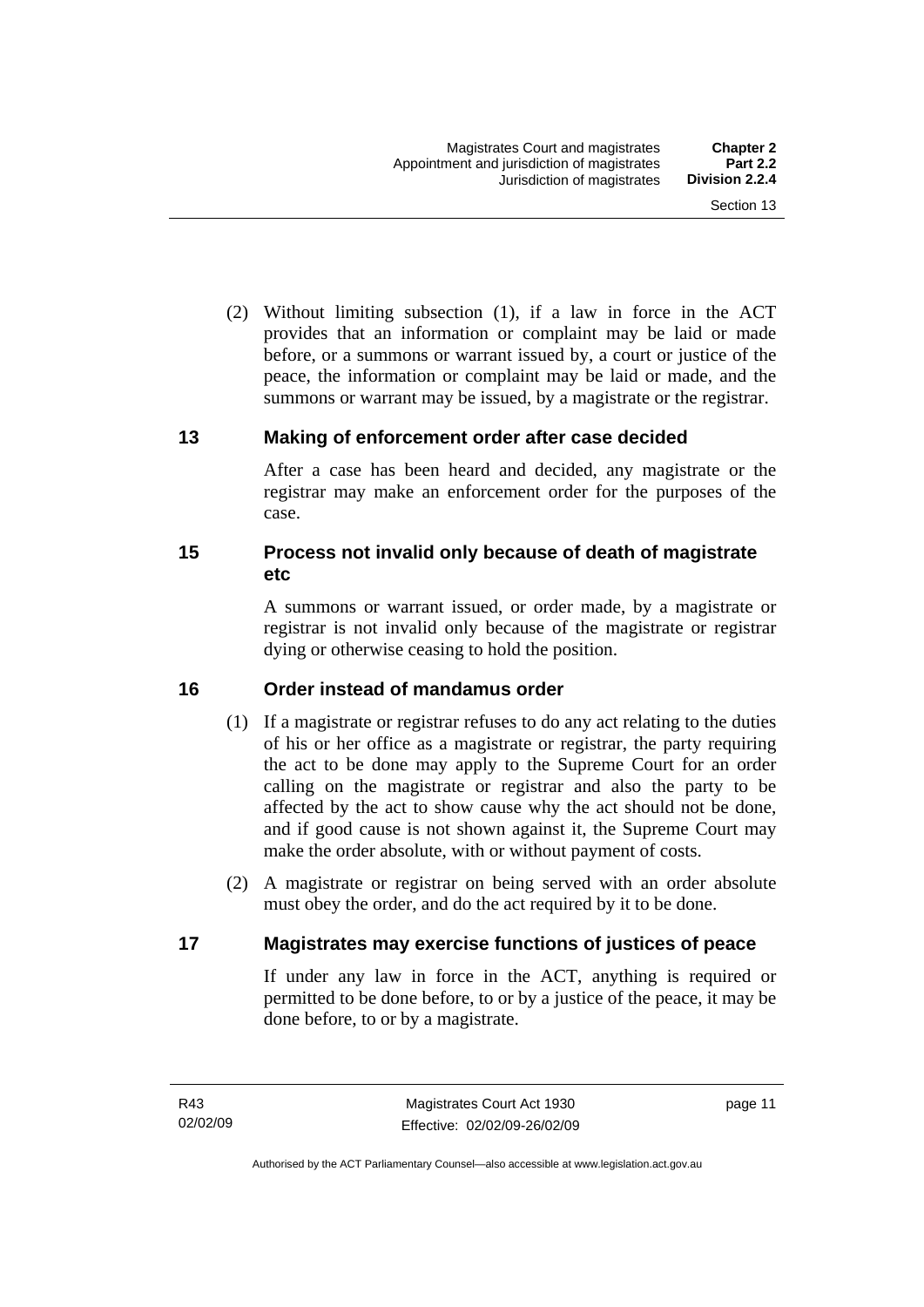<span id="page-27-0"></span>Section 17A

# **Part 2.3 Protection of magistrates in execution of their office**

#### **17A Magistrate sued for act not within jurisdiction**

- (1) Any person injured by an act done by a magistrate in a matter in which by law the magistrate has no jurisdiction or in which the magistrate has exceeded his or her jurisdiction, or by an act done under any conviction or order made or warrant or writ issued by a magistrate in any such matter, may maintain in the Supreme Court an action against the magistrate without alleging in his or her statement of claim that the act complained of was done maliciously and without reasonable and probable cause.
- (2) No such action is maintainable for anything done under any such conviction or order until after the conviction or order has been quashed or set aside on appeal.
- (3) No such action is maintainable for anything done under any such warrant that was issued by the magistrate to procure the appearance of the person charged, and that has been followed by a conviction or order in the same matter, until after the conviction or order has been so quashed or set aside.
- (4) If the lastmentioned warrant has not been followed by a conviction or order, or if it is a warrant on an information of an alleged indictable offence, and if a summons was issued previously to the warrant being issued, and the summons was served on the person charged either personally or by leaving it for the person with someone at the person's last-known or usual home or business address, and the person did not appear according to the exigency of the summons, in that case no action is maintainable against the magistrate for anything done under the warrant.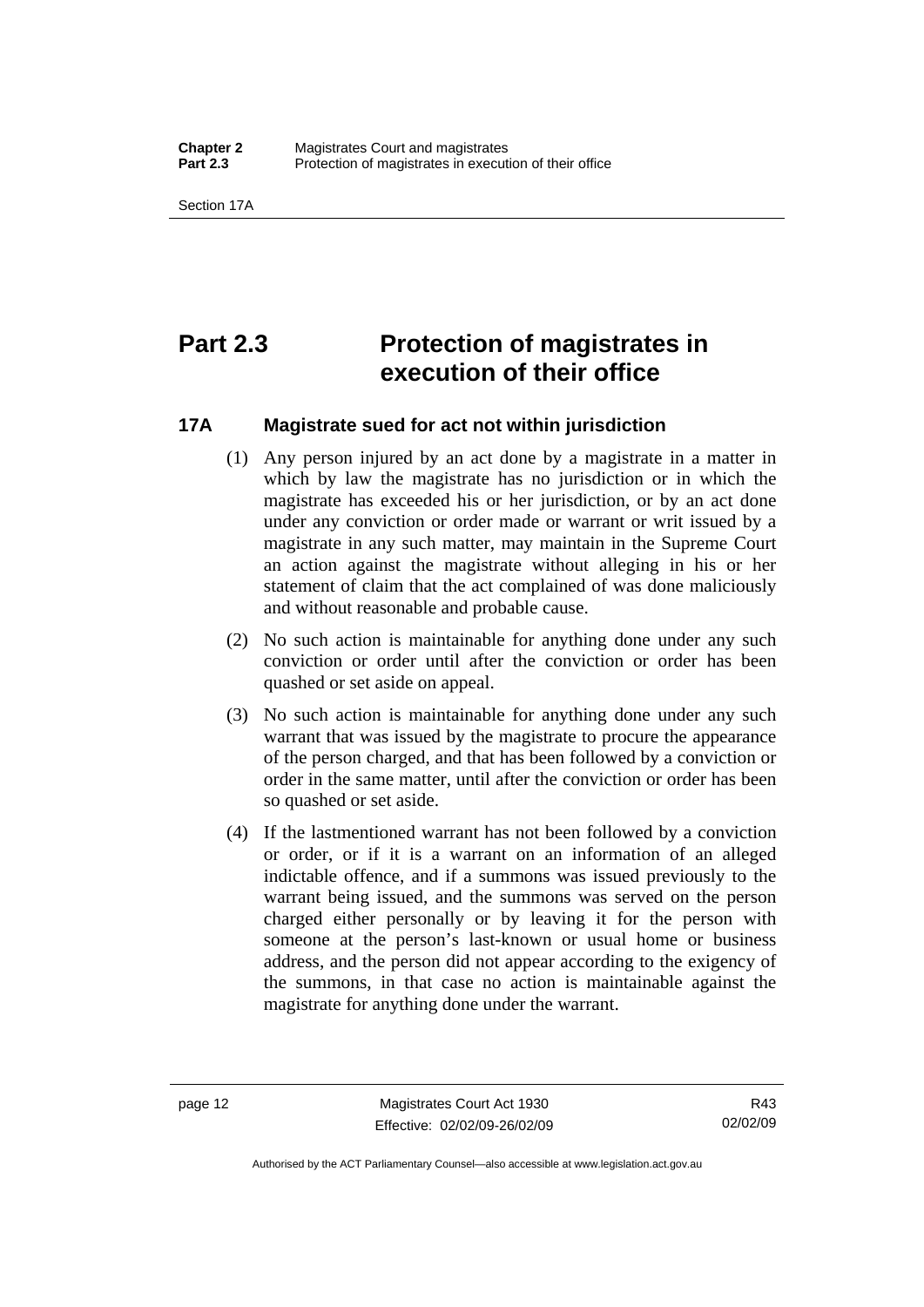### <span id="page-28-0"></span> **U 17B No action against magistrate after order nisi to quash conviction has been granted**

If an order to show cause why a conviction or order should not be quashed has been granted, an action is not maintainable against the magistrate constituting the court by which the conviction or order in question was made in relation to any proceeding taken under, or matter arising out of, the conviction or order.

#### **17C Committal or enforcement order by magistrate on order of court**

If a conviction or order is made by the court and a committal order or enforcement order is made for the conviction or order by a magistrate bona fide and without collusion, an action in relation to any defect in the conviction or order or any want of jurisdiction in the court making the conviction or order is maintainable only against the magistrate constituting the court that made the conviction or order.

#### **17D No action for acts done under Supreme Court order**

An action is not maintainable against a magistrate for doing an act if the magistrate does the act in accordance with a Supreme Court order.

#### **17E No action if proceeding confirmed on appeal**

If a committal order or enforcement order is made by a magistrate on a conviction or order that, either before or after the making of the committal order or enforcement order, is confirmed on appeal, an action is not maintainable against the magistrate who made the committal order or enforcement order for anything done under it because of any defect in the conviction or order.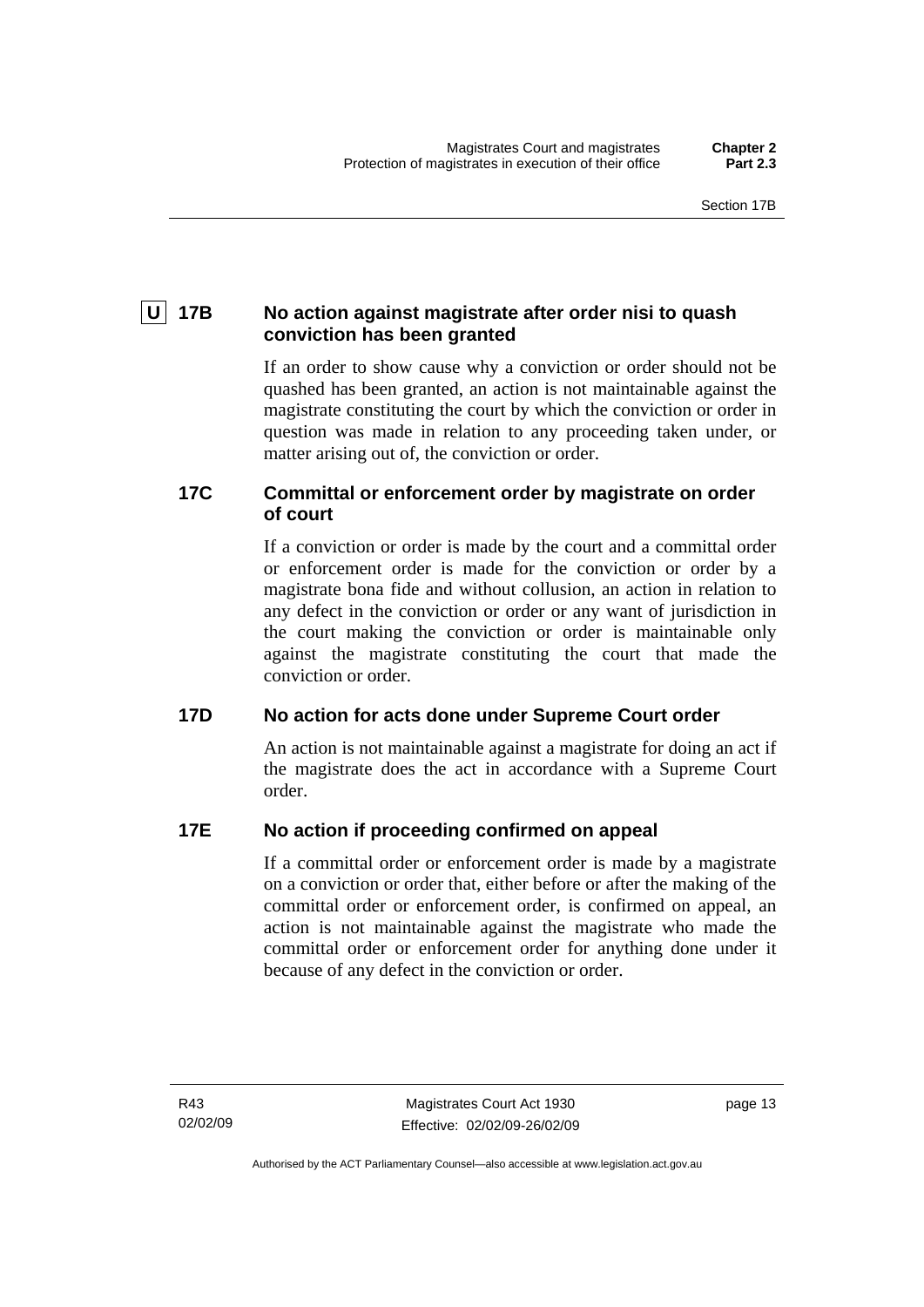<span id="page-29-0"></span>Section 17F

### **17F Actions in cases prohibited**

If any action, which by this Act is declared to be not maintainable, is brought against a magistrate, the Supreme Court, on application of the defendant, and on affidavit of the facts, may set aside or stay the proceeding with or without costs.

#### **17G Payment into court**

- (1) After an action under this part has been started but before the case has been heard, a defendant may pay into court the amount the defendant considers appropriate.
- (2) Judgment must be given for the defendant if the Supreme Court at the trial considers that the plaintiff is not entitled to damages beyond the amount paid into court, and the amount paid into court, or the part of it that is enough to meet the defendant's costs, must be paid out of court to the defendant, and the rest (if any) must be paid to the plaintiff.
- (3) If the plaintiff accepts the amount paid into court in satisfaction of the plaintiff's damages in the action, the plaintiff may apply to the Supreme Court for an order for the payment of the amount out of court to the plaintiff, with or without costs.
- (4) If the Supreme Court makes the order, the action is decided and the order is a bar to any other action for the same cause.

#### **17H No action against magistrate for judicial acts in Magistrates Court**

An action must not be brought in the Magistrates Court against a magistrate in relation to anything done by the magistrate in the execution of the magistrate's office.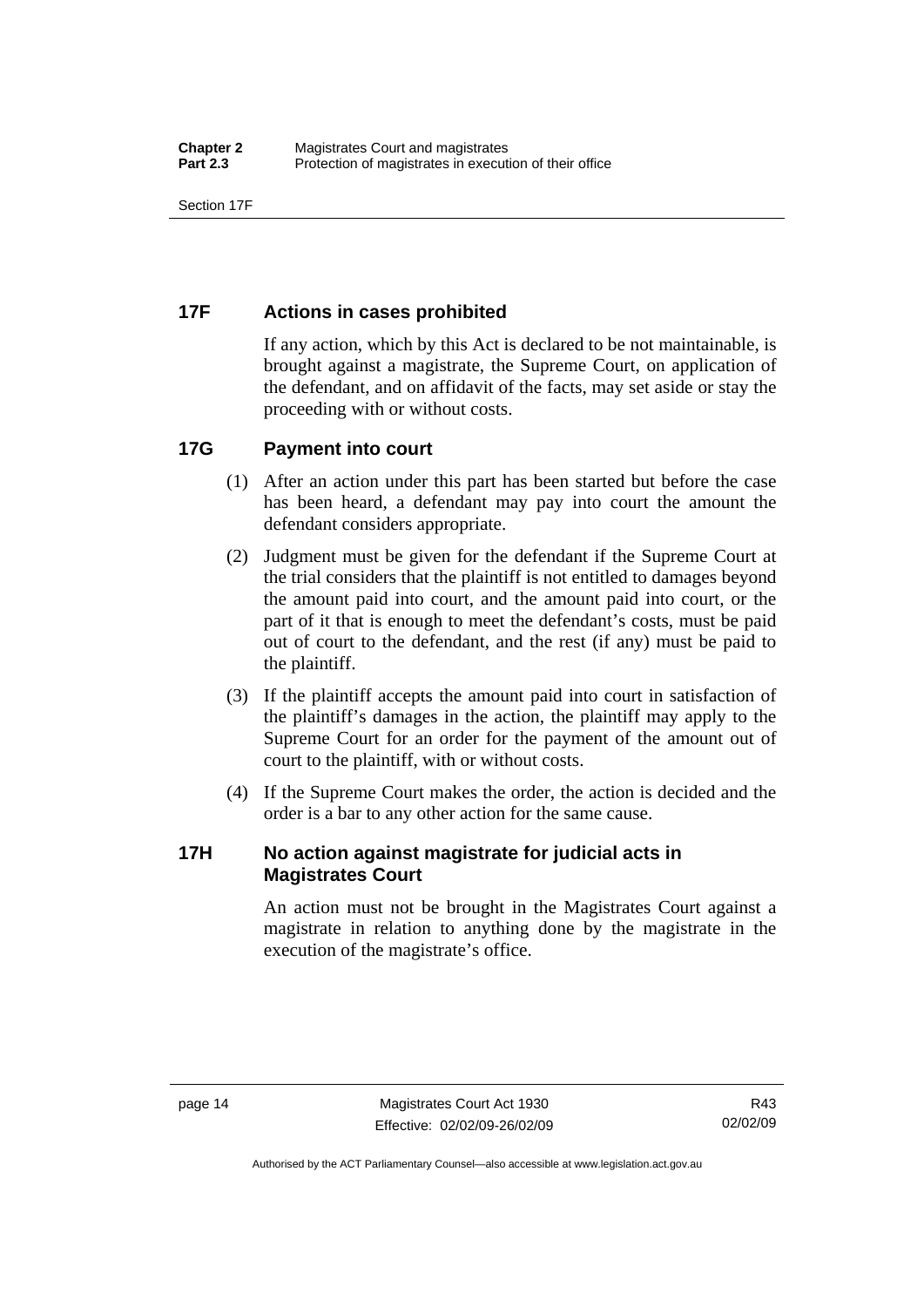#### <span id="page-30-0"></span>**17I Magistrate sued for acts within magistrate's jurisdiction only liable in case of malice and absence of reasonable and probable cause**

In an action against a magistrate for any act done by the magistrate in the execution of the magistrate's duty as a magistrate in relation to any matter within the magistrate's jurisdiction as a magistrate, it must be expressly alleged in the statement of claim that the act was done maliciously and without reasonable and probable cause, and if the allegations are denied, and at the trial of the action the plaintiff fails to prove them, judgment must be given for the defendant.

### **17J Verdict for defendant**

If the plaintiff in an action against a magistrate does not prove the cause of action at the trial, judgment must be given for the defendant.

### **17K Damages**

 $If$ —

- (a) the plaintiff in an action against a magistrate is entitled to recover, and seeks to recover a penalty or other amount paid or raised as a result of a conviction, judgment or order or to recover damages for imprisonment; and
- (b) it is proved that the plaintiff was guilty of the offence or liable to pay the amount or, for imprisonment, did not undergo any greater punishment than could have been imposed for the offence of which the plaintiff was convicted;

the plaintiff is not entitled to recover the penalty or other amount paid or raised or, for imprisonment, damages greater than 1 cent, or any costs in the action.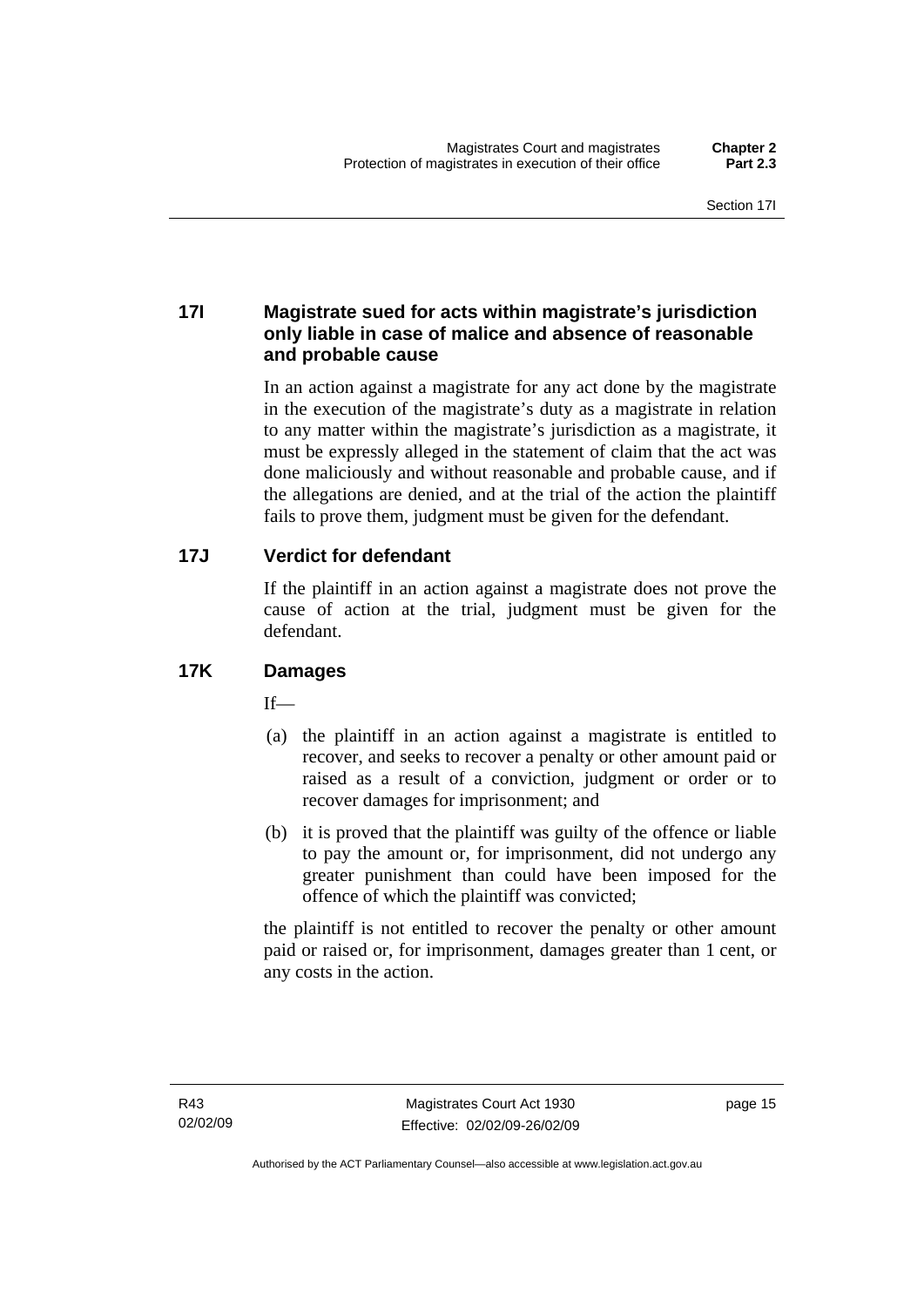<span id="page-31-0"></span>**Chapter 3 Criminal proceedings**<br> **Part 3.1 Preliminary Preliminary** 

Section 18A

# **Chapter 3 Criminal proceedings**

# **Part 3.1 Preliminary**

#### **18A Definitions for ch 3**

In this chapter:

*Crimes Act* means the *Crimes Act 1900*.

*decision* includes a committal for trial, admission to bail, and a conviction, order or other decision.

*defendant* means a person against whom an information is laid.

page 16 Magistrates Court Act 1930 Effective: 02/02/09-26/02/09

R43 02/02/09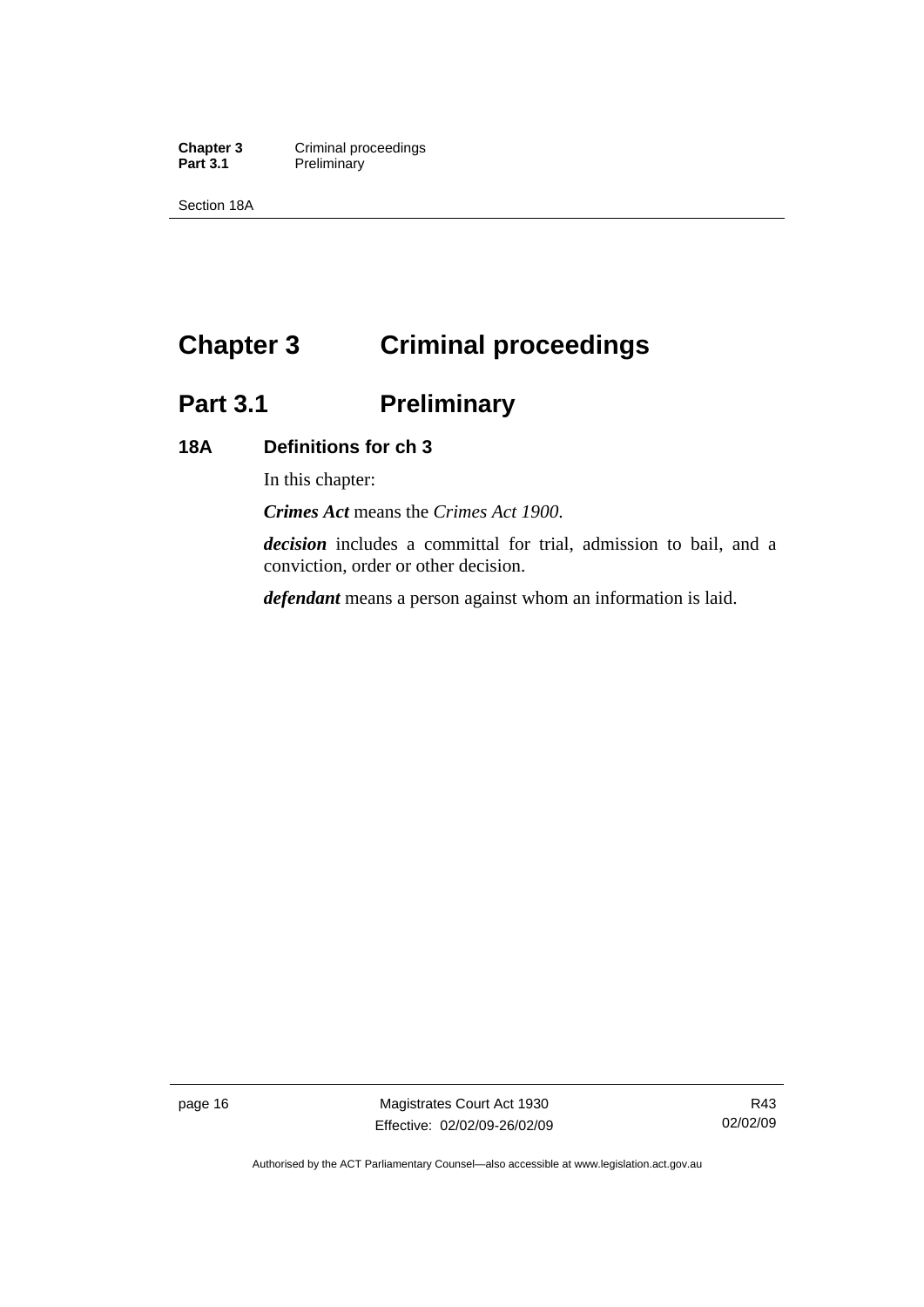# <span id="page-32-0"></span>**Part 3.2 Criminal jurisdiction**

#### **19 Jurisdiction of court**

If, by any law in force in the ACT, any offence is punishable on summary conviction or any person is made liable to a penalty or punishment or to pay an amount for any offence, act or omission, and no other provision is made for the trial of the person committing the offence, the matter may be heard and decided by the court in a summary way under the provisions of this Act.

#### **21 Jurisdiction of court if defendant absent from ACT**

The court has jurisdiction even though the defendant is not in the ACT.

#### **22 Proceeding of court if it considers offence should be dealt with on indictment**

If, for an information in relation to an offence that is punishable either summarily or on indictment it appears to the court, on the close of the case for the prosecution, that the offence ought to be dealt with on indictment, the court must abstain from adjudication on the information and must deal with the case for the purpose of committal for trial only.

R43 02/02/09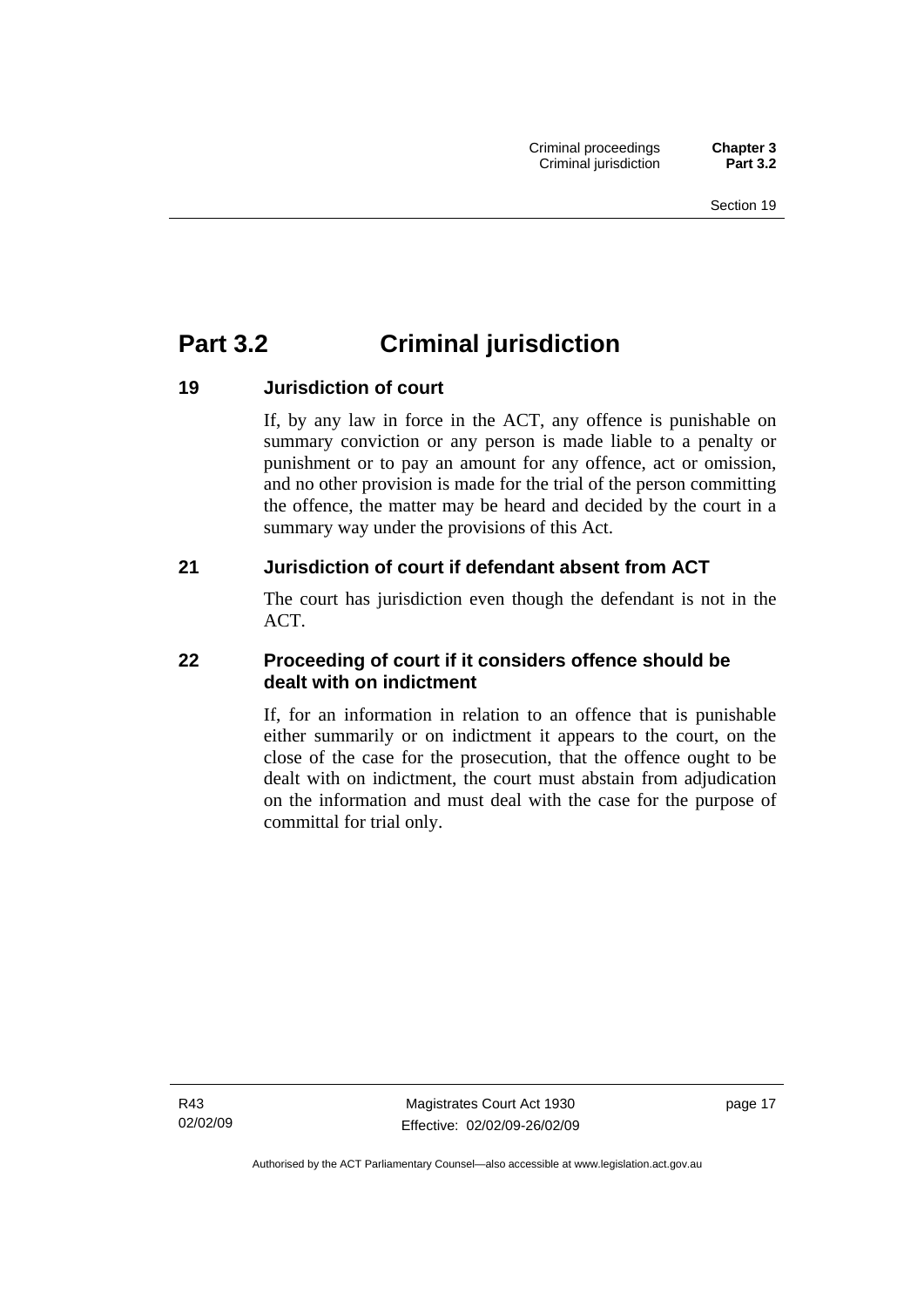<span id="page-33-0"></span>Section 25

# **Part 3.3 Beginning criminal proceedings**

## **Division 3.3.1 Beginning criminal proceedings general**

#### **25 Informations**

A proceeding may be started in the court by information laid by the informant or by a lawyer or anyone else representing the informant.

### **Division 3.3.2 Informations**

#### **26 Laying of informations**

An information may be laid before a magistrate in any case where a person has committed or is suspected of having committed, in the ACT, an indictable offence or an offence that may be dealt with summarily as provided in section 19.

#### **27 Description of people and property and of offences**

- (1) Such description of people or things as would be sufficient in an indictment is sufficient in informations.
- (2) The description of any offence in the words of the Act, ordinance, law, order, by-law, regulation, or other instrument creating the offence, or in similar words, is sufficient in law.

#### **28 Power of court to amend information**

 (1) If at the hearing of any information or summons any objection is taken to an alleged defect in it in substance or form or if objection is taken to any variance between the information or summons and the evidence adduced at the hearing of it, the court may make any amendment in the information or summons that appears to it to be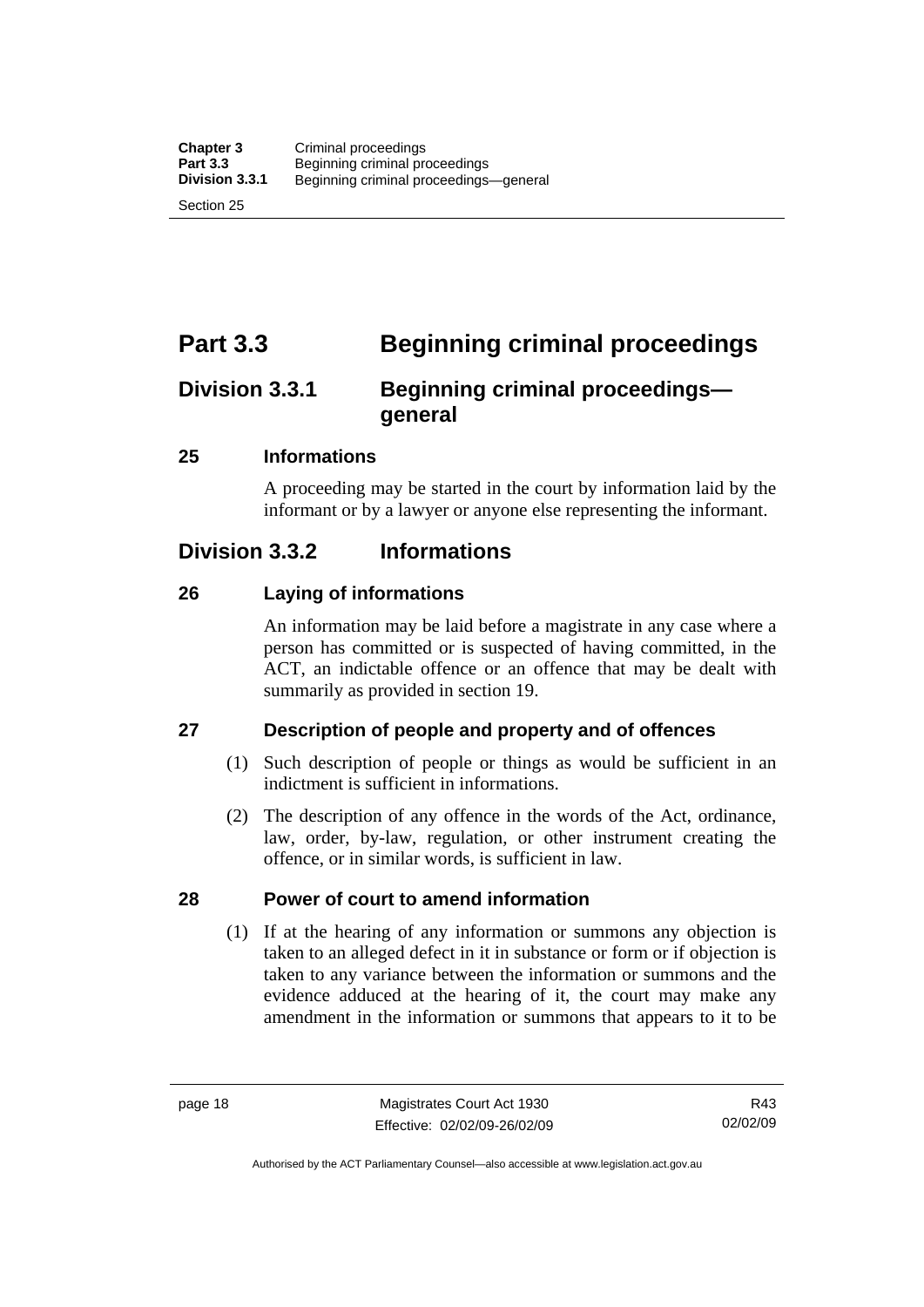<span id="page-34-0"></span>desirable or to be necessary to enable the real question in dispute to be decided.

 (2) The court must not make an amendment under subsection (1) if it considers that the amendment cannot be made without injustice to the defendant.

#### **29 Court may adjourn hearing if amendment made**

If in any case where an amendment in an information or summons has been made under section 28 the court considers that the defendant has been misled by the form in which the information or summons has been made out, it may adjourn the hearing of the case for the period it considers appropriate and may make any order about the costs of the adjournment it considers appropriate.

#### **30 Form of information**

- (1) If a warrant is intended to be issued in the first instance against the person charged, the information must be in writing and on oath.
- (2) The oath may be made by the informant or someone else.
- (3) If a summons instead of a warrant is intended to be issued in the first instance against the person charged, the information may be made orally and without oath.
- (4) Subsection (3) applies whether or not the law under which the information is laid requires it to be in writing.

### **Division 3.3.3 Summonses**

#### **37 When magistrate may issue summons**

If an information is laid before a magistrate, the magistrate may issue a summons.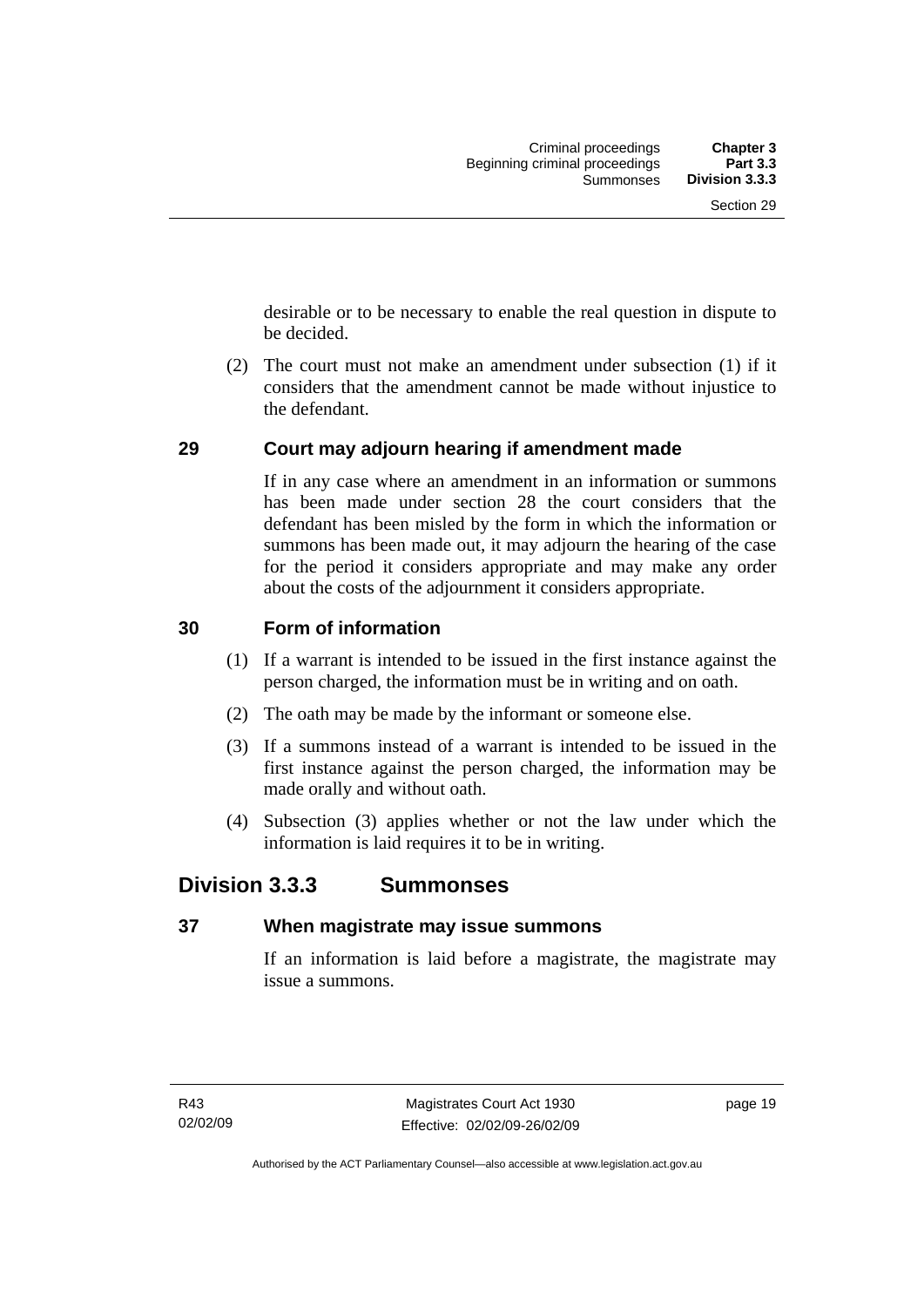#### <span id="page-35-0"></span>**38 Form of summons**

A summons issued in the case of an information must be directed to the defendant, and must state shortly the matter of the information and require the defendant to appear at a certain time and place before the court, to answer to the information and to be further dealt with according to law.

#### **41 Service of summons**

- (1) A summons issued in relation to an information may be served on the person to whom it is directed by—
	- (a) giving a copy of the summons to the person; or
	- (b) by leaving a copy of the summons at the last-known or usual home or business address of the person with someone who appears to be at least 16 years old and to live or be employed at the address.
- (2) Service of a summons under subsection (1) must be effected at least 72 hours before the time appointed in the summons for the hearing of the information.
- (3) If it appears to the court or a magistrate or the registrar, by statement on oath or by affidavit, that from any cause service in accordance with subsections (1) and (2) cannot be effected, the court or magistrate or the registrar may extend the time for hearing.
- (4) Service of a summons in accordance with this section may be proved by the oath of the person who served it or by affidavit or otherwise.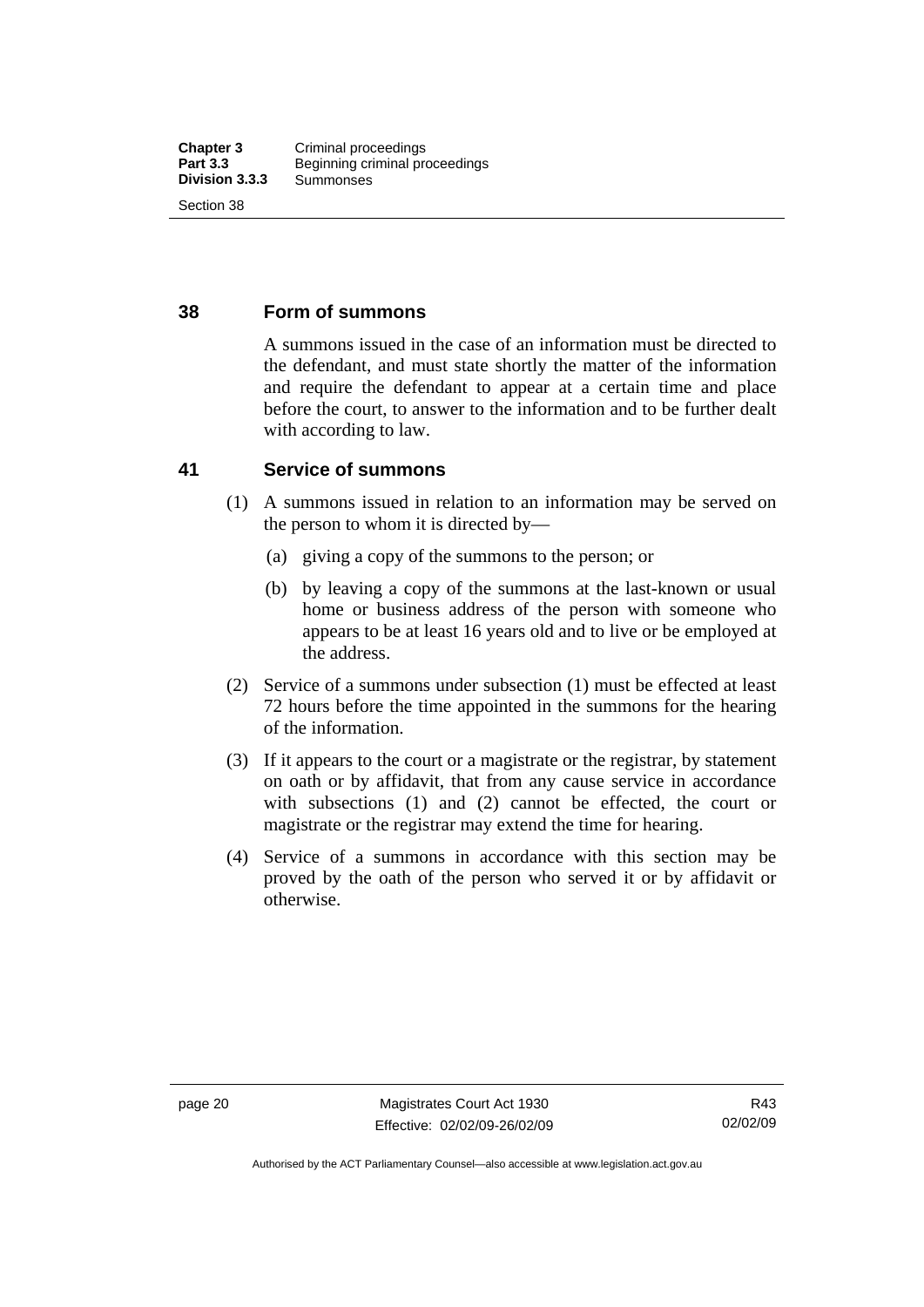# **U Division 3.3.3A Court attendance notices**

# **Division 3.3.4 Warrants**

# **42 Issue of warrant and summons**

- (1) This section applies if—
	- (a) an information is laid before a magistrate under division 3.3.2 against a person for an offence; and
	- (b) the information is substantiated by the oath of the informant or a witness; and
	- (c) the person is not in custody.
- (2) The magistrate may issue a warrant for the person's arrest, and for bringing the person before the court to answer to the information and to be further dealt with according to law.
- (3) However, the magistrate may issue a summons instead of the warrant if the magistrate considers it appropriate.
- (4) The issue of the summons does not prevent a magistrate from issuing a warrant at any time before or after the time mentioned in the summons for the person's appearance.
- (5) However, subsection (4) does not authorise the issue of a warrant to bring the person before the court to answer to the information if a summons has been served on the person for the offence in accordance with section 116B (Service of summons for prescribed offence).

# **43 Procedure on filing indictment**

 (1) If an indictment in relation to an offence committed in the ACT has been filed in the Supreme Court by the Attorney-General, Attorney-General of the Commonwealth or other officer, authority or person duly appointed in that behalf against any person then at large, whether on bail or not, the registrar of the Supreme Court must at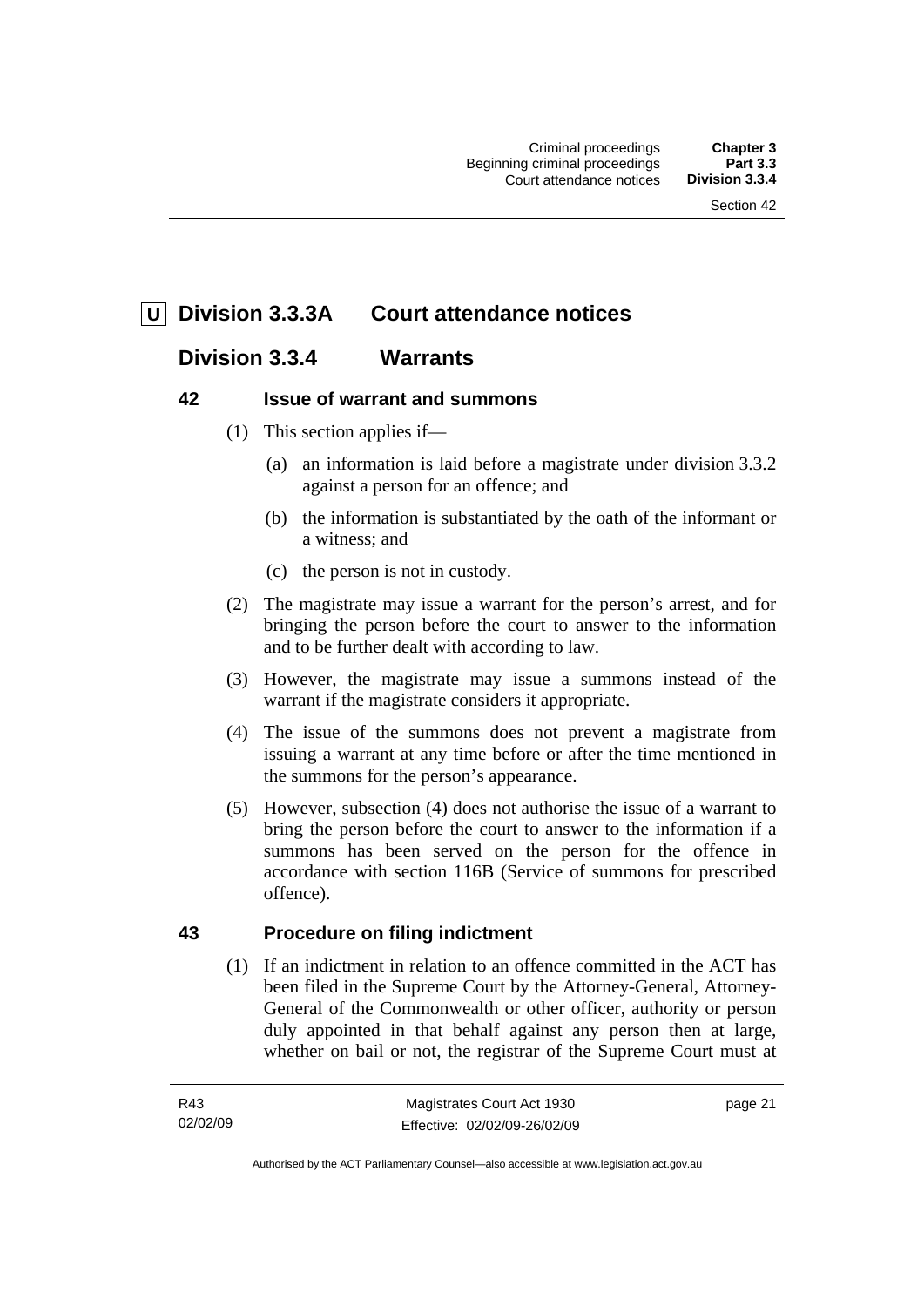any time after the end of the then sittings of the court if the person so indicted has not already appeared and pleaded to the indictment, on application by or on behalf of the prosecutor, grant to the prosecutor or person applying on the prosecutor's behalf a certificate that the indictment has been filed.

- (2) On production of the certificate to a magistrate, the magistrate must—
	- (a) if the person indicted is, at the time of both the application for and the production of the certificate, detained at a correctional centre (including a NSW correctional centre) for any other offence—on proof on oath that the person is the person charged in the indictment, issue a warrant directing the person in charge of the correctional centre to detain the person until, by a habeas corpus order or another order, the person is removed from custody for the purpose of being tried on the indictment, or until the person is otherwise removed or discharged out of custody by due course of law; and
	- (b) in any other case—issue a warrant to apprehend the person so indicted and to cause the person to be brought before the court to be dealt with according to law and the court when any person apprehended under any such warrant is brought before it must on proof on oath that the person is the person charged and named in the indictment, and without further inquiry commit the person for trial or admit the person to bail in accordance with the *Bail Act 1992*.

#### **44 Direction of warrant**

A warrant to apprehend a defendant that the defendant may answer to an information may be directed either to any police officer by name or generally to all police officers within the ACT, without naming them, or to both.

Authorised by the ACT Parliamentary Counsel—also accessible at www.legislation.act.gov.au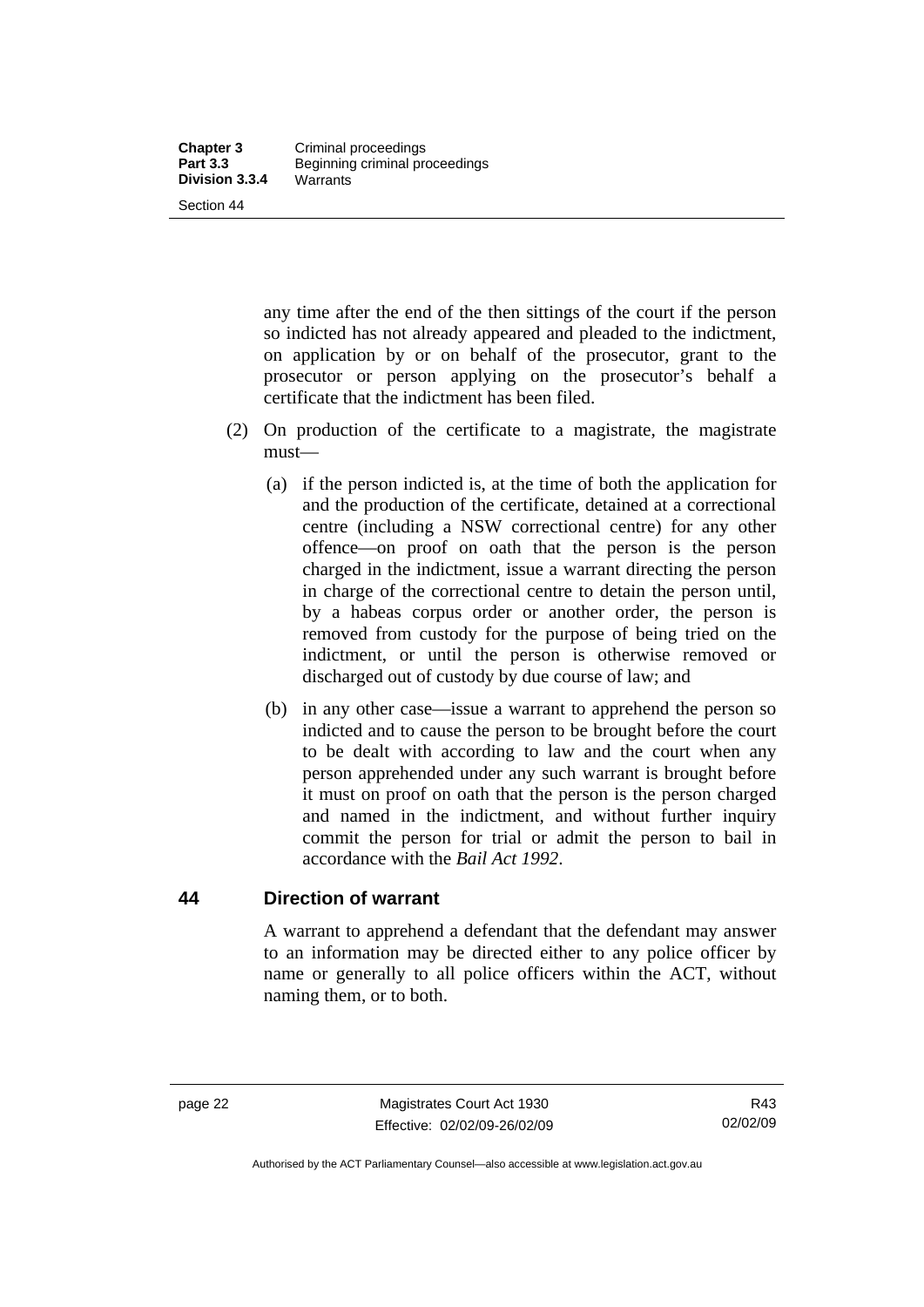# **45 Any police officer may execute warrant**

If a warrant is directed to all police officers, any police officer may execute the warrant as if it were directed specially to the police officer by name.

# **47 Form of arrest warrant**

A warrant issued on an information must—

- (a) briefly state the offence or matter of the information; and
- (b) name or otherwise describe the person against whom it is issued; and
- (c) order the police officers to whom it is directed to—
	- (i) arrest the person; and
	- (ii) bring the person before the court to answer the information and to be further dealt with according to law.

#### **48 Warrant to be in force till executed**

A warrant need not be returnable at any particular time, but may remain in force until executed.

#### **49 Sunday warrants**

A magistrate may issue a warrant on an information of an indictable offence, or a search warrant, on a Sunday as on any other day.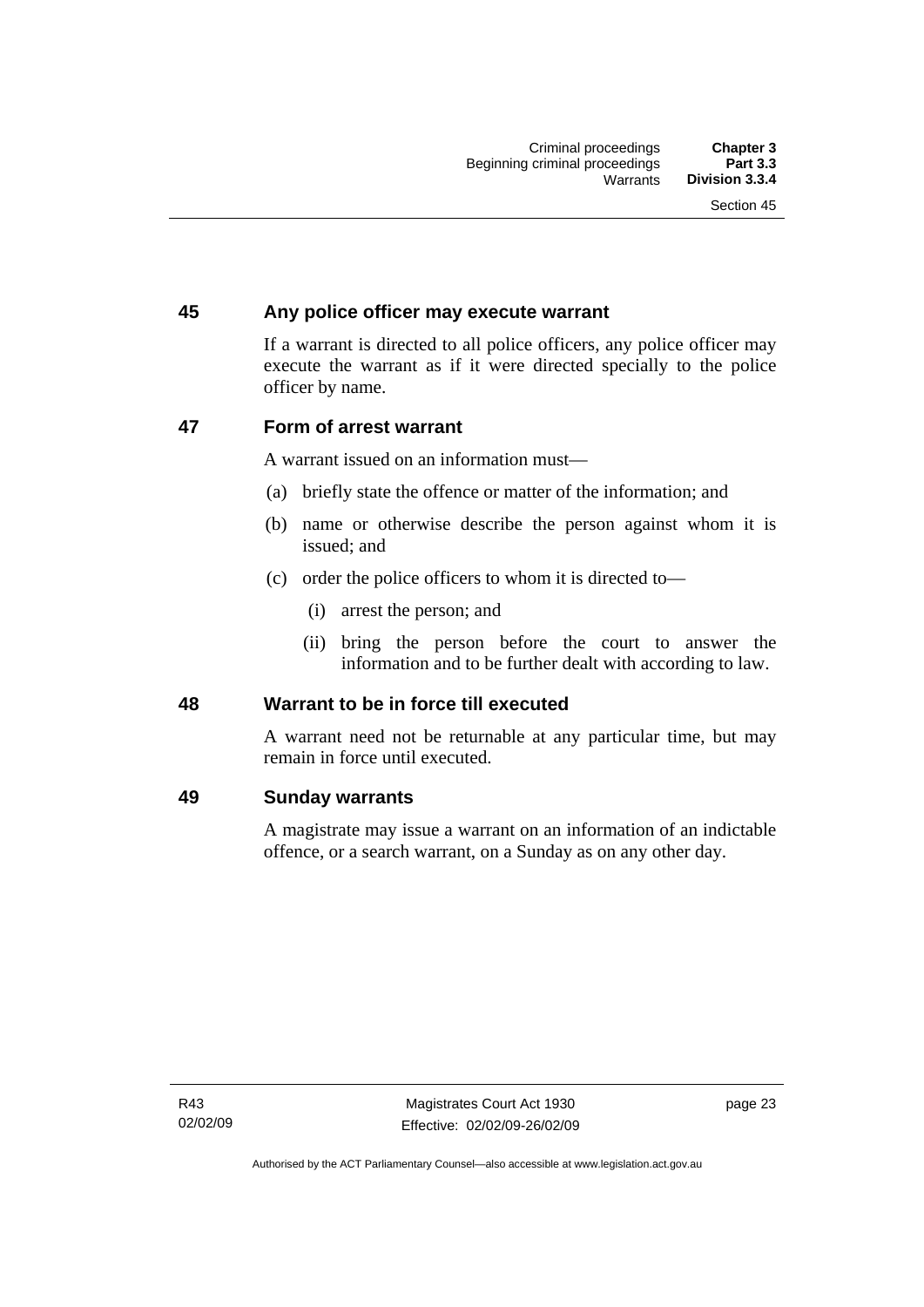# **Part 3.4 Hearing of criminal proceedings**

# **Division 3.4.1 Hearing of criminal proceedings general**

# **53 Conduct of case generally**

- (1) The informant may—
	- (a) conduct his or her case personally or by a lawyer; and
	- (b) examine and cross-examine the witnesses giving evidence for or against the informant; and
	- (c) if the defendant gives any evidence or examines any witness about anything other than general character—call and examine witnesses in reply.
- (2) The defendant may—
	- (a) fully answer and defend personally or by a lawyer; and
	- (b) give evidence; and
	- (c) examine and cross-examine the witnesses giving evidence for or against the defendant.

# **54 If both parties present in court to hear case**

The court must hear and decide an information if both parties to the information appear personally or by lawyers or anyone else appearing for them.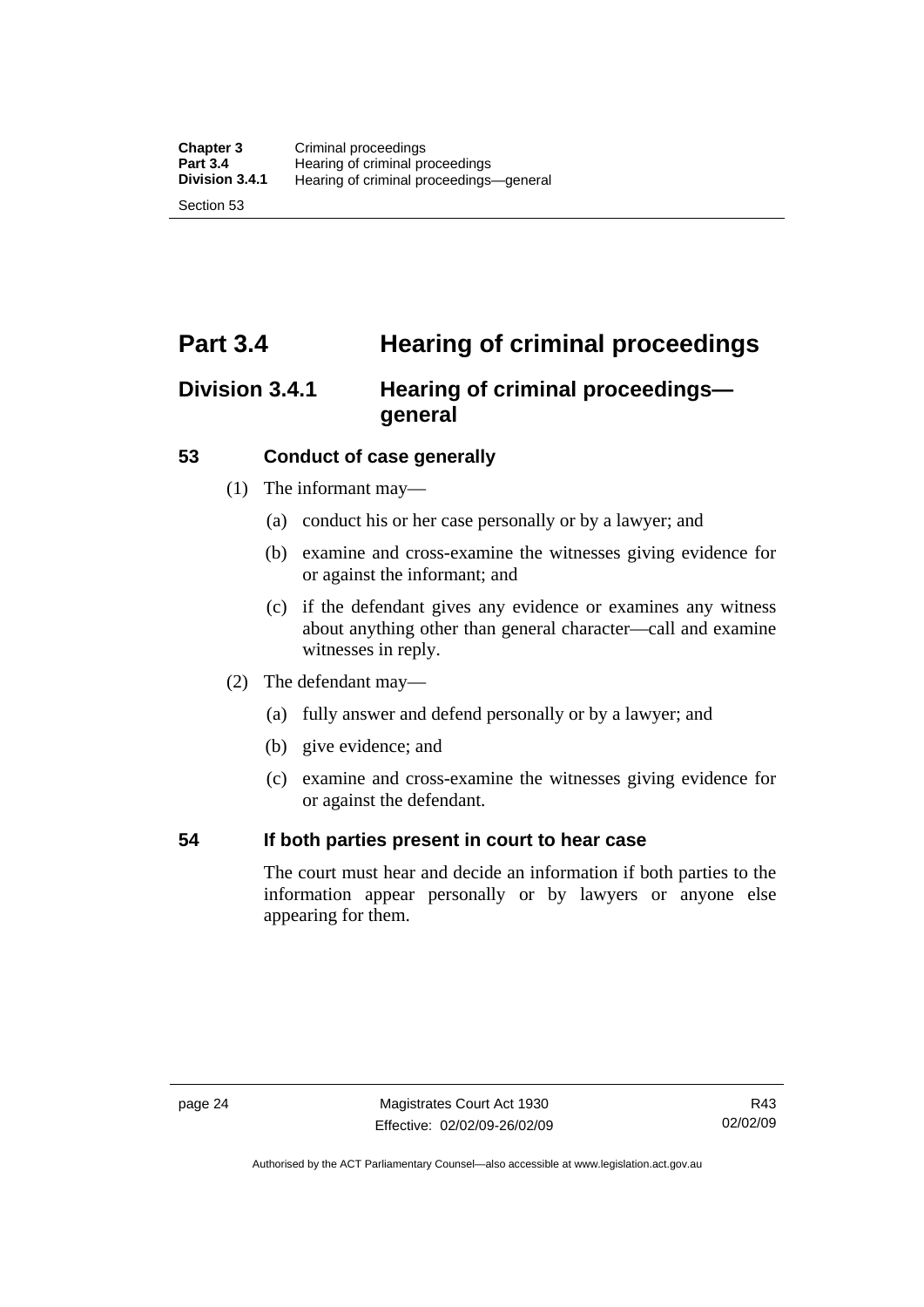# **Division 3.4.2 Warrants for witnesses**

# **63 Warrant to bring witness to court**

If a witness—

- (a) has been informed of the time and place for the hearing; and
- (b) has been requested, has given an undertaking, or has been served with a subpoena, to appear at the hearing to give evidence; and
- (c) the witness does not appear in accordance with the request, undertaking or subpoena and does not provide to the court a reasonable explanation for his or her non-appearance;

the court may issue a warrant requiring the witness to be brought before the court at the time and place specified in the warrant to give evidence.

# **64 Warrant in the first instance**

If a magistrate is satisfied by evidence on oath that it is probable that a person whose evidence is desired will not attend to give evidence without being compelled to do so, then, instead of issuing a subpoena, the magistrate may issue a warrant in the first instance.

# **Division 3.4.3 Remand**

# **70 Remand of defendant**

- (1) This section applies if the court considers it is necessary or desirable to adjourn the hearing of a proceeding for an indictable offence—
	- (a) because of the absence of witnesses; or
	- (b) for any other reasonable cause.
- (2) The court may—
	- (a) adjourn the hearing; and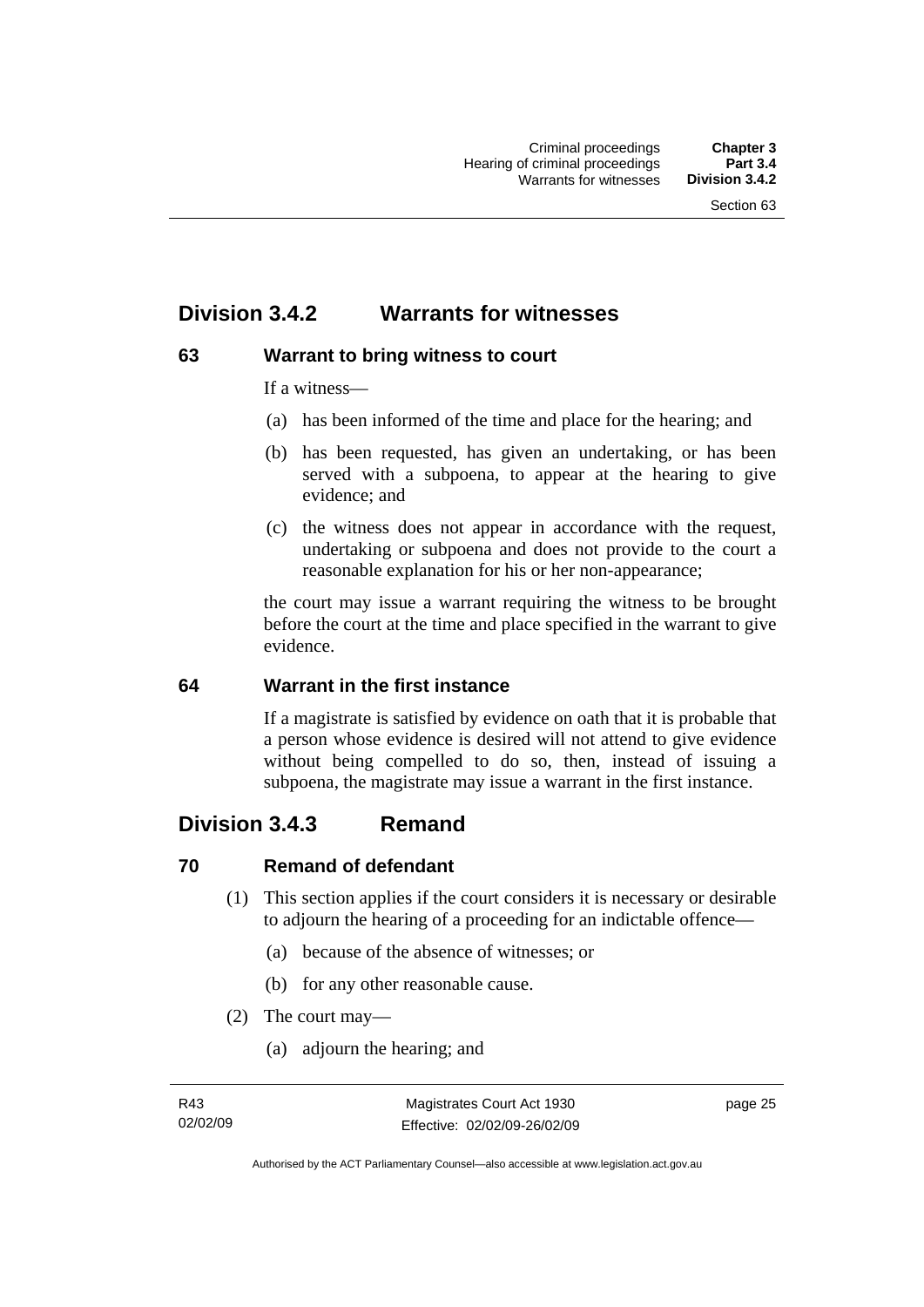- (b) order the remand of the defendant into custody for a stated period; and
- (c) order the chief executive to arrange for the defendant to be brought before the court at a stated time and place for the hearing.
- *Note* The court must issue a warrant for the remand of the defendant in the chief executive's custody (see *Crimes (Sentence Administration) Act 2005*, s 17).
- (3) If the period of remand is not longer than 3 days, the order may be made orally.
	- *Note* The *Crimes (Sentence Administration) Act 2005*, pt 3.2 provides for the chief executive to have custody of the defendant during the remand.
- (4) Any single period of remand under this section must be no longer than—
	- (a) 28 days; or
	- (b) if the defendant chooses to be remanded for a longer period without review—a longer period that the court considers reasonable.

### **72 Bringing remanded defendant before court**

The court may order that a defendant remanded under section 70 be brought before the court at any time during the period for which the defendant was remanded.

*Note* The *Crimes (Sentence Administration) Act 2005*, pt 3.2 and pt 3.3 provide for the chief executive to have custody of the defendant during the remand and to bring the defendant before the court as ordered by the court.

#### **72A Bail application hearings—audiovisual links**

(1) This section applies if—

Authorised by the ACT Parliamentary Counsel—also accessible at www.legislation.act.gov.au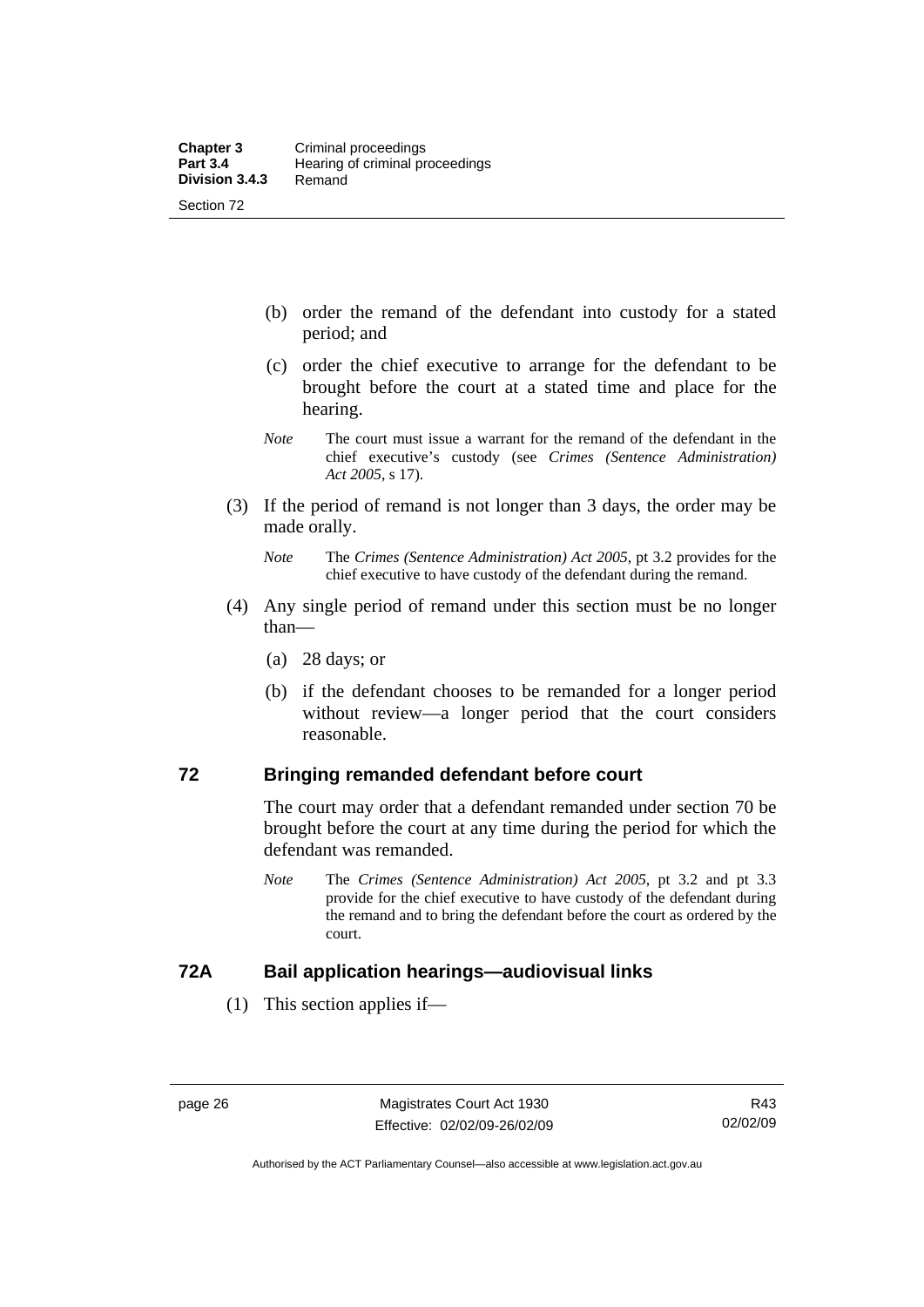- (a) a person in custody is entitled to appear, or is required to appear or be brought, before the court for the hearing of an application for bail; and
- (b) the hearing could be conducted using an audiovisual link between the court and the place of custody.
- (2) Unless the court directs otherwise, the hearing must be conducted using the audiovisual link.
- (3) The court may amend or revoke a direction under subsection (2)—
	- (a) at any time; and
	- (b) on its own initiative or on application by a party to the bail proceeding.
- (4) In this section:

*audiovisual link*—see the *Evidence (Miscellaneous Provisions) Act 1991*, dictionary.

#### **72B Defendant's appearance in non-bail proceedings audiovisual links**

- (1) This section applies if the court gives a direction under the *Evidence (Miscellaneous Provisions) Act 1991*, section 20 (Territory courts may take evidence and submissions from outside ACT) or section 32 (1) (Use of link in proceedings) in relation to any part of a proceeding in relation to a defendant remanded under—
	- (a) section 70 (Remand of defendant); or
	- (b) section 72 (Bringing remanded defendant before court).
- (2) The chief executive must make arrangements to ensure that the evidence can be taken, or the submission made, in accordance with the court's direction.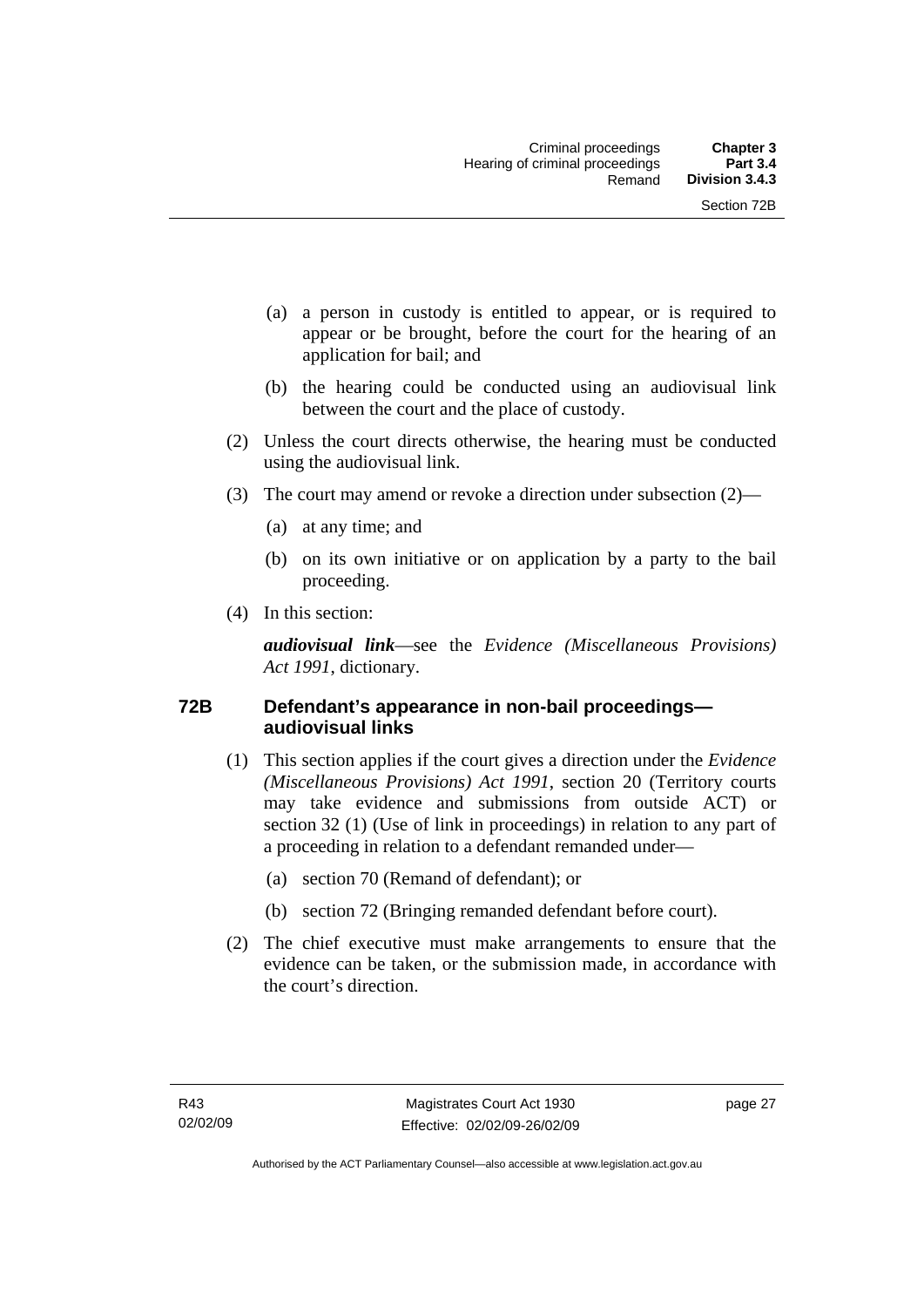# **Division 3.4.4 Committal and recognisance**

# **73A Extended application of div 3.4.4**

- (1) This division applies in relation to a person for whom a warrant prescribed under the rules has been issued under the rules as if all necessary changes, and any changes prescribed under the rules, were made.
- (2) This section does not limit any other application of this division.

#### **74 Remand of defendant before decision**

The court may, at any time before the court gives its decision in a case, order that the defendant be remanded in custody.

- *Note 1* The court must issue a warrant for the remand of the defendant in the chief executive's custody (see *Crimes (Sentence Administration) Act 2005*, s 17).
- *Note 2* The *Crimes (Sentence Administration) Act 2005*, pt 3.2 provides for the chief executive to have custody of the defendant during the remand.

#### **75 Remand of witness or defendant after decision**

- (1) If the court commits a witness or a person sought to be made a witness, it must order that the witness or person be remanded in custody.
- (2) If the court commits a defendant, it must order that the defendant be remanded in custody.

# **76 Witnesses may be discharged on recognisance**

A witness, other than a witness committed under section 312 (Failure to give evidence—committal), or person sought to be made a witness may be discharged on recognisance.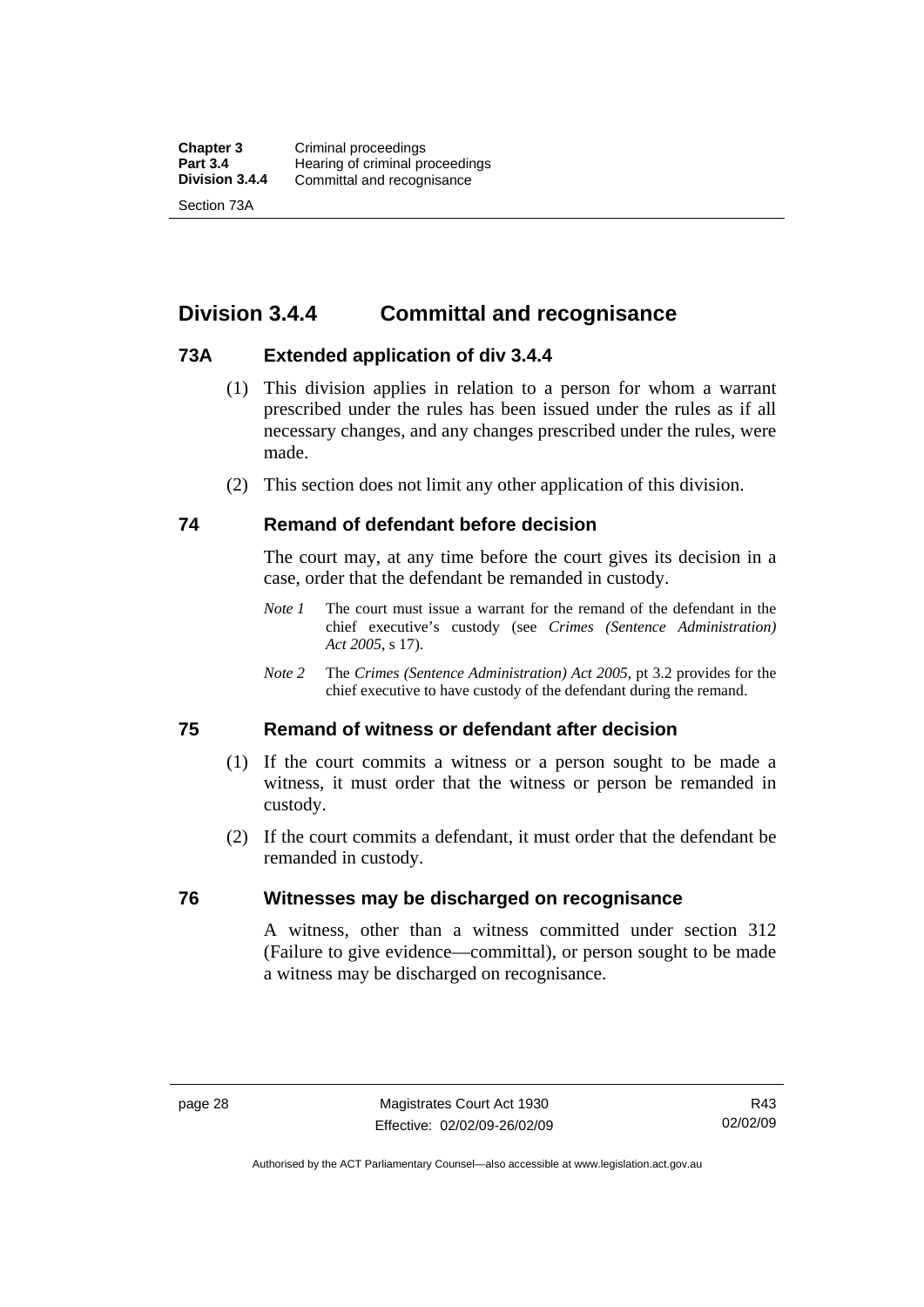# **77 Recognisances**

If the court is authorised to discharge the witness, or person sought to be made a witness, on recognisance, it may order his or her discharge on his or her entering into a recognisance, with or without a surety or sureties at its discretion, conditioned for his or her appearance at the time and place to which the hearing is adjourned, or that is named in the recognisance.

#### **78 Issue of warrant for non-appearance**

If the witness, or person sought to be made a witness, does not appear at the time and place mentioned in the recognisance, the court may adjourn the hearing, and may issue a warrant for his or her apprehension in accordance with division 3.3.4 (Warrants).

# **79 Recognisances taken out of court**

- (1) A recognisance under this Act need not be entered into before the court, but may be entered into by the parties before—
	- (a) a magistrate; or
	- (b) the registrar; or
	- (c) a police officer in charge of a police station; or
	- (d) if a party is at a correctional centre—the person in charge of the centre.
- (2) The provisions of this Act in relation to recognisances taken before the court apply in relation to the recognisance as if it had been entered into before the court.

#### **80 Forfeited recognisances—how enforced**

If the conditions, or any of them, in a recognisance entered by a witness or a person sought to be made a witness are not complied with, any magistrate may certify on the back of the recognisance in what respect the conditions have not been observed, and give it to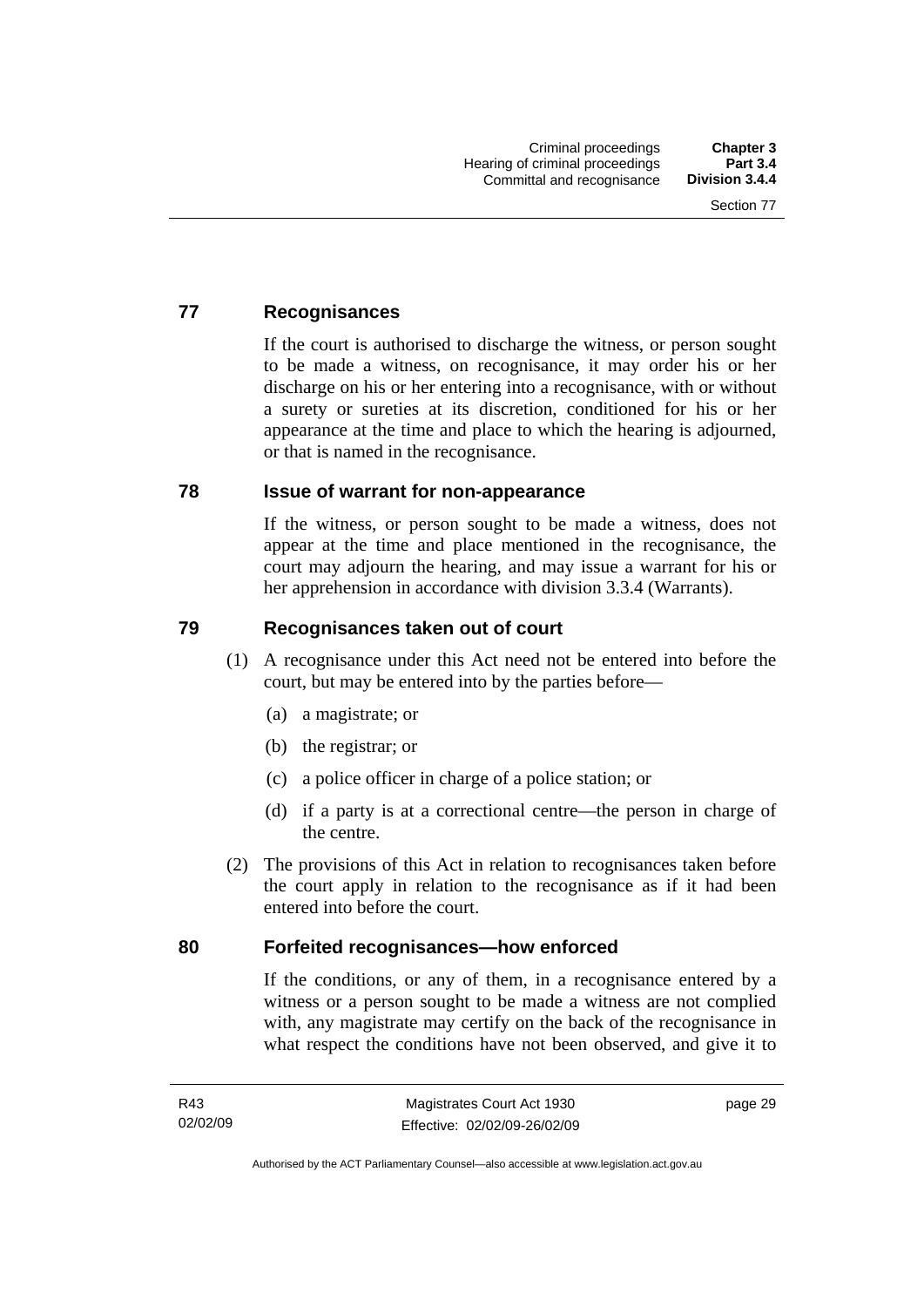the proper officer, to be proceeded on in a similar way as other recognisances, and that certificate is taken to be deemed sufficient prima facie evidence of the recognisance having been forfeited.

# **Division 3.4.5 Adjournment of criminal proceedings**

#### **83 Magistrate may adjourn court generally**

If all the cases have not been heard and decided at any sitting of the court, the magistrate may adjourn the cases remaining unheard or undecided, either to the next day appointed for the holding of the court or to the other time the magistrate considers appropriate.

# **84 Particular cases may be adjourned**

- (1) Before or during the hearing or further hearing of an information, the magistrate may adjourn the hearing or further hearing.
- (2) The magistrate may, by order, release the defendant (whether or not on bail) or remand the defendant in custody.
	- *Note 1* If the court remands the defendant in custody it must issue a warrant for the defendant's remand in the chief executive's custody (see *Crimes (Sentence Administration) Act 2005*, s 17).
	- *Note 2* The *Crimes (Sentence Administration) Act 2005*, part 3.2 provides for the chief executive to have custody of the defendant during the remand.

# **85 Proceeding if either party not present at adjourned hearing**

- (1) This section applies if either or both of the parties do not appear personally or by lawyers or anyone else appearing for them at the time and place to which the hearing or further hearing is adjourned.
- (2) The court may—
	- (a) go ahead with the hearing or further hearing as if the party or parties were present; or

Authorised by the ACT Parliamentary Counsel—also accessible at www.legislation.act.gov.au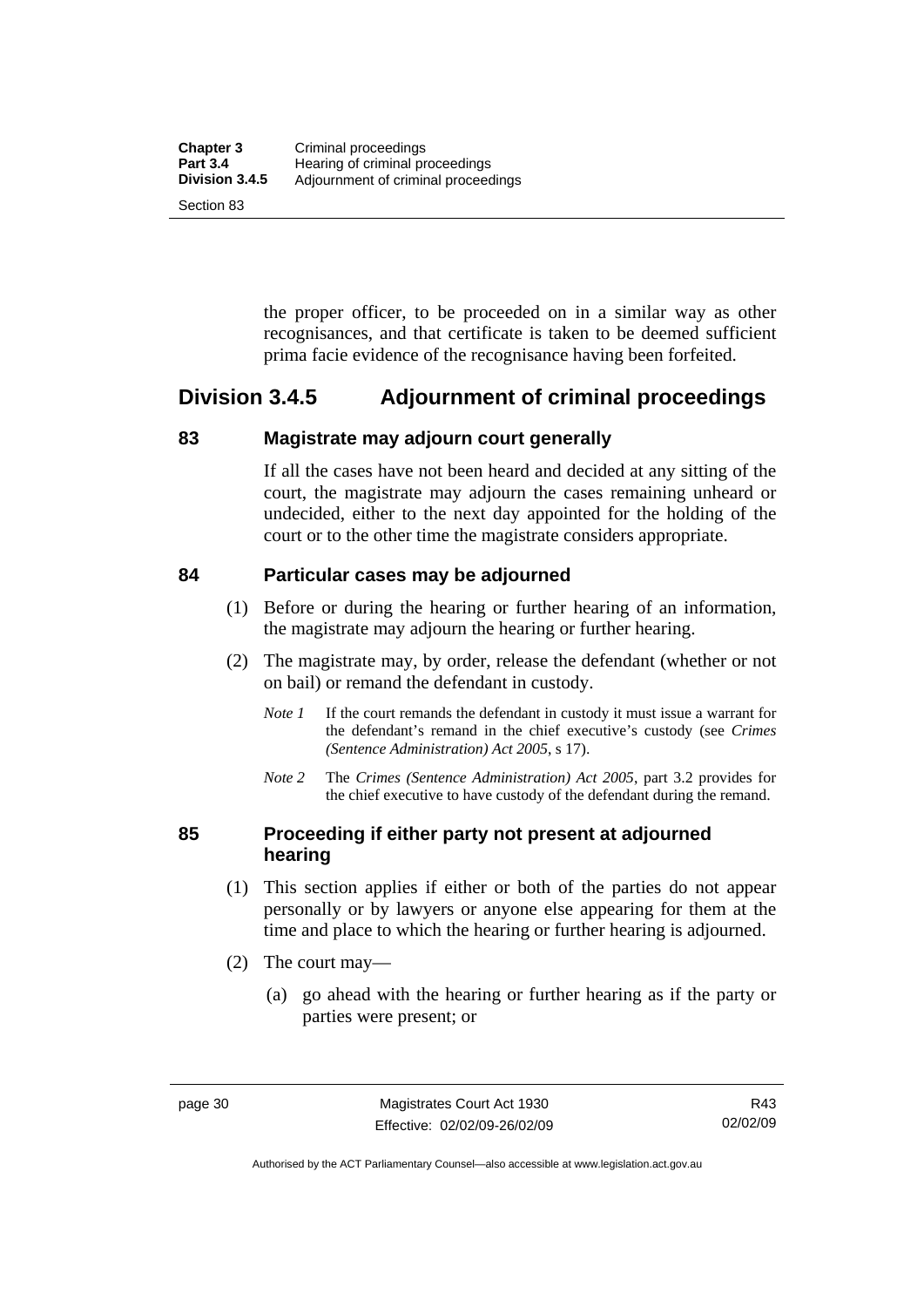(b) if the informant does not appear—dismiss the information, with or without costs as the court considers just.

# **86 Proceeding if both parties present at adjourned hearing**

- (1) This section applies if the parties appear personally or by lawyers or anyone else appearing for them at the time and place to which the hearing or further hearing is adjourned.
- (2) The court may go ahead with the hearing or further hearing.

# **87 Witness to attend adjourned etc hearing**

- (1) This section applies to a person who is required by summons to attend a hearing to give evidence or produce a document if the hearing is adjourned or postponed.
- (2) The person must attend at the time and place to which the hearing is adjourned or postponed without the issue or service of a further summons.
- (3) However, the person is entitled to additional expenses for attending.

#### **88 Postponement of hearing**

If, on the return of any summons or at any adjournment of the hearing or at the time to which the hearing is postponed, a magistrate is not present, the registrar may, and after the lapse of an hour, at the request of the informant, must, postpone the hearing until the next day when a court will be held at the place mentioned in the summons or to which the case has been so adjourned.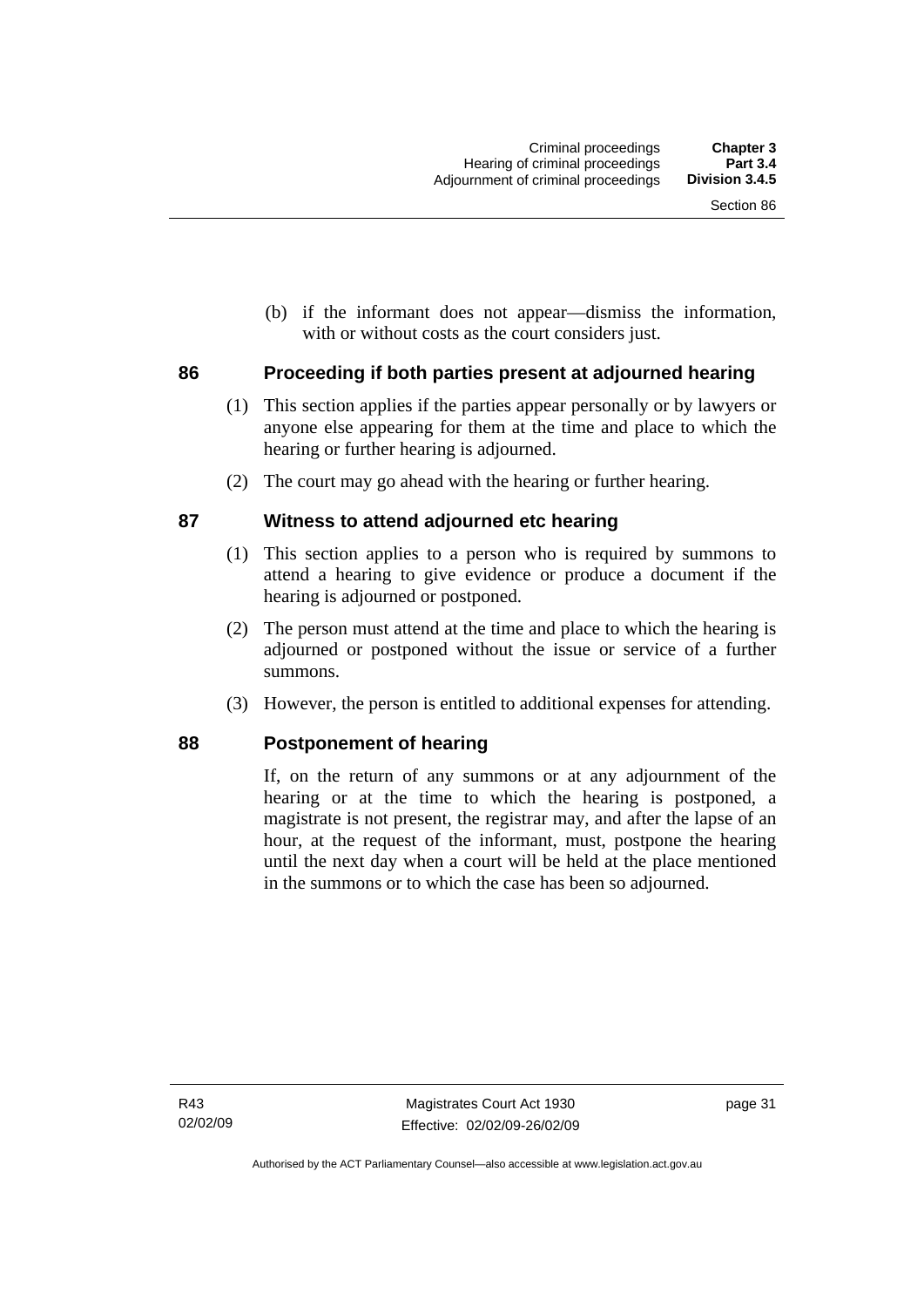# **Part 3.5** Proceedings for indictable **offences**

# **Division 3.5.1 Preliminary**

# **88A Meaning of** *jury* **in pt 3.5**

In this part:

*jury* means a reasonable jury properly instructed.

# **Division 3.5.2 Indictable offences—beginning of proceedings**

#### **89 Disobedience of summons**

- (1) This section applies if—
	- (a) a person is alleged by an information to have committed an indictable offence; and
	- (b) a summons is issued against the person; and
	- (c) the person does not appear before the court at the time and place mentioned in the summons; and
	- (d) the court is satisfied, on oath, that the summons was properly served on the person a reasonable time before the time mentioned in the summons for the appearance; and
	- (e) the information is substantiated by the oath of the informant or a witness.
- (2) The court may issue a warrant for the person's arrest and for bringing the person before the court to answer to the information and to be further dealt with according to law.

Authorised by the ACT Parliamentary Counsel—also accessible at www.legislation.act.gov.au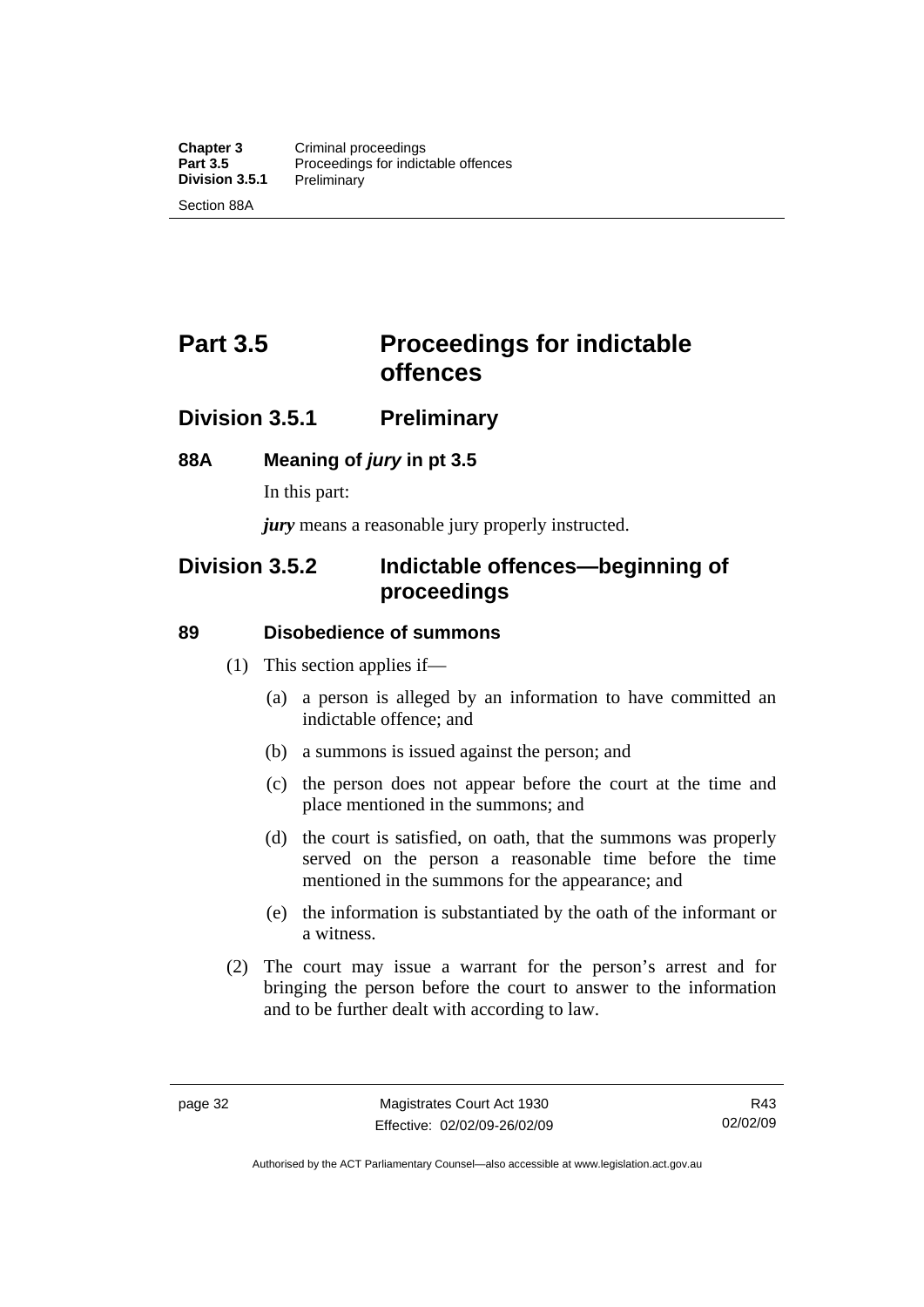(3) This section does not apply if an order has been made under section 89A (1) excusing the person from attending before the court.

# **U 89A Accused person may be excused from attendance before court**

- $(1)$  If—
	- (a) an information for an indictable offence has been laid; and
	- (b) a summons has been issued against the person named in the information;

the court may, on an application made by or on behalf of the person, by order excuse the person from attendance before the court to answer the information or for any other purpose in connection with the proceeding begun by the information.

- (2) An order under subsection (1) may be made—
	- (a) at any time after the issue of the summons and before the completion of the taking of evidence for the prosecution; and
	- (b) whether or not any evidence has been taken in the proceeding; and
	- (c) whether or not the applicant for the order is before the court or has attended before the court in relation to the proceeding.
- (3) The court must not make an order under subsection (1) unless the court has been informed, by or on behalf of the applicant, that the applicant is represented by a lawyer for the purposes of the proceeding.
- (4) The court may, at any time during a proceeding begun by an information for an indictable offence, direct the informant to give to a person in relation to whom an order has been made under subsection (1) written notice requiring the person to attend before the court, for the purposes of the proceeding, at the time and place specified by the court.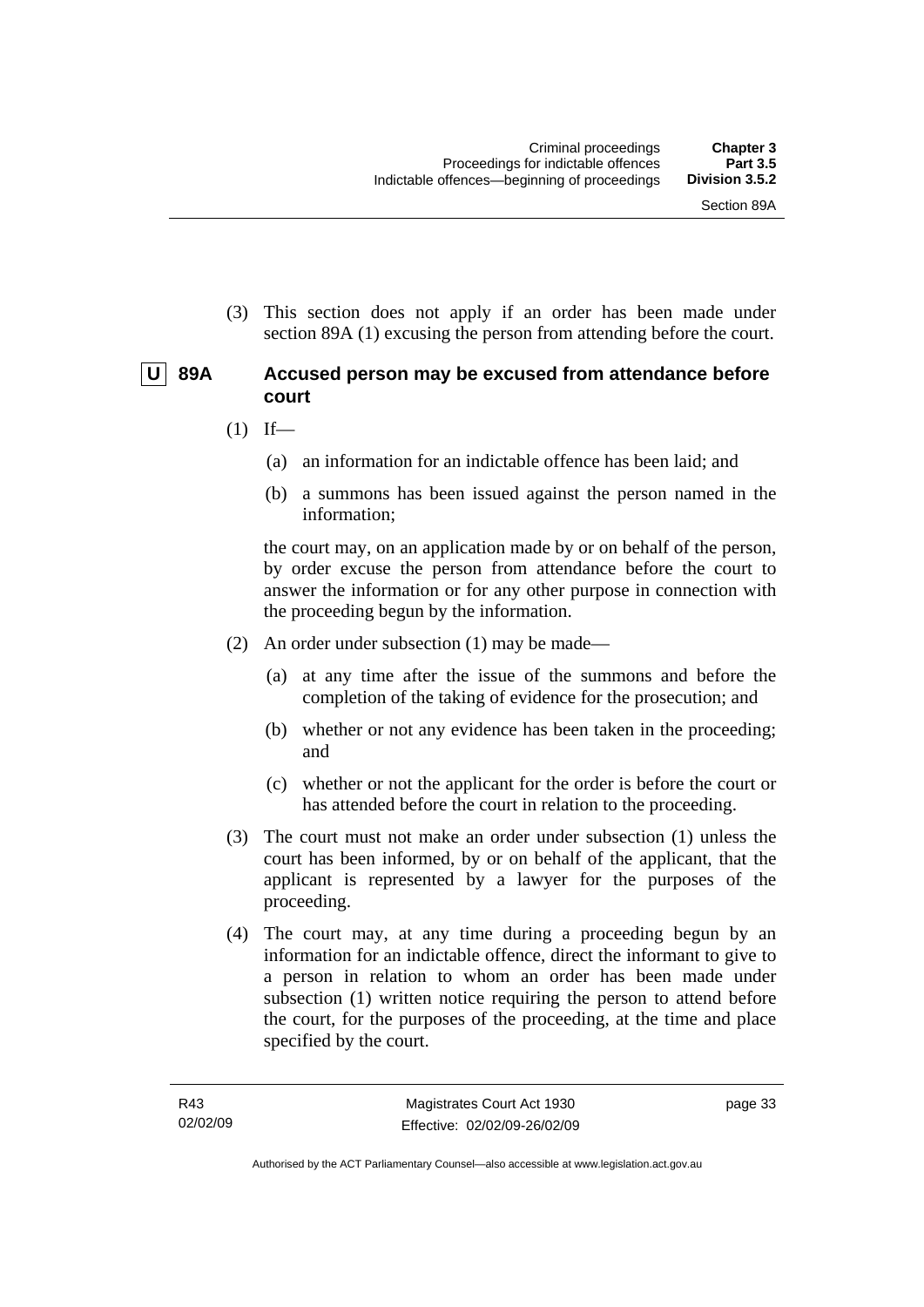#### $(5)$  If—

- (a) a person has been excused, under subsection (1), from attendance before the court; and
- (b) after all the evidence for the prosecution has been taken, the court is of the opinion, having regard to all the evidence before it, that the evidence is capable of satisfying a jury beyond reasonable doubt that the person has committed an indictable offence;

the court must direct the informant to give to the person a written notice requiring the person to attend, at the time and place specified by the court, to be dealt with in accordance with section 92.

- (6) A notice under subsection (4) or (5) may be given to a person by—
	- (a) giving a copy of the notice to the person; or
	- (b) leaving a copy of the notice at the last-known or usual home or business address of the person with someone who appears to be at least 16 years old and to live or be employed at the address.
- (7) The giving of a notice under subsection (4) or (5) may be proved in the same way as the service of a summons.
- (8) If an accused person does not attend before the court in accordance with a notice under subsection (4) or (5), the court may issue a warrant for the arrest of the person and for bringing the person before the court at the time and place specified in the warrant.

### **U** 90 Procedure if informant proposes to tender written **statements to court**

 (1) If a person is alleged to have committed an indictable offence, the informant, not later than 14 days, or any shorter period the court may approve, before the date fixed for the taking of the preliminary examination, may give to the person a written notice—

R43 02/02/09

Authorised by the ACT Parliamentary Counsel—also accessible at www.legislation.act.gov.au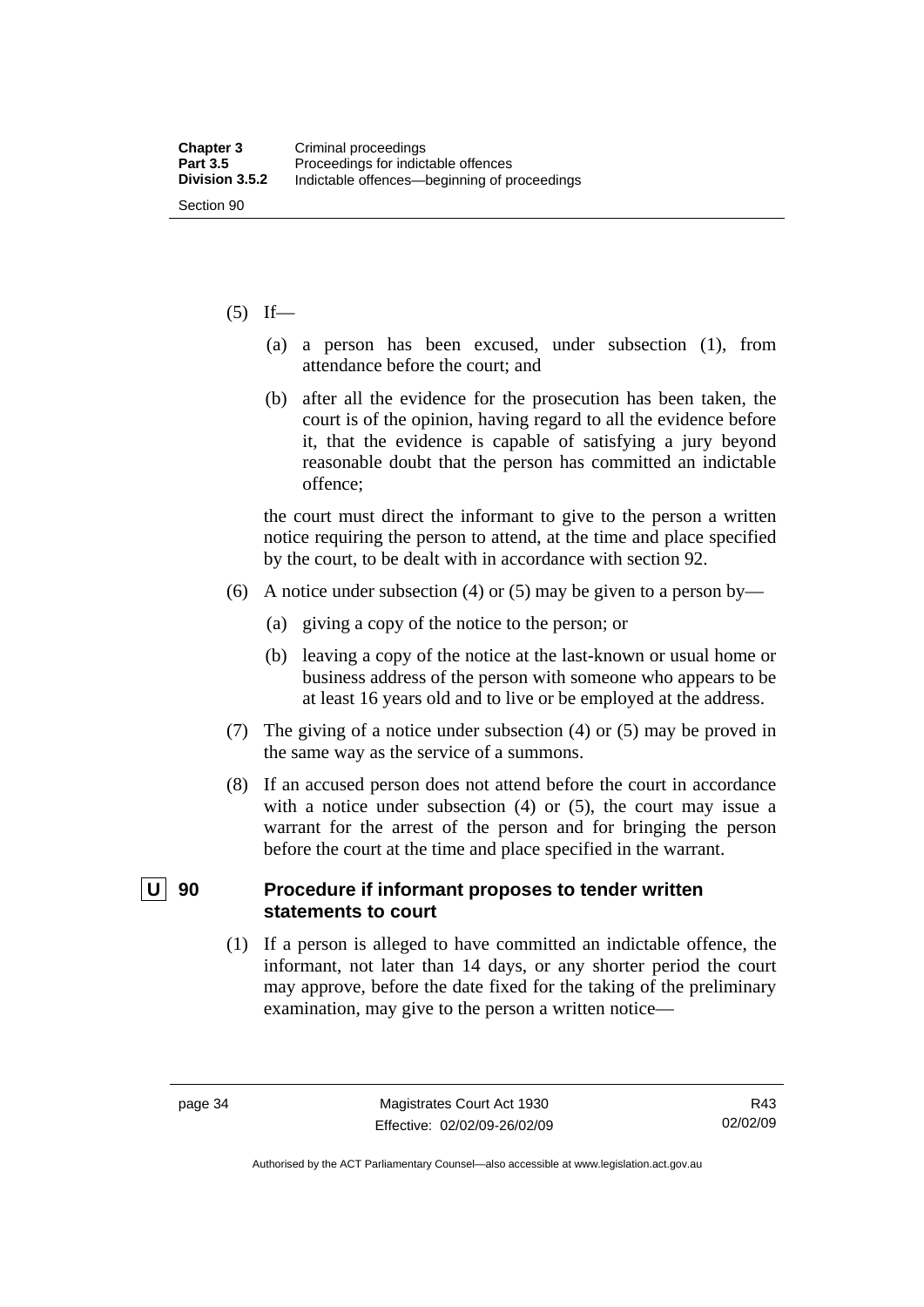- (a) informing the person of the time and place of the preliminary examination; and
- (b) stating that the court will be asked to admit written statements as evidence without requiring the attendance of the people who made the statements; and
- (c) setting out the terms of this section and section 90AA.
- (2) A notice under subsection (1) is not duly given unless it is accompanied by—
	- (a) a copy of the information; and
	- (b) a list of people who have made written statements that the informant proposes to tender to the court at the preliminary examination; and
	- (c) a copy of each of the statements; and
	- (d) a list of the documents and things (if any) mentioned in the statements that the informant proposes to tender to the court at the preliminary examination; and
	- (e) if a thing, other than a document, cannot adequately be described in that list—a photograph of the thing; and
	- (f) a copy of each document mentioned in the list.
- (3) A notice and accompanying documents may be given to an accused person in any way in which a summons issued in relation to an information may be served under any provision of this Act.
- (4) The giving of a notice under subsection (3) may be proved in the same way as the service of a summons.
- (5) If a notice has been given to an accused person under this section, the informant, not later than 7 days, or any shorter period the court may approve, before the date set down for the preliminary examination, must file with the registrar a copy of the notice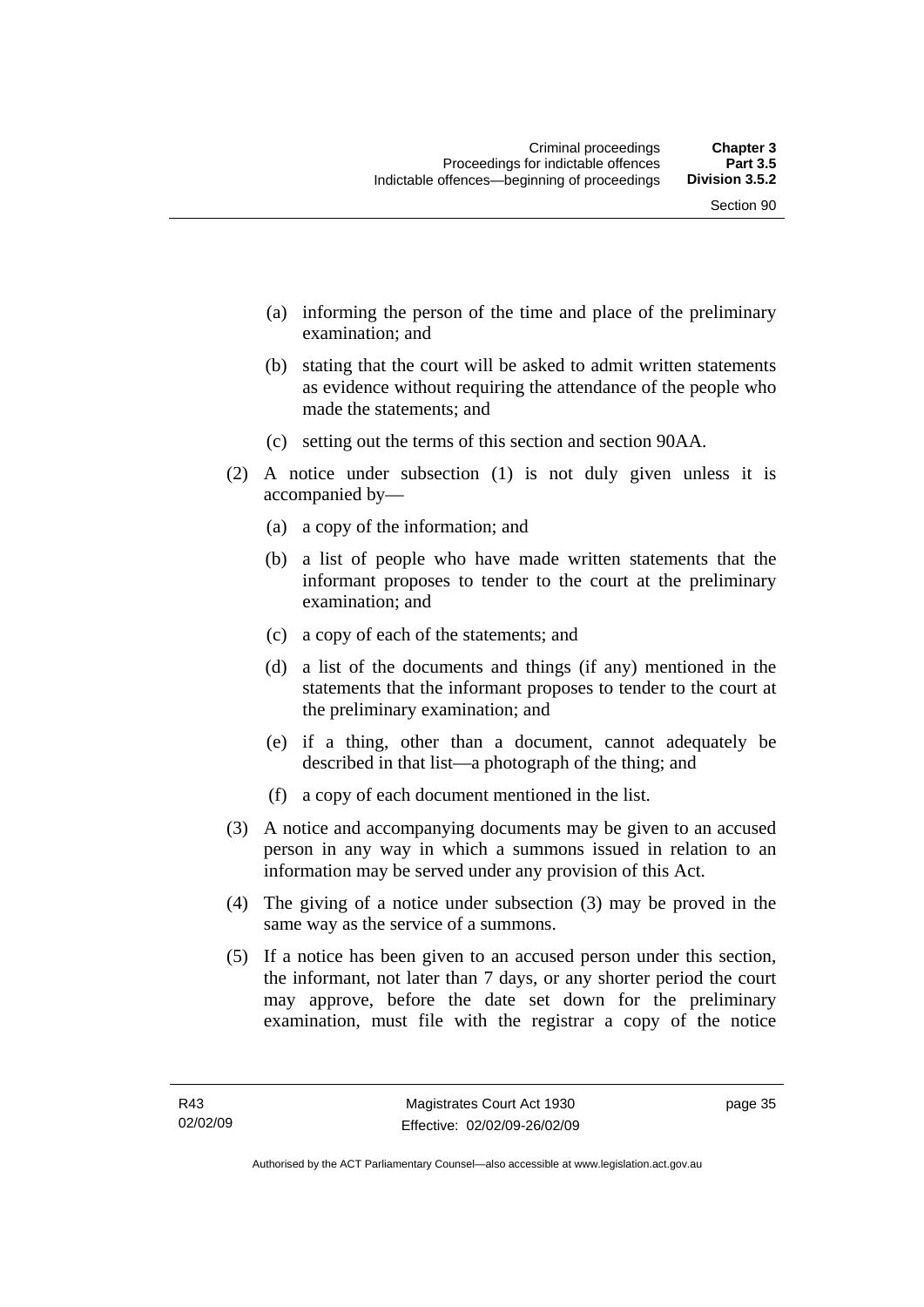Section 90AA

together with a copy of each document and photograph accompanying the notice.

- (6) If copies are filed with the registrar under subsection (5), the registrar must give them before the preliminary examination to the magistrate constituting the court for the preliminary examination.
- (7) The informant, if so requested by the accused person or a lawyer representing the accused person must, before the taking of the preliminary examination, permit the accused person or the accused person's lawyer to inspect the documents and things mentioned in the list (if any) given to the accused person under subsection (2) (d).

# **U 90AA Written statements may be admitted in evidence**

- (1) If the informant has given notice to the accused person in accordance with section 90, the court at the preliminary examination may admit a written statement (a copy of which accompanied the notice) as evidence of the matters in the statement.
- (2) The statement is the deposition of the person who made it if admitted into evidence.
- (3) A written statement must not be admitted in evidence by the court unless—
	- (a) it is made in the form of a statutory declaration; and
	- (b) it contains a statement that the person who made it—
		- (i) is at least 18 years old; or
		- (ii) is at least 14 years old but younger than 18 years old; and
	- (c) it contains a statement that, before the person signed it, the person who made it read the statement or had it read to the person.

Authorised by the ACT Parliamentary Counsel—also accessible at www.legislation.act.gov.au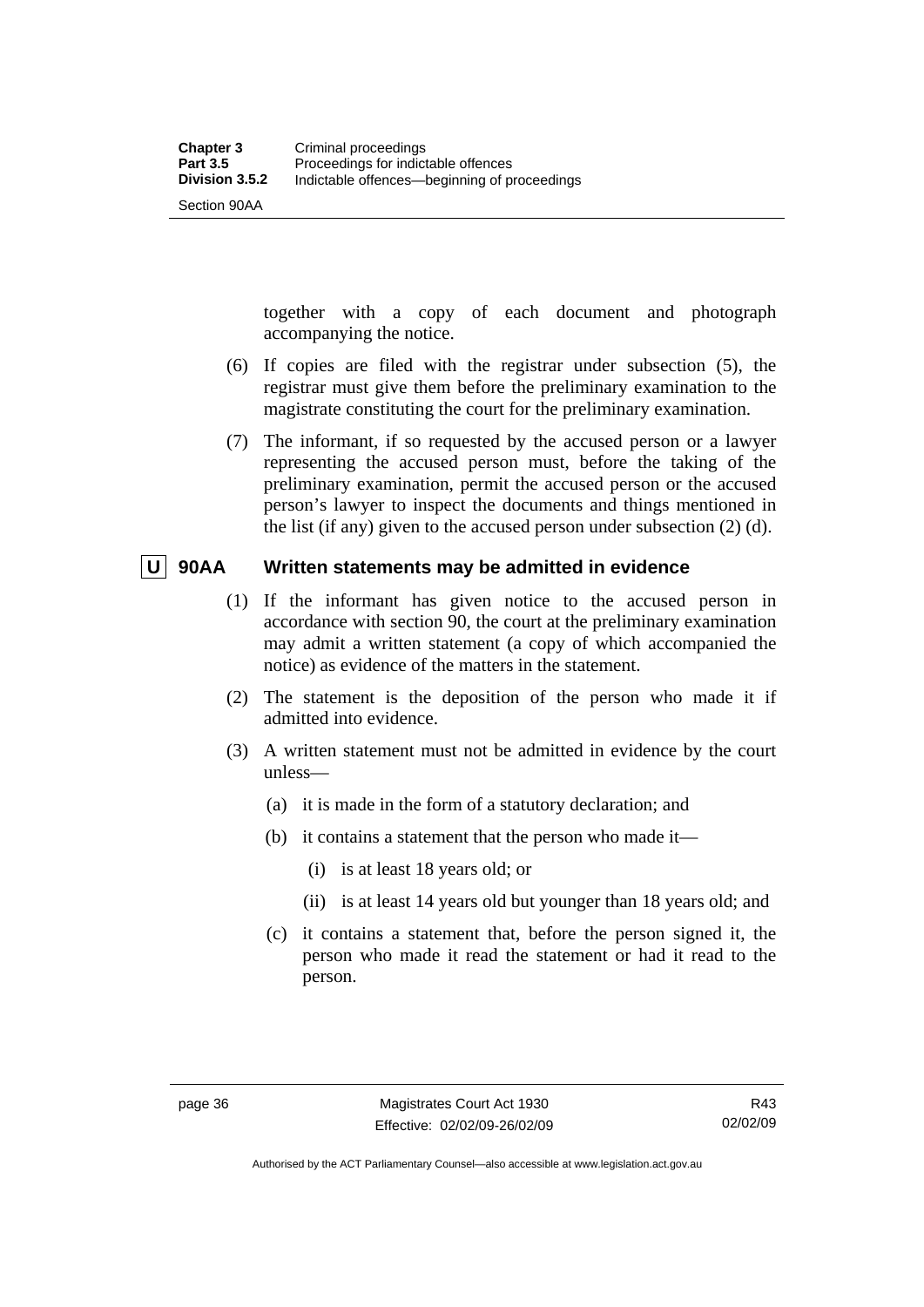- (4) If a person has made a written statement that, apart from this subsection, would be admissible under subsection (1), that statement is not admissible if the accused person, not later than 5 days before the date set down for the preliminary examination, gives written notice to the informant that the person requires the attendance at the preliminary examination of the person who made the statement.
- (5) If the accused person gives written notice to the informant under subsection (4), the person must file a copy of the notice with the registrar.
- (6) If an accused person has given notice under subsection (4), the person may, at any time before the preliminary examination, notify the informant in writing that the person withdraws that notice and this section applies as if the notice under subsection (4) had not been given.
- (7) Despite the failure by an accused person to give notice under subsection (4), the person may object at the preliminary examination to a written statement being tendered in evidence and the court may, if it considers appropriate, uphold the objection and require the person who made the statement to attend and give evidence to the court.
- (8) If, under this section, the court admits a written statement, the court may, on its own initiative, require the person who made the statement to attend before the court to give evidence.
- (9) If it appears to the court that any part of a written statement tendered in evidence under this section is inadmissible according to the rules of evidence, the court may, if the statement is otherwise admissible under this section, admit that statement, but, if it does so, must identify the part that is inadmissible and must, with reference to that part, write on the statement the words 'ruled inadmissible' or words to that effect.
- (10) If the court admits a written statement under this section, the informant, or a lawyer representing the informant, may call the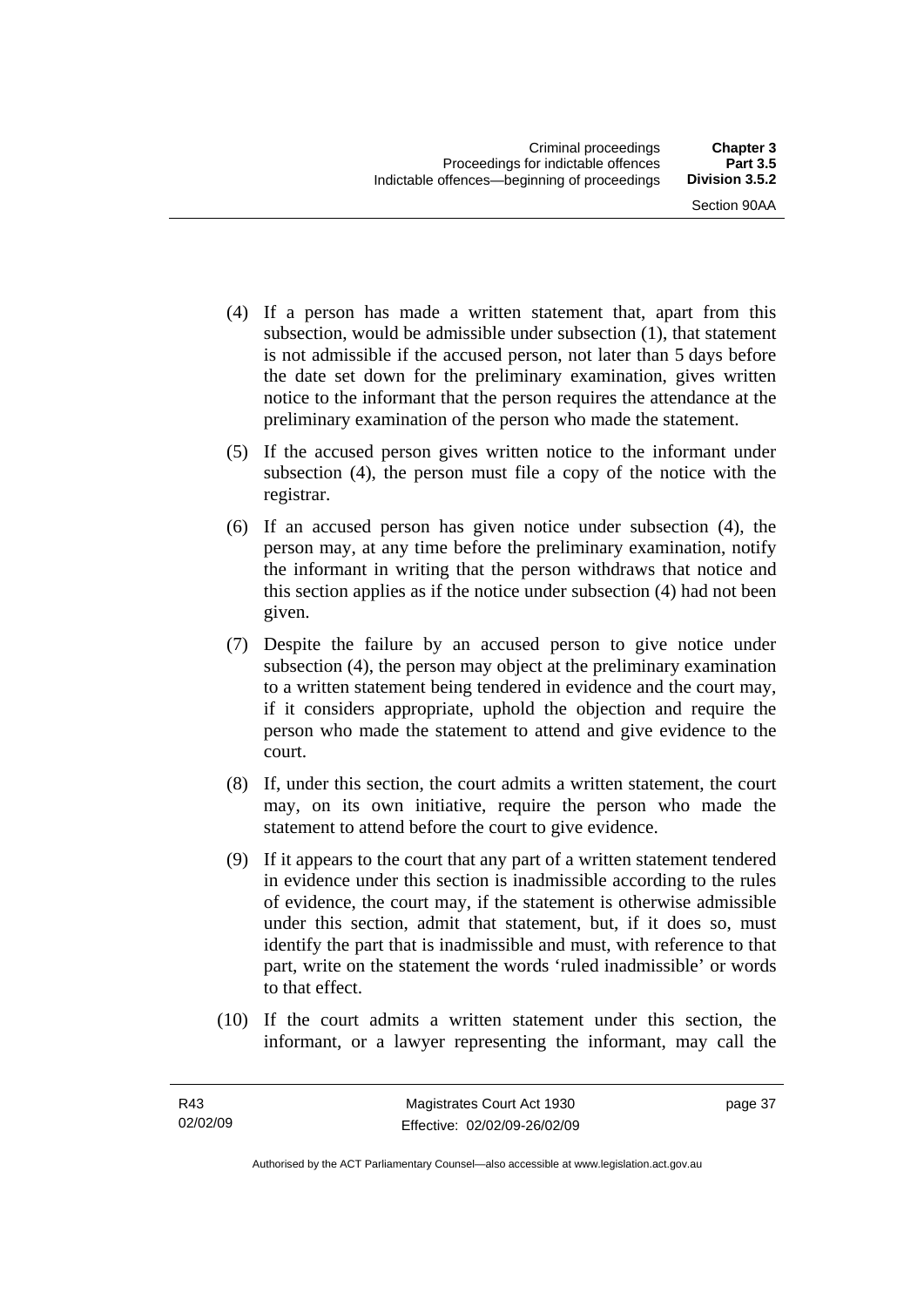Section 90AB

person who made the statement to give oral evidence and the person and any other witnesses, other than witnesses called by the accused person, who attend before the court—

- (a) must be examined in the presence or hearing of the accused person and, if the accused person wishes, in the presence or hearing of a lawyer representing the accused person; and
- (b) may be cross-examined by the accused person or his or her lawyer.

# **U** 90AB Preliminary examination if written statements not **tendered**

- (1) This section applies if—
	- (a) a person is alleged to have committed an indictable offence; and
	- (b) a notice has not been given to the person in accordance with section 90.
- (2) The court must take the preliminary examination or statement on oath of anyone (a *sworn person*) who knows the facts and circumstances of the case.
- (3) The examination or statement must be taken in the presence or hearing of—
	- (a) the person; and
	- (b) if the person asks—a lawyer representing the person.
- (4) The person or the person's lawyer may cross-examine a sworn person.

# **U 90ABA Attendance not required under s 90AA or s 90AB if order made under s 89A**

An accused person is not required to be present during the preliminary examination under section 90AA (10) or section 90AB

R43 02/02/09

Authorised by the ACT Parliamentary Counsel—also accessible at www.legislation.act.gov.au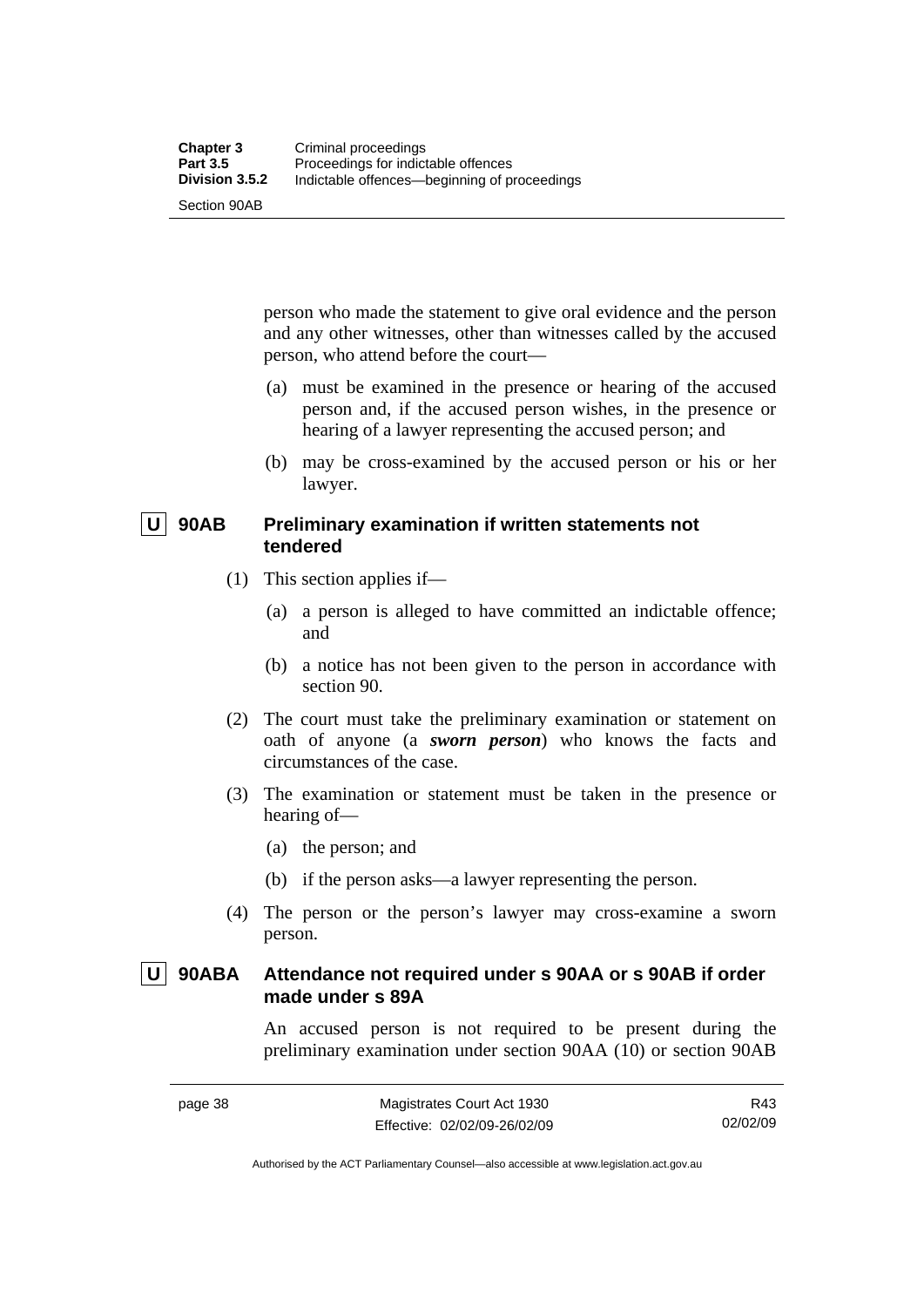if the person is excused from attendance during the examination under section 89A.

# **U 90A Plea of guilty in committal proceeding**

- (1) This section does not apply in relation to a person charged with an indictable offence punishable by imprisonment for life.
- (2) Subsections (3), (4), (5) and (6) do not apply in relation to a person charged with an offence in relation to which the Crimes Act, section 375 applies.
- (3) A person (the *accused person*) who is before the court charged with an indictable offence may at any stage of the proceeding plead guilty to the charge.
- (4) The court may accept or reject the plea but the rejection of the plea at any stage of the proceeding does not prevent the accused person from pleading guilty under this section at a later stage of the proceeding and the court may accept or reject the plea at that later stage.
- (5) If the court rejects the plea, the proceeding before the court must continue as if the plea had not been made.
- $(6)$  If—
	- (a) the court accepts the plea; and
	- (b) any of the following subparagraphs applies to the offence:
		- (i) the offence is under a law in force in the ACT punishable either on indictment or summary conviction;
		- (ii) the offence may be dealt with summarily without the accused person's consent;
		- (iii) the offence may be dealt with summarily if the accused person consents and the accused person consents to it being dealt with summarily;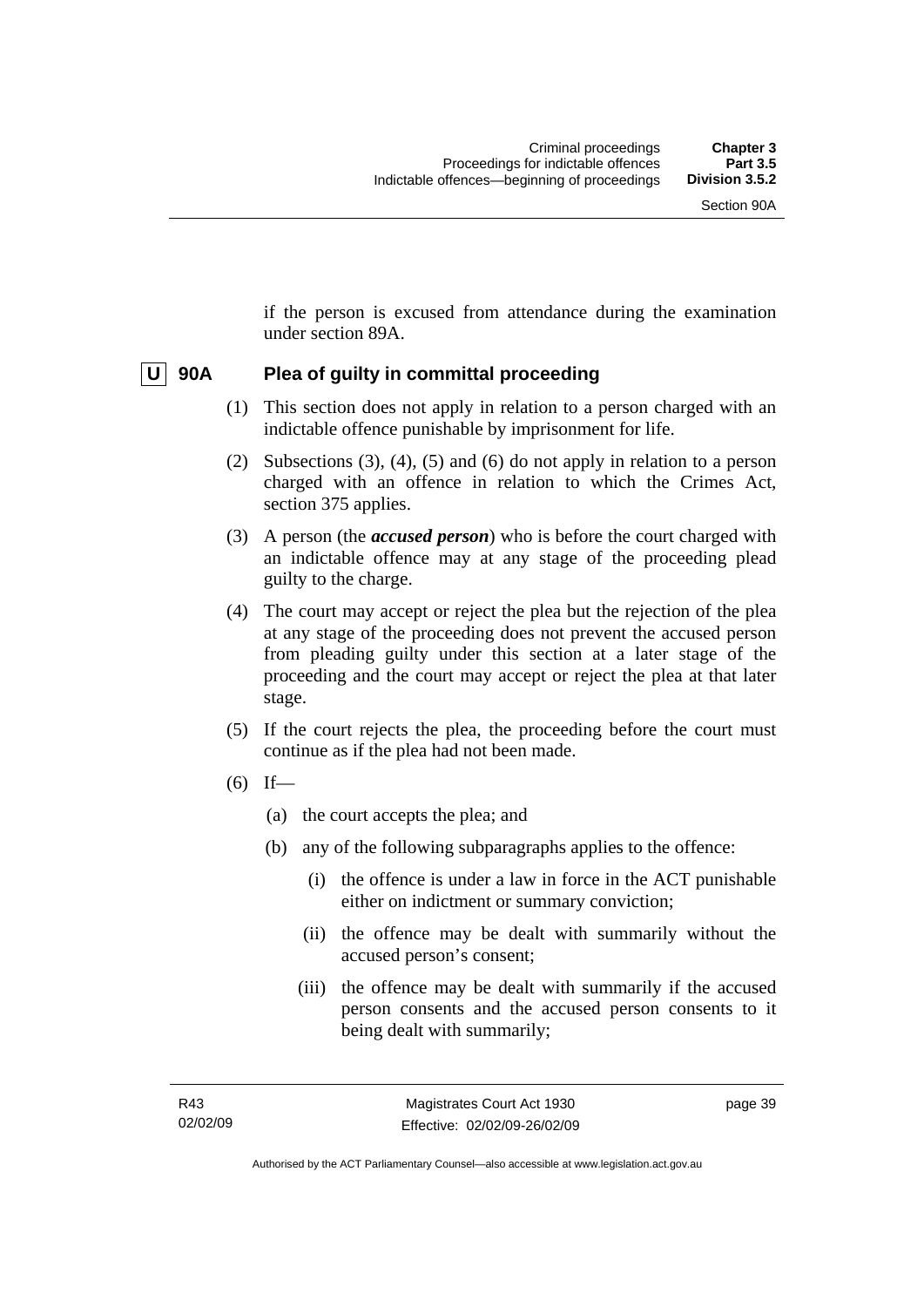- (iv) the offence may be dealt with summarily if the prosecutor requests and the prosecutor requests that it be dealt with summarily; and
- (c) it appears to the court that it is proper to deal with the case summarily;

the court may, without hearing further evidence, sentence or otherwise deal with the accused person and finally dispose of the charge and all incidental matters.

 $(7)$  If—

Section 90A

- (a) the court accepts the plea; and
- (b) any of the following subparagraphs applies to the offence:
	- (i) it does not appear to the court that it is proper to deal with the case summarily;
	- (ii) the offence is punishable only on indictment;
	- (iii) the offence may be dealt with summarily if the accused person consents, but the accused person does not consent to it being dealt with summarily;
	- (iv) the offence may be dealt with summarily if the prosecutor requests, but the prosecutor does not request that it be dealt with summarily;
	- (v) this subsection applies to the accused person under the Crimes Act, section 375;

the Magistrates Court must commit the accused person to the sittings of the Supreme Court that the Supreme Court directs and the Supreme Court must deal with the accused person in accordance with subsections (8) to (13).

 (8) A committal under subsection (7) is taken, for all purposes relating to the venue or change of venue of a proceeding consequent on the committal, to be a committal for trial.

Authorised by the ACT Parliamentary Counsel—also accessible at www.legislation.act.gov.au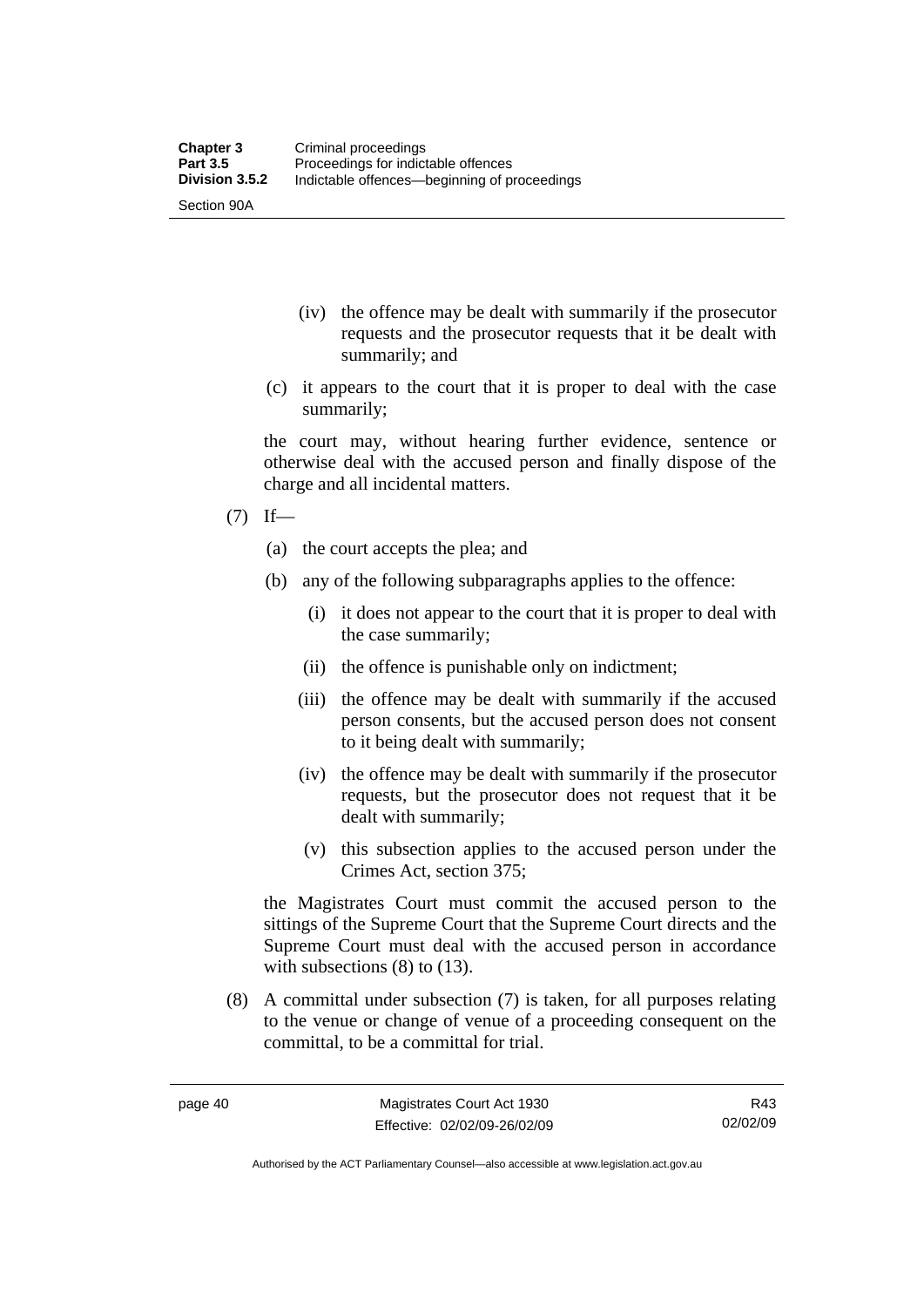- (9) The Supreme Court may order that the proceeding before the Magistrates Court where the accused person pleaded guilty be continued at a time and place stated in the order.
- (10) The Supreme Court must make an order under subsection (9) if—
	- (a) it appears to the Supreme Court from the information or evidence given to or before it that the facts in relation to which the accused person was charged before the Magistrates Court do not support the charge to which the accused person pleaded guilty; or
	- (b) the accused person or a lawyer representing the accused person or informant asks that the order be made.
- (11) Except if an order is made under subsection (9), the Supreme Court has the same powers of sentencing or otherwise dealing with the accused person and of finally disposing of the charge and of all incidental matters as it would have had if the accused person, on arraignment at any sittings of the court, had pleaded guilty to the offence charged on an indictment filed by the Attorney-General or the Attorney-General of the Commonwealth.
- (12) The procedure relating to committal for trial applies, as nearly as may be, to a committal under subsection (7) and bail may be granted as on a committal for trial, but a person must not be bound over to give evidence on a committal under that subsection unless the court otherwise orders.
- (13) If an order is made by the Supreme Court under subsection (9) that the proceeding before a court where an accused person pleaded guilty be continued at a time and place stated in the order—
	- (a) the proceeding must be continued in all respects as if the accused person had not pleaded guilty and as if the proceeding had been adjourned by the court to the time and place so stated; and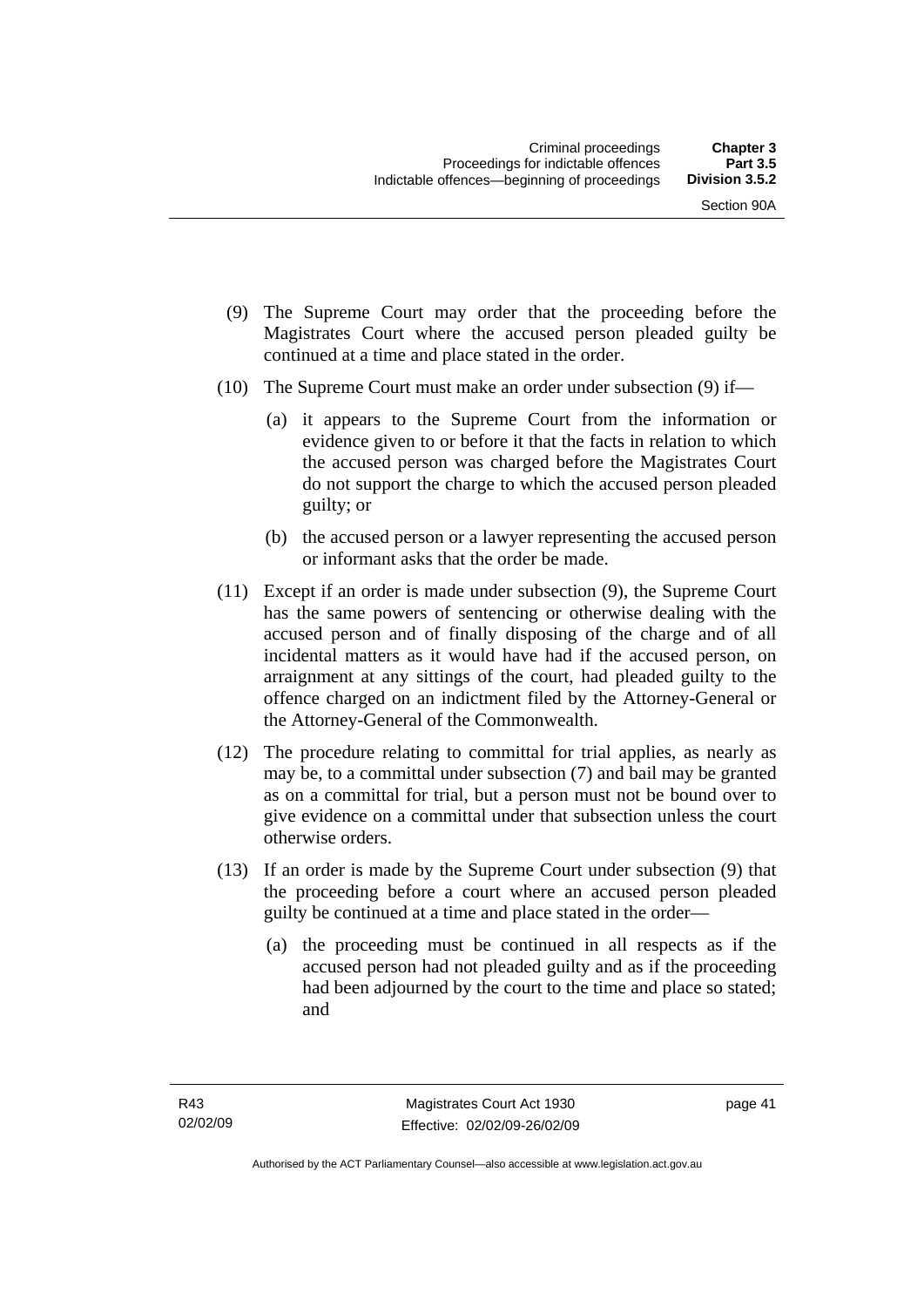(b) the Supreme Court may exercise any power that the Magistrates Court might have exercised under division 3.4.3 (Remand) if the order had been an order made by the Magistrates Court adjourning the proceeding to the stated time and place, and that division applies in relation to the accused person.

# **U 91 Court may discharge accused**

When all the evidence offered by the prosecution in relation to the indictable offence with which the accused person is charged has been taken, the court must—

- (a) if the court is of the opinion, having regard to all the evidence before it, that the evidence is capable of satisfying a jury beyond reasonable doubt that the person has committed an indictable offence—proceed in accordance with section 92; or
- (b) if the court is not of the opinion mentioned in paragraph (a) and the person is in custody in relation to the offence immediately order that the person be released from custody in relation to the offence.

#### **U** 92 Proceeding if evidence sufficient to put accused on trial

 (1) If the court is of the opinion, having regard to the evidence for the prosecution, that the evidence is capable of satisfying a jury beyond reasonable doubt that the accused person has committed an indictable offence, the court must charge the accused person with the offence and must say to the accused person these words, or words to the like effect:

'Do you wish to say anything in answer to the charge? You are not obliged to say anything unless you desire to do so; but whatever you say may be given in evidence against you on your trial. You are clearly to understand that you have nothing to hope from any promise or favour, and nothing to fear from any threat that may have been held out to you to induce you to make any admission or

Authorised by the ACT Parliamentary Counsel—also accessible at www.legislation.act.gov.au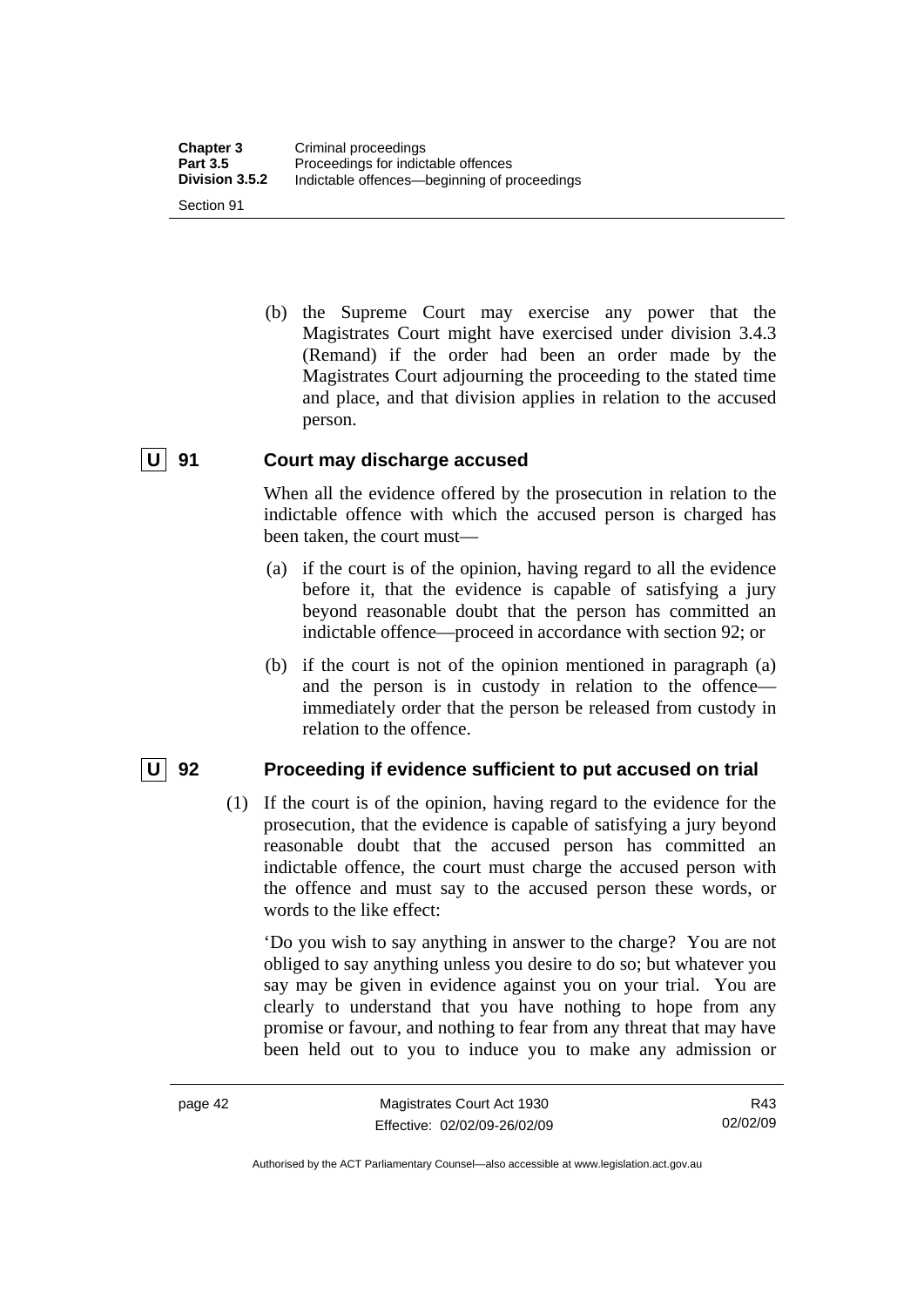confession of your guilt; but whatever you now say may be given in evidence against you on your trial, notwithstanding any such promise or threat.'.

- (2) Subsection (1) does not apply in relation to a person charged with an indictable offence if the court has decided to dispose of the case summarily under a law in force in the ACT.
- (3) If the court commits the accused person for trial before the Supreme Court, any statement made by the person in reply to the question mentioned in subsection (1) is, on the trial of the accused person, admissible as evidence.
- (4) Whether or not the accused person makes a statement in reply to the question mentioned in subsection (1), the magistrate must ask the person if the person wishes to give evidence himself or herself or to call any witnesses on his or her behalf and, if the accused person or any other person then gives evidence, the prosecutor is at liberty to cross-examine the witness and to adduce evidence in reply.

# **92A Committal for sentence for indictable offence tried summarily**

- (1) On the summary conviction of a person charged with an indictable offence, the court may, if it appears to it that because of the character and antecedents of the person it is desirable that sentence be passed on the person by the Supreme Court, commit the person for sentence to the sittings of the Supreme Court that the court directs.
- (2) If the court commits a person for sentence under subsection (1), the court must deal with the person in the same way as a person who is committed for trial under section 94 (b).
- (3) The Supreme Court has the same powers of sentencing or otherwise dealing with a person committed for sentence under this section as it would have had if the person had been convicted in that court.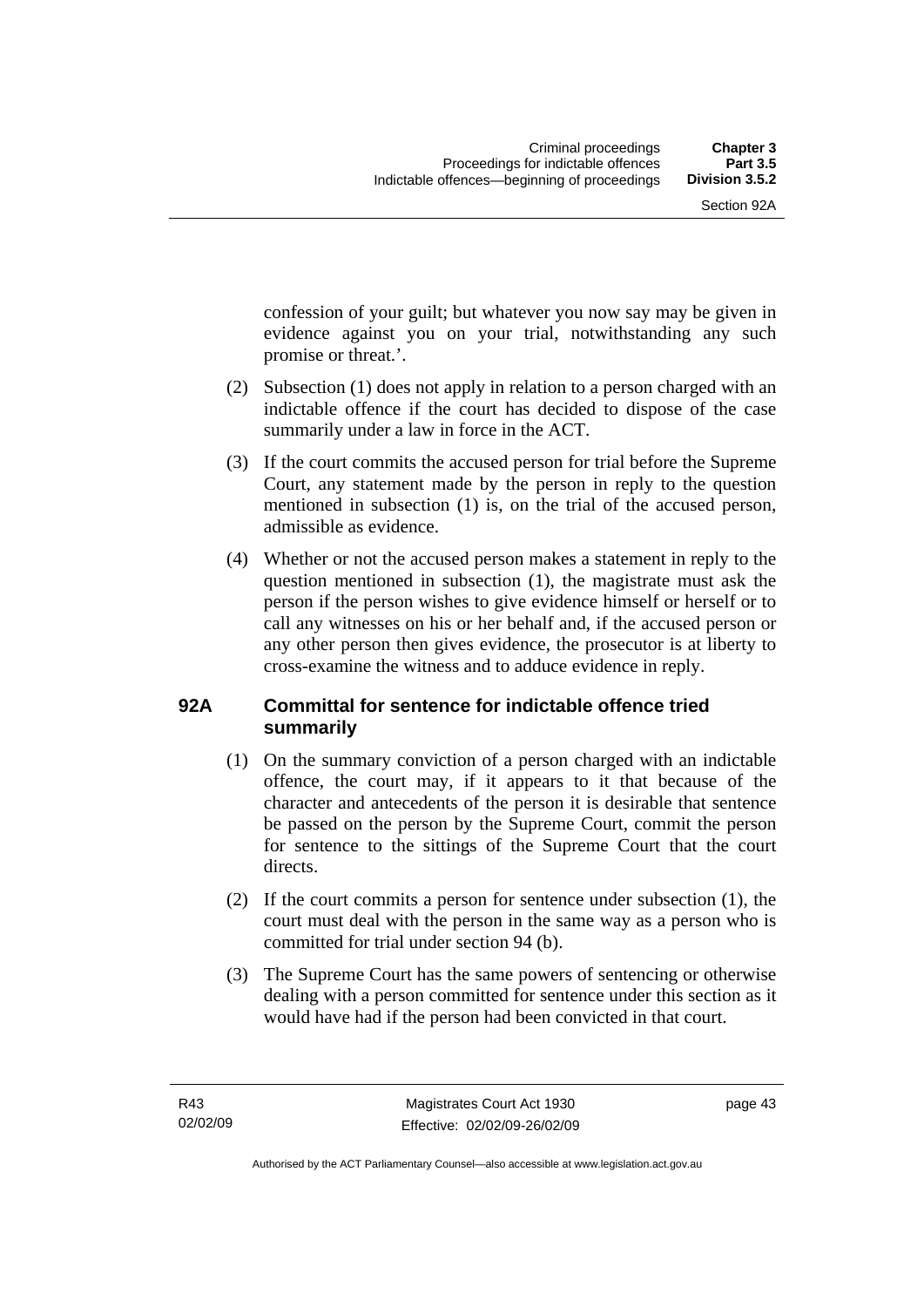# **92B Depositions as evidence**

 $If$ —

- (a) a person is charged with an indictable offence; and
- (b) the person has not admitted the truth of the charge; and
- (c) the court has decided to dispose of the case summarily under a law in force in the ACT;

the depositions of the witnesses who gave evidence for the prosecution at the preliminary hearing are taken to be evidence given on the hearing of the charge and the witnesses, or any of them, must, if so required by the prosecutor or the defendant, be called or recalled for examination or cross-examination.

# **93 Admissions and confessions**

This Act does not prevent the prosecutor in any case from giving in evidence any admission or confession or other statement of the defendant made at any time if it is admissible as evidence against the defendant.

# **Division 3.5.3 Indictable offences—proceedings after hearing of evidence**

# **U 94 Discharge or committal for trial**

When all the evidence for the prosecution and the defence have been taken in relation to the indictable offence with which the accused person is charged, the court must—

 (a) if the court is of the opinion, having regard to all the evidence before it, that a jury would not convict the person of an indictable offence and the person is in custody in relation to the offence—immediately order that the person be released from custody in relation to the offence; or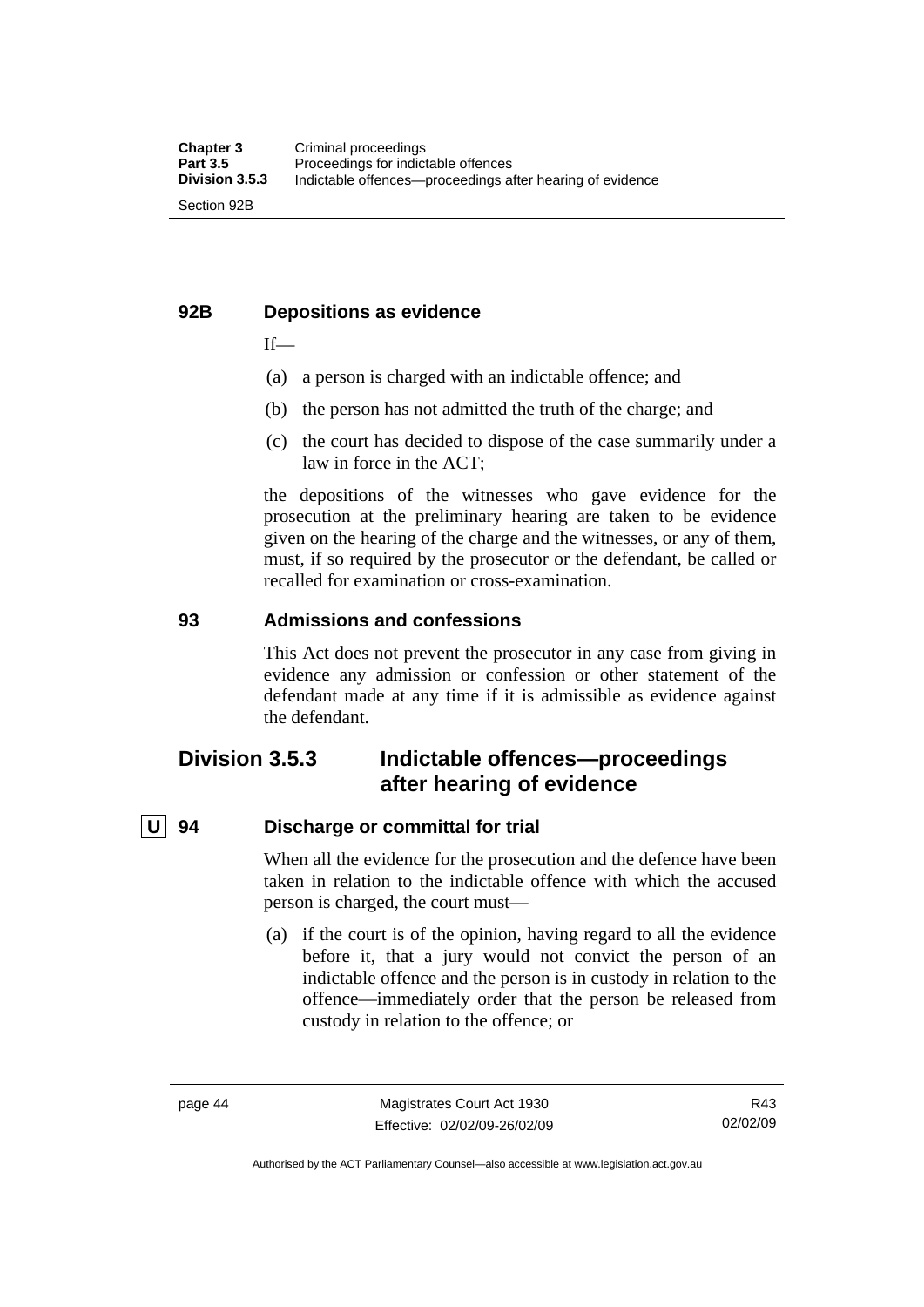- (b) in any other case—commit the defendant for trial for the offence.
- *Note 1* For the meaning of *commit* a person for trial, see the Legislation Act, dict, pt 1.
- *Note* 2 The court must issue a warrant for the remand of the defendant in the chief executive's custody (see *Crimes (Sentence Administration) Act 2005*, s 17).

# **95 Depositions of dead or absent people**

If, on the trial of a person who has previously been charged before the court with an indictable offence and committed for trial, it is proved—

- (a) that a witness whose depositions were taken at the hearing of the charge before the magistrate is dead or so ill as not to be able to travel or to give evidence, or is absent from Australia; and
- (b) that the depositions of the witness were taken in the presence of the accused person; and
- (c) that the accused person or a lawyer representing the accused person had a full opportunity of cross-examining the witness;

the depositions are admissible as evidence—

- (d) if taken in the way specified in section 316 (3)—be read as evidence at the trial of the accused person without further proof unless it is proved that the magistrate by whom the depositions purport to have been signed did not in fact sign them; or
- (e) if recorded by 1 of the ways specified in section 316 (2)—be read as evidence at the trial of the accused person if it is proved that the record is a correct record of the depositions and that the transcript is a correct transcript of that record.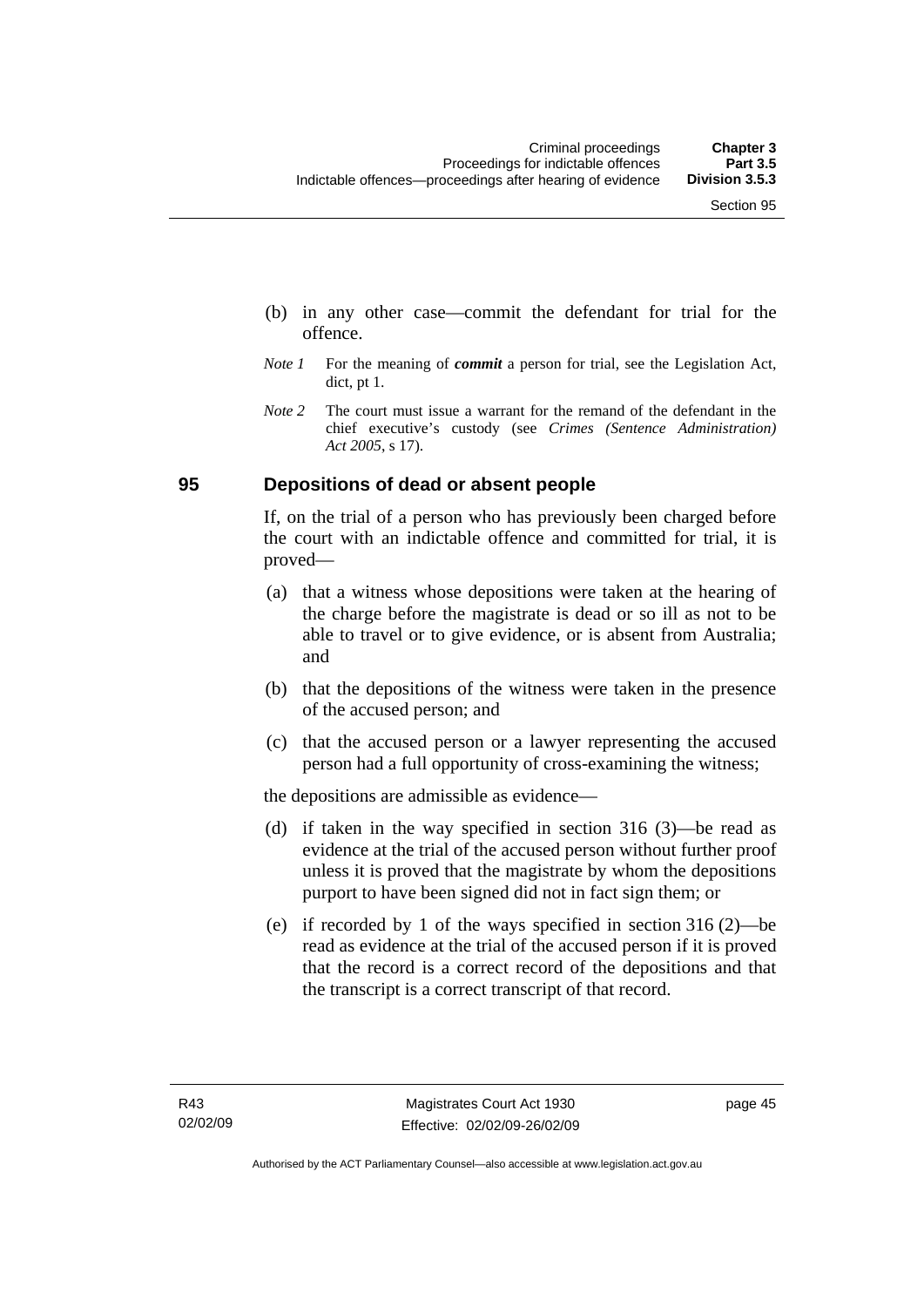# **96 Evidence for defence**

If a person is charged with an indictable offence as such, the court is bound to hear any evidence tendered on the person's behalf tending to show that the defendant is not guilty of the offence with which the defendant is charged.

# **Division 3.5.4 Indictable offences—costs**

# **U 97 Discontinued proceeding**

 $If$ <sub>—</sub>

- (a) in a proceeding under this part, the court is of the opinion that the evidence for the prosecution is not capable of satisfying a jury beyond reasonable doubt that the accused person has committed an indictable offence or is of the opinion, having regard to all the evidence before it, that a jury would not convict the defendant of an indictable offence; or
- (b) a proceeding under this part is discontinued for any other reason;

the court may order that the informant pay to the defendant the costs the court considers just.

# **Division 3.5.5 Indictable offences—witness recognisances**

#### **103 Recognisance of witnesses etc**

 (1) The court may bind by recognisance every person whose written statement was admitted in evidence under section 90AA, or who was examined before it, to appear at the court at which the defendant is to be tried, and then and there to give evidence against the defendant.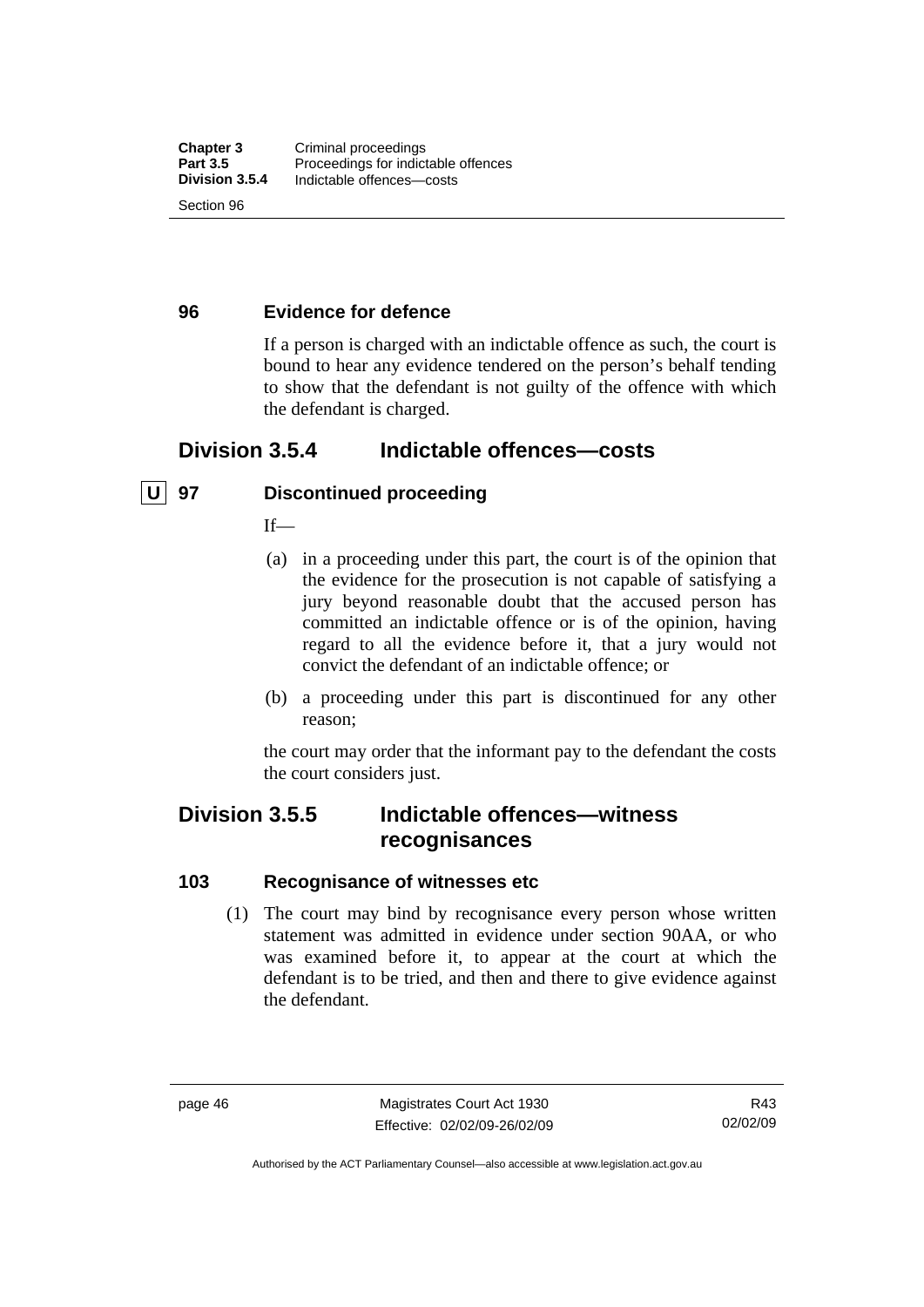(2) The recognisance must particularly specify the profession, trade, or calling of every person who enters into it, together with the person's full name and place of residence.

#### **104 Signature of magistrate—notice to witnesses**

Every such recognisance must be duly acknowledged by every person who enters into it, and must be subscribed by the magistrate before whom it is acknowledged, and a notice of it signed by the magistrate must at the same time be given to every person bound by it.

### **105 Court may remand noncompliant witness**

 (1) If a witness fails to enter into a recognisance, the court may order the remand of the witness in custody until after the defendant's trial, unless the witness enters into the recognisance before a magistrate.

*Note* The *Crimes (Sentence Administration) Act 2005*, pt 3.2 provides for the chief executive to have custody of the defendant during the remand.

- (2) If the witness is remanded under this section, a magistrate may order the chief executive to release the witness from custody in accordance with the order if—
	- (a) the defendant is not committed for trial for the offence with which the defendant is charged; or
	- (b) the relevant officer declines to file an information against the defendant for the offence; or
	- (c) the witness enters into the recognisance before a magistrate.

# **Division 3.5.6 Indictable offences—other provisions**

# **105A Meaning of** *certified copy* **of depositions in div 3.5.6**

In this division:

*certified copy*, of depositions, means—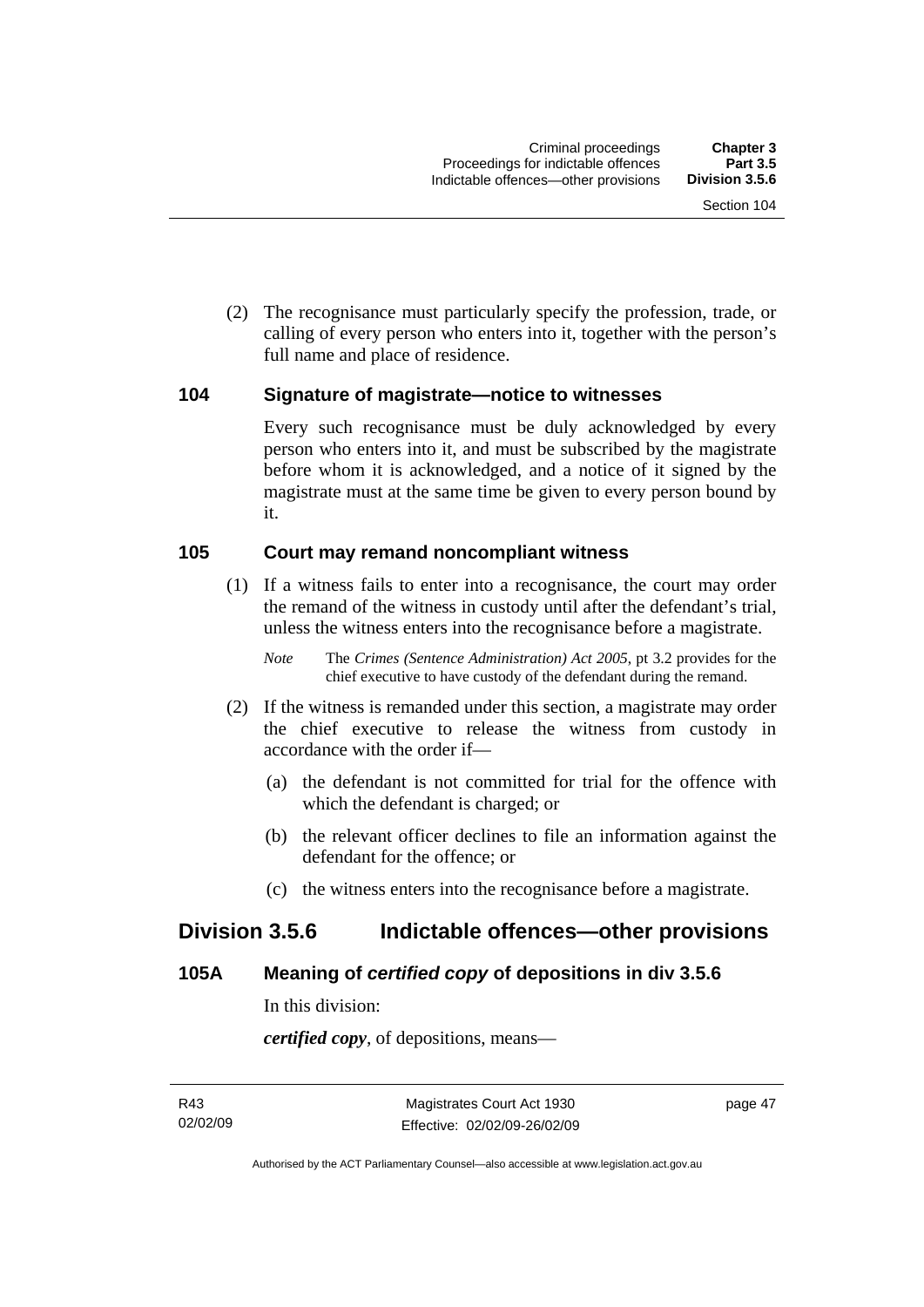- (a) if a record of the deposition was made in accordance with section 316 (2)—a transcript of the record certified in accordance with section 314 (2); or
- (b) if the depositions were taken down in writing and signed in accordance with section 316 (3)—the depositions as taken down and signed.

# **106 Giving depositions etc to director of public prosecutions**

- (1) If a defendant is committed for trial or for sentence, the court must as soon as possible after the conclusion of the case before it, give to the director of public prosecutions or a person authorised by the director of public prosecutions all informations, examinations, depositions, statements, bail undertakings and other documents sworn taken or acknowledged in the case.
- (2) In this section:

*depositions* means a certified copy of depositions.

*statement* includes a certified copy of the statement (if any) made by a defendant in reply to the question mentioned in section 92 (1).

# **107 Giving documents to proper officer of court**

- (1) After being given the documents and before the day of trial, the director of public prosecutions or a person authorised by the director of public prosecutions has and is subject to the same duties and liabilities in relation to the documents on a certiorari order directed to him or her as the court would have had and been subject to on a certiorari order to it if the documents had not been given.
- (2) The director of public prosecutions, a person authorised by the director of public prosecutions, the person representing the director of public prosecutions or the person representing the informant, must, at any time after the opening of the Supreme Court at the sitting at which the trial is to be had, give the documents or any of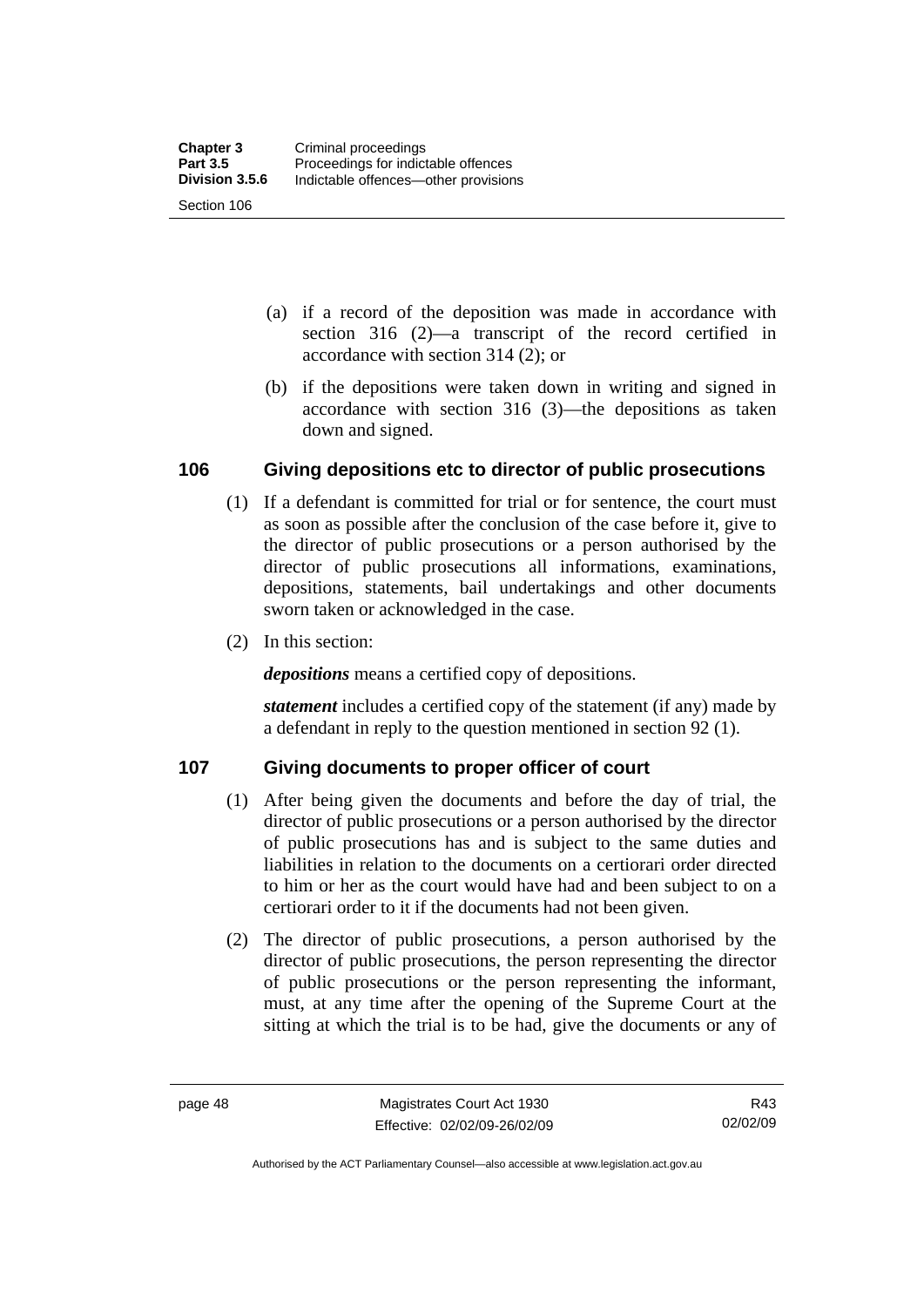them to the proper officer of the Supreme Court, if the presiding judge so directs.

#### **108 Accused person may obtain copies of depositions etc**

- (1) This section applies if—
	- (a) a person is charged with an indictable offence; and
	- (b) the Magistrates Court commits the person for trial before the Supreme Court.
- (2) At any time before the person's trial before the Supreme Court starts, the person may apply to the registrar—
	- (a) for certified copies of depositions in the case; and
	- (b) for the evidence given on the cross-examination or the examination of any witnesses in the case.
- (3) The registrar must give the person the certified copies of depositions and the evidence applied for under subsection (2).
- (4) If the person is in custody, the person having the custody of the person must give any application under subsection (2) to the registrar.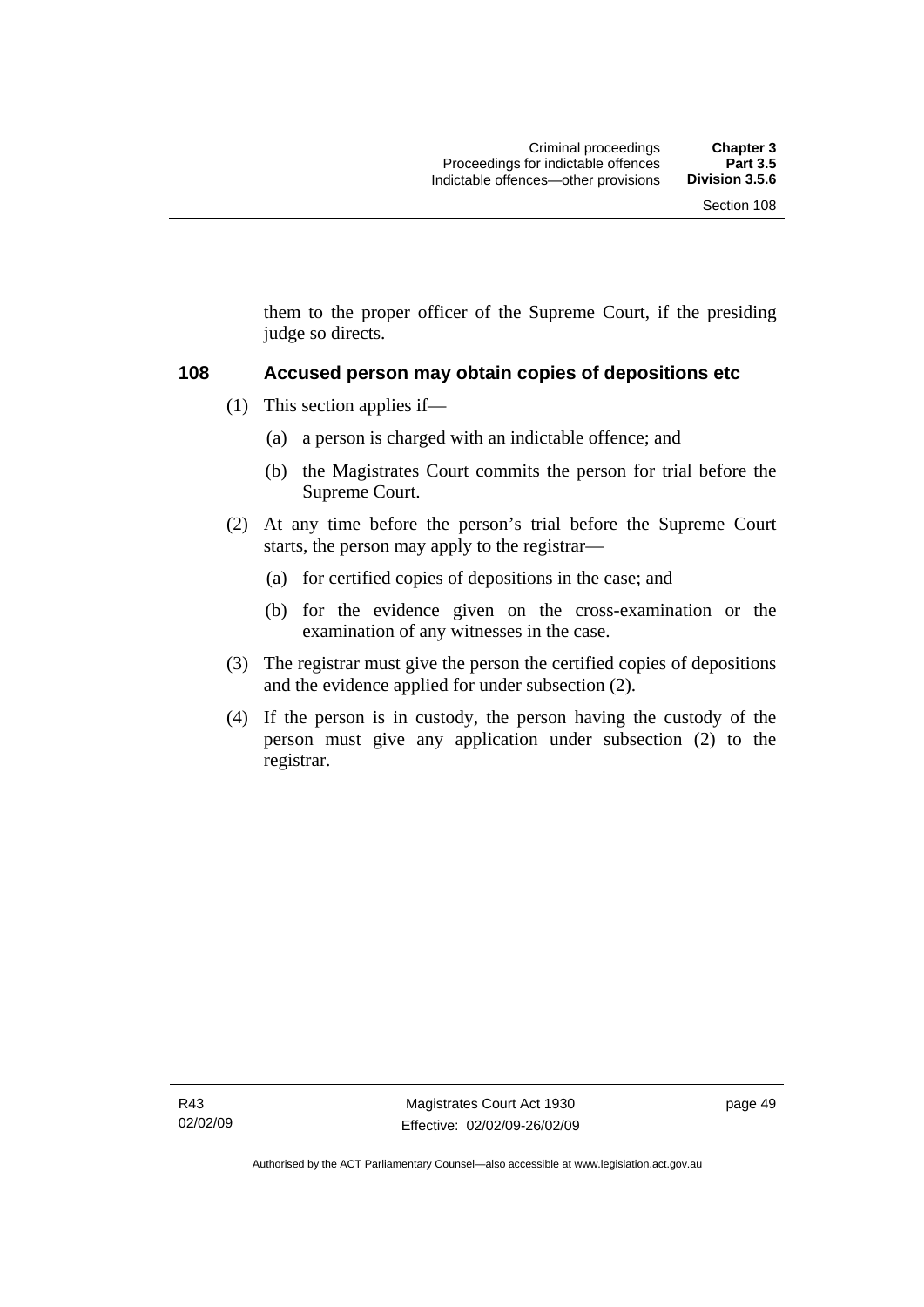Section 108A

# **Part 3.6 Proceedings for offences punishable summarily**

# **108A Indictable offences dealt with summarily**

 $If$ <sub>—</sub>

- (a) a person is charged with an indictable offence; and
- (b) the court has decided to dispose of the case summarily under a law in force in the ACT;

this part applies, so far as it is applicable, to the summary disposal of the case.

# **109 Dismissal or adjournment in absence of informant**

- $(1)$  If—
	- (a) the defendant appears (whether voluntarily, in accordance with a summons or under a warrant) at the time and place for the hearing of an information in relation to an offence punishable summarily; and
	- (b) the informant, having been notified of the time and place for the hearing, does not appear either personally or by a lawyer appearing for the informant;

the court must, subject to subsection (2), dismiss the information.

 (2) The court may, if it considers it is appropriate to do so, adjourn to another day the hearing of an information that would otherwise be dismissed under subsection (1).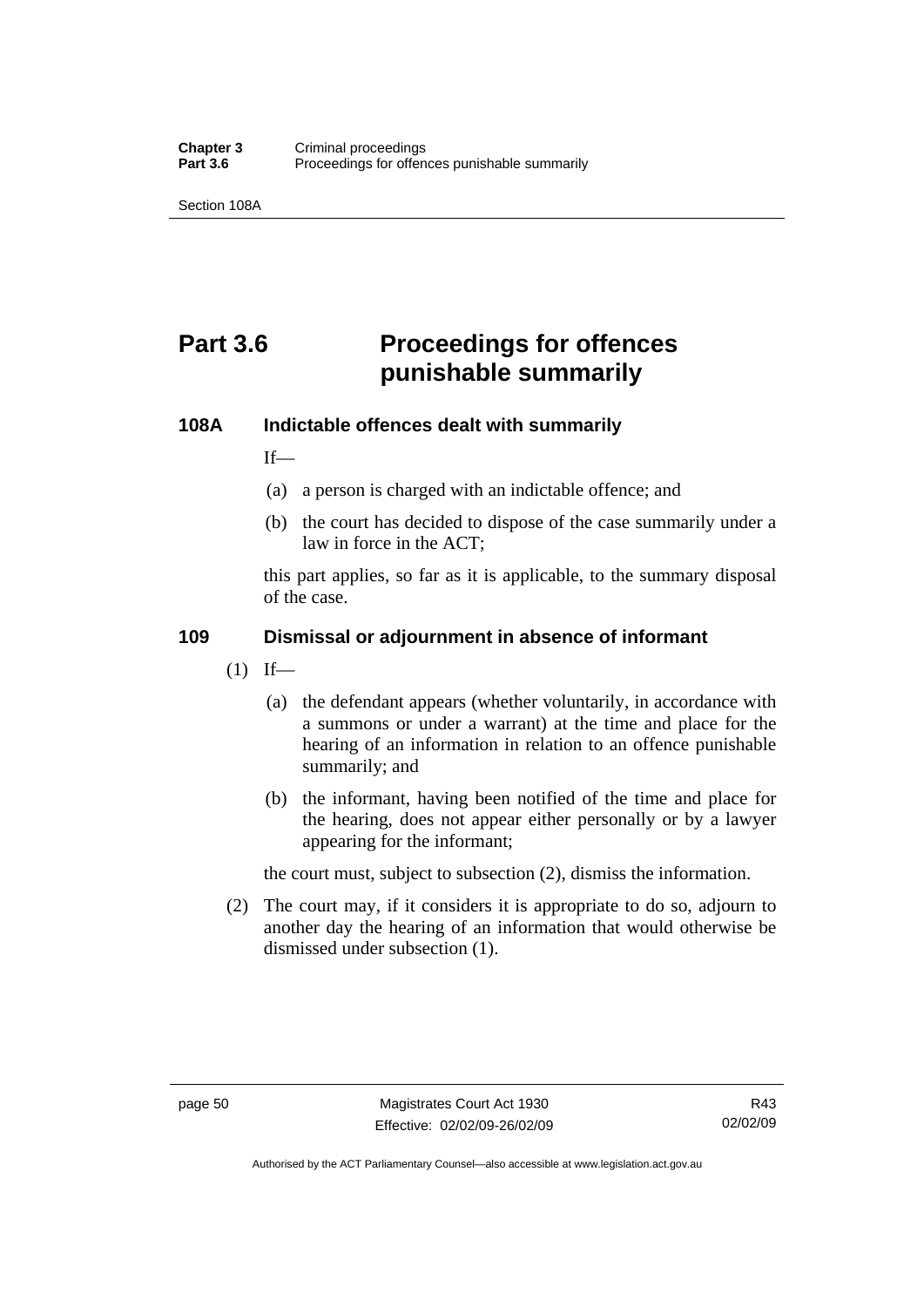# **U** 110 Hearing in absence of defendant

- (1) If a summons has been served in accordance with section 41 and the defendant does not appear when called, the court may either—
	- (a) proceed to hear and decide the case in the absence of the defendant; or
	- (b) on oath being made before it, substantiating the matter of the information to its satisfaction, issue a warrant for the arrest of the defendant and to bring the defendant before the court to answer to the information and be further dealt with according to law.
- (2) If the court proceeds under subsection  $(1)$   $(a)$ 
	- (a) the evidence of the informant or another person may be given orally; or
	- (b) a written statement made by the informant or another person may be admitted as evidence of the matters contained in it.
- (3) A written statement admitted in evidence constitutes the depositions of the person who made the statement.
- (4) A written statement must not be admitted in evidence unless it is sworn before—
	- (a) a lawyer; or
	- (b) a justice of the peace; or
	- (c) the registrar; or
	- (d) a person prescribed by regulation or rule.
- (5) If the court admits a written statement in evidence it may, on its own initiative, adjourn the hearing of the information and require the person who made the statement to attend before the court to give evidence.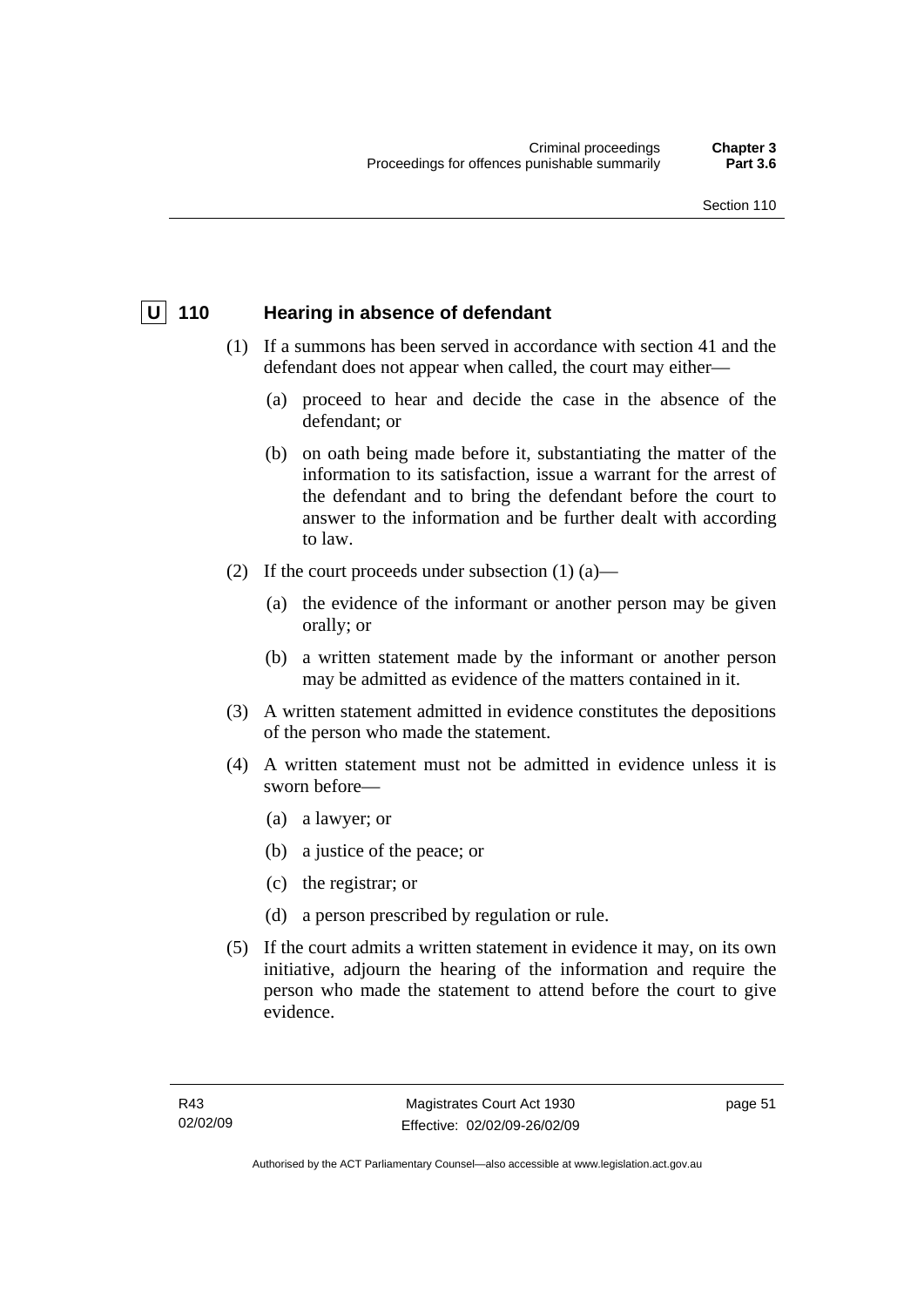Section 111

 (6) Although a part of a written statement tendered in evidence under this section is inadmissible according to the rules of evidence, the statement is nevertheless admissible under this section as evidence of the matters contained in the remainder of that statement, but, if the court admits such a statement, the court must identify the part that is inadmissible and must, with reference to that part, write on the statement 'ruled inadmissible' or words to that effect.

# **111 Adjournment if defendant does not appear**

- (1) This section applies if—
	- (a) the defendant does not appear before the court for the hearing of the information; and
	- (b) the court has issued a warrant for the defendant's arrest.
- (2) The court must adjourn the hearing until the defendant is arrested.
- (3) If the defendant is arrested under the warrant, the defendant must be detained in custody until the defendant can be brought before the court at a time and place fixed by the court.
- (4) The court must give the informant notice of the time and place fixed.

#### **113 Proceeding at hearing on defendant's confession**

If the defendant is present at the hearing, the substance of the information must be stated to the defendant, and the defendant must be asked if the defendant has any cause to show why the defendant should not be convicted or why an order should not be made against the defendant, and if the defendant has no cause to show, the court may convict the defendant, or make an order against the defendant accordingly.

#### **114 If defendant does not admit the case**

 (1) This section applies if the defendant does not admit the truth of the information.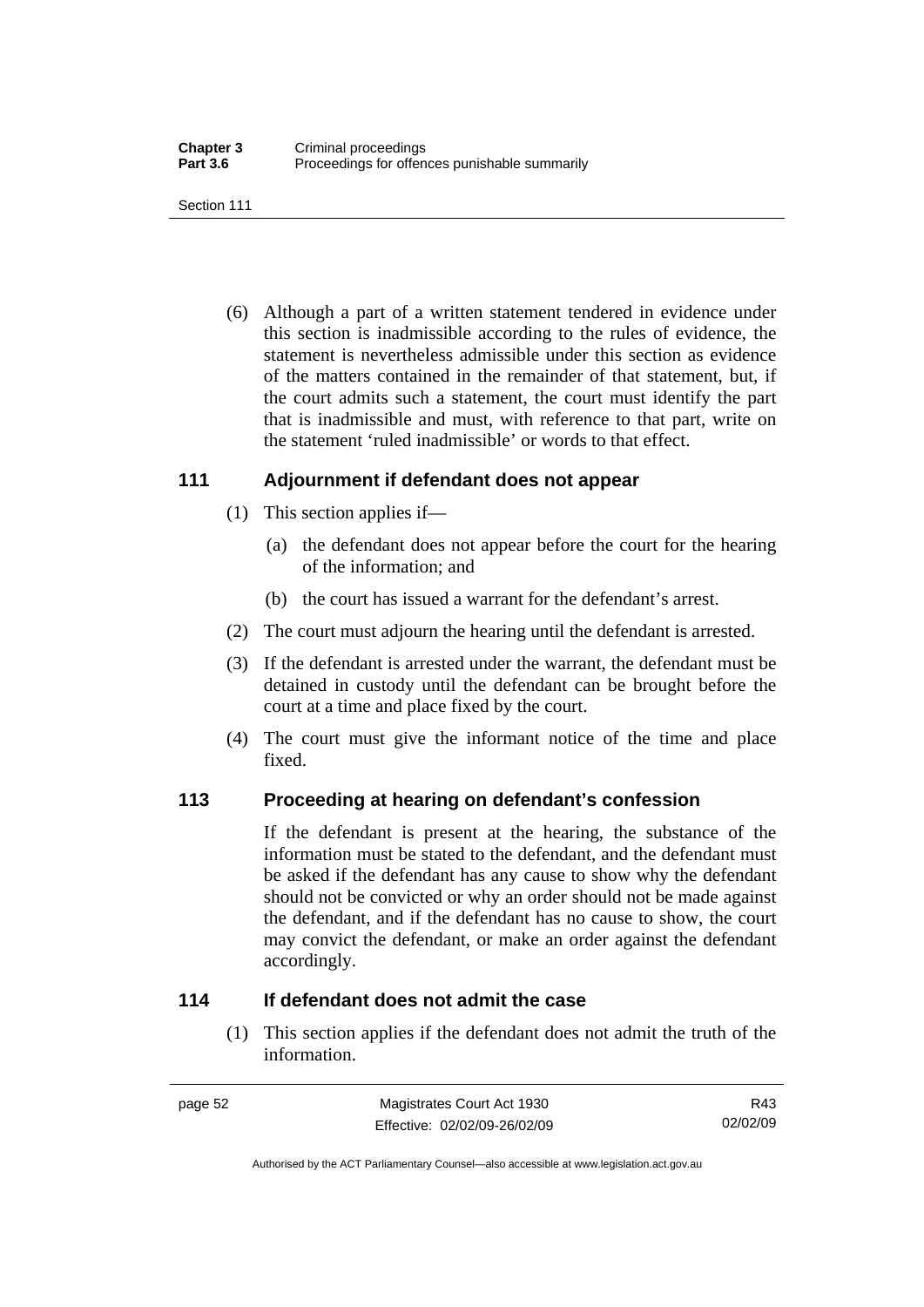- (2) The court must hear—
	- (a) the informant and the informant's witnesses (if any); and
	- (b) if the defendant wants to give evidence—the defendant; and
	- (c) the defendant's witnesses (if any); and
	- (d) if the defendant has given evidence other than about the defendant's general character—the informant's witnesses in reply (if any).
- (3) Having heard each party and the evidence, the court must decide the information and do 1 of the following as justice requires:
	- (a) convict the defendant;
	- (b) make an order on the defendant;
	- (c) dismiss the information.

# **115 Conduct of summary proceeding**

- (1) The defendant or a lawyer representing the defendant may address the court after all the evidence for the informant and the evidence (if any) for the defendant and for the informant in reply has been given.
- (2) The informant or a lawyer representing the informant may make a closing address.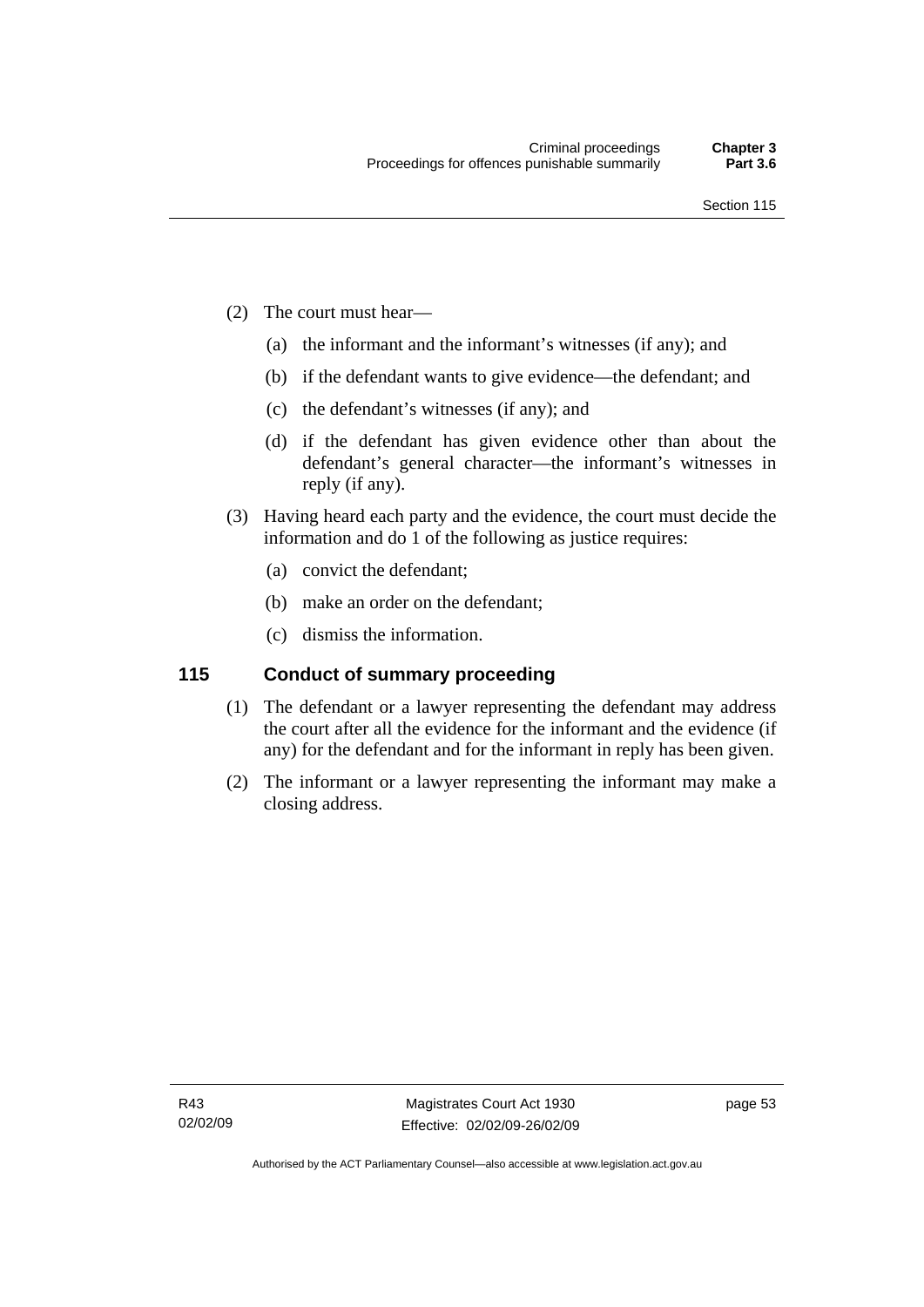Section 116A

# Part 3.7 Service and pleading by post for **certain offences**

#### **116A Definitions for pt 3.7**

(1) In this part:

*defendant* means a person who has been properly served with a summons in accordance with section 116B.

*law in force in the ACT* includes a statute of the Australian National University about parking or traffic.

 (2) For this part (other than section 116B (2)), a *notice to defendant form*, *notice of intention to defend form* and *plea of guilty form* includes a copy of the form printed on the back of a copy of a summons.

# **116AA Meaning of** *prescribed offence* **for pt 3.7**

- (1) For this part, an offence against a law in force in the ACT is a *prescribed offence* in relation to a person if—
	- (a) for an offence against the road transport legislation—the maximum fine that can be imposed on the person for the offence is 30 penalty units; or
	- (b) for any other offence—the maximum fine that can be imposed on the person for the offence is 10 penalty units.
- (2) In subsection (1):

#### *road transport legislation* means the following:

- (a) the *Road Transport (Dimensions and Mass) Act 1990*;
- (b) the *Road Transport (Driver Licensing) Act 1990*;
- (c) the *Road Transport (General) Act 1999*;

Authorised by the ACT Parliamentary Counsel—also accessible at www.legislation.act.gov.au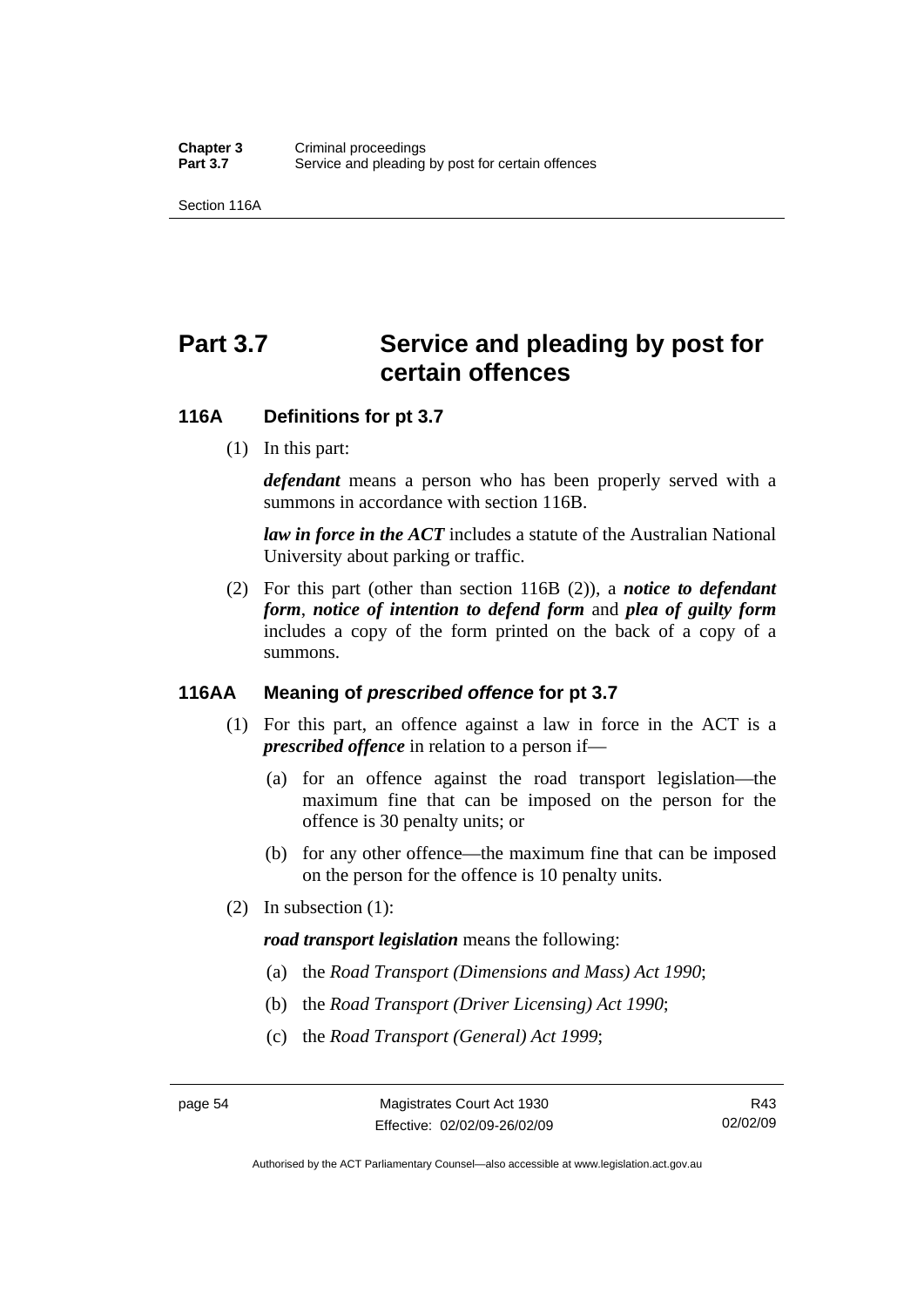- (d) the *Road Transport (Public Passenger Services) Act 2001*;
- (e) the *Road Transport (Safety and Traffic Management) Act 1999*;
- (f) the *Road Transport (Vehicle Registration) Act 1999*;
- (g) any other Act or any regulation prescribed by regulation.
- *Note 1* A reference to an Act includes a reference to the statutory instruments made or in force under the Act, including any regulation (see Legislation Act, s 104).
- *Note 2* A reference to an Act includes a reference to a provision of an Act, and a reference to a subordinate law includes a reference to a provision of a subordinate law (see Legislation Act, s 7 and s 8).

#### **116B Service of summons for prescribed offence**

- (1) A summons for a person in relation to a prescribed offence may be served on the person—
	- (a) by giving 2 copies of the summons to the person; or
	- (b) by sending 2 copies of the summons by prepaid post, addressed to the person, at the person's last-known home or business address; or
	- (c) by leaving 2 copies of the summons at the person's last-known home or business address with someone who appears to be at least 16 years old and to live or be employed at the address.
- (2) One copy of a summons in relation to a prescribed offence served in accordance with this section must have the notice to defendant form printed on the back of it, and the other copy of that summons so served must have the notice of intention to defend form and the plea of guilty form printed on the back of it.
- (3) Service of a summons on a person in relation to a prescribed offence in a way mentioned in subsection (1) (a) or (c) must be made not less than 14 days before the day the person is required by the summons to appear before the court.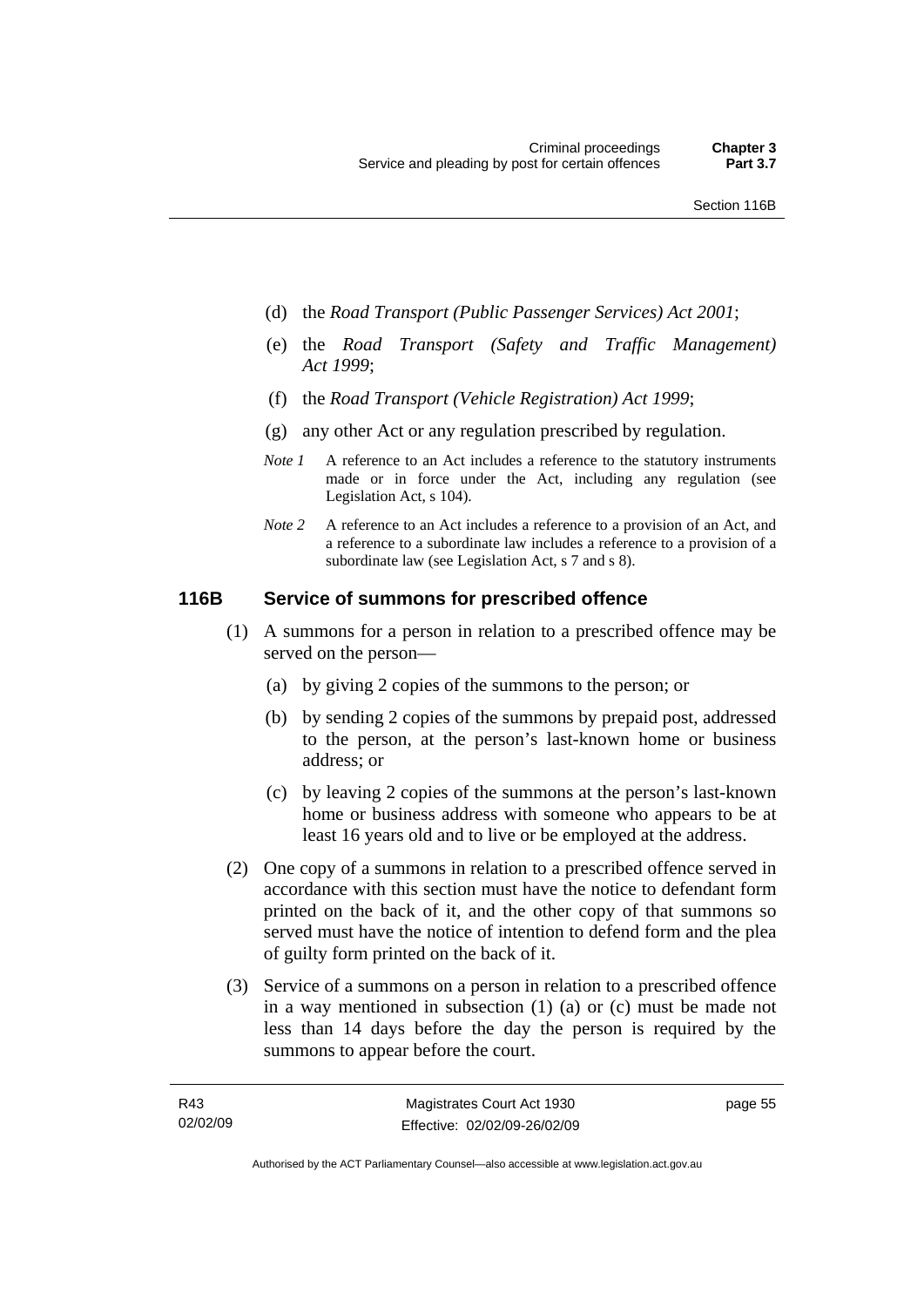Section 116BA

- (4) If a summons in relation to a prescribed offence is served in accordance with this section in the way mentioned in subsection (1) (b), the 2 copies of the summons must be sent by post not less than 21 days before the day when the person to whom it is directed is required by the summons to appear before the court.
	- *Note* If a form is approved under the *Court Procedures Act 2004* for this provision, the form must be used.

#### **116BA Giving of notice by registrar**

If the registrar is required to give notice to a person under this part, the notice may be given by sending the notice by prepaid post, addressed to the person, at the person's last-known home or business address.

# **116C Proof of service**

- (1) Service of a summons or notice for this part may be proved by the oath of the person who served it, by affidavit or otherwise.
- (2) For this part, if—
	- (a) a summons has been served in accordance with section 116B; and
	- (b) a copy of the summons is returned to the registrar with the notice of intention to defend form or the plea of guilty form completed;

the defendant is taken, unless the contrary is proved, to have completed and signed the form so completed and to have returned the form to the registrar.

- (3) The plea of guilty form must be signed in the presence of 1 of the following people:
	- (a) the registrar;
	- (b) a lawyer;

Authorised by the ACT Parliamentary Counsel—also accessible at www.legislation.act.gov.au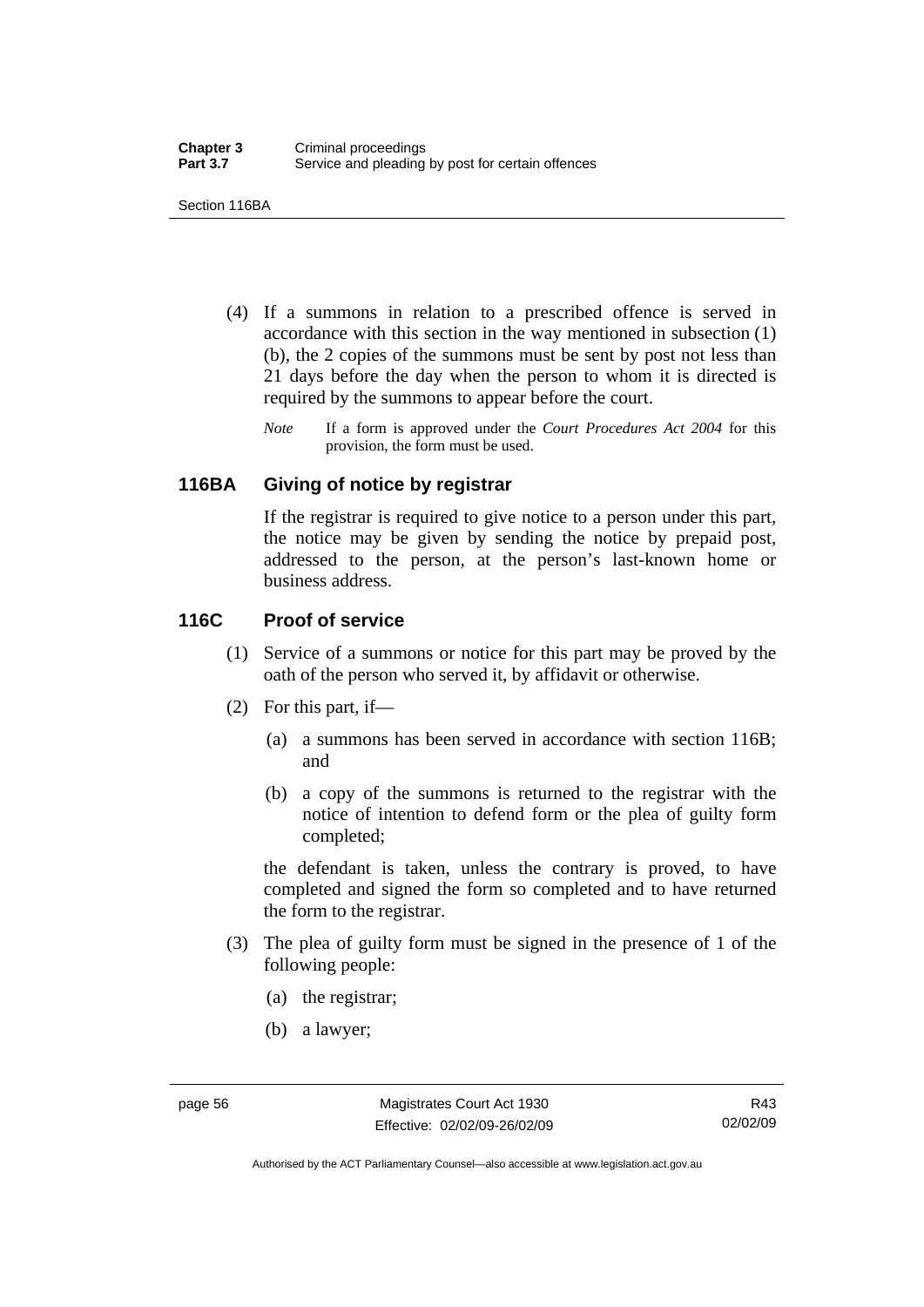- (c) a justice of the peace;
- (d) a person prescribed by regulation or rule.

#### **116D Pleas to prescribed offence**

A defendant may—

- (a) without prejudice to any other means of pleading guilty, enter a plea of guilty by completing the plea of guilty form and returning the form, whether by post or otherwise, to the registrar; or
- (b) give notice of his or her intention to defend by completing the notice of intention to defend form and returning the form, whether by post or otherwise, to the registrar.

#### **116E Procedure if plea of guilty entered**

- $(1)$  If—
	- (a) a defendant enters a plea of guilty in accordance with section 116D; and
	- (b) the defendant—
		- (i) does not appear at the hearing; or
		- (ii) appears but does not withdraw his or her plea of guilty; and
	- (c) the court accepts the plea of guilty;

the court must record a plea of guilty and decide the proceeding accordingly.

 (2) The court must, in deciding a proceeding under subsection (1), have regard to the matters (if any) drawn to the attention of the court in the plea of guilty and must give to the matters the weight that to the court considers proper.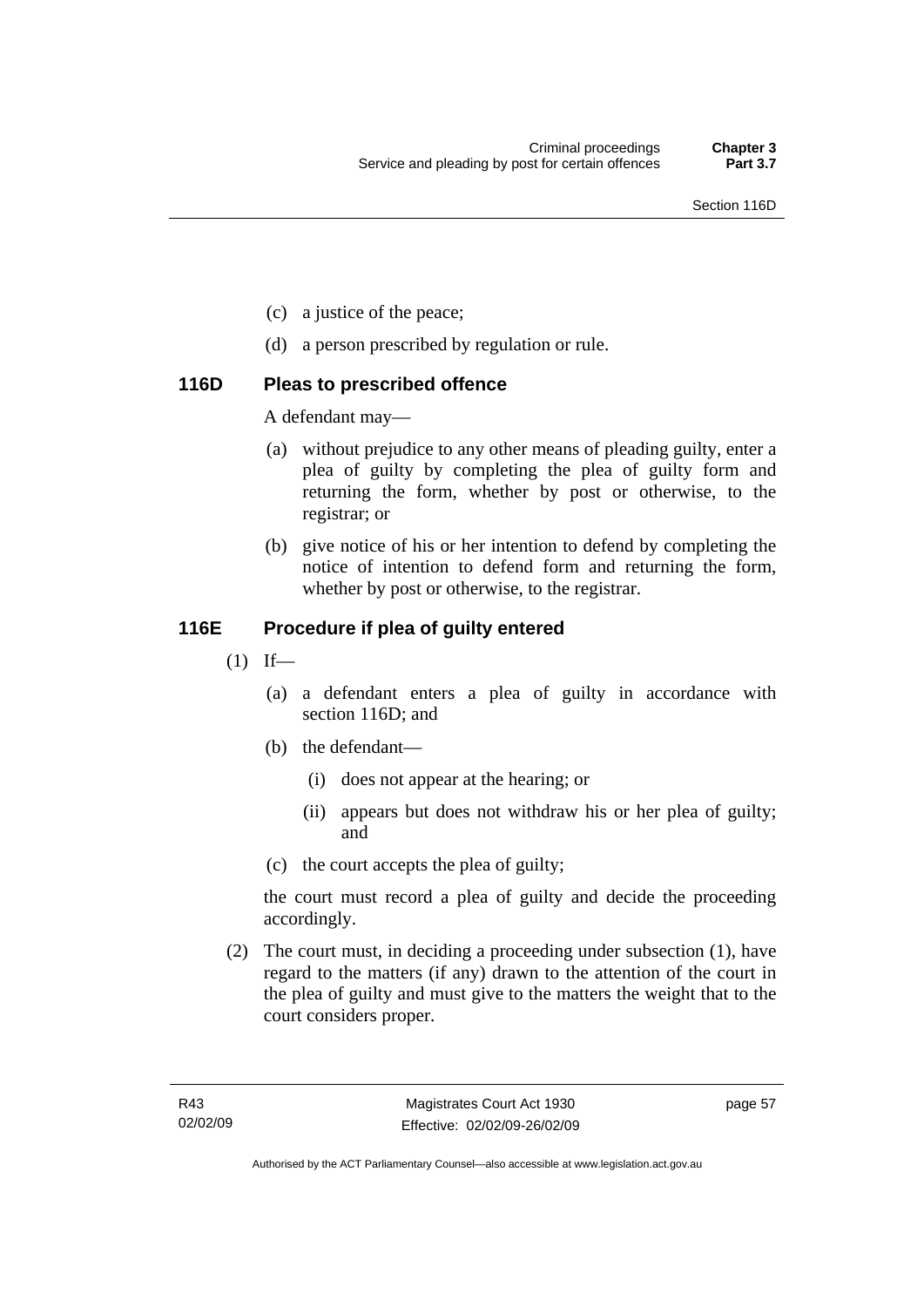Section 116F

- (3) If the court declines to accept a plea of guilty entered in accordance with section 116D—
	- (a) the court must adjourn the hearing and fix a time and place for the hearing of the proceeding; and
	- (b) if the defendant is not before the court—the registrar must give to the defendant notice of the time and place fixed.
- (4) If a defendant does not appear at the time and place fixed under subsection (3), the court may hear and decide the proceeding in the absence of the defendant.

#### **116F Procedure if notice of intention to defend given**

If a defendant returns the notice of intention to defend form to the registrar before the day when the defendant is required by the summons to appear before the court—

- (a) the court must fix a time and place for the hearing of the proceeding; and
- (b) the registrar must give to the defendant notice of the time and place fixed.

#### **116FA Procedure if defendant pleads not guilty**

If the defendant appears before the court at the time and place at which the defendant is required by the summons to appear and pleads not guilty, the court must adjourn the hearing, fix a time and place for the hearing of the proceeding and inform the defendant of the time and place fixed.

#### **116G Procedure if defendant does not plead**

 $If$ —

- (a) a summons has been served in accordance with section 116B; and
- (b) either—

Authorised by the ACT Parliamentary Counsel—also accessible at www.legislation.act.gov.au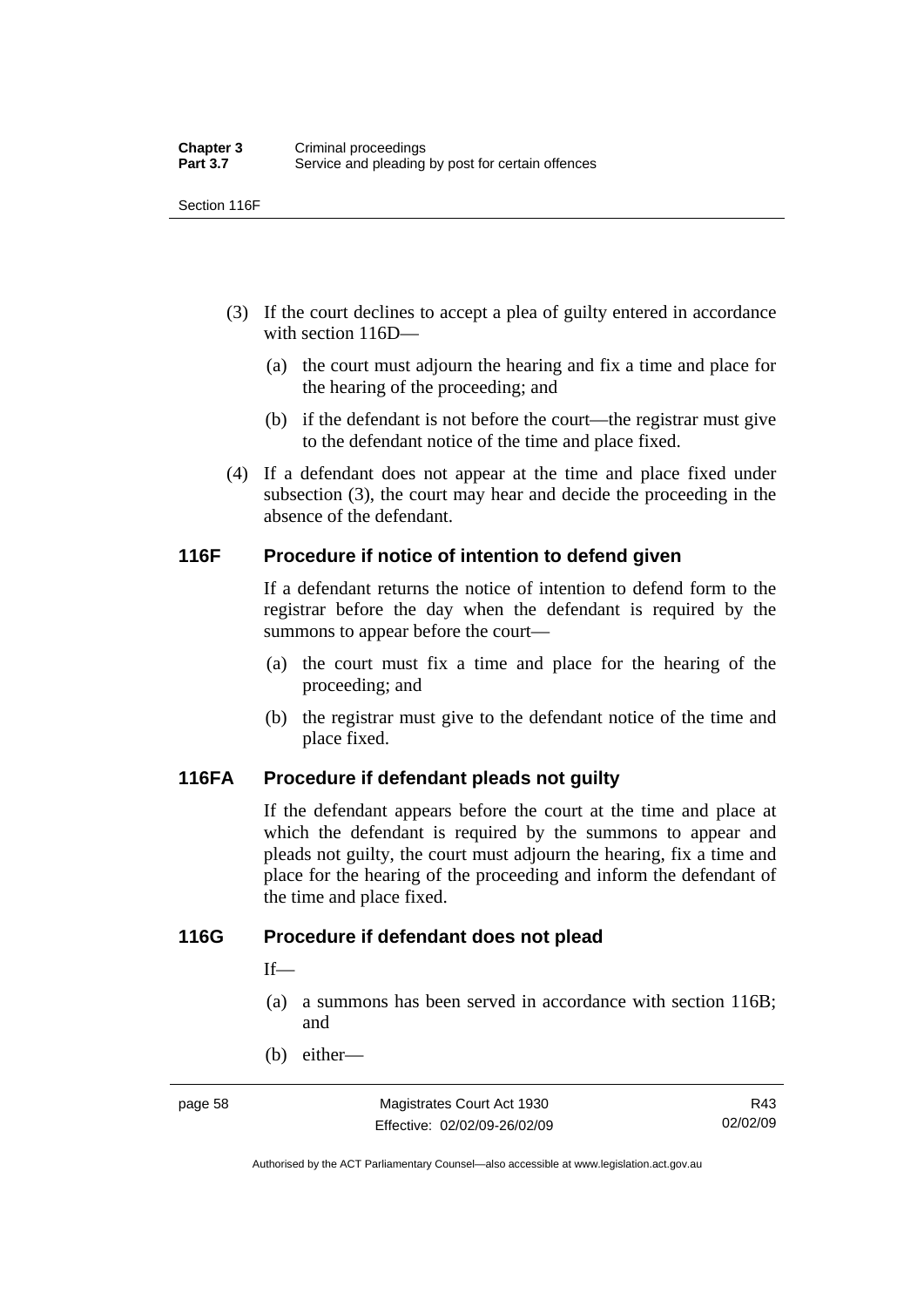- (i) the defendant does not enter a plea of guilty in accordance with section 116D or return the notice of intention to defend form to the registrar before the day when the defendant is required by the summons to appear before the court, and does not appear before the court at the time and place specified in the summons; or
- (ii) the defendant does not appear before the court at the time and place specified in the notice given to the defendant in accordance with section 116F or fixed by the court in accordance with section 116FA; and
- (c) the court is satisfied—
	- (i) that the matters alleged in the summons are reasonably sufficient to inform the defendant of the offence alleged against the defendant; and
	- (ii) that the matters alleged in the summons constitute the offence charged in the summons;

the court may convict the defendant of the offence charged in the summons.

#### **116H Restricted penalties under pt 3.7**

- (1) Subject to subsection (3), if—
	- (a) a defendant is convicted under this part of an offence against a law mentioned in a paragraph of section 116AA (1); and
	- (b) at the time that the defendant is sentenced, the defendant is not before the court or is not represented before the court by a lawyer;

the only penalty that the court may impose is a fine of an amount not exceeding the amount mentioned in that paragraph.

 $(2)$  If—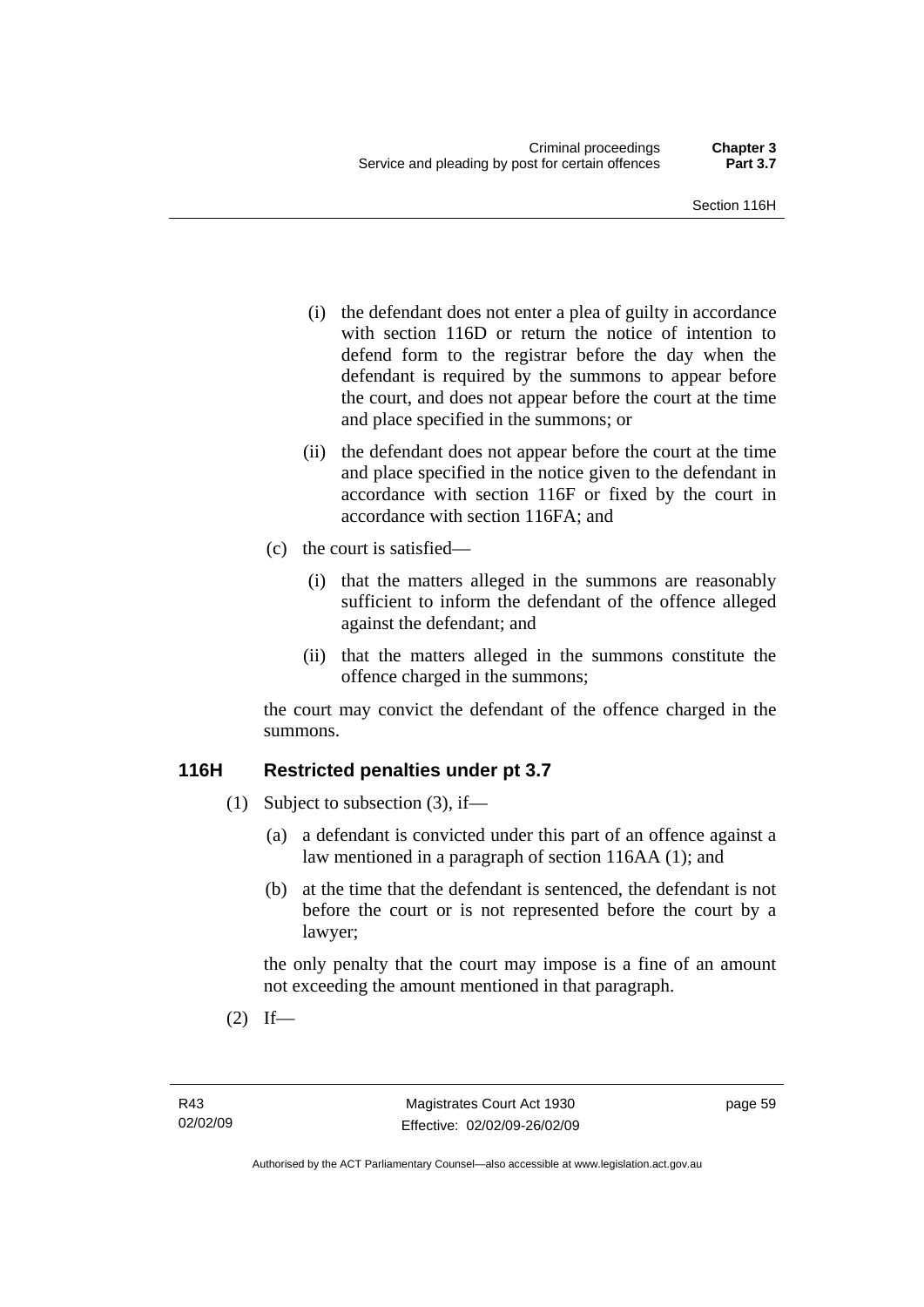Section 116I

- (a) the court convicts a defendant of an offence against a law mentioned in a paragraph of section 116AA (1); and
- (b) the law provides in effect that a penalty other than a fine may be imposed on the defendant; and
- (c) when the defendant is sentenced, the defendant is not before the court or is not represented before the court by a lawyer; and
- (d) the court considers that a penalty other than a fine may be appropriate;

the court must adjourn the hearing and fix a time and place for sentence.

- (3) The registrar must give the defendant notice of the time and place fixed.
- (4) If a defendant convicted of an offence against a law mentioned in a paragraph of section 116AA (1) does not appear at the time and place fixed under subsection (2), the court, in the absence of the defendant, may impose on the defendant any penalty that is applicable under that law.

#### **116I Consequences of conviction in absence of defendant**

If a defendant is, in his or her absence, convicted of an offence, the registrar must give to the defendant written notice of—

- (a) the conviction and order of the court; and
- (b) the penalty (if any) imposed by the court, and the way in which and the time by which the penalty is required to be discharged; and
- (c) unless the proceeding is decided in accordance with section 116E (1), the defendant's right to apply for the setting aside of the conviction or order in accordance with the rules.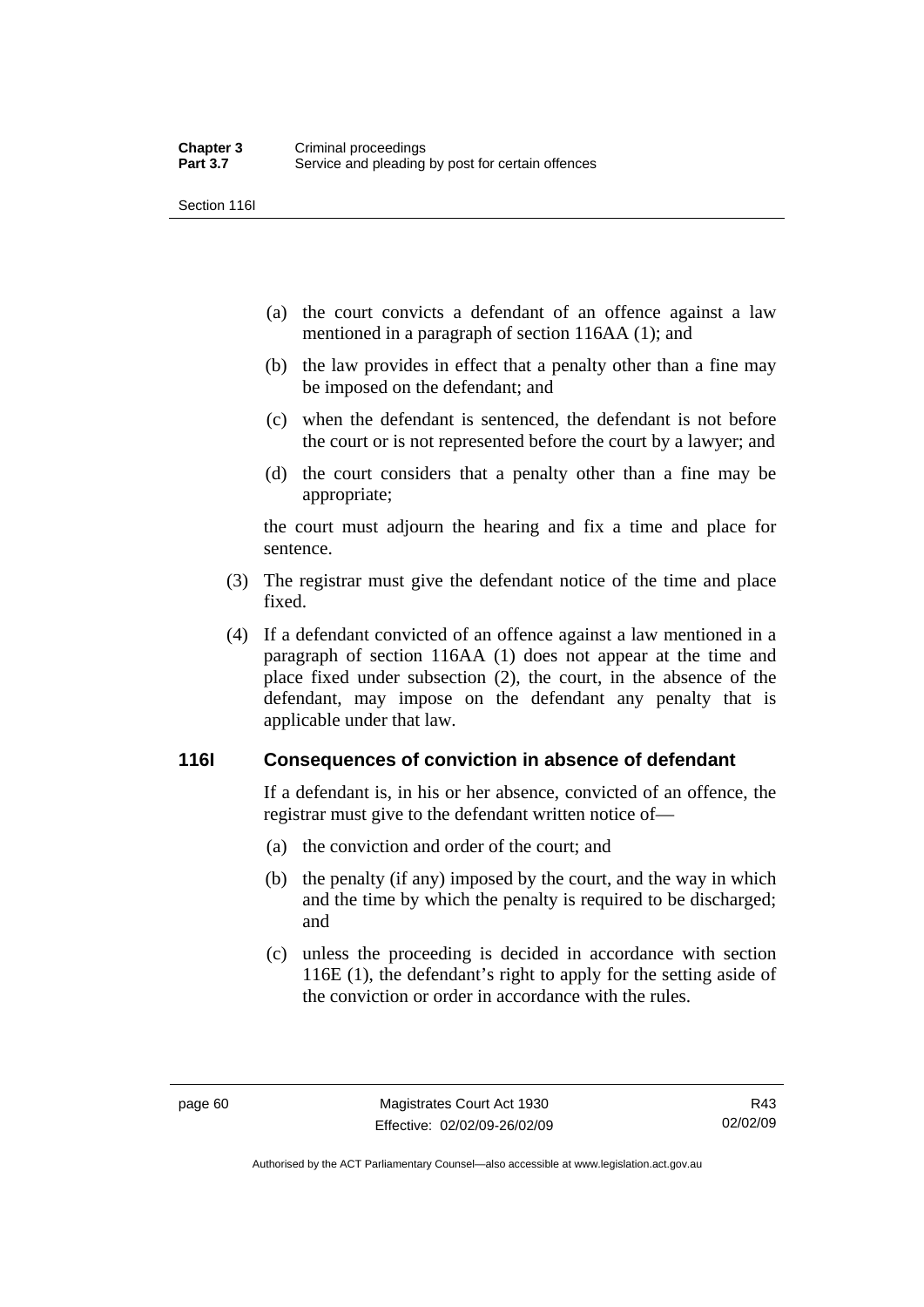# **Part 3.8 Infringement notices for certain offences**

## **Division 3.8.1 Preliminary**

#### **117 Definitions for pt 3.8**

In this part:

*administering authority*, for an infringement notice offence, means the entity that, under the regulations, is the administering authority for the offence.

*another jurisdiction* means a jurisdiction other than the ACT.

*authorised person*—see section 134A (3).

*date of service*, of an infringement notice or reminder notice that has been, or is to be, served on a person, means the date the notice is served on the person.

*driver*, of a vehicle, means the person who is driving the vehicle.

*home address*, of a person, means the address of the place where the person usually lives.

*illegal user declaration*—see section 131D.

*infringement notice* means a notice under section 120 (Service of infringement notices).

*infringement notice offence* means an offence declared under the regulations to be an offence to which this part applies.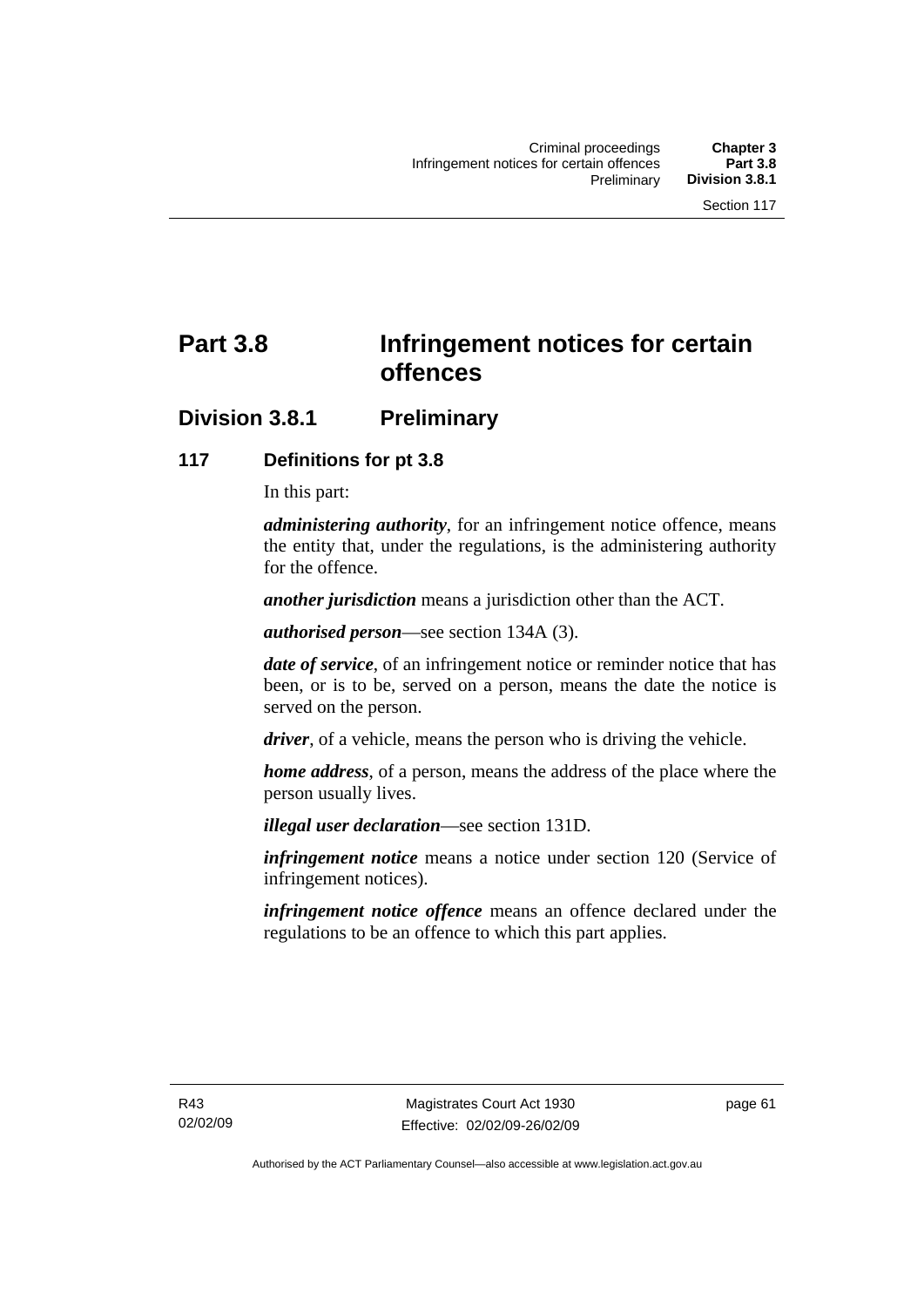Section 117

*infringement notice penalty*, for a person for an infringement notice offence, means—

- (a) the amount prescribed by regulation as the penalty payable by the person for the offence under an infringement notice for the offence; or
- (b) if a reminder notice has also been served on the person for the offence—the total of the amount mentioned in paragraph (a) and the amount prescribed by regulation as the amount payable by the person for the cost of serving the reminder notice.

*known offender declaration*—see section 131E.

*registered*, for a vehicle, means registered under the *Road Transport (Vehicle Registration) Act 1999*.

*reminder notice* means a notice under section 129 (Reminder notices).

*responsible person*, for a vehicle—see the *Road Transport (General) Act 1999*, section 10 and section 11.

*sold vehicle declaration*—see section 131F.

*unknown offender declaration*—see section 131G.

*vehicle*—see the *Road Transport (Vehicle Registration) Act 1999*, dictionary.

*vehicle-related offence* means an infringement notice offence that—

- (a) involves a vehicle; and
- (b) is declared by regulation to be an offence to which division 8.2A applies.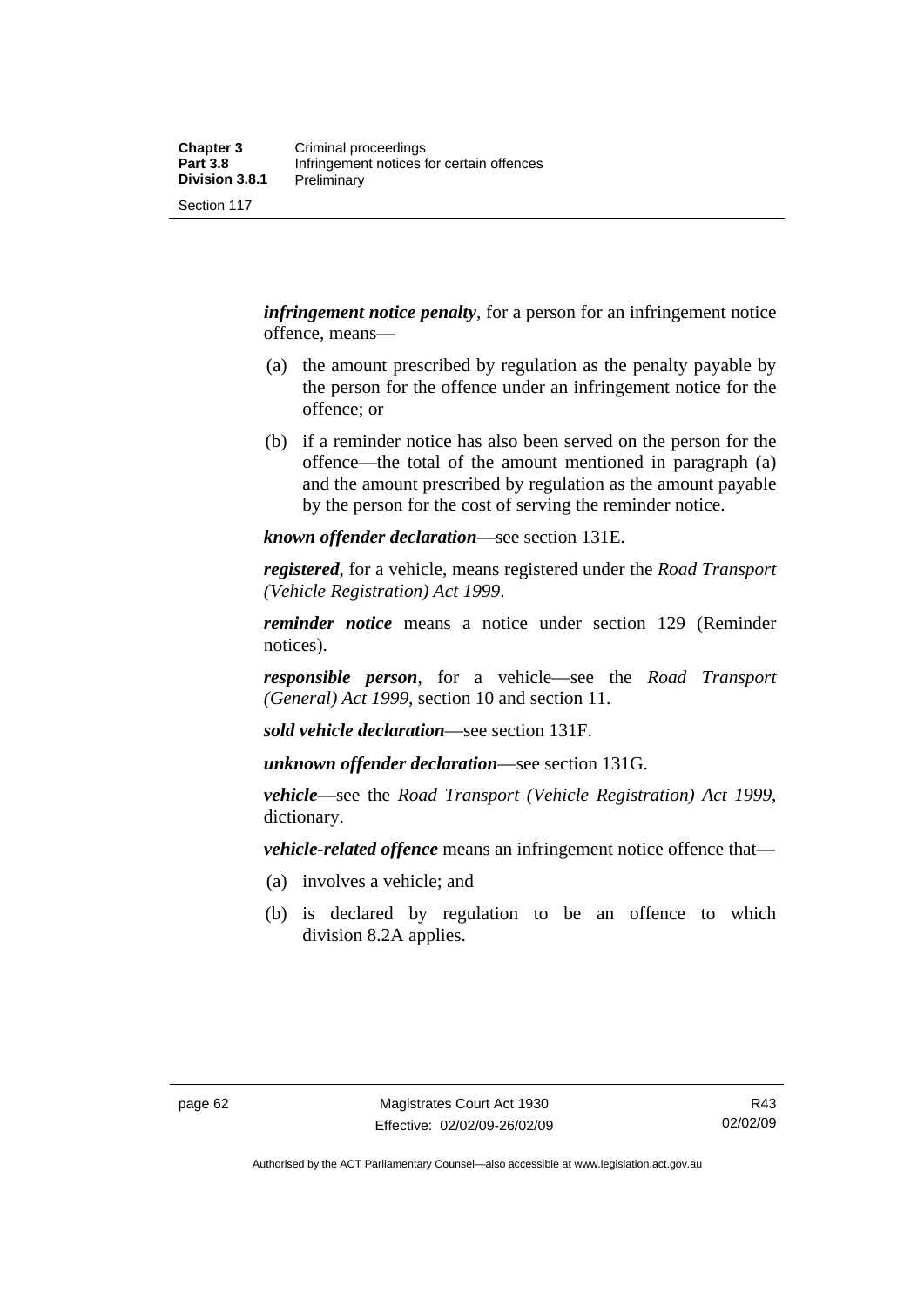### **118 Purpose and effect of pt 3.8**

- (1) The purpose of this part is to create a system of infringement notices for certain offences as an alternative to prosecution.
- (2) This part does not—
	- (a) require an infringement or reminder notice to be served on a person; or
	- (b) affect the liability of a person to be prosecuted for an offence if—
		- (i) an infringement or reminder notice is not served on the person for the offence; or
		- (ii) the person does not comply with an infringement or reminder notice served on the person for the offence; or
		- (iii) an infringement notice served on the person for the offence is withdrawn; or
	- (c) prevent the service of 2 or more infringement notices on a person for an offence; or
	- (d) limit or otherwise affect the penalty that may be imposed by a court on a person for an offence.

#### **119 Regulations about infringement notice offences**

- (1) A regulation may prescribe an offence for the definition of *infringement notice offence* in section 117 by—
	- (a) stating the offence; or
	- (b) referring to the provision creating the offence; or
	- (c) providing that all offences, or all offences except for stated offences, against an Act or subordinate law are infringement notice offences.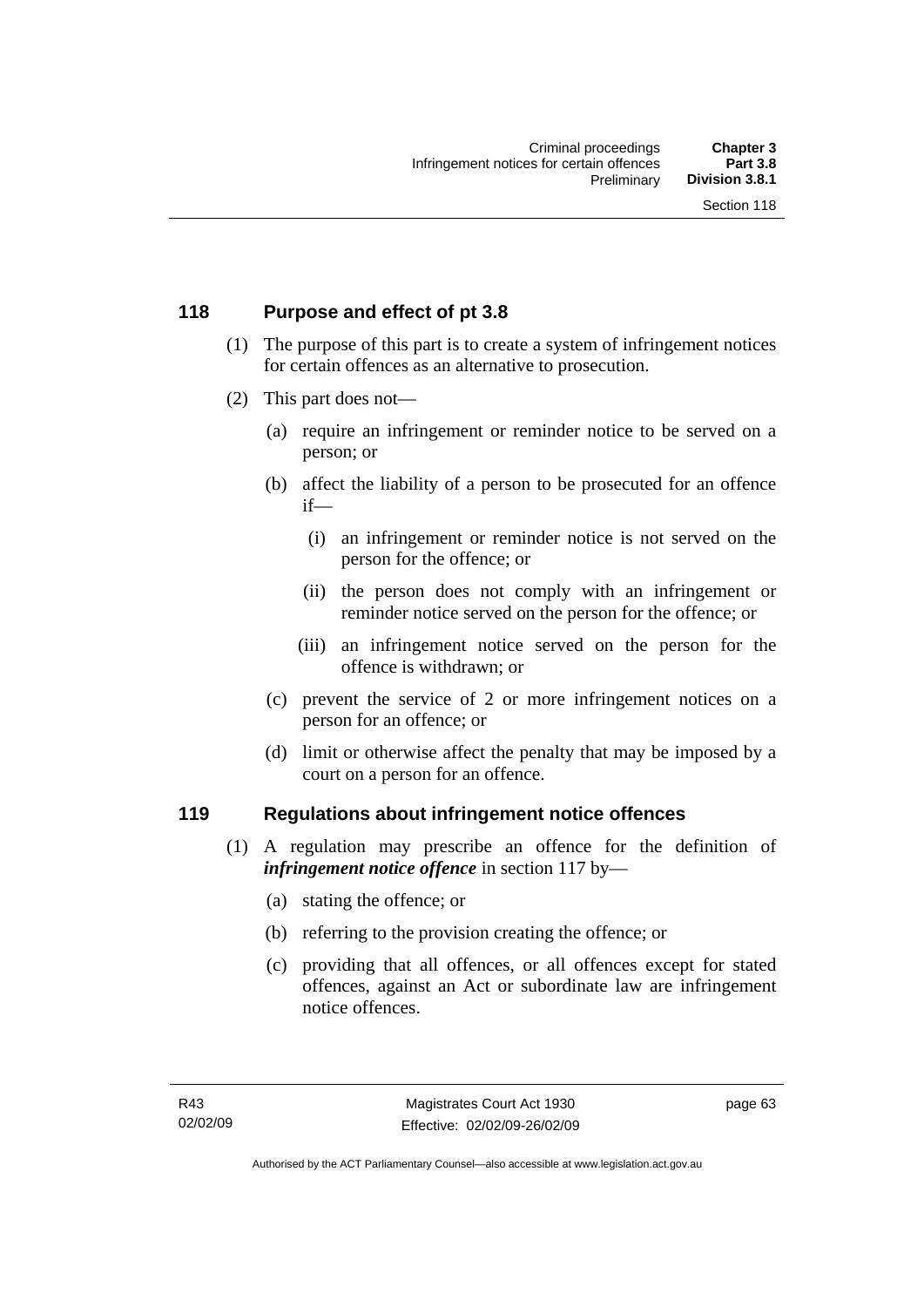Section 120

- (2) Subsection (1) does not limit the way that a regulation may prescribe an offence for that definition.
- (3) A regulation may, for the definition of infringement notice penalty in section 117, prescribe—
	- (a) an amount as the penalty payable by anyone for an offence if it is dealt with under this part; or
	- (b) different amounts as the penalties payable for different offences if they are dealt with under this part; or
	- (c) different amounts as the penalties payable for the same kind of offence committed by different people or in different circumstances if the offence is dealt with under this part.
- (4) However, an infringement notice penalty prescribed for a person for an offence must not exceed the maximum fine that could be imposed by a court on the person for the offence.
- (5) Subsection (3) does not limit the way that a regulation may prescribe an amount for that definition.

## **Division 3.8.2 Infringement and reminder notices**

## **120 Service of infringement notices**

- (1) If an authorised person believes, on reasonable grounds, that a person has committed an infringement notice offence, the authorised person may serve a notice (an *infringement notice*) on the person for the offence.
- (2) A regulation may make provision in relation to when an authorised person is, or is not, taken to have reasonable grounds for a belief mentioned in subsection (1).
- (3) To remove any doubt, an authorised person may not serve an infringement notice on a person under this section for an offence after the end of the time within which a prosecution may be brought for the offence.

Authorised by the ACT Parliamentary Counsel—also accessible at www.legislation.act.gov.au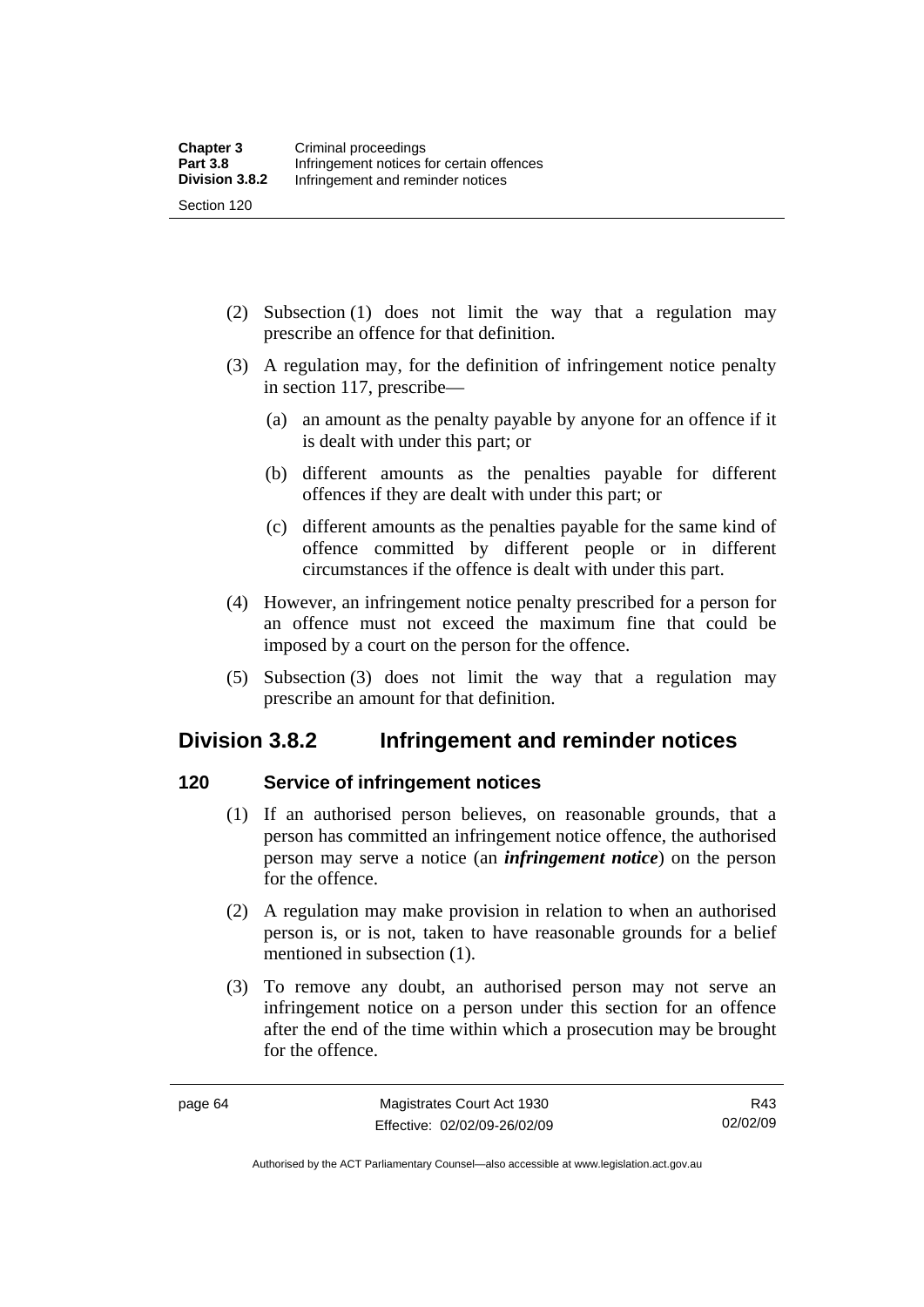(4) This section does not prevent an infringement notice for a vehiclerelated offence being served on a person under section 131B (Service of infringement notice on responsible person for vehicle).

#### **121 Contents of infringement notices**

- (1) An infringement notice served on a person by an authorised person for an infringement notice offence must—
	- (a) be identified by a unique number; and
	- (b) state the date of service of the notice; and
	- (c) state—
		- (i) the full name, or surname and initials, and address of the person on whom the notice is served; or
		- (ii) the particulars that are, under the regulations, identifying particulars for the person; and
	- (d) give brief details of the offence, including the Act or subordinate law, and the provision of it, contravened by the person, and—
		- (i) if the offence took place over a period—the period, or approximate period, when the offence was committed; or
		- (ii) in any other case—the place where the offence was committed and the date and approximate time of the offence; and
	- (e) state the infringement notice penalty payable by the person for the offence; and
	- (f) contain the information required by section 122 (Additional information in infringement notices); and
	- (g) identify the authorised person in accordance with the regulations; and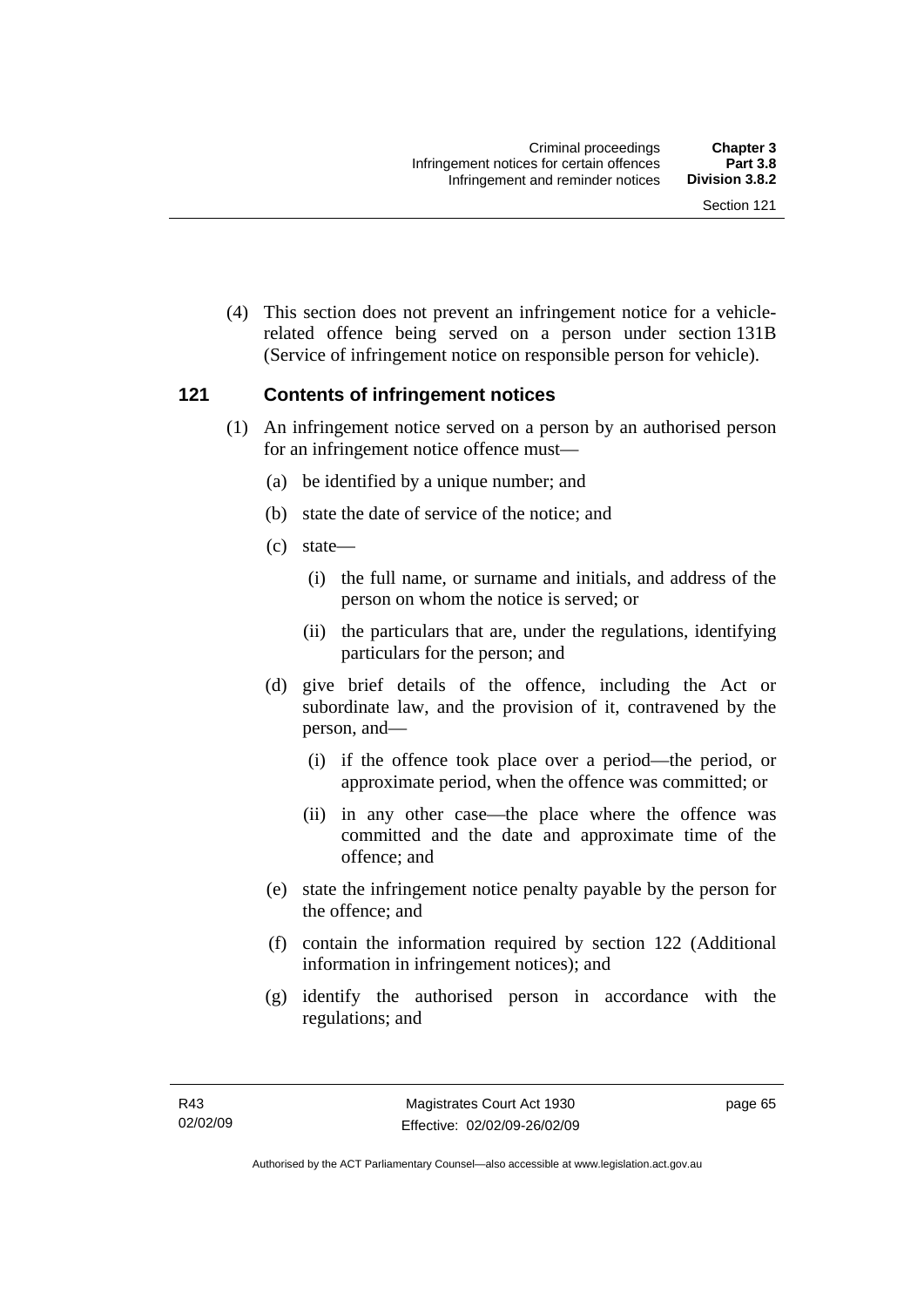- (h) include any other information required by regulation and any additional information that the administering authority considers appropriate.
- (2) A regulation may provide that subsection (1) (c) does not apply to an infringement notice.

#### **122 Additional information in infringement notices**

- (1) The infringement notice must also tell the person on whom it is served that—
	- (a) the person may pay the infringement notice penalty for the offence or dispute liability for the offence within 28 days after the day when the notice is served on the person (the *date of service* of the notice); and
	- (b) the person may apply to the administering authority for additional time in which to pay the penalty or dispute liability for the offence; and
	- (c) the notice may be withdrawn before or after the penalty is paid; and
	- (d) if the person pays the penalty within the 28 days (or any additional time allowed by the administering authority), then, unless the infringement notice is withdrawn and any penalty refunded—
		- (i) any liability of the person for the offence is discharged; and
		- (ii) the person will not be prosecuted in court for the offence; and
		- (iii) the person will not be taken to have been convicted of the offence; and
	- (e) if the person wishes to dispute liability for the offence, the issue may be referred to the Magistrates Court; and

Authorised by the ACT Parliamentary Counsel—also accessible at www.legislation.act.gov.au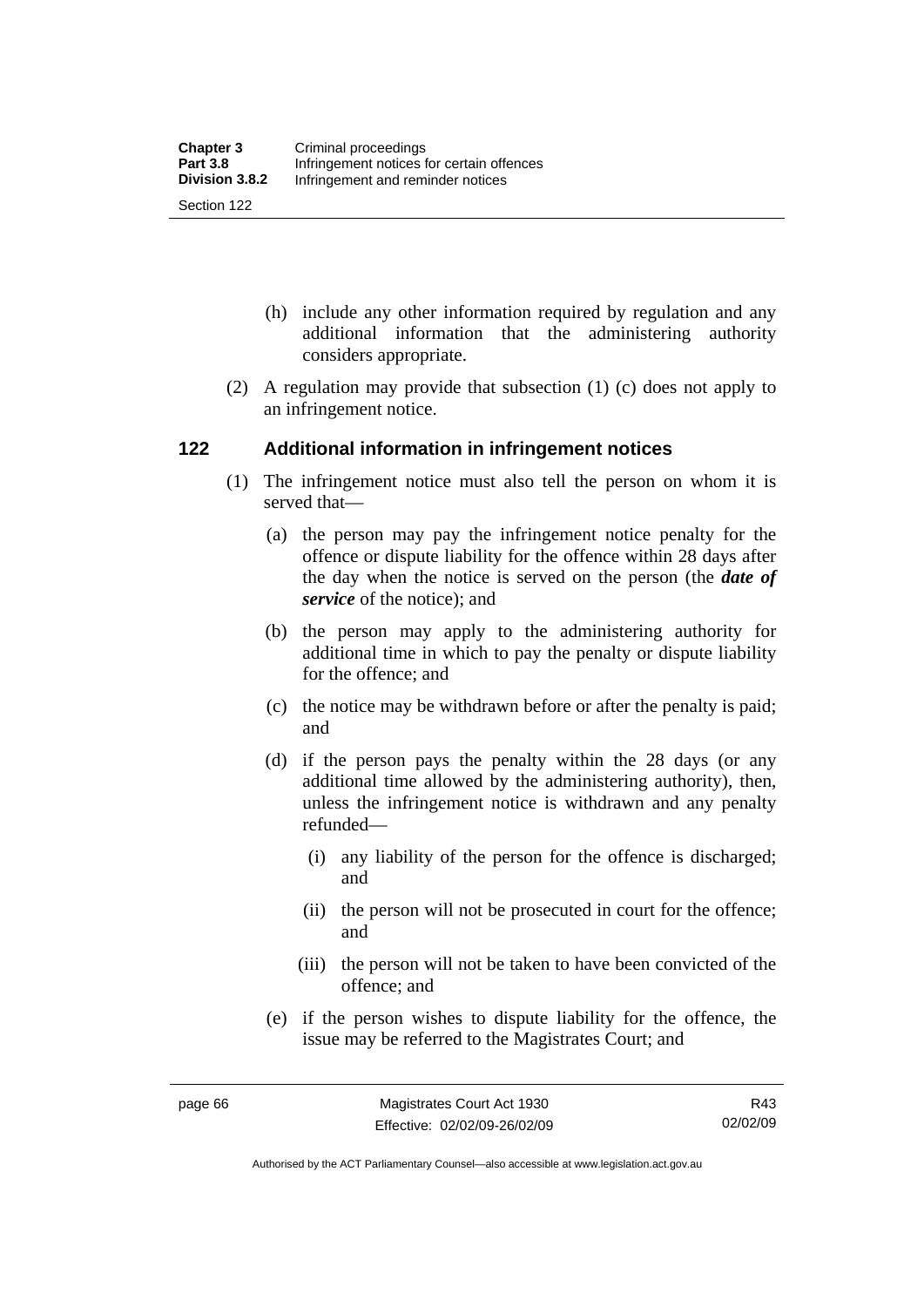- (f) if the Magistrates Court finds against the person or the person is prosecuted in court for the offence, the person may be convicted of the offence and ordered to pay a penalty and costs, and be subject to other court orders; and
- (g) if the person does not pay the infringement notice penalty, or disputes liability for the offence, within the 28 days (or any additional time allowed by the administering authority), a reminder notice may be served on the person for the offence or the person may be prosecuted in court for the offence; and
- (h) if a reminder notice is served on the person, the infringement notice penalty is increased by the amount payable by the person for the cost of serving the reminder notice.
- (2) In addition, the infringement notice must—
	- (a) explain how the person may pay the infringement notice penalty or dispute liability for the offence; and
	- (b) explain how the person may apply for additional time to pay the infringement notice penalty or dispute liability for the offence.

## **123 Time for payment of infringement notice penalty**

The infringement notice penalty payable by a person under an infringement notice or reminder notice is payable—

- (a) within 28 days after the date of service of the notice; or
- (b) if the person applies to the administering authority within the 28 days for additional time to pay and the additional time is allowed—within the additional time allowed by the administering authority; or
- (c) if the person applies to the administering authority within the 28 days for additional time to pay and the application is refused—within 7 days after the day the person is told of the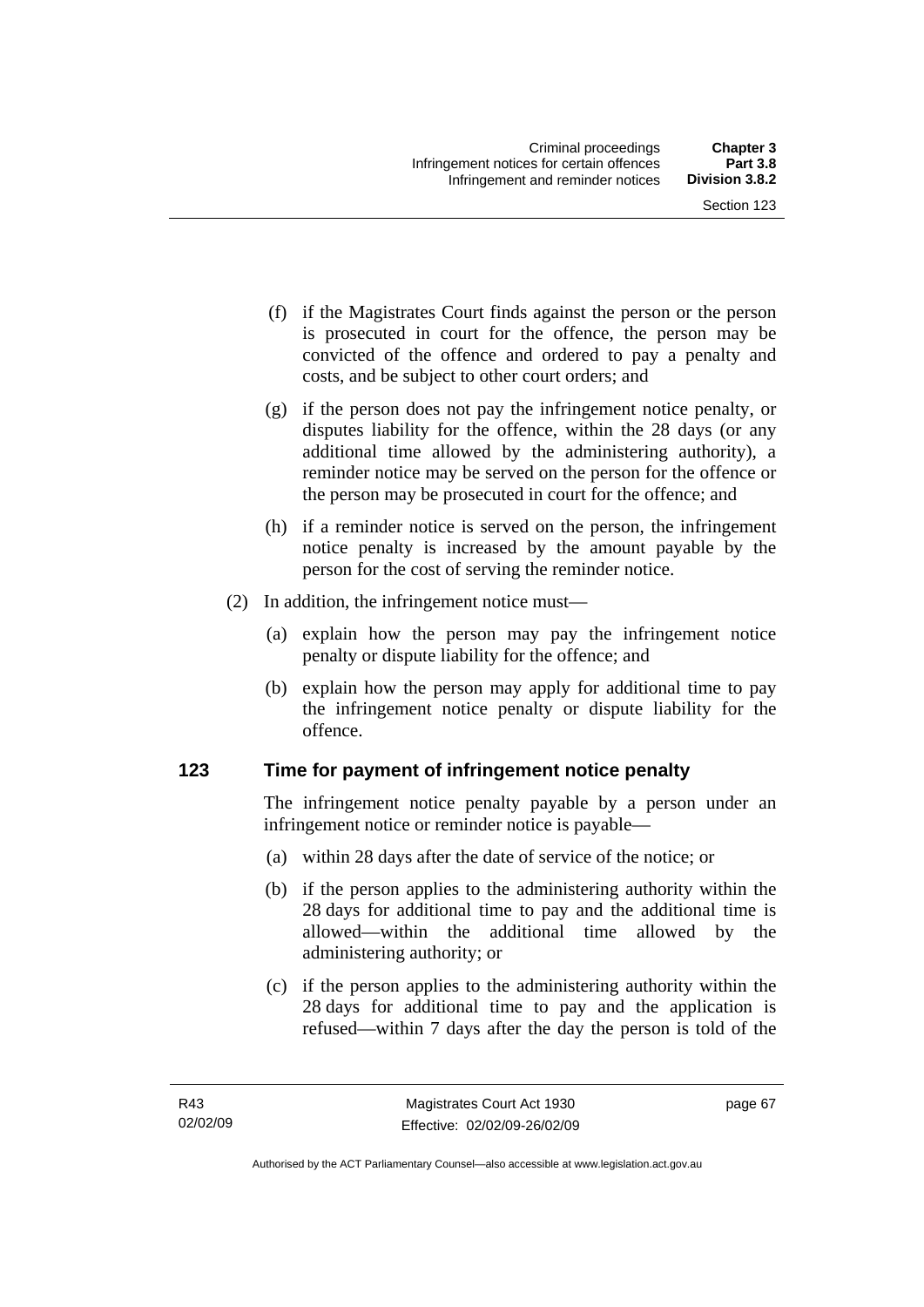Section 124

refusal or 28 days after the date of service of the notice, whichever is later.

#### **124 Extension of time to pay penalty**

- (1) The person on whom an infringement notice or reminder notice is served may apply, in writing, to the administering authority, within 28 days after the date of service of the notice, for a stated additional time (of not longer than 6 months) in which to pay the infringement notice penalty.
- (2) The administering authority must—
	- (a) allow or refuse to allow the additional time; and
	- (b) tell the person in writing of the decision and, if the decision is a refusal, the reasons for it.

### **125 Effect of payment of infringement notice penalty**

- (1) This section applies if—
	- (a) an infringement notice has been served on a person for an infringement notice offence; and
	- (b) the person pays the infringement notice penalty for the offence in accordance with this part; and
	- (c) when the payment is made, the infringement notice had not been withdrawn and an information had not been laid in the Magistrates Court against the person for the offence.
	- *Note* Section 127 (Withdrawal of infringement notice) provides for the withdrawal at any time of an infringement notice that has been served on a person. If s 125 applied to the infringement notice offence, it ceases to apply, and is taken never to have applied, on the withdrawal of the notice (see s  $127(4)$ ).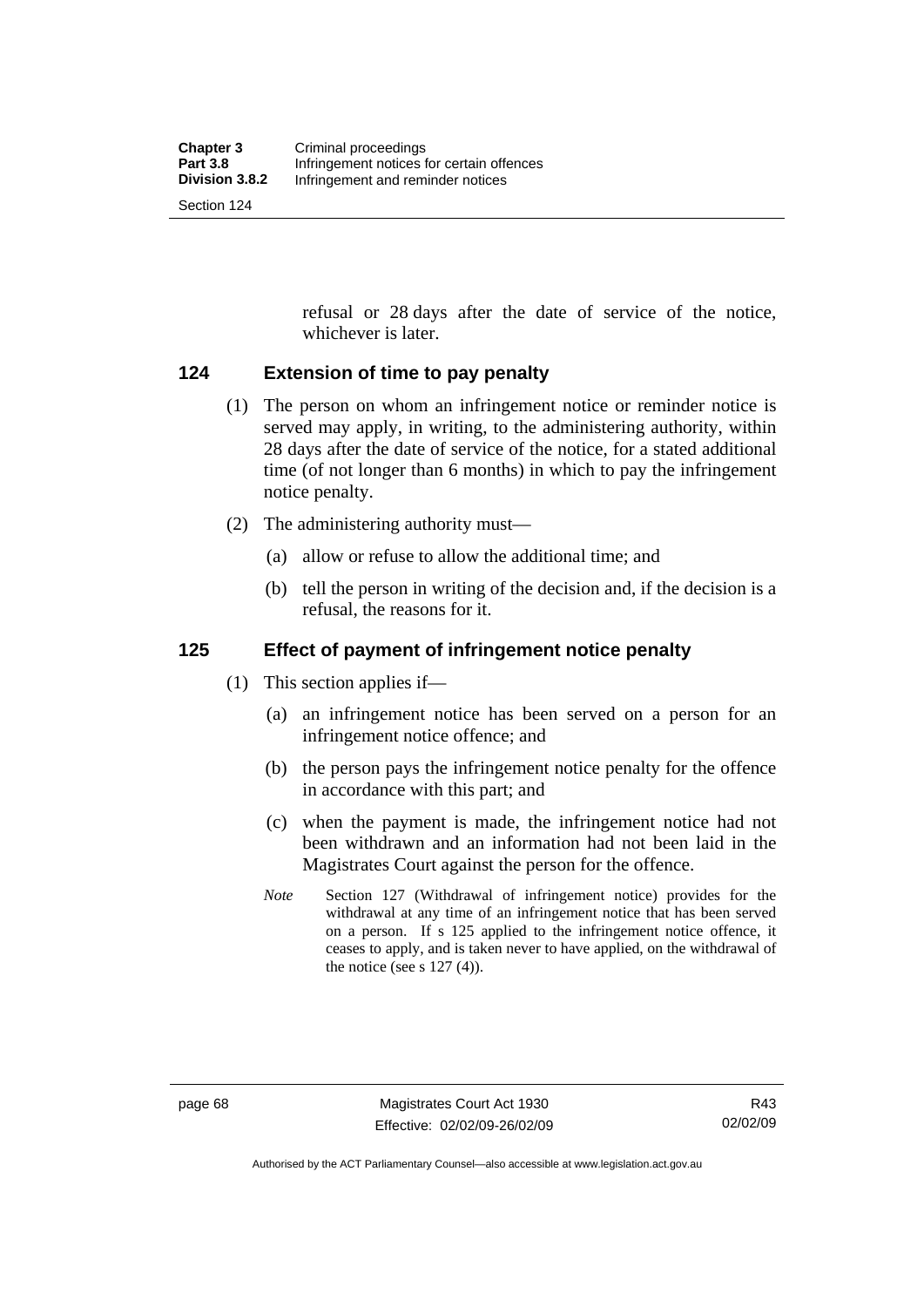- (2) If this section applies—
	- (a) any liability of the person for the offence is discharged; and
	- (b) the person must not be prosecuted in a court for the offence; and
	- (c) the person is not taken to have been convicted of the offence.
- (3) If 2 or more infringement notices were served on the person for the offence, then, unless all the infringement notices have been withdrawn, subsection (2) applies to the person in relation to the offence if the person pays, in accordance with this part, the infringement notice penalty in relation to any of the notices (together with any costs and disbursements payable under this part in relation to the notice).

#### **126 Application for withdrawal of infringement notice**

- (1) The person on whom an infringement notice for an infringement notice offence is served may apply to the administering authority, in writing, for the withdrawal of the notice within 28 days after the day when the infringement notice, or a reminder notice for the offence, is served on the person (or any additional time allowed by the administering authority).
- (2) The administering authority must—
	- (a) withdraw the notice or refuse to withdraw the notice; and
	- (b) tell the person in writing of the decision and, if the decision is a refusal, the reasons for it.

#### **127 Withdrawal of infringement notice**

- (1) This section applies to an infringement notice that has been served on a person for an infringement notice offence.
- (2) The administering authority may, by notice served on the person, withdraw the infringement notice, whether or not—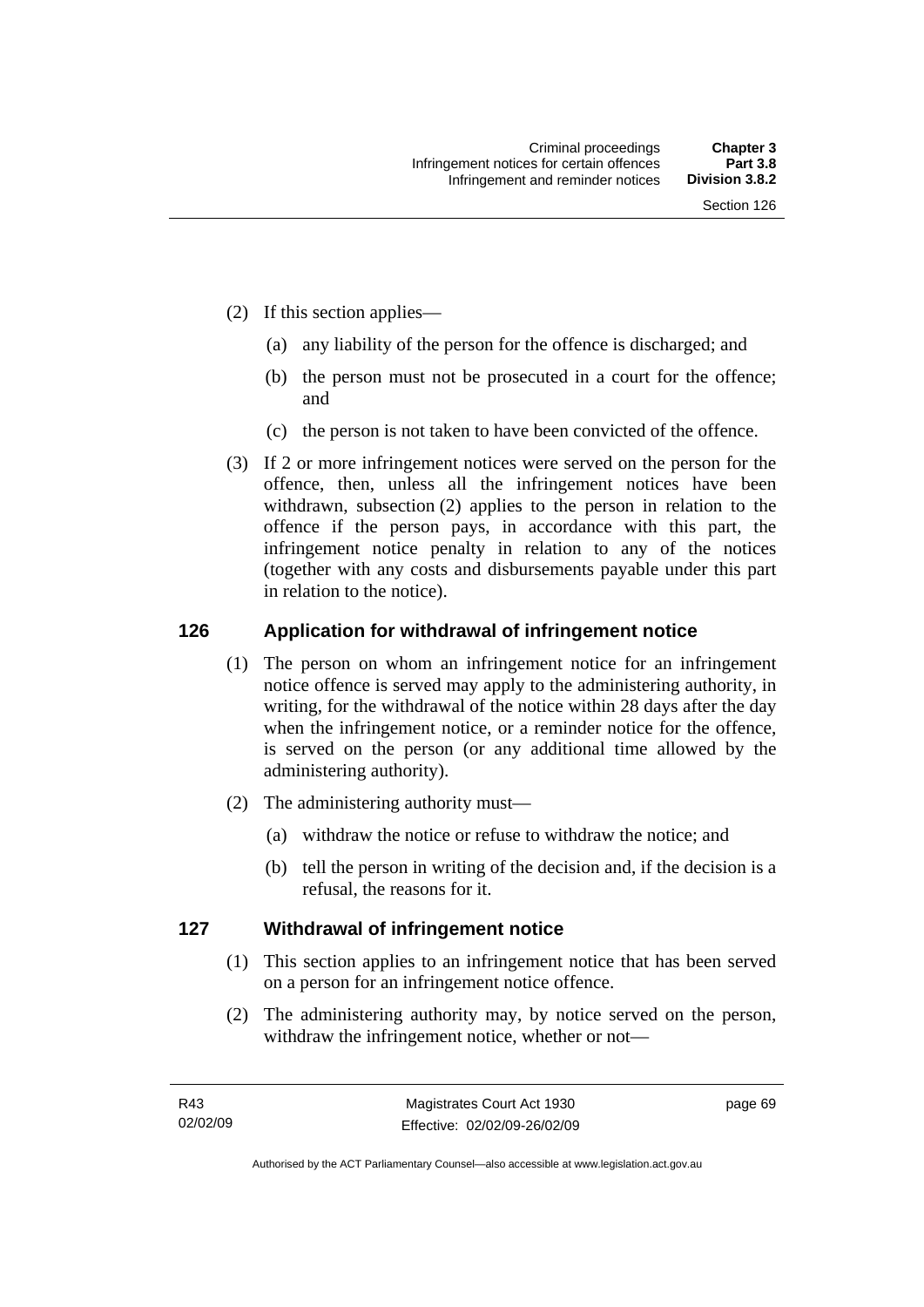- (a) the person has made an application for the withdrawal of the infringement notice; or
- (b) the infringement notice penalty (or part of it) has been paid for the offence; or
- (c) the person has disputed liability for the infringement notice offence.
- (3) The notice must—
	- (a) include the number of the infringement notice and the date of service of the infringement notice; and
	- (b) tell the person that the infringement notice is withdrawn and, in general terms, about subsection (4).
- (4) On service of the notice—
	- (a) this part ceases to apply to the infringement notice; and
	- (b) if the infringement notice penalty (or part of it) has been paid—the amount paid must be repaid by the administering authority; and
	- (c) if section 125 (Effect of payment of infringement notice penalty) applies to the offence—the section ceases to apply, and is taken never to have applied, to the offence; and
	- (d) a proceeding for the offence may be taken in a court against anyone (including the person) as if the infringement notice had not been served on the person.

#### **128 Guidelines about withdrawal of infringement notices**

 (1) The Minister may, in writing, issue guidelines about the exercise of an administering authority's functions under section 126 (Application for withdrawal of infringement notice), section 127 (Withdrawal of infringement notice) or section 133 (Extension of time to dispute liability).

R43 02/02/09

Authorised by the ACT Parliamentary Counsel—also accessible at www.legislation.act.gov.au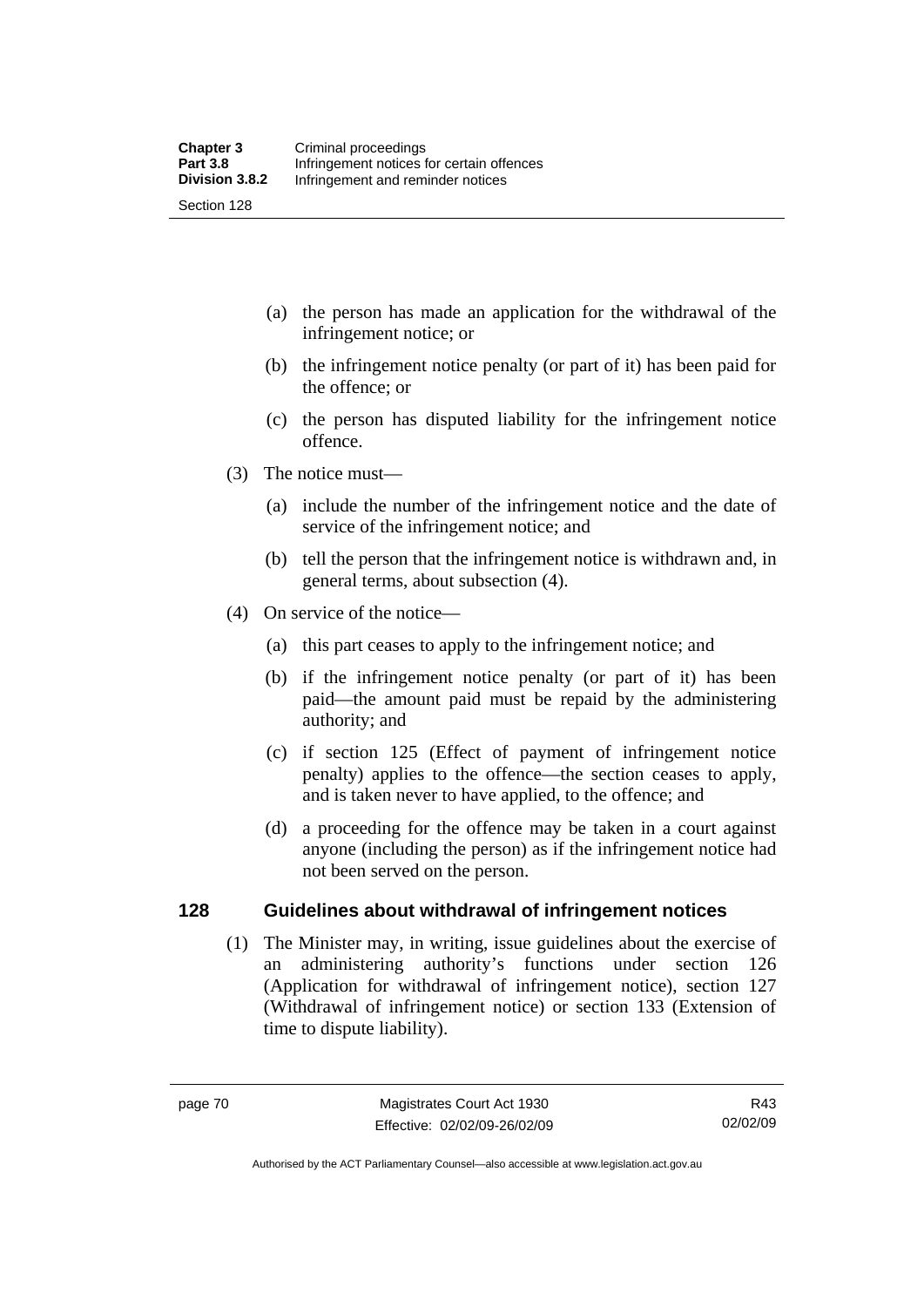- (2) The administering authority for an infringement notice offence must comply with any guidelines applying to the offence.
- (3) A guideline is a disallowable instrument.
	- *Note* A disallowable instrument must be notified, and presented to the Legislative Assembly, under the Legislation Act*.*

#### **129 Reminder notices**

An authorised person may serve a notice (a *reminder notice*) on a person if—

- (a) an infringement notice has been served on the person for an infringement notice offence; and
- (b) the infringement notice has not been withdrawn; and
- (c) the infringement notice penalty has not been paid to the administering authority within the time for payment under this part; and
- (d) written notice disputing liability has not been given to the administering authority in accordance with this part; and
- (e) a reminder notice has not previously been served on the person for the offence.

#### **130 Contents of reminder notices**

A reminder notice served on a person by an authorised person for an infringement notice offence must—

- (a) be identified by a unique number; and
- (b) include the following information:
	- (i) the Act or subordinate law, and the provision of it, contravened by the person;
	- (ii) the number of the infringement notice served on the person for the offence;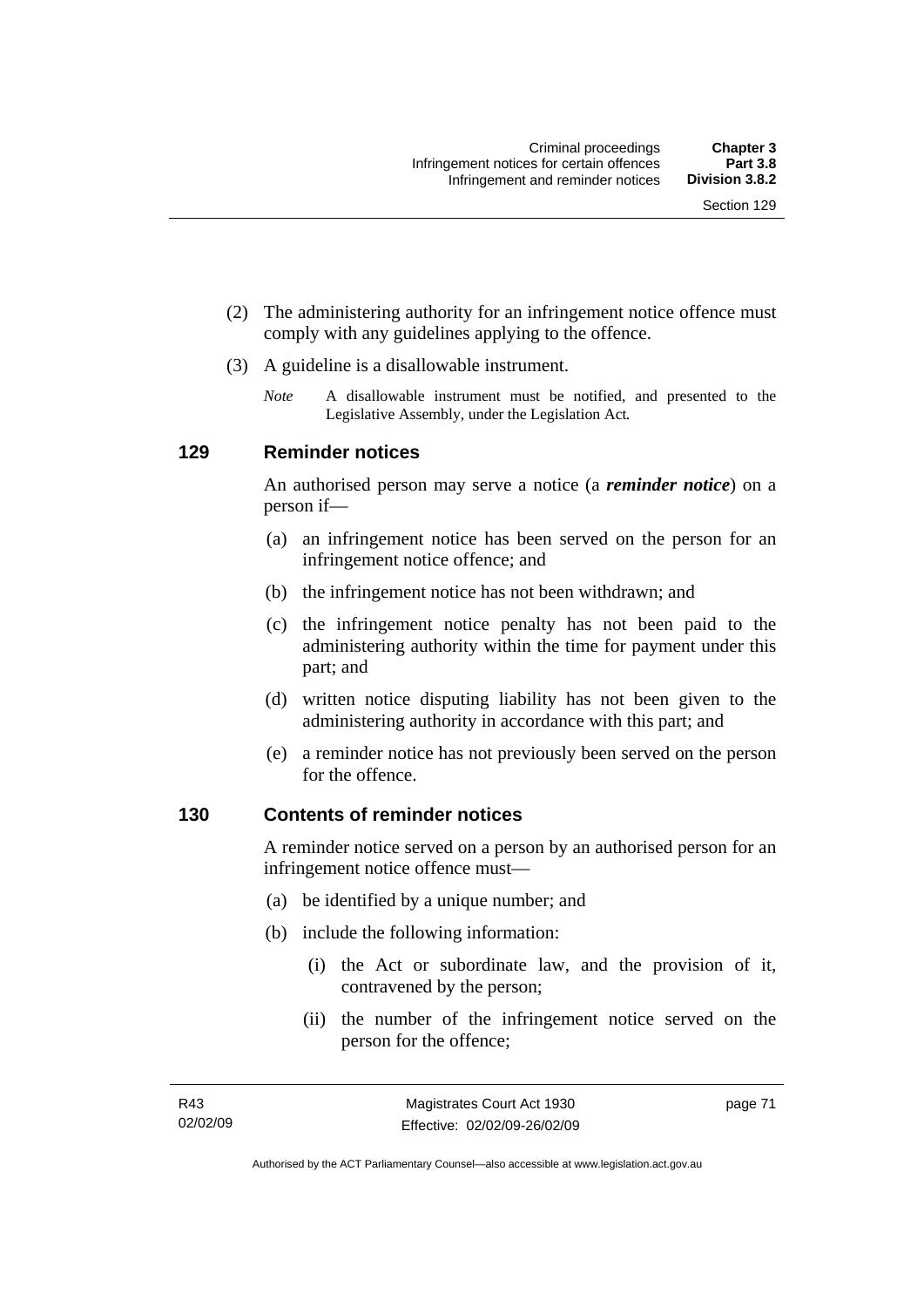- (iii) the date of service of the infringement notice; and
- (c) state the date of service of the reminder notice; and
- (d) state the infringement notice penalty that is now payable by the person for the offence; and
- (e) contain the information required by section 131 (Additional information in reminder notices); and
- (f) identify the authorised person in accordance with the regulations; and
- (g) include any other information required by regulation and any additional information that the administering authority considers appropriate.

#### **131 Additional information in reminder notices**

- (1) The reminder notice must also tell the person on whom it is served that—
	- (a) the infringement notice penalty for the offence has not been paid; and
	- (b) the infringement notice has not been withdrawn; and
	- (c) written notice disputing liability has not been received by the administering authority from the person for the offence; and
	- (d) the infringement notice penalty for the offence has been increased by the amount payable by the person for the cost of serving the reminder notice; and
	- (e) the person may pay the infringement notice penalty that is now payable by the person for the offence or dispute liability for the offence within 28 days after the day when the reminder notice is served on the person (the *date of service* of the notice); and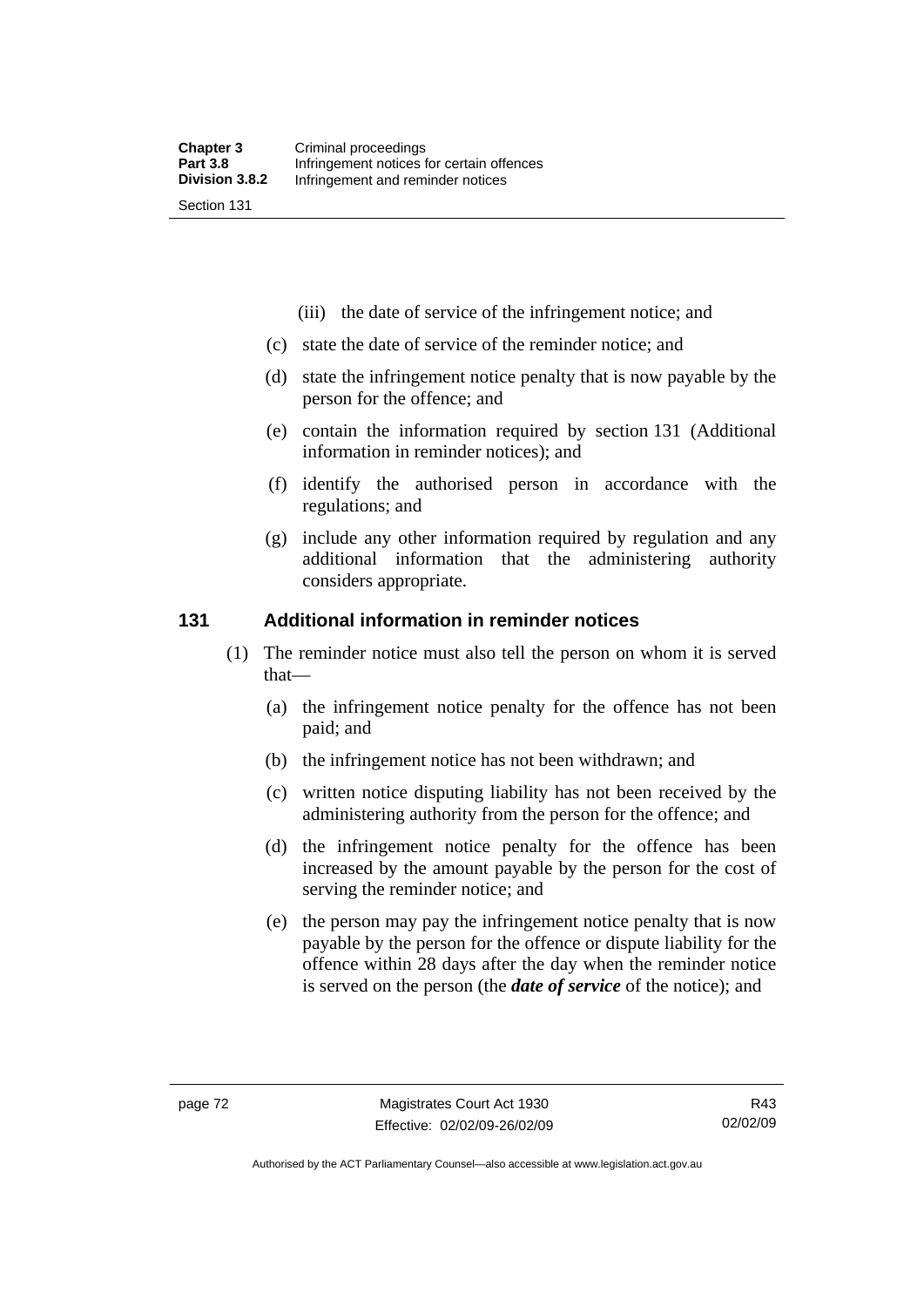Section 131

- (f) the person may apply to the administering authority for additional time in which to pay the penalty or dispute liability for the offence; and
- (g) the infringement notice may be withdrawn before or after the penalty is paid; and
- (h) if the person pays the penalty within the 28 days (or any additional time allowed by the administering authority), then, unless the infringement notice is withdrawn and any penalty refunded—
	- (i) any liability of the person for the offence is discharged; and
	- (ii) the person will not be prosecuted in court for the offence; and
	- (iii) the person will not be taken to have been convicted of the offence; and
- (i) if the person wishes to dispute liability for the offence, the issue may be referred to the Magistrates Court; and
- (j) if the Magistrates Court finds against the person or the person is prosecuted in court for the offence, the person may be convicted of the offence and ordered to pay a penalty and costs, and be subject to other court orders; and
- (k) if the person does not pay the infringement notice penalty, or dispute liability for the offence, within the 28 days (or any additional time allowed by the administering authority), the person may be prosecuted in court for the offence.
- (2) In addition, the reminder notice must—
	- (a) explain how the person may pay the infringement notice penalty or dispute liability for the offence; and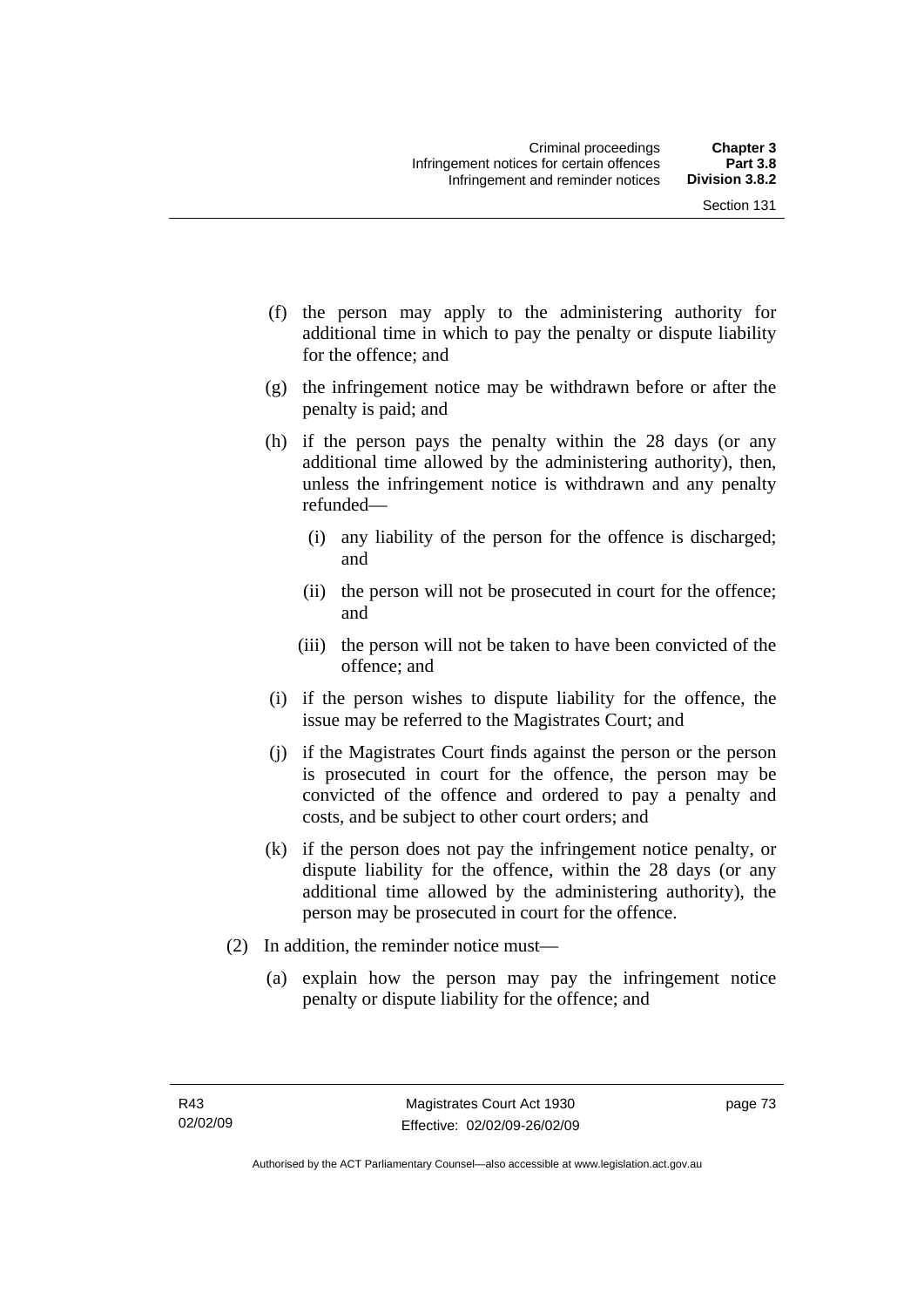(b) explain how the person may apply for additional time to pay the infringement notice penalty or dispute liability for the offence.

## **Division 3.8.3 Additional provisions for vehiclerelated offences**

#### **131A Meaning of** *infringement notice*

In this division:

*infringement notice* means an infringement notice for a vehicle-related offence.

#### **131B Service of infringement notice on responsible person for vehicles**

- (1) This section applies if an authorised person believes, on reasonable grounds, that a vehicle-related offence has been committed.
- (2) The authorised person may serve an infringement notice for the offence on—
	- (a) the responsible person for the vehicle at the time of the offence; or
	- (b) if there is more than 1 responsible person for the vehicle at that time—each or any of them.
	- *Note 1* For how documents may be served, see the Legislation Act, pt 19.5
	- *Note 2* Subsections (3) and (4) provide additional ways for serving infringement notices (see Legislation Act, s 251 (1)).
- (3) If the infringement notice is to be served on a person under this section by post and the vehicle is registered under a law of another jurisdiction corresponding to the *Road Transport (Vehicle Registration) Act 1999*, the notice may be served by sending it by prepaid post, addressed to the person, to the latest address of the person in the registration records kept under that law.

Authorised by the ACT Parliamentary Counsel—also accessible at www.legislation.act.gov.au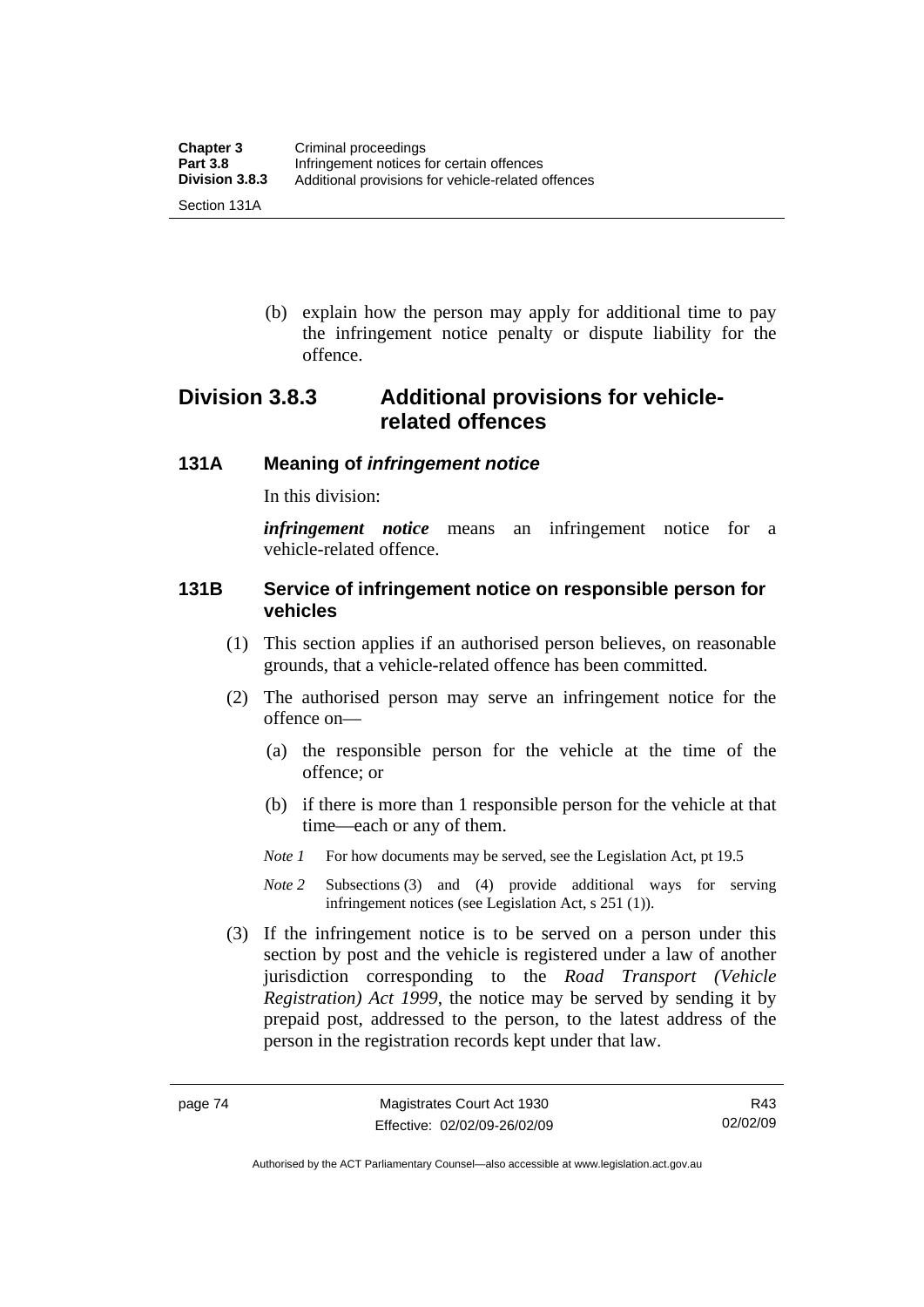- (4) An infringement notice for a vehicle-related offence may be served by securely placing or attaching the notice, addressed to the responsible person (without further description), on or to the vehicle in a conspicuous position.
- (5) If an infringement notice is served in the way mentioned in subsection (4), it is taken to have been served, on the day that it is placed on or attached to the vehicle, on—
	- (a) the responsible person for the vehicle; or
	- (b) if there is more than 1 responsible person for the vehicle at that time—each of them.
- (6) A person must not remove, deface or interfere with an infringement notice placed on, or attached to, a vehicle unless the person is the driver of the vehicle or the responsible person (or a responsible person) for the vehicle.

Maximum penalty: 20 penalty units.

- (7) A regulation may provide that an infringement notice for a vehiclerelated offence may only be served on a person under this section within the prescribed period after the day the offence was committed.
- (8) To remove any doubt, an authorised person may not serve an infringement notice on a person under this section for an offence after—
	- (a) if a regulation under subsection (7) prescribes a period for the offence—the end of the prescribed period; or
	- (b) in any other case—the end of the time within which a prosecution may be brought against the person for the offence.
- (9) This section does not prevent an infringement notice for a vehiclerelated offence being served on a person under section 120 (Service of infringement notices).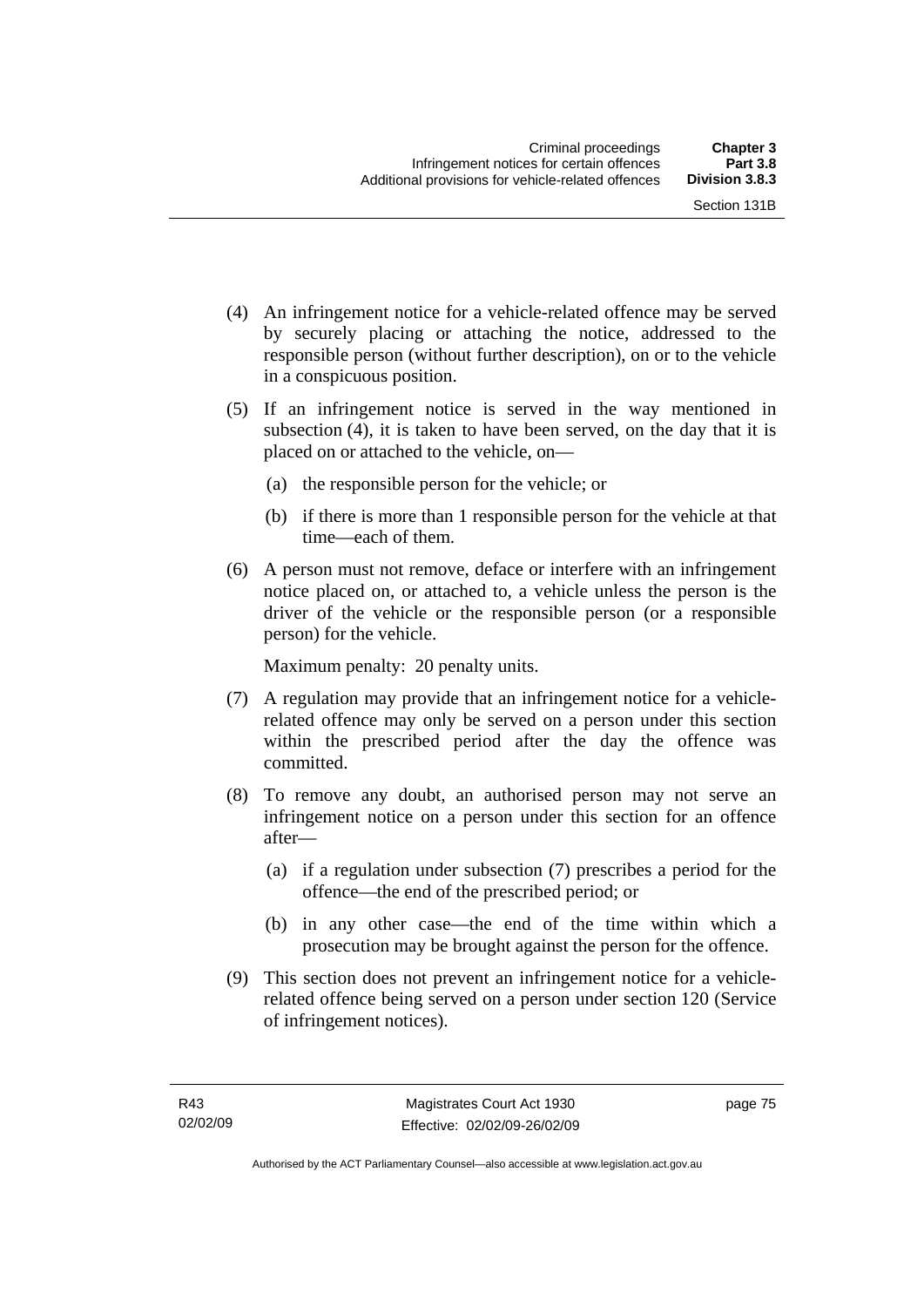#### **131C Liability for vehicle-related offences**

- (1) If an infringement notice for a vehicle-related offence is served on a person under section 131B, the person is liable for the offence, and may be convicted of and punished for the offence, even though the person who actually committed the offence (the *actual offender*) may have been someone else.
- (2) If the actual offender is not the responsible person (or a responsible person) for the vehicle at the time of the offence, subsection (1) does not affect the liability of the actual offender, but—
	- (a) an additional penalty for the offence may not be recovered from or imposed on the actual offender if an infringement notice penalty for the offence has been paid by, or a penalty has been imposed on, the responsible person (or a responsible person) for the vehicle at that time; and
	- (b) an additional penalty for the offence may not be recovered from or imposed on the responsible person (or a responsible person) for the vehicle at that time if an infringement notice penalty for the offence has been paid by, or a penalty has been imposed on, the actual offender.
- (3) However, in a prosecution against a responsible person for a vehicle-related offence, it is a defence if the responsible person establishes—
	- (a) that the vehicle was stolen, or illegally taken or used, at the time of the offence; or
	- (b) that the person made and gave to the administering authority a known offender declaration in accordance with section 131E (Known offender declaration) for the offence; or
	- (c) that the vehicle (or all of the person's interest in the vehicle) had been sold or disposed of by the person before the time of the offence, and that at that time the person did not have an interest in the vehicle; or

R43 02/02/09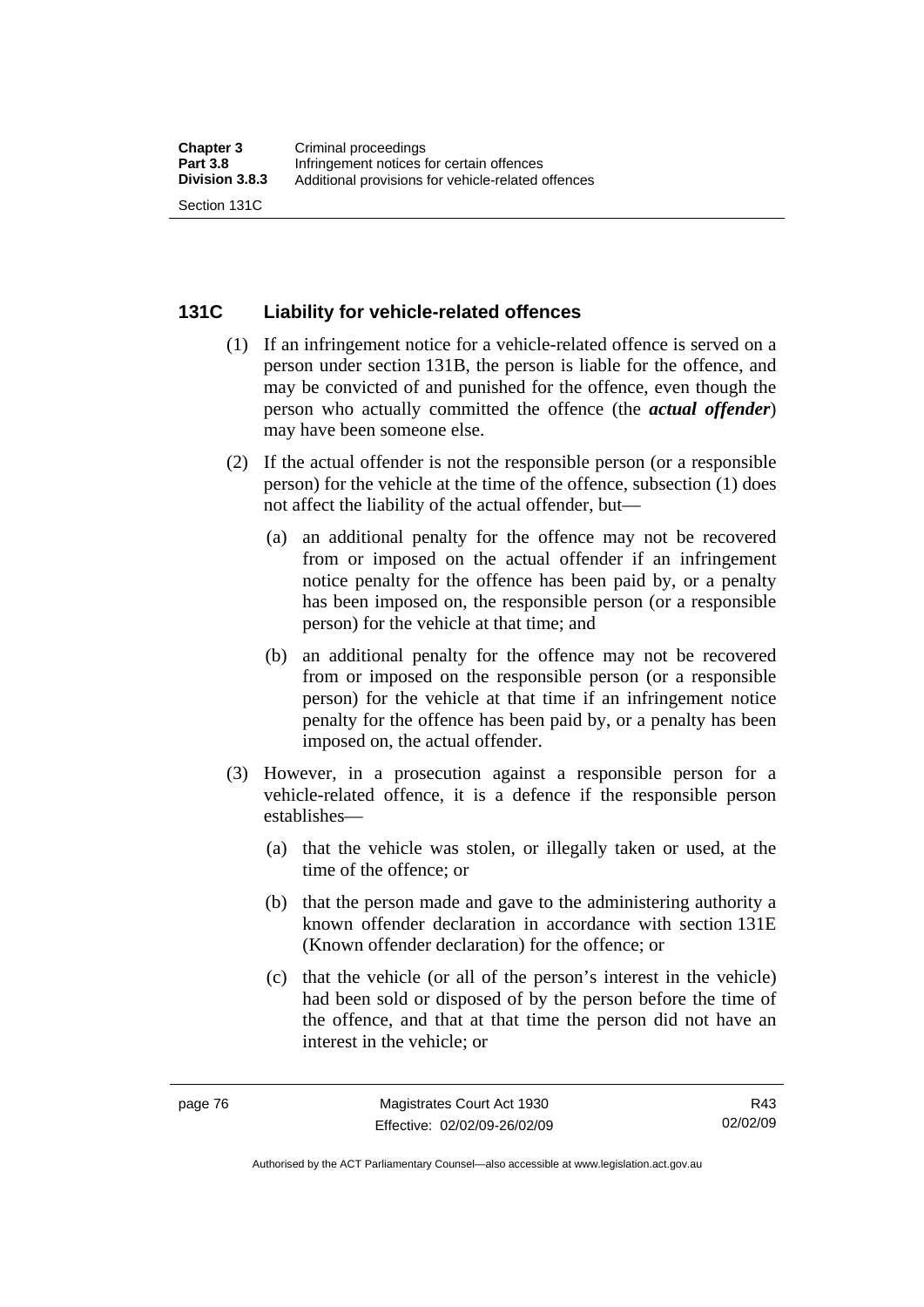- (d) that the person—
	- (i) was not the driver of the vehicle at the time of the offence; and
	- (ii) does not know, and could not with reasonable diligence have found out, the name and address of the driver of the vehicle at that time.

#### **131D Illegal user declarations**

- (1) This section applies if—
	- (a) an infringement notice for a vehicle-related offence is served on a person under section 131B (Service of infringement notice on responsible person for vehicles); and
	- (b) the person makes a statutory declaration (an *illegal user declaration*) stating that the vehicle was stolen, or illegally taken or used, at the time of the offence and providing all relevant facts supporting that statement, including details of where and when the matter was reported to the police; and
	- (c) the person gives the illegal user declaration to the administering authority within 28 days after the day when the infringement notice, or a reminder notice for the offence, is served on the person (or any additional time allowed by the administering authority).
- (2) An infringement notice for the offence may be served under section 120 (Service of infringement notices) on the person (if any) stated in the illegal user declaration as the person (the *named offender*) who was illegally in charge of the vehicle at the time of the offence.
- (3) If a document (including an infringement notice or reminder notice) is to be served on the named offender under this part by post in relation to the offence, the document may be addressed to the named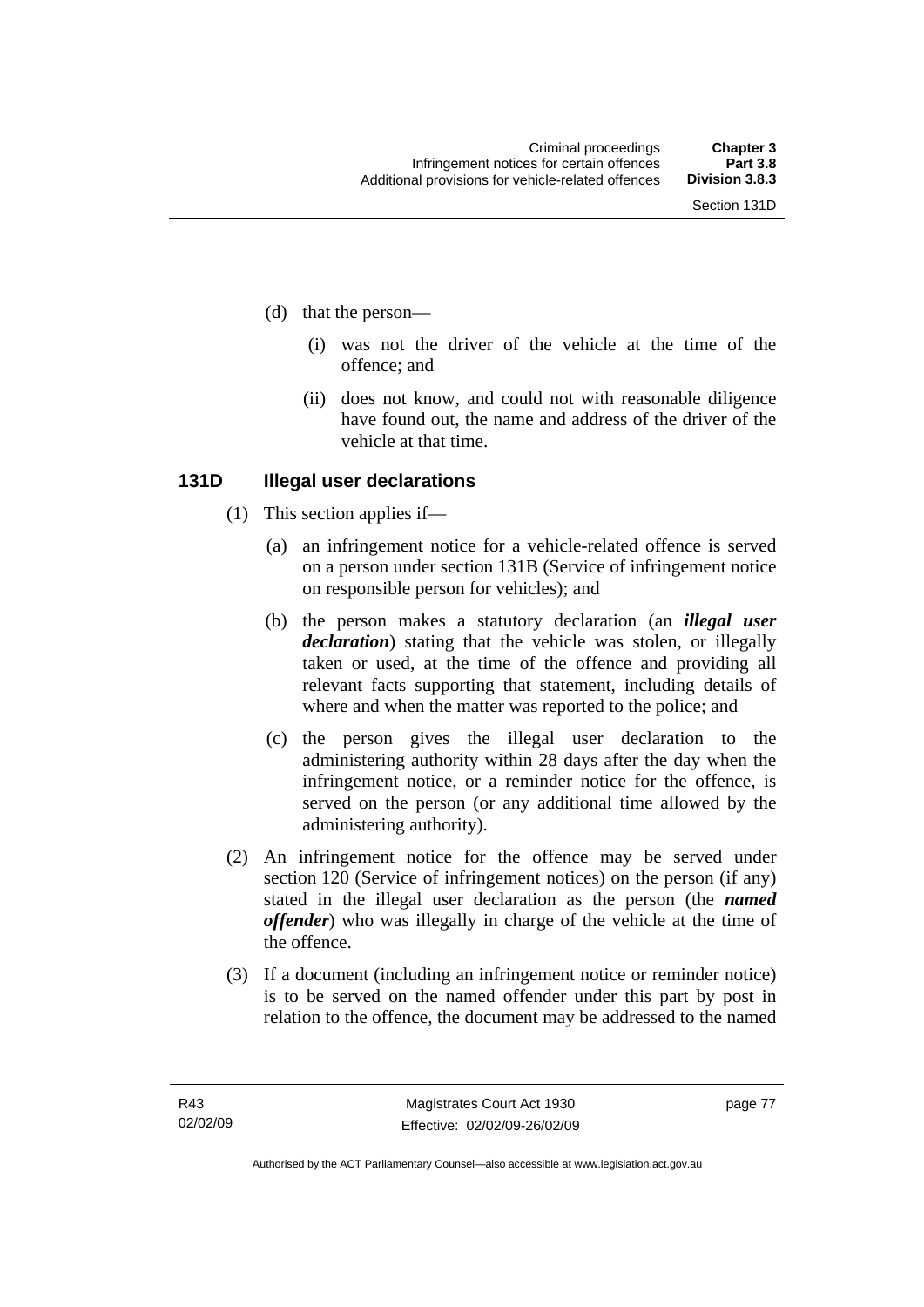Section 131E

offender at his or her home or business address stated in the illegal user declaration.

- (4) Section 131C (Liability for vehicle-related offences) and section 131E (Known offender declarations) apply as if the named offender were the responsible person for the vehicle at the time of the offence and the infringement notice had been served on the named offender under section 131B.
- (5) However, a proceeding for the offence may be brought in a court against the named offender only if a copy of the illegal user declaration has been served on the named offender by an authorised person.
- (6) In a proceeding against the named offender for the offence, the illegal user declaration is evidence that the named offender was the driver of the vehicle at the time of the offence.

#### **131E Known offender declarations**

- (1) This section applies if—
	- (a) an infringement notice for a vehicle-related offence is served on a person under section 131B (Service of infringement notice on responsible person for vehicles); and
	- (b) the person makes a statutory declaration (a *known offender declaration*) stating—
		- (i) if the person is an individual—
			- (A) that the person was not the driver of the vehicle at the time of the offence and did not commit the offence; and
			- (B) the name and home or business address of the person (the *named offender*) who was the driver of the vehicle at that time; and
			- (C) all relevant facts supporting those statements; or

R43 02/02/09

Authorised by the ACT Parliamentary Counsel—also accessible at www.legislation.act.gov.au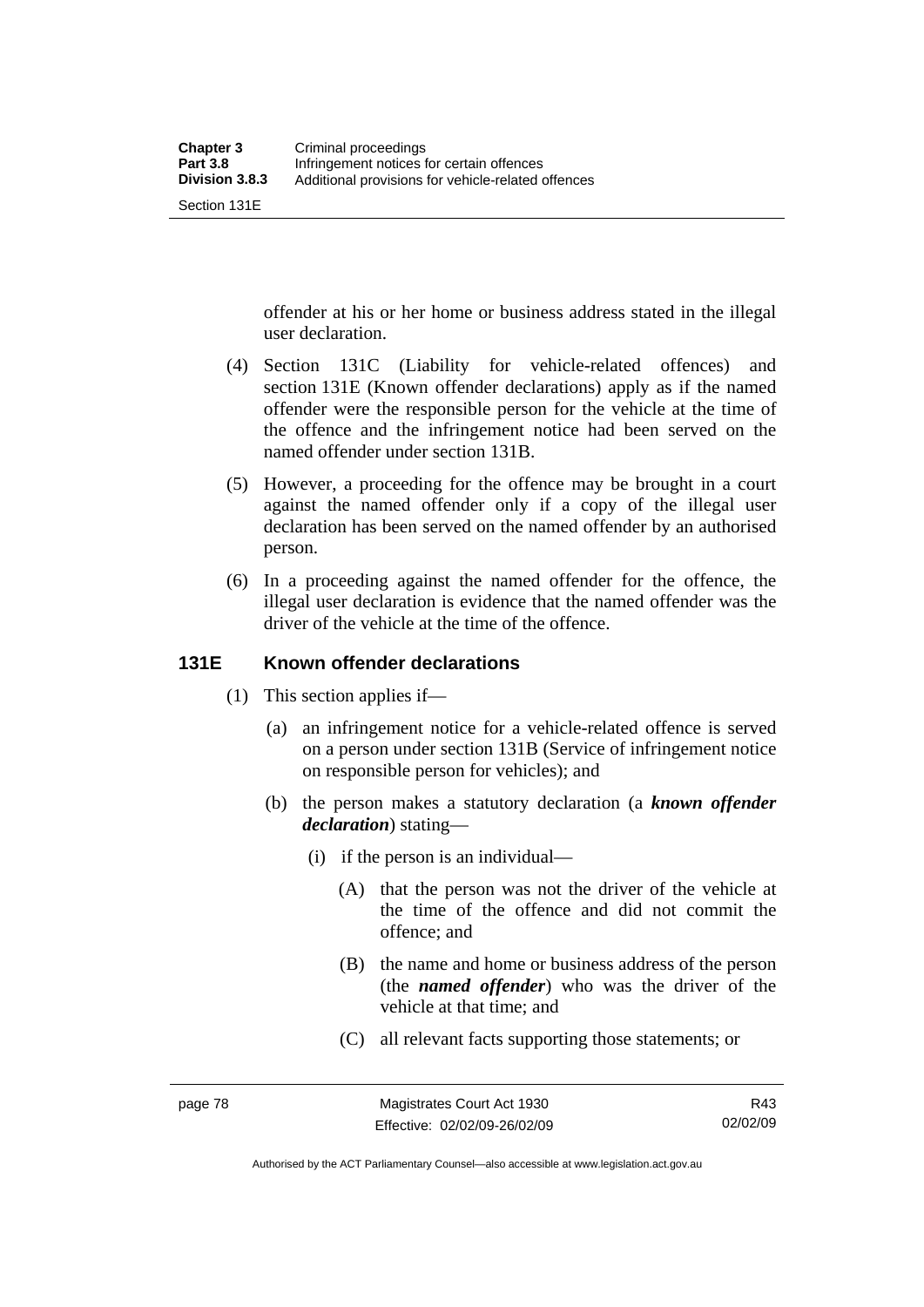- (ii) if the person is a corporation—the name and home or business address of the person (also the *named offender*) who was the driver of the vehicle at the time of the offence and all relevant facts supporting that statement; or
- (iii) for a vehicle-related offence under an Act declared by regulation to be an Act to which this subparagraph applies—the person saw another named person (also the *named offender*) do the act the subject of the offence and stating—
	- (A) the address of the named offender; and
	- (B) if the person does not know the other person's address—the reasons why the person does not know the address; and
- (c) the person gives the known offender declaration to the administering authority within 28 days after the day when the infringement notice, or a reminder notice for the offence, is served on the person (or any additional time allowed by the administering authority).
- (2) An infringement notice for the offence may be served under section 120 (Service of infringement notices) on the named offender.
- (3) If a document (including an infringement notice or reminder notice) is to be served on the named offender under this part by post in relation to the offence, the document may be addressed to the named offender at his or her home or business address stated in the known offender declaration.
- (4) Section 131C (Liability for vehicle-related offences), this section and section 131F apply as if the named offender were the responsible person for the vehicle at the time of the offence and the infringement notice had been served on the named offender under section 131B.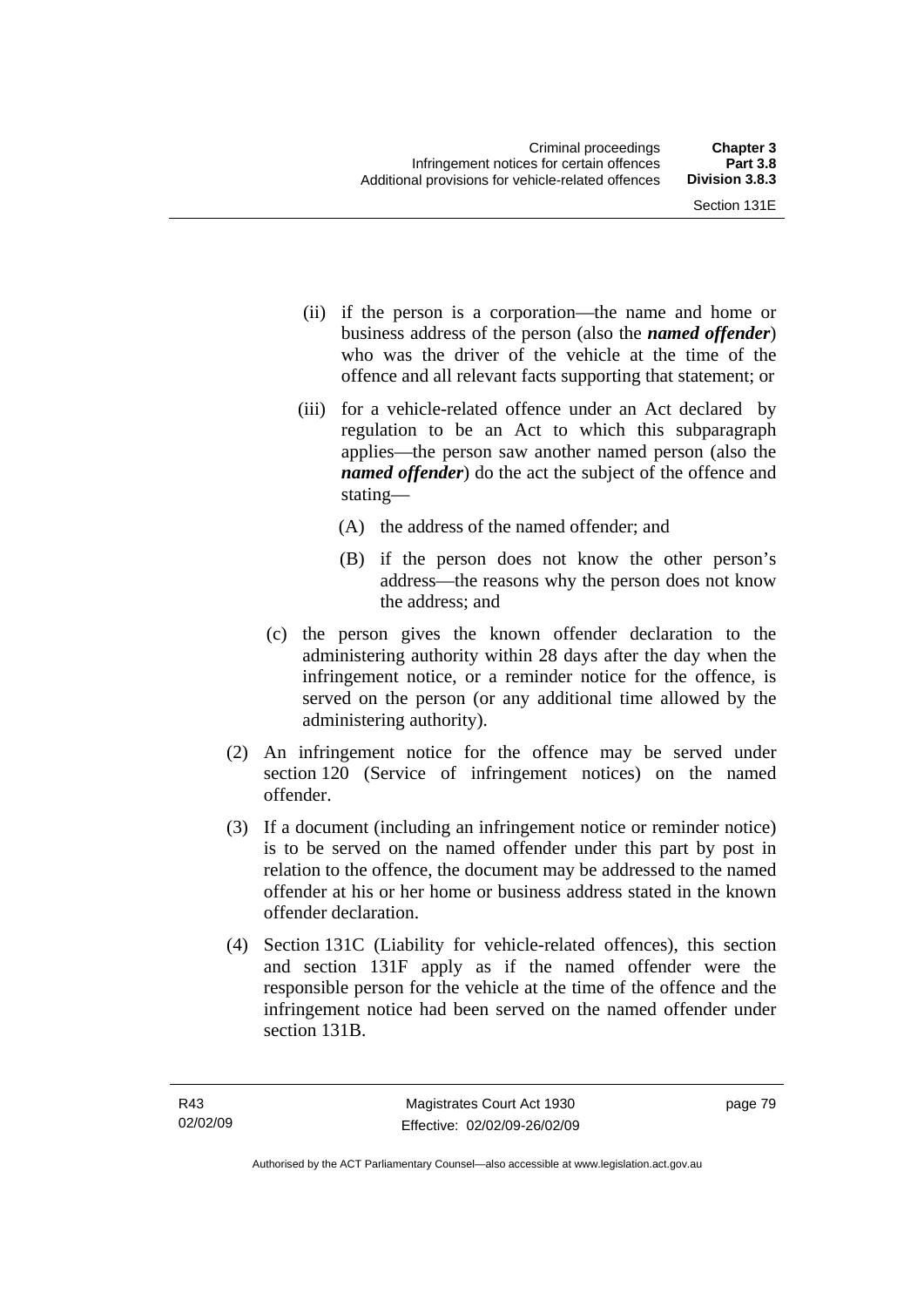- (5) However, a proceeding for the offence may be brought in a court against the named offender only if a copy of the known offender declaration has been served on the named offender by an authorised person.
- (6) In a proceeding against the named offender for the offence, the known offender declaration is evidence that the named offender was the offender at the time of the offence.

### **131F Sold vehicle declarations**

- (1) This section applies if—
	- (a) an infringement notice for a vehicle-related offence is served on a person under section 131B (Service of infringement notice on responsible person for vehicles); and
	- (b) the person makes a statutory declaration (a *sold vehicle declaration*) stating that the vehicle (or all of the person's interest in the vehicle) had been sold or otherwise disposed of by the person before the time of the offence and providing all relevant facts supporting that statement, including—
		- (i) the name and home or business address of the person (the *buyer*) to whom the vehicle (or the person's interest in the vehicle) was sold or disposed of by the person; and
		- (ii) the date and, if relevant to the offence, time of the sale or disposal; and
		- (iii) if an agent made the sale or disposal for the person—the name and home or business address of the agent; and
		- (iv) whether the person had any interest in the vehicle at the time of the offence; and
	- (c) the person gives the sold vehicle declaration to the administering authority within 28 days after the day when the infringement notice, or a reminder notice for the offence, is

Authorised by the ACT Parliamentary Counsel—also accessible at www.legislation.act.gov.au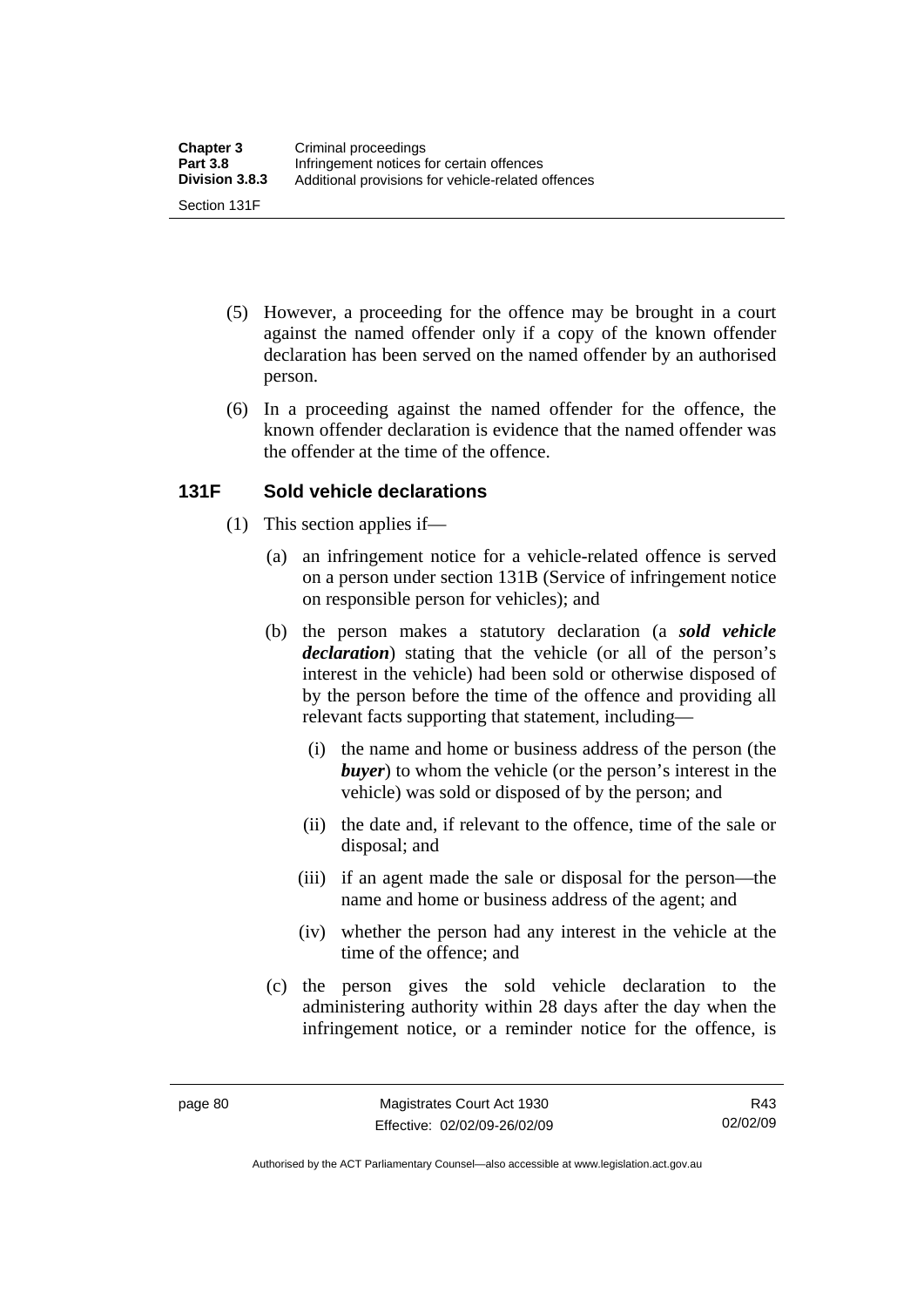served on the person (or any additional time allowed by the administering authority).

- (2) An infringement notice for the offence may be served under section 120 (Service of infringement notices) on the buyer.
- (3) If a document (including an infringement notice or reminder notice) is to be served on the buyer under this part by post in relation to the offence, the document may be addressed to the buyer at his or her home or business address stated in the sold vehicle declaration.
- (4) Section 131C (Liability for vehicle-related offences), section 131E and this section apply as if the buyer were a responsible person for the vehicle at the time of the offence and the infringement notice had been served on the buyer under section 131B.
- (5) However, a proceeding for the offence may be brought in a court against the buyer only if a copy of the sold vehicle declaration has been served on the buyer by an authorised person.
- (6) In a proceeding against the buyer for the offence, the sold vehicle declaration is evidence that the buyer was the responsible person for the vehicle at the time of the offence.

#### **131G Unknown offender declarations**

If an infringement notice for a vehicle-related offence is served on a person under section 131B (Service of infringement notice on responsible person for vehicles), the person may—

- (a) make a statutory declaration (an *unknown offender declaration*) stating—
	- (i) that—
		- (A) if the person is an individual—the person was not the driver of the vehicle at the time of the offence and did not commit the offence; or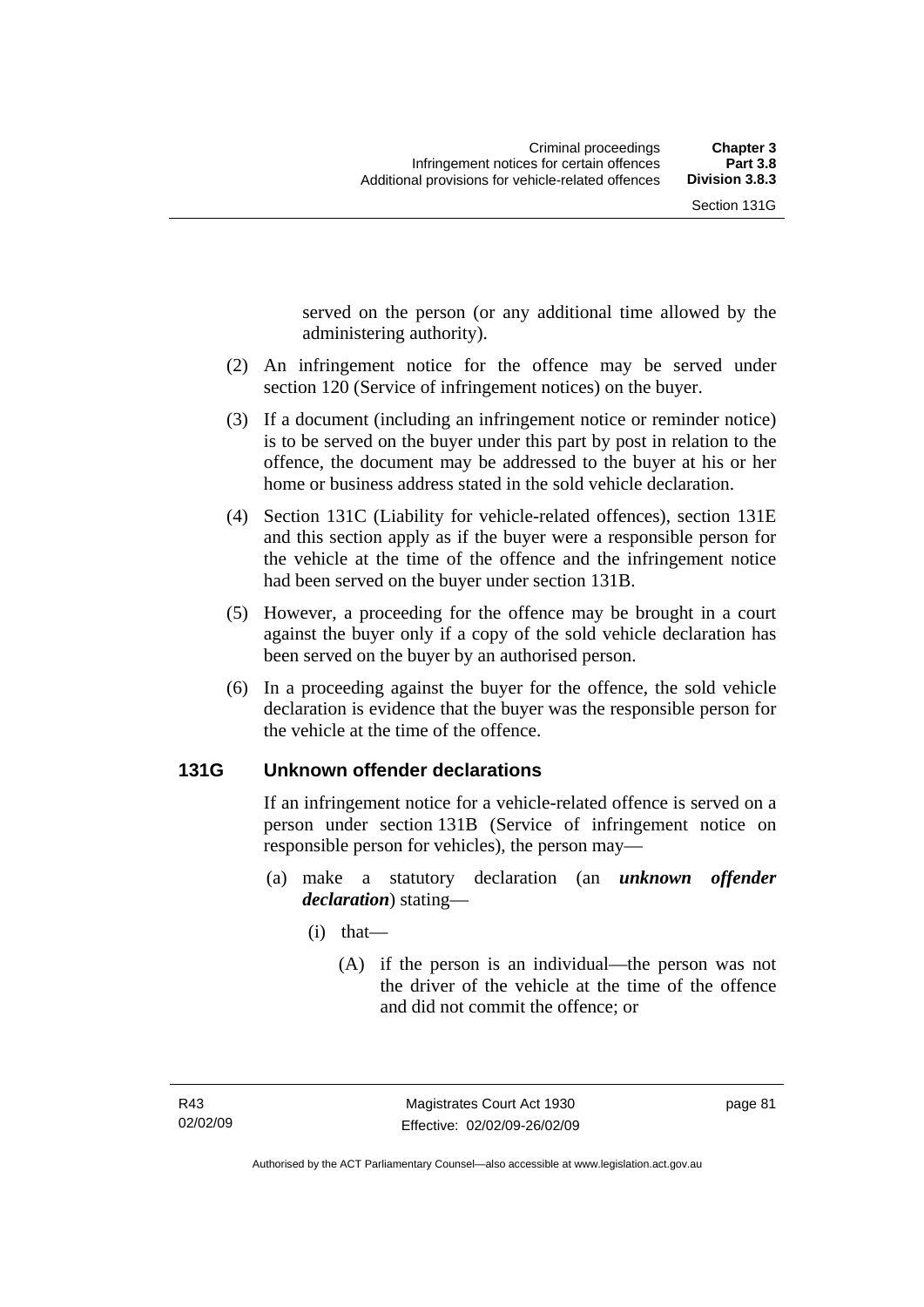- (B) if the person is a corporation—the vehicle was not being used for the corporation's purposes at the time of the offence; and
- (ii) that the person has made inquiries to find out who was—
	- (A) the driver of the vehicle at that time; or
	- (B) for a vehicle-related offence under an Act declared by regulation to be an Act to which this subparagraph applies—the offender was at that time; and
- (iii) that the person does not know, and has not been able to find out, who was the driver of the vehicle, or the offender, at that time; and
- (iv) the nature and extent of the inquiries made by the person; and
- (b) give the unknown offender declaration to the administering authority within 28 days after the day when the infringement notice, or a reminder notice for the offence, is served on the person (or any additional time allowed by the administering authority).

## **Division 3.8.4 Disputing liability for infringement notices**

#### **132 Disputing liability for infringement notice offence**

- (1) A person on whom an infringement notice or reminder notice has been served for an infringement notice offence may dispute liability for the offence by written notice given to the administering authority.
- (2) The notice must set out the grounds on which the person relies.
- (3) The notice must be given to the administering authority—

Authorised by the ACT Parliamentary Counsel—also accessible at www.legislation.act.gov.au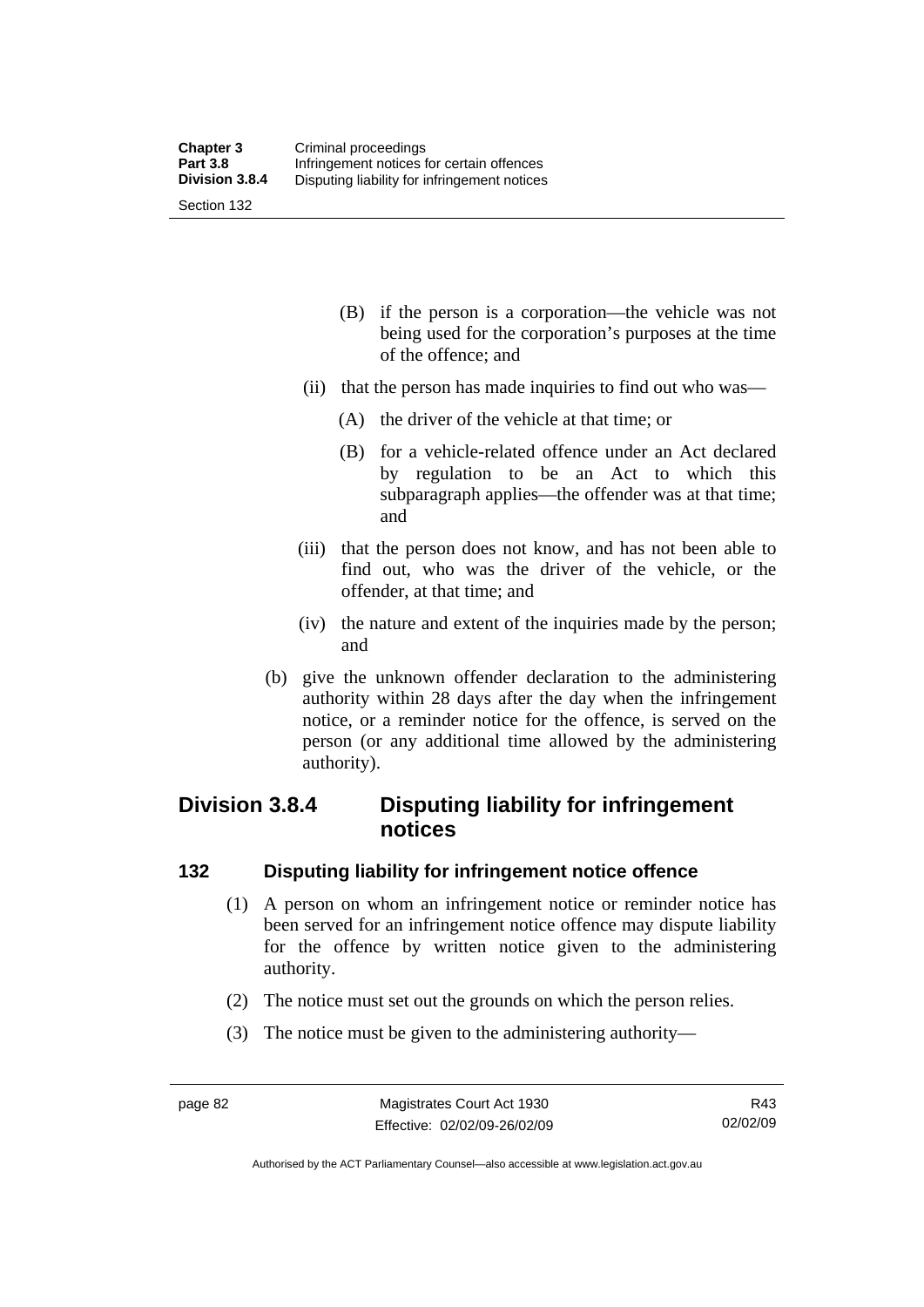- (a) within 28 days after the date of service of the infringement notice or reminder notice; or
- (b) if the person applies to the administering authority within the 28 days for additional time to dispute liability for the offence and the additional time is allowed—within the additional time allowed by the administering authority; or
- (c) if the person applies to the administering authority within the 28 days for additional time to dispute liability for the offence and the application is refused—within 7 days after the day the person is told of the refusal or 28 days after the date of service of the infringement notice or reminder notice, whichever is later.

## **133 Extension of time to dispute liability**

- (1) The person on whom an infringement notice or reminder notice is served may apply, in writing, to the administering authority, within 28 days after the date of service of the notice, for a stated additional time in which to dispute liability for the offence.
- (2) The administering authority must—
	- (a) allow or refuse to allow the additional time; and
	- (b) tell the person in writing of the decision and, if the decision is a refusal, the reasons for it.

## **134 Procedure if liability disputed**

- (1) This section applies if a person disputes liability for an infringement notice offence by giving the administering authority a notice in accordance with section 132 (Disputing liability for infringement notice offence).
- (2) The administering authority may lay an information in the Magistrates Court against the person for the offence within 60 days after being given the notice.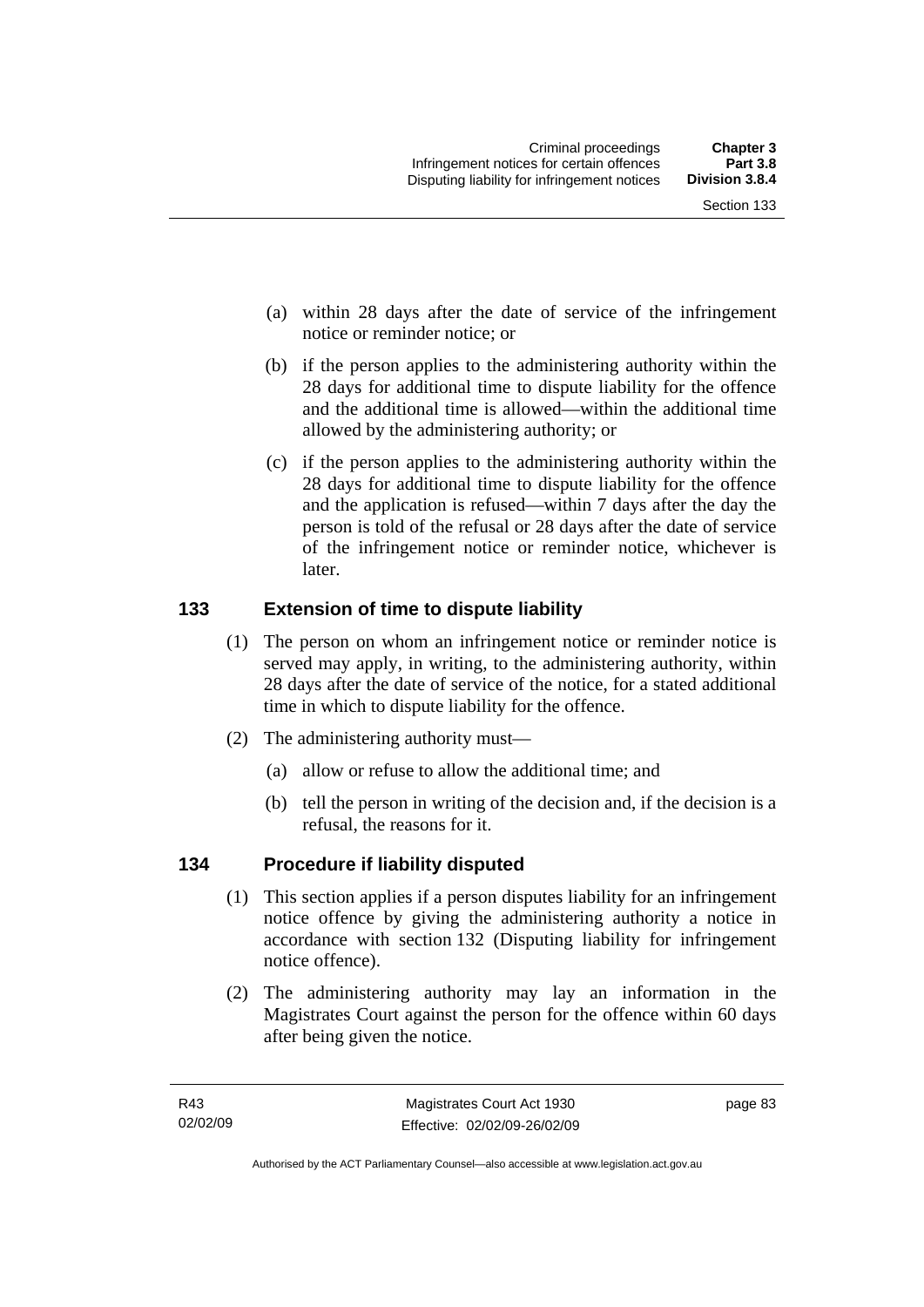- (3) The administering authority must discontinue a proceeding brought against the person for the offence if, before the hearing of the proceeding, the person pays the total of—
	- (a) the infringement notice penalty; and
	- (b) the costs (if any) prescribed by regulation for beginning the proceeding; and
	- (c) the disbursements (if any) incurred by the administering authority up to the day payment is made.
- (4) If subsection (3) applies, section 125 (Effect of payment of infringement notice penalty) also applies to the person in relation to the offence, even though the person paid the infringement notice penalty for the offence after an information had been laid in the Magistrates Court against the person for the offence.
- (5) If the administering authority does not lay an information in the Magistrates Court against the person for the offence within 60 days after being given the notice, the administering authority must—
	- (a) tell the person, in writing, that no further action will be taken against the person for the offence; and
	- (b) take no further action against the person for the offence.
- (6) To remove any doubt, subsection (2) does not permit the administering authority to lay an information against a person for an offence after the end of the time within which, apart from this section, a prosecution may be brought against the person for the offence.
	- *Note* For the time within which a prosecution must be begun, see the Legislation Act, s 192.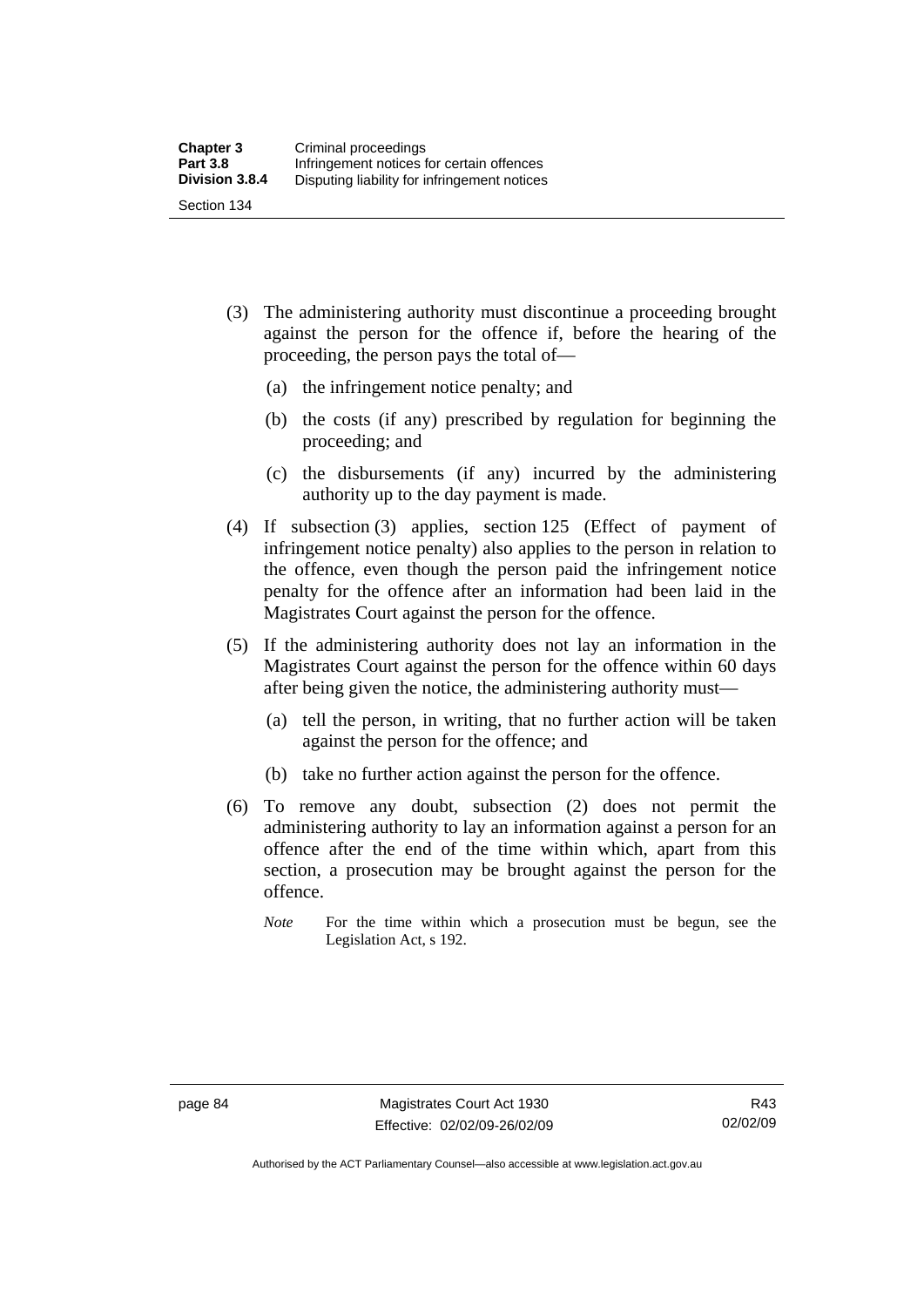## **Division 3.8.5 Infringement notices—other provisions**

#### **134A Authorised people for infringement notice offences**

- (1) The administering authority for an infringement notice offence may appoint a person to be an authorised person to serve infringement notices or reminder notices.
- *Note 1* For the making of appointments (including acting appointments), see the Legislation Act, pt 19.3.
- *Note 2* In particular, a person may be appointed for a particular provision of a law (see Legislation Act, s 7 (3)) and an appointment may be made by naming a person or nominating the occupant of a position (see s 207).
- (2) A regulation may prescribe a person to be an authorised person for the service of infringement notices or reminder notices.
- (3) In this part:

#### *authorised person* means—

- (a) for an infringement notice for an infringement notice offence—
	- (i) the administering authority; or
	- (ii) a person who is appointed under this section by the administering authority to serve an infringement notice for the offence; or
	- (iii) anyone else who, under the regulations, may serve an infringement notice for the offence; or
- (b) for a reminder notice for an infringement notice offence—
	- (i) the administering authority; or
	- (ii) a person who is appointed under this section by the administering authority to serve a reminder notice for the offence; or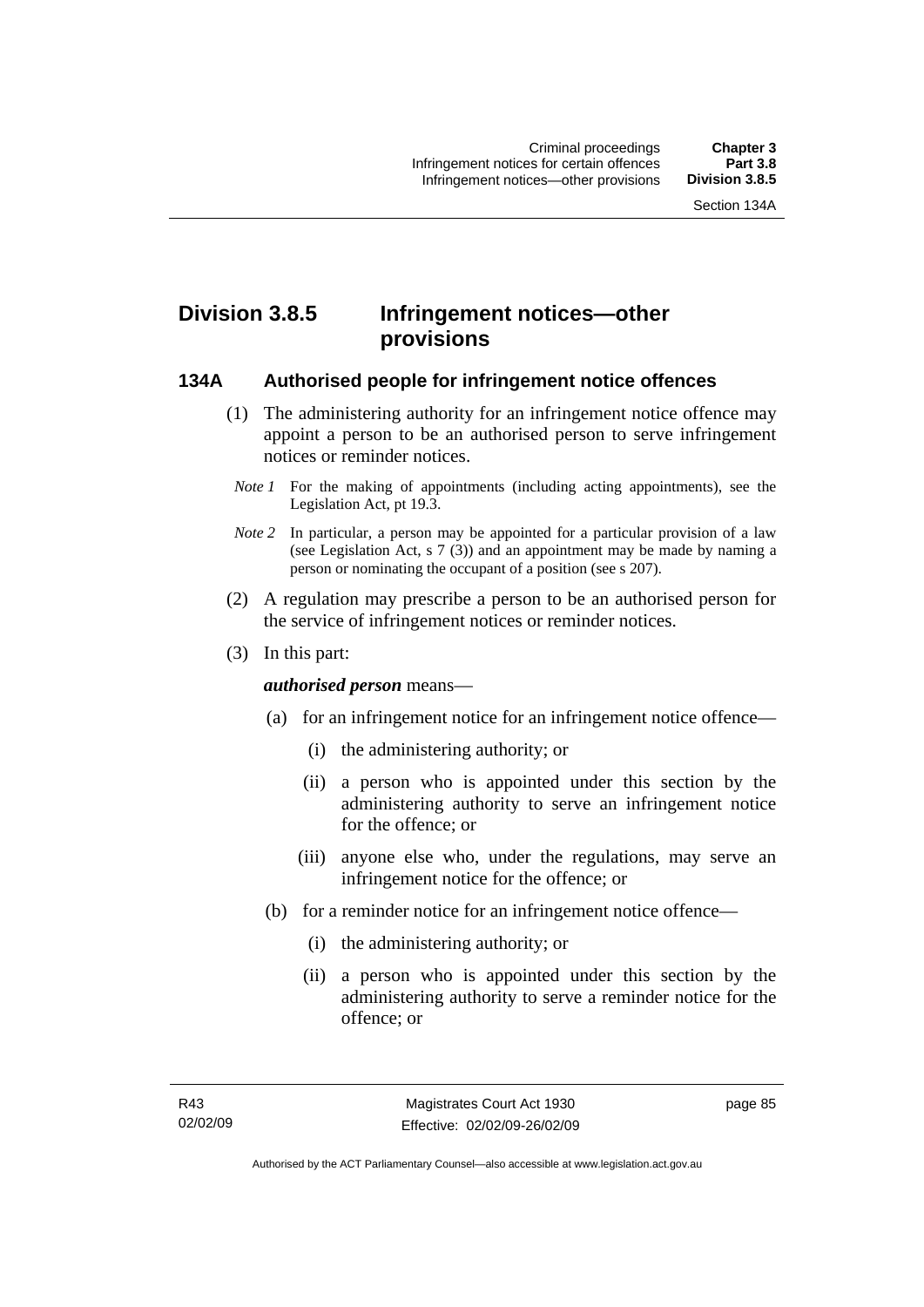(iii) anyone else who, under the regulations, may serve a reminder notice for the offence.

#### **135 Delegation of administering authority's functions**

- (1) The administering authority for an infringement notice offence may delegate the administering authority's functions under this part to an authorised person or a person prescribed by regulation.
- (2) A person prescribed by regulation for subsection (1) may delegate the functions delegated to the person under that subsection to anyone else.
	- *Note* For the making of delegations and the exercise of delegated functions, see Legislation Act, pt 19.4.

#### **136 Evidentiary certificates**

- (1) This section applies to a proceeding for an infringement notice offence.
- (2) A certificate that appears to be signed by or on behalf of the administering authority, and states any matter relevant to anything done or not done under this part in relation to the offence, is evidence of the matter.
- (3) Without limiting subsection (2), a certificate given under that subsection may state any of the following:
	- (a) a stated infringement notice or reminder notice was served by a stated authorised person in a stated way on a stated person on a stated date for a stated infringement notice offence;
	- (b) the administering authority did not allow additional time, or allowed stated additional time, for payment of the infringement notice penalty or to dispute liability for the offence;
	- (c) the infringement notice penalty was not paid within the time in which it was required to be paid under this part;

R43 02/02/09

Authorised by the ACT Parliamentary Counsel—also accessible at www.legislation.act.gov.au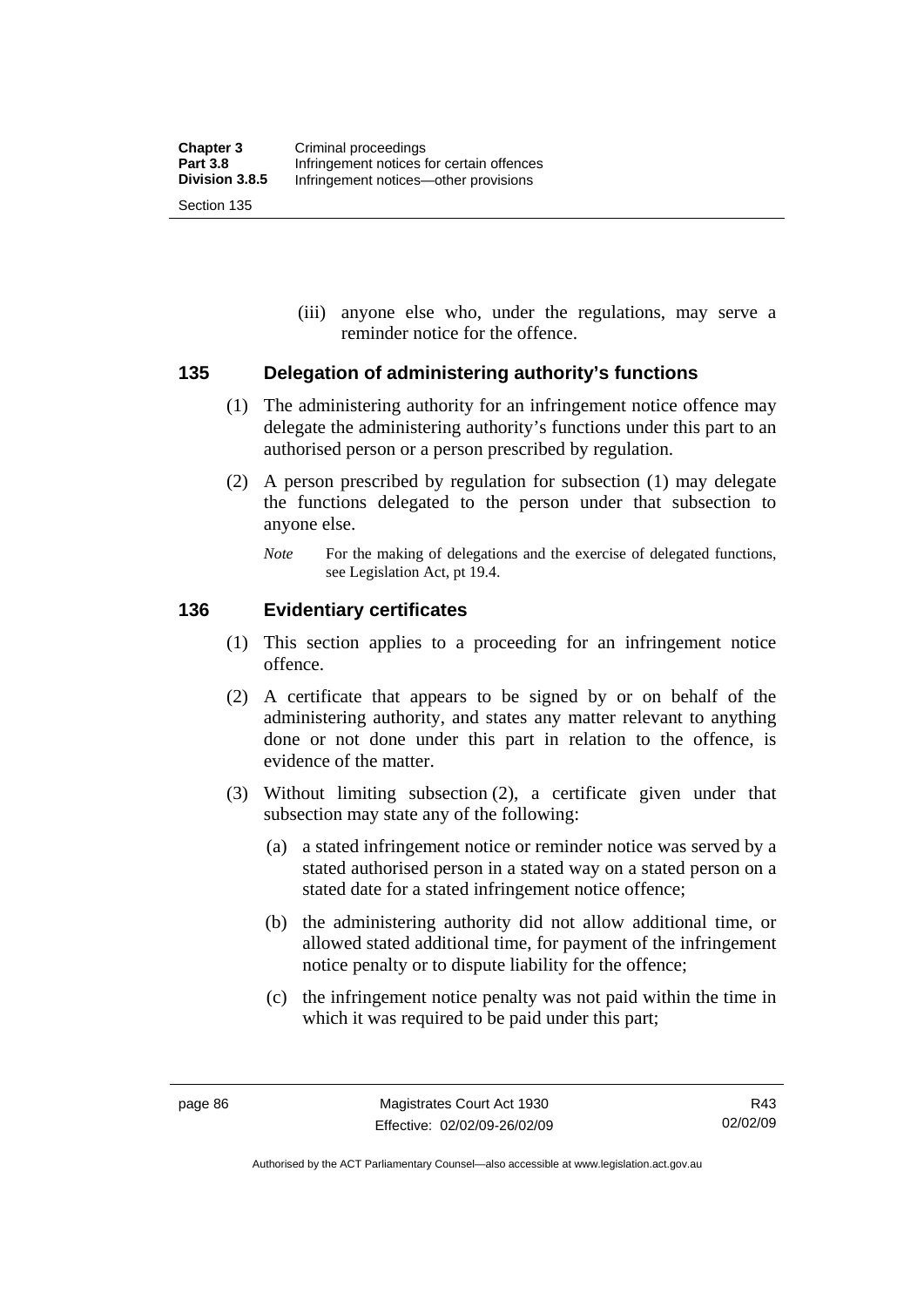- (d) the infringement notice has not been withdrawn or was withdrawn on a stated date:
- (e) a stated address was, on a stated date, the latest business, home or email address, or fax number, of a stated person recorded in a register or other record kept by the administering authority;
- (f) an infringement notice penalty has not been paid by, or a penalty has not been imposed on, a stated person or anyone for the offence.
- (4) A court must accept a certificate given under this section as proof of the matters stated in it if there is no evidence to the contrary.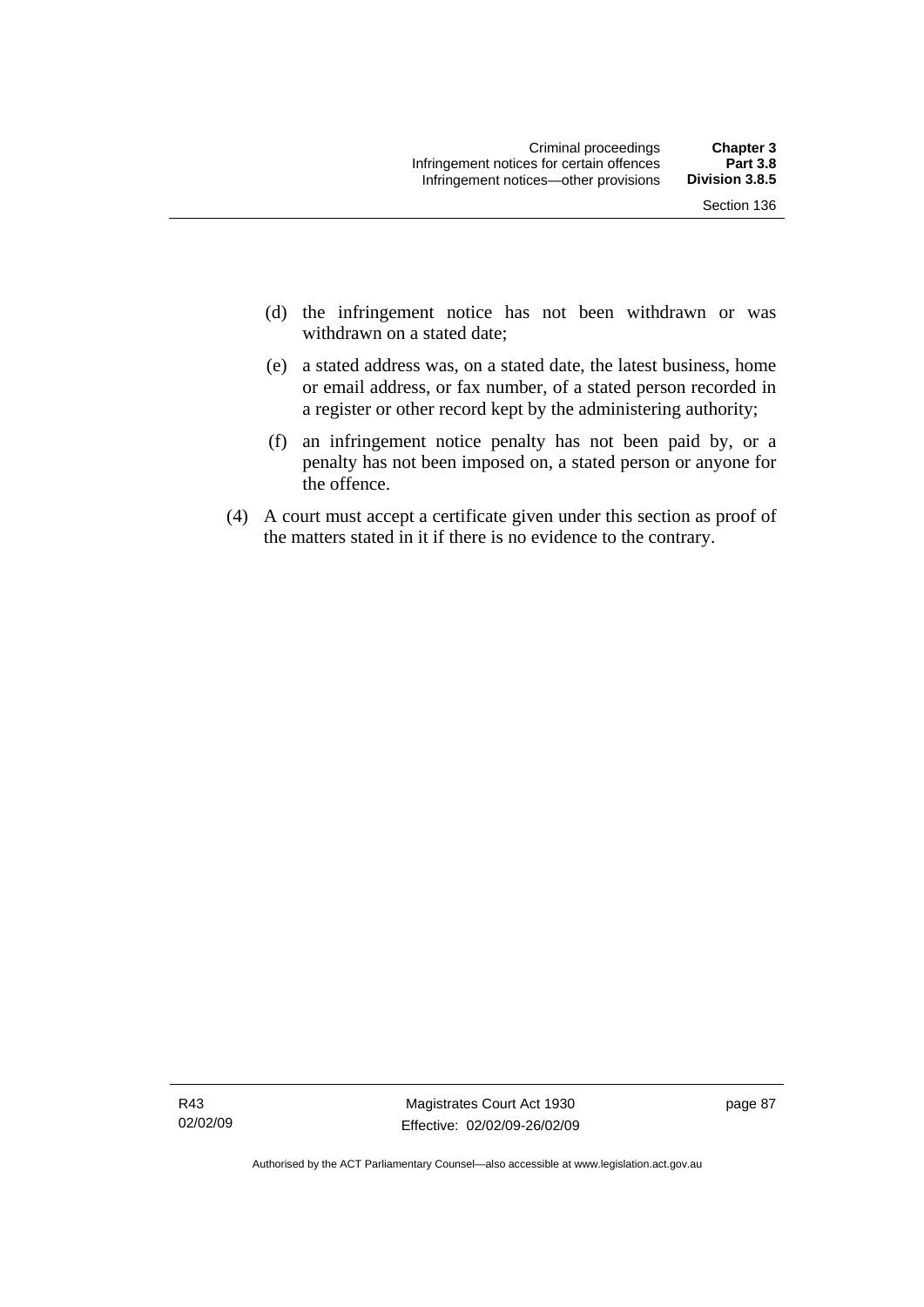Section 141

# **Part 3.9 Enforcement of criminal decisions**

## **Division 3.9.1 Enforcement of criminal decisions general**

#### **141 Minute of decision and notice to defendant**

- (1) If the court convicts or makes an order against a defendant—
	- (a) a minute or memorandum of the conviction or order must be made and signed by the magistrate exercising the jurisdiction of the court; and
	- (b) the defendant must be notified in writing of the conviction or order.
	- *Note* If the defendant is sentenced to imprisonment, the court must issue a warrant for the imprisonment of the defendant in the chief executive's custody (see *Crimes (Sentence Administration) Act 2005*, s 12).
- (2) A minute or memorandum under subsection (1) (a) must specify the amount of any levy imposed under the *Victims of Crime (Financial Assistance) Act 1983*, part 5.
	- *Note* The *Victims of Crime Act 1994*, s 25 (1) requires the amount of the victims services levy payable by a person (in relation to an offence to which that Act, pt 5 applies), to be stated on a fine order under the *Crimes (Sentencing) Act 2005* and on any notice or copy of the fine order given to the person.
- (3) Failure to comply with subsection (1) does not invalidate a conviction or order or the enforcement of a conviction or order.
- (4) The minute must not form part of—
	- (a) a warrant under the *Crimes (Sentence Administration) Act 2005*, section 12 (Warrant for imprisonment); or

R43 02/02/09

Authorised by the ACT Parliamentary Counsel—also accessible at www.legislation.act.gov.au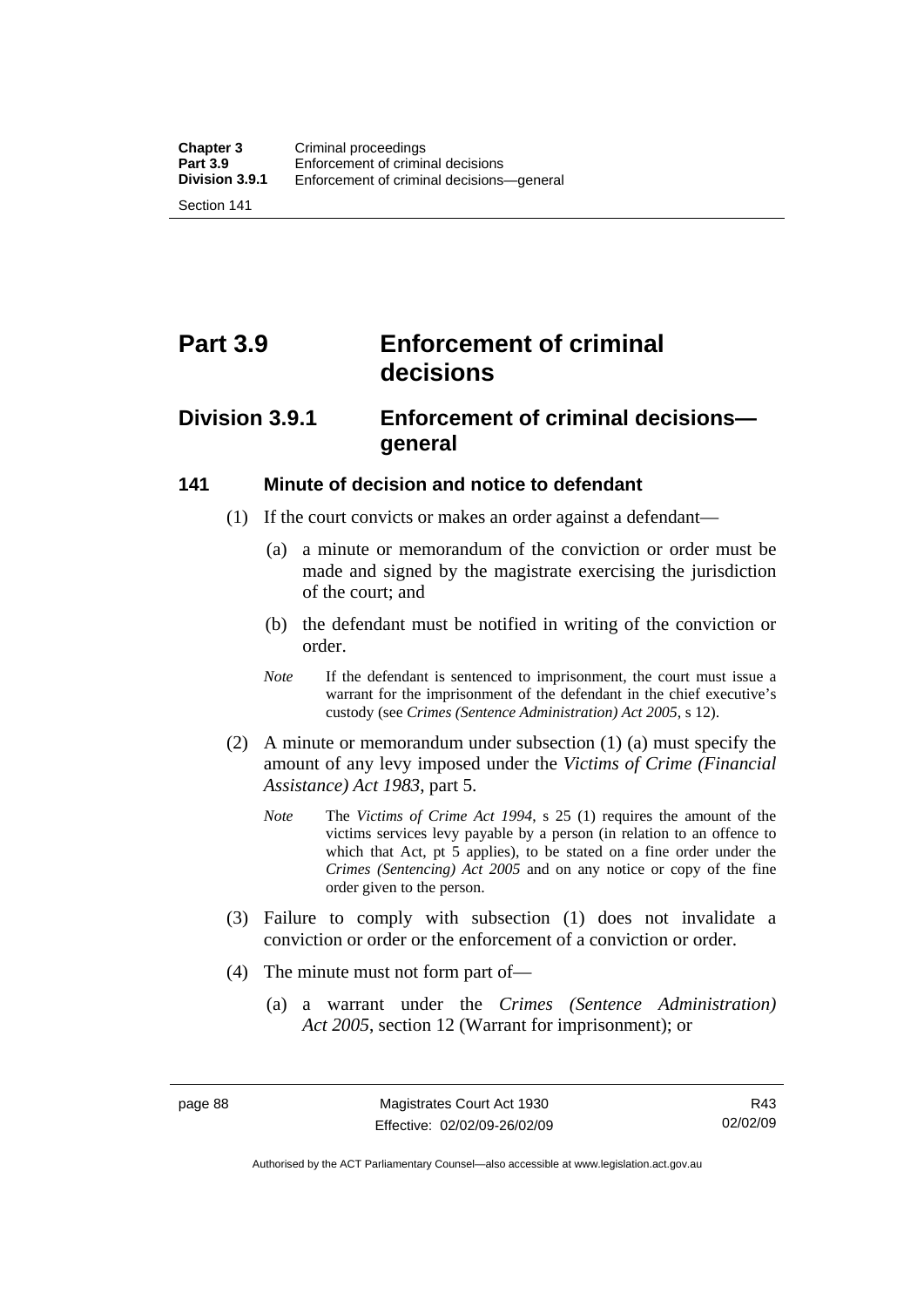- (b) an enforcement order.
- (5) A document purporting to be a copy of the minute or memorandum signed by the registrar is prima facie evidence in all courts of law of the making of the conviction or order.

#### **142 Formal convictions and orders**

- (1) The conviction or order must, if required, be drawn up by the court in proper form and be filed by the registrar in the court's records.
- (2) It is not necessary for a court formally to draw up a conviction or order or any other record of a decision, unless it is demanded by a party to the proceeding for the purpose of an appeal against the decision, or is required for the purpose of a habeas corpus order or another order from the Supreme Court.

#### **143 Consequences if information dismissed**

- (1) The court must make an order of dismissal if the court dismisses an information.
- (2) The court must give the defendant a certificate of dismissal signed by the adjudicating magistrate or the registrar if the defendant applies for it.
- (3) If a certificate of dismissal is produced to a court—
	- (a) the court must accept it as proof of the matters stated in it if there is no evidence to the contrary; and
	- (b) it is a bar to any other information or proceeding in any court (other than an appeal) for the same matter against the same party.

#### **144 Copies of informations and other documents**

- (1) On application, the registrar must give an applicant a copy of—
	- (a) an information; or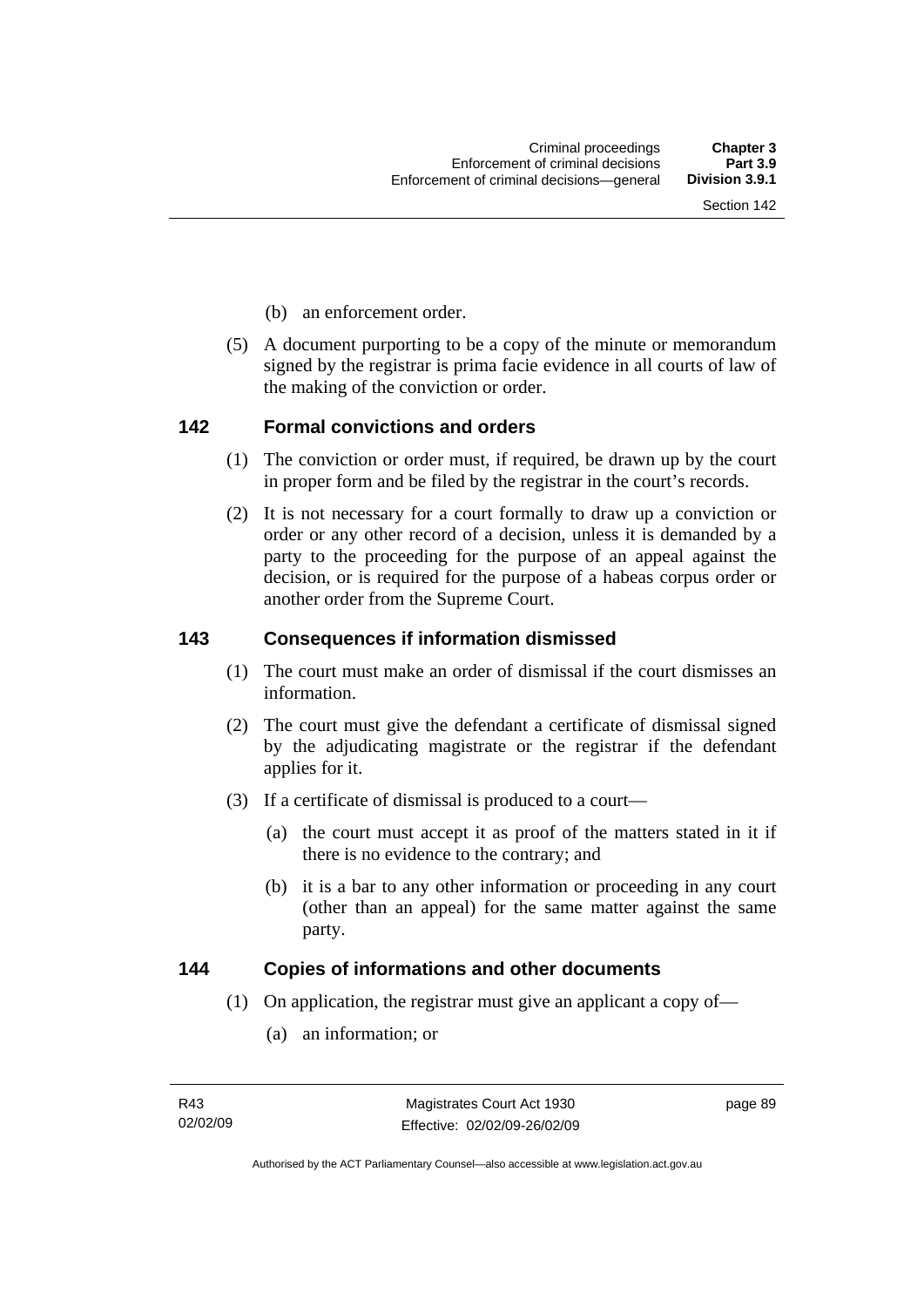(b) a minute or memorandum of a conviction or order; or

- (c) a formal conviction or order; or
- (d) a committal order.
- (2) The registrar may refuse an application under subsection (1) if—
	- (a) the applicant is not a party to the relevant proceeding; and
	- (b) the registrar or a magistrate is not satisfied that the applicant has a good reason for being given that copy.

## **Division 3.9.2 Enforcement of fines**

#### **146 Definitions for div 3.9.2**

In this division:

*default notice* means a notice in force under section 151 and includes any variation under section 152.

*fine* means—

- (a) a fine payable under a fine order under the *Crimes (Sentencing) Act 2005*; or
- (b) a fee or charge payable to the Territory that is imposed by a court in a proceeding for an offence; or
- (c) costs payable to the Territory under a court order in a proceeding for an offence; or
- (d) a levy imposed under the *Victims of Crime (Financial Assistance) Act 1983*; or
- (e) a victims services levy imposed under the *Victims of Crime Act 1994*; or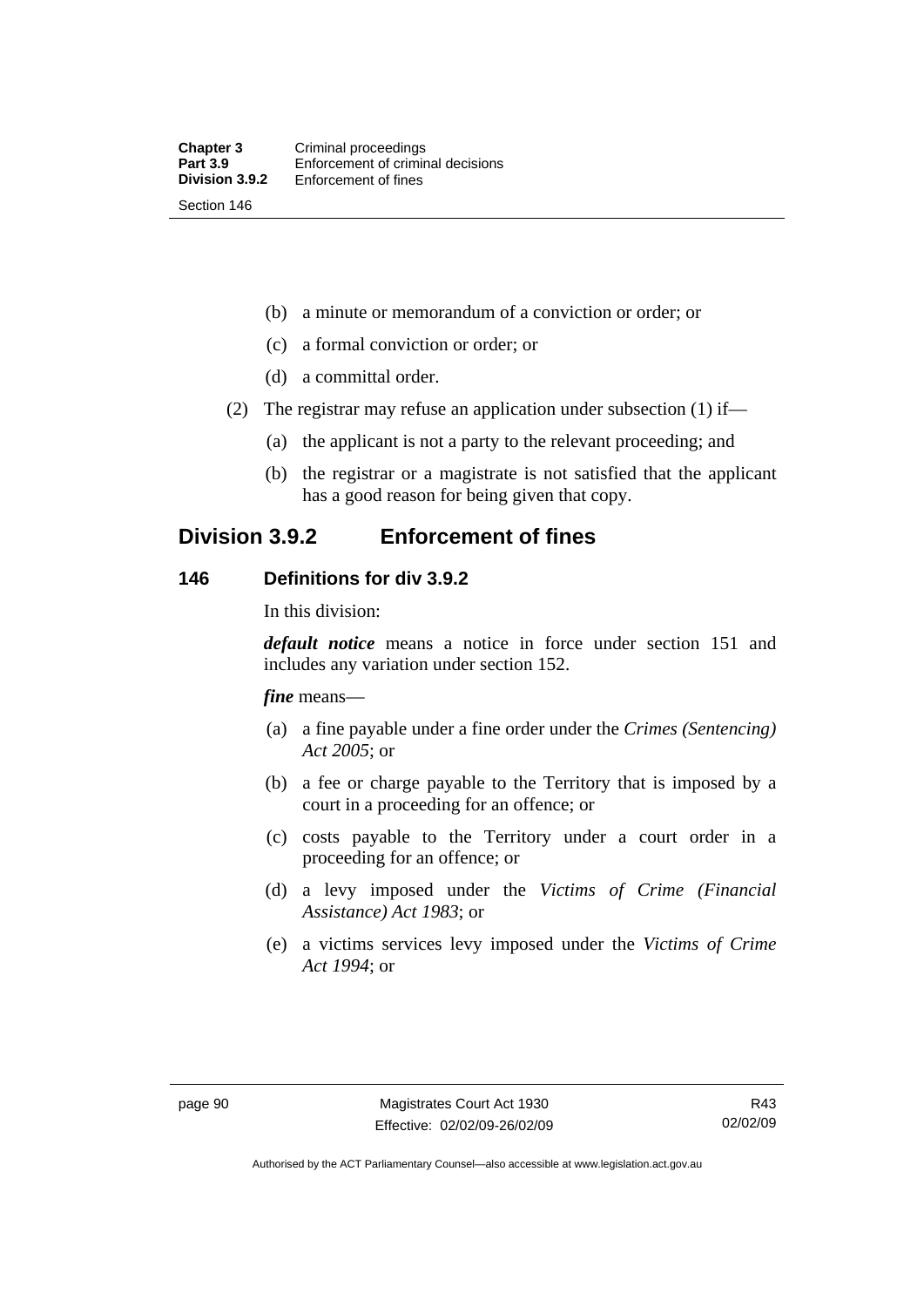- (f) an amount payable to the Territory under a reparation order under the *Crimes (Sentencing) Act 2005*; or
	- *Note* A reparation order under the *Crimes Act 1900*, s 350 (repealed) is taken to be a reparation order under the *Crimes (Sentencing) Act 2005* (see that Act, s 142).
- (g) a financial penalty imposed, otherwise than under the *Crimes (Sentencing) Act 2005*, in relation to an offence.

*fine defaulter* means a person to whom a default notice has been given who subsequently defaults in payment of the relevant outstanding fine.

*government agency* means—

- (a) an administrative unit; or
- (b) ACTEW Corporation Limited; or
- (c) a territory entity prescribed by regulation.

*outstanding fine*, in relation to a person, means the total of—

- (a) the whole or any part of a fine that the person is liable to pay; and
- (b) the whole or any part of an administrative fee that the person is liable to pay in relation to the fine.

*penalty notice* means a notice in force under section 149, and includes any variation under section 152.

*territory entity*—see the *Auditor-General Act 1996*, dictionary.

#### **147 Payment of fine**

A fine is payable in accordance with this division to the registrar.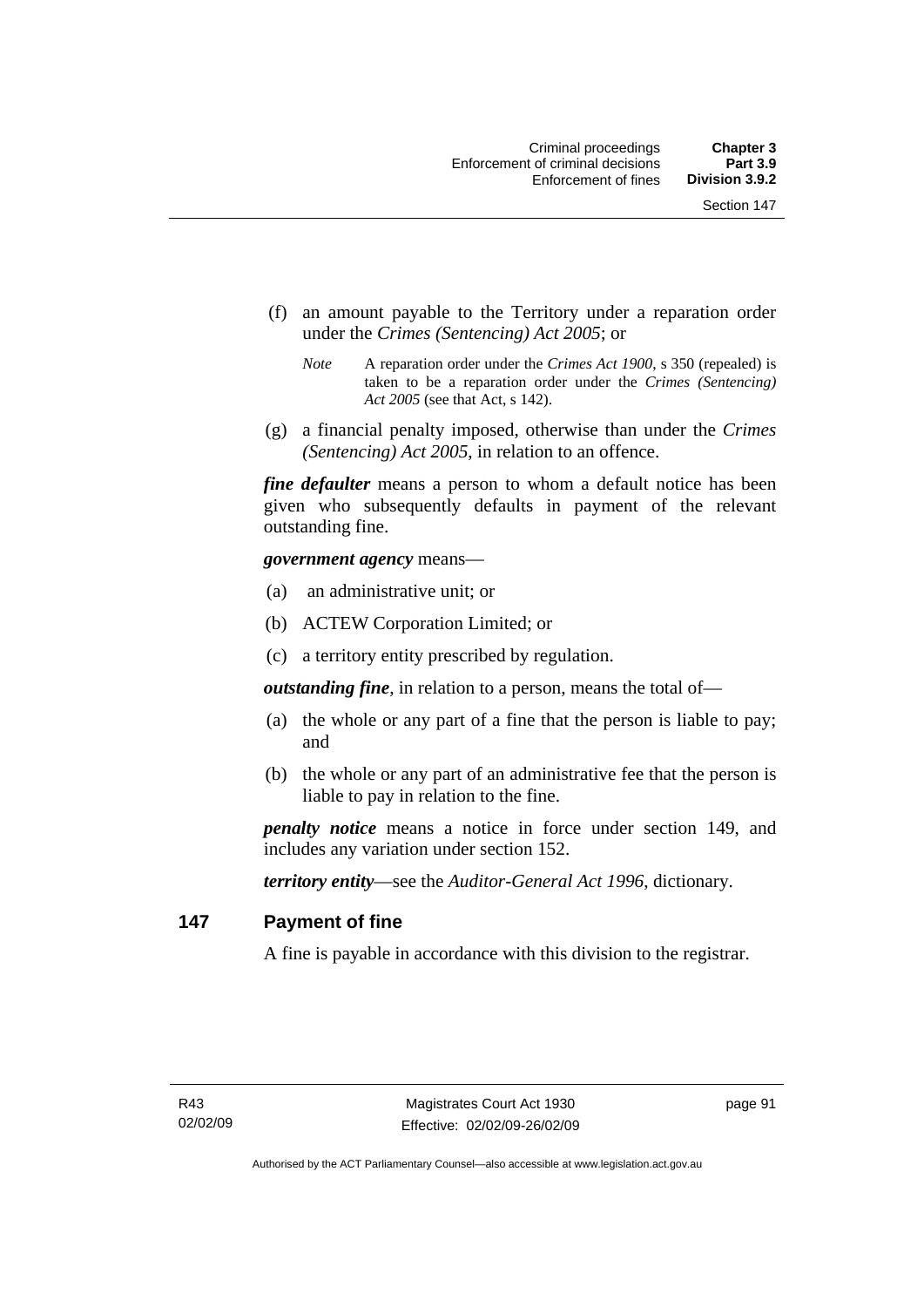#### **147A Notice of address etc**

 (1) A person on whom a fine is imposed must not, without reasonable excuse, fail to give to the registrar particulars of his or her address within 7 days after the day when the fine is imposed.

Maximum penalty: 5 penalty units.

 (2) A person who is liable to pay a fine and who changes address before the fine and any relevant administrative fee are paid must not, without reasonable excuse, fail to give to the registrar particulars of the new address within 7 days after changing address.

Maximum penalty: 5 penalty units.

 (3) A person who is liable to pay a fine, and any relevant administrative fee, must not, without reasonable excuse, fail to give the registrar evidence of his or her address when required to do so by the registrar.

Maximum penalty: 5 penalty units.

#### **147B Access to particulars of address**

- (1) For this division, the registrar may, in writing, ask a relevant person to give the registrar any details held by the person about an address of a stated person who is liable to pay a fine.
- (2) The relevant person must comply with the request as far as practicable.
- (3) In this section:

#### *relevant person* means—

- (a) the chief police officer; or
- (b) the housing commissioner; or
- (c) the chief executive (however described) of a government agency.

Authorised by the ACT Parliamentary Counsel—also accessible at www.legislation.act.gov.au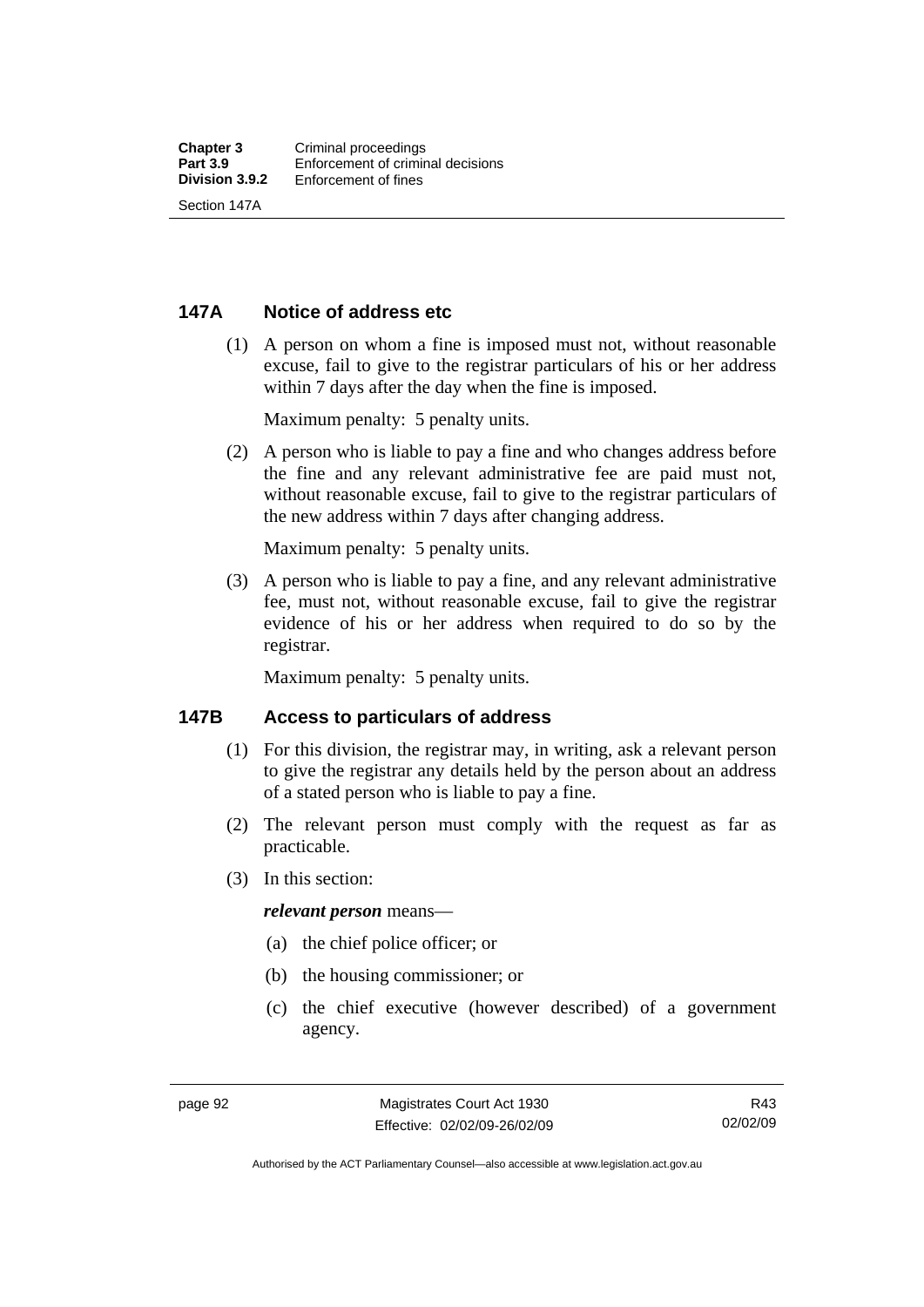## **147C Doubtful service**

- (1) This section applies if—
	- (a) a document has been served on a person for this division, other than by personal service; and
	- (b) the registrar is satisfied that—
		- (i) the document has not come to the knowledge of the person; or
		- (ii) doubt exists whether the document has come to the knowledge of the person.
- (2) If this section applies, the registrar must not take any further action under this division in relation to the person unless—
	- (a) the document has been served again on the person in the way the registrar considers appropriate; and
	- (b) the registrar is satisfied that the document has come to the knowledge of the person.

## **148 Court may allow time to pay**

- (1) If the court imposes a fine on a person for an offence, the court—
	- (a) must allow time for payment, if the summons for the offence was served in accordance with section 116B; or
	- (b) may allow time for payment, in any other case.
- (2) For a fine mentioned in subsection (1) (a), the time allowed by the court must be not less than 14 days from the date of conviction.
- (3) In addition to allowing time for the payment of an amount, the court may direct that the person liable to pay the amount give security, to the satisfaction of the person specified by the court, with or without sureties, for the payment of the amount.

page 93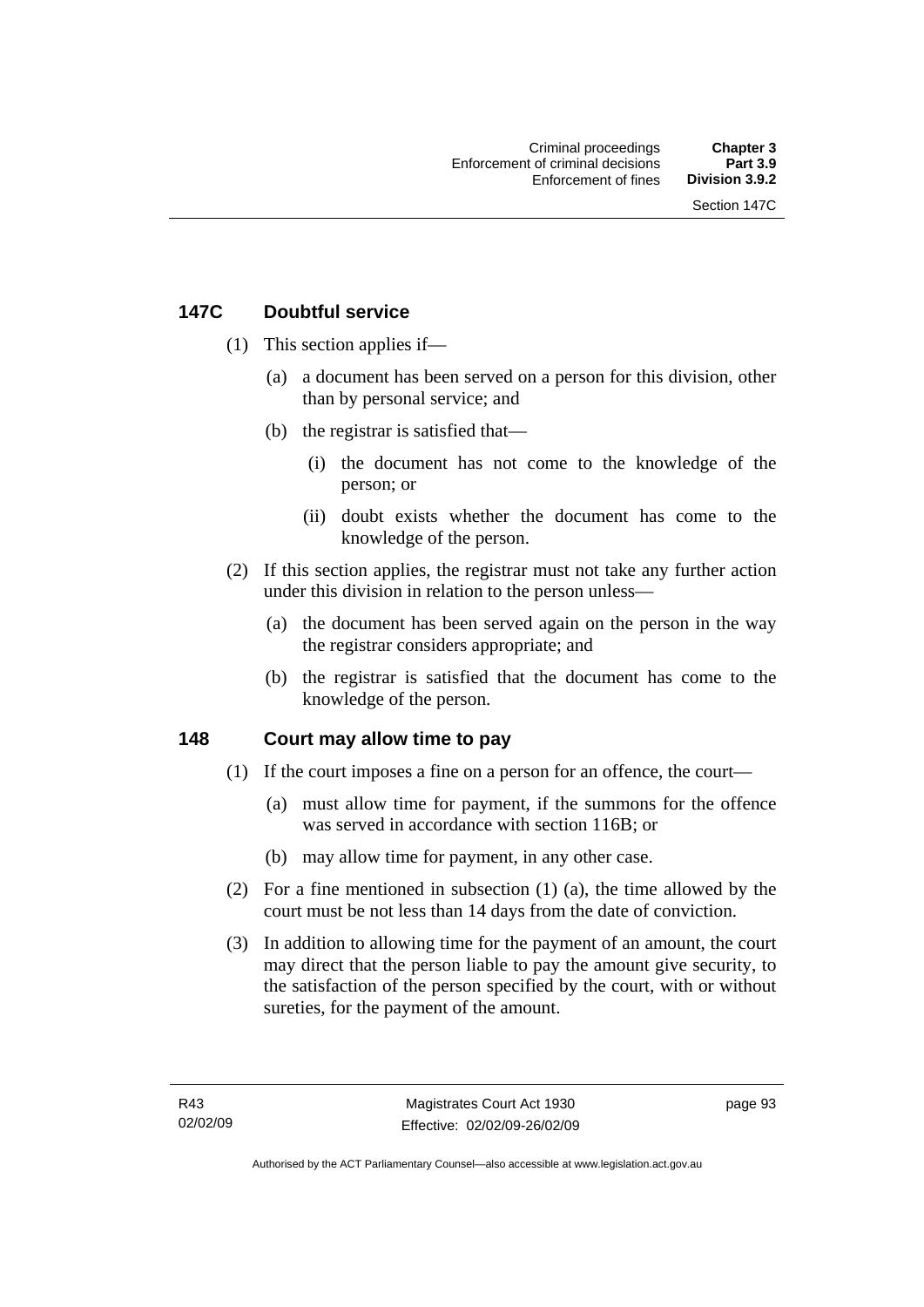(4) The security mentioned in subsection (3) must be given, and may be enforced, in the way provided by this Act.

#### **149 Penalty notice**

- (1) If the registrar of the Supreme Court gives to the registrar a certificate of conviction that indicates that a person is liable to pay a fine as a result of a conviction or order made by the Supreme Court, the registrar must give the person a penalty notice about the fine.
- (2) If a person is liable to pay a fine as a result of a conviction or order by the court, the notice of the conviction or order required by section 116I or section 141 (1) (b) must contain a penalty notice about the fine.
- (3) A penalty notice about a fine must—
	- (a) specify the amount of the fine and the due date for payment; and
	- (b) if the fine is payable by instalments—specify the amount of each instalment and the due date for payment; and
	- (c) contain a statement to the effect that if the fine or any instalment is not paid by the due date the person is liable for the administrative fee under section 150 in addition to the fine; and
	- (d) contain a statement to the effect that, under section 152, the registrar may, on application, approve an arrangement about the payment of the fine; and
	- (e) indicate the obligation to notify the registrar of any change of address under section 147A.
- (4) If a penalty notice is varied under section 152, the notice must specify particulars of the approved arrangement for payment as so varied.

Authorised by the ACT Parliamentary Counsel—also accessible at www.legislation.act.gov.au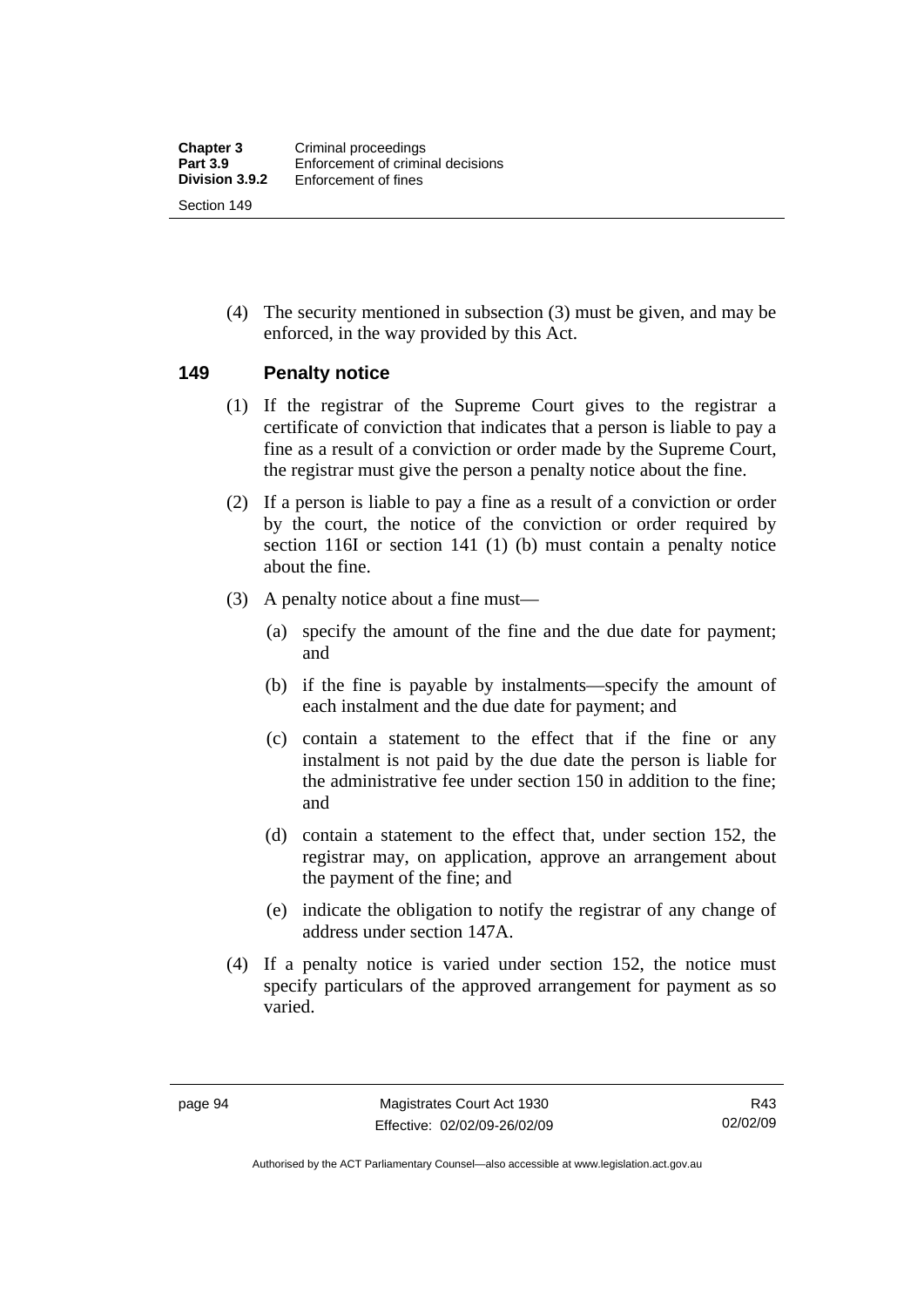## **150 Default**

- (1) If a person defaults in payment of a fine to which a penalty notice relates—
	- (a) the person is liable to pay to the Territory, in addition to the amount of the fine that remains unpaid, the administrative fee determined under the *Court Procedures Act 2004*, part 3 (Court and tribunal fees) for this paragraph; and
	- (b) the registrar must give a default notice to the person.
- (2) If a person to whom a default notice has been given subsequently defaults in payment of the fine, the registrar must give notice of the default to the road transport authority under section 153.
- (3) For this division, a person defaults in payment of a fine or any relevant administrative fee if the person fails to pay any part of the amount payable by—
	- (a) the due date specified in the relevant penalty notice; or
	- (b) if a default notice has been issued in relation to the amount the due date specified in the default notice.

## **151 Default notice**

- (1) A default notice under section 150 must—
	- (a) specify the default to which the notice relates; and
	- (b) indicate that, subject to section 152, the amount of the fine remaining unpaid and the relevant administrative fee are due on the date or dates specified in the notice; and
	- (c) contain a statement indicating the consequences under section 150 (2) of a default in payment of an amount to which the notice relates; and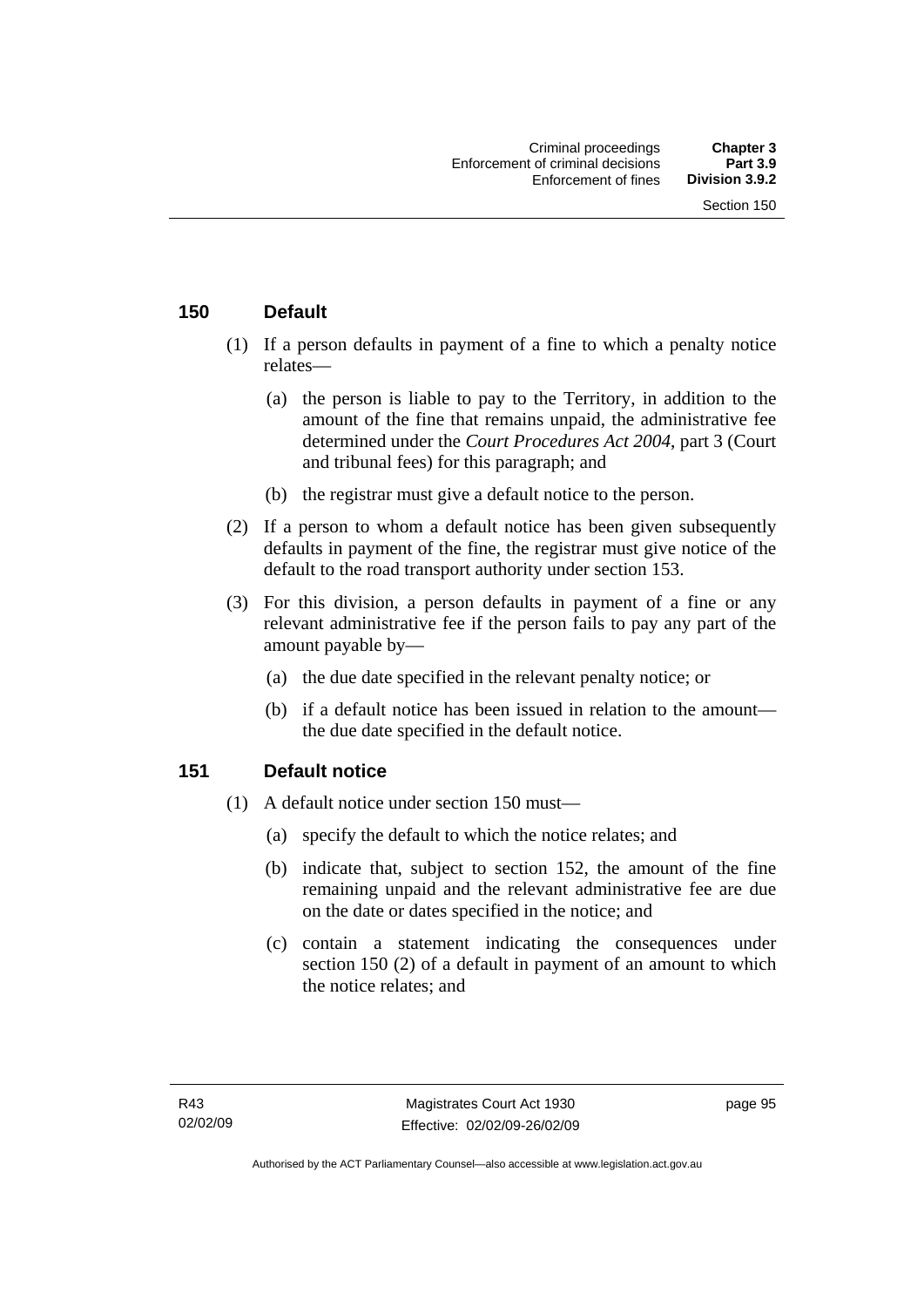- (d) contain a statement to the effect that, under section 152, the registrar may, on application, approve an arrangement about the payment of the fine; and
- (e) indicate the obligation to notify the registrar of any change of address under section 147A.
- (2) The registrar may specify in a default notice matters about a person's property or financial circumstances that are to be set out in any application by the person for approval of a special arrangement under section 152.
- (3) If a default notice is varied under section 152, the notice must specify particulars of the approved arrangement for payment as so varied.

## **U 152 Special arrangements**

- (1) The registrar may, on application, approve in writing an arrangement for—
	- (a) further time for the payment of all or any part of a fine or administrative fee, or an instalment of such an amount; or
	- (b) payment of all or any part of a fine or administrative fee by instalments.
- (2) An arrangement under subsection (1) (a) may also be made in relation to an amount that is overdue for payment under a previous approved arrangement.
- (3) To the extent to which an approval for time to pay all or any part of a fine or instalment is inconsistent with an order of a court, the order has no effect.
- (4) An application for an approval must—
	- (a) be made in writing; and
	- (b) specify the grounds on which it is made; and

Authorised by the ACT Parliamentary Counsel—also accessible at www.legislation.act.gov.au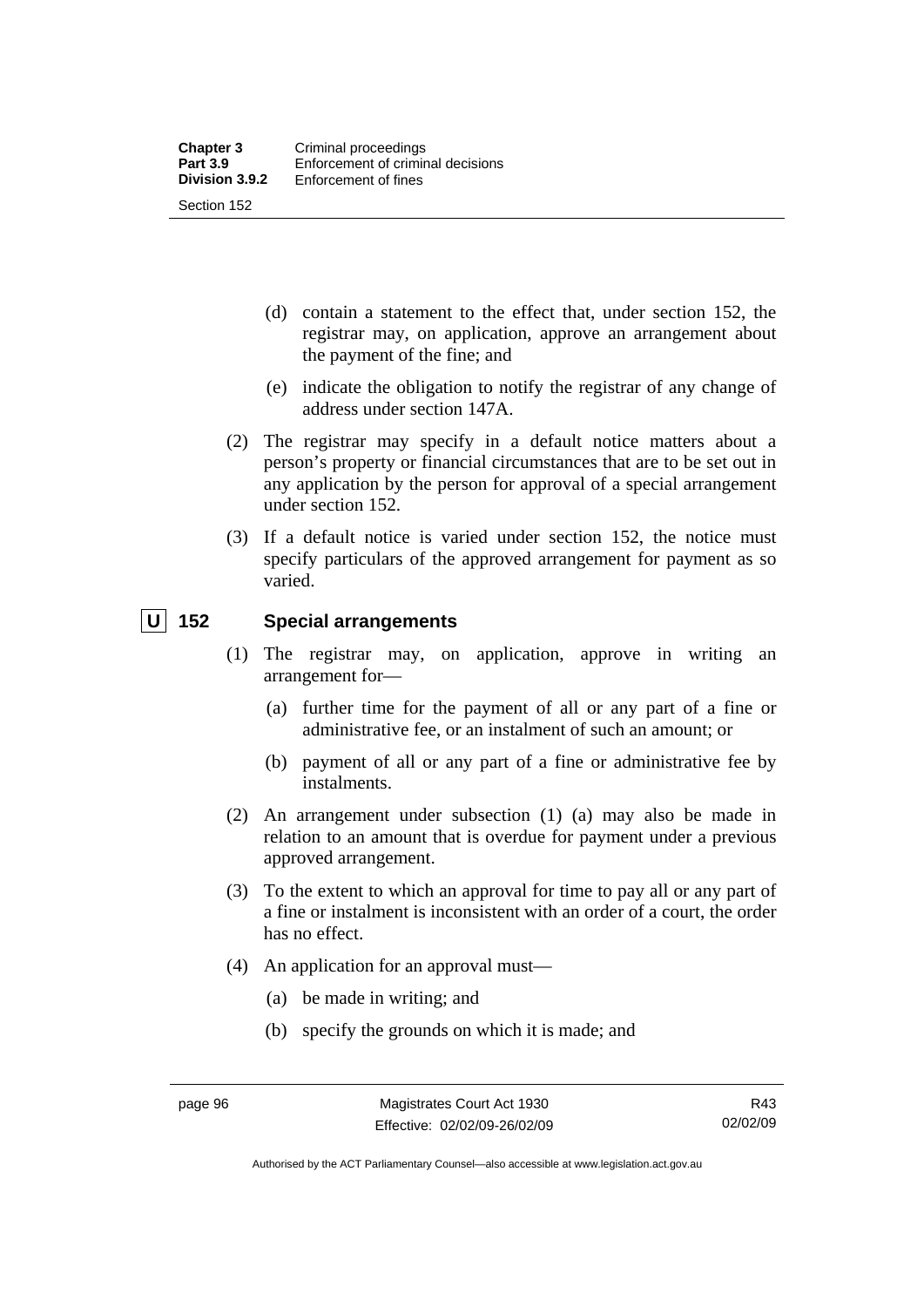- (c) be lodged with the registrar by the date, or within the period, ascertained in accordance with the current penalty notice, or current default notice, about the fine; and
- (d) for an applicant to whom a default notice has been given contain any particulars requested by the registrar in the notice.
- (5) A person committed under section 154D (Fine defaulters imprisonment) is not entitled to make an application.
- (6) If an approval concerns a fine for which a penalty notice or a default notice has been given to a person, the registrar must vary the notice  $by-$ 
	- (a) altering the notice in accordance with the approval; or
	- (b) reissuing the notice, revised in accordance with the approval.

## **U** 153 Notice for suspension of driver licence etc

- (1) The registrar must notify the road transport authority of the name, address and date of birth of each person who, after being given a default notice for a fine, defaults in payment of the outstanding fine.
- (2) If notice is given under subsection (1) and the registrar subsequently approves an arrangement under section 152, the registrar must notify the road transport authority of the approval.
- (3) If notice has been given under subsection (1) and no later notice has been given under subsection (2), the registrar must notify the road transport authority if—
	- (a) the outstanding fine is paid; or
	- (b) the outstanding fine has been remitted by the Executive; or
		- *Note 1* For the remission of a fine by the Executive, see the *Crimes (Sentence Administration) Act 2005*, s 313 (Remission of penalties).
		- *Note 2* A fine also may have been remitted under this Act, s 159 (repealed) or the *Crimes Act 1900*, s 434 (repealed).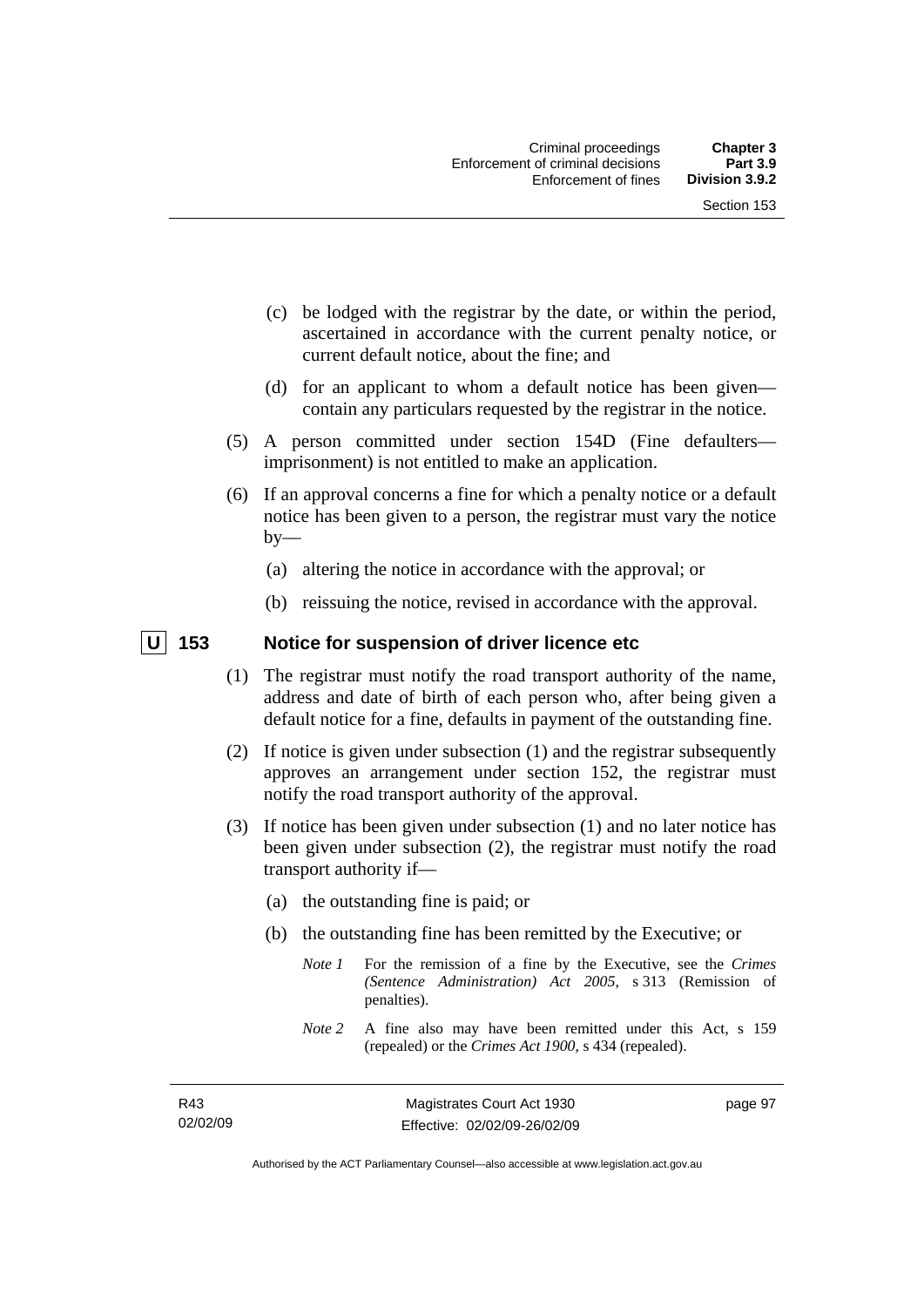- (c) the person has completed serving a period of imprisonment because of an order under section 154D (Fine defaulters imprisonment); or
- (d) the conviction or order that gave rise to the liability to pay the fine is quashed or set aside.

## **154 Access to personal information**

- (1) To ensure the payment of an outstanding fine, the registrar may, in writing, ask a relevant person to give the registrar stated particulars of personal information held by the person about the fine defaulter.
- (2) The relevant person must comply with the request as far as practicable.
- (3) In this section:

*personal information*, about a fine defaulter, means details about the defaulter's financial circumstances or criminal record.

#### *relevant person* means—

- (a) the chief police officer; or
- (b) the housing commissioner; or
- (c) the chief executive (however described) of a government agency.

## **U** 154D Fine defaulters—imprisonment

- (1) The court must order the imprisonment of a fine defaulter if—
	- (a) satisfied that all reasonable action has been taken under this division to secure payment and there is no reasonable likelihood of the outstanding fine being paid; and

Authorised by the ACT Parliamentary Counsel—also accessible at www.legislation.act.gov.au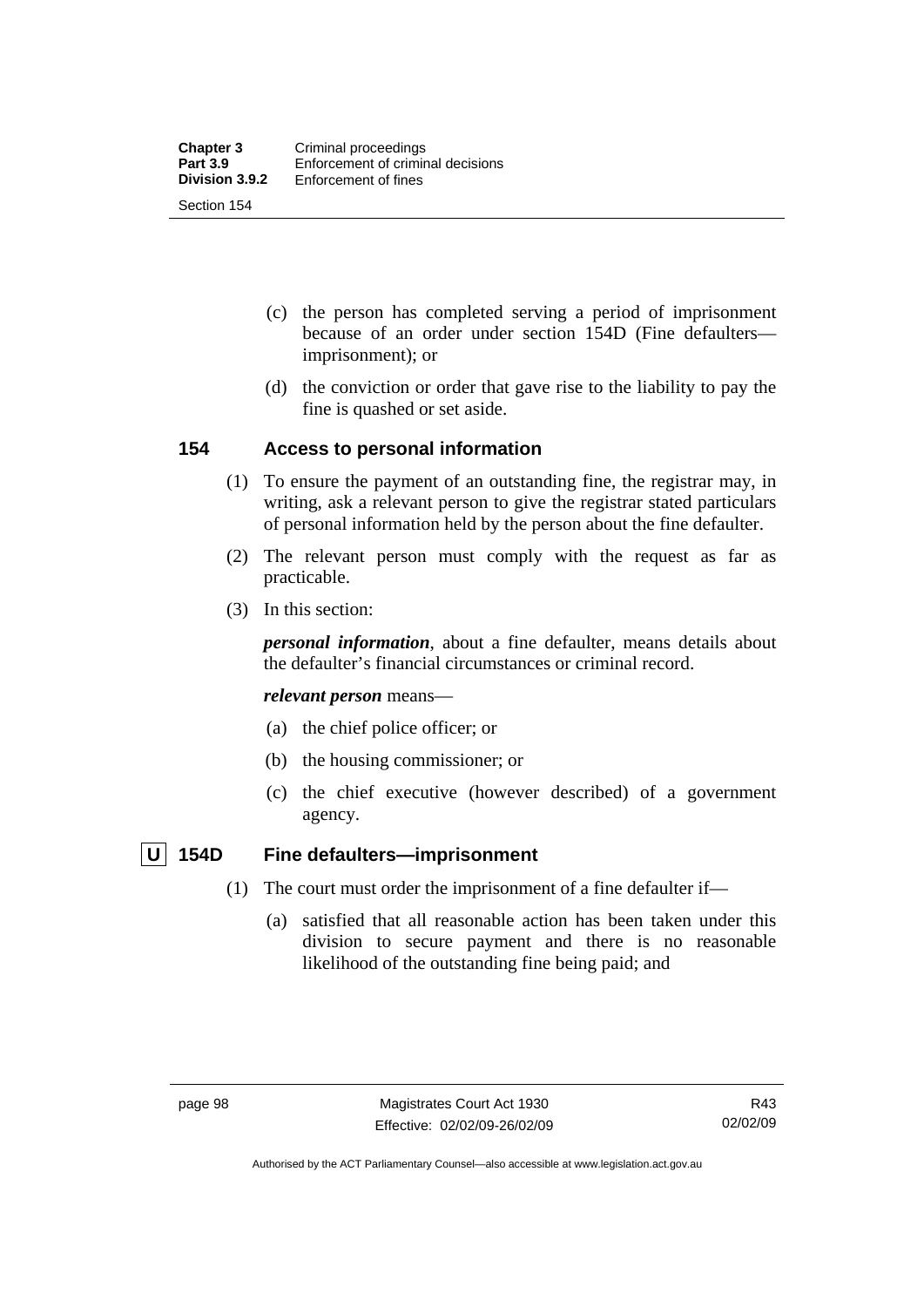- (b) the outstanding fine has not been remitted by the Executive.
- *Note 1* The court must issue a warrant for the imprisonment of the person in the chief executive's custody (see *Crimes (Sentence Administration) Act 2005*, s 12).
- *Note 2* For the remission of a fine by the Executive, see the *Crimes (Sentence Administration) Act 2005*, s 313 (Remission of penalties).
- *Note 3* A fine also may have been remitted under this Act, s 159 (repealed) or the *Crimes Act 1900*, s 434 (repealed).
- (2) The order, or any warrant under the *Crimes (Sentence Administration) Act 2005*, section 12 (Warrant for imprisonment), must not be given effect if the amount of the outstanding fine is paid to the Territory, or to someone acting for the Territory, before the person is imprisoned.
- (3) The period for which the fine defaulter must be committed is the lesser of—
	- (a) a period worked out at the rate of 1 day for each \$100, or part of \$100, of the outstanding fine; or
	- (b) 6 months.
- (4) This section does not apply to a person if the person's liability to pay the fine is derived from—
	- (a) the imposition of a victims services levy under the *Victims of Crime Act 1994*; or
	- (b) the imposition of a levy under the *Victims of Crime (Financial Assistance) Act 1983*; or
	- (c) a reparation order under the *Crimes (Sentencing) Act 2005*.
		- *Note* A reparation order under the *Crimes Act 1900,* s 350 (repealed) is taken to be a reparation order under the *Crimes (Sentencing) Act 2005*, s 142.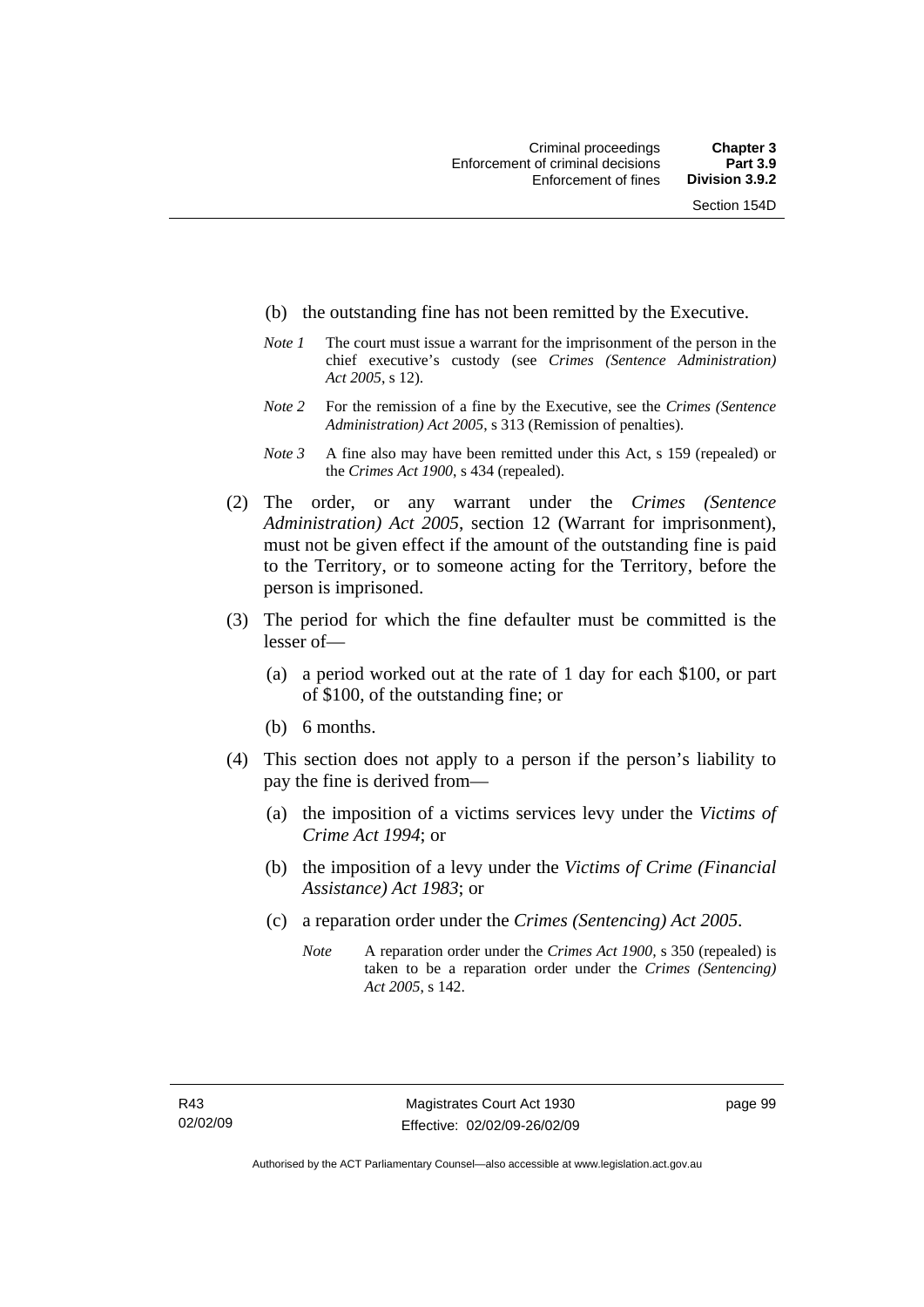## **U 154E Young fine defaulters**

## 154F Young fine defaulters—no capacity to pay

## **U 157 Outstanding fine discharged by payment**

- (1) This section applies if—
	- (a) a person is imprisoned under section 154D; and
	- (b) an amount is paid to the Territory (through the registrar or the chief executive) to discharge an amount of the outstanding fine.
- (2) If the amount paid completely discharges the outstanding fine, the chief executive must release the person from imprisonment immediately, unless the person must otherwise be lawfully detained.

## **158 Outstanding fine satisfied by imprisonment**

A person imprisoned under section 154D (Fine defaulters imprisonment) discharges the person's liability to pay the outstanding fine—

- (a) at the rate of \$100 for each day or part of a day for which the person is so imprisoned; or
- (b) if the person is committed for 6 months—at the end of the 6-month period.

## 158A Outstanding fine satisfied by imprisonment—voung fine **defaulter**

## **160 Conviction or order quashed or set aside**

If the conviction or order that gave rise to a person's liability to pay a fine is quashed or set aside, the registrar must, in addition to notifying the road transport authority under section 153 (3) (d)—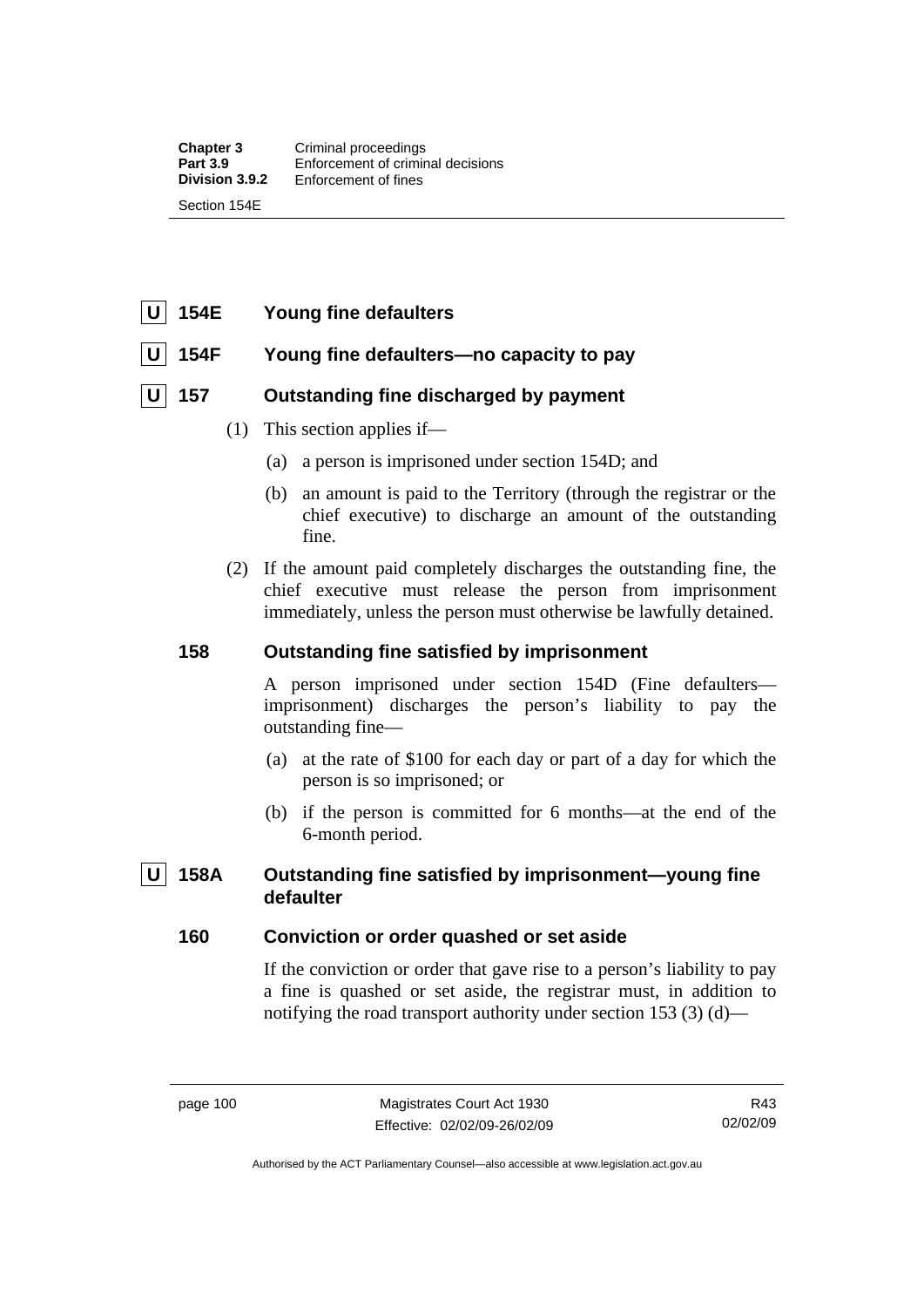- (a) refund to the person any amount paid in relation to the fine; and
- (b) refund to the person any amount paid in relation to a relevant administrative fee.

#### **161 Other enforcement provisions not affected**

This division shall not be taken to affect the operation of any other law in force in the ACT that provides for the recovery or enforcement of a fine.

# **Division 3.9.3 Reciprocal enforcement of fines against bodies corporate**

## **166A Definitions for div 3.9.3**

In this division:

*conviction* means a conviction or order entered or made by a court in the exercise of summary jurisdiction in a proceeding for an offence.

*fine* includes—

- (a) a financial penalty, financial forfeiture and financial compensation; and
- (b) fees, charges and costs payable by a body corporate under an order made in a proceeding in which a conviction was entered in relation to the body corporate.

*reciprocating court* means a court declared under section 166B to be a reciprocating court.

*relevant officer*, in relation to a reciprocating court, means the registrar or other corresponding officer of the court.

*State* includes a Territory other than the Australian Capital Territory.

page 101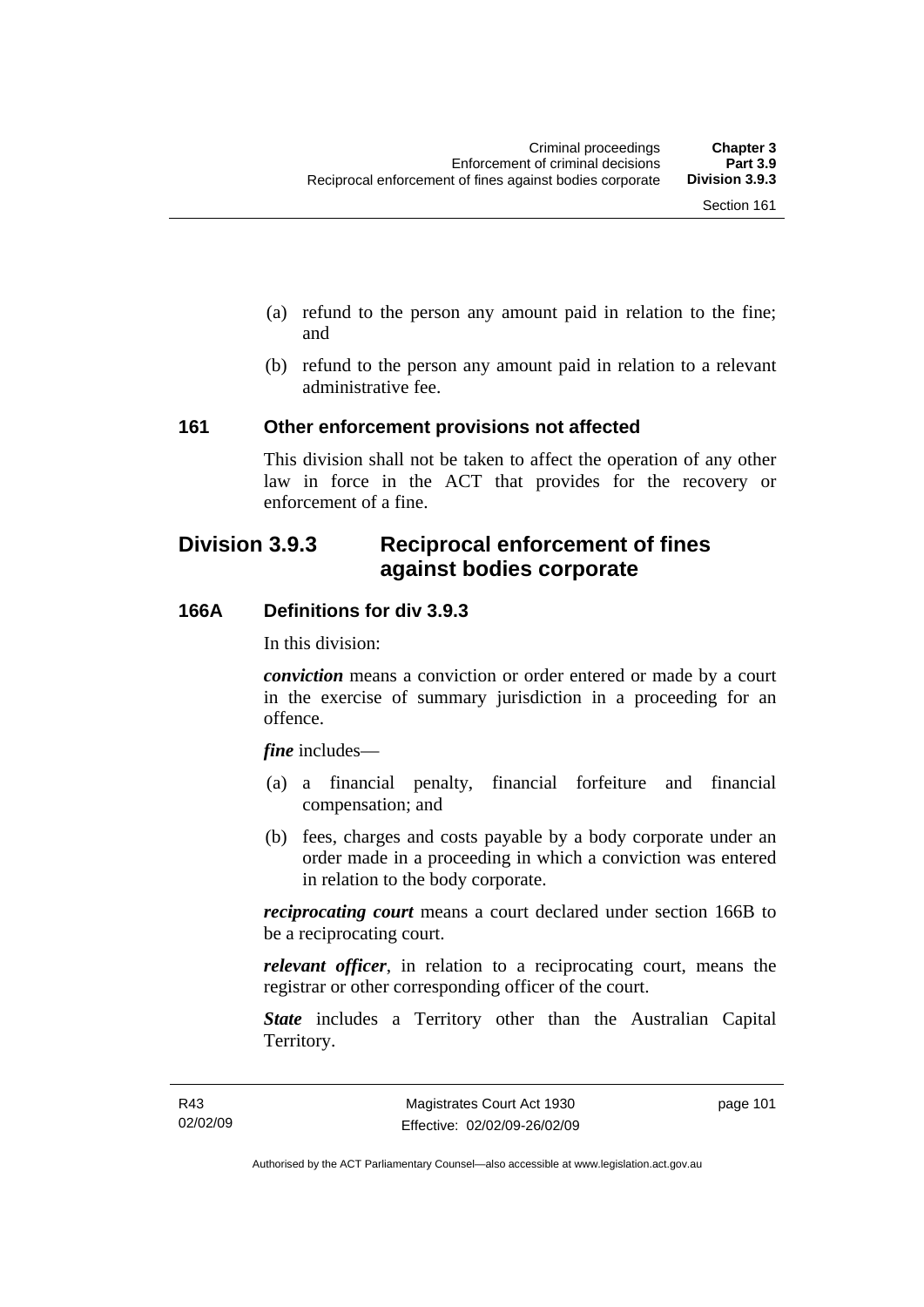*territory fine* means a fine payable under a conviction of the court.

## **166B Declarations relating to reciprocating courts**

- (1) If a State has laws providing for the enforcement in the State of a territory fine against a body corporate, the Attorney-General may, in writing, declare a court of summary jurisdiction in the State to be a reciprocating court.
- (2) A declaration is a notifiable instrument.

*Note* A notifiable instrument must be notified under the Legislation Act.

## **166C Enforcement of fine**

- $(1)$  If—
	- (a) a fine is payable by a body corporate under a conviction of a reciprocating court; and
	- (b) the registrar receives a written request from the relevant officer of the reciprocating court for the enforcement of the conviction accompanied by—
		- (i) a copy, certified by the relevant officer to be correct, of the conviction; and
		- (ii) a certificate signed by the relevant officer stating the amount of the fine that remains unpaid;

the registrar must register the conviction by filing in the court the certified copy of the conviction and noting the date of the registration on the copy.

- (2) On the registration of a conviction under subsection (1)—
	- (a) the conviction is taken, for this part, to be a conviction of the court adjudging payment of a fine by the body corporate in the amount stated as unpaid in the certificate mentioned in subsection (1) (b); and

Authorised by the ACT Parliamentary Counsel—also accessible at www.legislation.act.gov.au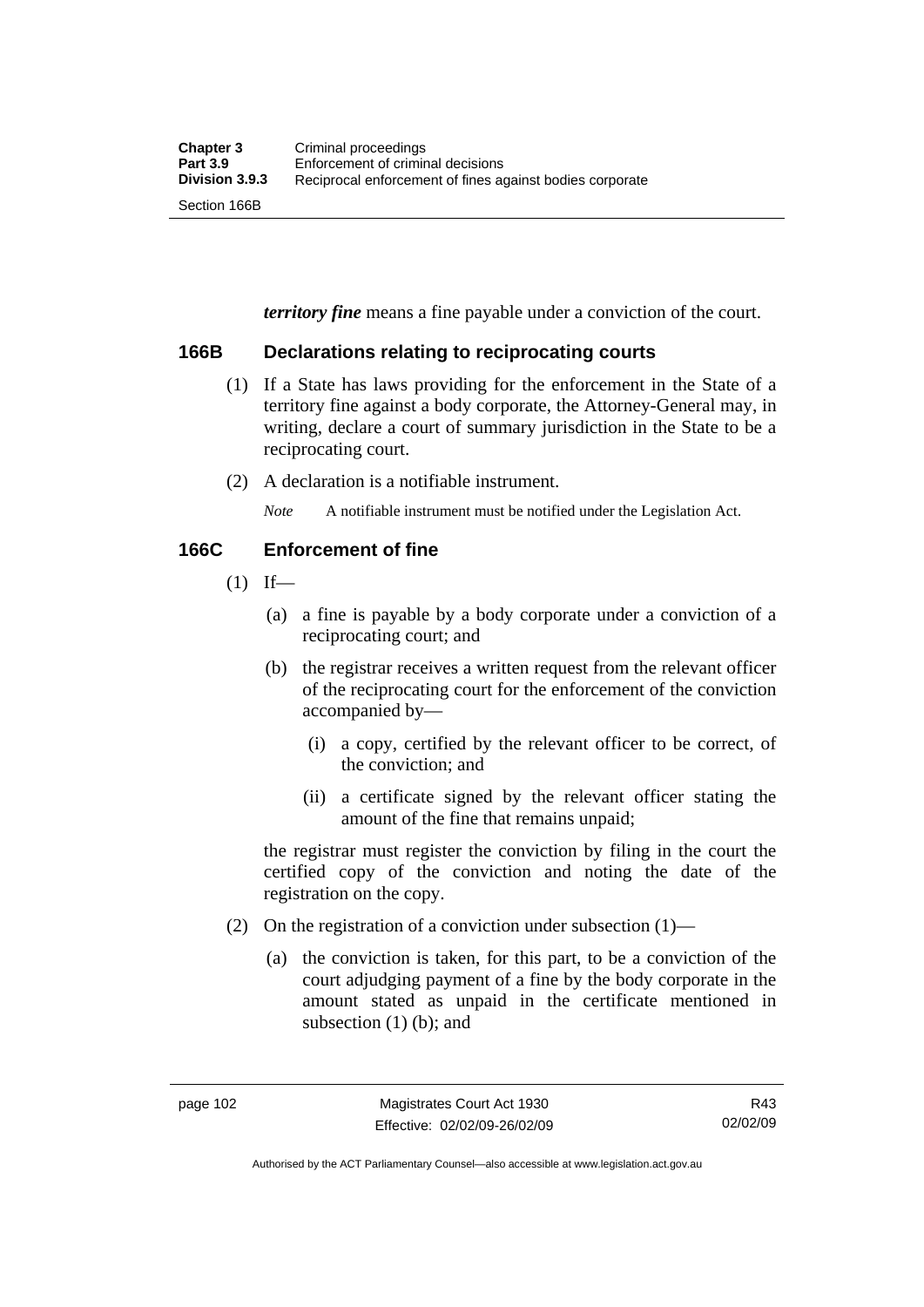- (b) the registrar must make an enforcement order for the purpose of recovering the amount mentioned in paragraph (a); and
- (c) subject to this section, this Act and the rules applying to civil proceedings in the Magistrates Court apply in relation to an enforcement order made under paragraph (b) as if the order had been made in a civil proceeding in the court.
- (3) If a request is made under this section in relation to a fine payable under a conviction of a reciprocating court and the registrar later receives a notification from the relevant officer of the reciprocating court of payment of an amount in satisfaction in whole or part of the amount of the fine, the registrar must note the particulars of the payment on the certified copy of the conviction filed in the court.
- $(4)$  If—
	- (a) an enforcement order is made under subsection (2) in relation to a fine; and
	- (b) before enforcement, the registrar receives a notification mentioned in subsection (3) in relation to the fine;

the registrar must stay the order.

- (5) On the stay of the order, the registrar must—
	- (a) if the amount of the fine has been paid in full—set aside the order; or
	- (b) if part of the amount of the fine remains unpaid—amend the order to show the amount still unpaid.
- (6) If an enforcement order is amended under subsection (5) (b), the order must be enforced in relation to the amount of the fine shown in the order as unpaid.
- (7) If an amount of money is paid to the registrar in satisfaction in whole or in part of a fine payable under a conviction registered under subsection (1), the registrar must remit the amount to the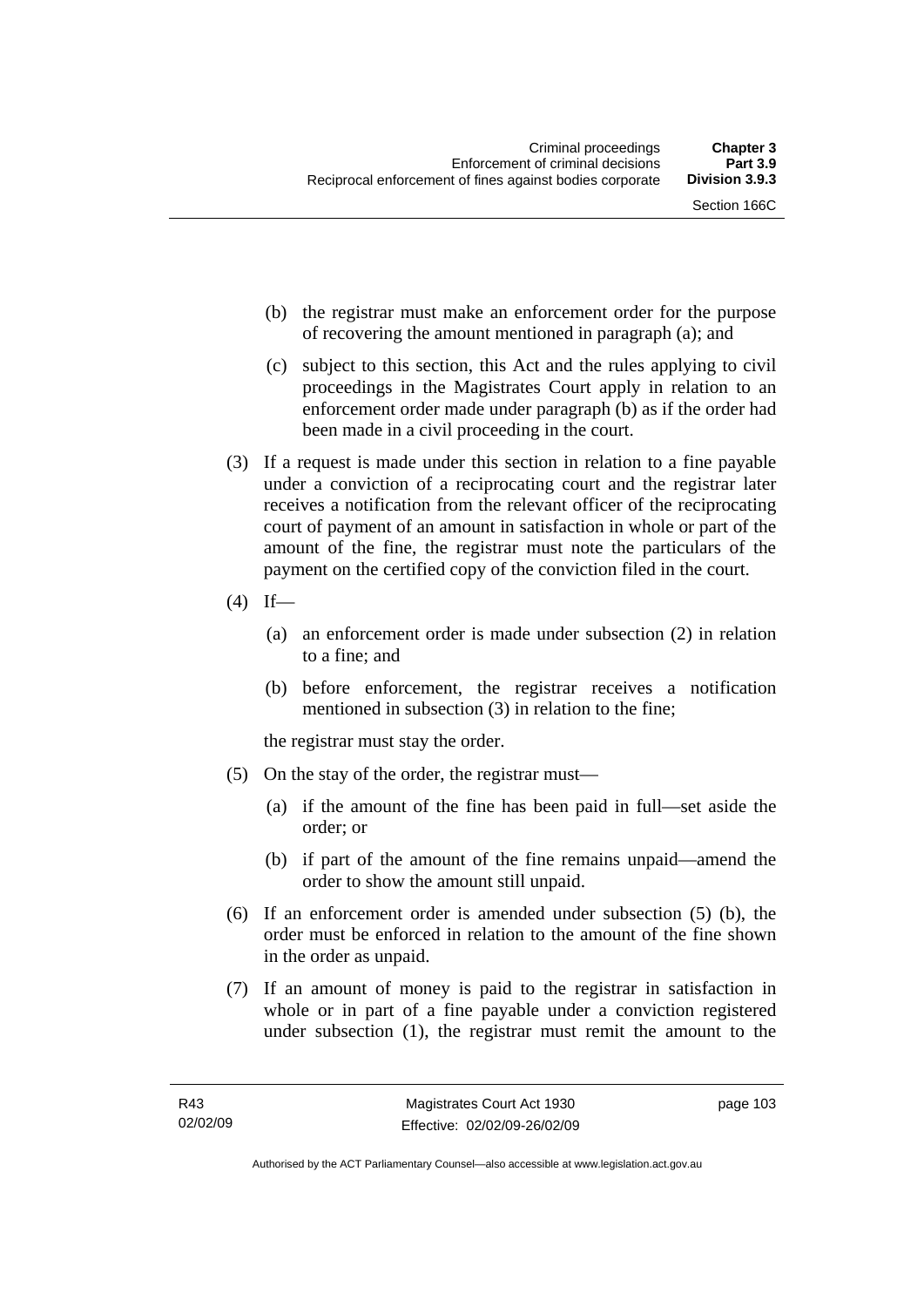relevant officer of the reciprocating court by which the conviction was entered.

 (8) For this section, a document that purports to have been signed by the relevant officer of a reciprocating court is taken to have been so signed unless the contrary is proved.

## **166D Effect of enforcement by reciprocating court**

An amount received by the registrar from a reciprocating court in satisfaction in whole or in part of a territory fine must be applied by the registrar as if the amount had been paid to the registrar by the body corporate by which the fine was payable in satisfaction in whole or in part of the fine.

## **166E Registrar to notify payment of territory fine**

 $If$ —

- (a) a conviction of the court under which a fine is payable is registered by the relevant officer of a reciprocating court; and
- (b) an amount is received by the registrar in satisfaction in whole or in part of the fine;

the registrar must, as soon as practicable, notify the relevant officer of the amount of that payment.

## **Division 3.9.4 Enforcement of criminal decisions other provisions**

## **184 Enforcement of costs against informant**

If a court orders an informant in a criminal proceeding to pay costs to a defendant, the order operates as a judgment given or entered in relation to a claim for the payment of money and is enforceable accordingly.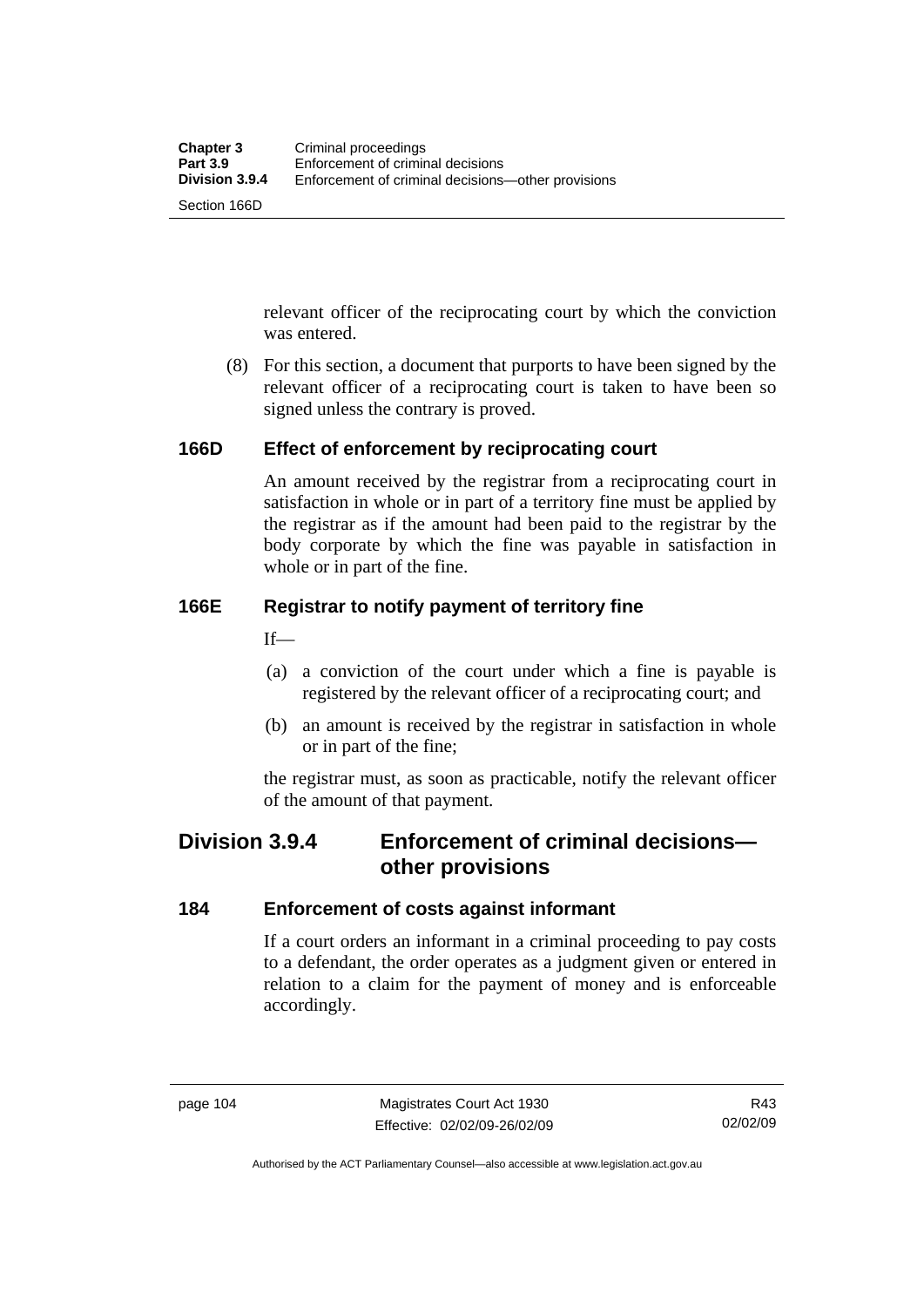## **191 Accounts to be kept of amounts received**

Every registrar and person in charge of a correctional centre must keep a true and exact account of all amounts received by him or her under or because of any conviction or order, showing the people from whom and the time when the amounts were received and to whom and when the amounts were paid.

Maximum penalty: 1 penalty unit.

## **193 Forfeited goods may be sold**

Except where otherwise provided, all forfeitures, not financial, that are incurred in relation to an offence triable by the court or that may be enforced by the court, may be sold or disposed of or dealt with in the way that the court directs, and the proceeds of the sale must be applied in a similar way as if the proceeds were a fine imposed under the Act, ordinance or law on which the proceeding for forfeiture is founded.

## **194 Enforcement order not void for form only**

An enforcement order is not void only because of a defect or error in it if there is a conviction or order that is valid, or that may be amended and made valid, under this Act to support it.

## **195 Convictions etc to be given to Supreme Court registrar**

- (1) This section applies if a person is convicted of an indictable offence by the court or an information in relation to an indictable offence is dismissed by the court.
- (2) The court must immediately give the registrar of the Supreme Court a copy of the conviction and recognisances or a copy of the certificate of dismissal (if any).
- (3) The court must keep a conviction and dismissal book and record each conviction or dismissal in it.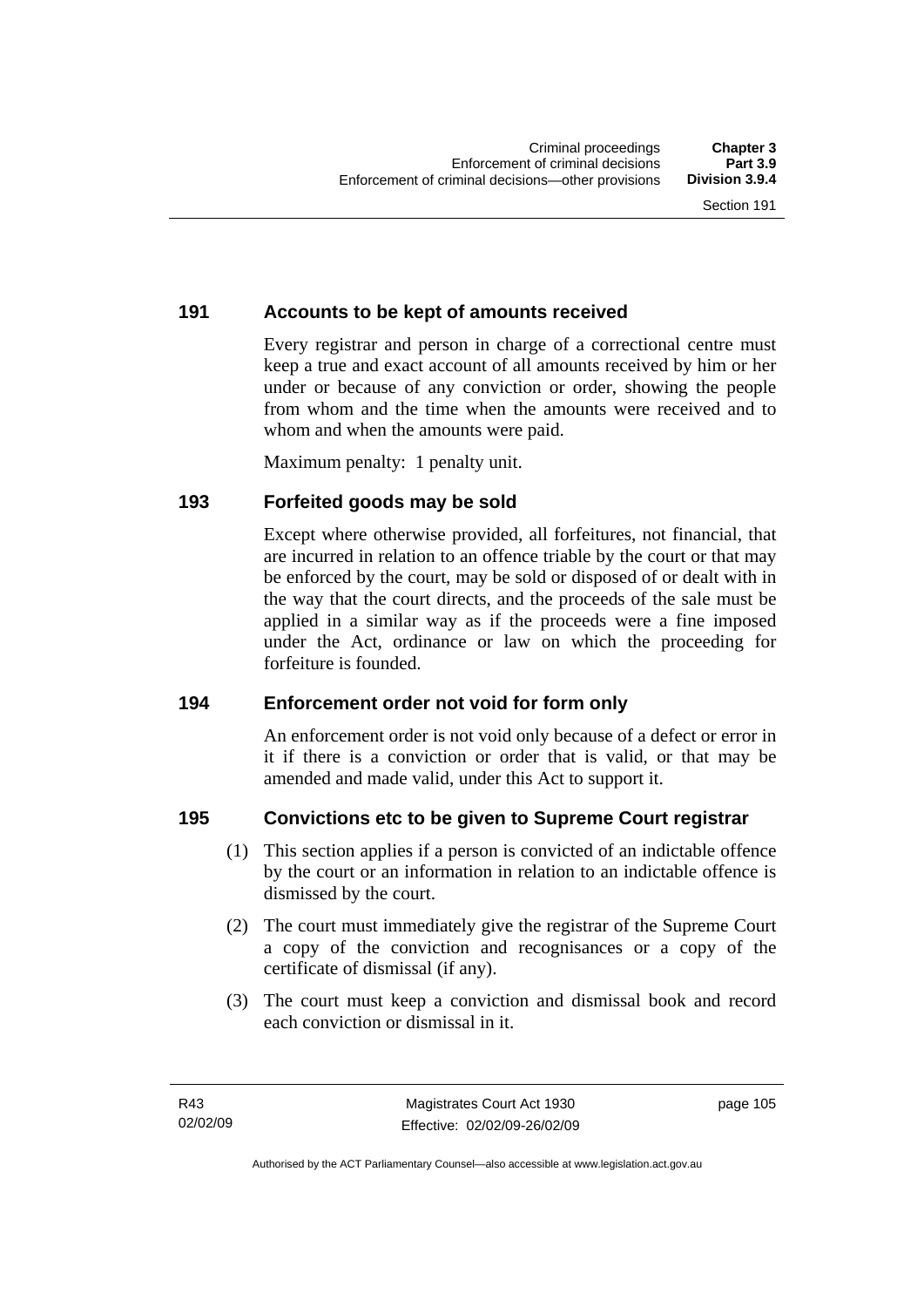# **Part 3.10 Criminal appeals**

# **Division 3.10.1 Criminal appeals—jurisdiction of Supreme Court**

## **U 207 Jurisdiction of Supreme Court**

- (1) The appellate jurisdiction of the Supreme Court in relation to decisions of the Magistrates Court under this Act (other than chapter 4 (Civil proceedings)) extends to the hearing and deciding of the following appeals and to no others:
	- (a) appeals to which division 3.10.2 (Appeals in criminal matters) applies;
	- (b) reference appeals under division 3.10.2A (Reference appeals in criminal matters);
	- (c) appeals from decisions of the Magistrates Court by way of orders to review under division 3.10.3 (Orders to review in criminal matters).
- (2) This part does not limit the operation of any other Act that makes provisions in relation to the appellate jurisdiction of the Supreme Court.

## **Division 3.10.2 Appeals in criminal matters**

## **208 Appeals to which div 3.10.2 applies**

- (1) Each of the following appeals is an appeal to which this division applies:
	- (a) an appeal by any of the following from a decision of the Magistrates Court under the Crimes Act, section 315A (2) or (3) (Investigation into fitness to plead) or section 315D (7) (Person found temporarily unfit to plead):

R43 02/02/09

Authorised by the ACT Parliamentary Counsel—also accessible at www.legislation.act.gov.au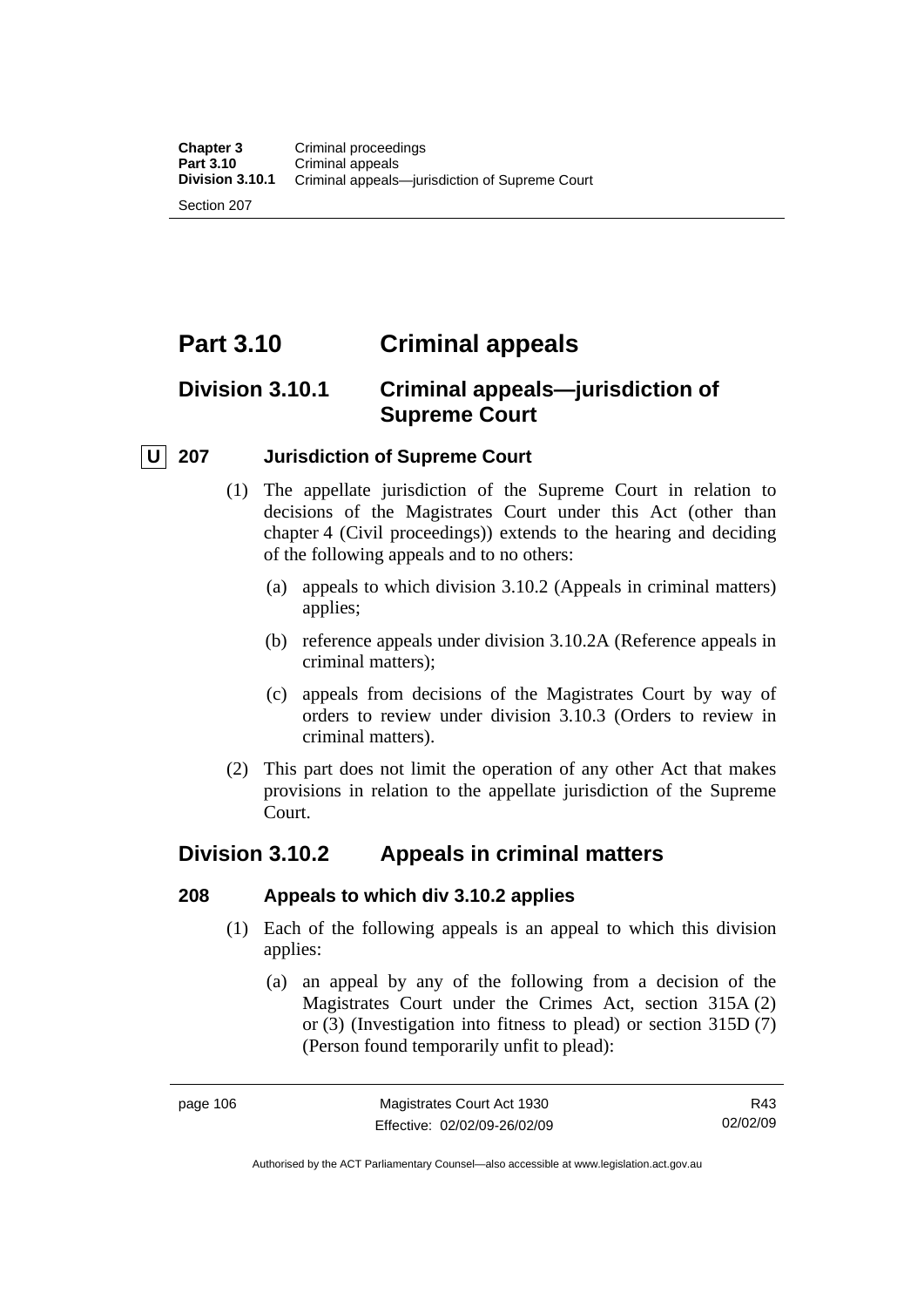- (i) the person whose fitness to plead was decided;
- (ii) anyone who appeared at the proceeding in which the decision was made;
- (iii) anyone else with the leave of the court;
- (b) an appeal, by the person convicted, from a conviction for an offence dealt with by the Magistrates Court under this Act, part 3.6 (Proceedings for offences punishable summarily) or part 3.7 (Service and pleading by post for certain offences) or under the Crimes Act, section 375;
- (c) an appeal, by the person against whom the order is made, from an order made under this Act, section 113 or section 114 in a proceeding dealt with by the Magistrates Court under this Act, part 3.6 or under the Crimes Act, section 375;
- (d) an appeal from a sentence or penalty imposed by the Magistrates Court by a person convicted of an offence dealt with by that court under this Act, section 90A, part 3.6 or part 3.7, or under the Crimes Act, section 375, whether or not the person appeals against the conviction in relation to which the sentence or penalty was imposed;
- (e) an appeal from an order of the court under any of the following provisions of the *Crimes (Sentencing) Act 2005*:
	- (i) part 3.2 (Sentences of imprisonment);
	- (ii) part 3.3 (Non-custodial sentences);
	- (iii) part 3.4 (Non-association and place restriction orders);
	- (iv) part 3.5 (Deferred sentence orders);
	- (v) part 3.6 (Combination sentences);
	- *Note* Orders under the *Crimes Act 1900*, pt 18 (Conditional release of offenders) are taken to be orders under the *Crimes (Sentencing) Act 2005* (see *Crimes (Sentence Administration) Act 2005*, ch 16).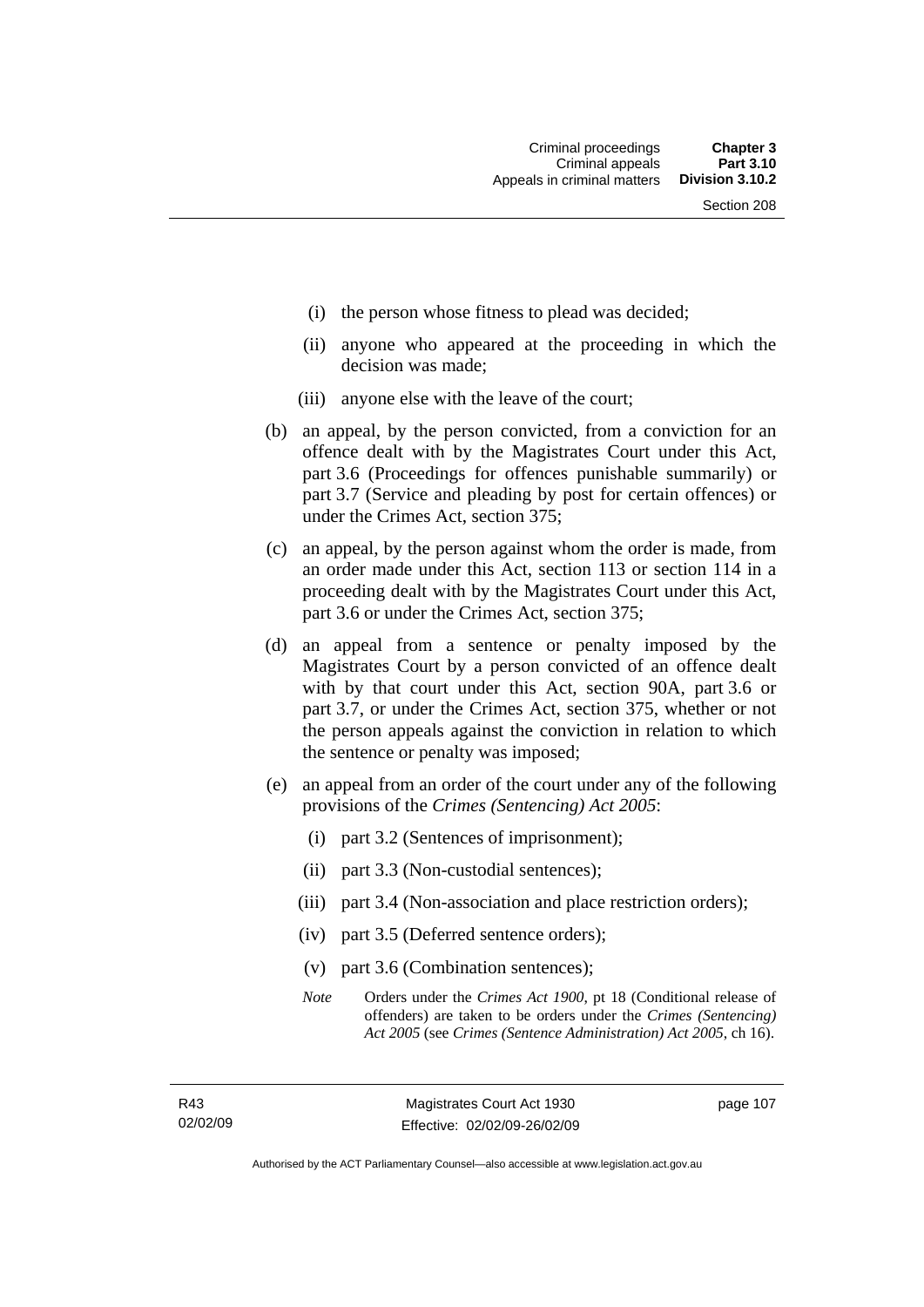- (f) an appeal from an order of the court under the *Crimes (Sentence Administration) Act 2005,* part 6.6 (Good behaviour orders—amendment and discharge).
- (3) Subsection (1) does not affect any power that the Supreme Court has, apart from this Act, to grant bail or to vary the conditions of bail.

## **209 Institution of appeal**

- (1) An appeal must be instituted by the appellant filing a notice of appeal in the office of the registrar of the Supreme Court within the period of 28 days after the conviction was entered, the order or decision was made or the sentence or penalty imposed, or within any further time the Supreme Court allows.
- (2) As soon as practicable after instituting the appeal, the appellant must—
	- (a) file a copy of the notice of appeal with the Magistrates Court; and
	- (b) serve a copy of the notice of appeal on—
		- (i) for an appeal mentioned in section 208 (1) (a)—each other person mentioned in that paragraph; and
		- (ii) for any other appeal—the director of public prosecutions.

## **210 Substituted service of notice of appeal**

- (1) If it appears to the Supreme Court, on an application made for an order under this section, that personal service of a notice of appeal under section 209 on a person on whom it is required to be served cannot be effected, the Supreme Court may make the order for substituted or other service the Supreme Court considers just.
- (2) The Supreme Court may, on an application made for an order under this subsection, dispense with service of a notice of appeal if the court considers it necessary or expedient to do so.

Authorised by the ACT Parliamentary Counsel—also accessible at www.legislation.act.gov.au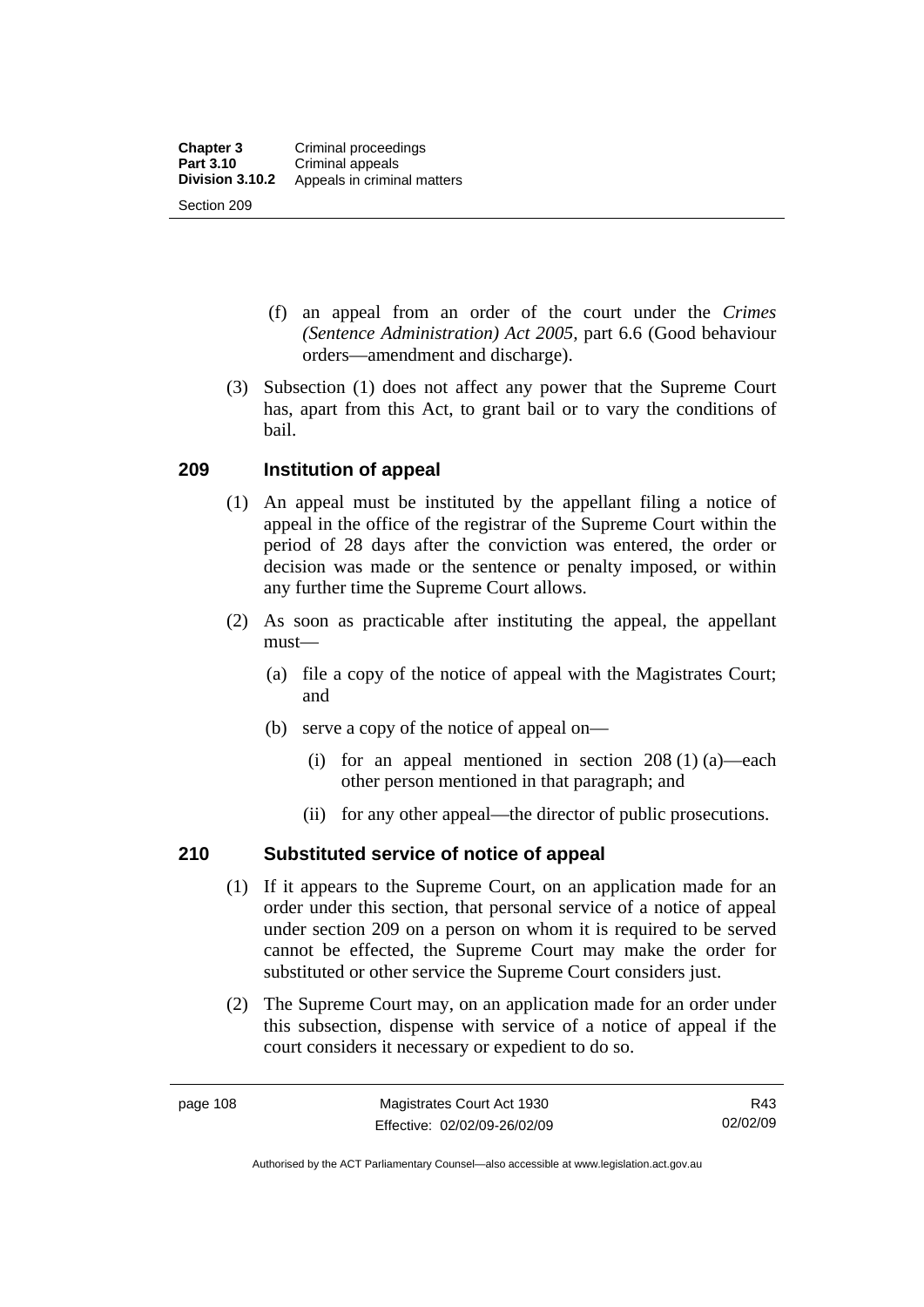(3) An order under subsection (2) may be made subject to the conditions (if any) the Supreme Court considers appropriate.

## **214 Appeals in cases other than civil cases**

- (1) This section applies to an appeal mentioned in section 208 (Appeals to which div 3.10.2 applies).
- (2) In an appeal to which this section applies, the Supreme Court must have regard to the evidence given in the proceeding out of which the appeal arose, and has power to draw inferences of fact.
- (3) In an appeal to which this section applies, the Supreme Court must—
	- (a) if it considers it necessary or expedient to do so in the interests of justice—
		- (i) order the production of a document or anything else that was an exhibit in, or was otherwise connected with, the proceeding out of which the appeal arose and that appears to it to be necessary to produce for deciding the appeal; and
		- (ii) order any person who was, or would have been if the person had been called, a compellable witness in the proceeding to attend for examination before the Supreme Court; and
		- (iii) receive the evidence, if tendered, of any witness; and
	- (b) receive evidence with the consent of the parties to the appeal.
- (4) If evidence is tendered in an appeal to which this section applies, the Supreme Court must, unless satisfied that the evidence would not afford any ground for allowing the appeal, receive the evidence if—
	- (a) it appears to the Supreme Court that the evidence is likely to be credible and would have been admissible in the proceeding out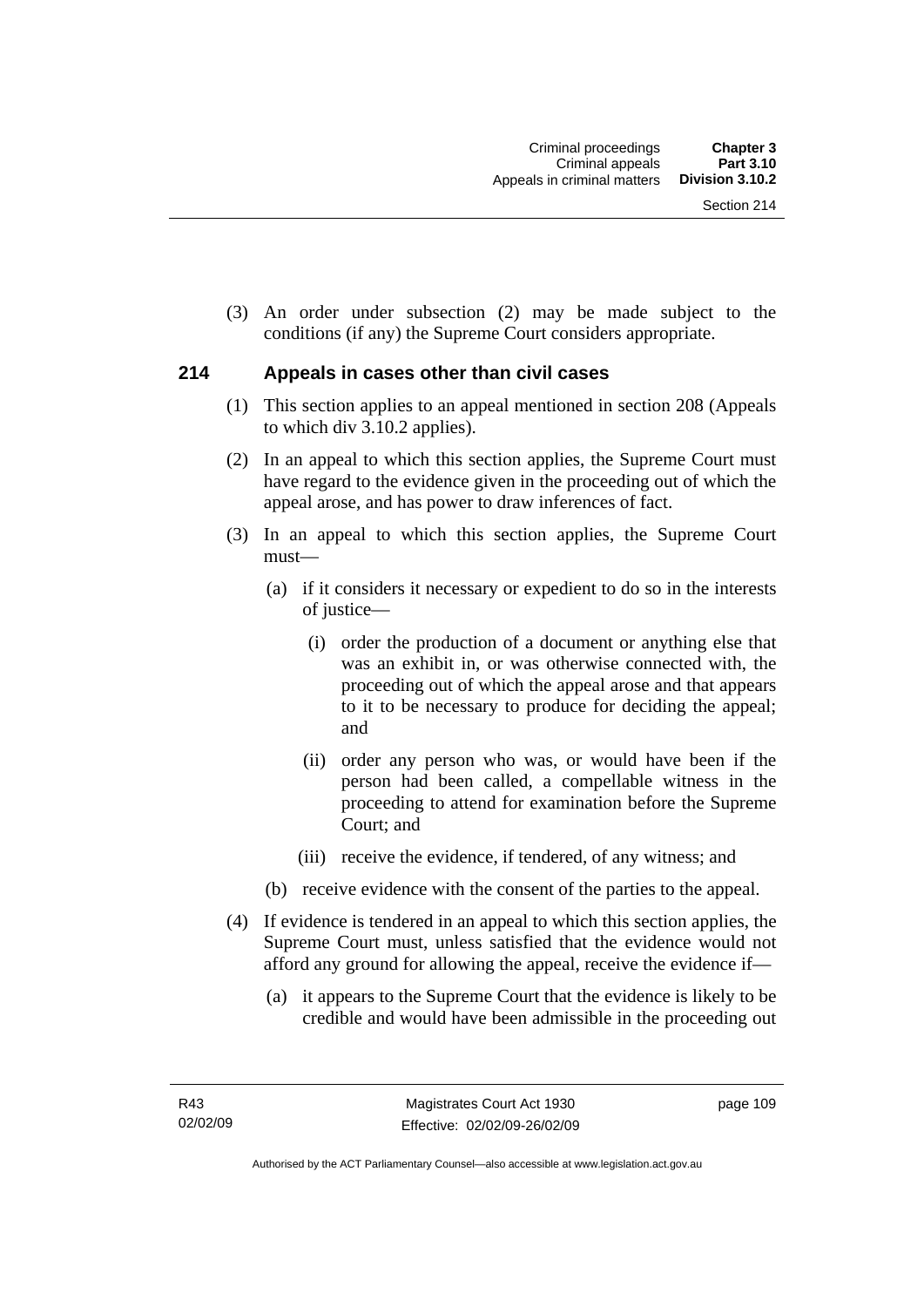of the which the appeal arose on an issue relevant to the appeal; and

 (b) the Supreme Court is satisfied that the evidence was not adduced in the proceeding and there is a reasonable explanation for the failure to adduce it.

## **216 Stay of execution pending appeal in certain cases**

- (1) If an appeal to which this division applies has been duly instituted, the enforcement or execution of the decision, conviction, order, sentence or penalty appealed from is stayed until the appeal is concluded or is abandoned or discontinued and, if the appellant is in custody, the appellant may, if not detained for any other cause, be granted bail in accordance with the *Bail Act 1992*.
- (2) If the appellant in custody in relation to whom the enforcement or execution of a conviction or sentence is stayed—
	- (a) is not granted bail under the *Bail Act 1992*; or
	- (b) is not detained for any other cause;

the court or a magistrate may order the person be remanded in custody.

*Note* The court must issue a warrant for the remand of the defendant in the chief executive's custody (see *Crimes (Sentence Administration) Act 2005*, s 17).

## **218 Orders by Supreme Court on appeals**

- (1) On an appeal to which this division applies, the Supreme Court may—
	- (a) confirm, reverse or vary the conviction, order, sentence, penalty or decision appealed from; or
	- (b) give the judgment, or make the order, that, in all the circumstances, it considers appropriate, or refuse to make an order; or

Authorised by the ACT Parliamentary Counsel—also accessible at www.legislation.act.gov.au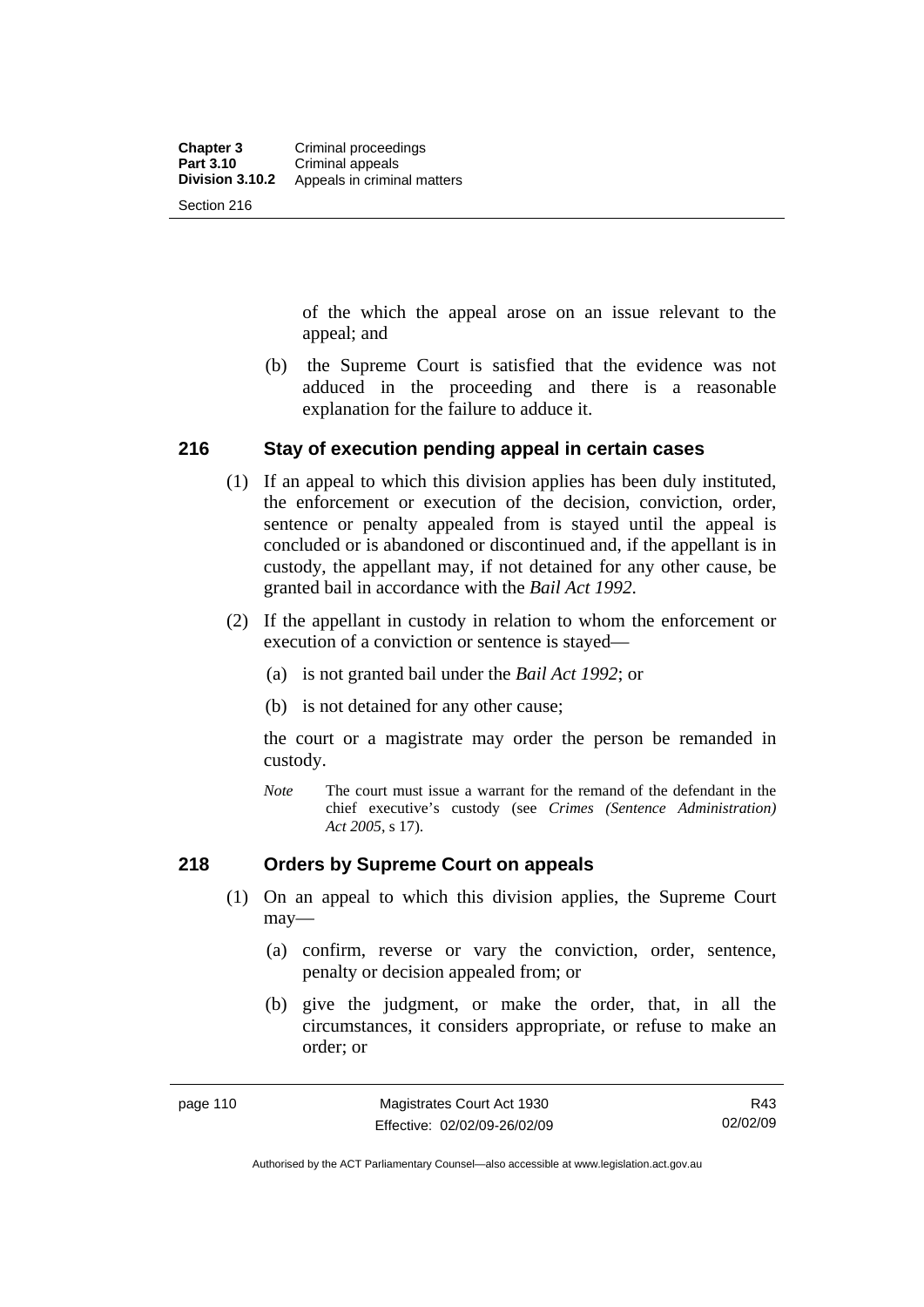- (c) set aside the conviction, order, sentence, penalty or decision appealed from, in whole or in part, and remit the proceeding to the Magistrates Court for further hearing and decision, subject to the directions the Supreme Court considers appropriate.
- (2) A judgment or order of the Supreme Court under subsection (1) (a) or (b) has effect as if it were a decision of the Magistrates Court and may be enforced by the Magistrates Court accordingly.

## **U 219 Barring right of appeal under div 3.10.2 if order to review granted**

- (1) If an order nisi to review a decision of the Magistrates Court has been granted under division 3.10.3 (Orders to review in criminal matters) to a person entitled to appeal against that decision to the Supreme Court under this division, the person ceases to be entitled to appeal to the Supreme Court under this division.
- (2) If an order nisi to review a decision of the Magistrates Court is granted under division 3.10.3 to a person after the person has instituted an appeal to the Supreme Court under this division against that decision, the appeal is taken to have been withdrawn.

# **Division 3.10.2A Reference appeals in criminal matters**

## **219A What is a reference appeal?**

In this division:

*reference appeal*—see section 219AB (2).

## **U** 219AB Reference appeal following acquittal on indictment

- (1) This section applies if a person has been tried on indictment in the Magistrates Court and acquitted in relation to all or part of the indictment.
- (2) The Supreme Court may, on application by the Attorney-General or director of public prosecutions (the *applicant*), hear and decide (by a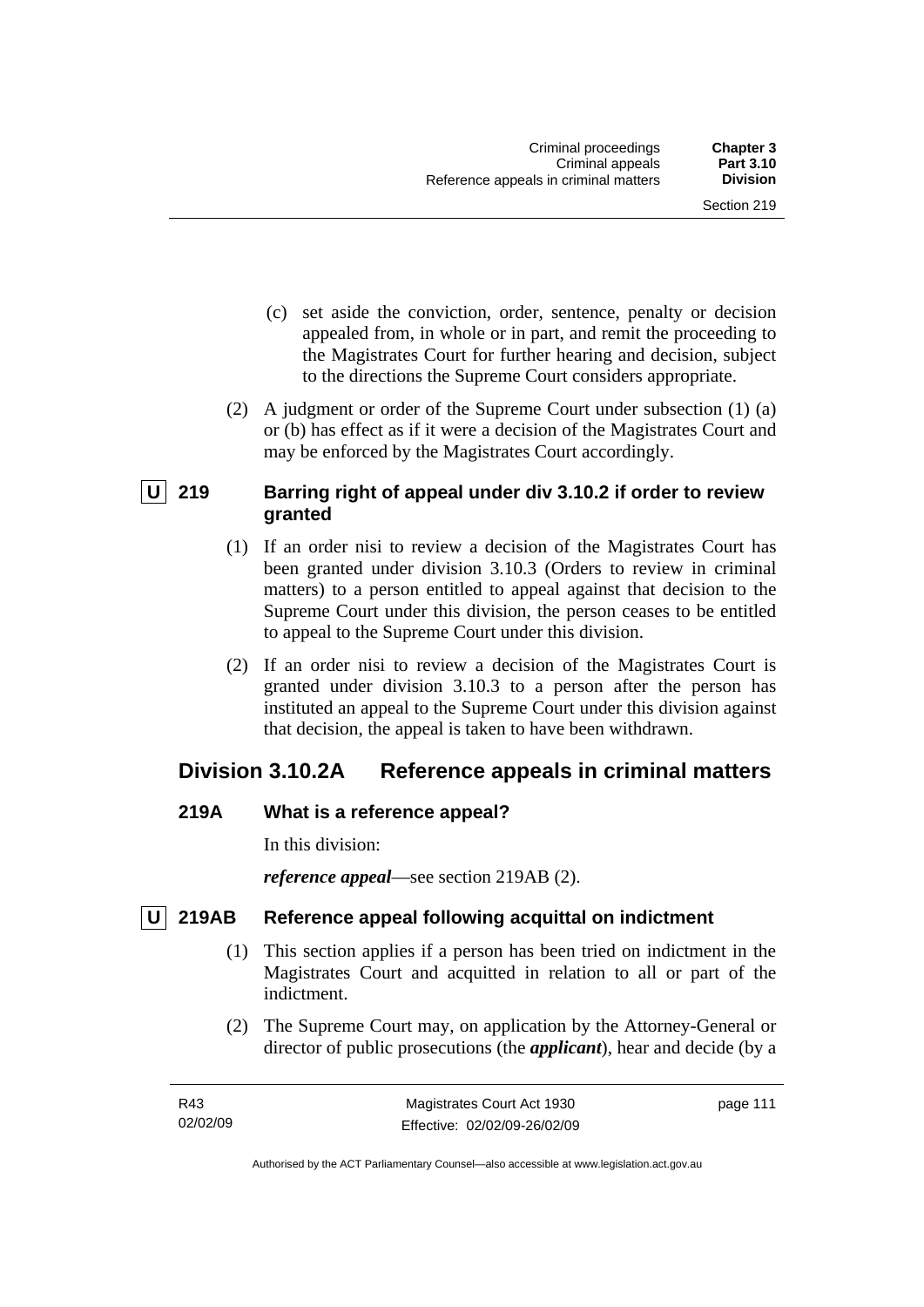*reference appeal*) any question of law arising at or in relation to the trial.

## **U 219AC Who may be heard at reference appeal**

- (1) Each of the following people (each *interested party*) may be heard in a reference appeal:
	- (a) a person charged at the trial;
	- (b) a person who seeks to be heard, if the court is satisfied that the person has a sufficient interest in the appeal to be heard.
- (2) If an interested party is not represented in the appeal, the applicant must instruct counsel to argue the reference appeal on the party's behalf.
- (3) The reasonable costs of legal representation of an interested party are payable by the Territory.

## **U 219AD Reference appeal decision does not affect trial verdict**

The decision on a reference appeal does not invalidate or affect any verdict or decision given at the trial.

## **U Division 3.10.3 Orders to review in criminal matters**

## **U 219B Appeals by way of orders to review**

- (1) Each of the following is a decision of the Magistrates Court from which an appeal by way of order to review may be made in accordance with this division:
	- (a) an order of the Magistrates Court dismissing an information dealt with by that court under this Act, part 3.6 (Proceedings for offences punishable summarily) or part 3.7 (Service and pleading by post for certain offences) or under the Crimes Act, section 375;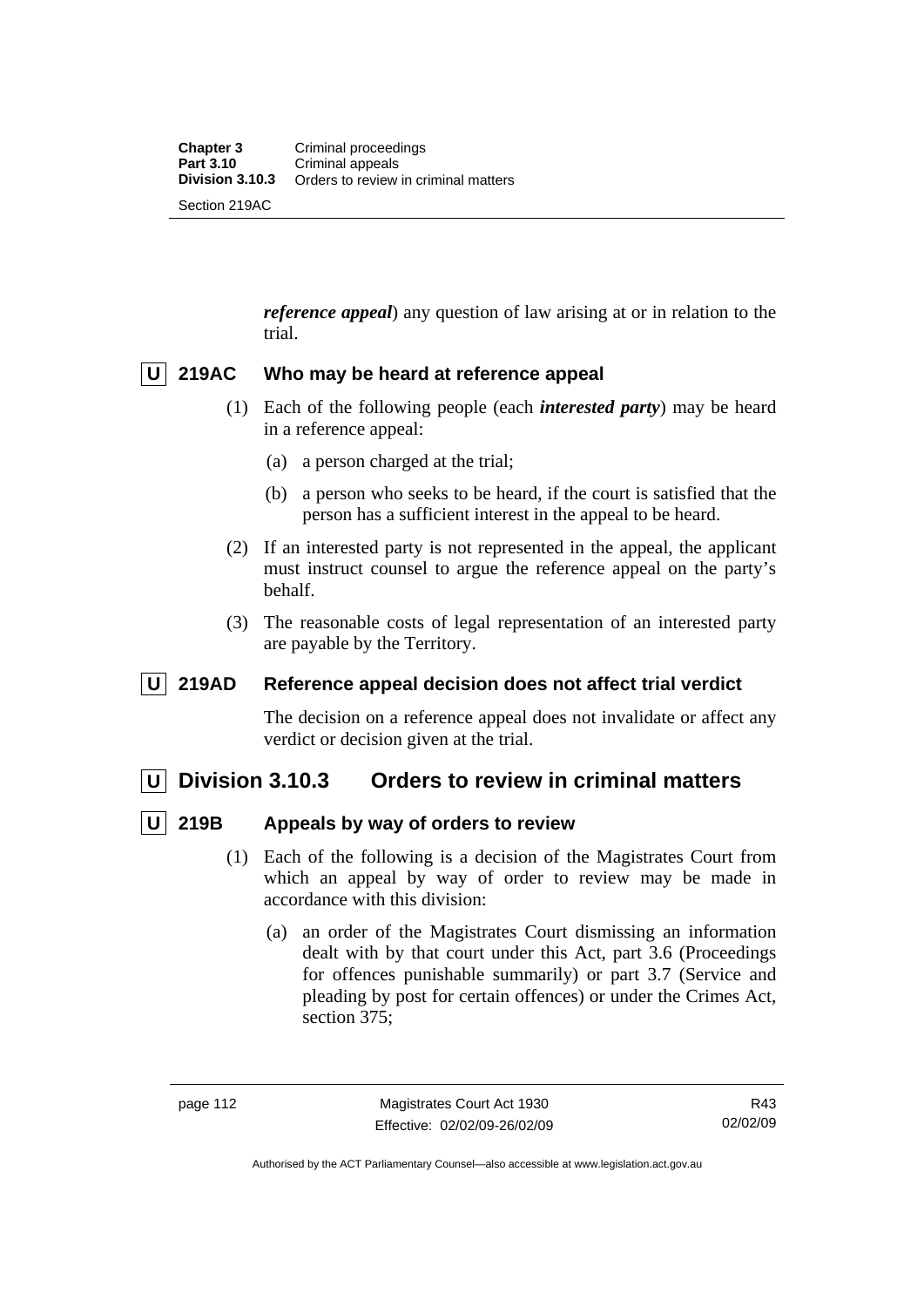- (b) a conviction by the Magistrates Court for an offence dealt with by that court under this Act, part 3.6 or part 3.7 or under the Crimes Act, section 375;
- (c) an order made under this Act, section 113 or section 114 in a proceeding dealt with by the Magistrates Court under this Act, part 3.6 or under the Crimes Act, section 375;
- (d) a decision of the Magistrates Court not to commit a person to the Supreme Court for sentence under section 92A;
- (e) a decision of the Magistrates Court to dispose of a case summarily under the Crimes Act, section 375 (6) or (7);
- (f) a sentence or penalty imposed by the Magistrates Court for an offence dealt with by that court under this Act, section 90A, part 3.6 or part 3.7 or under the Crimes Act, section 375.
- (2) In subsection (1) (f):

*sentence or penalty* includes a sentence or penalty imposed by an order of the Magistrates Court under—

- (a) any of the following provisions of the *Crimes (Sentencing) Act 2005*:
	- (i) part 3.2 (Sentences of imprisonment);
	- (ii) part 3.3 (Non-custodial sentences);
	- (iii) part 3.4 (Non-association and place restriction orders);
	- (iv) part 3.5 (Deferred sentence orders);
	- (v) part 3.6 (Combination sentences); or
	- *Note* Orders under the *Crimes Act 1900*, pt 18 (Conditional release of offenders) are taken to be orders under the *Crimes (Sentencing) Act 2005* (see *Crimes (Sentence Administration) Act 2005*, ch 16).
- (b) the *Crimes (Sentence Administration) Act 2005,* part 6.6 (Good behaviour orders—amendment and discharge).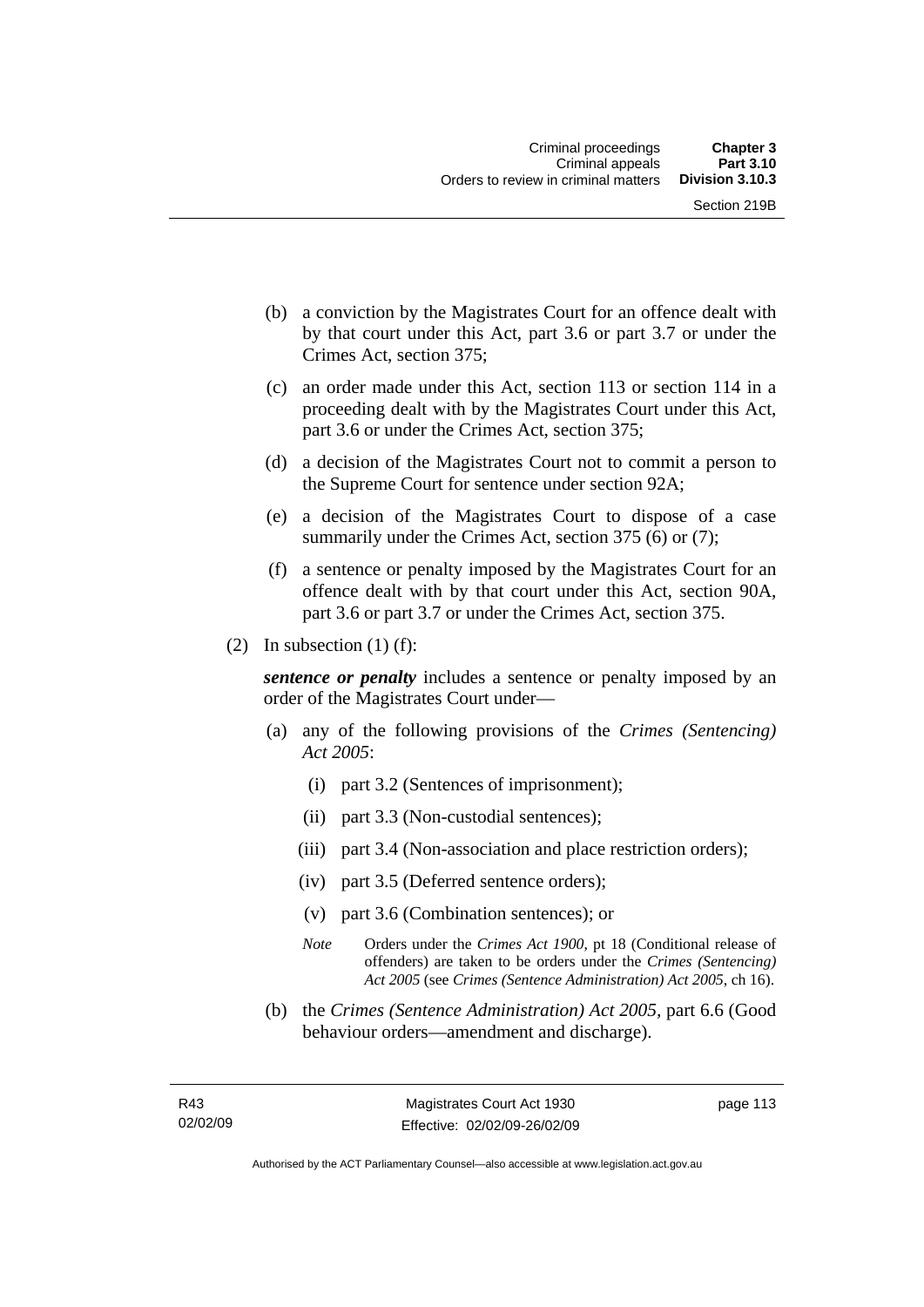Section 219C

## **U 219C Grant of order nisi to review**

- (1) This section applies if—
	- (a) within 28 days of the making of an order of a kind mentioned in section 219B (1) (a) or within any further time the Supreme Court allows, an application is made by the informant in the proceeding before the Magistrates Court; or
	- (b) within 28 days of the making of a decision of a kind mentioned in section 219B (1) (d), (e) or (f), an application is made by the informant in the proceeding before the Magistrates Court; or
	- (c) within 28 days after—
		- (i) the entering of a conviction of a kind mentioned in section 219B (1) (b); or
		- (ii) the making of an order of a kind mentioned in section 219B (1) (c);

or within any further time the Supreme Court allows, an application is made by the defendant in the proceeding before the Magistrates Court.

- (2) The Supreme Court may grant an order nisi calling on the other party to the proceeding to show cause, on a date specified in the order nisi, why the decision of the Magistrates Court should not be reviewed on any 1 or more of the following grounds:
	- (a) that there was a prima facie case of error or mistake on the part of the Magistrates Court;
	- (b) that the Magistrates Court did not have jurisdiction or authority to make the decision;
	- (c) that the decision of the Magistrates Court should not in law have been made;

Authorised by the ACT Parliamentary Counsel—also accessible at www.legislation.act.gov.au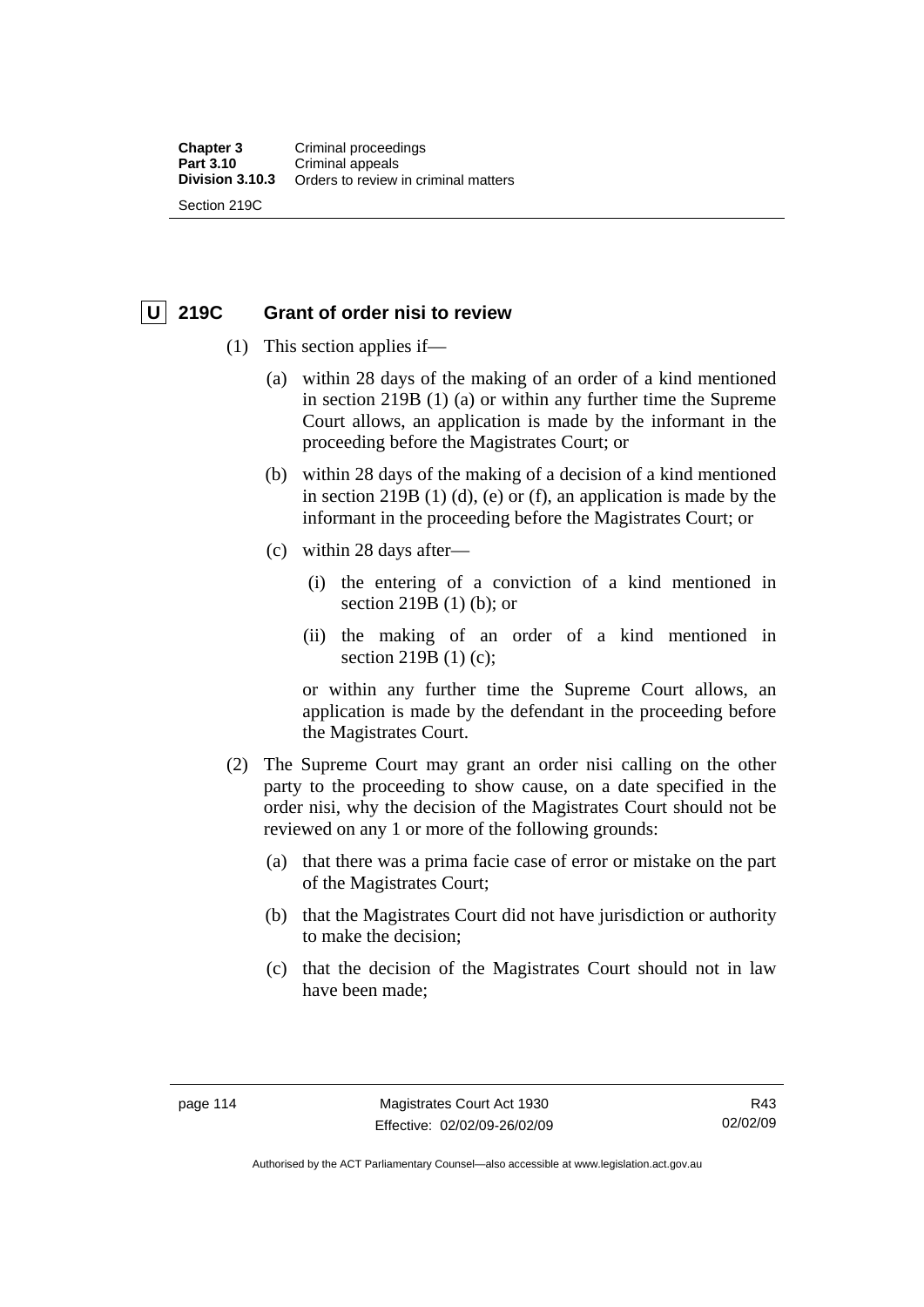- (d) that, in the circumstances of the case, a decision of a kind mentioned in section 219B (1) (d) or (e) should not have been made;
- (e) that a sentence or penalty of a kind mentioned in section 219B (1) (f) was manifestly inadequate or otherwise in error.
- (3) On an application for an order to review a decision of the Magistrates Court or on an application made after the making of such an order, the Supreme Court may, if it considers appropriate, make an order requiring the magistrate by whom the Magistrates Court was constituted to give to the Supreme Court a report setting out the reasons for the decision of the Magistrates Court and any facts or matters that in the view of the magistrate were relevant to the decision of the Magistrates Court.

## **U** 219D Grounds for review

**219E** Report by Magistrate

## **U 219F Powers of Supreme Court**

- (1) On the return of an order nisi to review a decision of the Magistrates Court, the Supreme Court, on consideration of the evidence before the Magistrates Court, and any further evidence called by leave of the Supreme Court—
	- (a) may, if satisfied that the decision of the Magistrates Court should be confirmed, discharge the order nisi; or
	- (b) may set aside or quash, in whole or in part, or otherwise vary or amend, the decision of the Magistrates Court.
- (2) If, under subsection (1) (b), the Supreme Court sets aside, quashes or otherwise varies or amends a decision of the Magistrates Court, the Supreme Court may—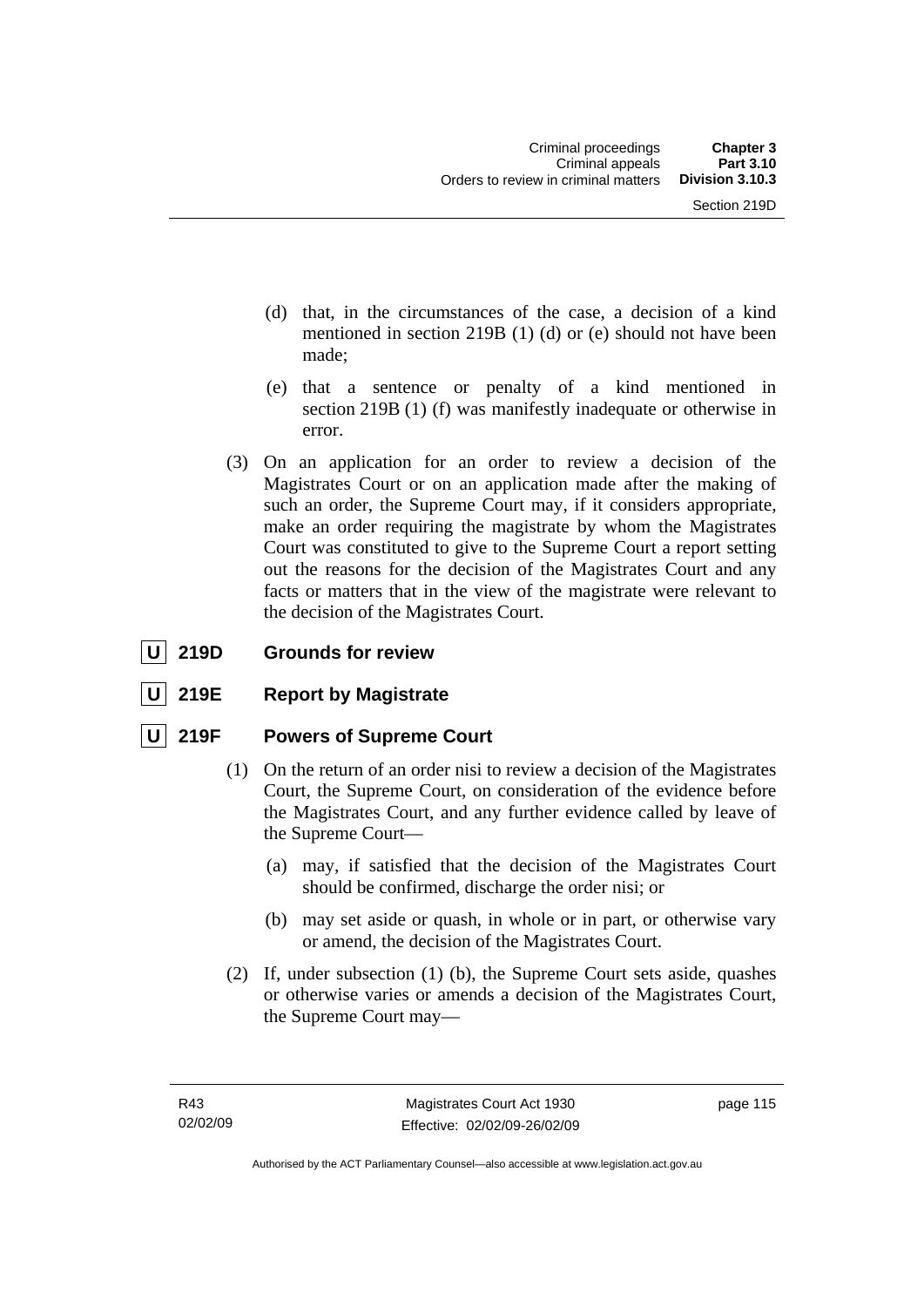- (a) for a decision mentioned in section 219B (1) (d)—order that the Magistrates Court commit the person to whom the decision relates to the Supreme Court for sentence under section 92A; or
- (b) for a decision mentioned in section 219B (1) (e)—order that the Magistrates Court continue the preliminary examination of the person to whom the decision relates in accordance with part 3.5; or
- (c) for a decision mentioned in section 219B  $(1)$  (f)—
	- (i) impose the sentence or penalty the Supreme Court considers appropriate; or
	- (ii) by order, exercise any power that the Magistrates Court might have exercised; or
- (d) in any other case—
	- (i) remit the matter to the Magistrates Court for rehearing or for further hearing with or without directions of law; or
	- (ii) make any other order the Supreme Court considers necessary to decide the matter finally, including a prohibition order or habeas corpus order.
- (3) For the purpose of—
	- (a) correcting any defect or error in the proceeding before the Magistrates Court; or
	- (b) enabling the matter to be decided on the merits;

the Supreme Court may make the amendments of the proceeding in the Magistrates Court it considers appropriate.

- (4) For subsections (1) (b) and (2) (c), the Supreme Court must not—
	- (a) vary a sentence or penalty such that the sentence or penalty as varied could not have been imposed by the Magistrates Court; or

R43 02/02/09

Authorised by the ACT Parliamentary Counsel—also accessible at www.legislation.act.gov.au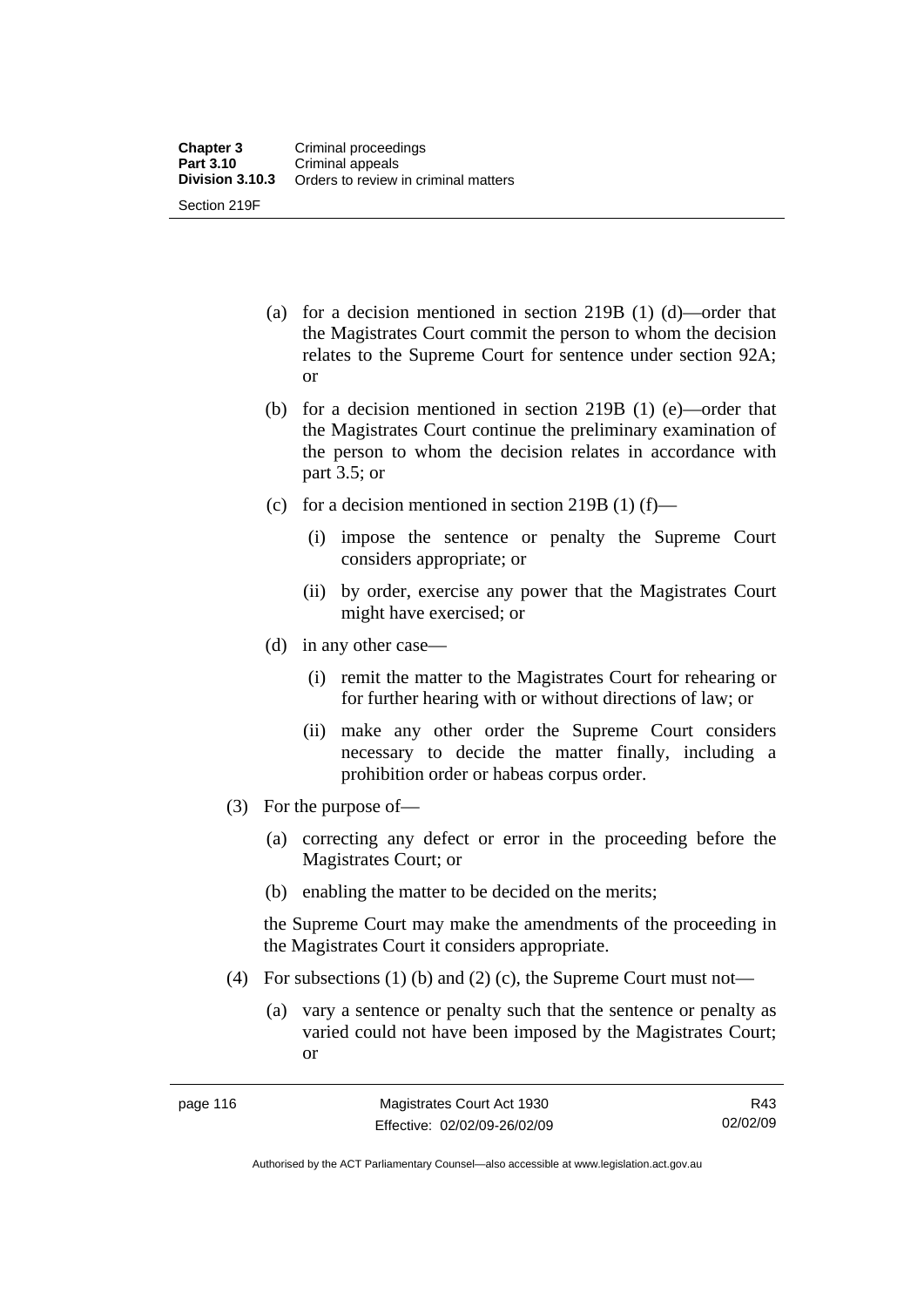- (b) impose a sentence or penalty that could not have been imposed by the Magistrates Court.
- (5) The Supreme Court may, despite the ground or any of the grounds on which the order nisi to review a decision of the Magistrates Court was granted has been established, discharge the order nisi if the Supreme Court is of the opinion that no substantial miscarriage of justice has happened.
- (6) On the discharge of an order nisi to review a decision of the Magistrates Court, that decision may be enforced, executed or given effect to as if the order nisi had not been granted.
- (7) If, in relation to a sentence or penalty mentioned in section 219B (1) (f), the Supreme Court—
	- (a) varies a sentence or penalty under subsection (1) (b); or
	- (b) imposes a sentence or penalty or makes an order under subsection (2) (b);

the sentence or penalty as varied or imposed or the order made has effect as if it were a decision of the Magistrates Court and may be enforced by the Magistrates Court accordingly.

- (8) On an appeal under this division from an order, decision, sentence or penalty mentioned in section 219B (1) (a), (d), (e) or (f), the Supreme Court must order that the costs of and incidental to the appeal are payable by the appellant.
- (9) Subsection (8) applies whether the Supreme Court orders that the order nisi be discharged or exercises any of the other powers given to it by this section.

## **Division 3.10.4 Criminal appeals—other provisions**

## **222 Control of Supreme Court over summary convictions**

 (1) A person brought before the Supreme Court, under a habeas corpus order or another order, must not be discharged from custody because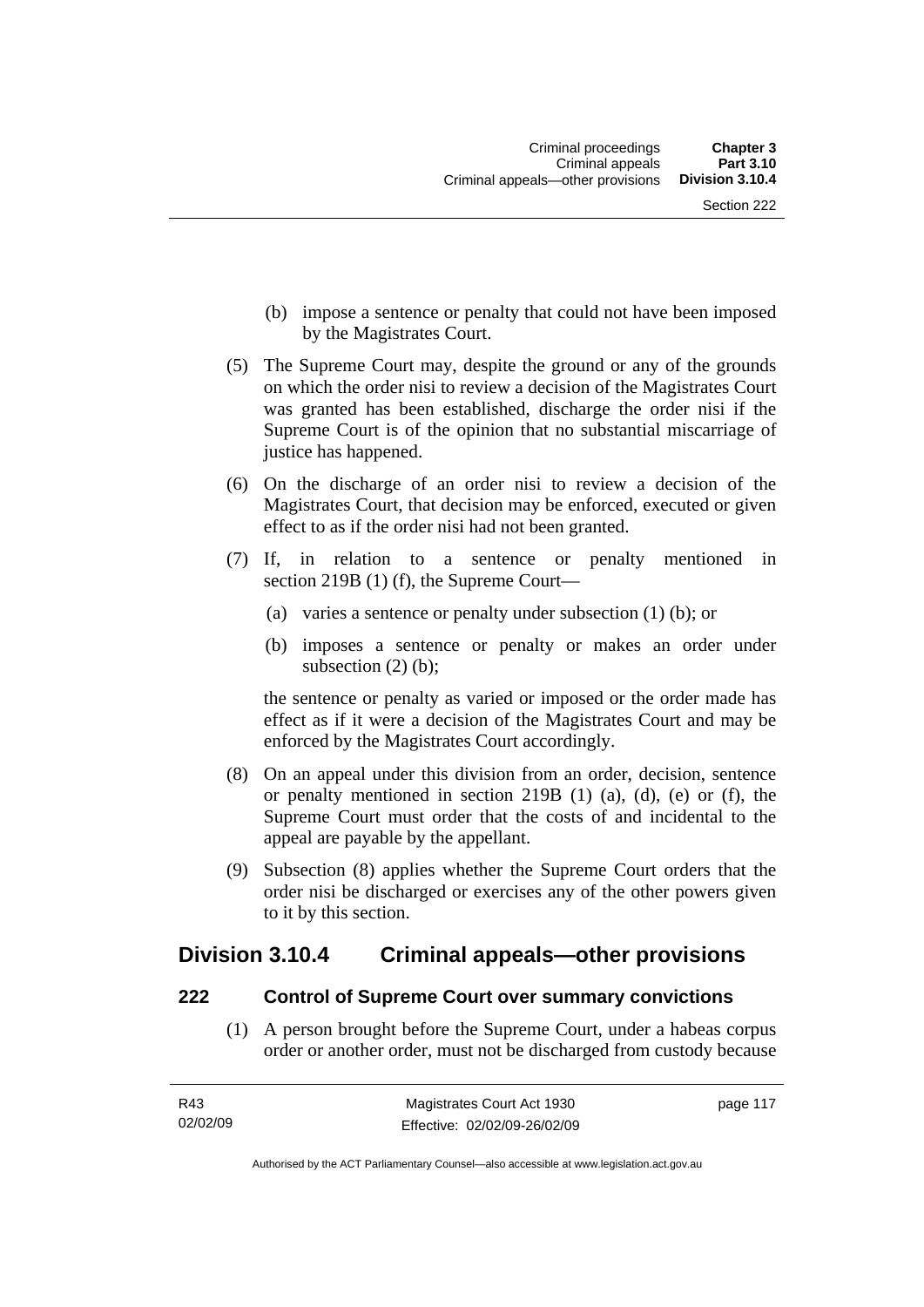any defect or error in a committal order of the Magistrates Court, unless the court, or the magistrate constituting the court, and the prosecutor or other party interested in supporting the committal order have received reasonable and sufficient notice of the intention to apply for the discharge.

 (2) The notice must require them to give to the Supreme Court the conviction, judgment or order (if any) on which the committal was founded, together with the depositions and information intended to be relied on in support of the conviction, judgment or order, or certified copies of them.

## **223 Amendment of documents**

- (1) This section applies if—
	- (a) a document mentioned in section 222 (2) is given to the Supreme Court; and
	- (b) the offence charged or intended to be charged by the document appears to have been established; and
	- (c) the Magistrates Court's judgment appears to be in substance justified; and
	- (d) the defects or errors appear to be defects of form only or mistakes not affecting the substance of the proceeding before the Magistrates Court.
- (2) The Supreme Court must allow the committal order, and may allow the conviction or judgment, to be immediately amended as necessary in accordance with the facts.
- (3) The person committed must then be remanded to the person's former custody.

## **224 In cases of certiorari order**

The like proceedings as mentioned in section 222 and section 223 must be had, and the like amendments may and must be allowed to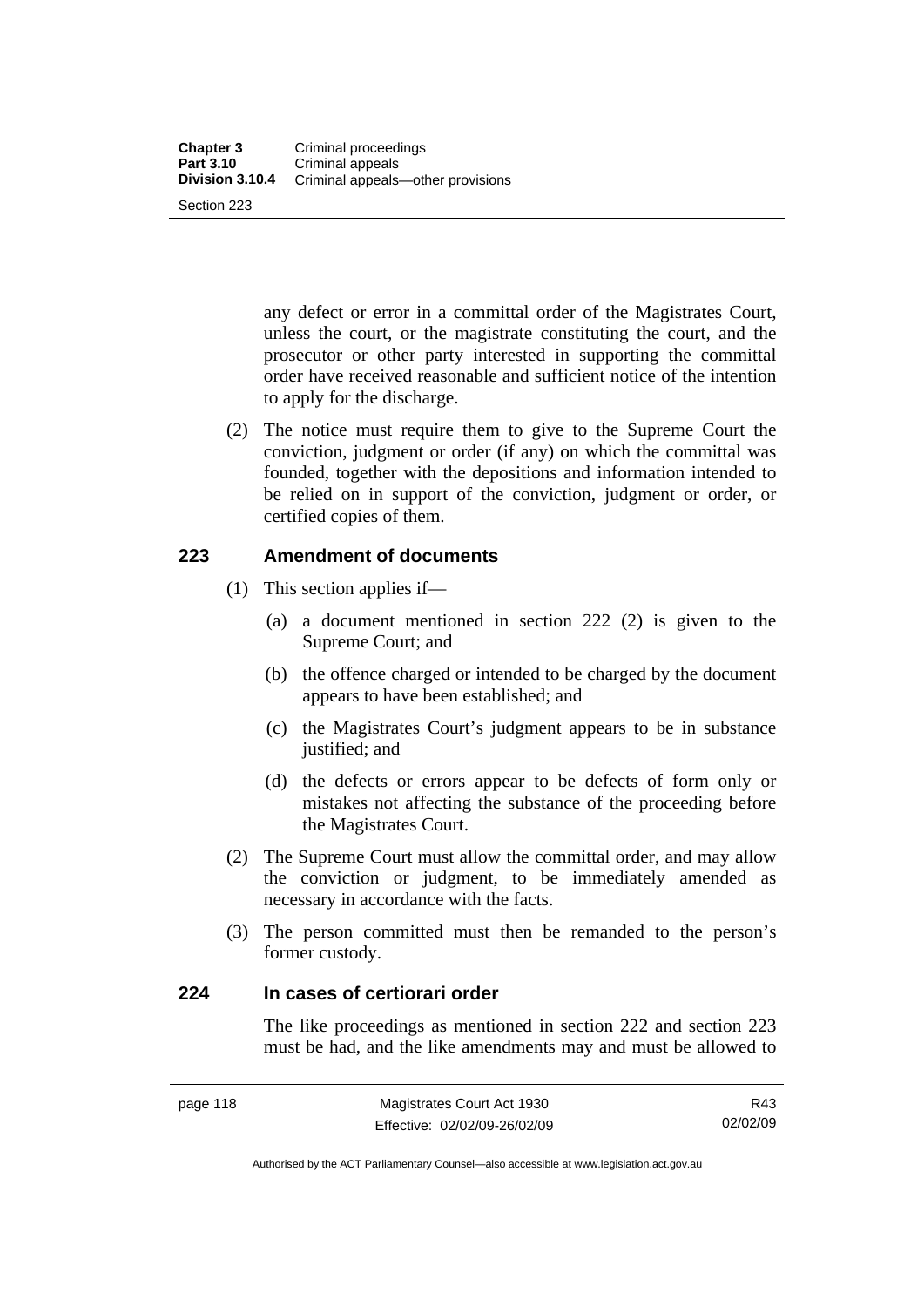be made, in relation to every order brought before the Supreme Court by certiorari order, and after amendment in any such case the order may be enforced in the proper way, and must in all respects and for all purposes be regarded and dealt with as if it had been drawn up originally as amended.

## **225 Notice dispensed with**

- (1) The notice required by section 222 may be given either before or after the habeas corpus order, certiorari order or other order is made.
- (2) When at the time of applying for the order—
	- (a) copies of the conviction or order and depositions are produced; or
	- (b) in cases of committal for trial or for sentence all informations, depositions, and statements have been given, as provided in section 106, to the director of public prosecutions or a person authorised by the director of public prosecutions;

the Supreme Court may dispense with the notice.

## **226 Power of court to admit to bail**

- (1) If any person imprisoned or detained under a summary conviction or order is brought up by a habeas corpus order, and the Supreme Court postpones the final decision of the case, the Supreme Court may admit the person to bail in accordance with the *Bail Act 1992*.
- (2) If the judgment of the Supreme Court is against any person so brought up, the Supreme Court may remand the person to his or her former custody, there to serve the rest of the term for which the person was committed.

## **227 Respecting the amendment of convictions etc**

 (1) Whenever the facts or evidence appearing by the depositions in substance support the decision of the Magistrates Court, if the decision does not extend beyond the information, and if the facts or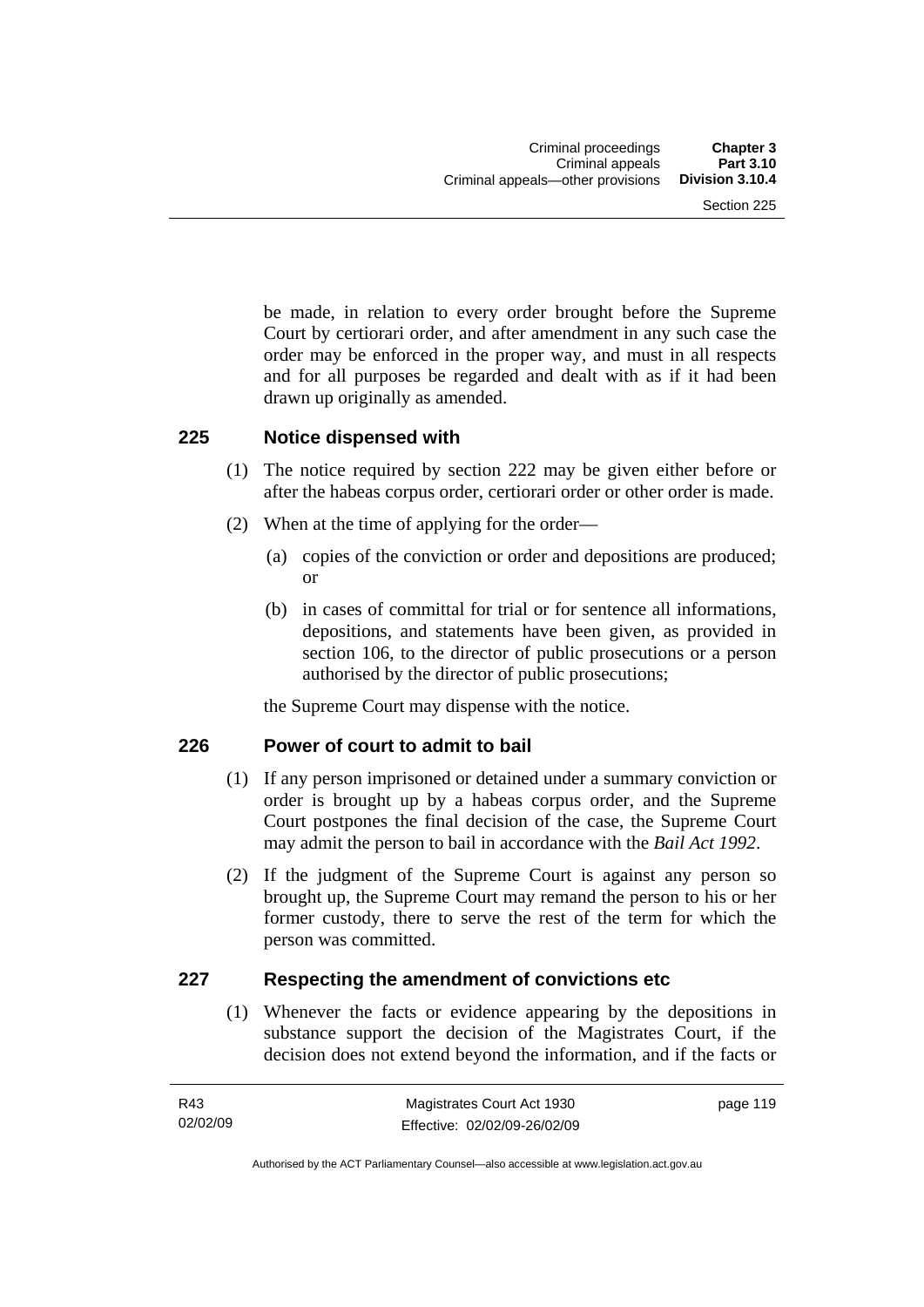evidence would have justified the court in making any necessary allegation or finding omitted in the decision, or in the formal conviction or order, or any warrant issued under the adjudication, the powers of amendment given by section 223 may be exercised, and if in a conviction there is some excess that may (consistently with the merits of the case) be corrected, the conviction must be amended accordingly and must stand good for the remainder.

 (2) All amendments are subject to the order about costs and otherwise the Supreme Court considers appropriate.

## **228 No summons or information**

- (1) This section applies to a conviction or order in a case if—
	- (a) a relevant person is present at the hearing of the case; and
	- (b) there is no summons or information (or an amendment of a summons or information) in relation to the person; and
	- (c) the person does not object at the hearing about the matter mentioned in paragraph (b).
- (2) The conviction or order stands.
- (3) In this section:

#### *relevant person* means—

- (a) a convicted person; or
- (b) a person against whom an order has been made; or
- (c) a person whose goods have been condemned or ordered to be sold as forfeited.

## **229 Distribution of penalty**

A conviction or an order is not defeated for the want of any distribution, or for a wrong distribution of the penalty or forfeiture.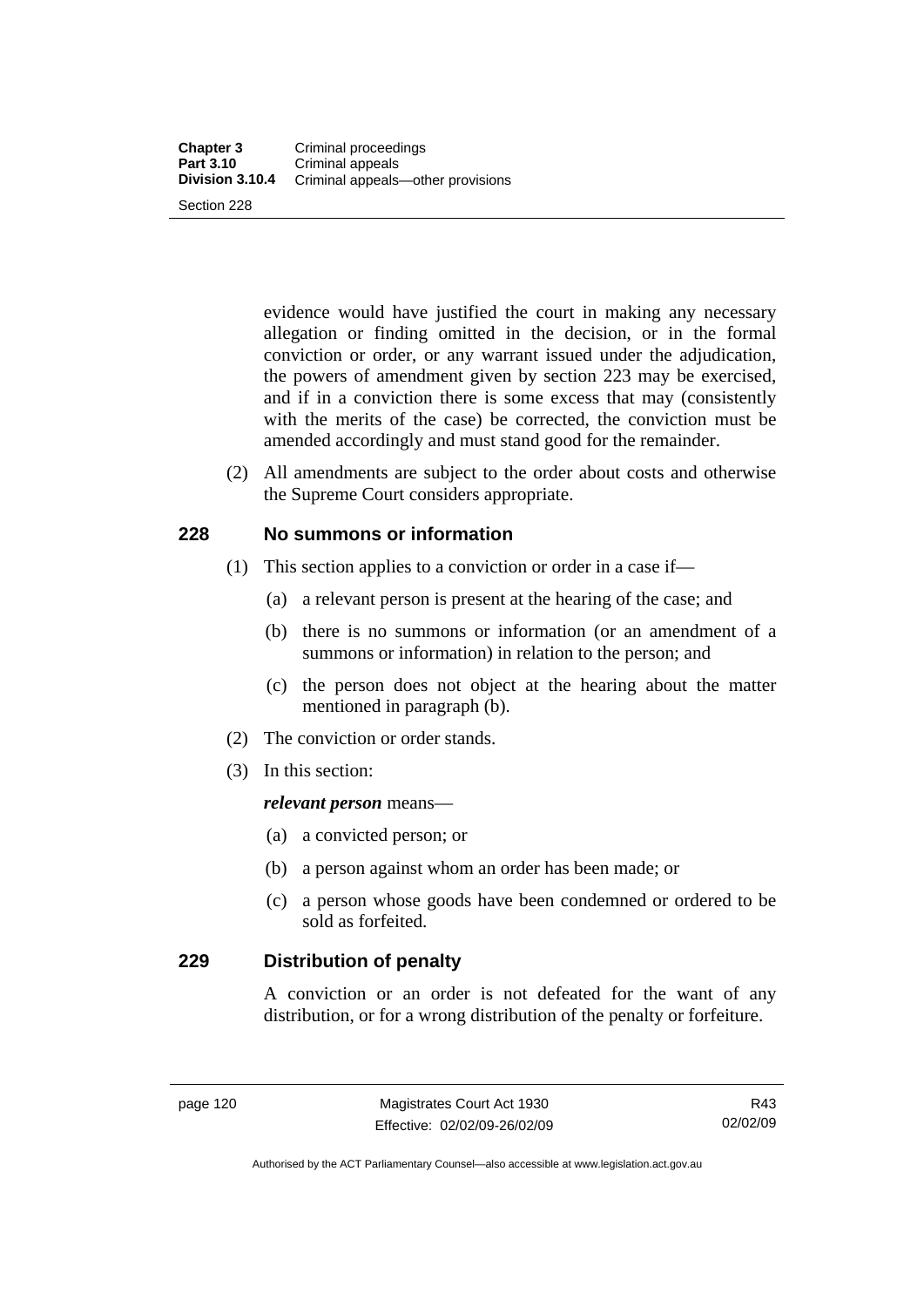# **Part 3.11 Costs in criminal matters**

## U 244 Award of costs in criminal matters

The power of the court to award costs and the award of costs by the court is subject to the following provisions:

- (a) if the court makes a conviction or order in favour of the informant—it may in its discretion award and order that the defendant must pay to the informant the costs it considers just and reasonable;
- (b) if the court dismisses the information, or makes an order in favour of the defendant—it may in its discretion award and order that the informant must pay to the defendant the costs it considers just and reasonable;
- (c) the amounts so allowed for costs must in all cases be specified in the conviction or order or order of dismissal;
- (d) an amount awarded or ordered to be paid by an informant, or to a defendant, for costs may be recovered under the rules about the enforcement of judgments of the court in civil proceedings;
- (e) if any case is adjourned—the court may in its discretion order that the costs of and occasioned by the adjournment be paid by any party to any other party;
- (f) the costs of people present to give evidence or produce documents, whether they have been examined or not, or have or have not produced documents must, unless otherwise ordered by the court, be allowed to them though they have not been subpoenaed.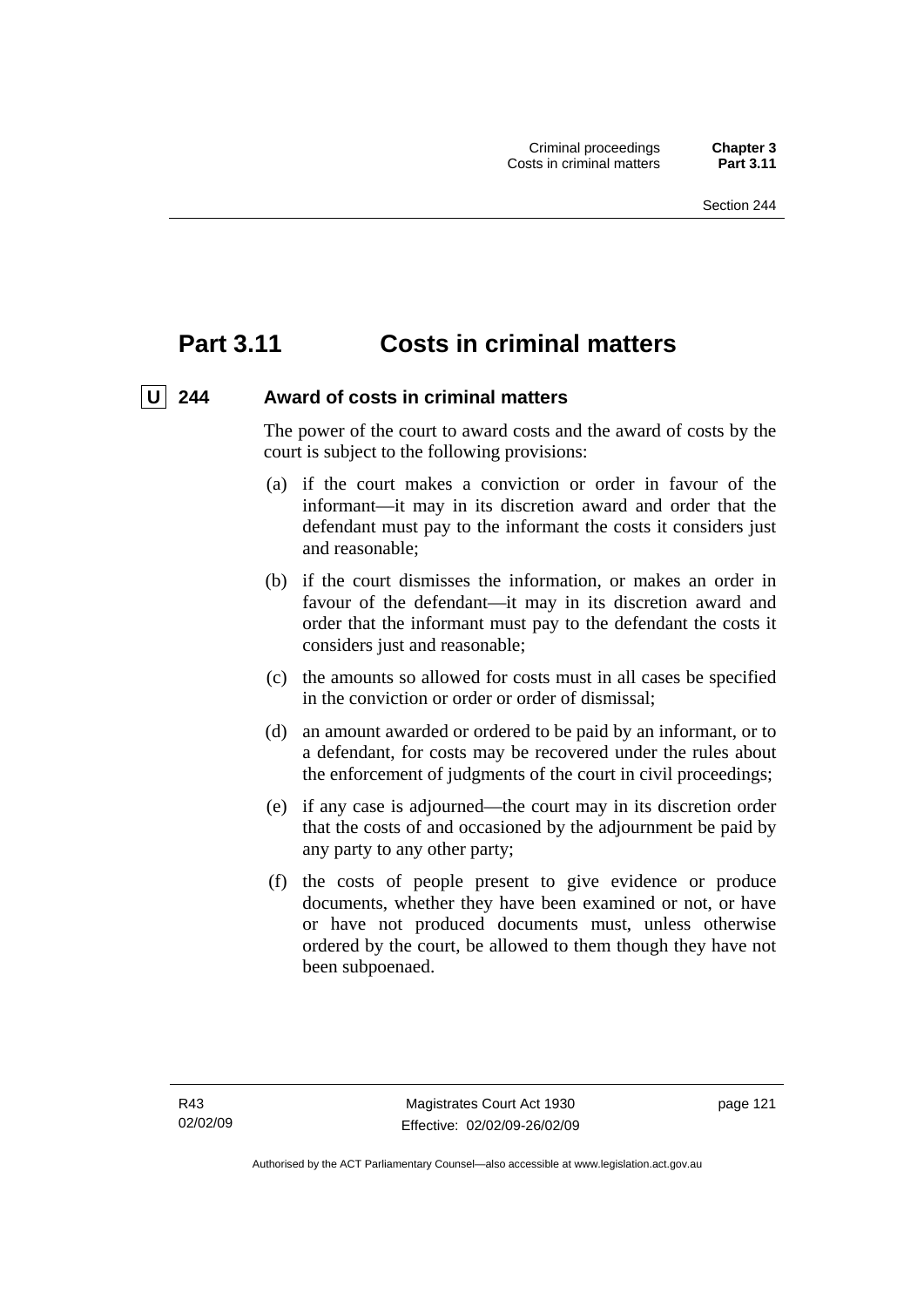**Chapter 3** Criminal proceedings<br>**Part 3.12** Securities in criminal **Securities in criminal matters** 

Section 249

# **Part 3.12 Securities in criminal matters**

#### **249 Securities taken under Act**

- (1) A person must give security under this Act (other than chapter 4 (Civil proceedings)), whether as principal or surety, either by the deposit of an amount with the registrar, or by an oral or written acknowledgment of the undertaking or condition by which, and of the amount for which, the person is bound.
	- *Note* If a form is approved under the *Court Procedures Act 2004* for this provision, the form must be used.
- (2) Record of the security having been made may be provided by entry of it in the court's records.

#### **250 Recovery of amount due under security**

Any amount becoming due under a security under this Act (other than chapter 4 (Civil proceedings)) is recoverable on a claim by a police officer or by the registrar or by some other person authorised by the court.

## **252 Sums paid by surety may be recovered from principal**

Any amount paid by a surety on behalf of his or her principal in relation to a security under this Act (other than chapter 4 (Civil proceedings)), together with all costs, charges and expenses incurred by the surety in relation to the security, is taken to be a debt due to the surety from the principal, and may be recovered on a claim by the surety.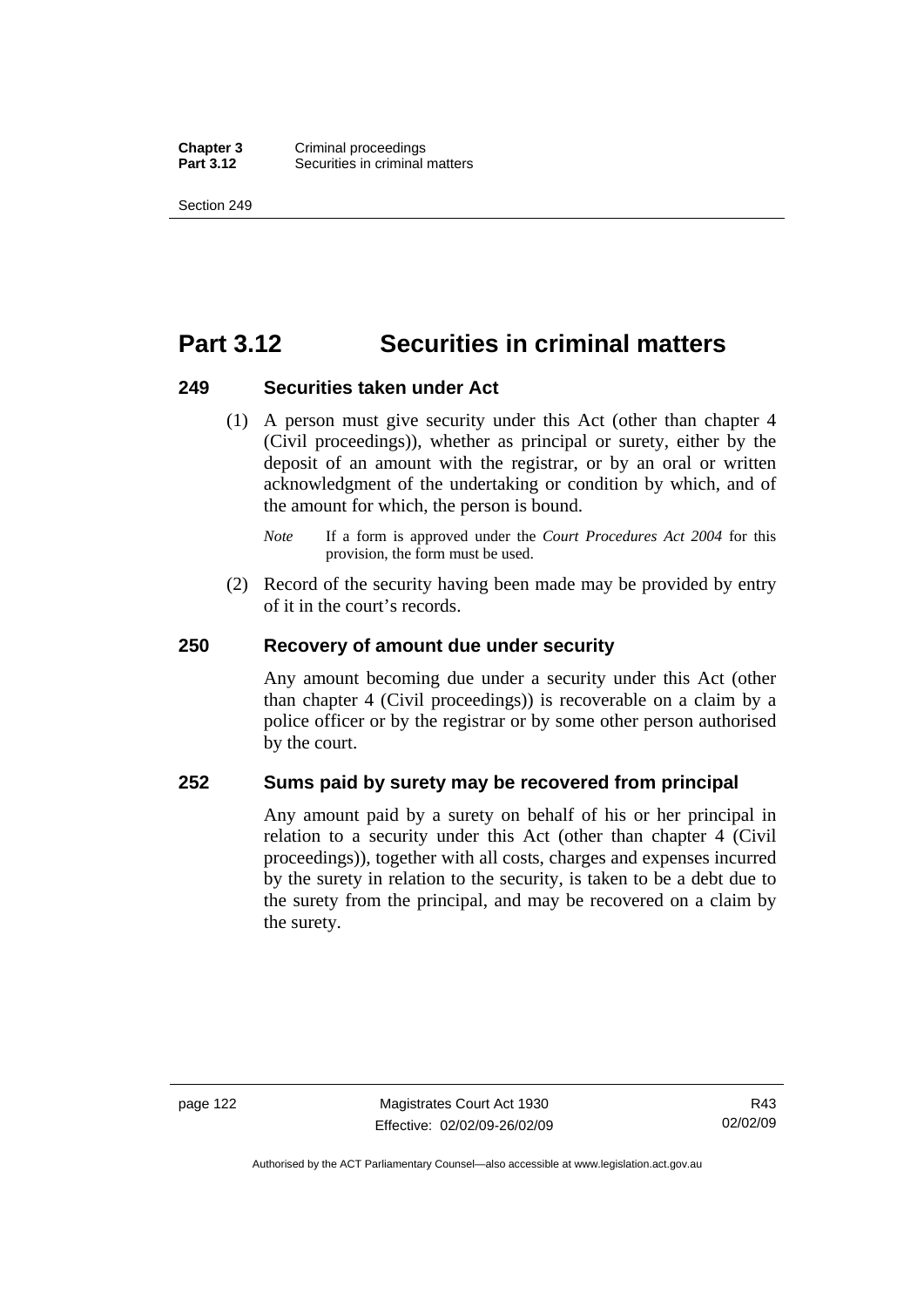## **253 Payment enforced by security**

If security is given under this Act (other than chapter 4 (Civil proceedings)) for payment of an amount, the payment must be enforced by means of the security in substitution for other means of enforcing the payment.

## **254 Enforcement of recognisance**

- $(1)$  If—
	- (a) a witness or a person sought to be made a witness has entered into a recognisance for this Act; and
	- (b) the court is satisfied that the witness or person sought to be made a witness has failed to comply with a condition of the recognisance;

the court may declare the recognisance to be forfeited and may make an order that the witness or person sought to be made a witness pay the whole or a part of the amount in which the witness or person is bound under the recognisance.

- $(2)$  If—
	- (a) the court has declared a recognisance to be forfeited under subsection (1); and
	- (b) a person is bound by the recognisance as surety for the performance of that condition;

the court may make an order that the person mentioned in paragraph (b) pay the whole or a part of the amount in which the person is bound under the recognisance.

 (3) An order made under subsection (1) or (2) may be enforced as if it were a judgment entered on a claim by the registrar.

page 123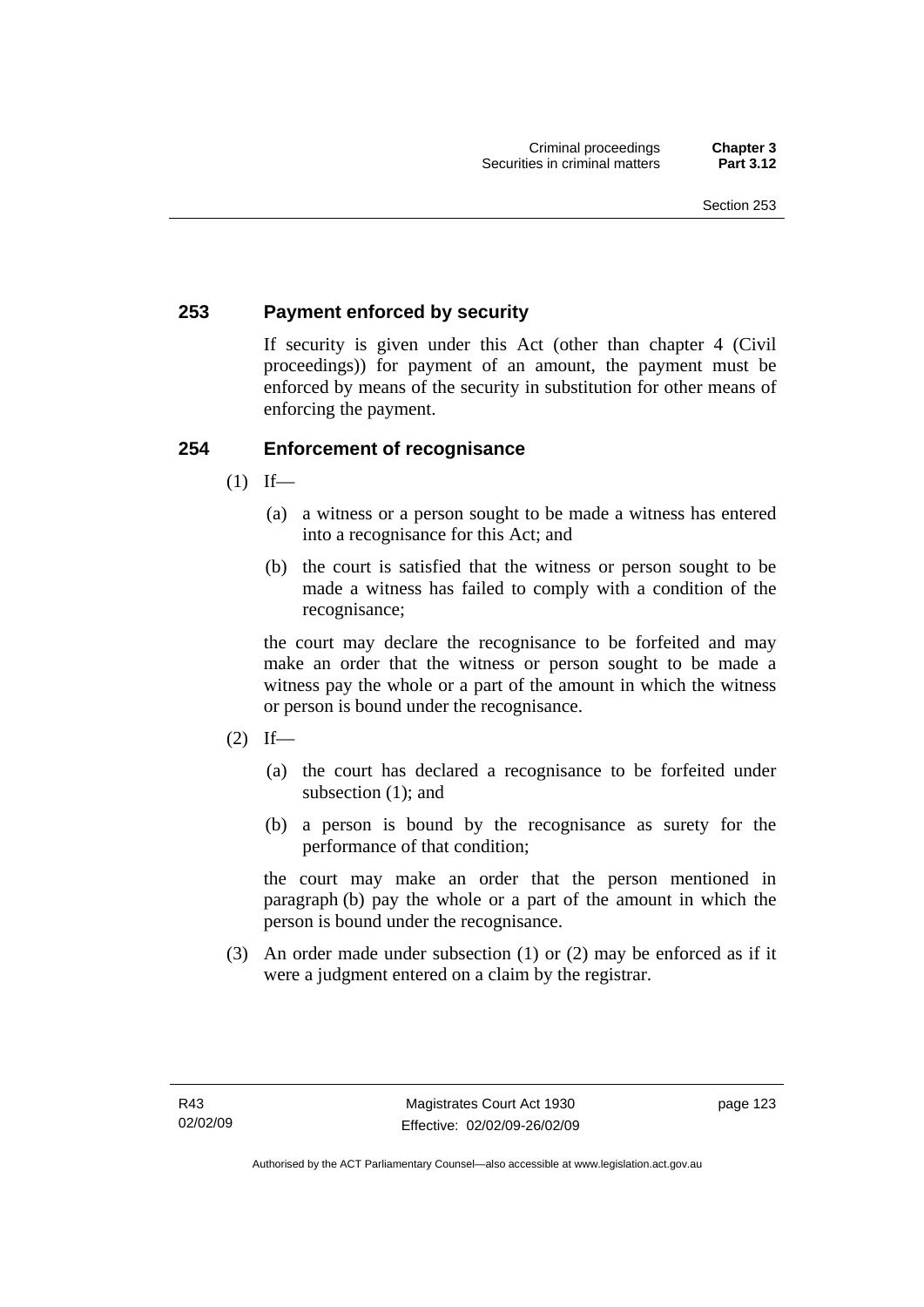Section 254

- (4) Subject to subsection (5), the court may, on application by a person against whom an order has been made under subsection (1) or (2)—
	- (a) vary the order by reducing the amount payable under the order; or
	- (b) revoke the order and, if the order was made under subsection (1), revoke the declaration that the recognisance is forfeited.
- $(5)$  If—
	- (a) the court has made an order under subsection (1) or (2); and
	- (b) an enforcement order has been made; and
	- (c) property has been sold under the enforcement order;

the court must not make an order under subsection (4).

 (6) It is not necessary that, for the purpose of hearing an application under subsection (4), the court be constituted by the magistrate who made the order to which the application relates.

page 124 Magistrates Court Act 1930 Effective: 02/02/09-26/02/09

Authorised by the ACT Parliamentary Counsel—also accessible at www.legislation.act.gov.au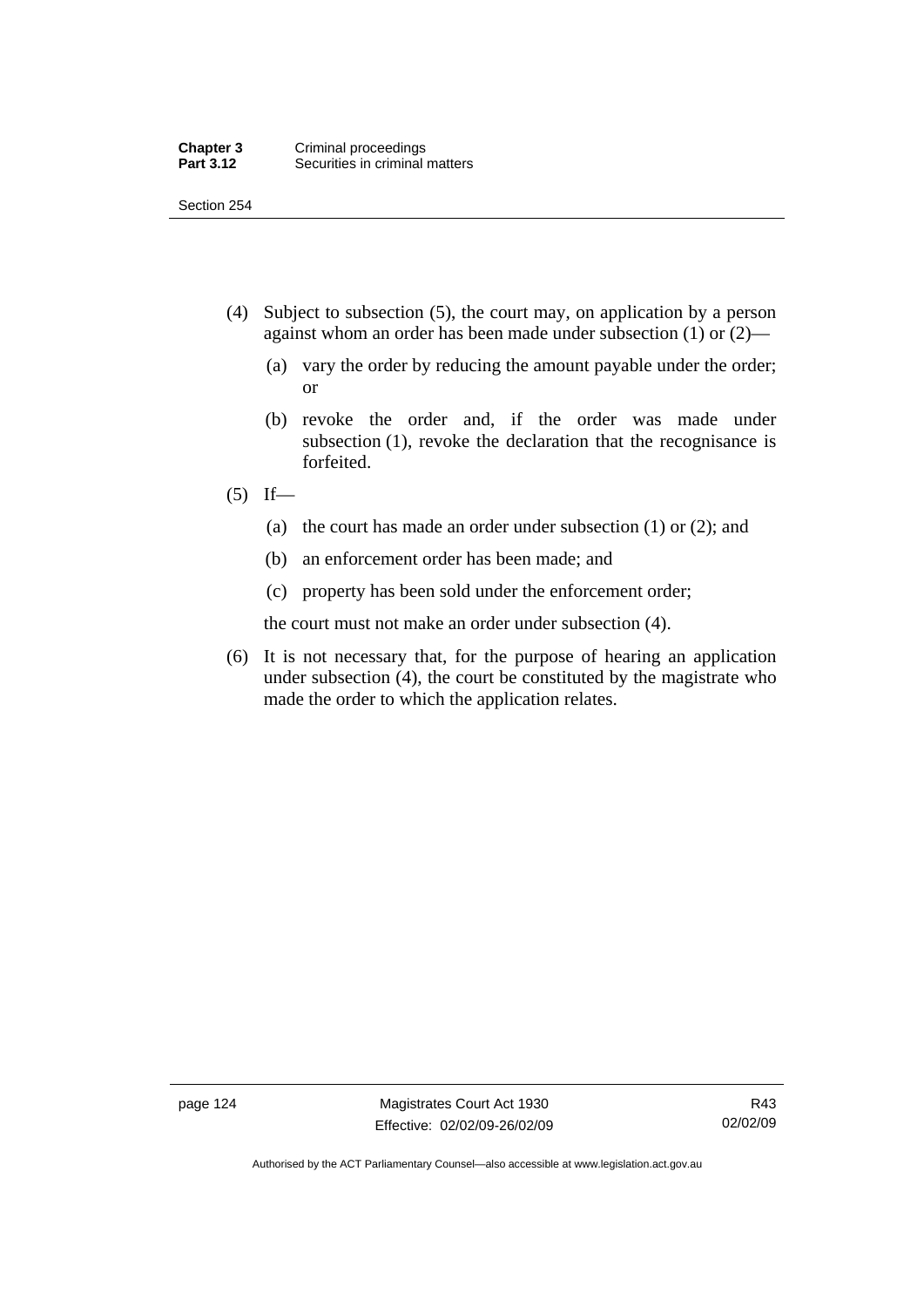# **Chapter 4 Civil proceedings**

# Part 4.1 **Preliminary**

## **U 256 Application of ch 4**

This chapter does not apply in relation to—

- (a) a proceeding under the *Domestic Violence and Protection Orders Act 2001*; or
- (b) a proceeding under the *Workers Compensation Act 1951*; or
- (c) a proceeding on an information for an offence.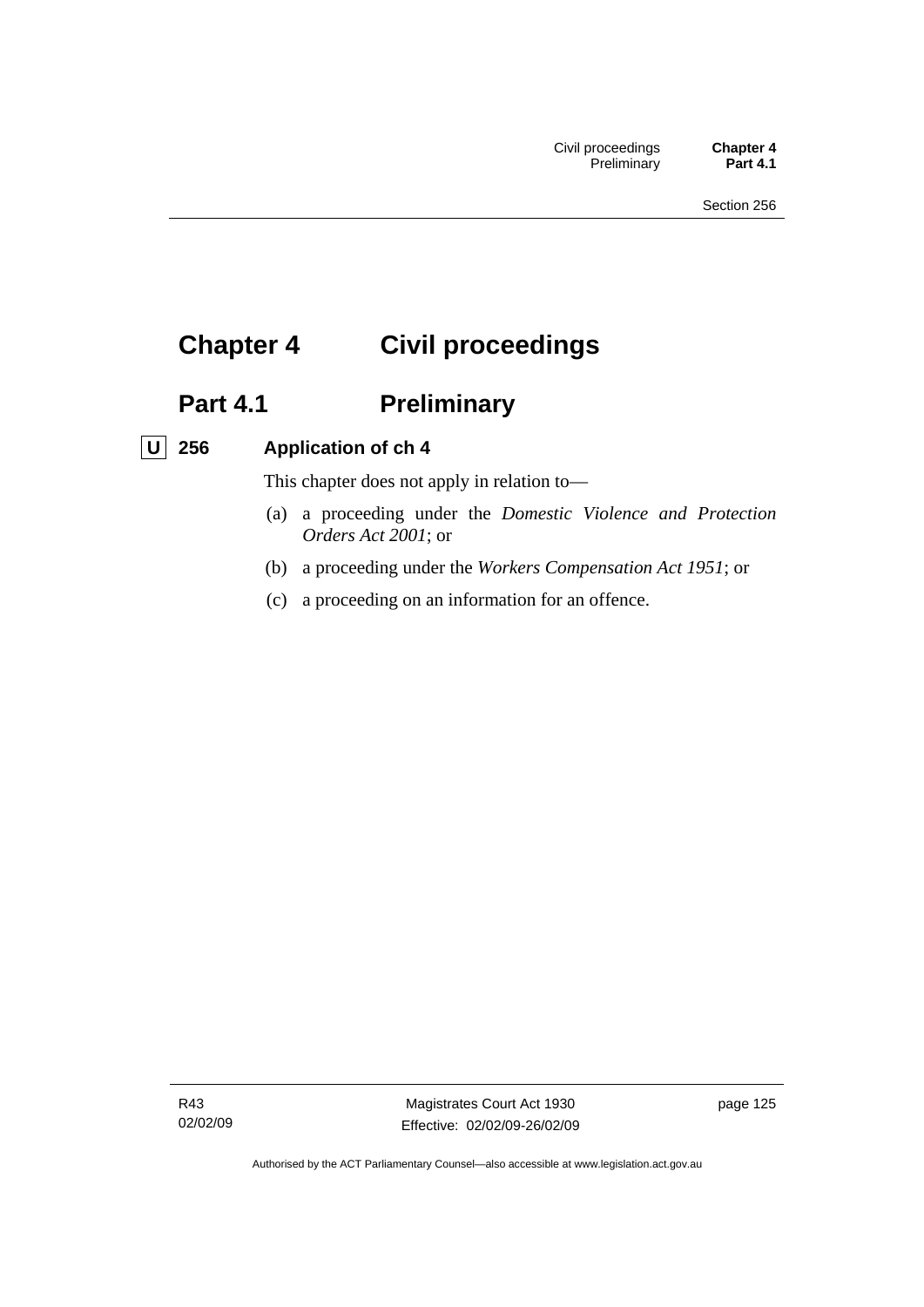**Chapter 4 Civil proceedings**<br>**Part 4.2 Civil iurisdiction Civil jurisdiction** 

Section 257

# **Part 4.2 Civil jurisdiction**

#### **257 Personal actions at law—amount or value**

- (1) The Magistrates Court has jurisdiction to hear and decide any personal action at law if the amount claimed is not more than \$50 000, including a personal action at law if—
	- (a) the amount claimed is the amount owing on a balance of account, after an admitted set-off or otherwise; or
	- (b) any amount in excess of \$50 000 to which the plaintiff may be entitled in relation to the cause of action is abandoned in accordance with the rules.
- (2) If the amount claimed in a personal action includes interest up to judgment, or a lump sum instead of interest, in accordance with the rules, the interest is disregarded in working out whether or not the court has jurisdiction.
- (3) For this section, a *personal action at law* includes an action relating to the detention of goods, and the amount claimed in the action is the value of the goods plus any amount claimed for damages for the detention of the goods.
- (4) Subsection (1) does not limit the court's jurisdiction if, under another law in force in the ACT, an amount may be recovered by action in the court (even if the amount is more than \$50 000).
- (5) The court's jurisdiction under subsection (1) is additional to any jurisdiction that the court has under any other law in force in the ACT.

Authorised by the ACT Parliamentary Counsel—also accessible at www.legislation.act.gov.au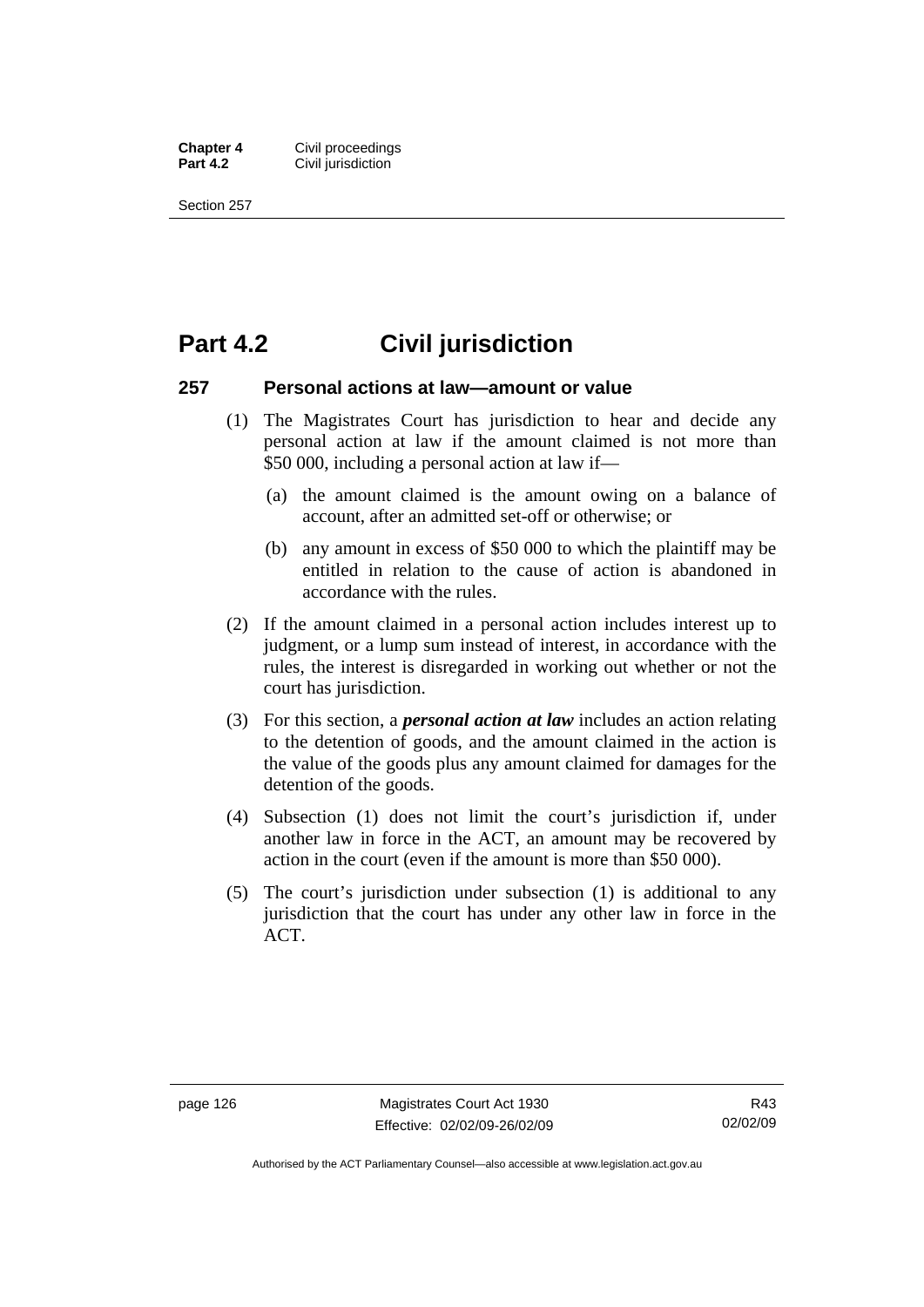## **258 Power of court to grant relief**

- (1) In any proceeding that the Magistrates Court has jurisdiction to hear and decide—
	- (a) the court may grant any relief, redress or remedy that the Supreme Court may grant in a similar action in that court, and for that purpose the Magistrates Court may make any order that the Supreme Court may make; and
	- (b) the court must give effect to any ground of defence, counterclaim or set-off, whether equitable or legal, in the same way and to the same extent that the Supreme Court would do.
- (2) For the exercise by the Magistrates Court of its powers under subsection (1) in any proceeding—
	- (a) a magistrate constituting the court has, as well as any other powers under this Act, all the powers of a judge in a similar action in the Supreme Court; and
	- (b) the registrar, bailiff or other appropriate officer of the Magistrates Court must exercise any function that a corresponding officer of the Supreme Court would exercise in a similar action in that court in accordance with the practice and procedure of that court.
- (3) In exercising a function mentioned in subsection (2), the registrar, a bailiff or other officer of the court must comply with this Act, the rules and any order of the Magistrates Court.

## **259 Rules of equity to prevail**

In any proceeding in the Magistrates Court, if there is a conflict between the rules of equity and the rules of common law, the rules of equity prevail.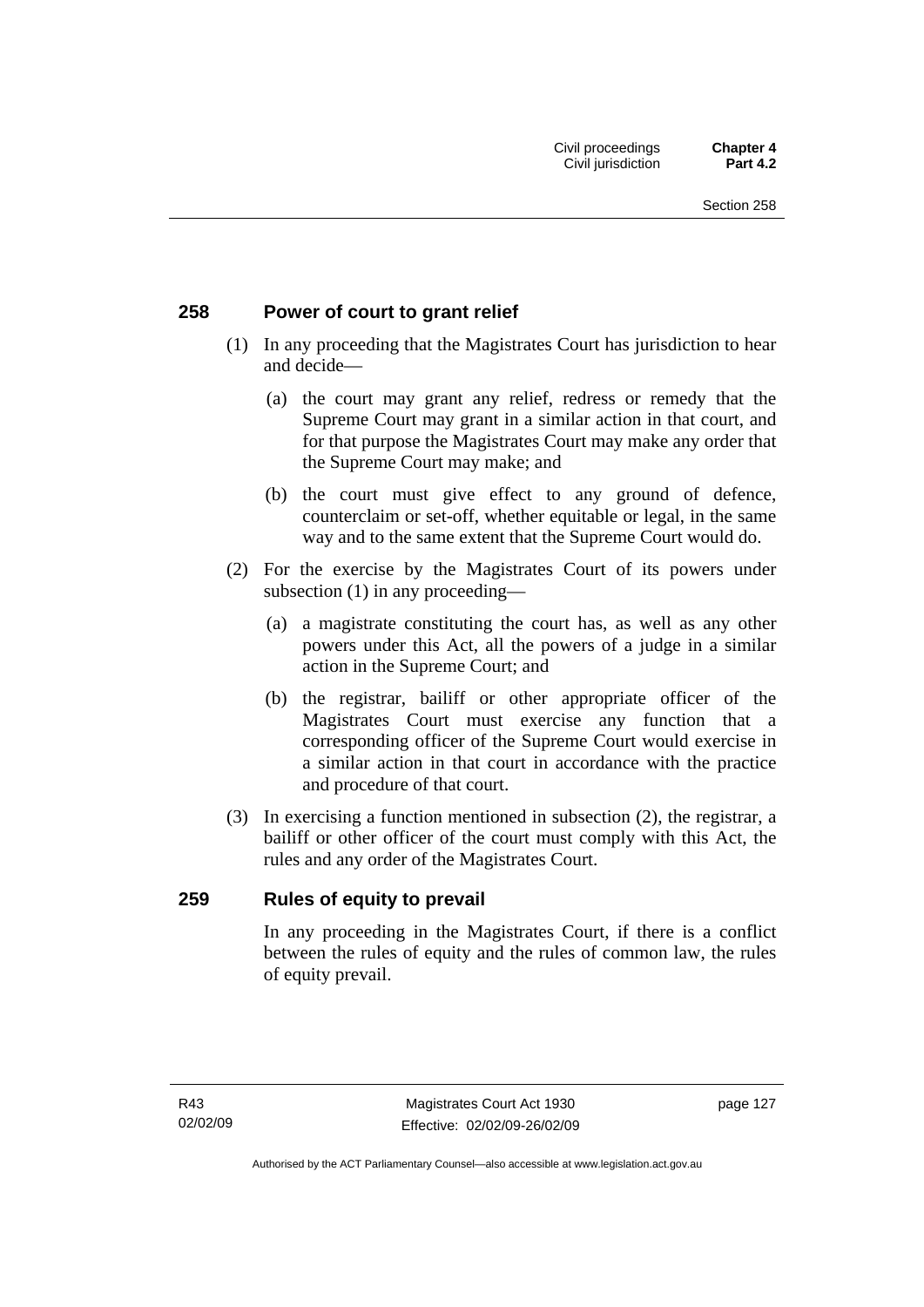| <b>Chapter 4</b> | Civil proceedings  |
|------------------|--------------------|
| <b>Part 4.2</b>  | Civil jurisdiction |

Section 260

## **260 Nuisance**

- (1) The Magistrates Court has the same jurisdiction as the Supreme Court to hear and decide a civil action for nuisance.
- (2) In a civil action for nuisance, the Magistrates Court may grant the same relief as the Supreme Court may grant in a similar action in that court.

## **261 Disputed debts**

- (1) The Magistrates Court may, in a proceeding in the court, declare that—
	- (a) a person is or is not indebted to someone else; or
	- (b) a person is or is not indebted to someone else in a stated amount; or
	- (c) a person is or is not indebted to someone else in an amount that is more than a stated amount.
- (2) This section applies only in relation to a debt that is not more than \$50 000.

## **262 Cause of action arising, or defendant resident, outside ACT**

The Magistrates Court has jurisdiction to hear and decide a proceeding if—

- (a) the defendant was resident in the ACT when the claim was served on the defendant, even though all of the cause of action in the proceeding arose outside the ACT; or
- (b) both of the following apply, even though the defendant is not in the ACT:
	- (i) a material part of the cause of action in the proceeding arose in the ACT, even though part of the cause of action arose outside the ACT;

Authorised by the ACT Parliamentary Counsel—also accessible at www.legislation.act.gov.au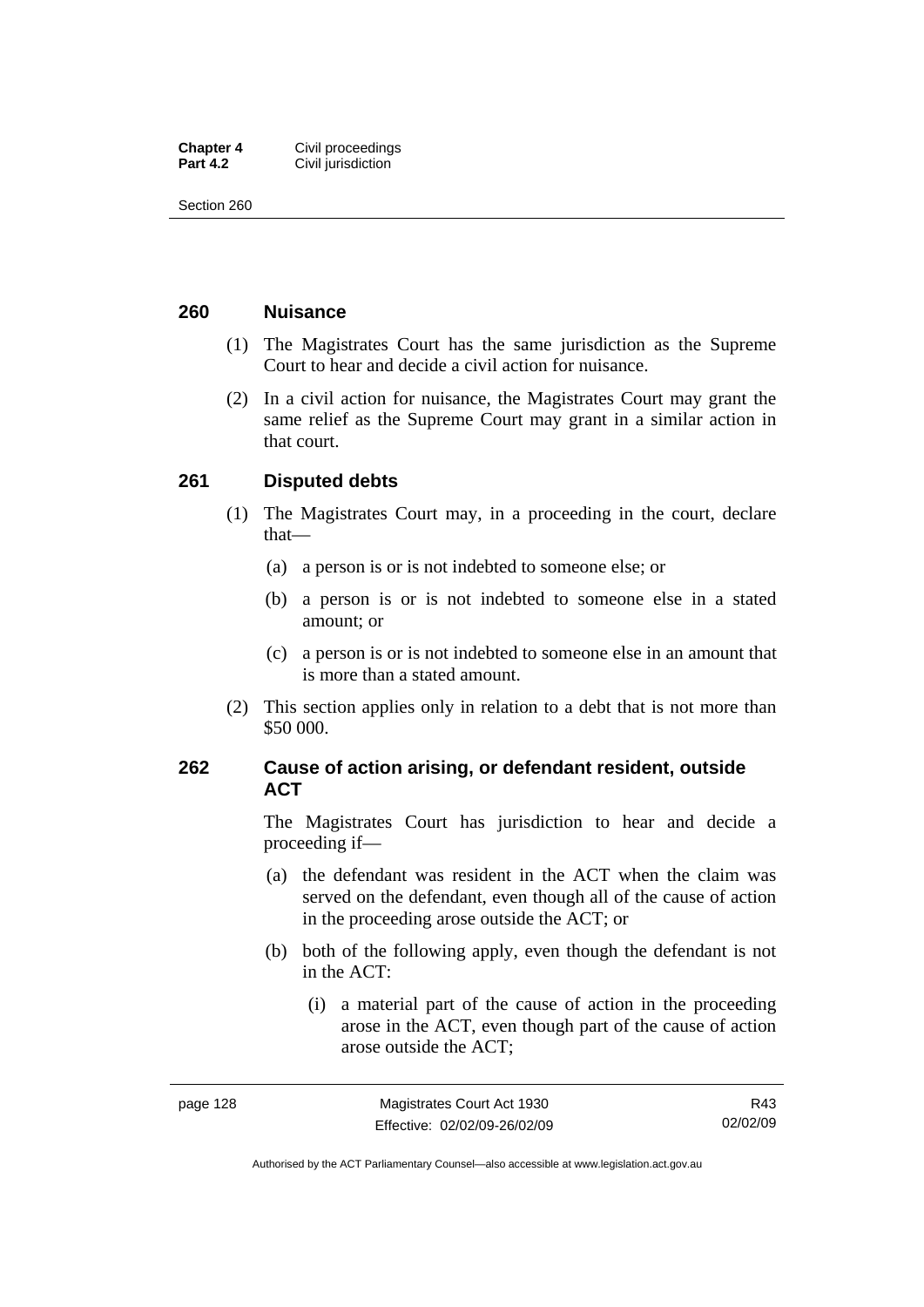(ii) the claim is served on the defendant in Australia or an external territory.

## **263 Requests under conventions relating to legal proceedings in civil and commercial matters**

- (1) The Magistrates Court has jurisdiction to make any order or take any action necessary to comply with a request received from the consular or other authority of a relevant foreign country for serving documents in the ACT or taking evidence in the ACT.
- (2) In this section:

*relevant foreign country*—a foreign country is a *relevant foreign country* if a convention relating to legal proceedings in civil and commercial matters is in force between the country and Australia.

## **264 Proceedings affecting title to land**

- (1) The Magistrates Court does not have jurisdiction to hear and decide a proceeding in which the title to land is genuinely in question.
- (2) However, the jurisdiction of the Magistrates Court to hear and decide a proceeding is not affected only because the title to land incidentally comes in question in the proceeding.
- (3) In a proceeding mentioned in subsection (2), a judgment is not evidence of title to land.

## **265 Disputes under Residential Tenancies Act**

The Magistrates Court does not have jurisdiction in relation to a dispute to which the *Residential Tenancies Act 1997* applies if the amount in dispute is not more than \$10 000.

## **266 Complaints under Utilities Act, pt 12**

The Magistrates Court does not have jurisdiction in relation to a matter to the extent to which it is the subject of—

page 129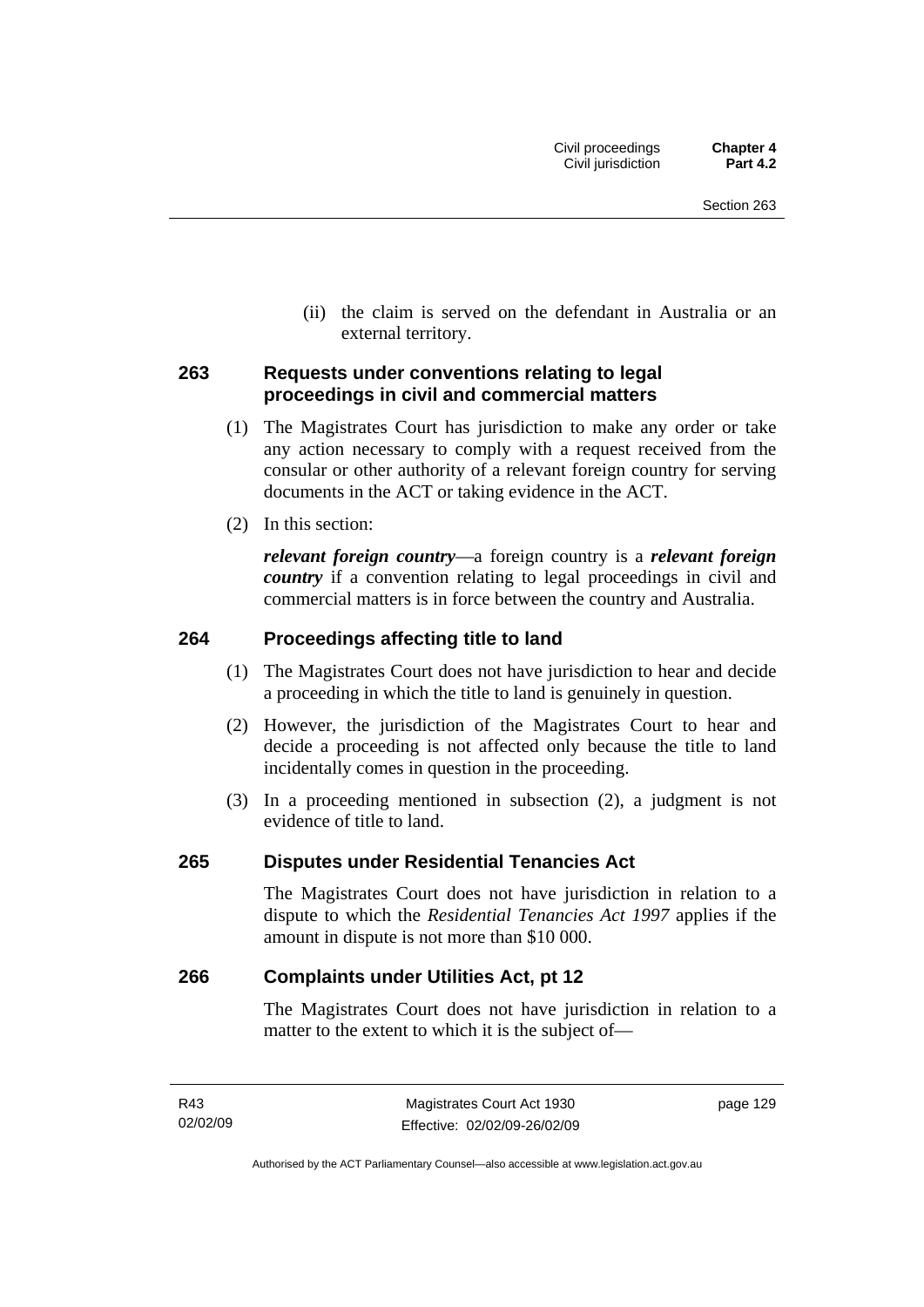| <b>Chapter 4</b> | Civil proceedings  |
|------------------|--------------------|
| <b>Part 4.2</b>  | Civil jurisdiction |

Section 266A

- (a) a complaint under the *Utilities Act 2000*, part 12 (Complaints); or
- (b) a direction or declaration of the ACAT under that part.

## **266A Civil disputes under ACT Civil and Administrative Tribunal Act**

- (1) A proceeding may not be started in the Magistrates Court in relation to—
	- (a) a common boundaries determination; or
	- (b) another civil dispute if an amount of not more than \$10 000 is claimed, or sought to be declared as a debt, whether or not any other relief is also sought.
- (2) To remove any doubt, this section does not apply in relation to the enforcement of an order made by the ACAT.
	- *Note* The *ACT Civil and Administrative Tribunal Act 2008*, s 71 provides that a money order or non-money order made by the ACAT is taken to have been filed in the Magistrates Court for enforcement under the *Court Procedures Rules 2006*, pt 2.18 (Enforcement).
- (3) In this section:

*civil dispute*—see the *ACT Civil and Administrative Tribunal Act 2008*, section 16.

*common boundaries determination*—see the *ACT Civil and Administrative Tribunal Act 2008*, section 15.

*Note* An application may be made to the ACAT for civil disputes (see the *ACT Civil and Administrative Act 2008*, pt 4). The ACAT has, in relation to civil disputes, the same jurisdiction and powers as the Magistrates Court (see the *ACT Civil and Administrative Tribunal Act 2008*, s 22).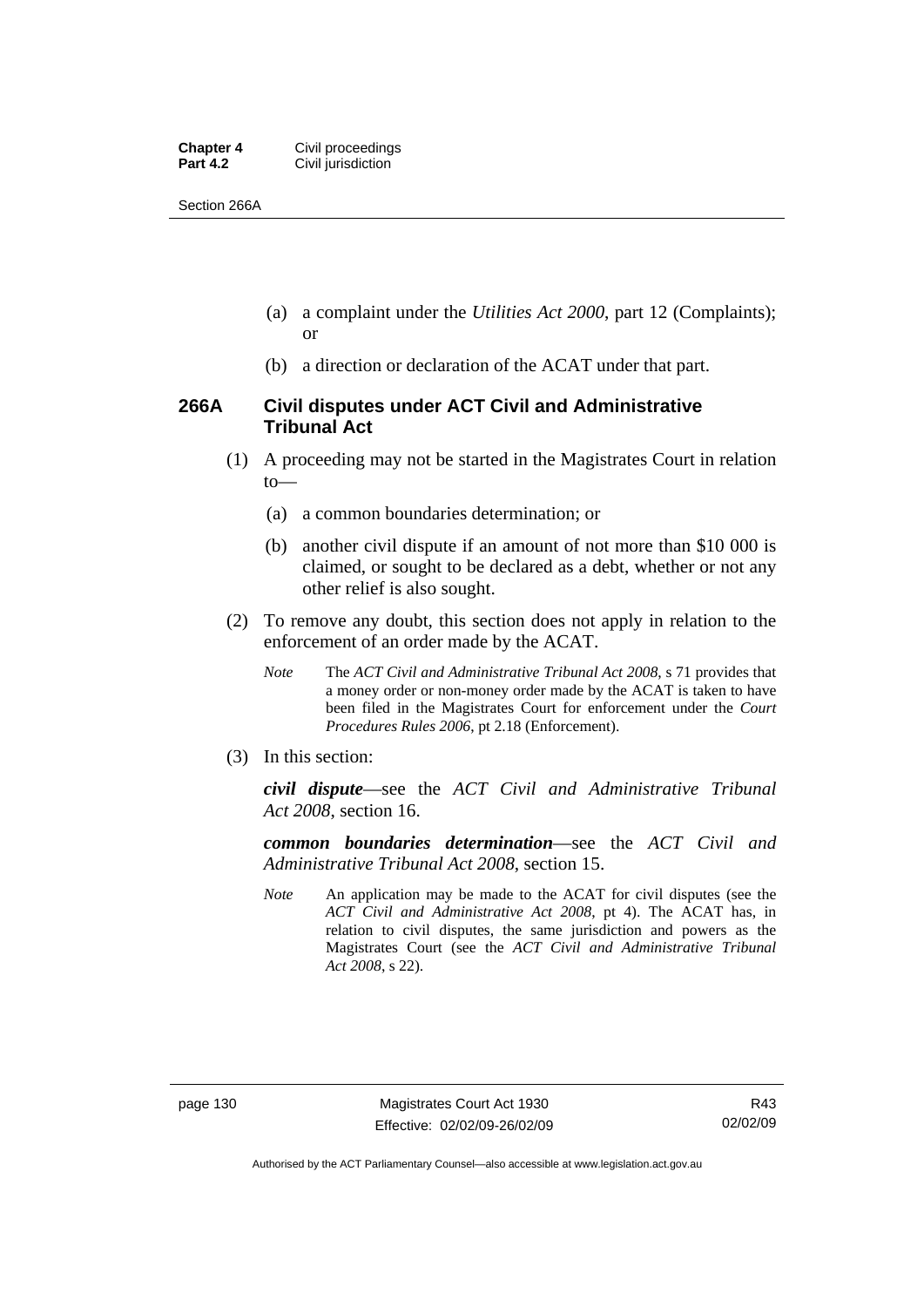## **Part 4.3 Case stated for Supreme Court**

## **267 Case stated**

- (1) On the application of a party to a proceeding in the Magistrates Court, the court may state, in the form of a special case, any question of law that arises in the proceeding for the opinion of the Supreme Court.
- (2) The Supreme Court has jurisdiction to hear and decide a case stated under this section.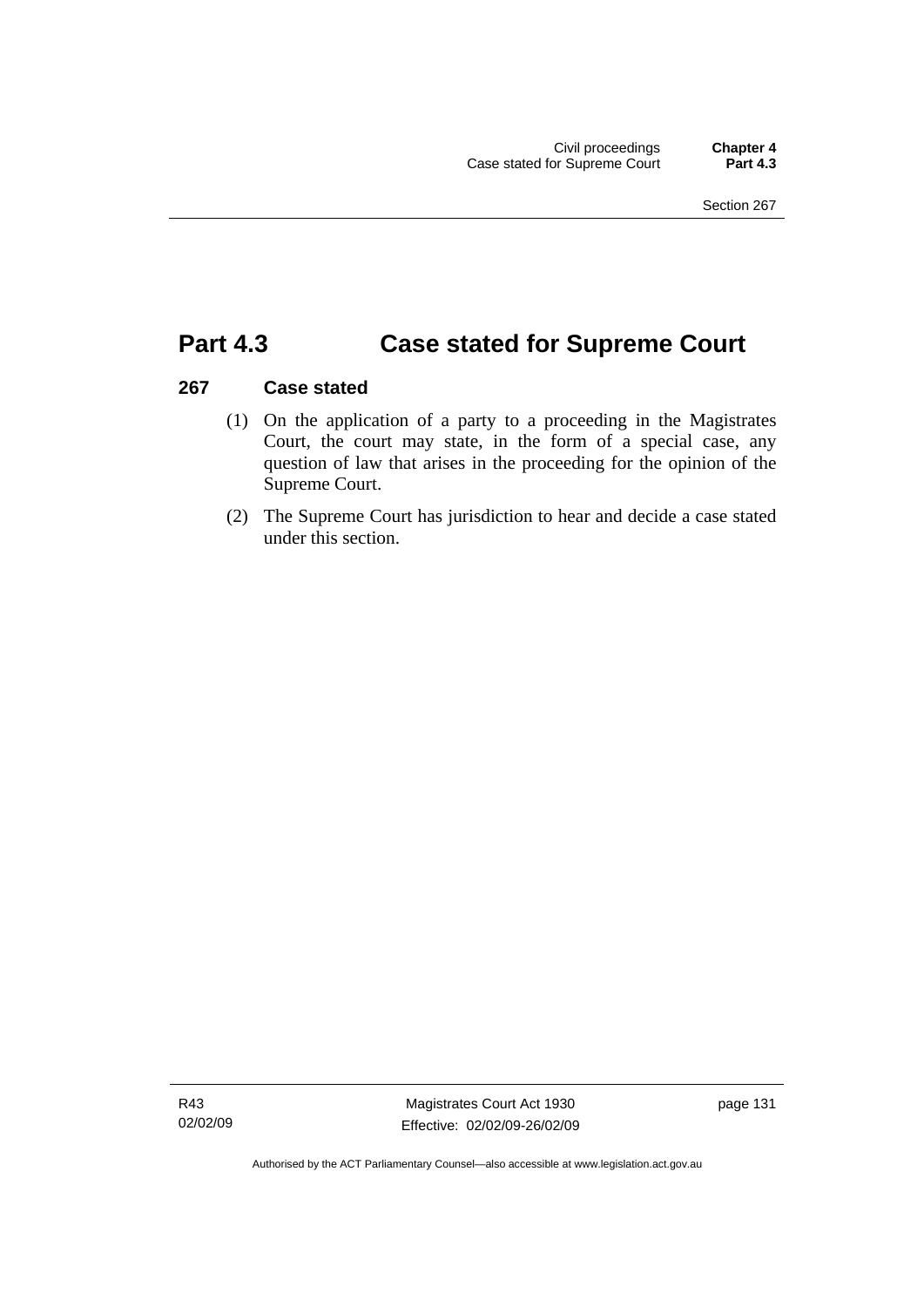Section 268

# **Part 4.4 Transfer of proceedings from or to Supreme Court**

## **268 Transfer of action from Supreme Court**

- (1) This section applies if a proceeding in relation to the cause of action on which a prescribed action pending in the Supreme Court is founded could properly have been begun in the Magistrates Court.
- (2) The Supreme Court may, on the application of a party to the action or its own initiative, order that the action be transferred to the Magistrates Court if it considers it just to do so.
- (3) In subsection (1):

*prescribed action* means an action in which the amount claimed (whether initially or as reduced by payment, admitted set-off or otherwise) is not more than the amount for which the Magistrates Court has jurisdiction under this chapter.

## **269 Procedure on transfer of action from Supreme Court**

- (1) This section applies if the Supreme Court has made an order under section 268 that an action pending in the Supreme Court be transferred to the Magistrates Court.
- (2) A party to the action may file in the Magistrates Court a copy of the order, a copy of each of the pleadings (if any) in the action and any other relevant documents filed in the Supreme Court.
- (3) When the copies have been filed, the action—
	- (a) stops being an action in the Supreme Court; and
	- (b) becomes a proceeding in the Magistrates Court.
- (4) The proceeding is taken to have been begun in the Magistrates Court on the day the action was begun in the Supreme Court.

Authorised by the ACT Parliamentary Counsel—also accessible at www.legislation.act.gov.au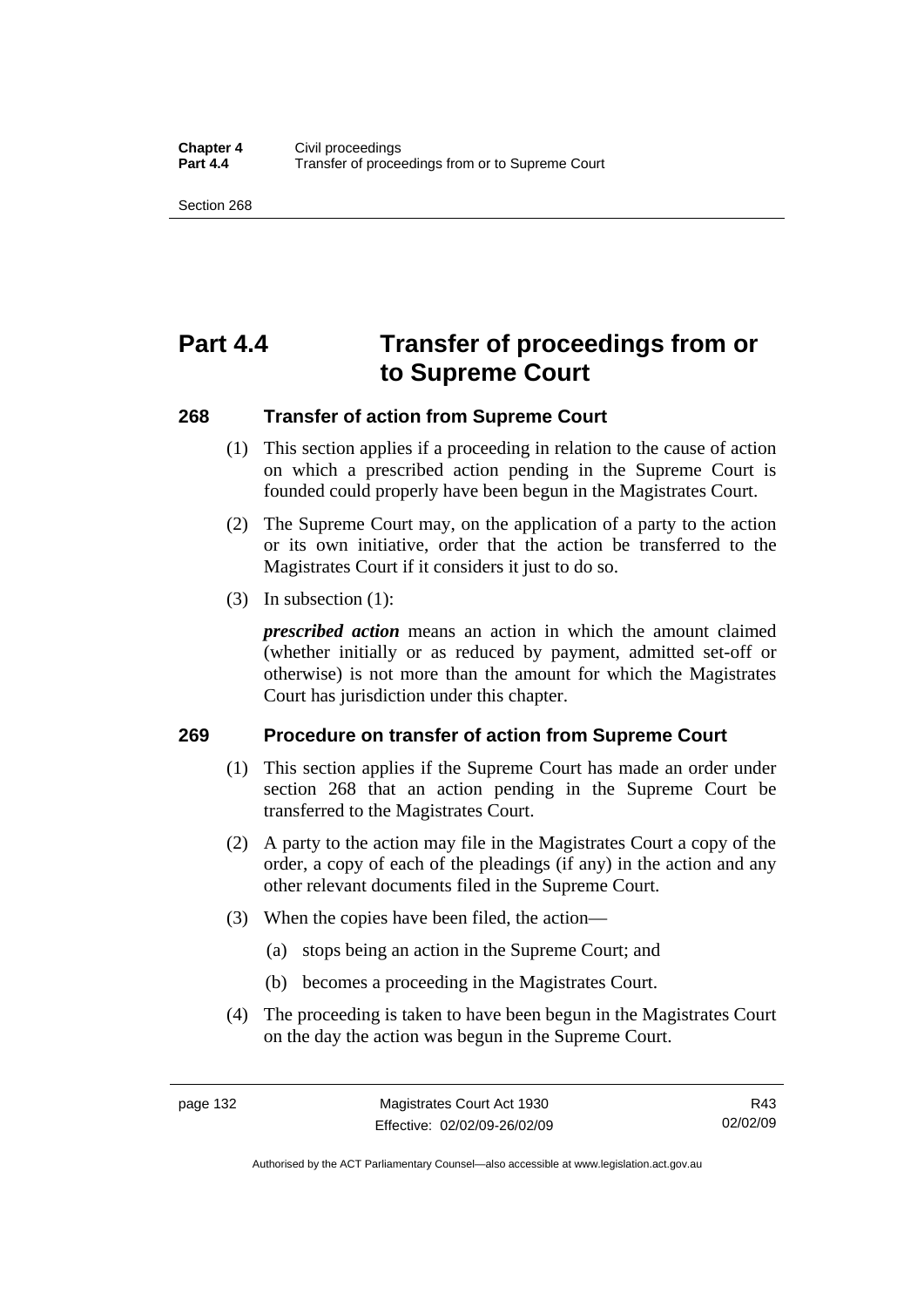- (5) Costs in the proceeding are to be allowed—
	- (a) for costs incurred before the order under section 268 was made (including the costs of getting the order) and the costs of getting the copies mentioned in subsection (2)—in accordance with the rules under the *Court Procedures Act 2004* applying to the Supreme Court, but subject to any Supreme Court order; and
	- (b) for costs incurred after the order was made (not including the costs of getting the copies)—in accordance with the rules applying to the Magistrates Court.
- (6) If costs mentioned in subsection (5) (a) are to be assessed, the costs must be assessed by the registrar in accordance with the rules applying to the Supreme Court.

## **270 Removal of proceedings into Supreme Court**

On the application of a party to a proceeding in the Magistrates Court, the Supreme Court may order that the proceeding be removed into the Supreme Court on the conditions about costs, security for the amount claimed or costs, or otherwise, that the Supreme Court considers just.

## **271 Stay of proceedings**

- (1) This section applies if an application under section 270 to have a proceeding in the Magistrates Court removed into the Supreme Court is pending.
- (2) On the application of a party to the proceeding, the Supreme Court may order that the proceeding be stayed until the application under section 270 is decided or until the Supreme Court orders otherwise.
- (3) An order that a proceeding be stayed takes effect immediately on a copy of the order being filed in the Magistrates Court.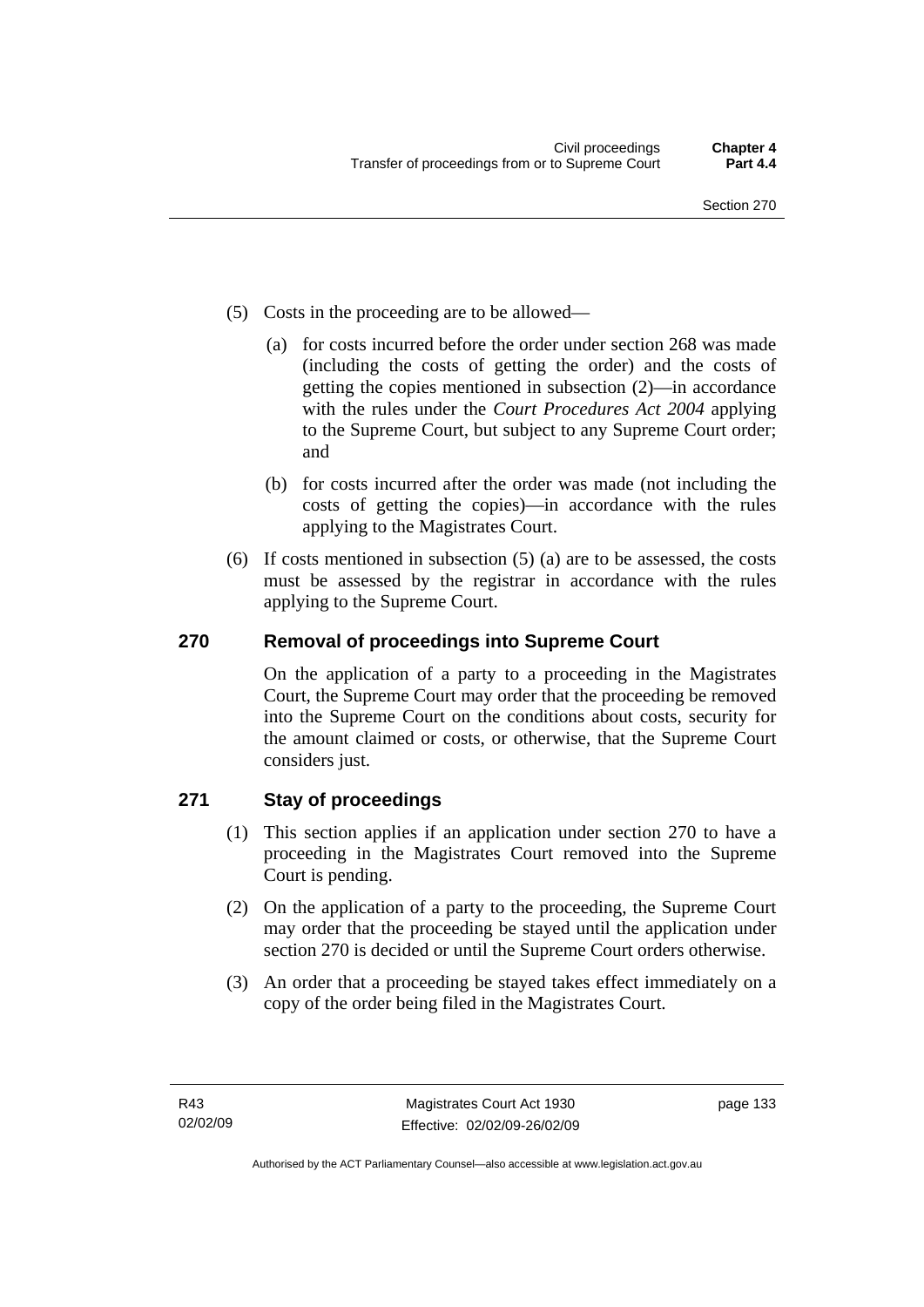**Chapter 4 Civil proceedings**<br>**Part 4.5 Civil appeals Civil appeals** 

Section 272

## **Part 4.5 Civil appeals**

## **272 Meaning of** *appeal***—pt 4.5**

In this part:

*appeal* means an appeal to the Supreme Court from a judgment or order of the Magistrates Court, whether final or interlocutory, in a proceeding that the Magistrates Court has jurisdiction to hear and decide under this chapter.

## **273 Jurisdiction**

- (1) The jurisdiction of the Supreme Court to hear and decide appeals is subject to the exceptions and conditions in this part.
- (2) Subsection (1) does not affect the operation of any other law that provides for the appellate jurisdiction of the Supreme Court.

## **274 Cases in which appeal may be brought**

- (1) An appeal may be brought only with the leave of the Supreme Court.
- (2) However, an appeal may be brought as of right from a judgment or order—
	- (a) for, or for the payment of, an amount of \$2 000 or more; or
	- (b) in a proceeding in the Magistrates Court—
		- (i) in which the matter in issue amounts to, or is of the value of, \$2 000 or more; or
		- (ii) that involves directly or indirectly a claim, demand or question to or in relation to any property or any civil right amounting to, or of the value of, \$2 000 or more.

R43 02/02/09

Authorised by the ACT Parliamentary Counsel—also accessible at www.legislation.act.gov.au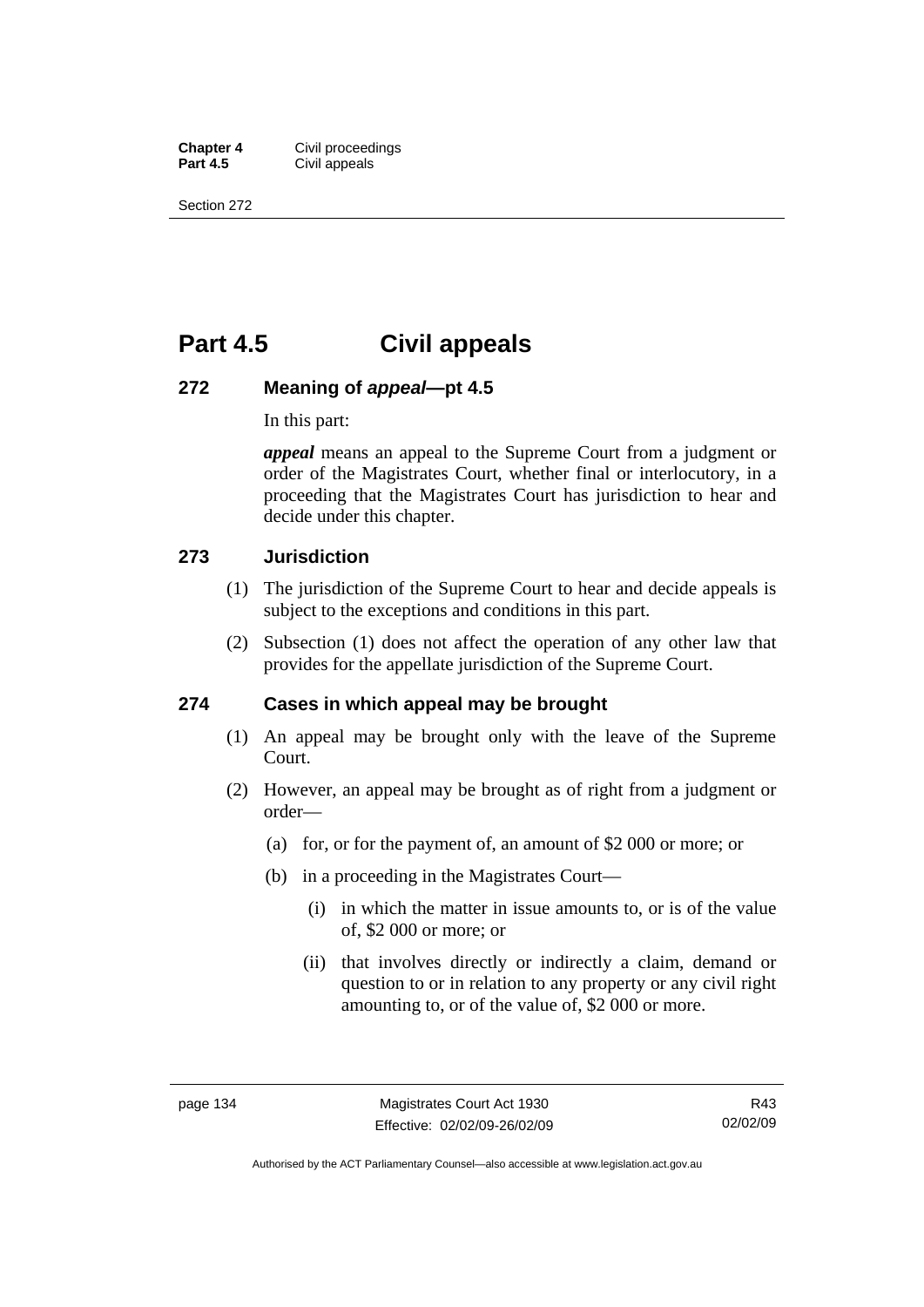## **276 Evidence on appeal**

In an appeal, the Supreme Court must have regard to the evidence given in the proceeding in the Magistrates Court out of which the appeal arose, and has power to draw inferences of fact and, in its discretion, to receive further evidence.

# **U Chapter 4A The Childrens Court**

R43 02/02/09

Magistrates Court Act 1930 Effective: 02/02/09-26/02/09 page 135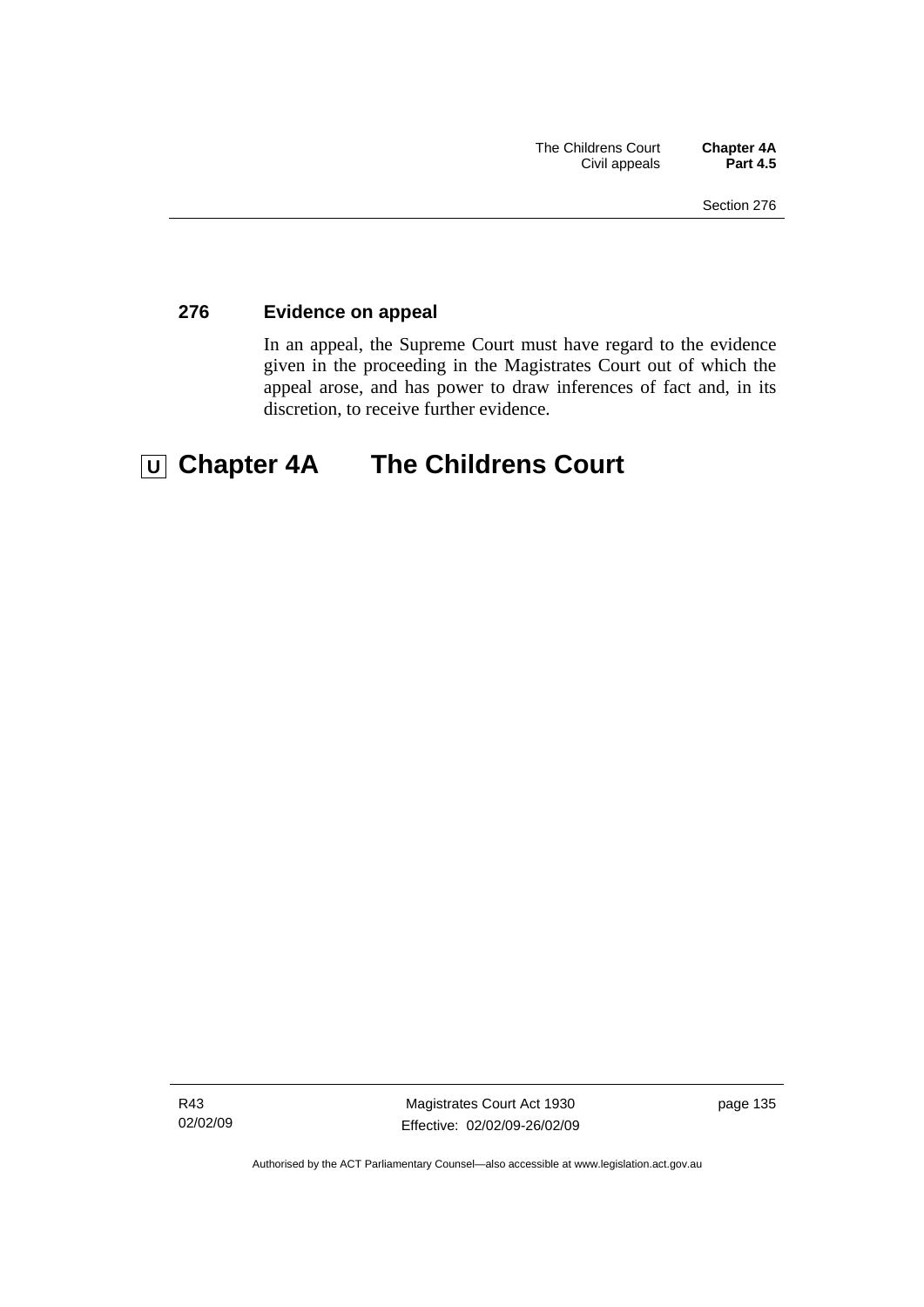**Chapter 5** Miscellaneous<br>**Part 5.1** Offences **Part 5.1** 

Section 292

# **Chapter 5 Miscellaneous**

## **Part 5.1 Offences**

## **292 Failure to comply with order in nuisance action**

A person must not contravene an order made by the court in a civil action for nuisance.

Maximum penalty: 50 penalty units, imprisonment for 6 months or both.

## **298 Prejudice to employee**

 (1) An employer must not dismiss an employee, or otherwise prejudice an employee in his or her employment, because a garnishee order attaching the earnings of the employee has been made by the court.

Maximum penalty: 50 penalty units, imprisonment for 6 months or both.

- $(2)$  If—
	- (a) an employee is dismissed or prejudiced within 6 months after a garnishee order is made; and
	- (b) all the elements of the offence other than the reason for the employer's action are proved;

the onus of proving that the dismissal or prejudice was not because of the garnishee order is on the employer.

 (3) A conviction under subsection (1) does not limit, restrict or otherwise effect any obligation that the garnishee may have in relation to the judgment debtor or any right or remedy that the judgment debtor may have against the garnishee under any other law in force in the ACT.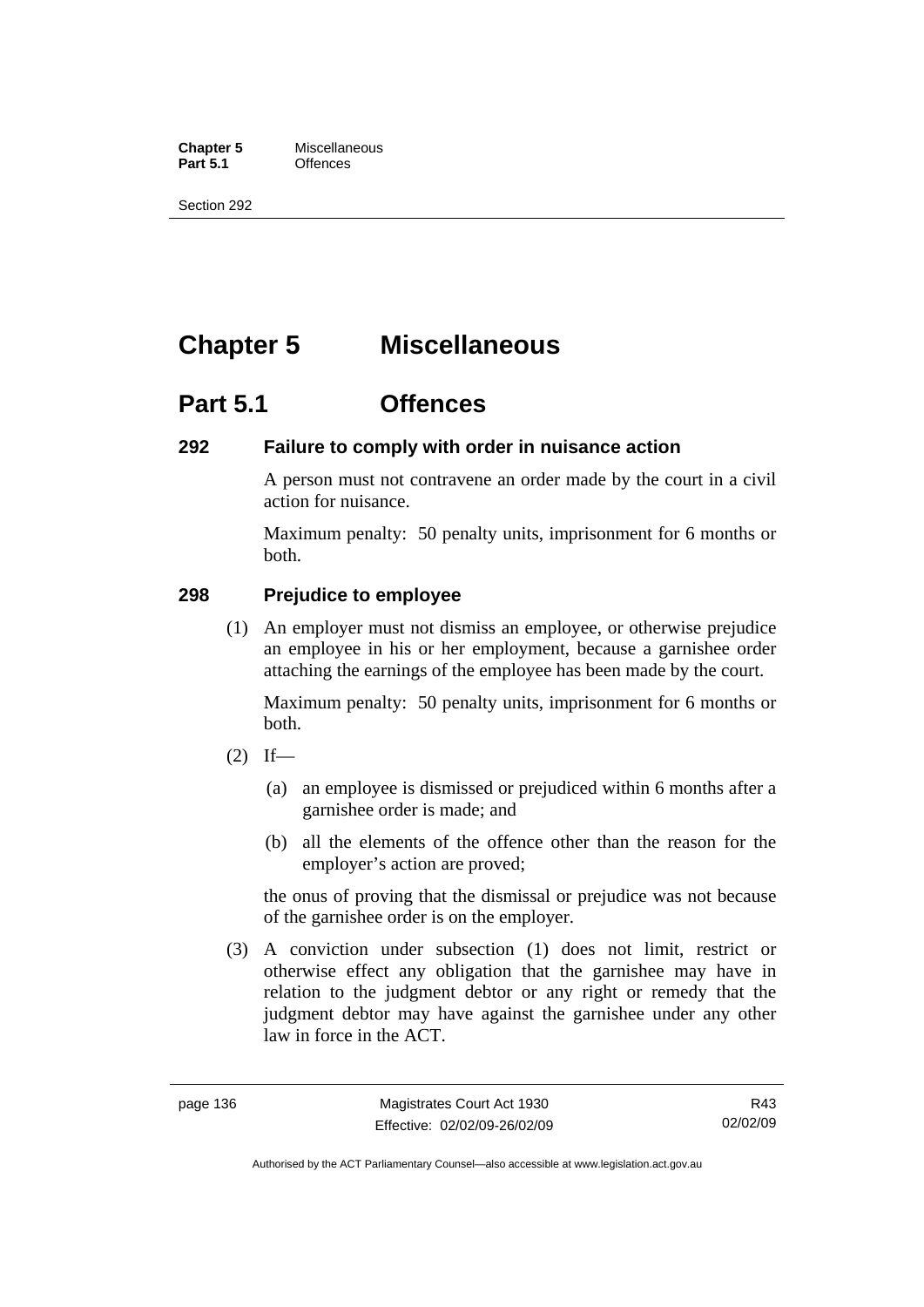## **Part 5.2 Other**

## **307 Contempt of court**

- (1) A person is in contempt of the Magistrates Court if the person—
	- (a) contravenes an order of the court or an undertaking given to the court; or
	- (b) commits a contempt in the face or in the hearing of the court; or
	- (c) commits any other contempt of court.

#### **Examples—par (b)**

- 1 insulting a magistrate, the registrar, deputy registrar, bailiff or other court officer during the officer's sitting or attendance in court
- 2 interrupting a proceeding of the court or misbehaving in court
- 3 obstructing or assaulting someone in attendance in court
- 4 disobeying a direction of the court at the hearing of a proceeding
- *Note* An example is part of the Act, is not exhaustive and may extend, but does not limit, the meaning of the provision in which it appears (see Legislation Act, s 126 and s 132).
- (2) The Magistrates Court has the same power to deal with contempt of the Magistrates Court as the Supreme Court has to deal with contempt of the Supreme Court.
- (3) However, a contempt mentioned in subsection (1) (a) may be dealt with as a contempt of court only if there is no other effective way to enforce the order or undertaking.
- (4) To remove any doubt, this section does not limit the Supreme Court's power to deal with contempt of the Magistrates Court.

### **308 Magistrates Court's seal**

The Magistrates Court must have a seal.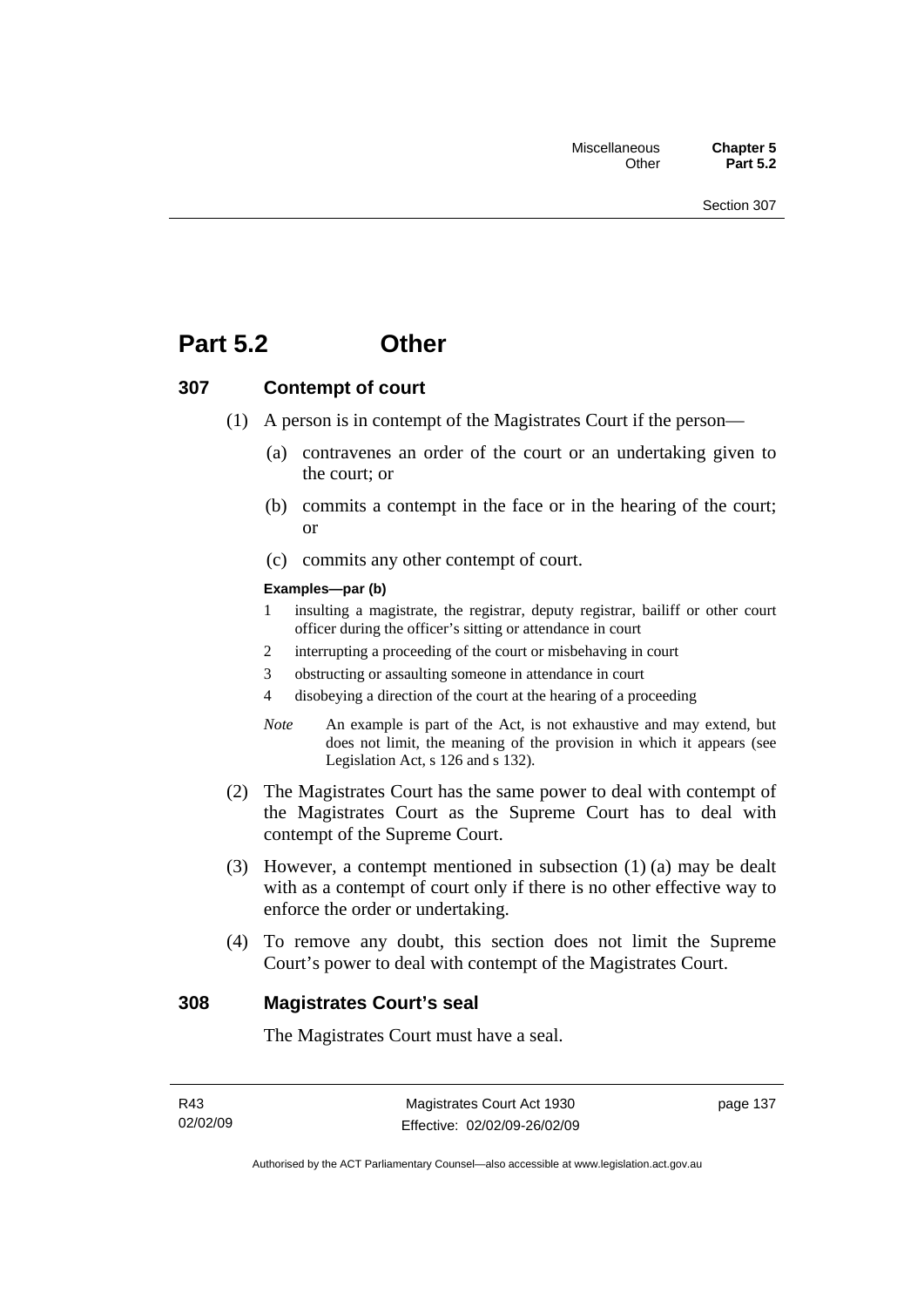#### **Chapter 5** Miscellaneous **Part 5.2** Other

Section 309

## **309 Directions about procedure etc**

- (1) If the procedure for taking a step in a proceeding is not set out in this Act or the law under which the step is to be taken, the court may give a direction in relation to—
	- (a) the procedure to be followed in relation to the step; and
	- (b) any other relevant matter in relation to the step.
- (2) Without limiting subsection (1), the court may give a direction in relation to the procedure to be followed in relation to circle sentencing for certain Aboriginal or Torres Strait Islander offenders, and any other relevant matter in relation to circle sentencing.
- (3) To remove any doubt, a direction mentioned in subsection (2) is not taken to—
	- (a) establish a court; or
	- (b) limit the Magistrates Court's discretion in sentencing an offender.
- (4) In this section:

## *Aboriginal or Torres Strait Islander offender* means an offender who—

- (a) is a descendant of an Aboriginal person or Torres Strait Islander; and
- (b) identifies as an Aboriginal person or Torres Strait Islander; and
- (c) is accepted as an Aboriginal person or Torres Strait Islander by an Aboriginal or Torres Strait Islander community.

*circle sentencing* means the step in a sentencing proceeding for involving members of the Aboriginal or Torres Strait Islander community and others in relation to the sentencing by the court.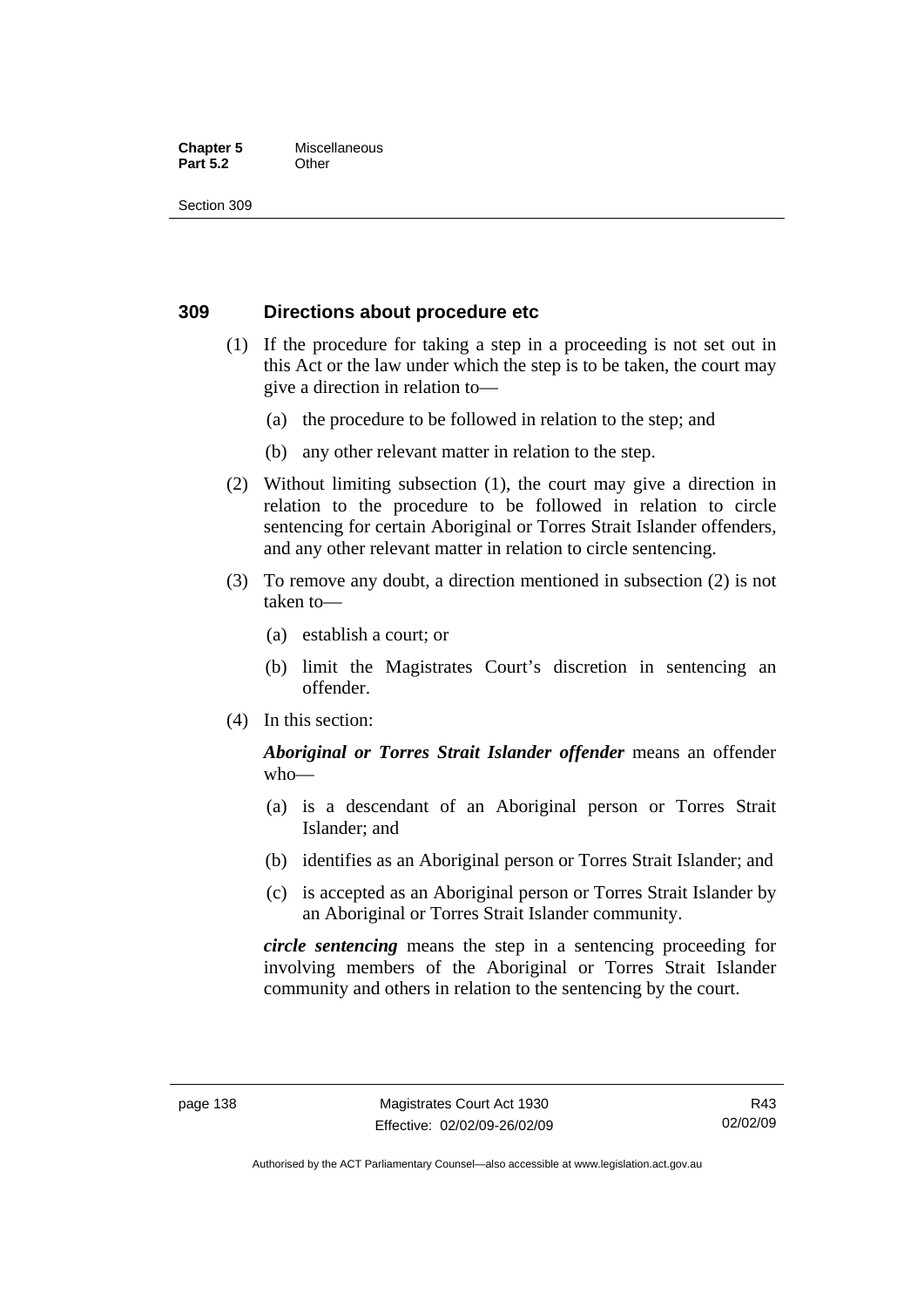## **310 Hearings generally to be in public**

- (1) The hearing of a proceeding before the Magistrates Court must be in public.
- (2) However, if the magistrate presiding at a hearing is of the opinion that it is desirable in the public interest or in the interests of justice to do so, the magistrate may, by order—
	- (a) direct that the hearing or part of the hearing take place in private and give directions about the people who may be present; and
	- (b) give directions prohibiting or restricting the publication of evidence given at the hearing, whether in public or in private, or of matters contained in documents lodged with the court or received in evidence by the court for the purposes of the proceeding; and
	- (c) give directions prohibiting or restricting the disclosure to some or all of the parties to the proceeding of evidence given at the hearing, or of a matter contained in a document lodged with the court or received in evidence by the court for the purposes of the proceeding.
- (3) A person who, without reasonable excuse, contravenes an order under subsection (2) commits an offence.

Maximum penalty: 100 penalty units, imprisonment for 1 year or both.

- (4) Subsection  $(1)$ 
	- (a) does not apply in relation to a civil matter that, under another territory law, may be dealt with otherwise than in open court; and
	- (b) is subject to any other territory law that restricts who may be present at a hearing.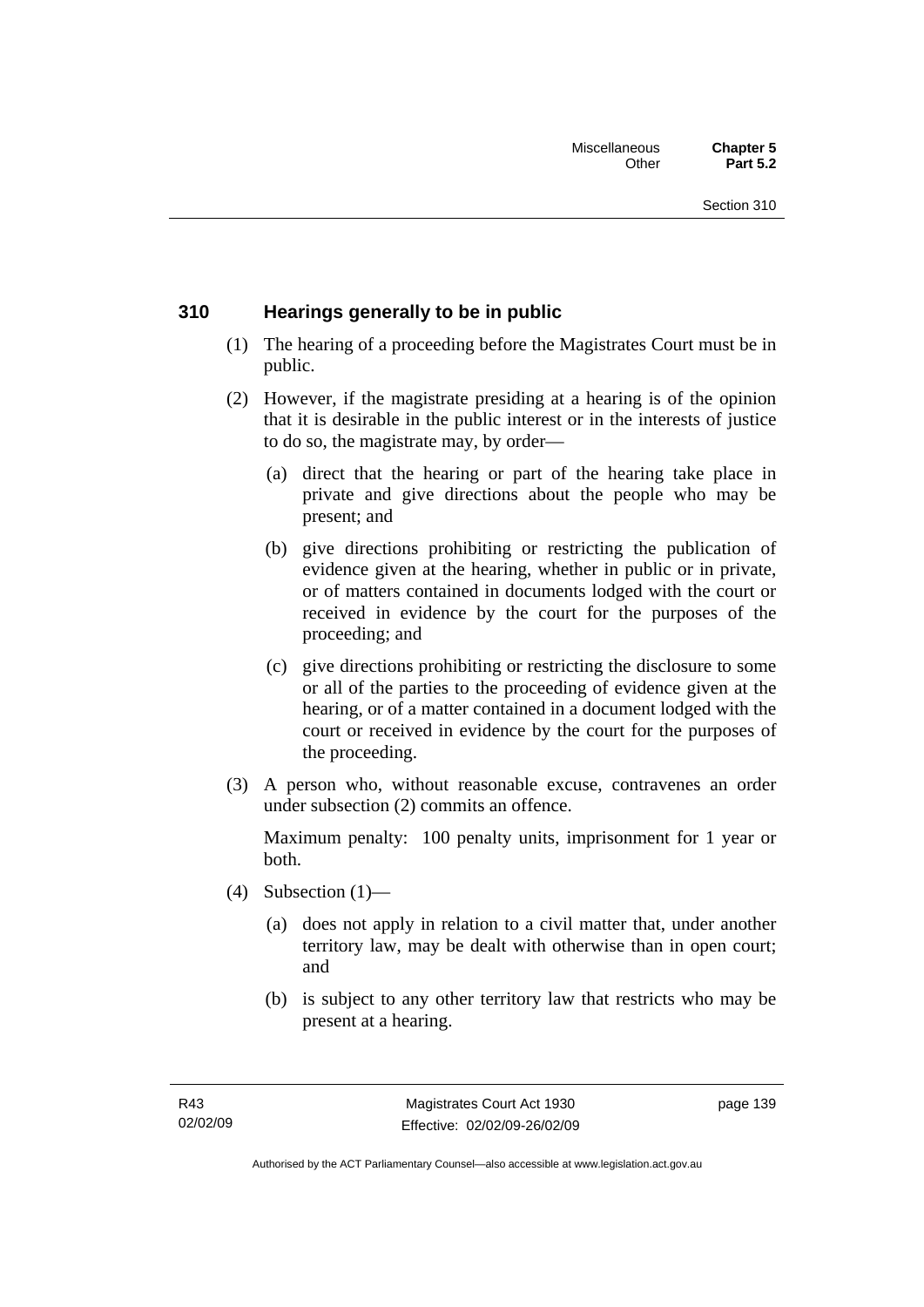#### **Chapter 5** Miscellaneous<br>**Part 5.2** Other **Part 5.2**

Section 311

## **311 Appearance by audiovisual or audio links etc**

- (1) This section applies if, in relation to a proceeding or a part of a proceeding (the *relevant proceeding*), the court has—
	- (a) given a direction under the *Evidence (Miscellaneous Provisions) Act 1991*, section 20 (1) (Territory courts may take evidence and submissions from outside ACT); or
	- (b) made an order under the *Court Procedures Rules 2006*, rule 6703 (Evidence by telephone etc) about receiving evidence or submissions by telephone, video link or another form of communication in the proceeding.
- (2) If this section applies, a person who, in a relevant proceeding—
	- (a) is required or entitled to appear personally, whether as a party or as a witness; or
	- (b) is entitled to appear for another person;

may appear in the relevant proceeding and participate or give evidence in accordance with the direction or order.

- (3) A person who appears in a relevant proceeding in accordance with this section is taken to be before the court.
- (4) In this Act:

*appearance*, in relation to a proceeding and whether by a party or anyone else, includes appearance in accordance with this section if this section applies.

(5) In this section:

*proceeding* does not include a proceeding about bail.

## **312 Failure to give evidence—committal**

(1) This section applies if the court is satisfied—

Authorised by the ACT Parliamentary Counsel—also accessible at www.legislation.act.gov.au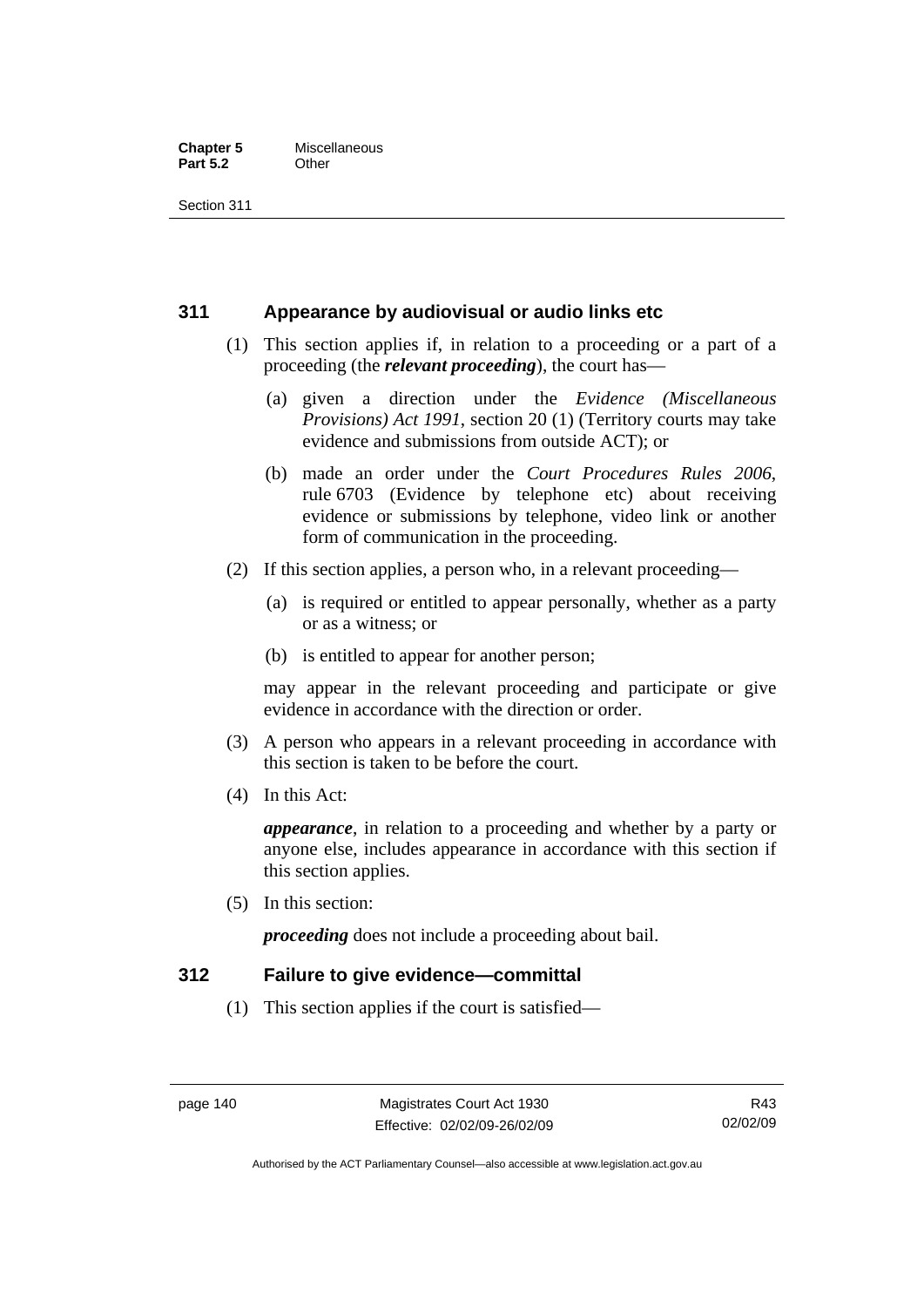- (a) that a witness before the court has contravened any of the following provisions of the Criminal Code (the *relevant Code provisions*):
	- (i) section 720 (Failing to produce document or other thing);
	- (ii) section 721 (Failing to take oath);
	- (iii) section 722 (Failing to answer question or give information); or
- (b) a person has contravened any of the relevant Code provisions in relation to an examination before the registrar under the rules.
- (2) The court may—
	- (a) adjourn the proceeding for not longer than 8 days; and
	- (b) order that the person be remanded in custody until the earlier of the following:
		- (i) the date to which the proceeding is adjourned;
		- (ii) the person agrees to comply with the relevant Code provisions.
		- *Note* The court must issue a warrant for the remand of the person in the chief executive's custody (see *Crimes (Sentence Administration) Act 2005*, s 17).
- $(3)$  If—
	- (a) the court has adjourned the proceeding, and ordered the person's remand, under subsection (2) or this subsection; and
	- (b) the person is later brought before the court; and
	- (c) the person does not consent to comply with the relevant Code provisions;

the court may exercise the powers mentioned in subsection (2) in relation to the person.

page 141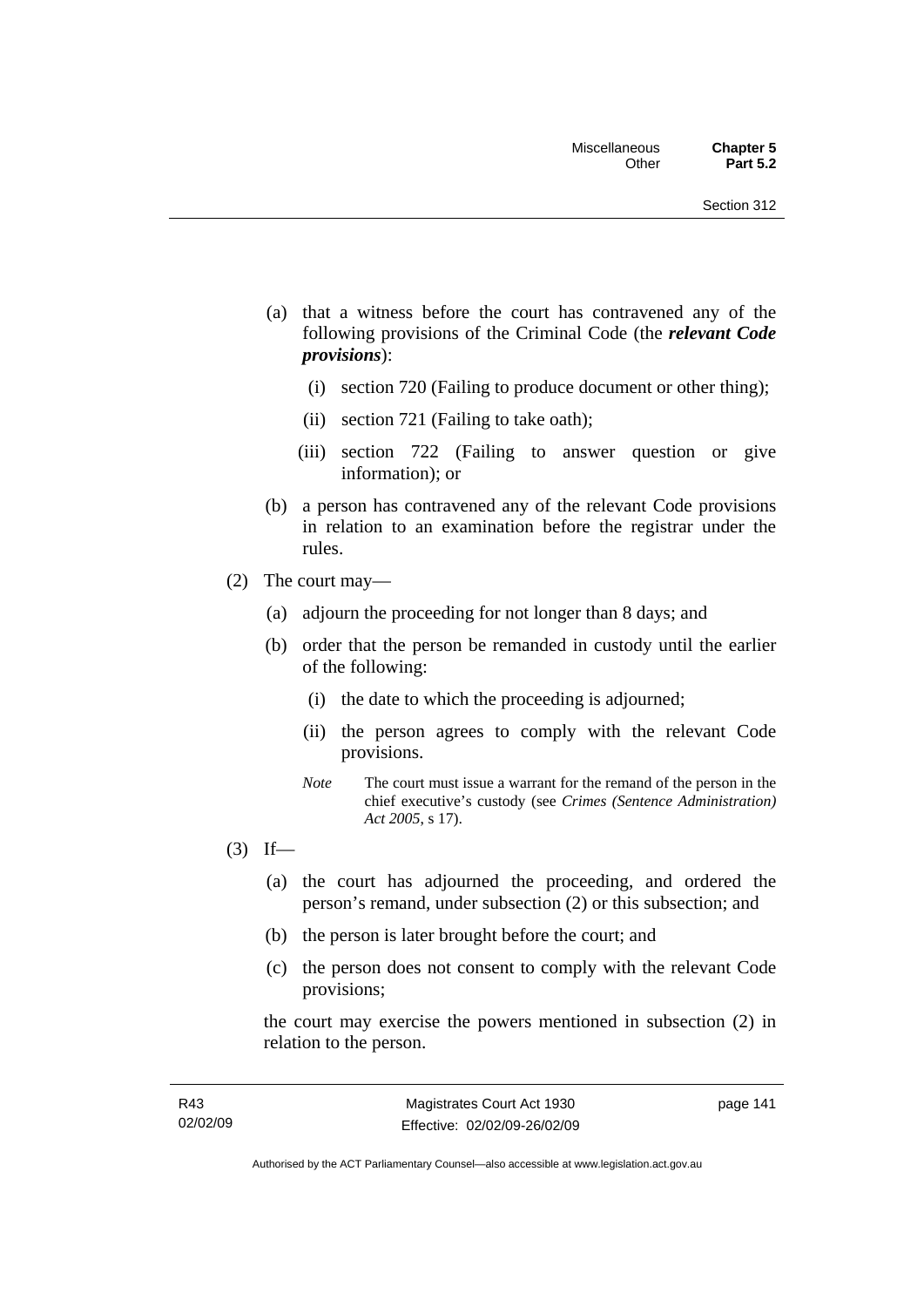Section 314

- (4) The periods for which a person is remanded under this section must not total more than 28 days.
- (5) However, the court must not commit a person under subsection (2) or (3) if the person is punished for an offence against any or the relevant Code provisions in relation to the contravention mentioned in subsection (1).

## **314 Registrar to give directions for preparation of transcript**

- (1) If an application has been made for a copy of a transcript of depositions of which a record was made in accordance with section 316 (2), the registrar must give the directions the registrar considers necessary for ensuring that a transcript of the record is prepared and, for the purpose of enabling the transcript to be prepared, the record must be produced out of the custody of the registrar.
- (2) If a transcript of a record is prepared in accordance with directions given under subsection (1), the person who prepared the transcript, or under whose supervision the transcript was prepared, must certify on the transcript, by signed writing, that the transcript is a true transcript of a record produced out of the custody of the registrar.

## **315 Applications for transcripts**

- (1) Subject to this section, if a record of any proceeding is constituted  $by-$ 
	- (a) an audiovisual or a sound recording made in accordance with section 316 (2); or
	- (b) a shorthand or similar record made in accordance with section 316 (2); or
	- (c) writing taken down in accordance with section 316 (3); or
	- (d) a written statement or statements in accordance with section 90AA or section 110 (2):

Authorised by the ACT Parliamentary Counsel—also accessible at www.legislation.act.gov.au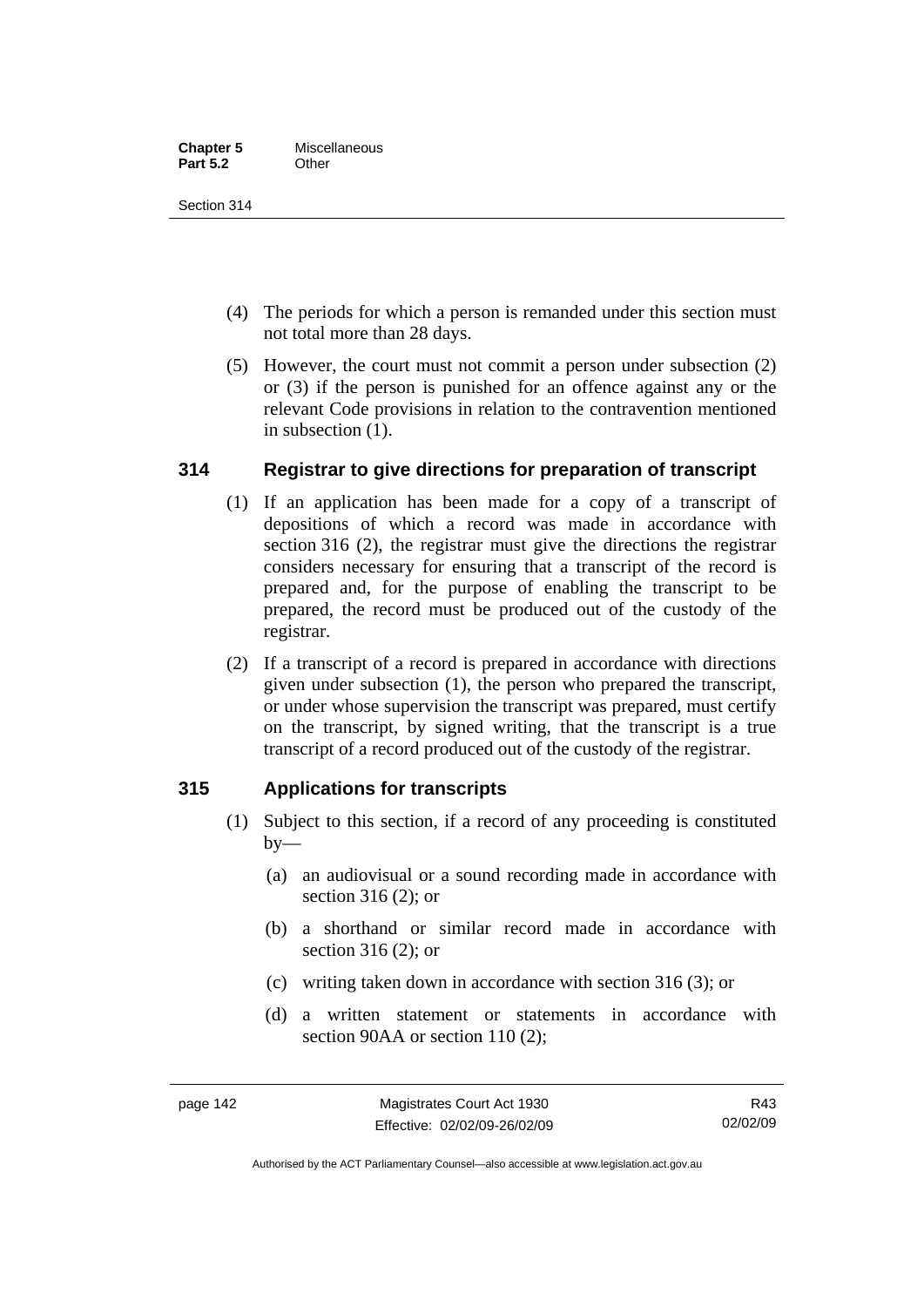a person may make application to the registrar for a copy or a transcript of all or part of the record.

- (2) The registrar must give the applicant a copy of the record or a transcript or a copy of the transcript of the record if—
	- (a) the applicant is a party to the proceeding; or
	- (b) for an applicant who is not a party to the proceeding—the registrar or a magistrate is satisfied that the applicant has good reason for applying.
- (3) If a person applies for a transcript that has not been prepared, the registrar may require the applicant to deposit with the registrar in advance an amount that the registrar considers will not exceed the amount of the fee determined under the *Court Procedures Act 2004*, part 3 for the preparation of the transcript.
- (4) Subject to subsections (5) and (6), if the registrar receives an application in accordance with this section—
	- (a) the registrar must, for an application relating to depositions; and
	- (b) the registrar may, in any other case;

give to the applicant a copy of the record or a copy of a transcript of the record relating to the depositions or other matter.

- (5) The registrar must not give a copy of the record or a copy of a transcript under subsection (4) (a) unless there is written on the copy a certificate signed by the registrar stating that the copy is a true copy of the record or a true copy of a transcript of the record produced out of the custody of the registrar.
- (6) This section does not require the registrar to give a copy of a transcript of any proceeding if—
	- (a) the proceeding was recorded by means of an audiovisual or a sound recording made in accordance with section 316 (2); and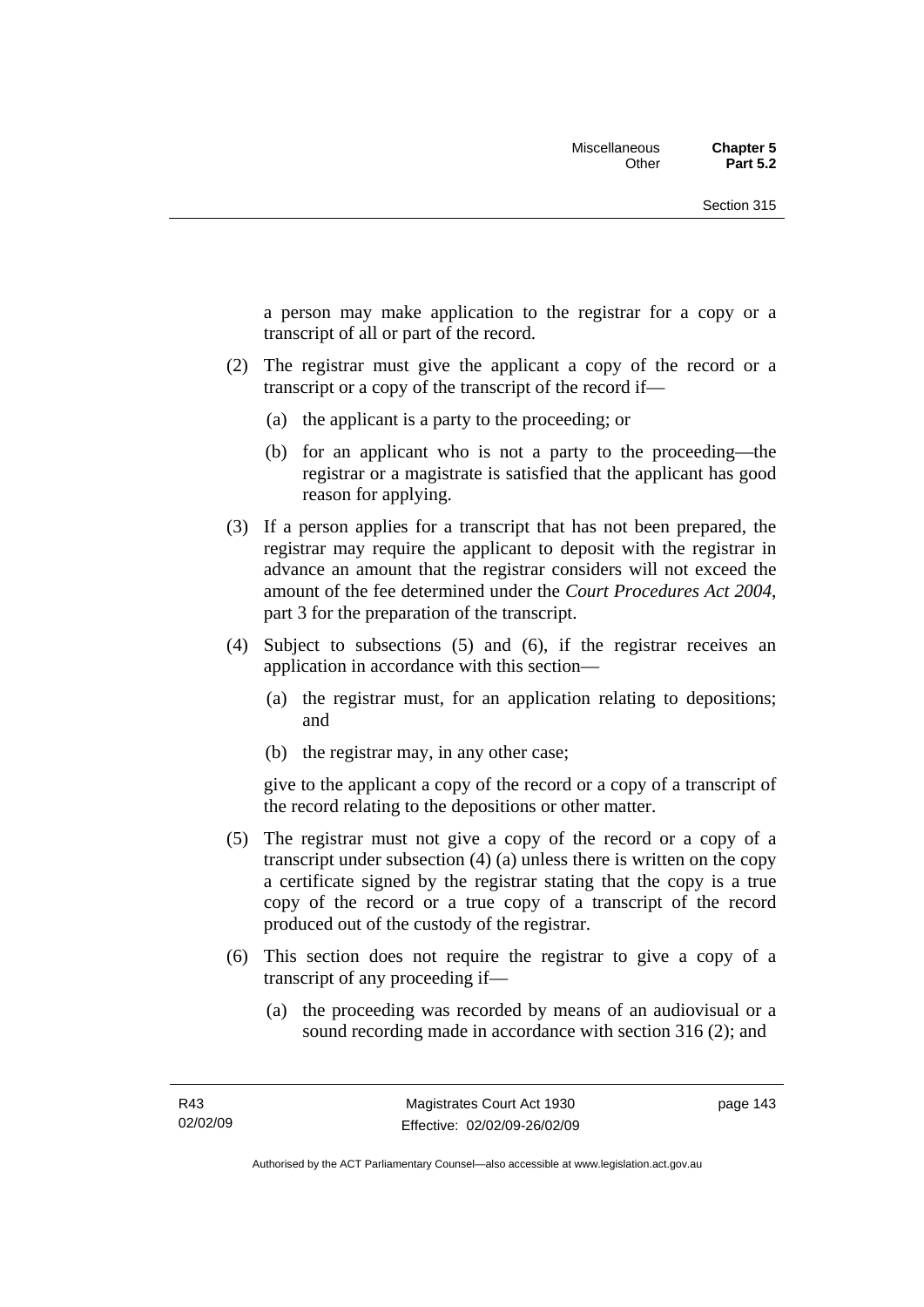| <b>Chapter 5</b> | Miscellaneous |
|------------------|---------------|
| <b>Part 5.2</b>  | Other         |

Section 316

- (b) the application for the copy was made after the end of 7 years after the date of completion of the proceeding to which the record relates; and
- (c) the registrar does not have the record or a transcript of the record in his or her custody.
- (7) If an amount deposited by a person under subsection (3) exceeds the fee determined under the *Court Procedures Act 2004*, part 3 for the preparation of the transcript, there is payable to the person the amount of the excess.

## **316 Record of proceedings**

(1) In this section:

*deposition* includes a statement made by an accused person in reply to the question mentioned in section 92 (1), but does not include a written statement admitted under section 90AA or section 110 (2).

- (2) Subject to subsection (3), a record of the depositions of a witness in any proceeding must be made—
	- (a) in a proceeding in relation to bail and if, in relation to proceeding or a part of the proceeding, the court has given a direction under the *Evidence (Miscellaneous Provisions) Act 1991*, section 20 (1) (Territory courts may take evidence and submissions from outside ACT) or section 32 (1) (Use of link in proceedings) that evidence be taken or a submission be made by audiovisual link—by means of audiovisual recording apparatus or sound-recording apparatus; and
	- (b) in any other case—
		- (i) by means of sound-recording apparatus; or
		- (ii) if the court so directs, by means of shorthand or any similar means.

Authorised by the ACT Parliamentary Counsel—also accessible at www.legislation.act.gov.au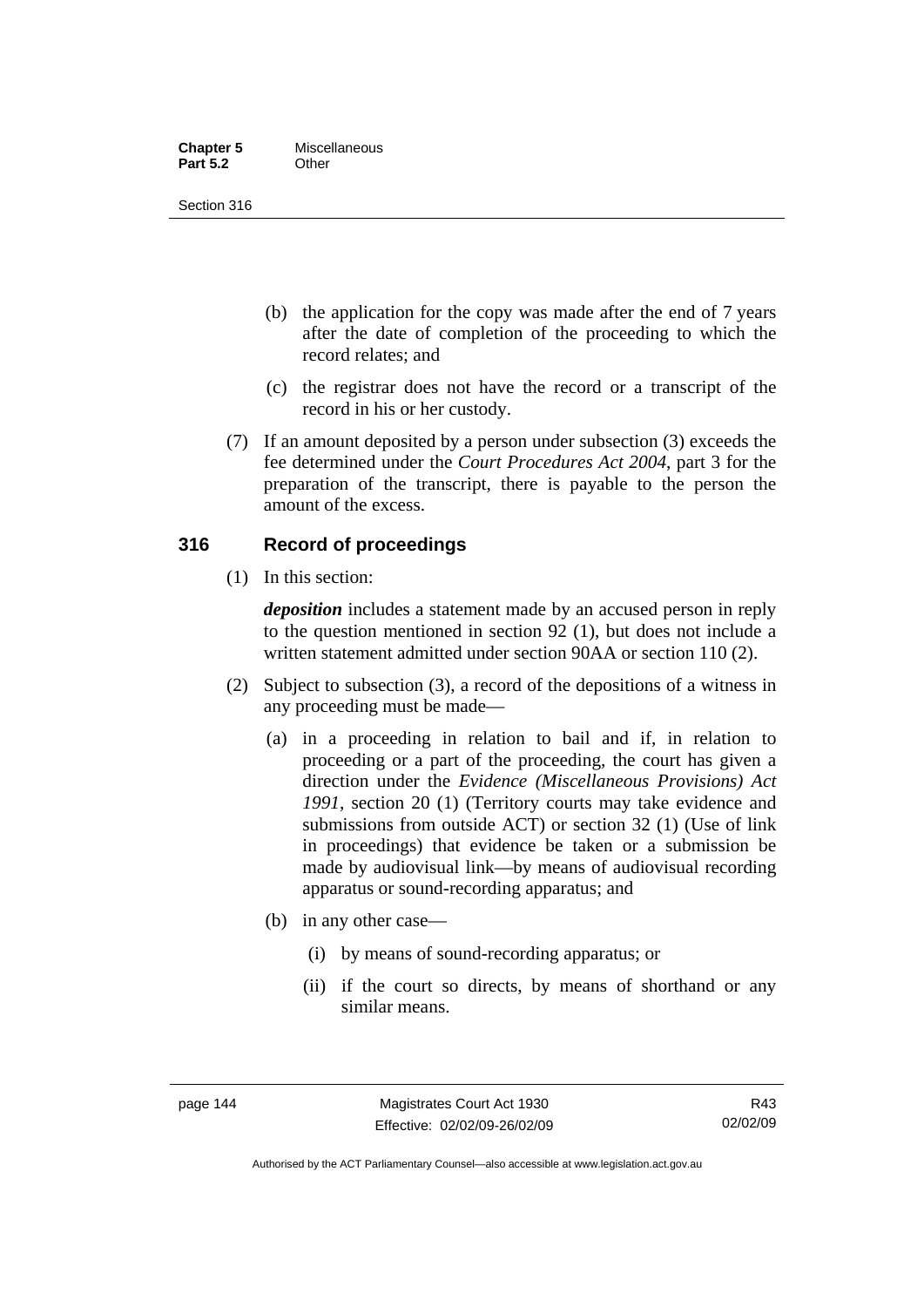- (3) If the court so directs, the depositions of a witness in any proceeding must not be recorded in accordance with subsection (2), but must be taken down in writing, and, after being read over to the witness or given to the witness to read, signed by the witness and the magistrate constituting the court.
- (4) The registrar has the custody of any record of depositions made in accordance with subsection (2).
- (5) The registrar may erase the record of the depositions of a witness recorded by means of recording apparatus and the record of any other part of a proceeding made by means of recording apparatus after the end of 7 years after the date of completion of the proceeding in which the record was made.
- (6) However, the sound recording of any part of a proceeding—
	- (a) in which a person charged with an indictable offence is committed to take his or her trial before the Supreme Court; or
	- (b) in which evidence is taken under a request mentioned in section 263 (Requests under conventions relating to legal proceedings in civil and commercial matters); or
	- (c) under the *Safety, Rehabilitation and Compensation Act 1988* (Cwlth); or
	- (d) under the *Workers Compensation Act 1951* (other than prosecutions for offences against that Act);

must not be erased unless a transcript of the record of that part of the proceeding has been prepared.

 (7) This section applies in relation to a proceeding before a magistrate as if a reference to the court were a reference to a magistrate.

## **317 Record of proceedings and transcript**

 (1) If a record made by means of recording apparatus, shorthand or similar means is produced out of the custody of the registrar and the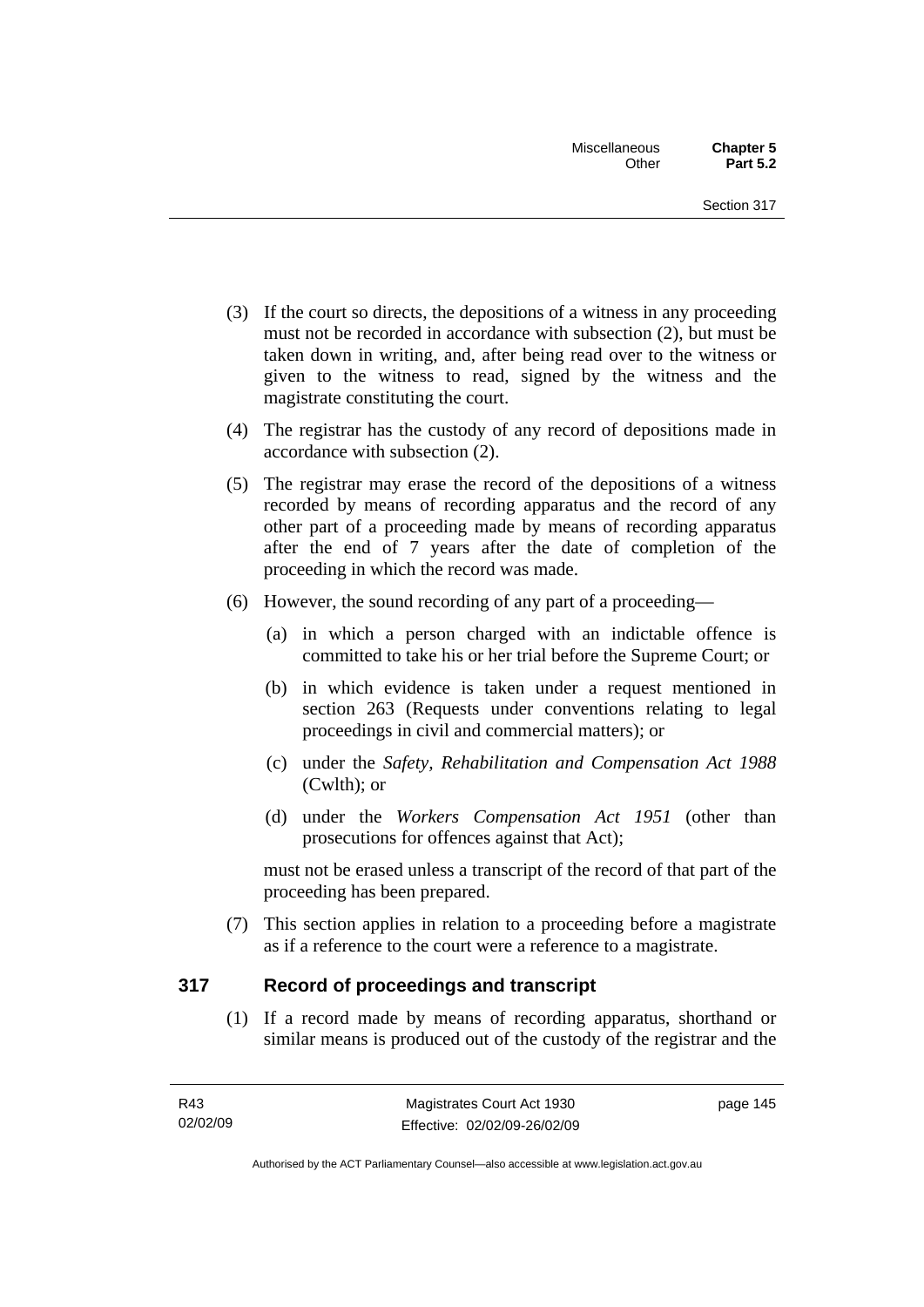#### **Chapter 5** Miscellaneous **Part 5.2** Other

Section 317

record purports to be a record made in accordance with section 316 (2) of the depositions of a witness in any proceeding, the record is evidence that the person made the depositions in the proceeding.

- $(2)$  If—
	- (a) a recording is produced out of the custody of the registrar; and
	- (b) the recording contains a record of comments that purport—
		- (i) to have been made at the same time as a recording made in accordance with section 316 (2) of the depositions of a person in any proceeding; and
		- (ii) to have been made for the purpose of identifying the proceeding, voices recorded on the lastmentioned recording or anything else so recorded;

the firstmentioned recording is evidence of the identity of the proceeding, of the voices or of the thing.

- $(3)$  If—
	- (a) a document purports to be a transcript, or a copy of a transcript, of a record made in accordance with section 316 (2) of depositions made by a person in any proceeding; and
	- (b) the document bears a certificate that purports to be a certificate given in accordance with section 314 (2) or section 315 (6);

the document is evidence that the person made the depositions in the proceeding.

- (4) If a document—
	- (a) purports to be the depositions of a witness in any proceeding as taken down in writing and signed in accordance with section 316 (3); or
	- (b) purports to be a copy of the depositions of a witness in any proceeding as so taken down in writing and signed and bears a

Authorised by the ACT Parliamentary Counsel—also accessible at www.legislation.act.gov.au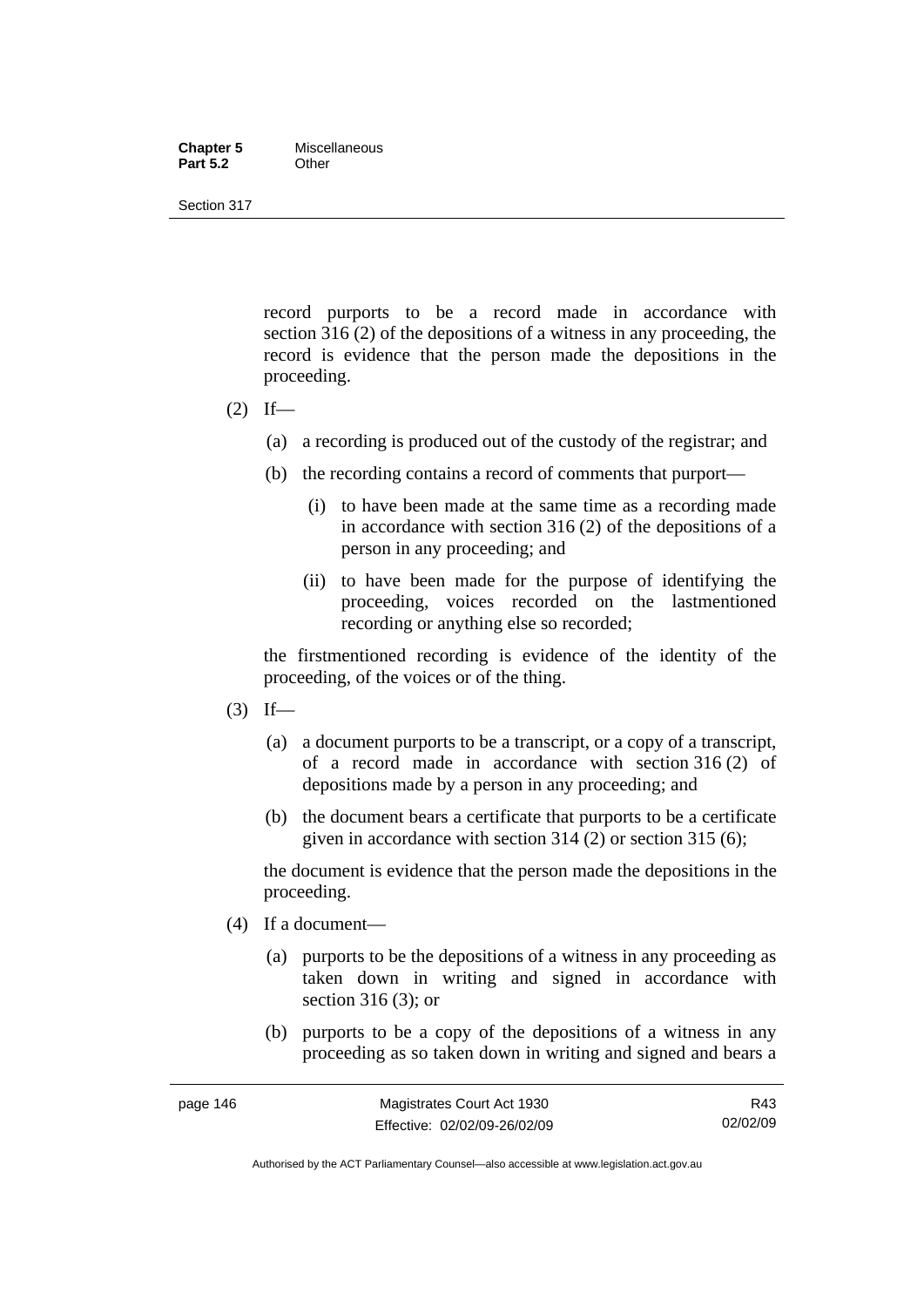certificate that purports to be a certificate given in accordance with section  $315(6)$ :

the document is evidence that the witness made the depositions in the proceeding.

(5) In this section:

*recording apparatus* means the recording apparatus, whether audiovisual or sound, by means of which a record of depositions of witnesses has been made under section 316 (2).

## **318 Person about to leave ACT may be ordered to be examined or produce documents**

- (1) If, by evidence on oath, a magistrate is satisfied that any person is able to give material evidence or to produce relevant or material documents relating to any information or claim pending before a court, and that the person is likely to be absent from the ACT when the case comes on for hearing, the magistrate may, on the application of any party, order that the evidence of the person be taken or the documents be produced before the magistrate, at any time before the hearing, in the same way as the evidence would be taken or the documents be produced at the hearing and after reasonable notice of the intended examination or production is given to the other party.
- (2) If an order under subsection (1) is served on a person, it must be accompanied by a form to be completed by the person to claim his or her reasonable costs and expenses of attending the examination or production.
- (3) A person is not entitled to refuse to comply with an order under subsection (1) because the person was not given the form mentioned in subsection (2) when the order was served on the person.
- (4) The taking of depositions before a magistrate under subsection (1) is a proceeding for section 316 (Recordings of proceedings).

page 147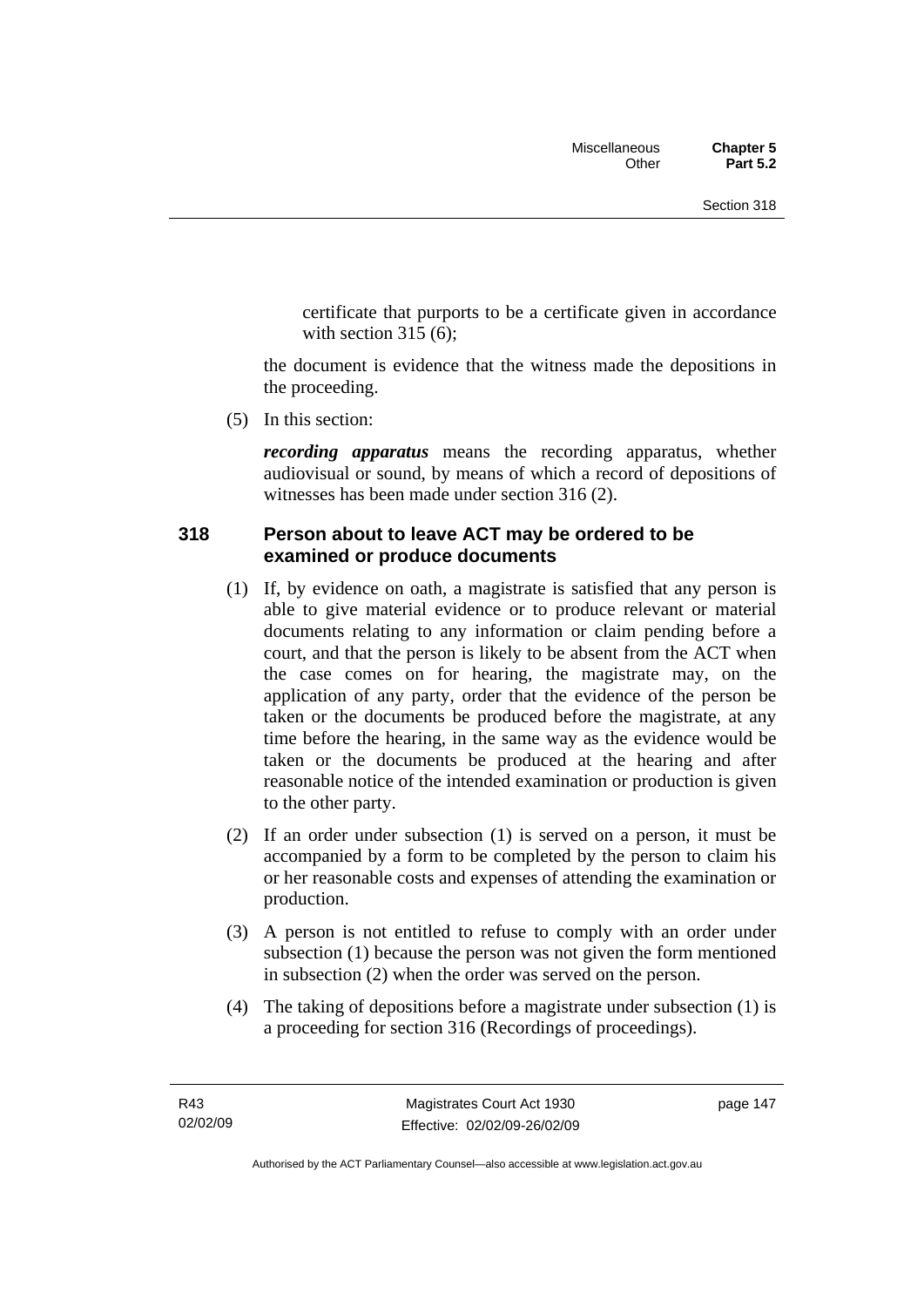#### **Chapter 5** Miscellaneous<br>**Part 5.2** Other **Part 5.2**

Section 319

## **319 Witnesses' rights and liabilities**

On service on any person of an order made under section 318, the person must attend at the time and place appointed by the order, and has all the rights and liabilities that the person would have if the person was duly required by subpoena to appear to give evidence or to produce documents on the hearing.

## **320 Depositions to be given to registrar**

- (1) If depositions are taken before a magistrate under section 318, there must be given to the registrar—
	- (a) the record of the depositions made in accordance with section 316 (2) or the document containing the depositions as taken down in writing and signed in accordance with section 316 (3); and
	- (b) any documents produced to the magistrate.
- (2) If documents are produced by a person not giving evidence, the documents, must, when given to the registrar, be accompanied by a certificate signed by the magistrate stating the name of the person producing them.
- (3) If the court is satisfied that the person who made the depositions is not in the ACT, his or her depositions may be read by any party.
- (4) Any documents so given to the registrar may, subject to all just exceptions, be put in at the hearing as if produced at the hearing by the person producing them.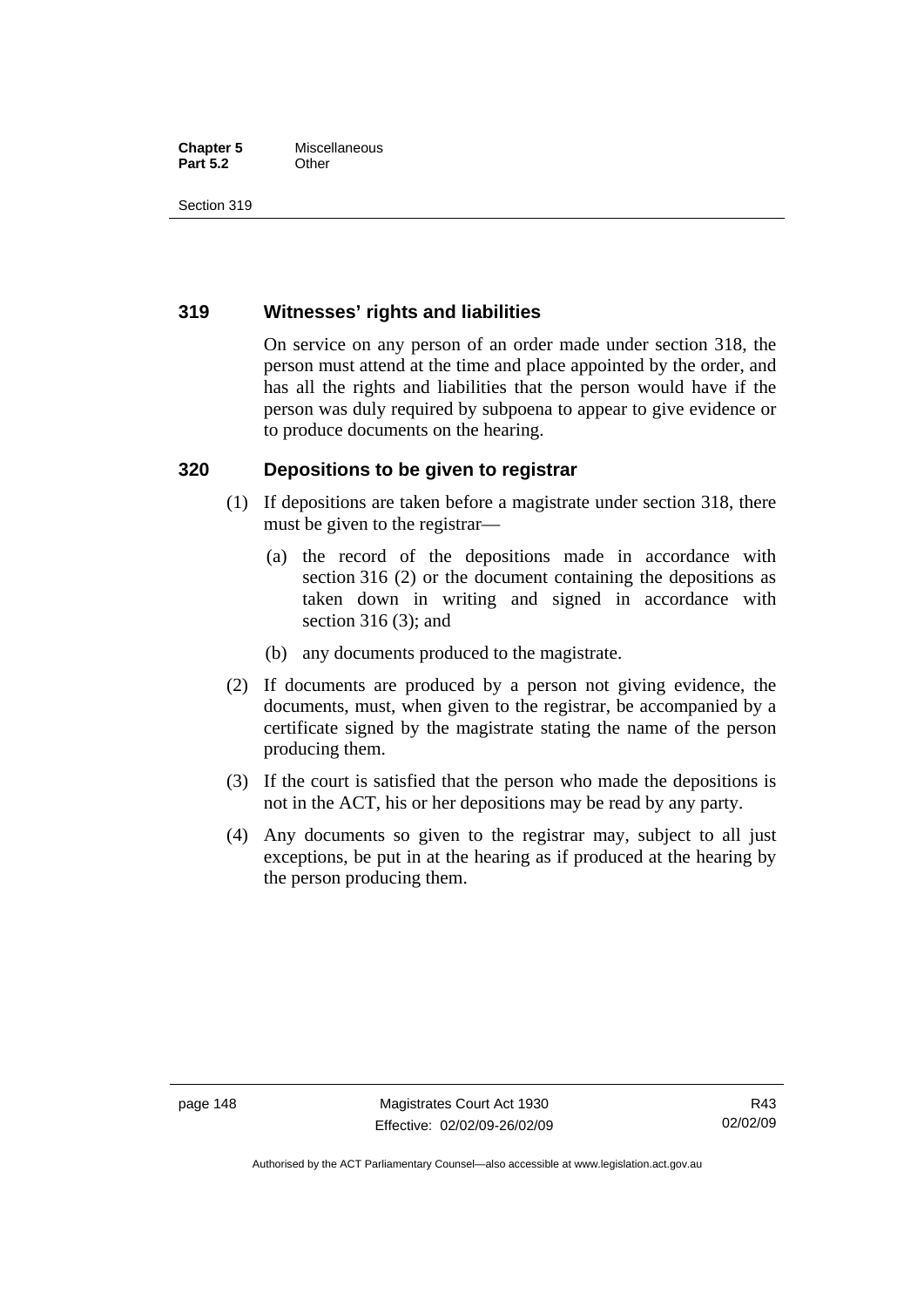| 321                       |             | <b>Regulation-making power</b>                                                                          |  |  |
|---------------------------|-------------|---------------------------------------------------------------------------------------------------------|--|--|
|                           |             | The Executive may make regulations for this Act.                                                        |  |  |
|                           | <b>Note</b> | A regulation must be notified, and presented to the Legislative<br>Assembly, under the Legislation Act. |  |  |
| $\boxed{U}$ Chapter 10    |             | <b>Transitional-Children and Young</b><br>People Act 2008                                               |  |  |
| <b>U</b> Chapter 11       |             | <b>Transitional–Crimes Legislation</b><br><b>Amendment Act 2008</b>                                     |  |  |
| $\overline{U}$ Chapter 12 |             | <b>Transitional-Sexual and Violent</b><br><b>Offences Legislation Amendment</b><br><b>Act 2008</b>      |  |  |

R43 02/02/09 page 149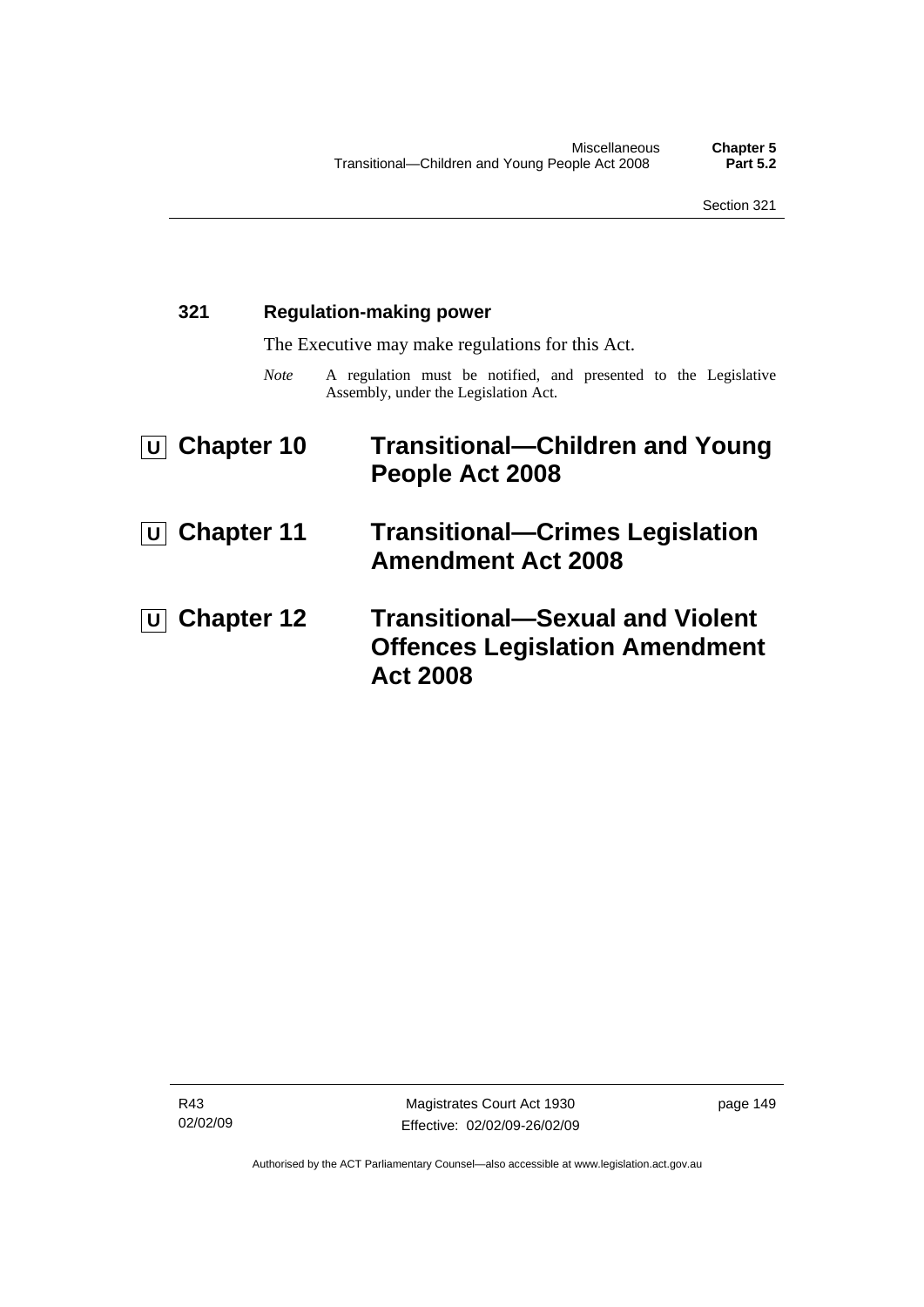# **Schedule 1 Oath and affirmation of office**

(see s 10)

Oath

I, [*name*], do swear that I will well and truly serve in the office of and that I will do right to all manner of people according to law, without fear or favour, affection or ill will. So help me God!

#### Affirmation

I, [*name*], do solemnly and sincerely affirm and declare that I will well and truly serve in the office of and that I will do right to all manner of people, according to law, without fear or favour, affection or ill will.

page 150 Magistrates Court Act 1930 Effective: 02/02/09-26/02/09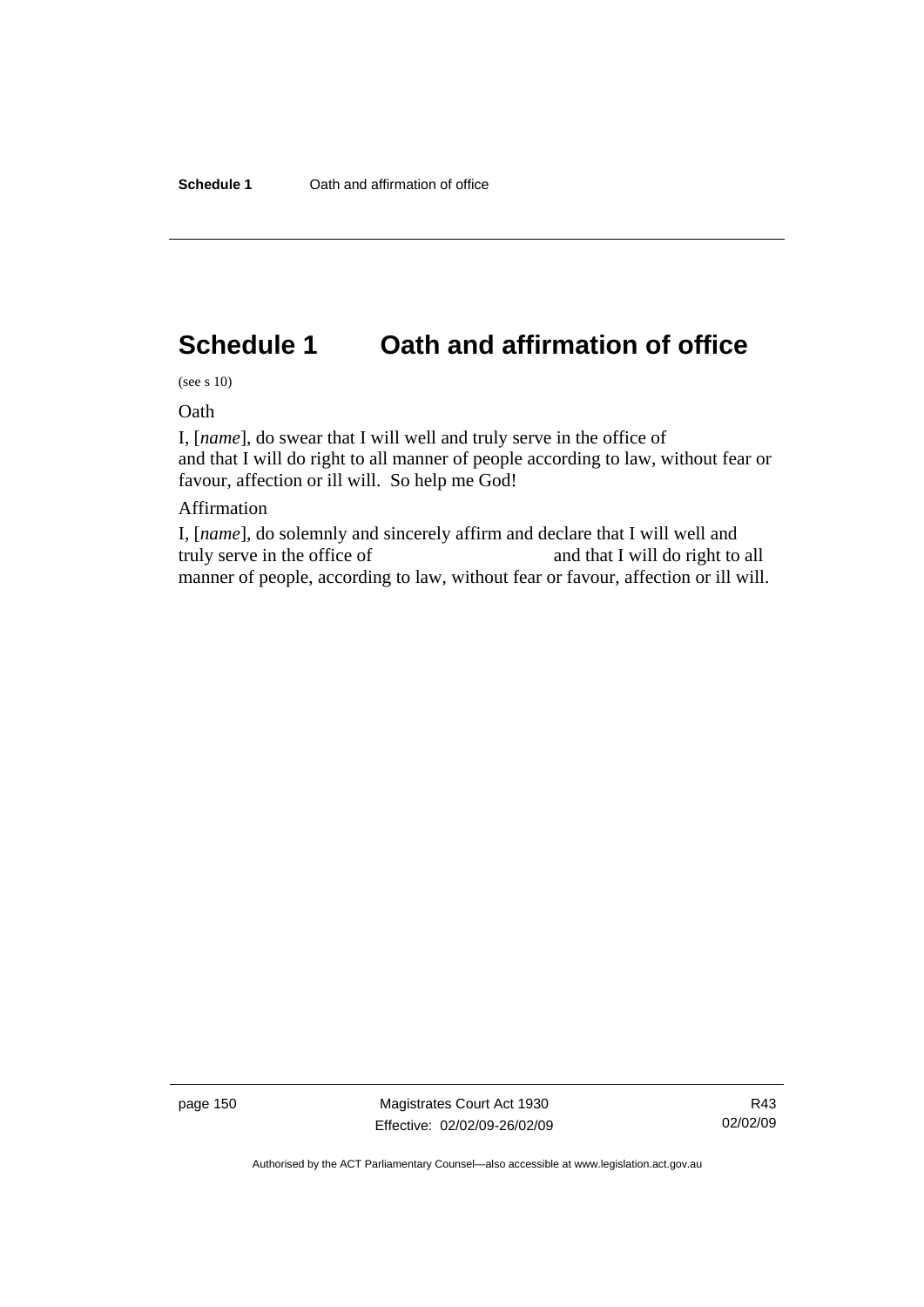# **U Dictionary**

(see s 2)

*Note 1* The Legislation Act contains definitions and other provisions relevant to this Act.

*Note 2* For example, the Legislation Act, dict, pt 1 defines the following terms:

- corrections officer
- **function**
- judge
- lawyer.

*administering authority*, for an infringement notice offence, for part 3.8 (Infringement notices for certain offences)—see section 117.

*another jurisdiction*, for part 3.8 (Infringement notices for certain offences)—see section 117.

*appeal*, for part 4.5 (Civil appeals)—see section 272.

*appearance*—see section 311 (4).

*authorised person*, for part 3.8 (Infringement notices for certain offences)—see section 134A (3).

*bailiff* means a bailiff under this Act.

*certified copies*, of depositions, for division 3.5.6 (Indictable offences—other provisions)—see section 105A.

*claim* means a claim under the rules.

*committal order*—see the *Crimes (Sentence Administration) Act 2005*, section 10.

#### *conviction*—

(a) means conviction by a magistrate for an offence; and

page 151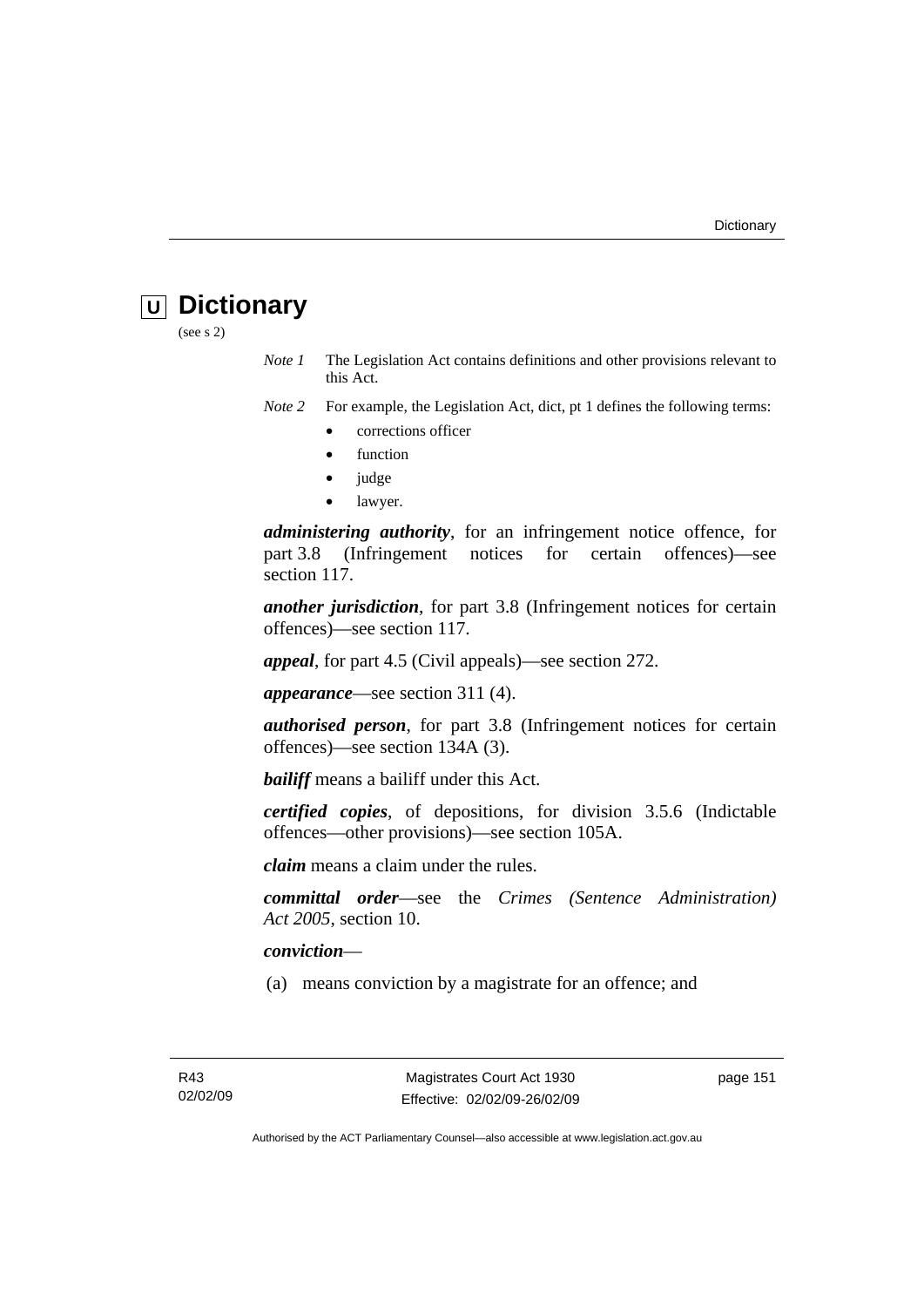(b) for division 3.9.3 (Reciprocal enforcement of fines against bodies corporate)—see section 166A.

*court* means the Magistrates Court.

*Crimes Act*, for chapter 3 (Criminal proceedings)—see section 18A.

*date of service*, of an infringement notice or reminder notice that has been, or is to be, served on a person, for part 3.8 (Infringement notices for certain offences)—see section 117.

*decision*, for chapter 3 (Criminal proceedings)—see section 18A.

*default notice*, for division 3.9.2 (Enforcement of fines)—see section 146.

#### *defendant*—

- (a) for chapter 3 (Criminal proceedings)—see section 18A; and
- (b) for part 3.7 (Service and pleading by post for certain offences)—see section 116A (1).

*driver*, of a vehicle, for part 3.8 (Infringement notices for certain offences)—see section 117.

#### *fine*—

- (a) for division 3.9.2 (Enforcement of fines)—see section 146; and
- (b) for division 3.9.3 (Reciprocal enforcement of fines against bodies corporate)—see section 166A.

*fine defaulter*, for division 3.9.2 (Enforcement of fines)—see section 146.

*government agency*, for division 3.9.2 (Enforcement of fines)—see section 146.

*hearing* includes the examination of a person charged with an indictable offence.

*home address*, of a person, for part 3.8 (Infringement notices for certain offences)—see section 117.

| page 152 |  |
|----------|--|
|----------|--|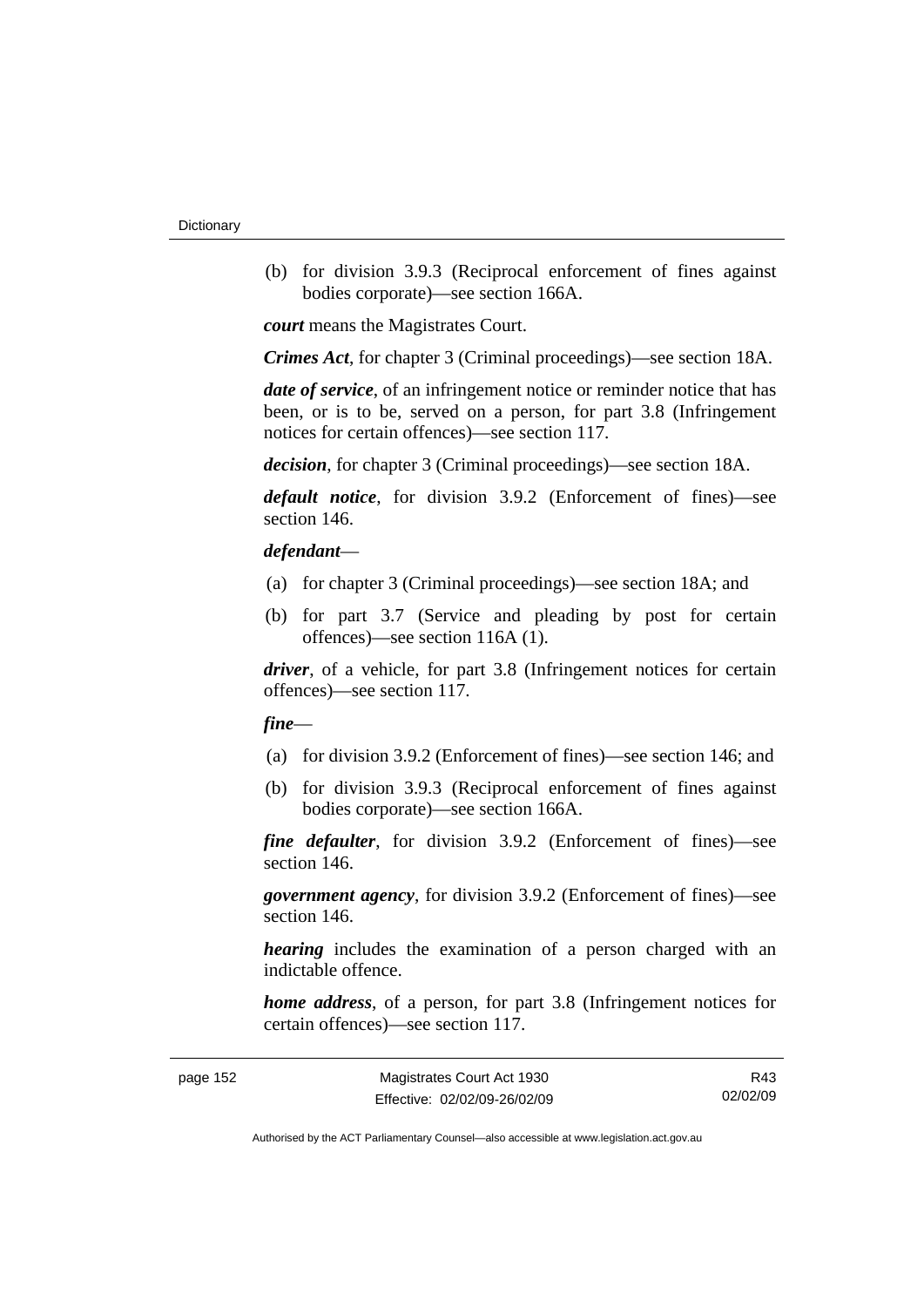*illegal user declaration*, for part 3.8 (Infringement notices for certain offences)—see section 131D.

*indictable offence* means an offence that may be prosecuted before the Supreme Court by charge or indictment.

*indictment* means an information for an indictable offence presented by an authorised officer to a court with jurisdiction to try the accused person.

*information* includes a complaint brought to enforce a criminal penalty or forfeiture under a territory law.

*infringement notice*, for part 3.8 (Infringement notices for certain offences)—see section 117.

*infringement notice offence*, for part 3.8 (Infringement notices for certain offences)—see section 117.

*infringement notice penalty*, for a person for an infringement notice offence, for part 3.8 (Infringement notices for certain offences)—see section 117.

*jury*, for part 3.5 (Proceedings for indictable offences)—see section 88A.

*known offender declaration*, for part 3.8 (Infringement notices for certain offences)—see section 131E.

*law in force in the ACT*, for part 3.7 (Service and pleading by post for certain offences)—see section 116A (1).

*magistrate*—

- (a) means the Chief Magistrate, a magistrate, or a special magistrate and, if a function of a magistrate is exercisable by a registrar, includes a registrar exercising the function; and
- (b) for division 2.2.1 (Magistrates other than special magistrates) see section 6.

page 153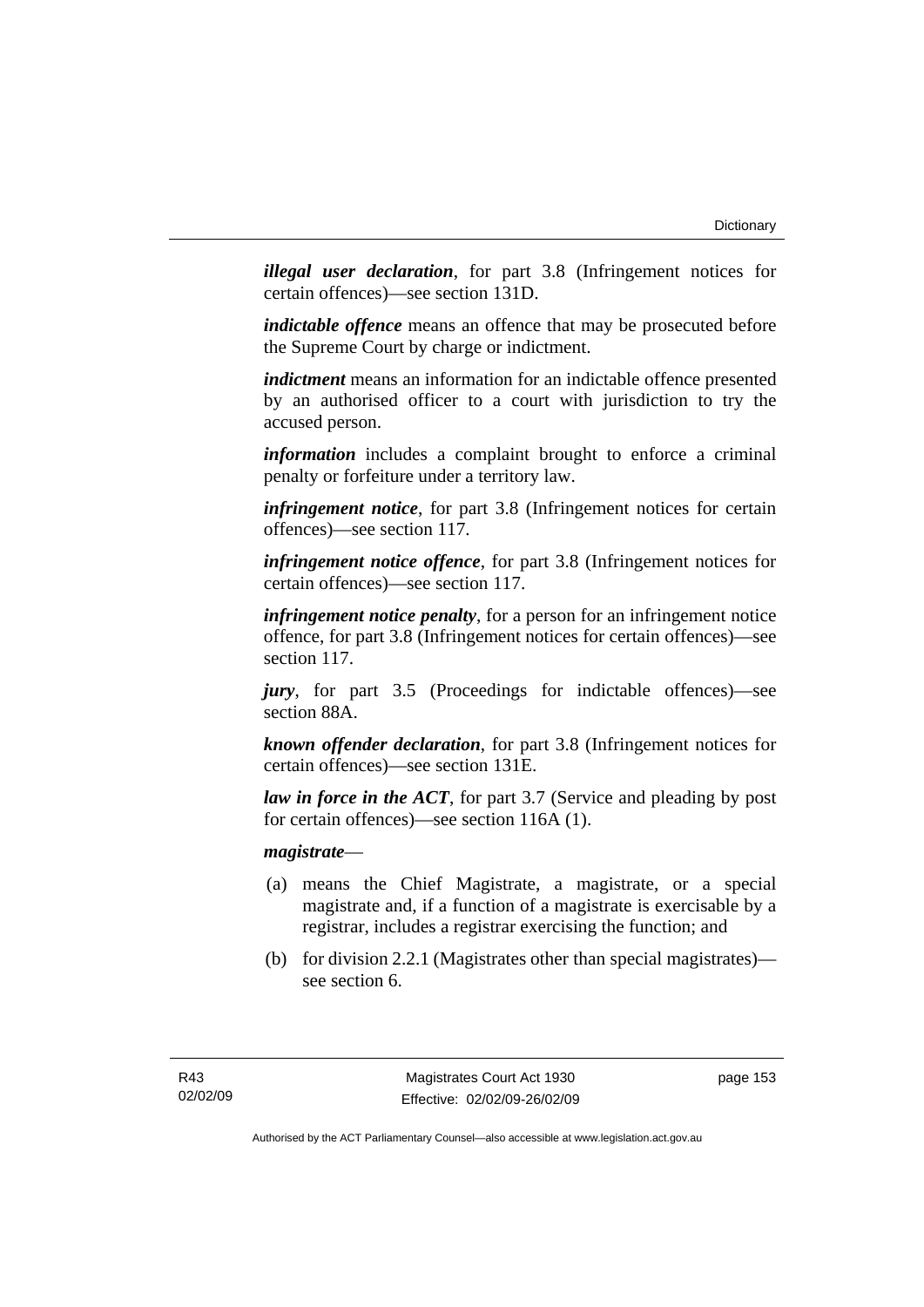*notice of intention to defend form*, for part 3.7 (Service and pleading by post for certain offences) (other than section 116B (2))—see section 116A (2).

*notice to defendant form*, for part 3.7 (Service and pleading by post) for certain offences) (other than section 116B (2))—see section 116A (2).

*outstanding fine*, for division 3.9.2 (Enforcement of fines)—see section 146.

*penalty notice*, for division 3.9.2 (Enforcement of fines)—see section 146.

*plea of guilty form*, for part 3.7 (Service and pleading by post for certain offences) (other than section 116B (2))—see section 116A (2).

*prescribed offence*, for part 3.7 (Service and pleading by post for certain offences)—see section 116AA.

*reciprocating court*, for division 3.9.3 (Reciprocal enforcement of fines against bodies corporate)—see section 166A.

*reference appeal*, for division 3.10.2A (Reference appeals in criminal matters)—see section 219AB (2).

*registered*, for a vehicle, for part 3.8 (Infringement notices for certain offences)—see section 117.

*registrar* means the registrar of the Magistrates Court, and includes a deputy registrar of the court.

*relevant officer*, in relation to a reciprocating court, for division 3.9.3 (Reciprocal enforcement of fines against bodies corporate)—see section 166A.

*reminder notice*, for part 3.8 (Infringement notices for certain offences)—see section 117.

R43 02/02/09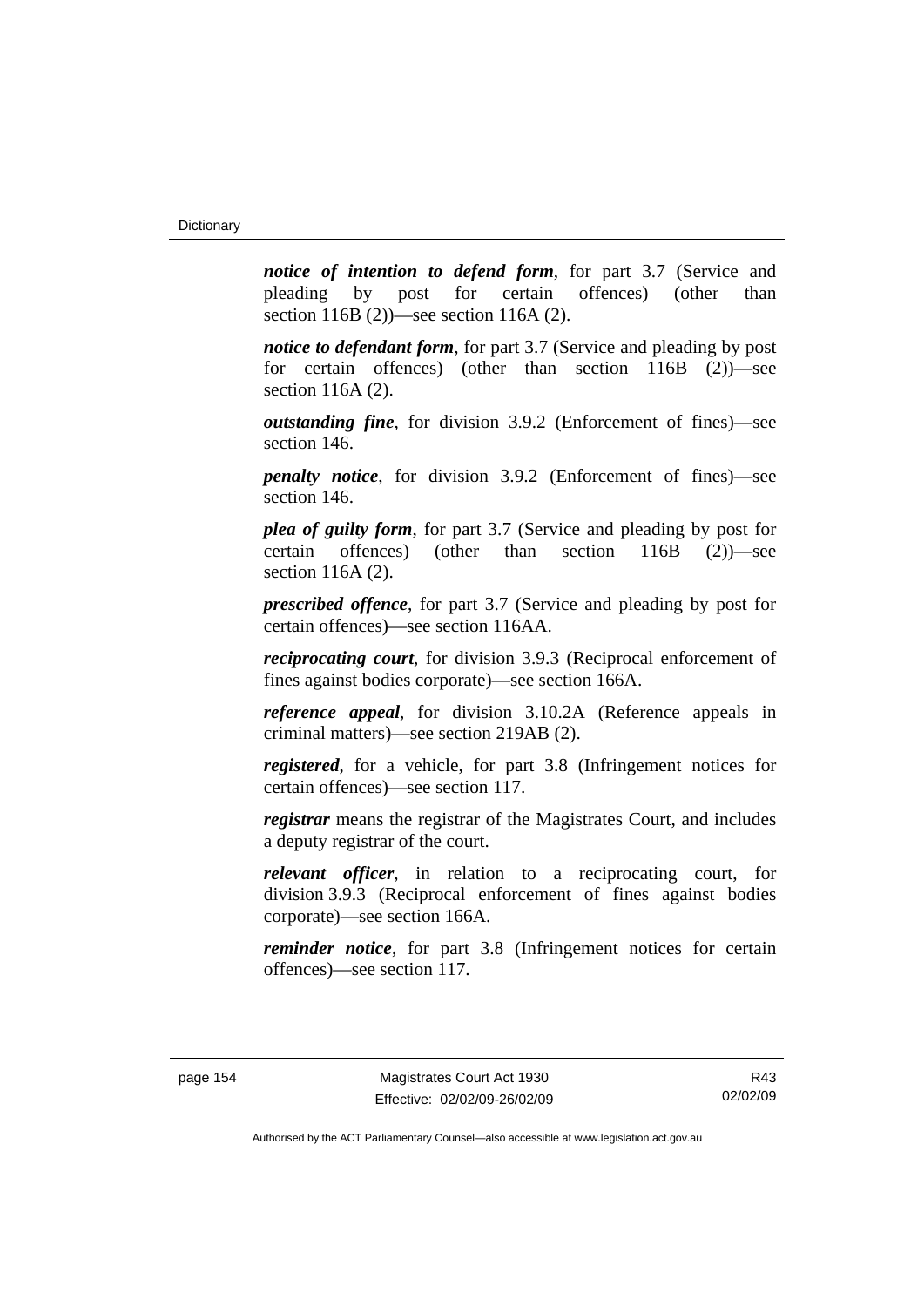*responsible person*, for a vehicle, for part 3.8 (Infringement notices for certain offences)—see the *Road Transport (General) Act 1999*, section 10 and section 11.

*rules* means rules under the *Court Procedures Act 2004* applying in relation to the Magistrates Court.

*sold vehicle declaration*, for part 3.8 (Infringement notices for certain offences)—see section 131F.

*State*, for division 3.9.3 (Reciprocal enforcement of fines against bodies corporate)—see section 166A.

*summary conviction* means conviction by a magistrate for an offence.

*territory entity*, for division 3.9.2 (Enforcement of fines)—see the *Auditor-General Act 1996*, dictionary.

*territory fine*, for division 3.9.3 (Reciprocal enforcement of fines against bodies corporate)—see section 166A.

*unknown offender declaration*, for part 3.8 (Infringement notices for certain offences)—see section 131G.

*vehicle*, for part 3.8 (Infringement notices for certain offences)—see the *Road Transport (Vehicle Registration) Act 1999*, dictionary.

*vehicle-related offence*, for part 3.8 (Infringement notices for certain offences)—see section 117.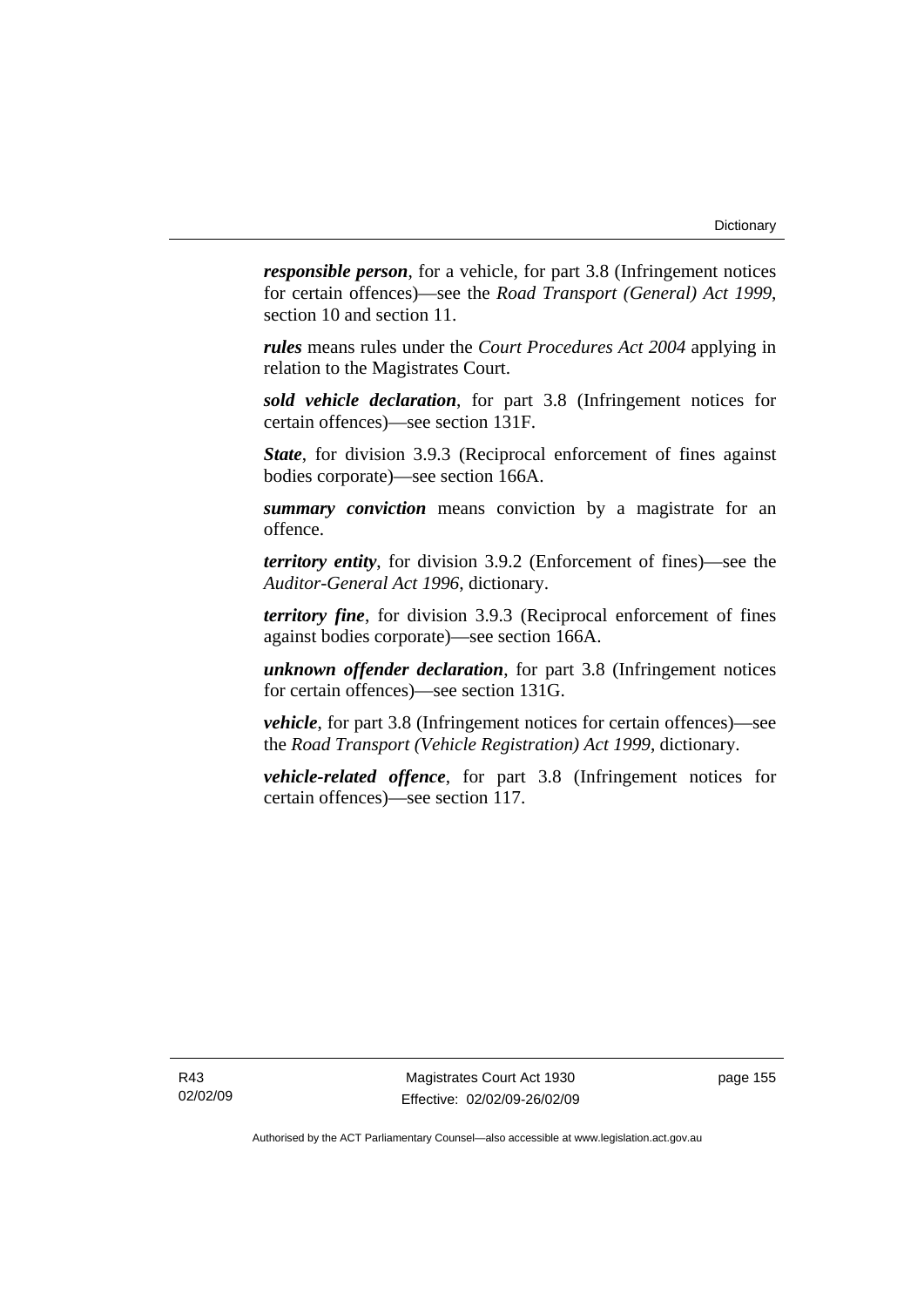1 About the endnotes

## **Endnotes**

## **1 About the endnotes**

Amending and modifying laws are annotated in the legislation history and the amendment history. Current modifications are not included in the republished law but are set out in the endnotes.

Not all editorial amendments made under the *Legislation Act 2001*, part 11.3 are annotated in the amendment history. Full details of any amendments can be obtained from the Parliamentary Counsel's Office.

Uncommenced amending laws and expiries are listed in the legislation history and the amendment history. These details are underlined. Uncommenced provisions and amendments are not included in the republished law but are set out in the last endnote.

If all the provisions of the law have been renumbered, a table of renumbered provisions gives details of previous and current numbering.

The endnotes also include a table of earlier republications.

| $am = amended$                               | $ord = ordinance$                         |  |  |
|----------------------------------------------|-------------------------------------------|--|--|
| $amdt = amendment$                           | orig = original                           |  |  |
| $ch = chapter$                               | par = paragraph/subparagraph              |  |  |
| $def = definition$                           | $pres = present$                          |  |  |
| $dict = dictionary$                          | $prev = previous$                         |  |  |
| $disallowed = disallowed by the Legislative$ | $(\text{prev}) = \text{previously}$       |  |  |
| Assembly                                     | $pt = part$                               |  |  |
| $div = division$                             | $r = rule/subrule$                        |  |  |
| $exp = expires/expired$                      | $renum = renumbered$                      |  |  |
| $Gaz = gazette$                              | $reloc = relocated$                       |  |  |
| $hdg =$ heading                              | $R[X]$ = Republication No                 |  |  |
| $IA = Interpretation Act 1967$               | $RI = reissue$                            |  |  |
| $ins = inserted/added$                       | $s = section/subsection$                  |  |  |
| $LA =$ Legislation Act 2001                  | $sch = schedule$                          |  |  |
| $LR =$ legislation register                  | $sdiv = subdivision$                      |  |  |
| $LRA =$ Legislation (Republication) Act 1996 | $sub = substituted$                       |  |  |
| $mod = modified/modification$                | SL = Subordinate Law                      |  |  |
| $o = order$                                  | underlining = whole or part not commenced |  |  |
| $om = omitted/repealed$                      | or to be expired                          |  |  |
|                                              |                                           |  |  |

## **2 Abbreviation key**

page 156 Magistrates Court Act 1930 Effective: 02/02/09-26/02/09

R43 02/02/09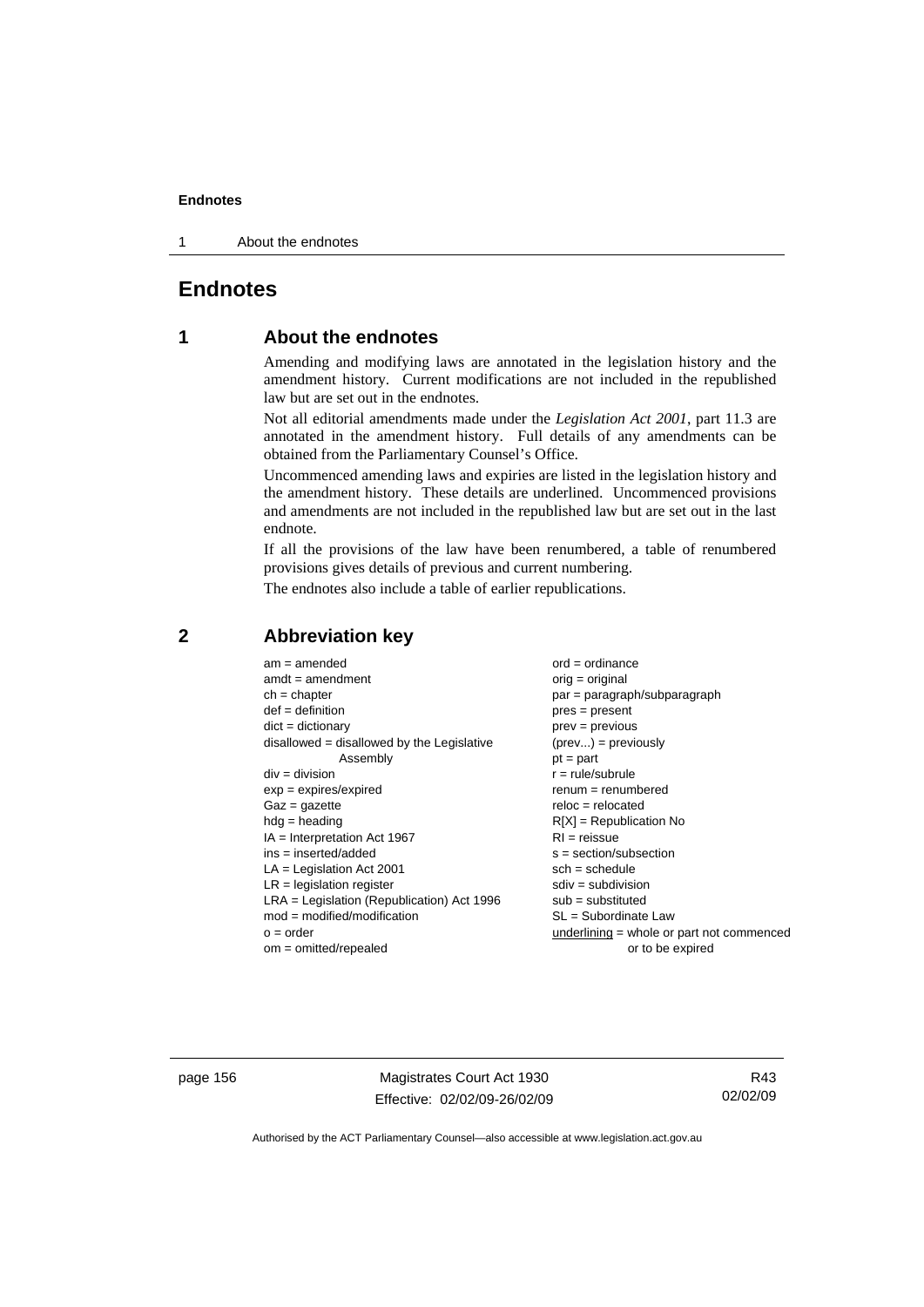## **3 Legislation history**

This Act was originally a Commonwealth ordinance—the *Cour of Petty Sessions Ordinance (No 2) 1930* No 21 (Cwlth). It was renamed as the *Magistrates Court Ordinance 1930* by the *Magistrates Court Ordinance 1985* No 67 (s 3).

The *ACT Self-Government (Consequential Provisions) Act 1988* No 109 (Cwlth), s 12) converted some former Commonwealth ordinances in force in the ACT into ACT enactments. This allowed the ACT Legislative Assembly to amend and repeal the laws. This Act was converted into an ACT enactment on 1 July 1990.

As with most ordinances in force in the ACT, the name was changed from *Ordinance* to *Act* by the *Self-Government (Citation of Laws) Act 1989* No 21, s 5 on its conversion to an ACT enactment on 1 July 1990.

Before 11 May 1989, ordinances commenced on their notification day unless otherwise stated (see *Seat of Government (Administration) Act 1910* (Cwlth), s 12).

After 11 May 1989 and before 10 November 1999, Acts commenced on their notification day unless otherwise stated (see *Australian Capital Territory (Self-Government) Act 1988* (Cwlth) s 25).

#### **Legislation before becoming Territory enactment**

#### **Magistrates Court Act 1930 No 21**

notified 21 November 1930 commenced 21 November 1930

as amended by

#### **Court of Petty Sessions Ordinance 1932 No 21**

notified 17 November 1932 commenced 17 November 1932

#### **Court of Petty Sessions Ordinance 1934 No 17**

notified 19 July 1934 commenced 19 July 1934

#### **Money Lenders Ordinance 1936 No 13**  notified 9 April 1936

commenced 1 May 1936

R43 02/02/09 page 157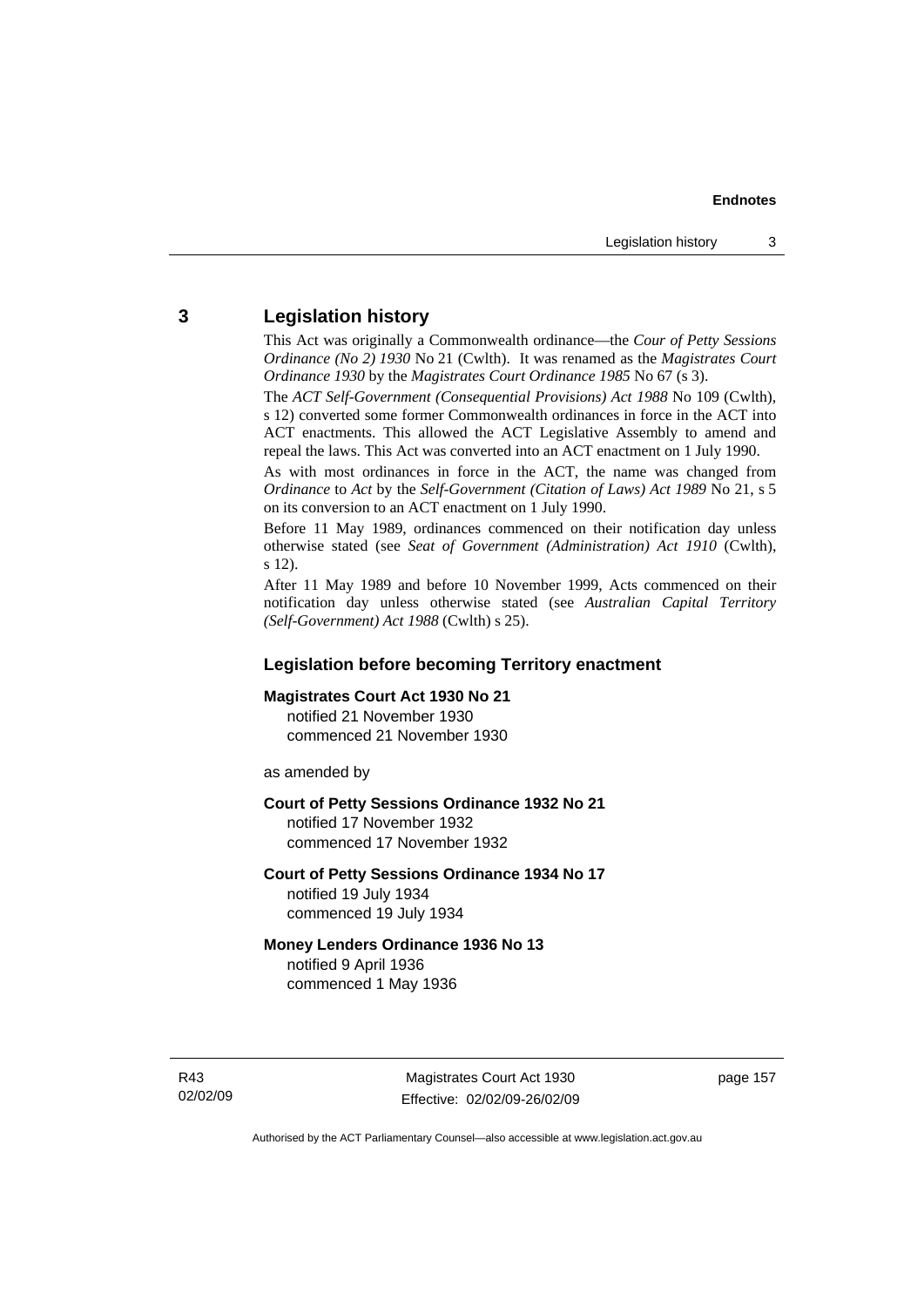| 3 | Legislation history                                                                                                                            |
|---|------------------------------------------------------------------------------------------------------------------------------------------------|
|   | <b>Court of Petty Sessions Ordinance 1937 No 5</b><br>notified 27 May 1937<br>commenced 27 May 1937                                            |
|   | Court of Petty Sessions Ordinance (No 2) 1937 No 28<br>notified 23 December 1937<br>commenced 23 December 1937                                 |
|   | Seat of Government (Designation) Ordinance 1938 No 25 (as amd by<br>Ord 1938 No 35)<br>notified 8 September 1938<br>commenced 8 September 1938 |
|   | <b>Ordinances Revision Ordinance 1938 No 35</b><br>notified 15 December 1938<br>commenced 15 December 1938                                     |
|   | Court of Petty Sessions Ordinance 1940 No 20<br>notified 7 November 1940<br>commenced 7 November 1940                                          |
|   | Court of Petty Sessions Ordinance (No 2) 1940 No 22<br>notified 12 December 1940<br>commenced 12 December 1940                                 |
|   | Court of Petty Sessions Ordinance 1949 No 13<br>notified 1 December 1949<br>commenced 1 December 1949                                          |
|   | Court of Petty Sessions Ordinance 1951 No 7<br>notified 26 July 1951<br>commenced 26 July 1951                                                 |
|   | Court of Petty Sessions Ordinance (No 2) 1951 No 12<br>notified 14 December 1951<br>commenced 14 December 1951                                 |
|   | Court of Petty Sessions Ordinance 1953 No 14<br>notified 12 November 1953<br>commenced 3 December 1953                                         |

page 158 Magistrates Court Act 1930 Effective: 02/02/09-26/02/09

R43 02/02/09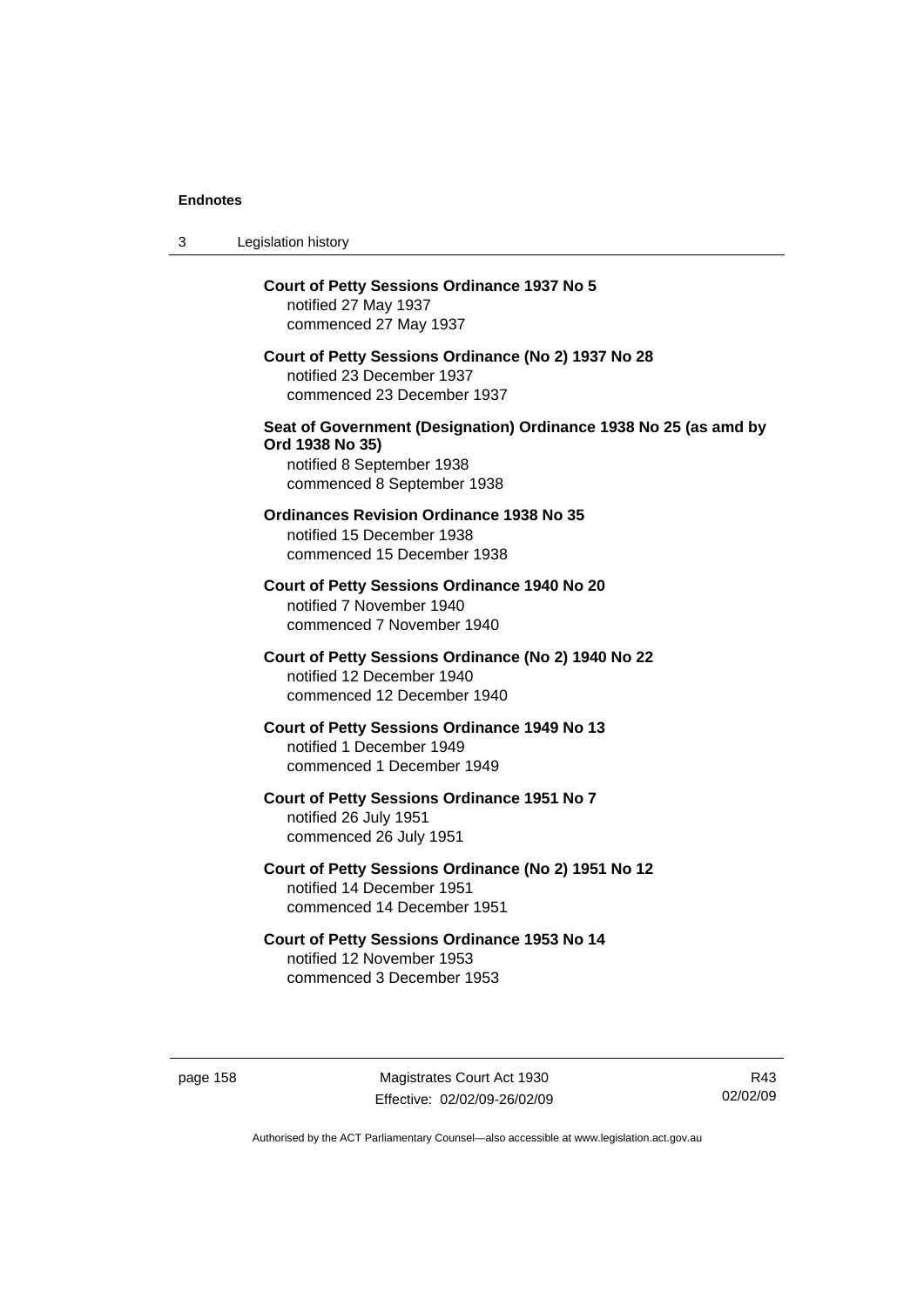Legislation history 3

## **Court of Petty Sessions Ordinance 1958 No 12**  notified 24 July 1958 commenced 24 July 1958 **Court of Petty Sessions Ordinance 1961 No 2**  notified 29 March 1961 commenced 29 March 1961 **Court of Petty Sessions Ordinance 1966 No 2**  notified 10 February 1966 commenced 14 February 1966 **Court of Petty Sessions Ordinance 1967 No 1**  notified 9 February 1967 commenced 9 February 1967 **Court of Petty Sessions Ordinance 1968 No 25**  notified 19 December 1968 commenced 1 January 1969 (Cwlth Gaz 1968 p 7565) **Court of Petty Sessions Ordinance 1969 No 12**  notified 20 June 1969 commenced 20 June 1969 **Court of Petty Sessions Ordinance 1970 No 15**  notified 19 March 1970 commenced 19 March 1970 **Court of Petty Sessions Ordinance 1972 No 37**  notified 16 November 1972 s 1, s 2, s 6, s 14, commenced 16 November 1972 remainder commenced 1 February 1973 (Cwlth Gaz 1972 No 118) **Court of Petty Sessions Ordinance 1973 No 48**  notified 17 December 1973 commenced 17 December 1973 **Court of Petty Sessions Ordinance 1974 No 14**

notified 17 April 1974 commenced 17 April 1974

R43 02/02/09

Magistrates Court Act 1930 Effective: 02/02/09-26/02/09 page 159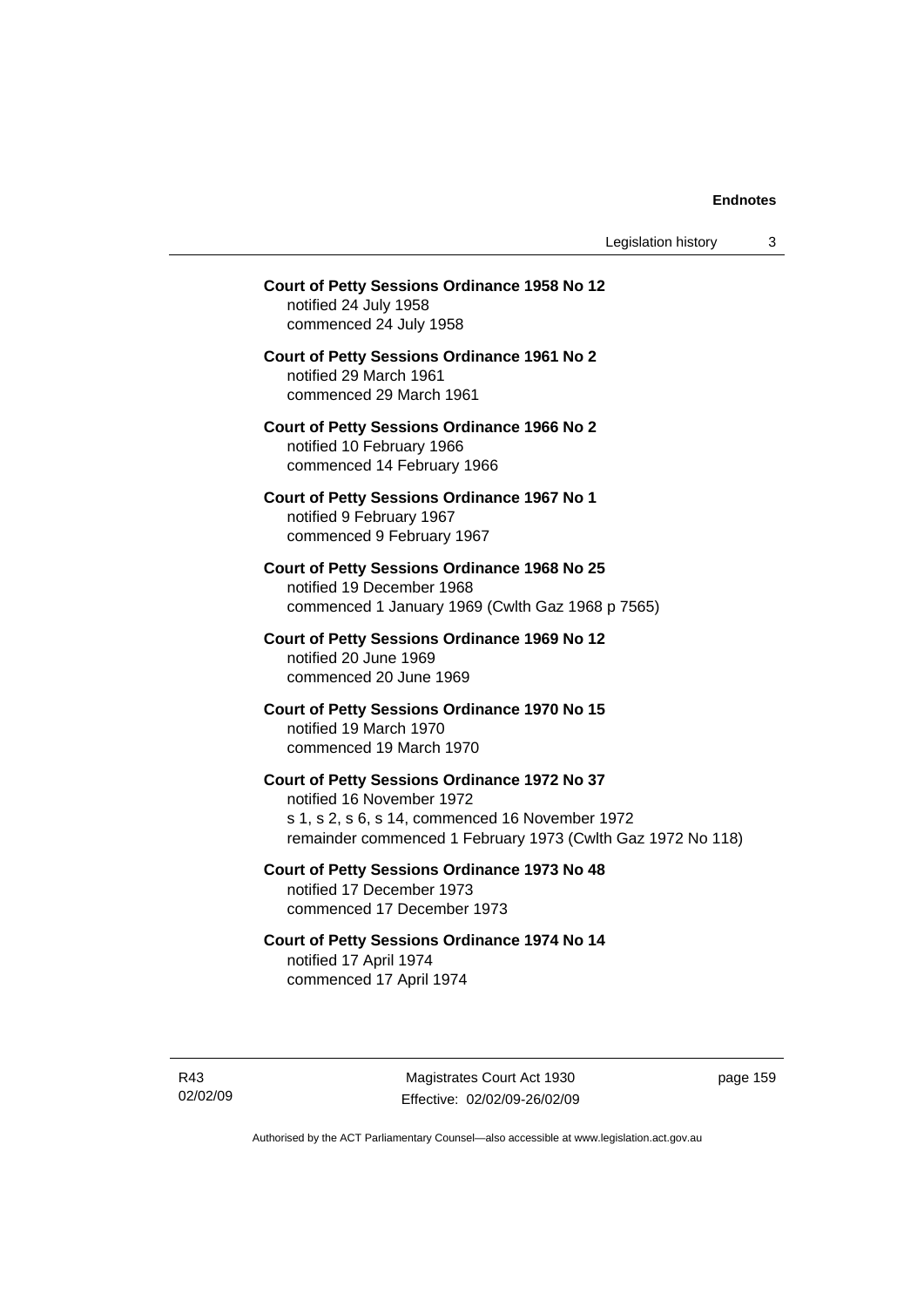| 3 | Legislation history                                                                                                                                                                  |
|---|--------------------------------------------------------------------------------------------------------------------------------------------------------------------------------------|
|   | Ordinances Revision (Age of Majority) Ordinance 1974 No 47<br>notified 24 October 1974<br>commenced 1 November 1974                                                                  |
|   | Court of Petty Sessions (Amendment) Ordinance 1976 No 42<br>notified 13 September 1976<br>commenced 13 September 1976                                                                |
|   | Court of Petty Sessions (Amendment) Ordinance 1977 No 4<br>notified 24 March 1977<br>ss 1-3, 10 commenced 24 March 1977<br>remainder commenced 28 March 1977 (Cwlth Gaz 1977 No S52) |
|   | Court of Petty Sessions (Amendment) Ordinance (No 2) 1977 No 34<br>notified 28 July 1977<br>commenced 28 July 1977                                                                   |
|   | Court of Petty Sessions (Amendment) Ordinance (No 3) 1977 No 56<br>notified 6 October 1977<br>ceased to have effect because not tabled                                               |
|   | Court of Petty Sessions (Amendment) Ordinance (No 4) 1977 No 61<br>notified 21 November 1977<br>commenced 21 November 1977                                                           |
|   | <b>Ordinances Revision Ordinance 1978 No 46</b><br>notified 28 December 1978<br>commenced 28 December 1978                                                                           |
|   | Court of Petty Sessions (Amendment) Ordinance 1979 No 33<br>notified 14 November 1979<br>commenced 14 November 1979                                                                  |
|   | Court of Petty Sessions (Amendment) Ordinance (No 2) 1979 No 41<br>notified 18 December 1979<br>commenced 18 December 1979                                                           |
|   | Court of Petty Sessions (Amendment) Ordinance 1980 No 4<br>notified 20 March 1980<br>commenced 1 April 1980 (Cwlth Gaz 1980 No S66)                                                  |

page 160 Magistrates Court Act 1930 Effective: 02/02/09-26/02/09

R43 02/02/09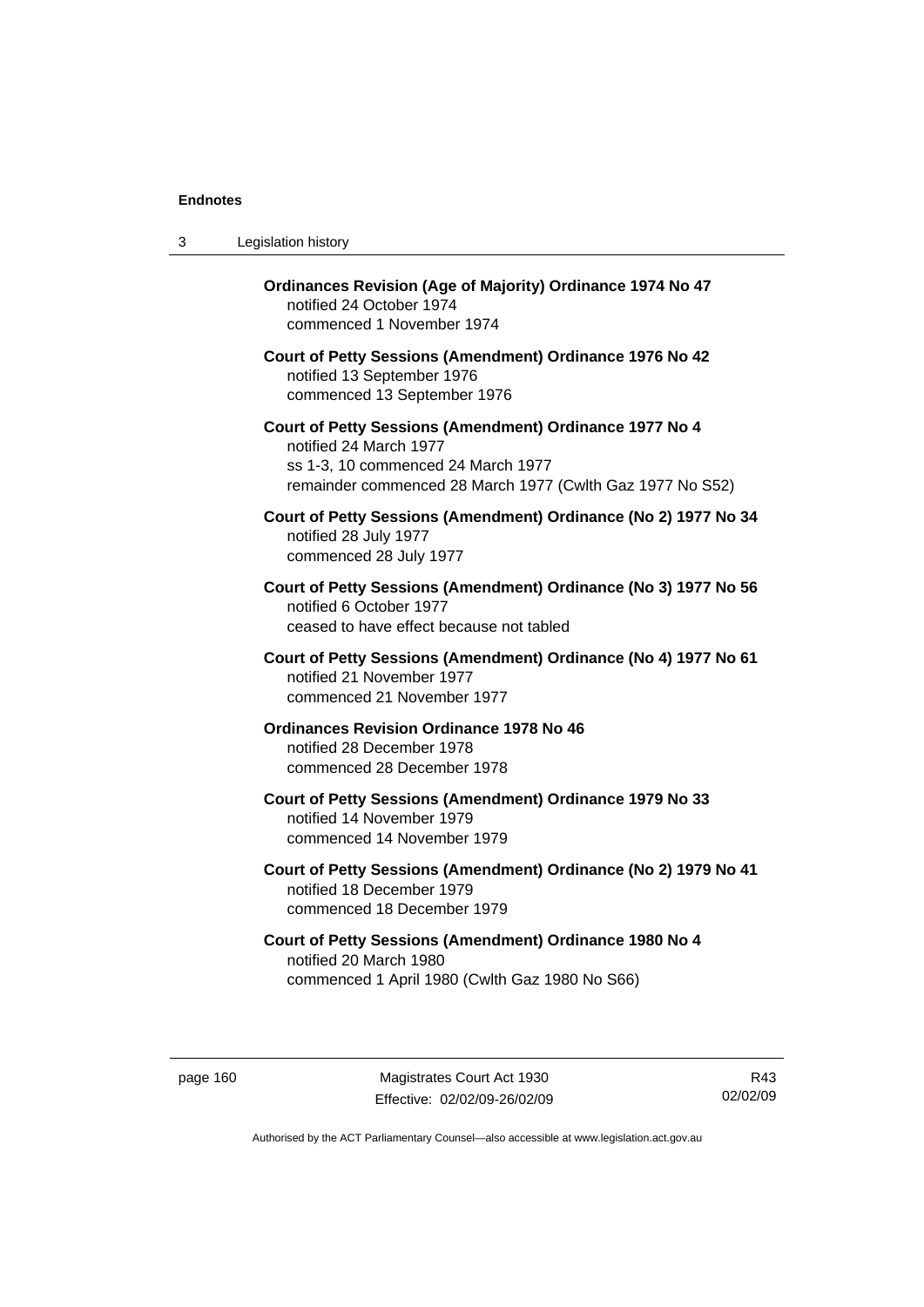| Court of Petty Sessions (Amendment) Ordinance (No 2) 1980 No 10<br>notified 26 March 1980<br>commenced 26 March 1980                        |
|---------------------------------------------------------------------------------------------------------------------------------------------|
| Court of Petty Sessions (Amendment) Ordinance 1982 No 2<br>notified 26 February 1982<br>commenced 1 September 1982 (Cwlth Gaz 1982 No S178) |
| Court of Petty Sessions (Amendment) Ordinance (No 2) 1982 No 3<br>notified 26 February 1982<br>commenced 26 February 1982                   |
| Court of Petty Sessions (Amendment) Ordinance 1984 No 9<br>notified 11 April 1984<br>commenced 11 April 1984                                |
| Court of Petty Sessions (Amendment) Ordinance (No 2) 1984 No 10<br>notified 11 April 1984<br>commenced 11 April 1984                        |
| Court of Petty Sessions (Amendment) Ordinance (No 3) 1984 No 16<br>notified 1 June 1984<br>commenced 1 June 1984                            |
| Court of Petty Sessions (Amendment) Ordinance (No 4) 1984 No 61<br>notified 2 November 1984<br>commenced 2 November 1984                    |
| Court of Petty Sessions (Amendment) Ordinance (No 5) 1984 No 62<br>notified 2 November 1984<br>commenced 2 November 1984                    |
| Court of Petty Sessions (Amendment) Ordinance 1985 No 17<br>notified 17 April 1985<br>commenced 17 April 1985                               |
| Court of Petty Sessions (Amendment) Ordinance (No 2) 1985 No 18<br>notified 17 April 1985<br>commenced 17 April 1985                        |
| Court of Petty Sessions (Amendment) Ordinance (No 3) 1985 No 41<br>notified 5 September 1985<br>commenced 5 September 1985                  |

R43 02/02/09

Magistrates Court Act 1930 Effective: 02/02/09-26/02/09 page 161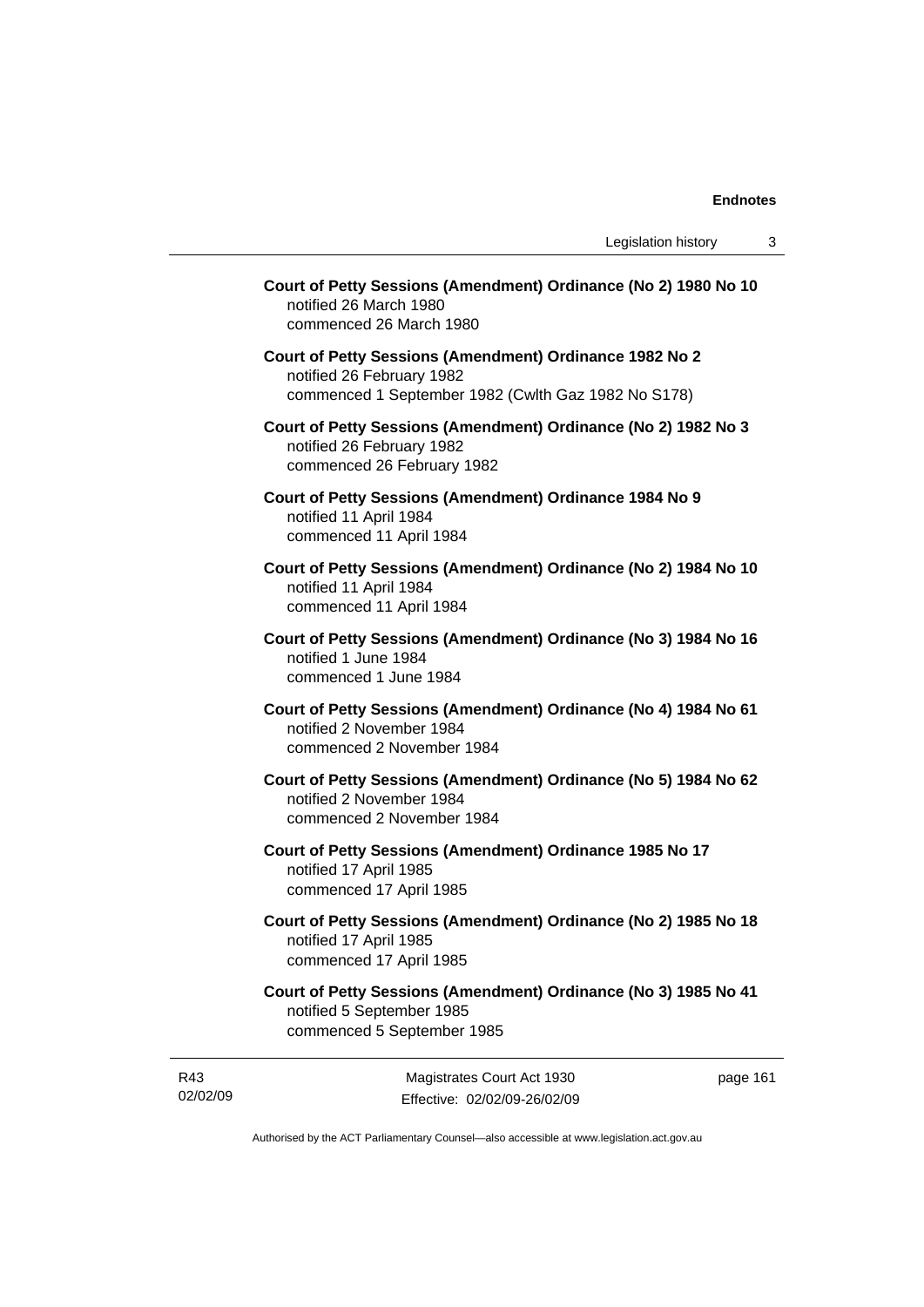3 Legislation history

#### **Limitation Ordinance 1985 No 66**

notified 19 December 1985 commenced 19 December 1985

#### **Magistrates Court Ordinance 1985 No 67**

notified 19 December 1985 commenced 1 February 1986 (Cwlth Gaz 1986 No G3)

#### **Magistrates Court (Amendment) Ordinance 1986 No 33**  notified 7 August 1986 commenced 7 August 1986

#### **Domestic Violence (Miscellaneous Amendments) Ordinance 1986 No 53**

notified 4 September 1986 commenced 1 October 1986 (Cwlth Gaz 1986 No S484)

#### **Crimes (Amendment) Ordinance (No 4) 1986 No 57**  notified 3 October 1986 commenced 3 October 1986

#### **Magistrates Court (Amendment) Ordinance (No 2) 1986 No 71**  notified 30 October 1986 commenced 1 April 1987 (Cwlth Gaz 1987 No S52)

#### **Magistrates Court (Amendment) Ordinance (No 3) 1986 No 74**  notified 14 November 1986 commenced 14 November 1986

### **Magistrates Court (Amendment) Ordinance (No 4) 1986 No 83**  notified 22 December 1986 commenced 22 December 1986

### **Magistrates Court (Amendment) Ordinance 1987 No 56**  notified 21 October 1987 commenced 21 October 1987

#### **Magistrates Court (Amendment) Ordinance 1988 No 45**  notified 27 July 1988 commenced 27 July 1988

page 162 Magistrates Court Act 1930 Effective: 02/02/09-26/02/09

R43 02/02/09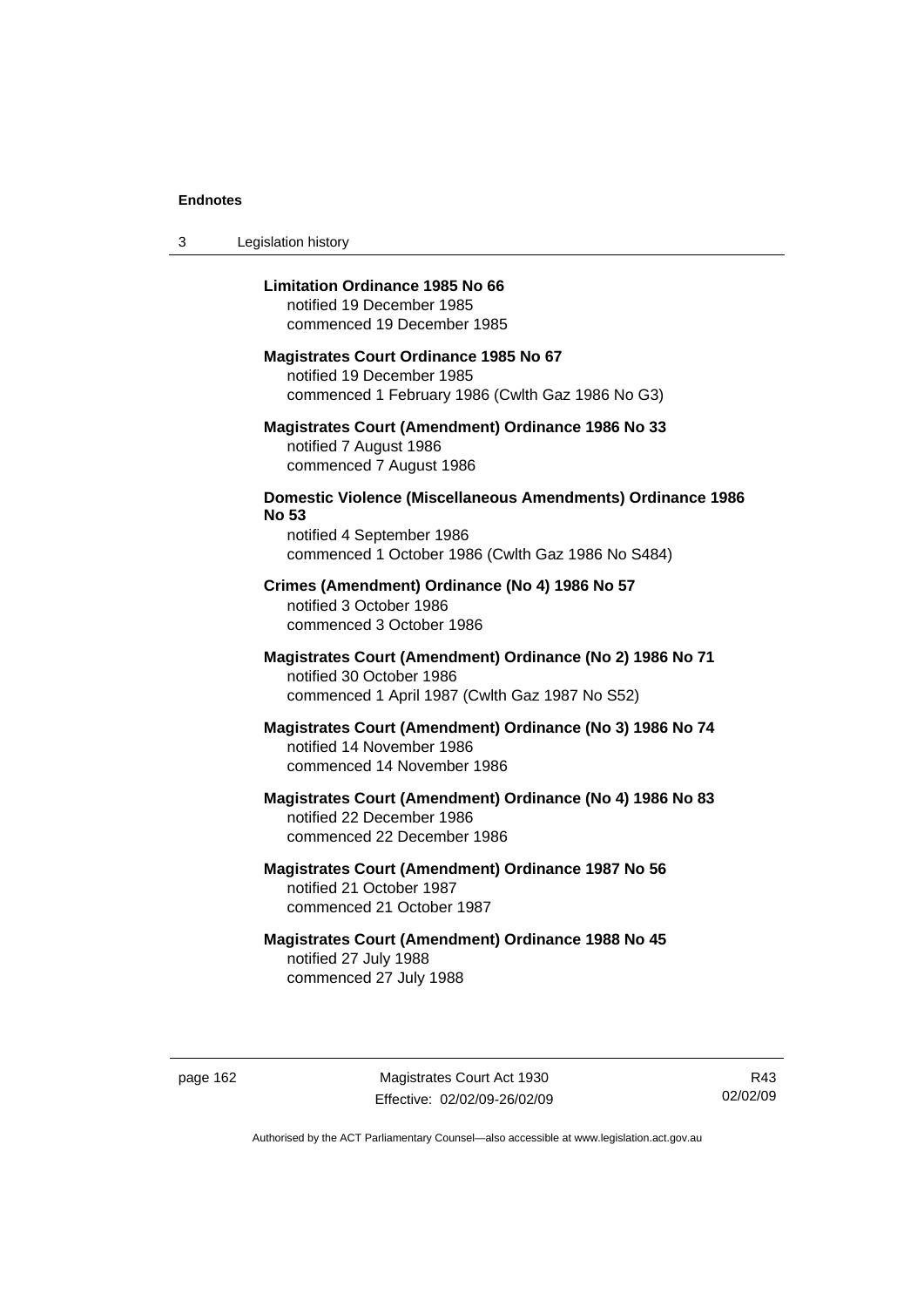#### **Magistrates Court (Amendment) Ordinance 1989 No 55**

notified 30 June 1989 commenced 1 July 1989

**Magistrates Court (Amendment) Ordinance (No 2) 1989 No 59**  notified 25 October 1989 s 11, s 12, s 14 commenced 27 June 1990 (Cwlth Gaz 1990 No GN25) remainder commenced 25 October 1989

#### **Magistrates Court (Amendment) Ordinance (No 3) 1989 No 60**  notified 20 December 1989 commenced 14 February 1990 (Cwlth Gaz 1990 No GN5)

**Crimes (Amendment) Ordinance 1990 No 1**  notified 23 May 1990

commenced 23 May 1990

**Self-Government (Consequential Amendments) Ordinance 1990 No 5**  notified 27 June 1990 s 1, s 2 commenced 27 June 1990 remainder commenced 1 July 1990

**Magistrates Court (Appeals Against Sentence) Ordinance 1990 No 9**  notified 29 June 1990 commenced 29 June 1990

#### **Legislation after becoming Territory enactment**

#### **Magistrates Court (Amendment) Act 1990 No 65**  notified 24 December 1990 commenced 24 December 1990

#### **Weapons (Consequential Amendments) Act 1991 No 9 sch**

notified 3 April 1991 (Gaz 1991 No S19) s 1, s 2 commenced 3 April 1991 (s 2 (1)) sch commenced 3 October 1991 (s 2 (2))

#### **Magistrates Court (Amendment) Act 1991 No 38**

notified 20 September 1991 ss 1-3 commenced 20 September 1991 remainder commenced 25 September 1991 (Gaz 1991 No S103)

R43 02/02/09

Magistrates Court Act 1930 Effective: 02/02/09-26/02/09 page 163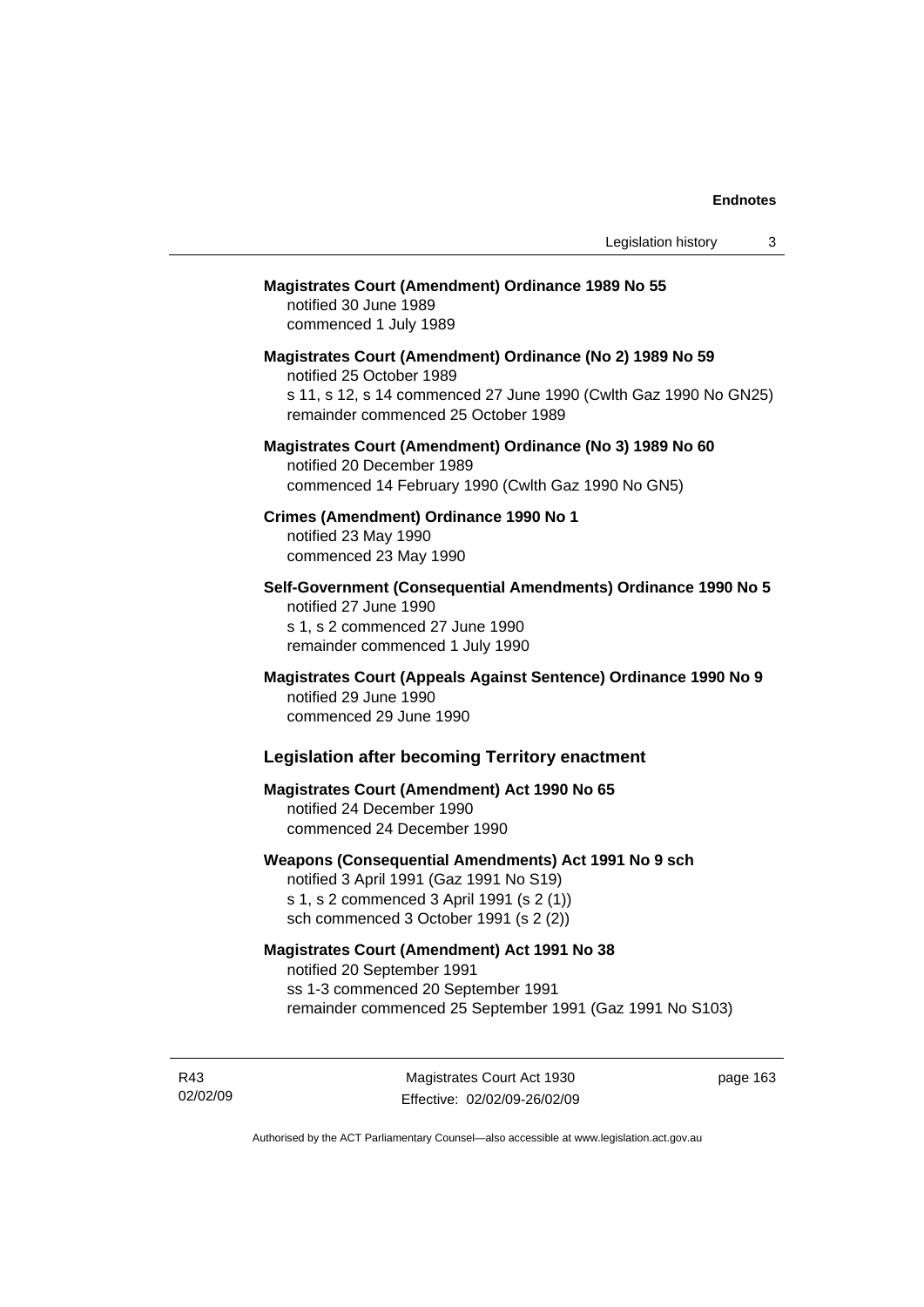| -3 | Legislation history |  |
|----|---------------------|--|
|----|---------------------|--|

#### **Magistrates and Coroner's Courts (Registrar) Act 1991 No 44**

notified 20 September 1991 (Gaz 1991 No S95) s 1, s 2 commenced 20 September 1991 (s 2 (1)) remainder commenced 25 September 1991 (s 2 (2) and Gaz 1991 No S103)

#### **Magistrates Court (Amendment) Act (No 2) 1991 No 79**

notified 11 December 1991 ss 1-3 commenced 11 December 1991 remainder commenced 11 June 1992

#### **Workers' Compensation (Consequential Amendments) Act 1991 No 106 sch**

notified 15 January 1991 (Gaz 1992 No S3) s 1, s 2 commenced 15 January 1992 (s 2 (1)) remainder commenced 22 January 1992 (s 2 (2) and Gaz 1992 No S9)

#### **Magistrates Court (Amendment) Act (No 3) 1991 No 112**

notified 10 January 1992 s 1, s 2 commenced 10 January 1992 remainder commenced 18 May 1992 (Gaz 1992 No S57)

#### **Bail (Consequential Amendments) Act 1992 No 9**

notified 28 May 1992 (Gaz 1992 No S59) s 1, s 2 commenced 28 May 1992 (s 2 (1)) remainder commenced 28 November 1992 (s 2 (3))

**Statute Law Revision (Miscellaneous Provisions) Act 1992 No 23 sch 1** 

notified 4 June 1992 (Gaz 1992 No S71) commenced 4 June 1992

#### **Protection Orders (Reciprocal Arrangements) (Consequential Amendments) Act 1992 No 37 pt 3**

notified 8 July 1992 (Gaz 1992 No S103) ss 1-6 and 8-11 commenced 8 July 1992 (s 2 (1)) s 7, s 12 commenced 3 August 1992 (s 2 (2) and Gaz 1992 No S130)

#### **Evidence (Amendment) Act 1993 No 2**

notified 1 March 1993 commenced 1 March 1993

page 164 Magistrates Court Act 1930 Effective: 02/02/09-26/02/09

R43 02/02/09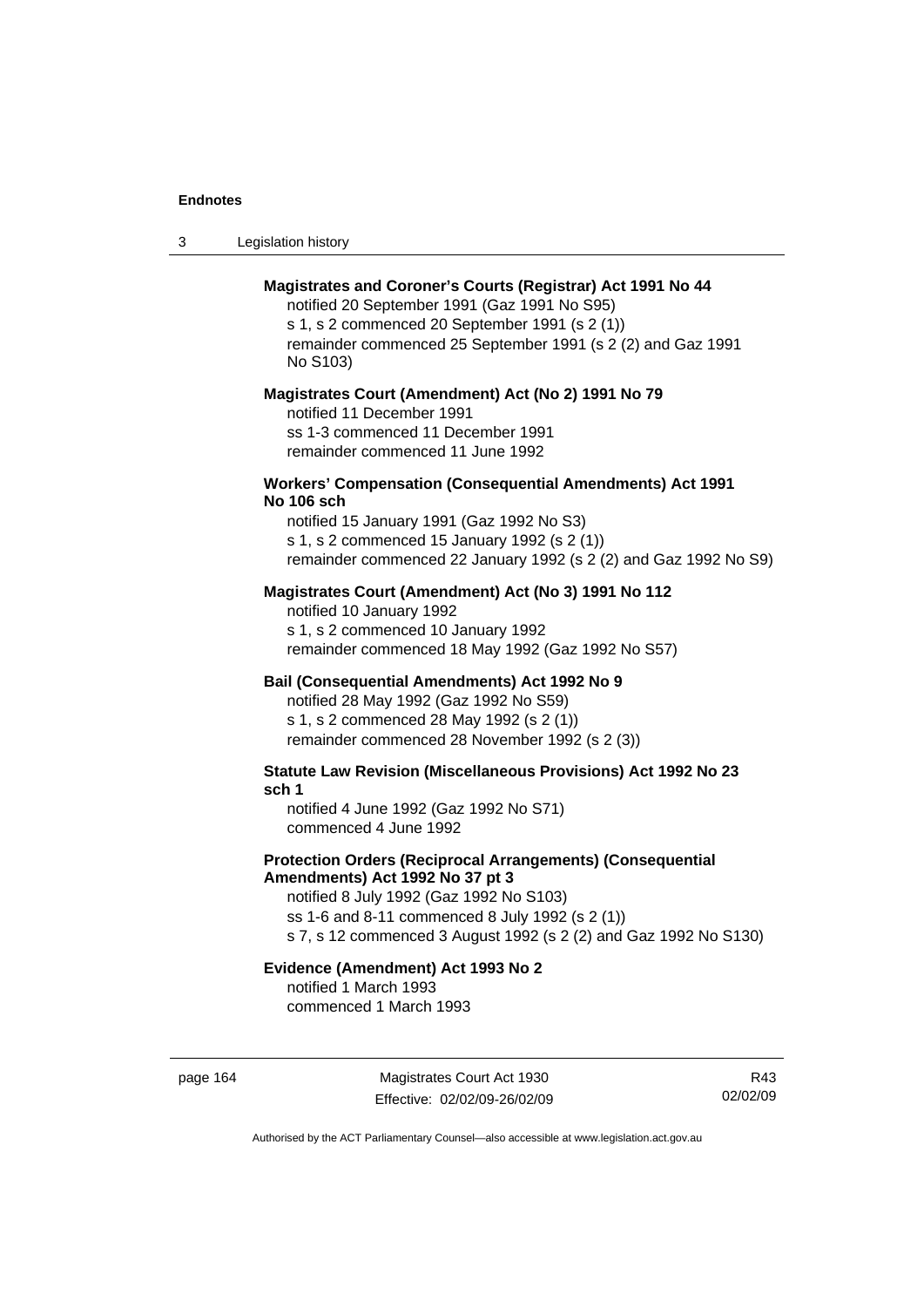## **Magistrates Court (Amendment) Act 1993 No 4**

notified 1 March 1993 ss 1-3 commenced 1 March 1993 ss 4-19, 21-24, 26-32 commenced 8 March 1993 (Gaz 1993 No 32) remainder commenced 1 September 1993

#### **Magistrates Court (Amendment) Act (No 2) 1993 No 48**

notified 27 August 1993 ss 1-3 commenced 27 August 1993 remainder commenced 27 September 1993 (s 2 (2) and Gaz 1993 No S201)

## **Supreme Court (Amendment) Act (No 2) 1993 No 91**

notified 17 December 1993 commenced 17 December 1993

# **Magistrates Court (Amendment) Act 1994 No 4**

notified 14 March 1994 ss 1-4, s 10, s 12, s 13 commenced 14 March 1994 remainder commenced 1 July 1994 (s 2 (2))

# **Judicial Commissions (Consequential Amendments) Act 1994 No 10**  notified 14 March 1994 (Gaz 1994 No S44) commenced 14 March 1994 (s 2)

### **Public Sector Management (Consequential and Transitional Provisions) Act 1994 No 38**

notified 30 June 1994 (Gaz 1994 No S121) s 1, s 2 commenced 30 June 1994 (s 2 (1)) remainder commenced 1 July 1994 (s 2 (2) and Gaz 1994 No S142)

#### **Mental Health (Consequential Provisions) Act 1994 No 45**

notified 7 September 1994 (Gaz 1994 No S177) s 1, s 2 commenced 7 September 1994 (s 2 (1)) remainder commenced 6 February 1995 (s 2 (2) and Gaz 1995 No S33)

### **Magistrates Court (Enforcement of Judgments) Act 1994 No 61**  notified 11 October 1994

s 1, s 2 commenced 11 October 1994

remainder commenced 10 April 1995 (Gaz 1995 No S75)

R43 02/02/09 page 165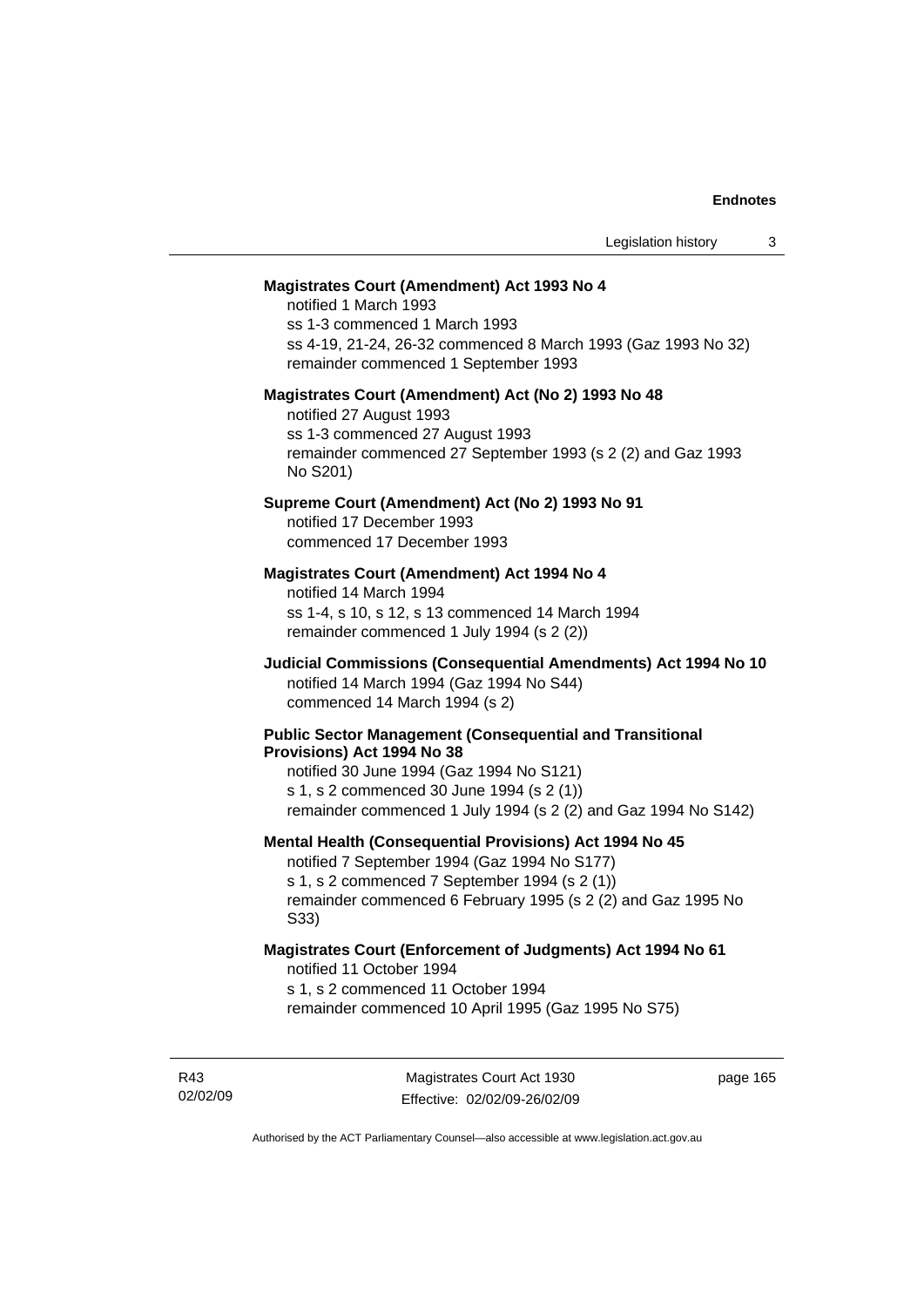| -3 | Legislation history |  |
|----|---------------------|--|
|----|---------------------|--|

# **Coroners (Amendment) Act (No 2) 1994 No 66**

notified 11 October 1994 commenced 11 October 1994

# **Statute Law Revision (Penalties) Act 1994 No 81 sch**

notified 29 November 1994 (Gaz 1994 No S253) s 1, s 2 commenced 29 November 1994 (s 2 (1)) remainder commenced 29 November 1994 (s 2 (2) and Gaz 1994 No S269)

### **Magistrates Court (Amendment) Act 1995 No 41**

notified 7 November 1995 s 1, s 2 commenced 7 November 1995 remainder commenced 7 May 1996

### **Statute Law Revision Act 1995 No 46 sch**

notified 18 December 1995 (Gaz 1995 No S306) amdts commenced 18 December 1995 (s 2)

## **Magistrates Court (Amendment) Act 1996 No 6**

notified 12 March 1996 ss 1-3 commenced 12 March 1996 s 7 commenced 25 September 1991 remainder commenced 12 September 1996

# **Criminal Injuries Compensation (Amendment) Act 1996 No 68**

notified 20 December 1996 ss 1-3 commenced 20 December 1996 remainder commenced 1 January 1997 (Gaz 1996 No S352)

### **Firearms Act 1996 No 74**

notified 20 December 1996 s 1, s 2 commenced 20 December 1996 remainder commenced 17 May 1997 (Gaz 1997 No S135)

# **Magistrates Court (Amendment) Act (No 2) 1996 No 82**

notified 20 December 1996 ss 1-3 commenced 20 December 1996 remainder commenced 1 January 1997 (Gaz 1996 No S353)

page 166 Magistrates Court Act 1930 Effective: 02/02/09-26/02/09

R43 02/02/09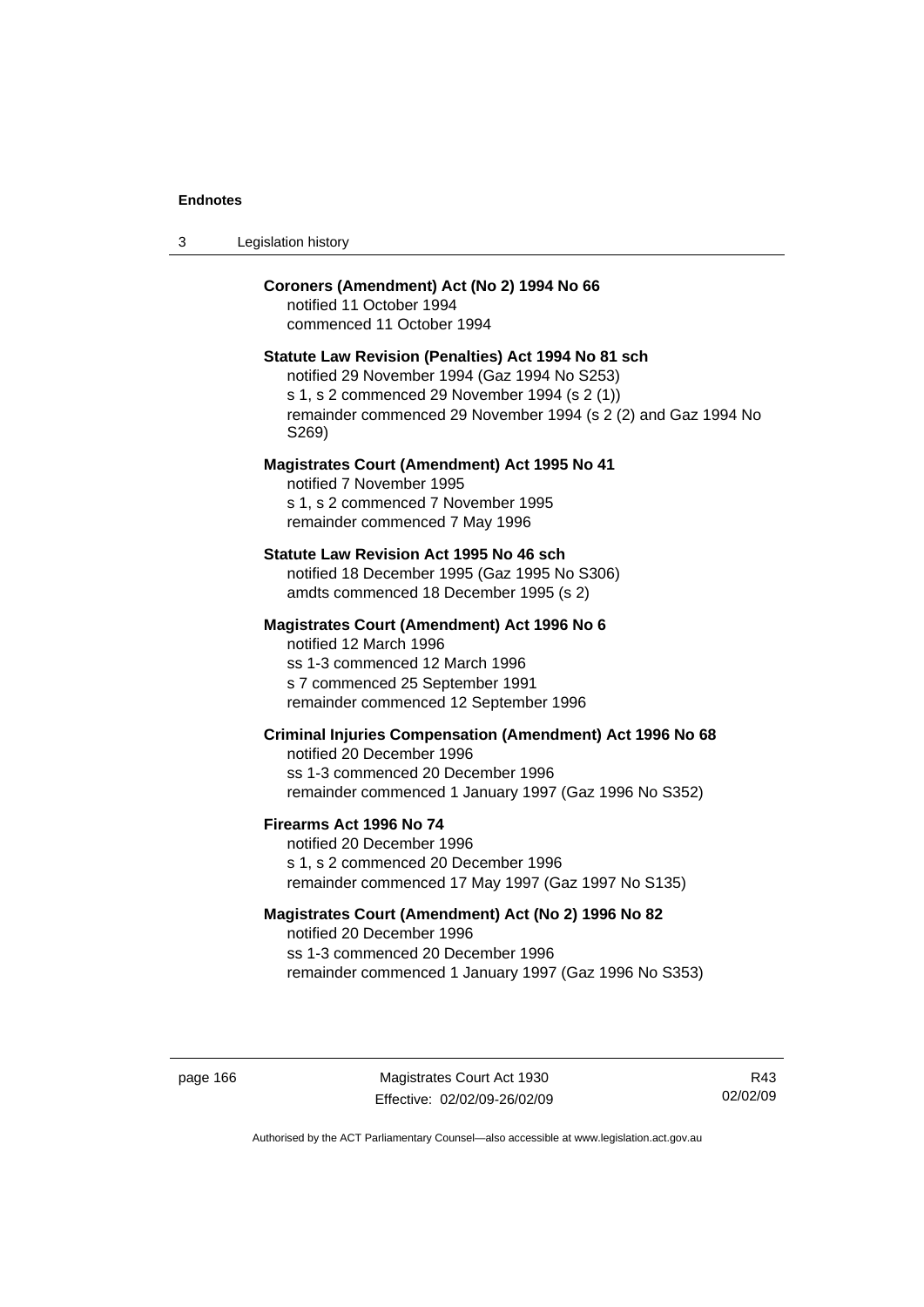### **Magistrates Court (Amendment) Act 1997 No 25**

notified 29 May 1997 ss 1-3 commenced 29 May 1997 remainder commenced 30 May 1997 (s 2 (2) and Gaz 1997 No S149)

### **Remuneration Tribunal (Consequential Amendments) Act 1997 No 41 sch 1 (as am by Act 2002 No 49 amdt 3.222)**

notified 19 September 1997 (Gaz 1997 No S264) commenced 24 September 1997 (s 2 as am by Act 2002 No 49 amdt 3.222)

# **Magistrates Court (Civil Jurisdiction) (Amendment) Act 1997 No 94**

notified 1 December 1997 ss 1-3 commenced 1 December 1997 remainder commenced 25 May 1998 (Gaz 1998 No S140)

# **Legal Practitioners (Consequential Amendments) Act 1997 No 96 sch 1**

notified 1 December 1997 (Gaz 1997 No S380) s 1, s 2 commenced 1 December 1997 (s 2 (1)) sch 1 commenced 1 June 1998 (s 2 (2))

# **Magistrates Court (Amendment) Act 1998 No 25**

notified 10 July 1998 s 1, s 2 commenced 10 July 1998 remainder commenced 1 January 1999 (Gaz 1998 No 50)

### **Magistrates Court (Amendment) Act (No 2) 1998 No 38**

notified 14 October 1998 ss 1-3 commenced 14 October 1998 remainder commenced 19 October 1998 (Gaz 1998 No 41)

# **Statute Law Revision (Penalties) Act 1998 No 54 sch**

notified 27 November 1998 (Gaz 1998 No S207) s 1, s 2 commenced 27 November 1998 (s 2 (1)) remainder commenced 9 December 1998 (s 2 (2) and Gaz 1998 No 49)

Magistrates Court Act 1930 Effective: 02/02/09-26/02/09 page 167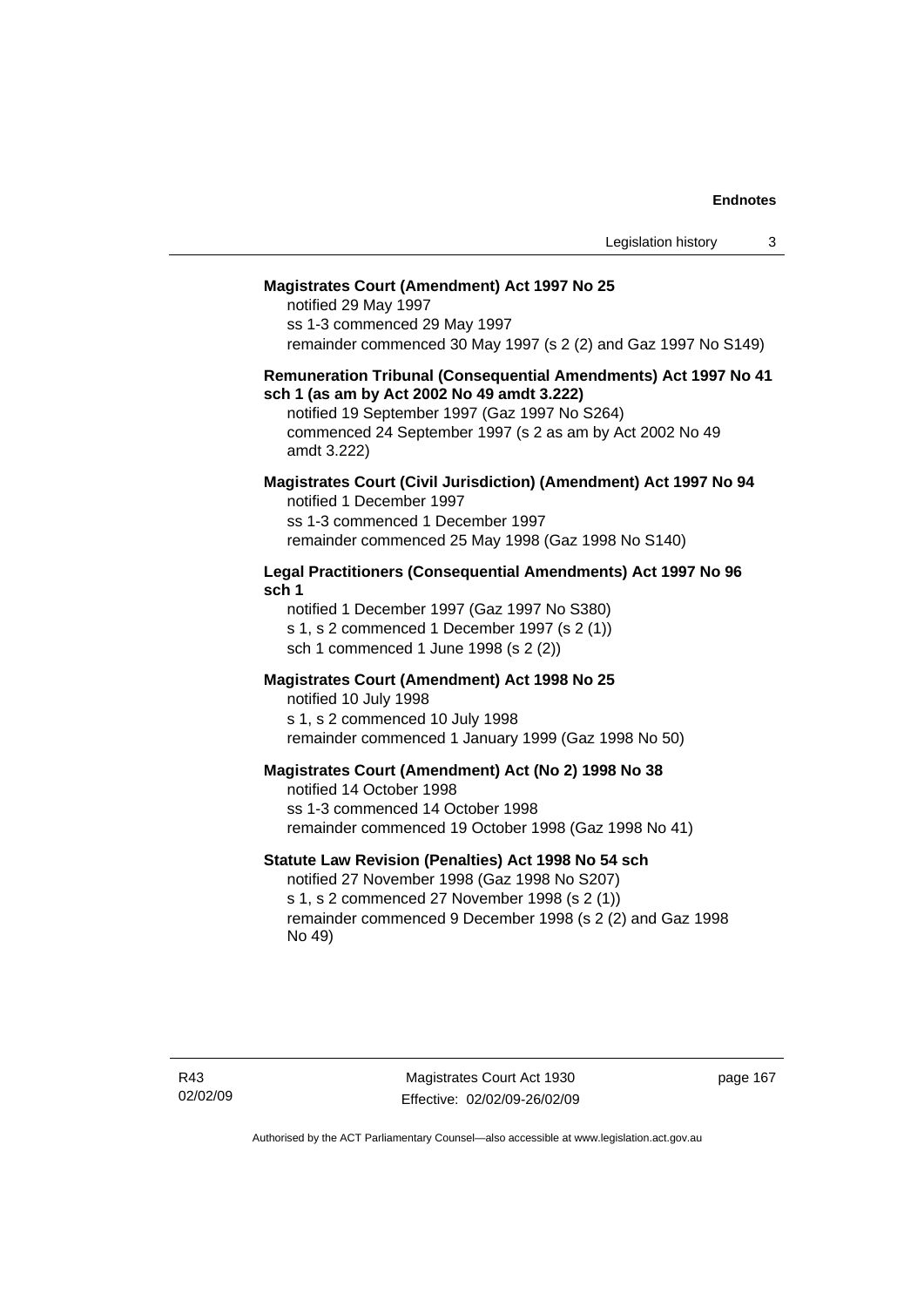3 Legislation history

### **Custodial Escorts (Consequential Provisions) Act 1998 No 67**

notified 23 December 1998 (Gaz 1998 No S212) s 1, s 2 commenced 23 December 1998 (s 2 (1)) remainder commenced 23 December 1998 (s 2 (2) and Gaz 1998 No 51)

# **Children's Services (Amendment) Act 1999 No 12**  notified 23 March 1999

commenced 1 May 1999

# **Courts and Tribunals (Audio Visual and Audio Linking) Act 1999 No 22**

notified 14 April 1999 (Gaz 1999 No S16) s 1, s 2 commenced 14 April 1999 (s 2 (1)) remainder commenced 1 September 1999 (s 2 (2) and Gaz 1999 No 35)

# **Magistrates Court (Amendment) Act 1999 No 34**

notified 2 July 1999 commenced 2 July 1999

### **Magistrates Court Amendment Act (No 2) 1999 No 59**

notified 10 November 1999 (Gaz 1999 No 45 and 1999 No 47) commenced 10 November 1999

#### **Children's Services Amendment Act (No 2) 1999 No 61**

notified 10 November 1999 s 1, s 2 commenced 10 November 1999 remainder commenced 1 December 1999

# **Children and Young People (Consequential Amendments) Act 1999 No 64 sch 2**

notified 10 November 1999 (Gaz 1999 No 45) s 1, s 2 commenced 10 November 1999 (s 2 (1)) remainder commenced 10 May 2000 (s 2 (2))

# **Law Reform (Miscellaneous Provisions) Act 1999 No 66 sch 3**

notified 10 November 1999 (Gaz 1999 No 45) commenced 10 November 1999 (s 2)

page 168 Magistrates Court Act 1930 Effective: 02/02/09-26/02/09

R43 02/02/09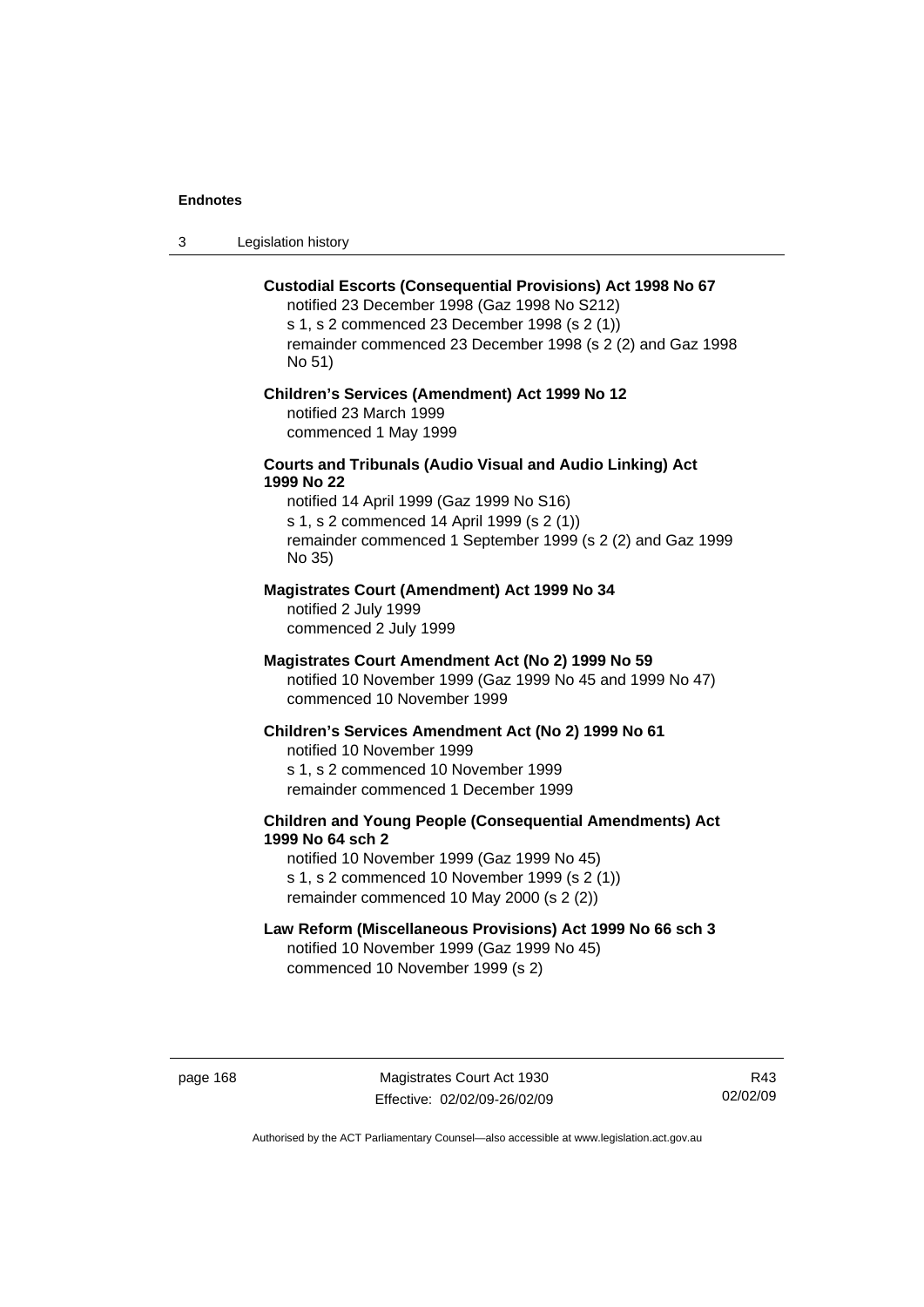# **Road Transport Legislation Amendment Act 1999 No 79 sch 3**

notified 23 December 1999 (Gaz 1999 No S65)

s 1, s 2 commenced 23 December 1999 (IA s 10B) remainder commenced 1 March 2000 (s 2 (2) and Gaz 2000 No S5)

# **Victims of Crime (Financial Assistance) (Amendment) Act 1999 No 91 sch 2**

notified 23 December 1999 (Gaz 1999 No S65) s 1, s 2 commenced 23 December 1999 (IA s 10B) remainder commenced 24 December (s 2 (2) and Gaz 1999 No S69)

### **Justice and Community Safety Legislation Amendment Act 2000 No 1 sch**

notified 9 March 2000 (Gaz 2000 No 10) s 1, s 2 commenced 9 March 2000 (s 2 (1)) amdts commenced 9 September 2000 (s 2 (3))

# **Justice and Community Safety Legislation Amendment Act 2000 (No 3) No 17 sch 1**

notified 1 June 2000 (Gaz 2000 No 22) commenced 1 June 2000 (s 2)

# **Magistrates Court Amendment Act 2000 No 60**

notified 5 October 2000 (Gaz 2000 No 40) commenced 5 October 2000 (s 2)

# **Leases (Commercial and Retail) Act 2001 No 18 s 174**

notified 19 April 2001 (Gaz 2001 No 16)

s 1, s 2 commenced 19 April 2001 (IA s 10B)

s 174 commenced 1 July 2002 (s 2)

# **Legislation (Consequential Amendments) Act 2001 No 44 pt 237**

notified 26 July 2001 (Gaz 2001 No 30) s 1, s 2 commenced 26 July 2001 (IA s 10B)

pt 237 commenced 12 September 2001 (s 2 and see Gaz 2001 No S65)

# **Statute Law Amendment Act 2001 (No 2) 2001 No 56 pt 3.37**

notified 5 September 2001 (Gaz 2001 No S65) commenced 5 September 2001 (s 2 (1))

R43 02/02/09 page 169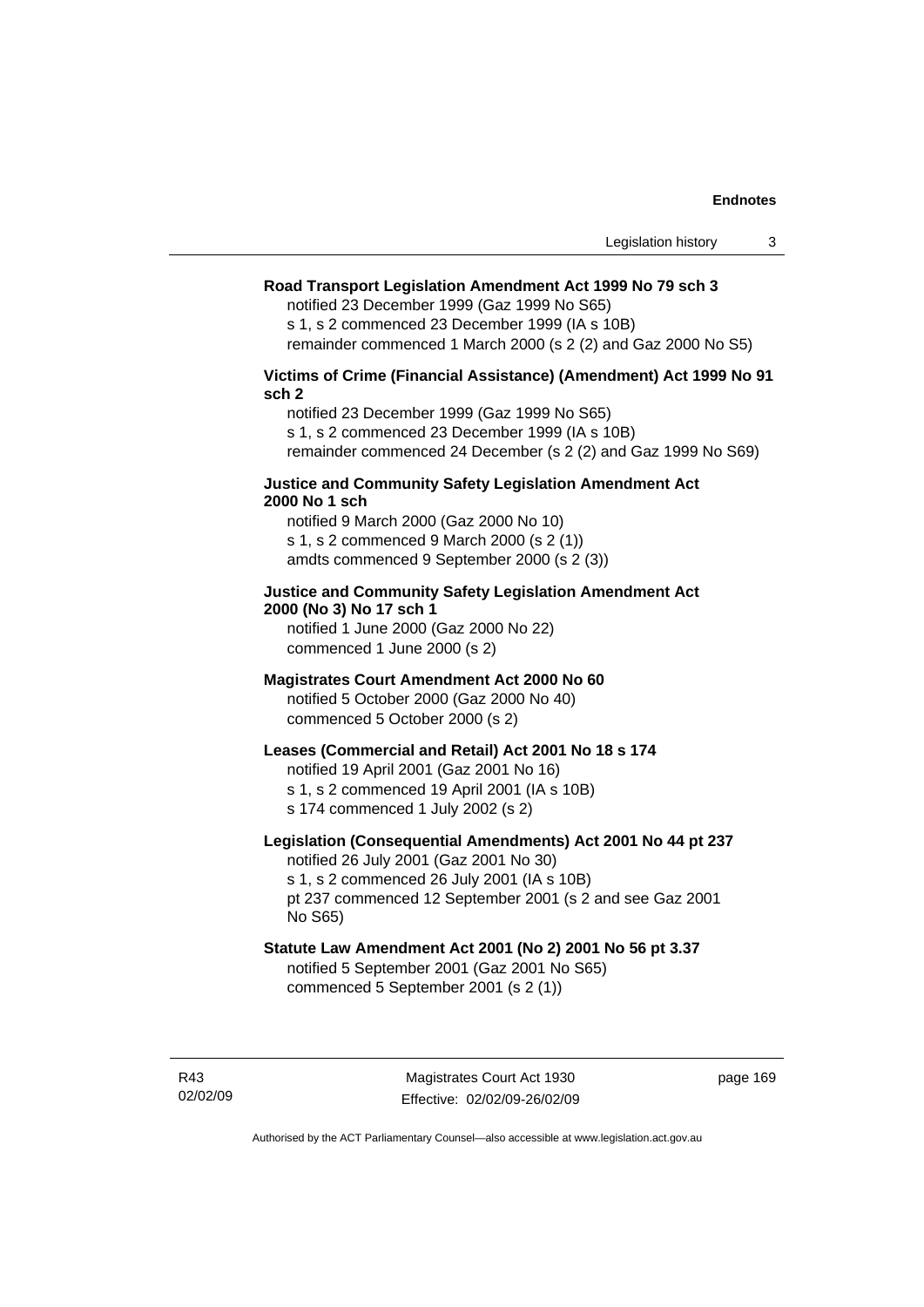| Legislation history<br>-3 |  |
|---------------------------|--|
|---------------------------|--|

# **Road Transport (Public Passenger Services) Act 2001 No 62 pt 1.1**

notified 10 September 2001 (Gaz 2001 No S66)

s 1, s 2 commenced 10 September 2001 (IA s 10B)

pt 1.1 commences 1 December 2001 (s 2 and CN 2001 No 2)

#### **Crimes Legislation Amendment Act 2001 No 63 pt 8**

notified 10 September 2001 (Gaz 2001 No S66)

s 1, s 2 commenced 10 September 2001 (IA s 10B)

pt 8 commenced 27 September 2001 (s 2 (2) and CN 2001 No 3)

# **Criminal Code 2001 Act No 64 sch 1 (as am by Criminal Code Amendment Act 2002 No 2)**

notified 10 September 2001 (Gaz 2001 No S66) repealed before commencement by Criminal Code 2002 No 51 s 126

# **Justice and Community Safety Legislation Amendment Act 2001 No 70 sch 1**

notified LR 14 September 2001 amdt commenced 14 September 2001 (s 2 (5))

### **Fair Trading Legislation Amendment Act 2001 No 77 pt 4**

notified LR 14 September 2001 s 1, s 2 commenced 14 September 2001 (LA s 75) pt 4 commenced 14 March 2002 (LA s 79)

# **Protection Orders (Consequential Amendments) Act 2001 No 90 sch 1 pt 8**

notified LR 27 September 2001 s 1, s 2 commenced 27 September 2001 (LA s 75) sch 1 pt 8 commenced 27 March 2002 (s 2 and LA s 79)

### **Criminal Code Amendment Act 2002 No 2 s 4**

notified LR 7 March 2002

s 1, s 2 commenced 7 March 2002 (LA s 75)

remainder commenced 9 March 2002 (s 2)

*Note* This Act only amends the Criminal Code 2001 Act No 64. The Criminal Code 2001 was repealed before it commenced (see Act 2002 No 51 s 126)

page 170 Magistrates Court Act 1930 Effective: 02/02/09-26/02/09

R43 02/02/09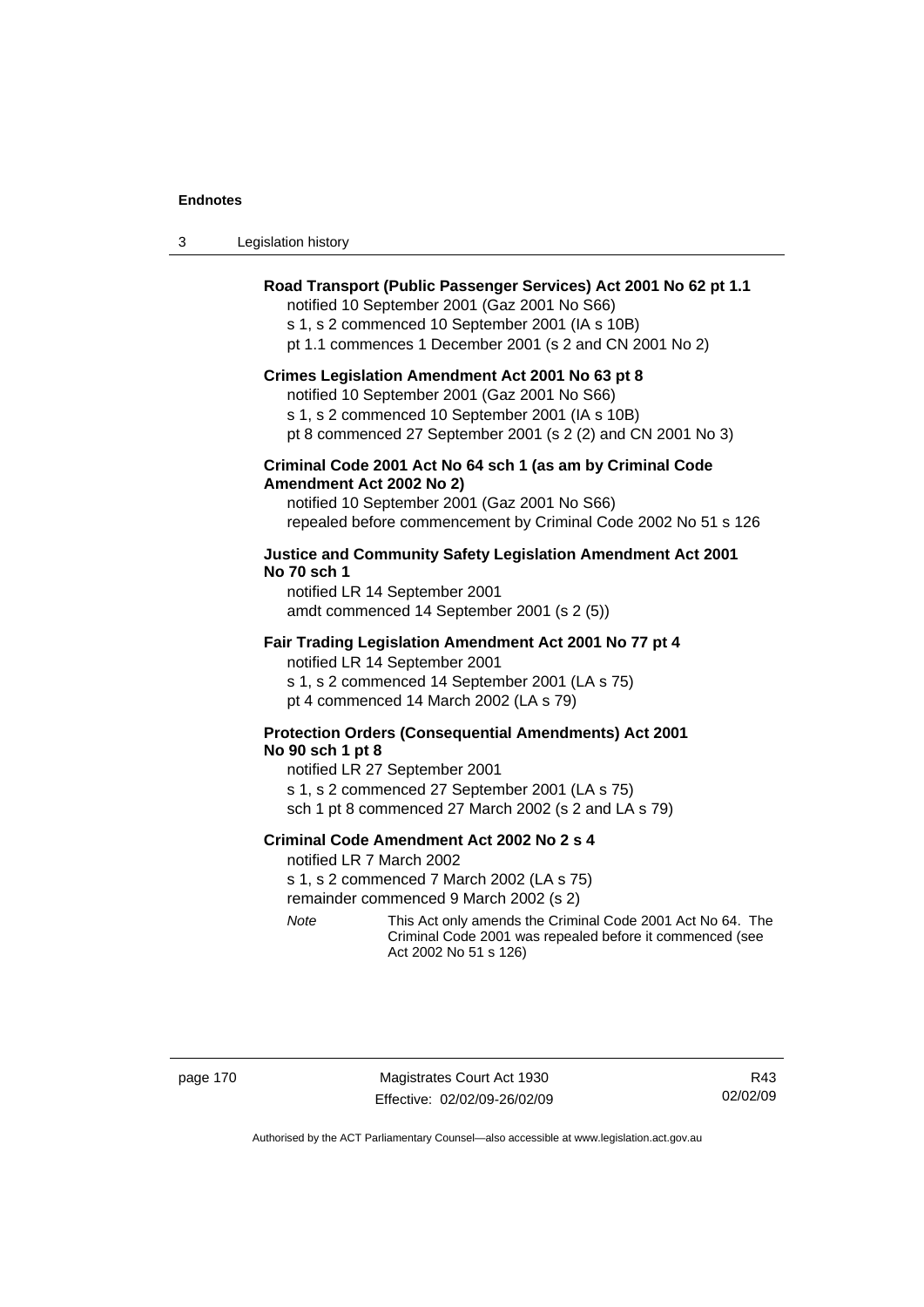### **Statute Law Amendment Act 2002 No 30 pt 3.46**

notified LR 16 September 2002

s 1, s 2 taken to have commenced 19 May 1997 (LA s 75 (2)) pt 3.46 commenced 17 September 2002 (s 2 (1))

# **Magistrates Court (Refund of Fees) Amendment Act 2002 No 36**

notified LR 10 October 2002

s 1, s 2 commenced 10 October 2002 (LA s 75 (1)) remainder commenced 11 October 2002 (s 2)

# **Statute Law Amendment Act 2002 (No 2) No 49 amdt 3.222**

notified LR 20 December 2002

s 1, s 2 taken to have commenced 7 October 1994 (LA s 75 (2))

amdt 3.222 taken to have commenced 24 September 1997 (s 2 (3))

*Note* This Act only amends the Remuneration Tribunal (Consequential Amendments) Act 1997 No 41.

# **Justice and Community Safety Legislation Amendment Act 2003 A2003-2 pt 14**

notified LR 3 March 2003

s 1, s 2 commenced 3 March 2003 (LA s 75 (1))

pt 14 commenced 31 March 2003 (s 2 (2))

### **Evidence (Miscellaneous Provisions) Amendment Act 2003 A2003-48 sch 2 pt 2.8**

notified LR 31 October 2003

s 1, s 2 commenced 31 October 2003 (LA s 75 (1))

sch 2 pt 2.8 commenced 30 April 2004 (s 2 and LA s 79)

# **Statute Law Amendment Act 2003 (No 2) A2003-56 sch 3 pt 3.14**

notified LR 5 December 2003

s 1, s 2 commenced 5 December 2003 (LA s 75 (1)) sch 3 pt 3.14 commenced 19 December 2003 (s 2)

# **Sexuality Discrimination Legislation Amendment Act 2004 A2004-2 sch 2 pt 2.6**

notified LR 18 February 2004

s 1, s 2 commenced 18 February 2004 (LA s 75 (1))

sch 2 pt 2.6 commenced 22 March 2004 (s 2 and CN2004-4)

R43 02/02/09 page 171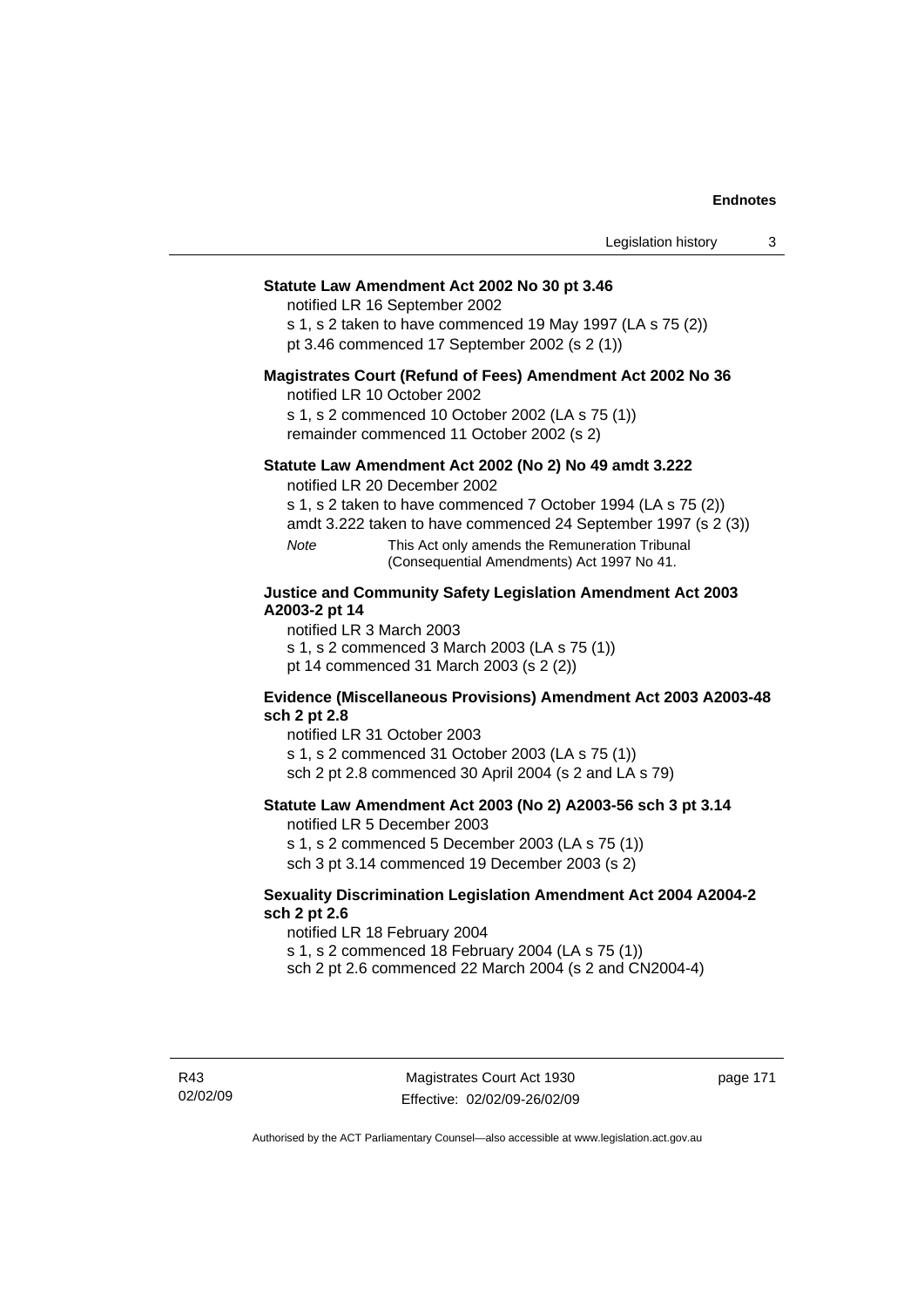| Legislation history<br>-3 |  |
|---------------------------|--|
|---------------------------|--|

# **Bail Amendment Act 2004 A2004-14 sch 2 pt 2.2**

notified LR 26 March 2004 s 1, s 2 commenced 26 March 2004 (LA s 75 (1)) sch 2 pt 2.2 commenced 26 June 2004 (s 2 (1))

# **Criminal Code (Theft, Fraud, Bribery and Related Offences) Amendment Act 2004 A2004-15 sch 3 pt 3.4**

notified LR 26 March 2004 s 1, s 2 commenced 26 March 2004 (LA s 75 (1)) sch 3 pt 3.4 commenced 9 April 2004 (s 2 (1))

### **Statute Law Amendment Act 2004 A2004-42 sch 1 pt 1.4**

notified LR 11 August 2004 s 1, s 2 commenced 11 August 2004 (LA s 75 (1)) amdt 1.10, amdt 1.11 commenced 30 September 2004(s 2 (2) and see Litter Act 2004 A2004-47, s 2 and CN2004-22) sch 1 pt 1.4 remainder commenced 25 August 2004 (s 2 (1))

# **Litter Act 2004 A2004-47 sch 1**

notified LR 16 August 2004 s 1, s 2 commenced 16 August 2004 (LA s 75 (1)) sch 1 commenced 30 September 2004 (s 2 and CN2004-22)

### **Court Procedures (Consequential Amendments) Act 2004 A2004-60 sch 1 pt 1.40, pt 1.51 (in part)**

notified LR 2 September 2004 s 1, s 2 commenced 2 September 2004 (LA s 75 (1)) sch 1 pt 1.40, pt 1.51 commenced 10 January 2005 (s 2 and see Court Procedures Act 2004 A2004-59, s 2 and CN2004-29)

# **Justice and Community Safety Legislation Amendment Act 2005 A2005-5 pt 8**

notified LR 23 February 2005 s 1, s 2 commenced 23 February 2005 (LA s 75 (1)) pt 8 commenced 24 February 2005 (s 2 (2))

# **Crimes Amendment Act 2005 A2005-7 pt 4**

notified LR 23 February 2005

s 1, s 2 commenced 23 February 2005 (LA s 75 (1))

pt 4 commenced 24 February 2005 (s 2)

page 172 Magistrates Court Act 1930 Effective: 02/02/09-26/02/09

R43 02/02/09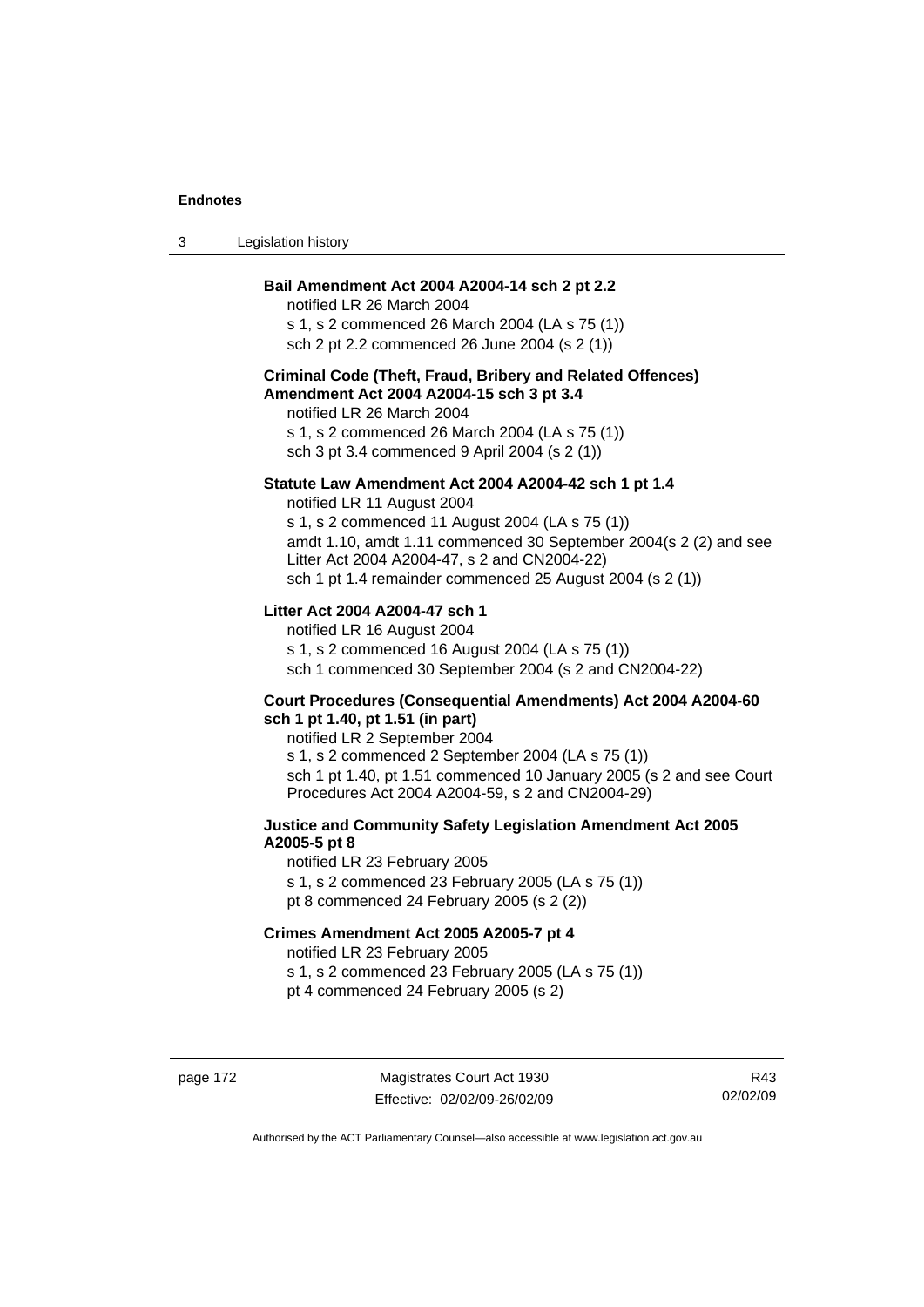# **Domestic Violence and Protection Orders Amendment Act 2005 A2005-13 sch 1 pt 1.12**

notified LR 24 March 2005 s 1, s 2 commenced 24 March 2005 (LA s 75 (1)) sch 1 pt 1.12 commenced 25 March 2005 (s 2)

### **Statute Law Amendment Act 2005 A2005-20 sch 3 pt 3.35**

notified LR 12 May 2005

s 1, s 2 taken to have commenced 8 March 2005 (LA s 75 (2)) sch 1 pt 3.35 commenced 2 June 2005 (s 2 (1))

### **Criminal Code (Administration of Justice Offences) Amendment Act 2005 A2005-53 sch 1 pt 1.20**

notified LR 26 October 2005 s 1, s 2 commenced 26 October 2005 (LA s 75 (1)) sch 1 pt 1.20 commenced 23 November 2005 (s 2)

# **Justice and Community Safety Legislation Amendment Act 2005 (No 4) A2005-60 sch 1 pt 1.19**

notified LR 1 December 2005

s 1, s 2 taken to have commenced 23 November 2005 (LA s 75 (2)) sch 1 pt 1.19 commenced 22 December 2005 (s 2 (4))

# **Sentencing Legislation Amendment Act 2006 A2006-23 sch 1 pt 1.27**

notified LR 18 May 2006 s 1, s 2 commenced 18 May 2006 (LA s 75 (1)) sch 1 pt 1.27 commenced 2 June 2006 (s 2 (1) and see Crimes (Sentence Administration) Act 2005 A2005-59 s 2, Crimes (Sentencing) Act 2005 A2005-58, s 2 and LA s 79)

### **Justice and Community Safety Legislation Amendment Act 2006 A2006-40 sch 2 pt 2.23 (as am by A2006-55 pt 4)**  notified LR 28 September 2006

s 1, s 2 commenced 28 September 2006 (LA s 75 (1)) sch 2 pt 2.23 commenced 1 January 2007 (s 2 (4))

# **Court Legislation Amendment Act 2006 A2006-55 pt 4, pt 5**  notified LR 18 December 2006

s 1, s 2 commenced 18 December 2006 (LA s 75 (1))

- pt 4 commenced 1 January 2007 (LA s 79A and A2006-40)
- pt 5 commenced 19 December 2006 (s 2)

R43 02/02/09 page 173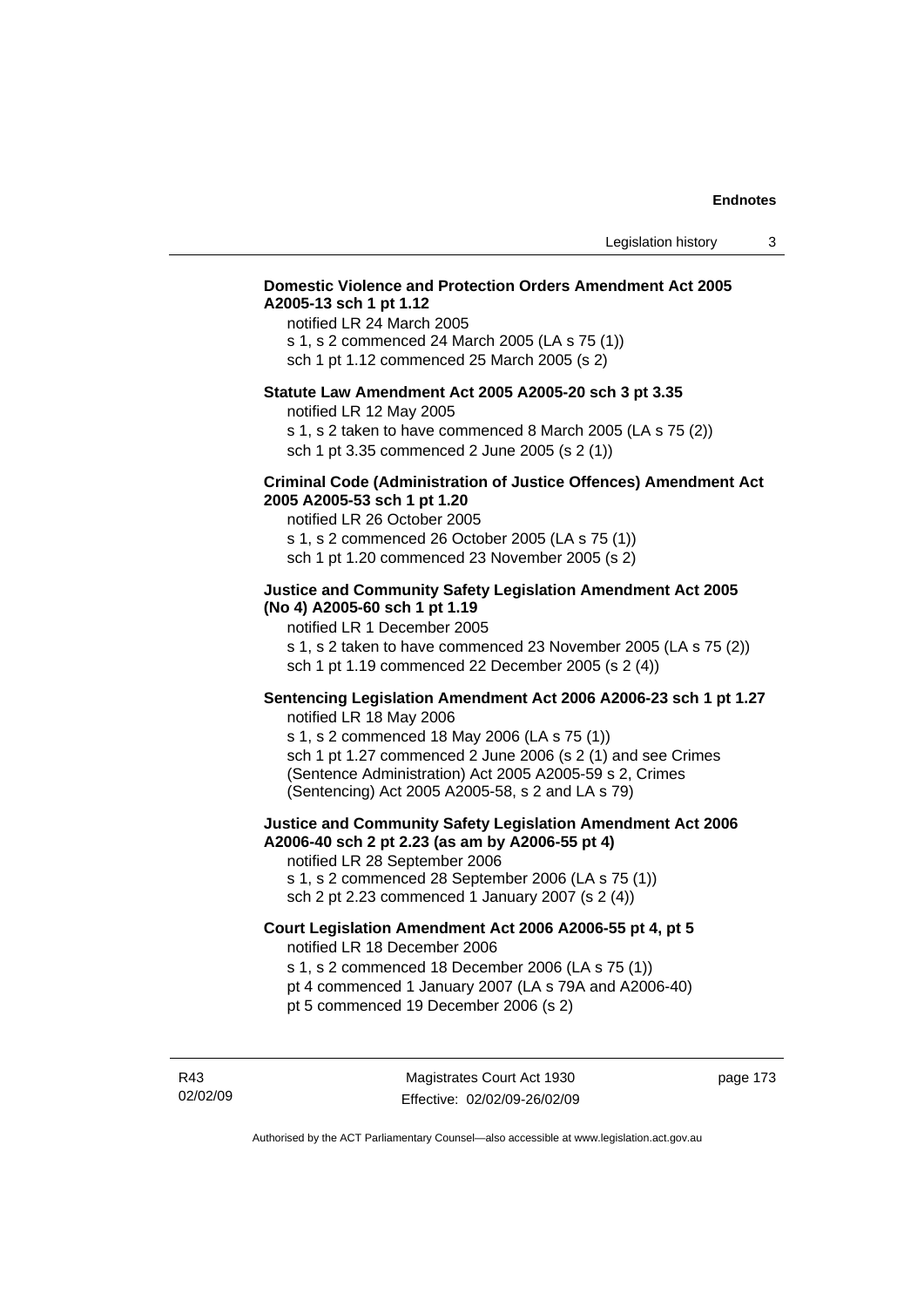| Legislation history<br>3 |  |
|--------------------------|--|
|--------------------------|--|

### **Housing Assistance Act 2007 A2007-8 sch 1 pt 1.7**

notified LR 10 May 2007 s 1, s 2 commenced 10 May 2007 (LA s 75 (1)) sch 1 pt 1.7 commenced 10 November 2007 (s 2 and LA s 79)

# **Corrections Management Act 2007 A2007-15 sch 1 pt 1.6**

notified LR 18 June 2007

s 1, s 2 commenced 18 June 2007 (LA s 75 (1)) sch 1 pt 1.6 commenced 18 December 2007 (s 2 and LA s 79)

#### **Victims of Crime Amendment Act 2007 A2007-44 sch 1 pt 1.2**

notified LR 13 December 2007 s 1, s 2 commenced 13 December 2007 (LA s 75 (1)) sch 1 pt 1.2 commenced 20 December 2007 (s 2)

### **Crimes Amendment Act 2008 A2008-6 pt 5**

notified LR 15 April 2008 s 1, s 2 commenced 15 April 2008 (LA s 75 (1)) pt 5 commenced 16 April 2008 (s 2)

**Children and Young People Act 2008 A2008-19 sch 1 pt 1.8**  notified LR 17 July 2008 s 1, s 2 commenced 17 July 2008 (LA s 75 (1)) sch 1 pt 1.8 commences 27 February 2009 (s 2 and CN2008-13)

# **Children and Young People (Consequential Amendments) Act 2008**

**A2008-20 sch 1 pt 1.5** 

notified LR 17 July 2008 s 1, s 2 commenced 17 July 2008 (LA s 75 (1)) s 3 commenced 18 July 2008 (s 2 (1)) sch 1 pt 1.5 commences 27 February 2009 (s 2 (5) and see Children and Young People Act 2008 A2008-19, s 2 and CN2008-13)

**Justice and Community Safety Legislation Amendment Act 2008 (No 2) A2008-22 sch 1 pt 1.6** 

notified LR 8 July 2008 s 1, s 2 commenced 8 July 2008 (LA s 75 (1)) sch 1 pt 1.6 commenced 29 July 2008 (s 2)

page 174 Magistrates Court Act 1930 Effective: 02/02/09-26/02/09

R43 02/02/09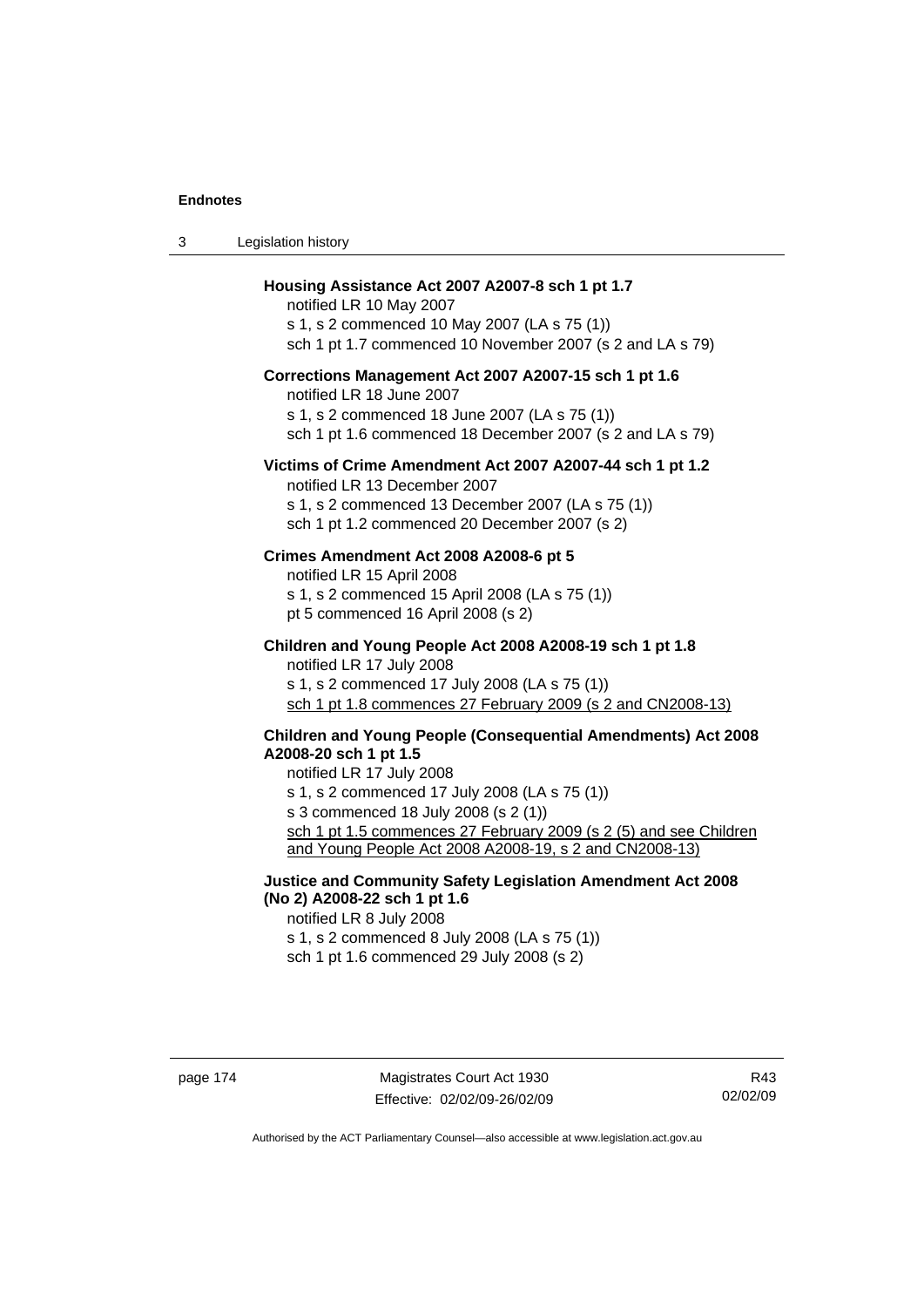# **Justice and Community Safety Legislation Amendment Act 2008 (No 3) A2008-29 sch 1 pt 1.10**

notified LR 13 August 2008

s 1, s 2 commenced 13 August 2008 (LA s 75 (1))

sch 1 pt 1.10 commenced 27 August 2008 (s 2)

# **ACT Civil and Administrative Tribunal Legislation Amendment Act 2008 A2008-36 sch 1 pt 1.36**

notified LR 4 September 2008

s 1, s 2 commenced 4 September 2008 (LA s 75 (1))

sch 1 pt 1.36 commenced 2 February 2009 (s 2 (1) and see ACT Civil and Administrative Tribunal Act 2008 A2008-35, s 2 (1) and CN2009-2)

### **ACT Civil and Administrative Tribunal Legislation Amendment Act 2008 (No 2) A2008-37 sch 1 pt 1.74**

notified LR 4 September 2008

s 1, s 2 commenced 4 September 2008 (LA s 75 (1)) sch 1 pt 1.74 commenced 2 February 2009 (s 2 (1) and see ACT Civil and Administrative Tribunal Act 2008 A2008-35, s 2 (1) and CN2009-2)

### **Sexual and Violent Offences Legislation Amendment Act 2008 A2008-41 pt 3**

notified LR 8 September 2008

s 1, s 2 commenced 8 September 2008 (LA s 75 (1))

pt 3 awaiting commencement (s 2)

*Note* default commencement under s 2 (2): 8 June 2009 (LA s 79 does not apply to this Act)

### **Court Legislation Amendment Act 2008 A2008-42 pt 4**

notified LR notified LR 8 September 2008

s 1, s 2 commenced 8 September 2008 (LA s 75 (1))

pt 4 awaiting commencement (s 2)

*Note* default commencement under LA s 79: 8 March 2009

### **Crimes Legislation Amendment Act 2008 A2008-44 sch 1 pt 1.11**  notified LR 9 September 2008

s 1, s 2 commenced 9 September 2008 (LA s 75 (1))

sch 1 pt 1.11 awaiting commencement (s 2)

*Note* default commencement under s 2 (2): 9 June 2009 (LA s 79 does not apply to this Act)

R43 02/02/09 page 175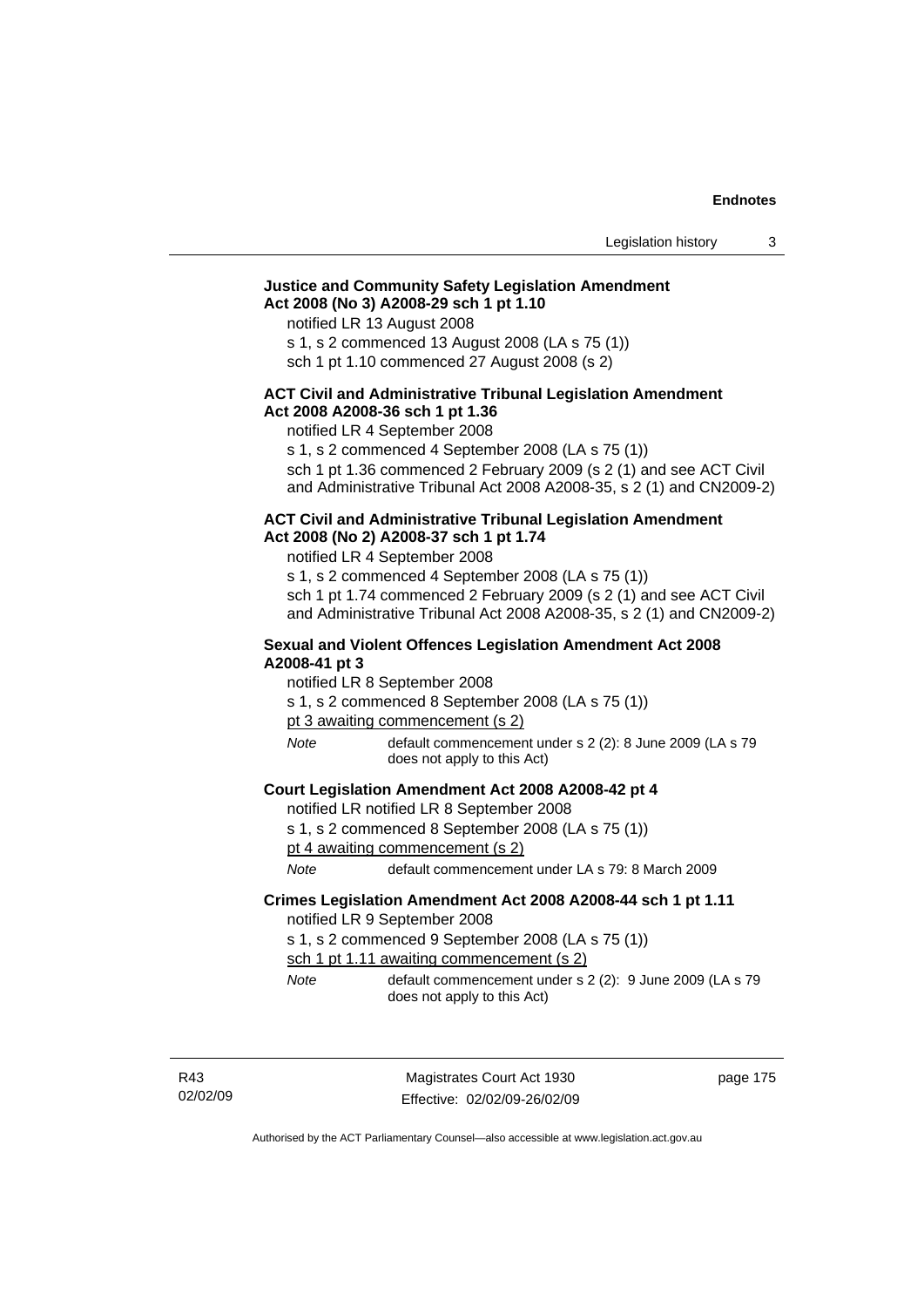4 Amendment history

# **Domestic Violence and Protection Orders Act 2008 A2008-46 sch 3 pt 3.12**

notified LR 10 September 2008 s 1, s 2 commenced 10 September 2008 (LA s 75 (1)) sch 3 pt 3.12 commences 30 March 2009 (s 2)

# **4 Amendment history**

**Title** 

The *Magistrates Court (Enforcement of Judgments) Act 1994* No 61 s 28 amended the Act by reversing the order of masculine and feminine pronouns. The amendments have been incorporated in the republication but have not been noted in the amendment history.

| l itle<br>title                                      | am 1985 No 67                                                                                        |
|------------------------------------------------------|------------------------------------------------------------------------------------------------------|
| <b>Preliminary</b><br>ch 1 hdg                       | ins A2004-60 amdt 1.181                                                                              |
| Preliminary<br>pt 1 hdg                              | om A2004-60 amdt 1.181                                                                               |
| Name of Act<br>s 1                                   | sub A2003-56 amdt 3.161                                                                              |
| <b>Dictionary</b><br>s 2                             | om 1978 No 46<br>ins A2004-60 amdt 1.182<br>am A2005-20 amdt 3.193                                   |
| <b>Notes</b><br>s 3                                  | om 1994 No 61<br>ins A2004-60 amdt 1.182<br>$(2)$ , $(3)$ exp 10 January 2006 (s 3 $(3)$ )           |
| s 3A                                                 | Offences against Act-application of Criminal Code etc<br>ins A2005-53 amdt 1.107<br>om A2006-55 s 12 |
| <b>Magistrates Court and magistrates</b><br>ch 2 hdg | ins A2004-60 amdt 1.184                                                                              |
| pt 2 hdg                                             | Appointment and jurisdiction of magistrates<br>renum as pt 2.2 hdg                                   |
| The court<br>pt $2.1$ hdg                            | ins A2004-60 amdt 1.184                                                                              |
|                                                      |                                                                                                      |

page 176 Magistrates Court Act 1930 Effective: 02/02/09-26/02/09

R43 02/02/09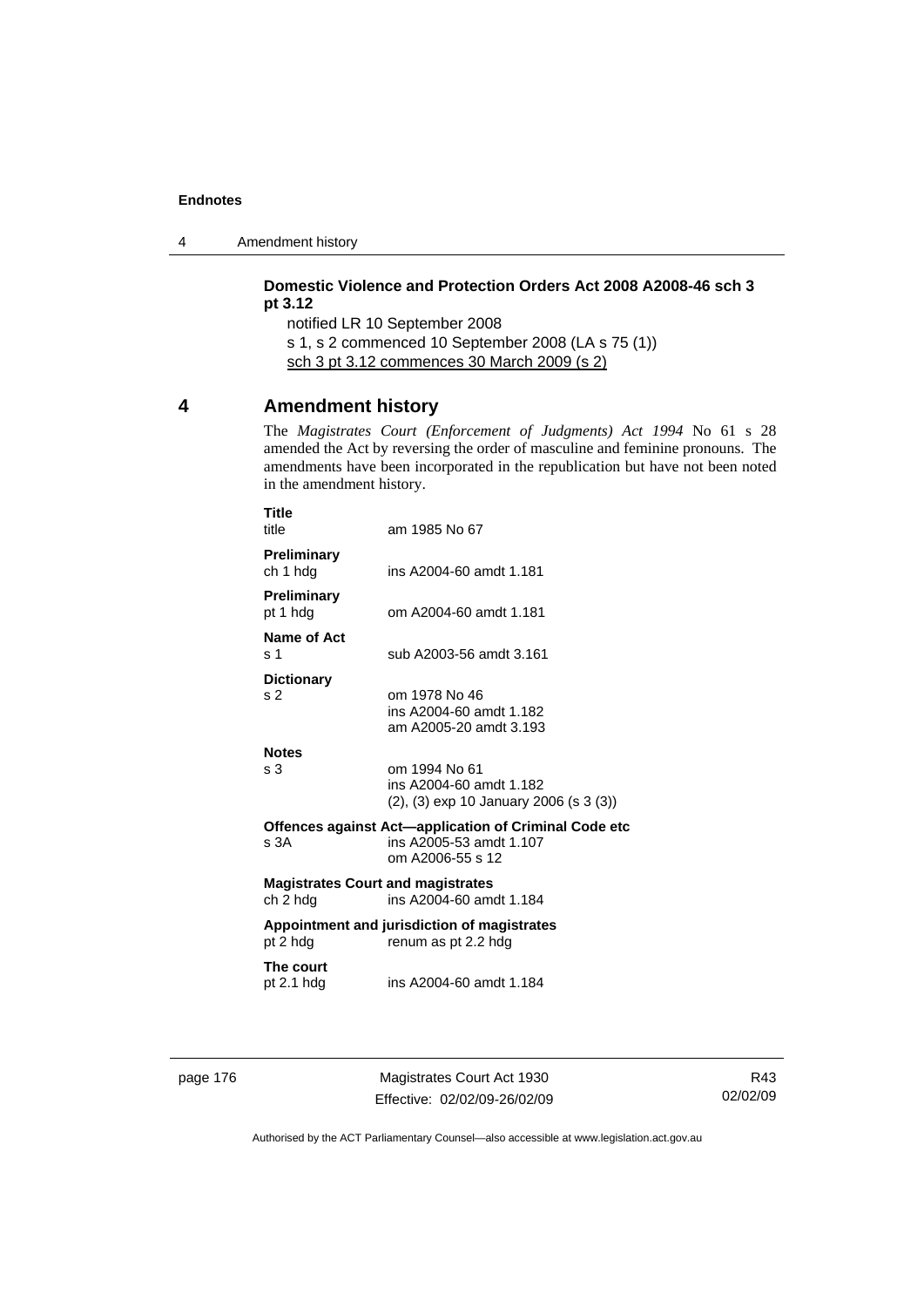#### **Constitution of court**

s 4 orig s 4 am 1937 No 28; 1953 No 14 sub 1958 No 12 am 1968 No 25; 1972 No 37 om 1974 No 14 (prev s 18) am 1940 No 20; 1985 No 67; ord 1990 No 5; 2001 No 44 amdt 1.2750; A2004-60 amdt 1.195, amdt 1.196 reloc by A2004-60 amdt 1.197 am A2005-20 amdt 3.194; A2006-55 s 13

#### **Arrangement of court business**

s 5 am 1937 No 28; 1938 No 35; 1951 No 7; 1951 No 12; 1953 No 14;1958 No 12; 1967 No 1; 1968 No 25; 1973 No 48; 1976 No 42; 1980 No 4; 1984 No 62; 1985 No 17; 1985 No 41; 1985 No 67; 1986 No 74; 1989 No 59; 1989 No 60; ord 1990 No 5; 1991 No 38; 1991 No 44; 1992 No 9; 1993 No 4; 1993 No 91; 1994 No 4; 1996 No 6; 1996 No 82; 1997 No 96; 1998 No 67; 1999 No 22 s 18; 1999 No 66 sch 3; 1999 No 79 s 5 sch 3; 2001 No 44 amdt 1.2748 om A2004-60 amdt 1.183 ins A2005-20 amdt 3.195

# **Appointment and jurisdiction of magistrates**

(prev pt 2 hdg) renum A2004-60 amdt  $1.184$ 

#### **Magistrates other than special magistrates**

div 2.2.1 hdg (prev pt 2 div 1 hdg) ins 1977 No 4 am 1985 No 67 renum as div 2.1 hdg R8 LA sub and renum A2004-60 amdt 1.186 sub A2005-20 amdt 3.196

### **Meaning of** *magistrate* **in div 2.2.1**

s 6 sub 1951 No 12 am ord 1990 No 5 om A2004-60 amdt 1.183 ins A2005-20 amdt 3.196

# **Meaning of** *magistrate* **in div 2.2.1 s** 6A hdg sub A2004-60 a

s 6A hdg sub A2004-60 amdt 1.187<br>s 6A ins 1977 No 4 ins 1977 No 4 am 1985 No 67 om A2005-20 amdt 3.196

# **Appointment of Chief Magistrate and other magistrates**

s 7 sub 1949 No 13 am 1951 No 7; 1951 No 12; 1973 No 48 sub 1977 No 4; 1985 No 67 am ord 1990 No 5 sub A2005-20 amdt 3.196

R43 02/02/09

Magistrates Court Act 1930 Effective: 02/02/09-26/02/09 page 177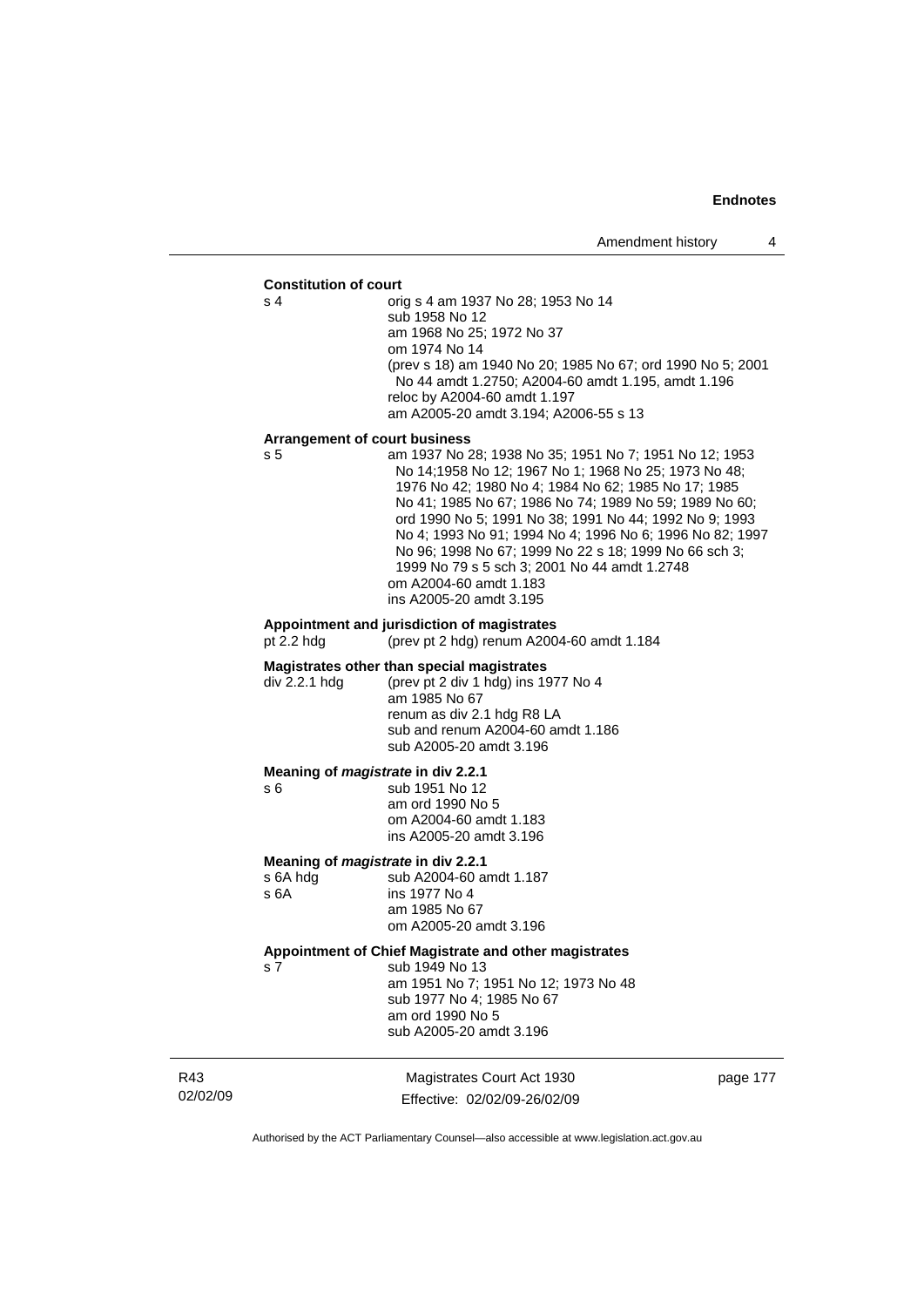|  | Amendment history |  |
|--|-------------------|--|
|--|-------------------|--|

**Eligibility for appointment as magistrate**  s 7A ins A2005-20 amdt 3.196 **Seniority of magistrates**  s 7B ins A2005-20 amdt 3.196 **Conditions of appointment of magistrates**  s 7C ins A2005-20 amdt 3.196 **Term of appointment of magistrates**  s 7D ins A2005-20 amdt 3.196 **Acting Chief Magistrate**  s 7E ins A2005-20 amdt 3.196 **Retirement**  s 7F ins A2005-20 amdt 3.196 **Magistrates not to do other work**  s 7G ins A2005-20 amdt 3.196 **Rights of public servants**  s 7H ins A2005-20 amdt 3.196 **Special magistrates**  div 2.2.2 hdg (prev pt 2 div 2 hdg) ins 1977 No 4 renum as div 2.2 hdg R8 LA renum A2004-60 amdt 1.189 sub A2005-20 amdt 3.197 **Appointment of special magistrates**  s 8 am 1949 No 13 sub 1977 No 4 am 1997 No 96 sub A2005-20 amdt 3.197 **Term of appointment of special magistrates**  ins 1973 No 48 om 1977 No 4 ins A2005-20 amdt 3.197 **Conditions of appointment of special magistrates**  s 8B ins 1973 No 48 om 1977 No 4 ins A2005-20 amdt 3.197 **Registrar and other court officers**<br>div 2.2.3 hdg (prev pt 2 div 3 b (prev pt 2 div 3 hdg) ins 1977 No 4 am 1985 No 67; 1991 No 44 renum as div 2.3 hdg R8 LA sub and renum A2004-60 amdt 1.190 sub A2005-20 amdt 3.198

page 178 Magistrates Court Act 1930 Effective: 02/02/09-26/02/09

R43 02/02/09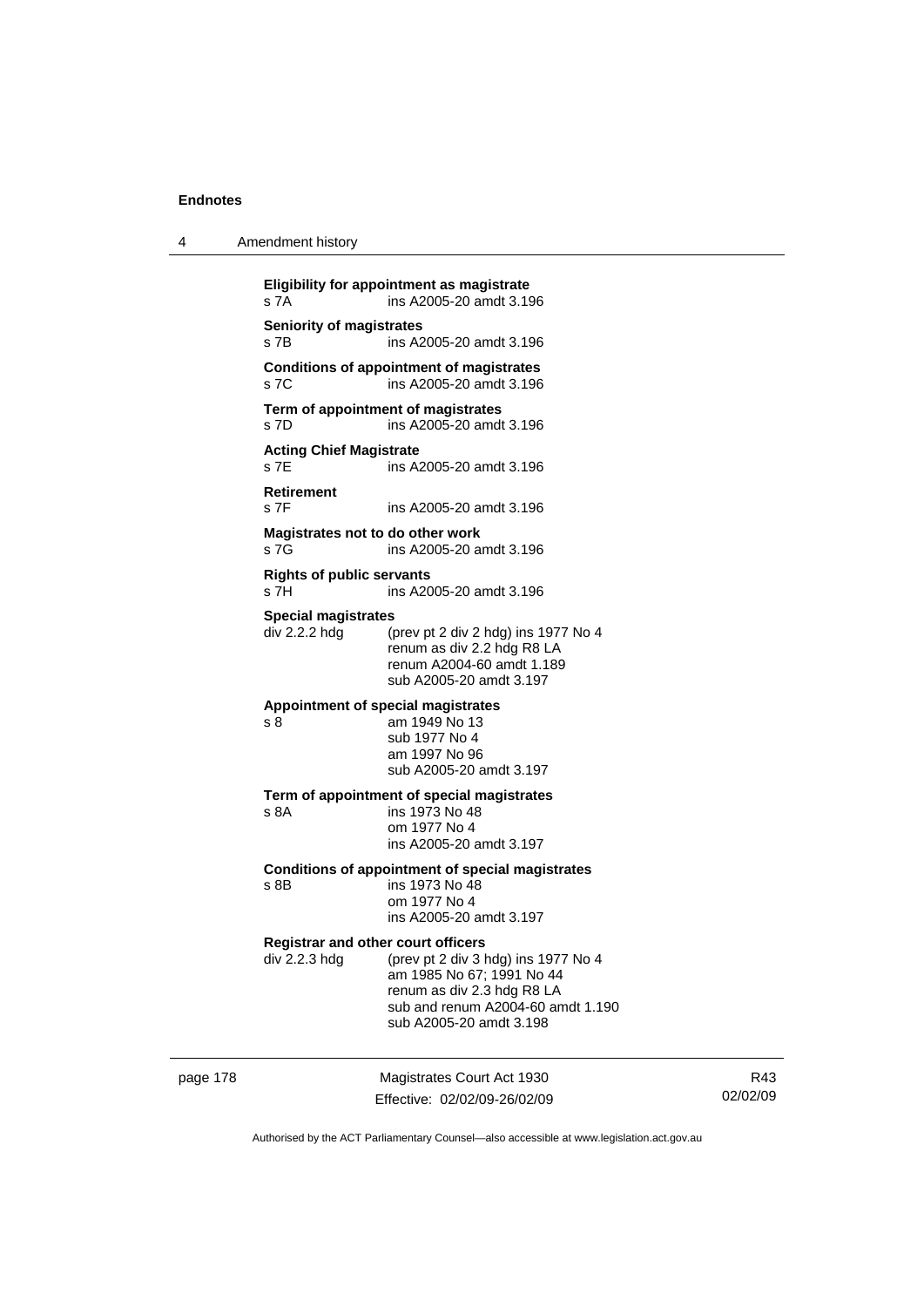Amendment history 4

**Appointment of registrar etc**  s 9 5 sub 1977 No 4 am 1985 No 67 om A2005-20 amdt 3.196 ins A2005-20 amdt 3.198 **Staff assisting registrar**  s 9A ins A2005-20 amdt 3.198 **Functions of registrar and deputy registrars**  s 9B ins A2005-20 amdt 3.198 sub A2006-40 amdt 2.129 (as am A2006-55 s 10) **Terms and conditions of appointment**  s 10 am 1938 No 35; 1973 No 48 sub 1977 No 4 am ord 1990 No 5 sub 1997 No 41 om A2005-20 amdt 3.196 **Tenure of office**  s 10A ins 1977 No 4 om A2005-20 amdt 3.196 **Resignation**  ins 1977 No 4 am ord 1990 No 5 om A2005-20 amdt 3.196 **Acting Chief Magistrate**  ins 1977 No 4 am 1985 No 67; ord 1990 No 5 om A2005-20 amdt 3.196 **Retirement**  s 10D ins 1977 No 4 sub 1994 No 10 om A2005-20 amdt 3.196 **Magistrates not to undertake other work**  ins 1977 No 4 am 1993 No 4; 1996 No 6 om A2005-20 amdt 3.196 **Rights of public servants**  ins 1977 No 4 sub 1994 No 38 om A2005-20 amdt 3.196

R43 02/02/09

Magistrates Court Act 1930 Effective: 02/02/09-26/02/09 page 179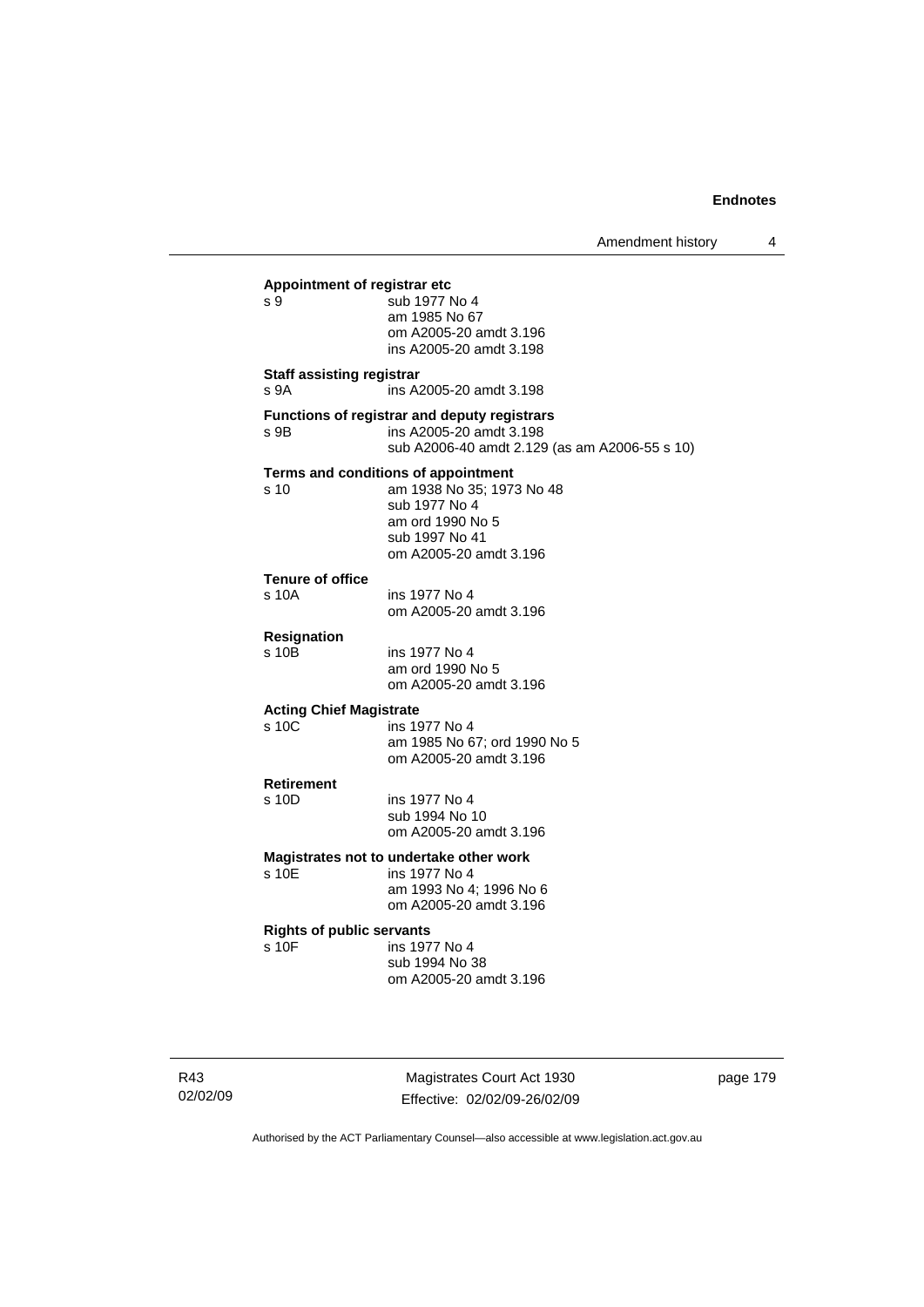4 Amendment history

| Arrangement of business of courts          |                                                                                                                                                                       |
|--------------------------------------------|-----------------------------------------------------------------------------------------------------------------------------------------------------------------------|
| s 10G                                      | ins 1977 No 4<br>am 1985 No 67; 1986 No 74; 1994 No 66<br>sub 1999 No 12<br>am 1999 No 61 s 6; 1999 No 64 s 4 sch 2; A2004-60<br>amdt 1.188<br>om A2005-20 amdt 3.196 |
| Appointment of special magistrates         |                                                                                                                                                                       |
| s 10H                                      | ins 1977 No 4<br>am ord 1990 No 5<br>om A2005-20 amdt 3.197                                                                                                           |
| <b>Tenure of office</b>                    |                                                                                                                                                                       |
| s 10J                                      | ins 1977 No 4<br>sub 1994 No 10<br>am 1996 No 6<br>om A2005-20 amdt 3.197                                                                                             |
| <b>Resignation</b>                         |                                                                                                                                                                       |
| s 10K                                      | ins 1977 No 4<br>am ord 1990 No 5<br>om A2005-20 amdt 3.197                                                                                                           |
|                                            | Terms and conditions of appointment                                                                                                                                   |
| s 10L                                      | ins 1977 No 4<br>am ord 1990 No 5<br>sub 1997 No 41<br>om A2005-20 amdt 3.197                                                                                         |
| Appointment of registrar etc               |                                                                                                                                                                       |
| s 10M hdg<br>s 10M                         | am 1991 No 44<br>ins 1977 No 4<br>am 1985 No 67; 1991 No 44<br>sub 1993 No 4<br>om A2005-20 amdt 3.198                                                                |
| <b>Staff assisting registrar</b>           |                                                                                                                                                                       |
| $s$ 10MA                                   | ins 1994 No 38<br>om A2005-20 amdt 3.198                                                                                                                              |
| Duties of registrar                        |                                                                                                                                                                       |
| s 10N hdg<br>s 10N                         | am 1991 No 44<br>ins 1977 No 4<br>am 1991 No 44<br>om A2005-20 amdt 3.198                                                                                             |
| Jurisdiction of magistrates<br>div 2.2.4 h | (prev pt 2 div 4 hdg) ins 1977 No 4<br>renum as div 2.4 hdg R8 LA<br>renum A2004-60 amdt 1.191                                                                        |

page 180 Magistrates Court Act 1930 Effective: 02/02/09-26/02/09

R43 02/02/09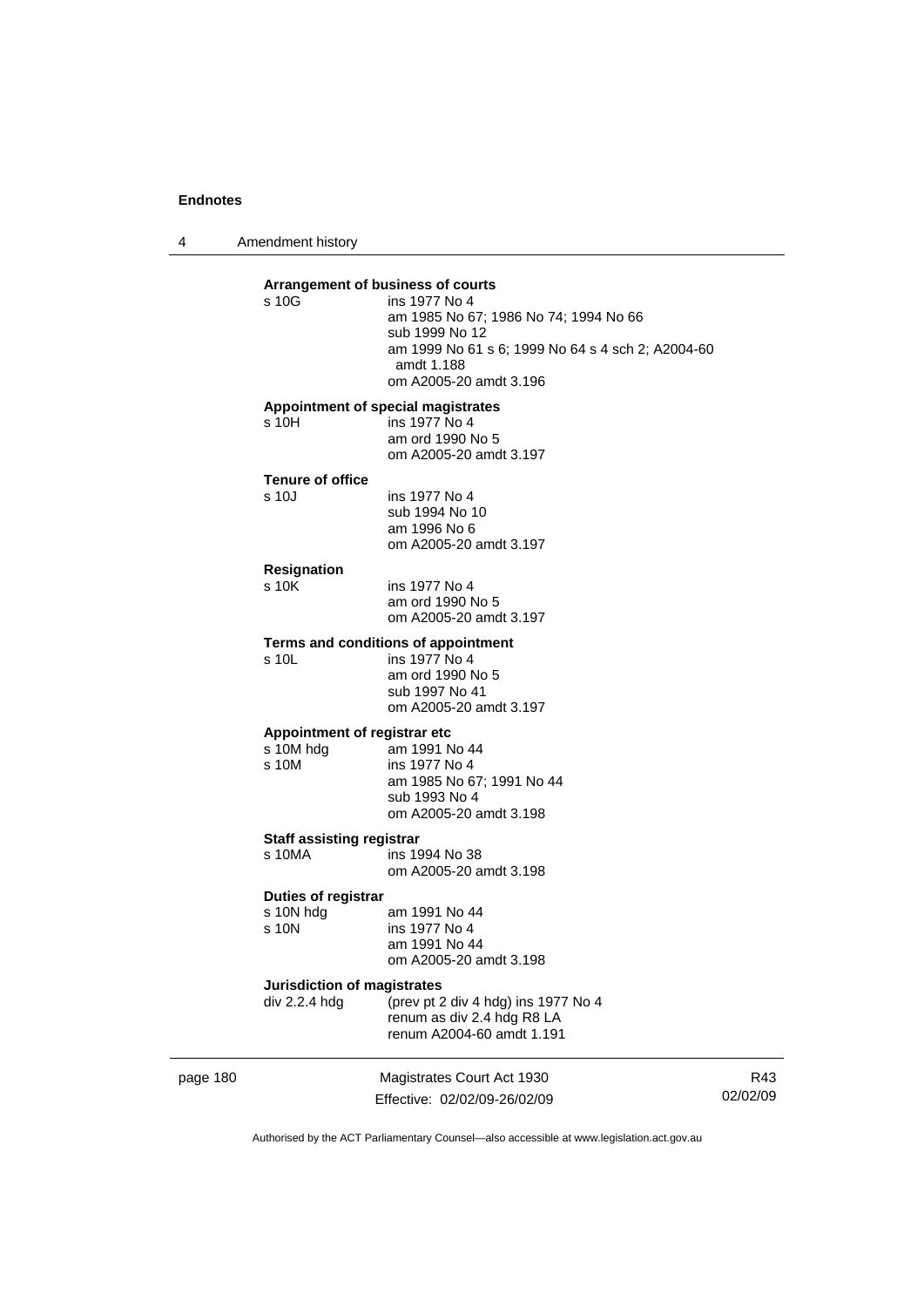|                                                         | AILICHUILICHE HISIUI Y                                                                                                                                                                                                                    |
|---------------------------------------------------------|-------------------------------------------------------------------------------------------------------------------------------------------------------------------------------------------------------------------------------------------|
| Oath etc of office<br>s 10P                             | ins 1977 No 4<br>am ord 1990 No 5; 2001 No 44 amdt 1.2749<br>sub A2005-20 amdt 3.199                                                                                                                                                      |
| Acts done beyond ACT<br>s 10Q                           | renum as s 11                                                                                                                                                                                                                             |
| Acts done beyond ACT<br>s 11 hdg<br>s 11                | am 1991 No 44<br>orig s 11 am 1991 No 44; 1994 No 61; 1996 No 6<br>reloc to Magistrates Court Rules 1932, pt 19 as rule 99 by<br>A2005-20 amdt 3.202<br>(prev s 10Q) ins 1977 No 4<br>am A2005-20 amdt 3.200<br>renum A2005-20 amdt 3.201 |
| Acts by magistrate out of court etc<br>s 12 hdg<br>s 12 | am 1991 No 44<br>am 1937 No 28; 1986 No 74; 1991 No 44; 1996 No 6<br>sub A2005-20 amdt 3.203                                                                                                                                              |
| s 13 hdg<br>s 13                                        | Making of enforcement order after case decided<br>sub A2006-40 amdt 2.130<br>am 1991 No 44; 1994 No 61<br>sub A2005-20 amdt 3.203; A2006-23 amdt 1.220<br>am A2006-40 amdt 2.131                                                          |
| Warrants of execution after appeal<br>s 14              | om 1972 No 37                                                                                                                                                                                                                             |
| $s$ 15 hdg<br>s 15                                      | Process not invalid only because of death of magistrate etc<br>am 1991 No 44<br>am 1991 No 44; 1994 No 61<br>sub A2005-20 amdt 3.204<br>am A2006-40 amdt 2.132                                                                            |
| Order instead of mandamus order<br>s 16 hda<br>s 16     | sub A2006-40 amdt 2.133<br>am 1937 No 28; 1977 No 4; 1991 No 44; 1996 No 6;<br>A2004-60 amdt 1.192; A2006-40 amdt 2.134, amdt 2.135                                                                                                       |
| s 17 hdg<br>s 17                                        | Magistrates may exercise functions of justices of peace<br>sub A2005-20 amdt 3.205<br>am 1937 No 28; ord 1990 No 5                                                                                                                        |
| pt 2.3 hdg                                              | Protection of magistrates in execution of their office<br>ins A2004-60 amdt 1.193                                                                                                                                                         |
|                                                         |                                                                                                                                                                                                                                           |

R43 02/02/09

Magistrates Court Act 1930 Effective: 02/02/09-26/02/09 page 181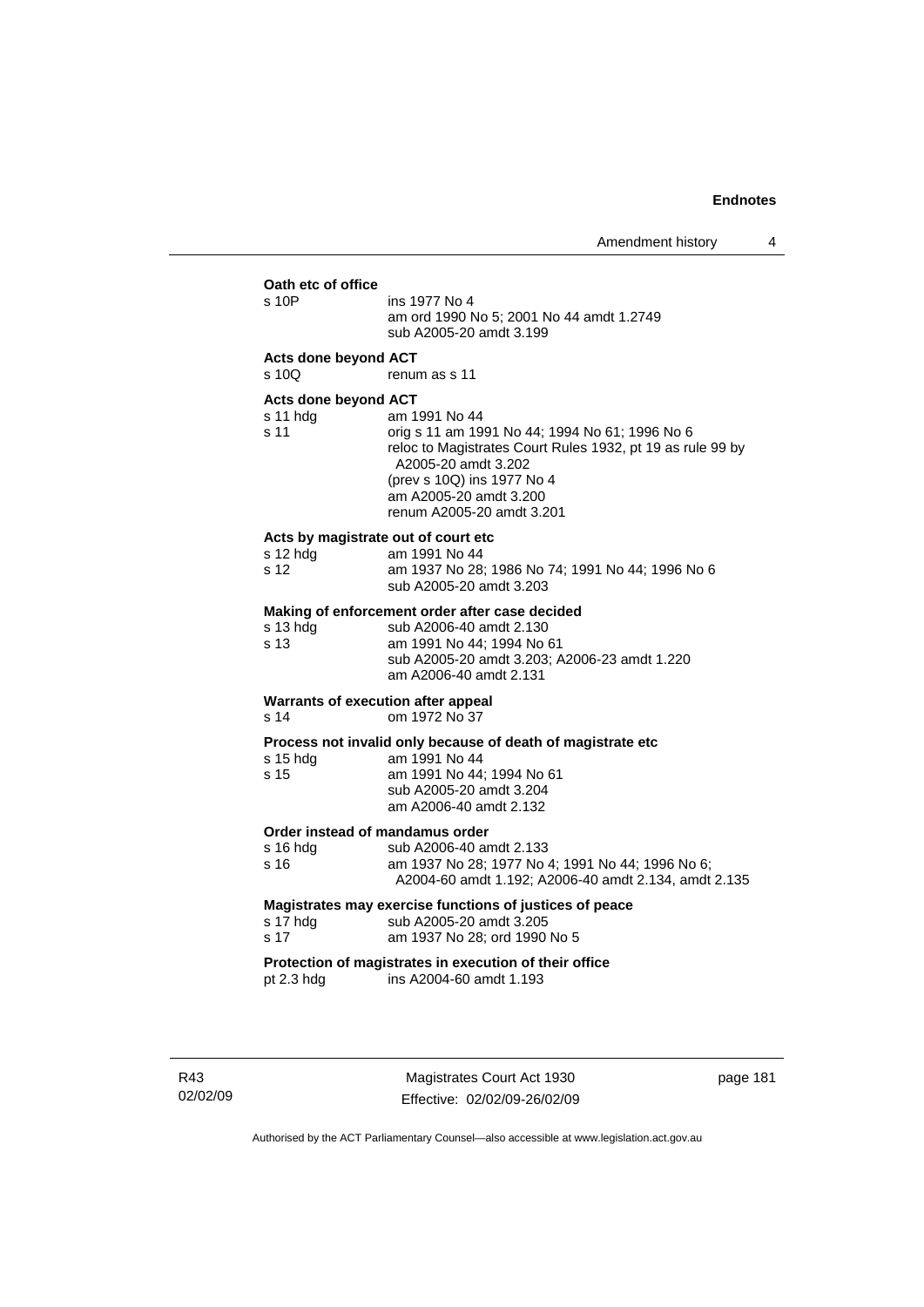| 4 | Amendment history |
|---|-------------------|
|---|-------------------|

| Magistrate sued for act not within jurisdiction<br>(prev s 231) am 1937 No 28; 1953 No 14; 1994 No 61<br>s 17A<br>reloc by A2004-60 amdt 1.370<br>am A2005-20 amdt 3.206, amdt 3.207<br>Magistrate sued for act not within jurisdiction<br>(prev s 232) reloc by A2004-60 amdt 1.370<br>s 17B<br>om A2008-44 amdt 1.63 |  |  |
|------------------------------------------------------------------------------------------------------------------------------------------------------------------------------------------------------------------------------------------------------------------------------------------------------------------------|--|--|
|                                                                                                                                                                                                                                                                                                                        |  |  |
|                                                                                                                                                                                                                                                                                                                        |  |  |
| Committal or enforcement order by magistrate on order of court<br>sub A2006-40 amdt 2.136<br>s 17C hdg<br>s 17C<br>(prev s 233) am 1994 No 61<br>reloc by A2004-60 amdt 1.370<br>am A2006-23 amdt 1.221; A2006-40 amdt 2.137                                                                                           |  |  |
| No action for acts done under Supreme Court order<br>(prev s 234) am 1937 No 28<br>s 17D<br>reloc by A2004-60 amdt 1.370<br>sub A2005-20 amdt 3.208                                                                                                                                                                    |  |  |
| No action if proceeding confirmed on appeal<br>s 17E<br>(prev s 235) am 1994 No 61<br>reloc by A2004-60 amdt 1.370<br>am A2006-23 amdt 1.222, amdt 1.223; A2006-40<br>amdts 2.137-2.139                                                                                                                                |  |  |
| Actions in cases prohibited<br>s 17F<br>(prev s 236) am 1937 No 28<br>reloc by A2004-60 amdt 1.370<br>am A2005-20 amdt 3.209                                                                                                                                                                                           |  |  |
| <b>Payment into court</b>                                                                                                                                                                                                                                                                                              |  |  |
| s 17G<br>(prev s 239) am 1937 No 28; 1986 No 74<br>reloc by A2004-60 amdt 1.370<br>sub A2005-20 amdt 3.210                                                                                                                                                                                                             |  |  |
| No action against magistrate for judicial acts in Magistrates Court<br>(prev s 240) am 1985 No 67<br>s 17H<br>reloc by A2004-60 amdt 1.370                                                                                                                                                                             |  |  |
| Magistrate sued for acts within magistrate's jurisdiction only liable in case of<br>malice and absence of reasonable and probable cause<br>(prev s 241) reloc by A2004-60 amdt 1.370<br>s 17l<br>am A2005-20 amdt 3.211                                                                                                |  |  |
| <b>Verdict for defendant</b><br>s 17J<br>(prev s 242) am 1937 No 28; 1986 No 74<br>sub 1996 No 6<br>reloc by A2004-60 amdt 1.370                                                                                                                                                                                       |  |  |

page 182 Magistrates Court Act 1930 Effective: 02/02/09-26/02/09

R43 02/02/09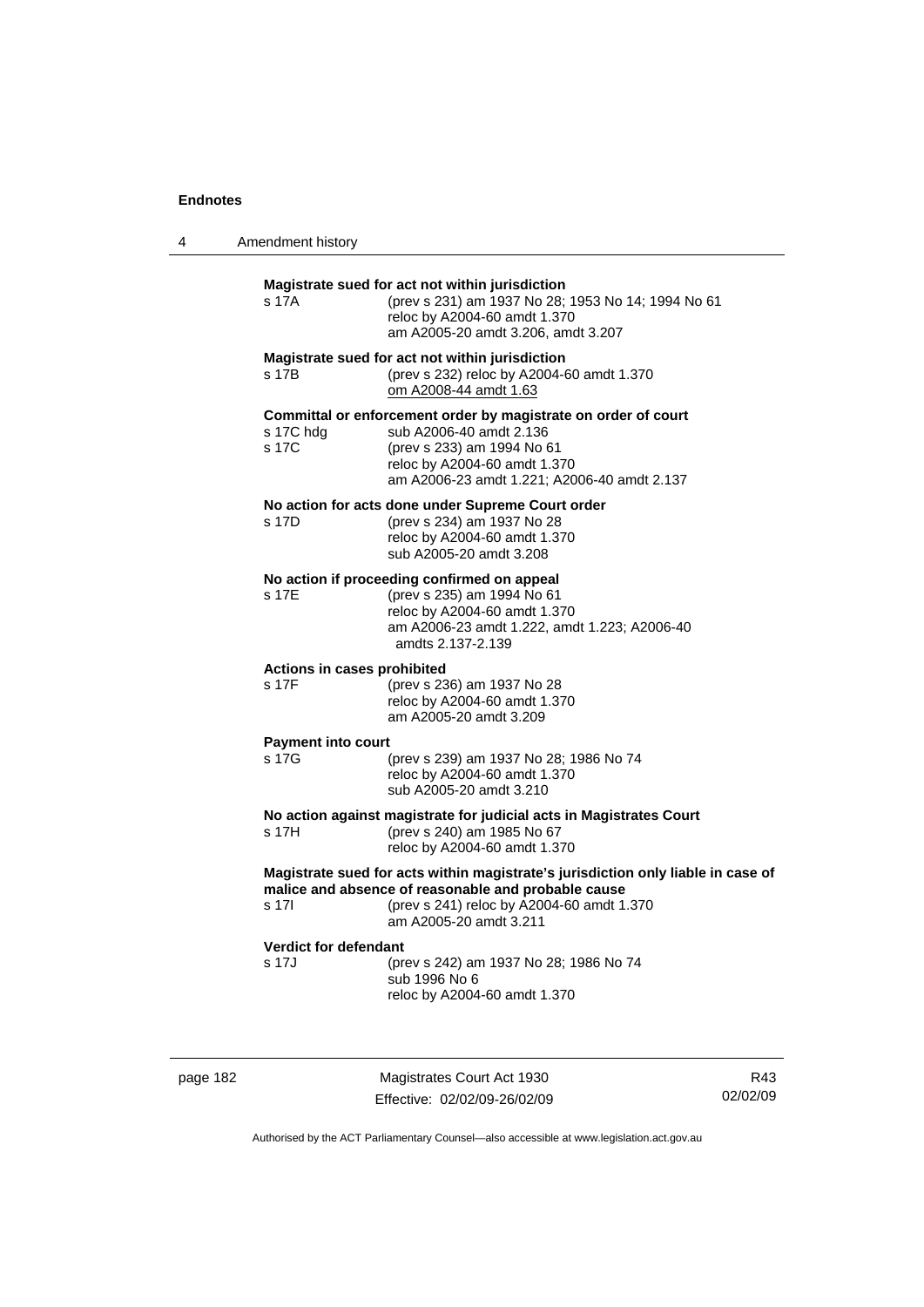| Damages<br>s 17K                                         | (prev s 243) am 1966 No 2<br>sub 1994 No 61<br>reloc by A2004-60 amdt 1.370                                                                                                                                                                                                                                                                                                            |
|----------------------------------------------------------|----------------------------------------------------------------------------------------------------------------------------------------------------------------------------------------------------------------------------------------------------------------------------------------------------------------------------------------------------------------------------------------|
|                                                          |                                                                                                                                                                                                                                                                                                                                                                                        |
| <b>Criminal proceedings</b><br>ch 3 hdg                  | ins A2004-60 amdt 1.198                                                                                                                                                                                                                                                                                                                                                                |
| <b>Magistrates Court</b><br>pt 3 hdg                     | sub 1985 No 67<br>om A2004-60 amdt 1.194                                                                                                                                                                                                                                                                                                                                               |
| Preliminary<br>pt 3.1 hdg                                | ins A2004-60 amdt 1.198                                                                                                                                                                                                                                                                                                                                                                |
| <b>Establishment of Magistrates Court</b><br>div 3.1 hdg | (prev pt 3 div 1 hdg) am 1985 No 67<br>renum R8 LA<br>om A2004-60 amdt 1.194                                                                                                                                                                                                                                                                                                           |
| <b>Constitution of court</b><br>s 18                     | reloc as s 4                                                                                                                                                                                                                                                                                                                                                                           |
| <b>Jurisdiction of Magistrates Court</b><br>div 3.2 hdg  | (prev pt 3 div 2 hdg) am 1985 No 67<br>renum R8 LA<br>om A2004-60 amdt 1.199                                                                                                                                                                                                                                                                                                           |
| Definitions for ch 3<br>s 18A                            | ins A2004-60 amdt 1.198<br>def administrator ins A2004-60 amdt 1.198<br>om A2006-23 amdt 1.224<br>def <i>Crimes Act</i> ins A2004-60 amdt 1.198<br>def <i>decision</i> ins A2004-60 amdt 1.198<br>def <i>defendant</i> ins A2004-60 amdt 1.198<br>def escort ins A2004-60 amdt 1.198<br>om A2006-23 amdt 1.224<br>def superintendent ins A2004-60 amdt 1.198<br>om A2006-23 amdt 1.224 |
| <b>Criminal jurisdiction</b><br>pt 3.2 hdg               | ins A2004-60 amdt 1.199                                                                                                                                                                                                                                                                                                                                                                |
| <b>Jurisdiction of court</b>                             |                                                                                                                                                                                                                                                                                                                                                                                        |
| s 19                                                     | am 1937 No 28; 1985 No 67; 1986 No 74; ord 1990 No 5;<br>1999 No 66 sch 3; 2001 No 44 amdt 1.2751; 2001 No 56<br>amdt 3.447, amdt 3.448; A2004-60 amdt 1.200; A2005-20<br>amdt 3.212                                                                                                                                                                                                   |
|                                                          |                                                                                                                                                                                                                                                                                                                                                                                        |

R43 02/02/09

Magistrates Court Act 1930 Effective: 02/02/09-26/02/09 page 183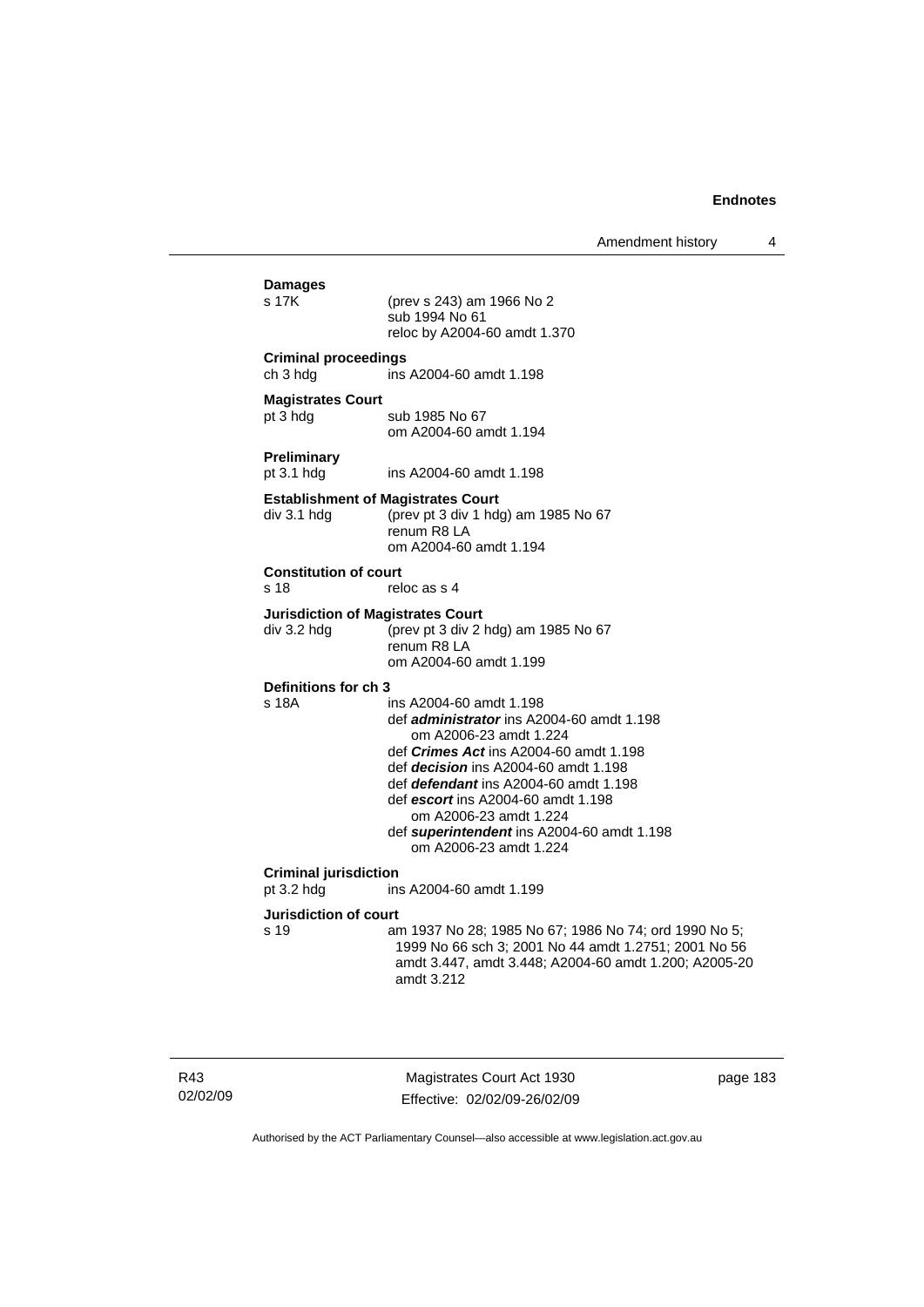4 Amendment history

**Civil jurisdiction of the court**  s 20 am 1936 No 13; 1967 No 1; 1969 No 12; 1977 No 4 om 1986 No 74 **Civil jurisdiction of court in action for nuisance**  s 20A ins 1961 No 2 am 1967 No 1 om 1986 No 74 **Jurisdiction of court if defendant absent from ACT**  s 21 am 1937 No 28; 1958 No 12; 1986 No 74; 1996 No 6 **Ex parte order may be set aside**  s 23 am 1970 No 15 sub 1974 No 14 am 1979 No 33; 1986 No 74; 1989 No 60; 1991 No 44; 1991 No 112; 1993 No 4; 1993 No 48; 1998 No 25; A2004-60 amdts 1.201-1.209 reloc to Magistrates Court Rules 1932, pt 4 as rule 10 by A2004-60 amdt 1.210 **Ex parte conviction may be set aside on application by informant**  s 23AA ins 1982 No 3 am A2004-60 amdts 1.211-1.215 reloc to Magistrates Court Rules 1932, pt 4 as rule 11 by A2004-60 amdt 1.216 **Requests under conventions regarding legal proceedings in civil and commercial matters**  s 23A ins 1932 No 21 om A2004-60 amdt 1.217 **Rectification of certain orders etc**  s 23B ins 1985 No 18 am 1991 No 44; A2004-60 amdt 1.218; A2005-20 amdt 3.213, amdt 3.214 om A2006-23 amdt 1.225 **Beginning criminal proceedings**  pt 3.3 hdg (prev pt 4 hdg) sub and renum A2004-60 amdt 1.219 **Beginning criminal proceedings—general**  div 3.3.1 hdg (prev pt 4 div 1 hdg) renum as div 4.1 hdg R8 LA sub and renum A2004-60 amdt 1.220 **Cases excepted from court's jurisdiction**  s 24 om 1986 No 74 **Removal of civil cases to the Supreme Court**  s 24A ins 1937 No 28 om 1986 No 74

page 184 Magistrates Court Act 1930 Effective: 02/02/09-26/02/09

R43 02/02/09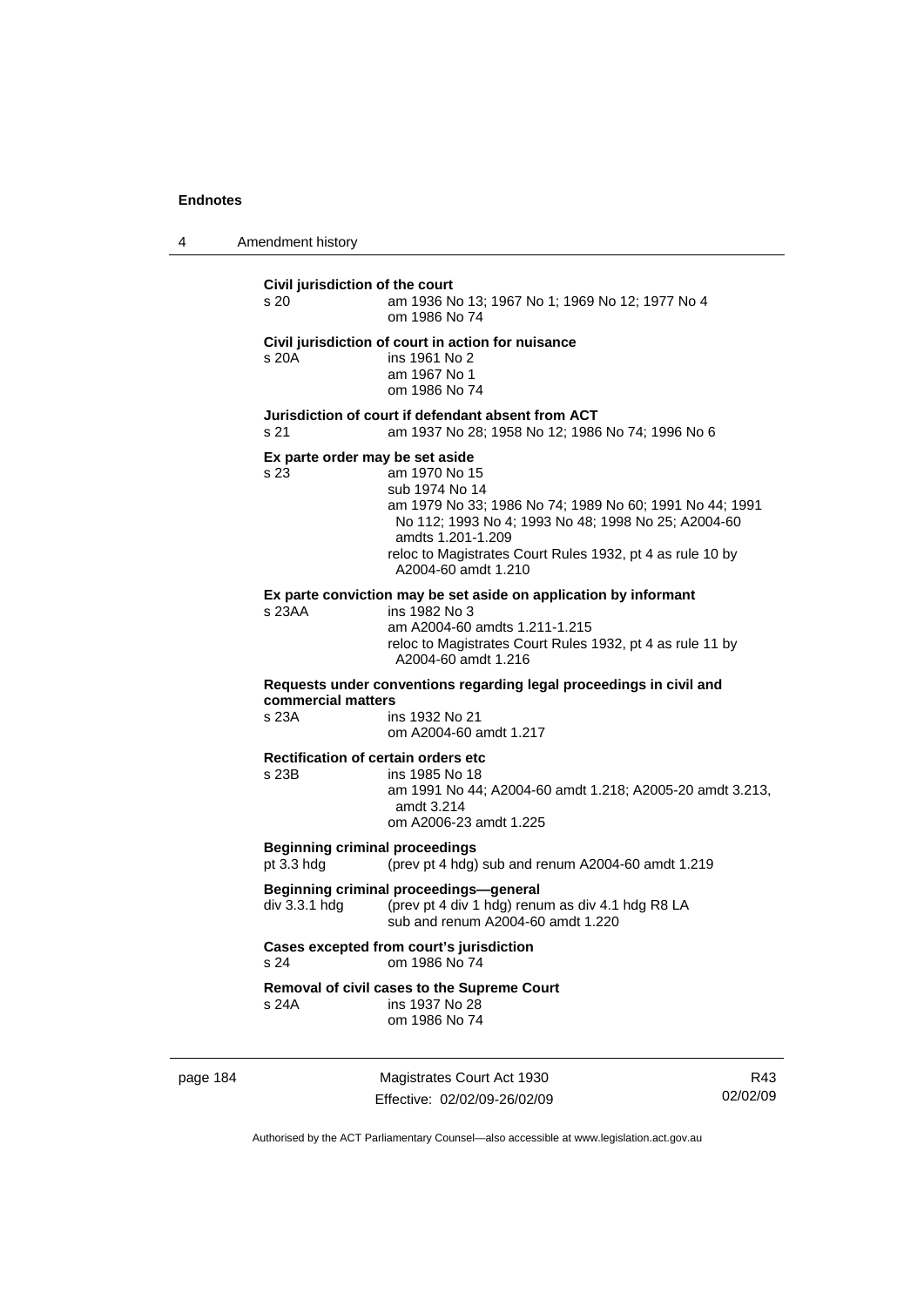| Amendment history |  |
|-------------------|--|
|-------------------|--|

**Procedure after removal of cases**<br>s 24B ins 1937 No 28 ins 1937 No 28 am 1953 No 14; 1980 No 10; 1985 No 67 om 1986 No 74 **Informations**  s 25 sub 1974 No 14 am 1986 No 74; 1996 No 6 sub A2005-20 amdt 3.215 **Informations**  div 3.3.2 hdg (prev pt 4 div 2 hdg) renum as div 4.2 hdg R8 LA renum A2004-60 amdt 1.221 **Laying of informations**  s 26 am 1991 No 38; 1993 No 4; 1994 No 4 **Description of people and property and of offences**  s 27 am ord 1990 No 5 **Authority to appear etc in place of informant**  s 27A ins 1974 No 14 om 1985 No 17 **Form of information**  s 30 sub A2005-20 amdt 3.216 **Limitation of proceedings**  s 31 am 1989 No 59; ord 1990 No 5; 1996 No 6; 1999 No 59 s 3 om 2001 No 63 s 58 **Commencement of action by entry of complaint**  s 32 am 1961 No 2 om 1986 No 74 **Complaint may be for 1 or more matters**  s 33 am 1967 No 1; 1969 No 12; 1977 No 4 om 1986 No 74 **Demands not to be divided into 2 suits or complaints**  om 1986 No 74 **Infant may sue**  s 35 am 1974 No 47 om 1986 No 74 **Copy of information or complaint**  s 36 om 1986 No 74 **Summonses**  div 3.3.3 hdg (prev pt 4 div 4 hdg) renum as div 4.4 hdg R8 LA renum A2004-60 amdt 1.221

R43 02/02/09

Magistrates Court Act 1930 Effective: 02/02/09-26/02/09 page 185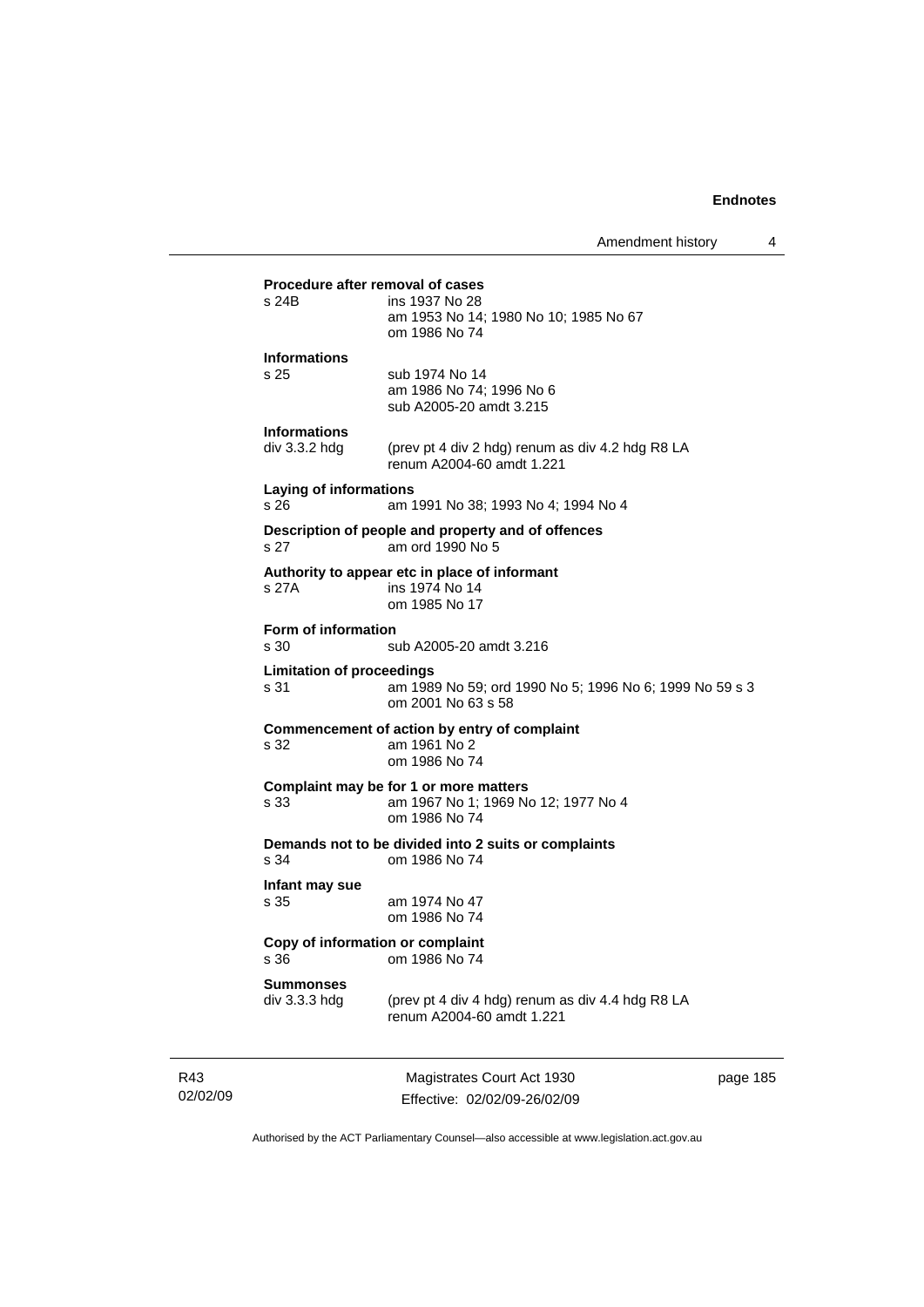4 Amendment history **When magistrate may issue summons**  s 37 am 1986 No 74; 1989 No 55; ord 1990 No 5; 1991 No 38; 1993 No 4; 1996 No 6 **Form of summons**  s 38 am 1937 No 28; 1979 No 33; 1986 No 74; 1996 No 6 **Ex parte proceedings**  s 39 om 1986 No 74 **Signature and contents of summons**  s 40 am 1979 No 33 om 1996 No 6 **Service of summons**  s 41 sub 1937 No 28 am 1953 No 14; 1986 No 74; 1991 No 44; ss renum R10 LA; A2005-20 amdt 3.217 **Court attendance notices**<br>div 3.3.3A hdg ins A20  $\overline{ins A2008-42 s 10}$ **Definitions—div 3.3.3A** s 41A ins A2008-42 s 10 def *authorised person* ins A2008-42 s 10 def *court attendance notice* ins A2008-42 s 10 **Commencing criminal proceeding by court attendance notice** s 41B ins A2008-42 s 10 **Court attendance notice––service** s 41C ins A2008-42 s 10 **Court attendance notice—filing** s 41D ins A2008-42 s 10 **Court attendance notice—relationship to information and summons** s 41E ins A2008-42 s 10 **Warrants**  div 3.3.4 hdg (prev pt 4 div 5 hdg) renum as div 4.5 hdg R8 LA renum A2004-60 amdt 1.221 sub A2005-20 amdt 3.218 **Issue of warrant and summons**  s 42 am 1974 No 14, 1979 No 33; ss renum R10 LA sub A2005-20 amdt 3.219 **Procedure on filing indictment**  s 43 am 1937 No 28; ord 1990 No 5; 1992 No 9; 1996 No 6; A2006-23 amdt 1.226; A2006-40 amdt 2.140

page 186 Magistrates Court Act 1930 Effective: 02/02/09-26/02/09

R43 02/02/09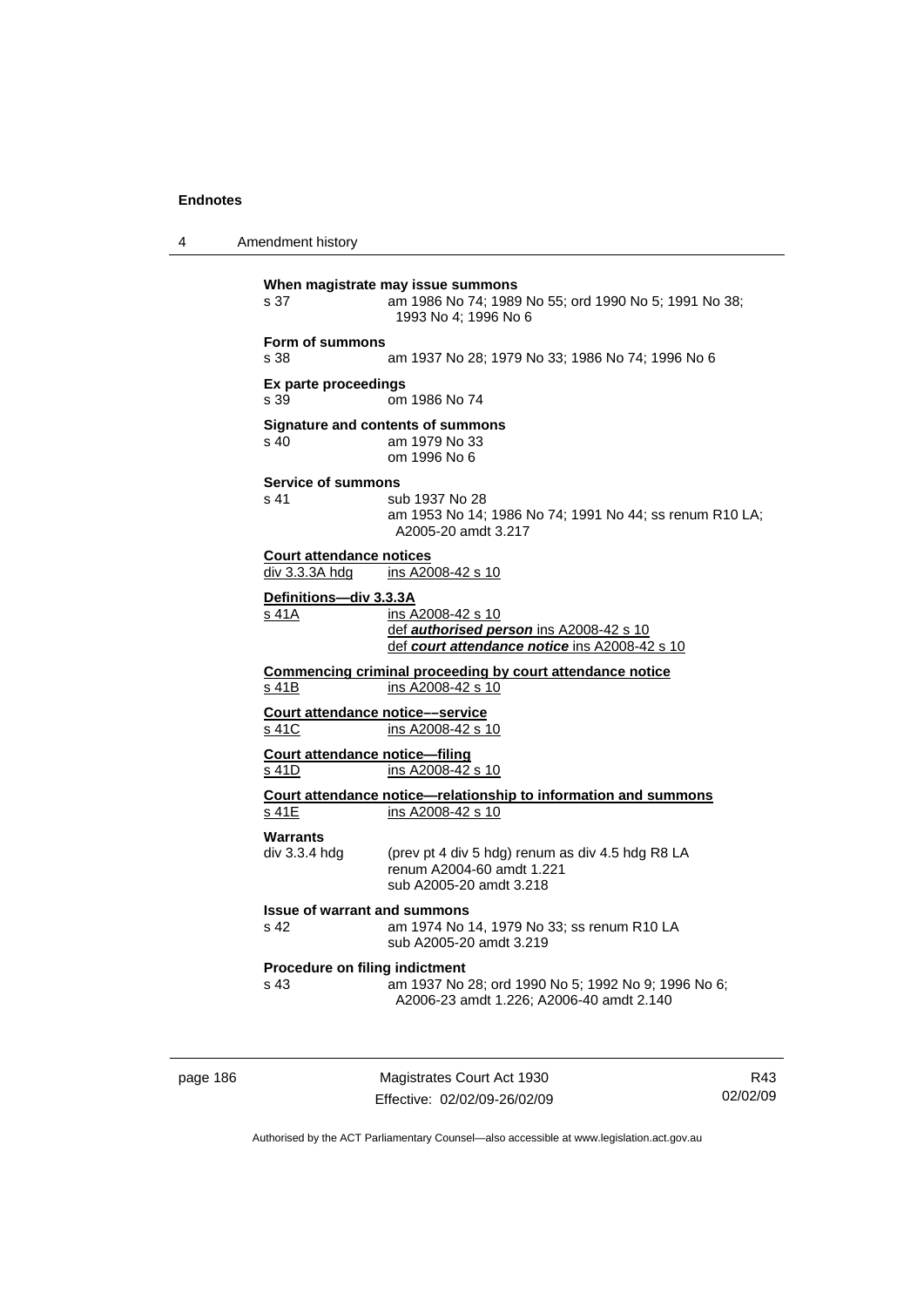Amendment history 4

| s 46                                                 | Warrants to be signed and, where so required, sealed<br>om 1996 No 6                                                             |
|------------------------------------------------------|----------------------------------------------------------------------------------------------------------------------------------|
| Form of arrest warrant<br>s <sub>47</sub>            | am 1998 No 67<br>sub A2005-20 amdt 3.220                                                                                         |
| <b>Sunday warrants</b><br>s <sub>49</sub>            | am A2005-20 amdt 3.221                                                                                                           |
| s 50                                                 | Bail of persons arrested without a warrant<br>am 1991 No 44<br>om 1992 No 9                                                      |
| Hearings generally to be in public<br>s 51           | reloc as s 310                                                                                                                   |
| <b>Exclusion of strangers</b><br>s 52                | om 1996 No 6                                                                                                                     |
| <b>Hearing of criminal proceedings</b><br>pt 3.4 hdg | (prev pt 5 hdg) sub and renum A2004-60 amdt 1.222                                                                                |
| div 3.4.1 hdg                                        | Hearing of criminal proceedings-general<br>(prev pt 5 div 1 hdg) renum as div 5.1 hdg R8 LA<br>sub and renum A2004-60 amdt 1.223 |
| <b>Conduct of case generally</b><br>s 53             | am 1986 No 74; 1996 No 6<br>sub A2005-20 amdt 3.222                                                                              |
| s 54                                                 | If both parties present in court to hear case<br>am 1986 No 74; 1991 No 79; 1993 No 2; 1996 No 6<br>sub A2005-20 amdt 3.222      |
| <b>Interpreter</b><br>s 54AA                         | ins 1991 No 79<br>om 1993 No 2                                                                                                   |
| <b>Record of proceedings</b><br>s <sub>54A</sub>     | reloc as s 316                                                                                                                   |
| <b>Warrants for witnesses</b><br>div 3.4.2 hda       | (prev pt 5 div 2 hdg) renum as div 5.2 hdg R8 LA<br>sub and renum A2004-60 amdt 1.232<br>sub A2005-20 amdt 3.223                 |
| <b>Examination to be on oath</b><br>s 55             | om A2005-20 amdt 3.224                                                                                                           |
| s 56                                                 | Power to order witnesses out of Court<br>am 1986 No 74<br>om 1996 No 6                                                           |
|                                                      |                                                                                                                                  |

R43 02/02/09

Magistrates Court Act 1930 Effective: 02/02/09-26/02/09 page 187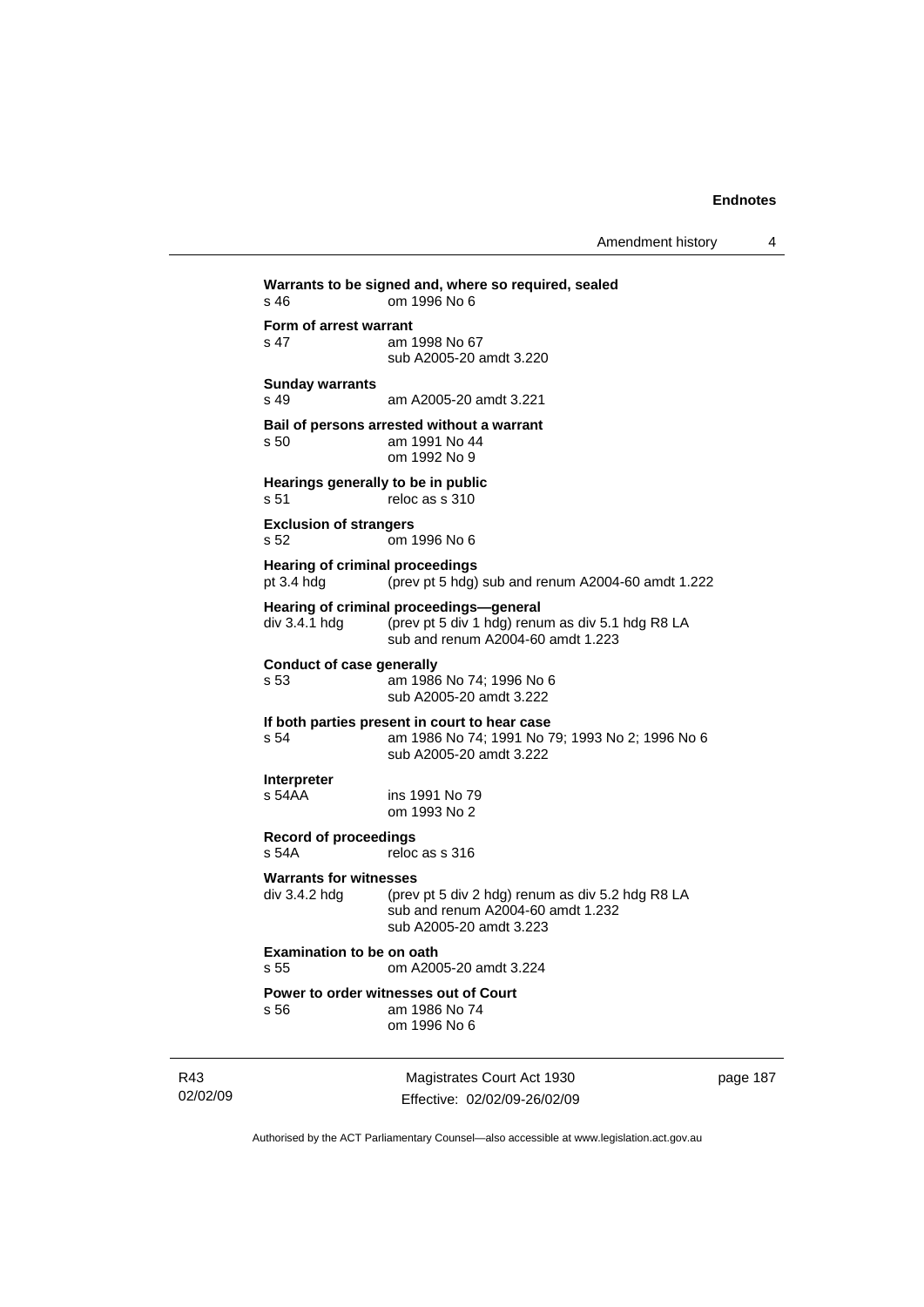| 4        | Amendment history                     |                                                                                                                                                                                                                    |     |
|----------|---------------------------------------|--------------------------------------------------------------------------------------------------------------------------------------------------------------------------------------------------------------------|-----|
|          | s 57                                  | Husband or wife of complainant or defandant to be competent witness<br>om 1986 No 74                                                                                                                               |     |
|          | s 58                                  | Defendant and husband or wife, when competent in criminal proceedings<br>om A2004-2 amdt 2.14                                                                                                                      |     |
|          | Proof of negative etc<br>s 59         | am ord 1990 No 5<br>om A2004-15 amdt 3.20                                                                                                                                                                          |     |
|          | s 60                                  | Record of proceedings and transcript<br>reloc as s 317                                                                                                                                                             |     |
|          | s 60A                                 | Informant may request witnesses to attend<br>ins 1996 No 6<br>reloc to Magistrates Court Rules 1932, pt 4 as rule 12 by<br>A2004-60 amdt 1.239                                                                     |     |
|          | $s61$ hdg<br>s 61                     | Power of magistrate to summon witnesses<br>sub A2004-60 amdt 1.240<br>am 1986 No 74<br>sub 1996 No 6<br>am A2004-60 amdt 1.241<br>reloc to Magistrates Court Rules 1932, pt 4 as rule 13 by<br>A2004-60 amdt 1.242 |     |
|          | s 62 hdg<br>s 62                      | Service of subpoena on witness<br>am A2004-60 amdt 1.243<br>sub 1937 No 28; 1996 No 6<br>am A2004-60 amdt 1.243, amdt 1.244<br>reloc to Magistrates Court Rules 1932, pt 4 as rule 14 by<br>A2004-60 amdt 1.245    |     |
|          | s 62A                                 | Witnesses entitled to claim expenses<br>ins 1996 No 6<br>reloc to Magistrates Court Rules 1932, pt 4 as rule 15 by<br>A2004-60 amdt 1.246                                                                          |     |
|          | s 63                                  | Warrant to bring witness to court<br>am 1967 No 1<br>sub 1996 No 6<br>am A2004-60 amdts 1.247-1.249<br>$(2)$ , $(3)$ exp 1 July 2006 (s 63 $(3)$ )<br>ss renum R34 LA                                              |     |
|          | Warrant in the first instance<br>s 64 | am A2004-60 amdt 1.250                                                                                                                                                                                             |     |
|          | s 65                                  | Refusal of witness to be examined<br>am 1976 No 42: 1986 No 74<br>om 1994 No 61                                                                                                                                    |     |
| page 188 |                                       | Magistrates Court Act 1930                                                                                                                                                                                         | R43 |

Authorised by the ACT Parliamentary Counsel—also accessible at www.legislation.act.gov.au

02/02/09

Effective: 02/02/09-26/02/09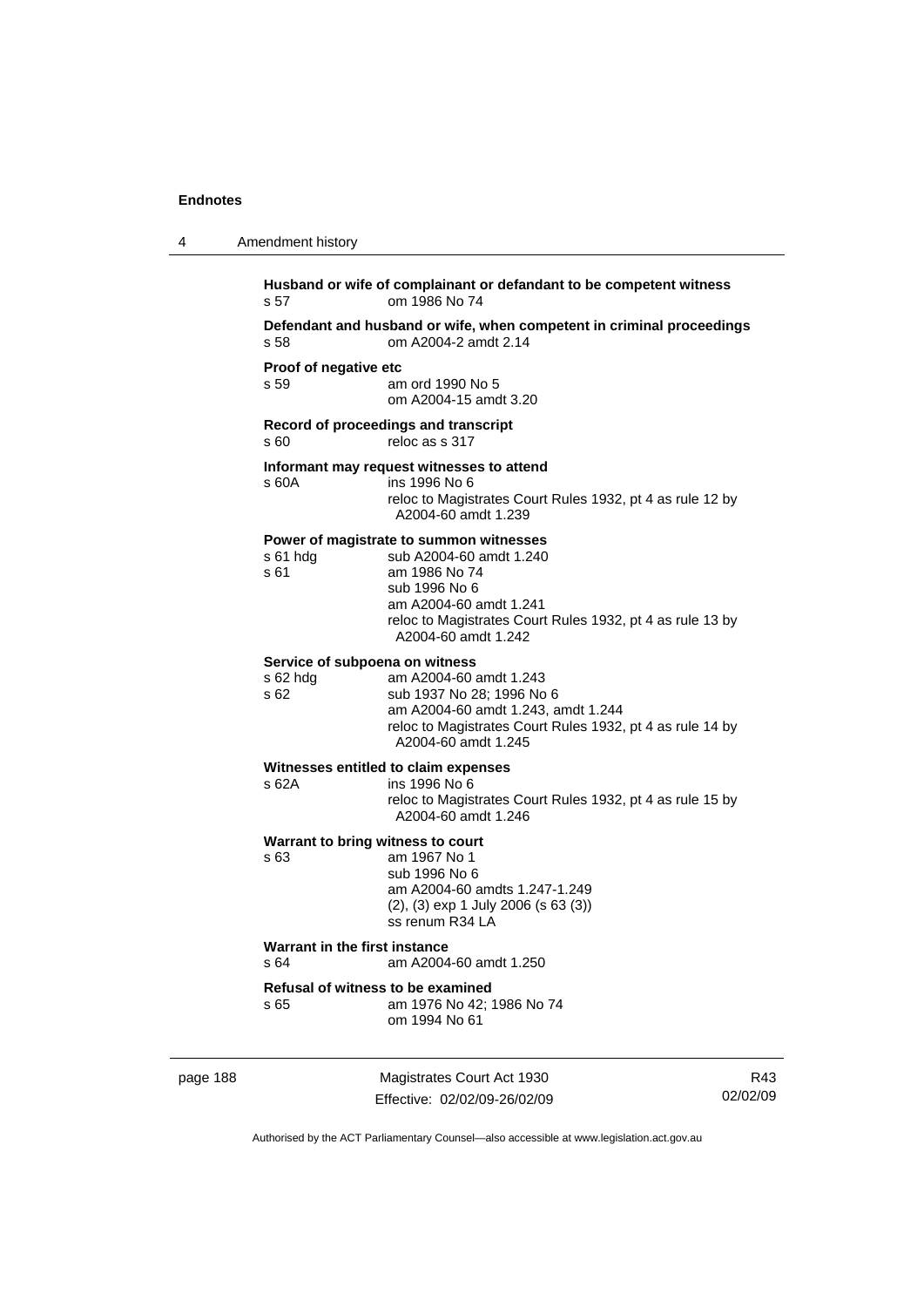# **Production of documents before magistrate**  s 66 am 1937 No 28; A2004-60 amdts 1.251-1.253 reloc to Magistrates Court Rules 1932, pt 4 as rule 16 by A2004-60 amdt 1.254 **Setting aside summons**  s 66A ins 1987 No 56 am A2004-60 amdt 1.255, amdt 1.256 reloc to Magistrates Court Rules 1932, pt 4 as rule 17 by A2004-60 amdt 1.257 **Person about to leave ACT may be ordered to be examined or produce documents**  s 67 reloc as s 318 **Examination of witnesses—application of Magistrates Court (Civil Jurisdiction) Act**  s 67A ins 1986 No 74 am ord 1990 No 5; 1995 No 46 om A2004-60 amdt 1.262 **Affidavits—application of Magistrates Court (Civil Jurisdiction) Act**  s 67B ins 1986 No 74 am ord 1990 No 5; 1995 No 46 om A2004-60 amdt 1.262 **Witnesses' rights and liabilities**  s 68 reloc as s 319 **Depositions to be delivered to registrar**  reloc as s 320 **Remand**  div 3.4.3 hdg (prev pt 5 div 3 hdg) renum as div 5.3 hdg R8 LA renum A2004-60 amdt 1.270 sub A2006-23 amdt 1.227 **Remand of defendant**  am 1977 No 61; 1996 No 6 sub 1996 No 82 am 1998 No 67 sub A2004-14 amdt 2.4; A2006-23 amdt 1.227 **Verbal remand**  s 71 am 1996 No 6 om 1996 No 82 **Bringing remanded defendant before court**  s 72 sub A2006-23 amdt 1.227

R43 02/02/09

Magistrates Court Act 1930 Effective: 02/02/09-26/02/09 page 189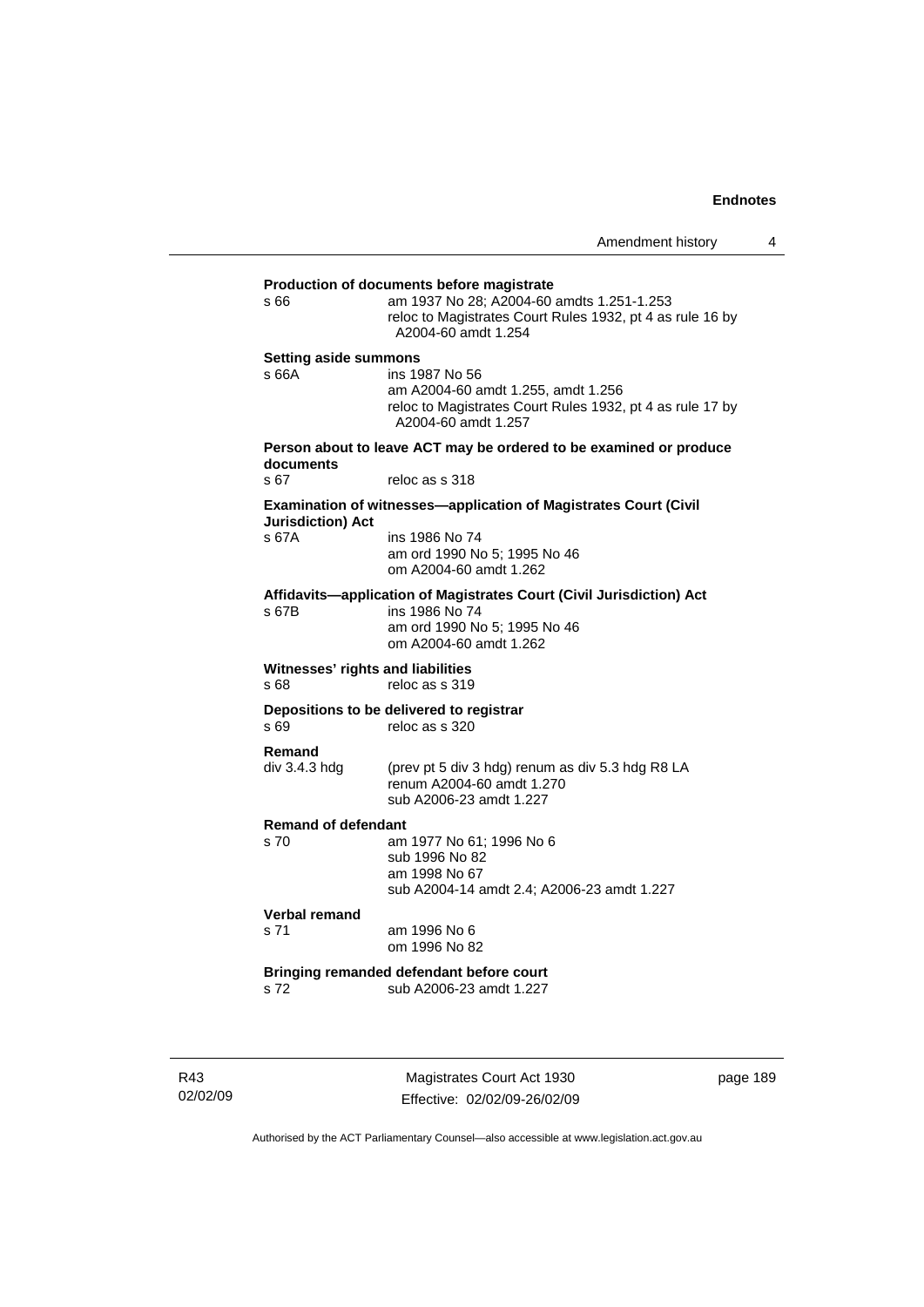4 Amendment history

### **Bail application hearings—audiovisual links**

s 72A ins 1999 No 22 s 21 am 2000 No 17 s 3 sch 1; A2003-48 amdt 2.10 sub A2006-23 amdt 1.227 **Defendant's appearance in non-bail proceedings—audiovisual links**  s 72B ins 1999 No 22 s 21 am A2004-60 amdt 1.271

sub A2006-23 amdt 1.227

**Bail of defendant during examination**  s 73 am 1992 No 9

# **Committal and recognisance**

div 3.4.4 hdg (prev pt 5 div 4 hdg) renum as div 5.4 hdg R8 LA renum A2004-60 amdt 1.272

# **Extended application of div 3.4.4**

s 73A ins 1986 No 74 am 1995 No 46 sub A2004-60 amdt 1.273

#### **Remand of defendant before decision**

s 74 am 1996 No 6; 1996 No 82 sub A2006-23 amdt 1.228

#### **Remand of witness or defendant after decision**

s 75 sub 1976 No 42 am 1996 No 82 sub A2006-23 amdt 1.228

#### **Witnesses may be discharged on recognisance**

s 76 am 1986 No 74; 1994 No 61; A2004-60 amdt 1.274

#### **Recognisances**

s 77 am 1970 No 15; 1992 No 9

#### **Issue of warrant for non-appearance**

s 78 am 1992 No 9; A2004-60 amdt 1.275; A2005-20 amdt 3.225

#### **Recognisances taken out of court**

s 79 am 1974 No 14; 1976 No 42; 1991 No 44; 1992 No 9; 1996 No 6

 sub A2005-20 amdt 3.226 am A2006-23 amdt 1.229

#### **Forfeited recognisances—how enforced**

s 80 am 1974 No 14; 1984 No 62; 1986 No 53; ord 1990 No 5; 1992 No 9; 1996 No 6

page 190 Magistrates Court Act 1930 Effective: 02/02/09-26/02/09

R43 02/02/09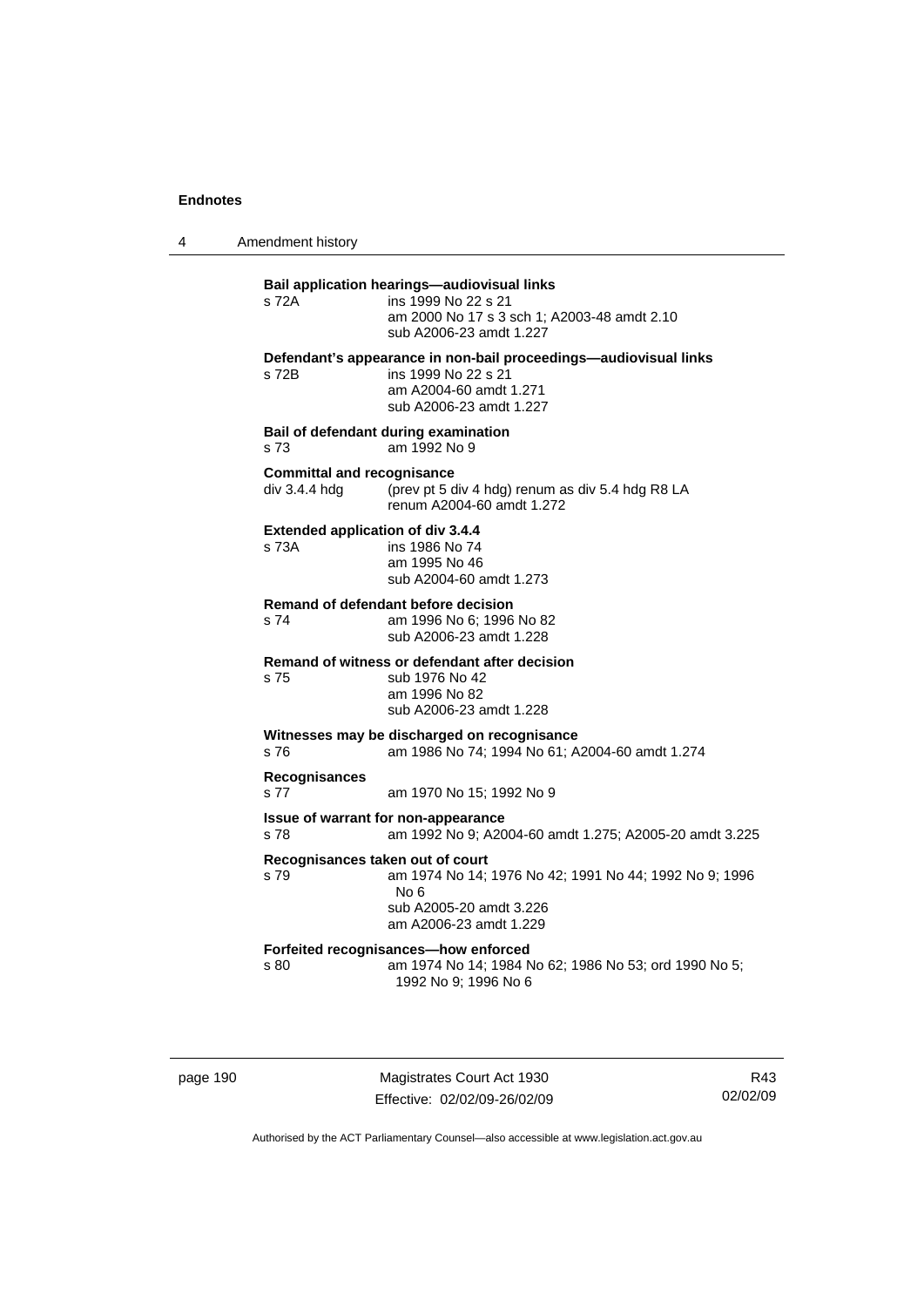| s 81                                              | am 1937 No 28; 1976 No 42<br>om 1992 No 9                                                                                             |
|---------------------------------------------------|---------------------------------------------------------------------------------------------------------------------------------------|
| Conveying people to custody<br>s 82               | am 1976 No 42; 1996 No 82<br>om A2006-23 amdt 1.230                                                                                   |
| div 3.4.5 hdg                                     | Adjournment of criminal proceedings<br>(prev pt 5 div 5 hdg) renum as div 5.5 hdg R8 LA<br>sub and renum A2004-60 amdt 1.276          |
| Particular cases may be adjourned<br>s 84         | am 1986 No 74; 1992 No 9; 1996 No 6; A2005-20 amdt 3.227<br>sub A2006-23 amdt 1.231                                                   |
| s 85                                              | Proceeding if either party not present at adjourned hearing<br>am 1986 No 74; 1996 No 6<br>sub A2005-20 amdt 3.228                    |
| s 86                                              | Proceeding if both parties present at adjourned hearing<br>am 1996 No 6<br>sub A2005-20 amdt 3.228                                    |
| s 87                                              | Witness to attend adjourned etc hearing<br>am 1977 No 61<br>sub A2005-20 amdt 3.228                                                   |
| <b>Postponement of hearing</b><br>s 88            | am 1986 No 74; 1991 No 44                                                                                                             |
| Proceedings for indictable offences<br>pt 3.5 hdg | (prev pt 6 hdg) sub and renum A2004-60 amdt 1.277                                                                                     |
| <b>Preliminary</b><br>div 3.5.1 hdg               | (prev pt 6 div 1A hdg) ins 1987 No 56<br>renum as div 6.1A hdg R8 LA<br>renum A2004-60 amdt 1.278                                     |
| Meaning of jury in pt 3.5<br>s 88A hdg<br>s 88A   | sub A2004-60 amdt 1.279<br>ins 1987 No 56                                                                                             |
| div 3.5.2 hdg                                     | Indictable offences-beginning of proceedings<br>(prev pt 6 div 1 hdg) renum as div 6.1 hdg R8 LA<br>sub and renum A2004-60 amdt 1.280 |
| <b>Disobedience of summons</b><br>s 89            | am 1977 No 61<br>sub A2005-20 amdt 3.229                                                                                              |

R43 02/02/09

Magistrates Court Act 1930 Effective: 02/02/09-26/02/09 page 191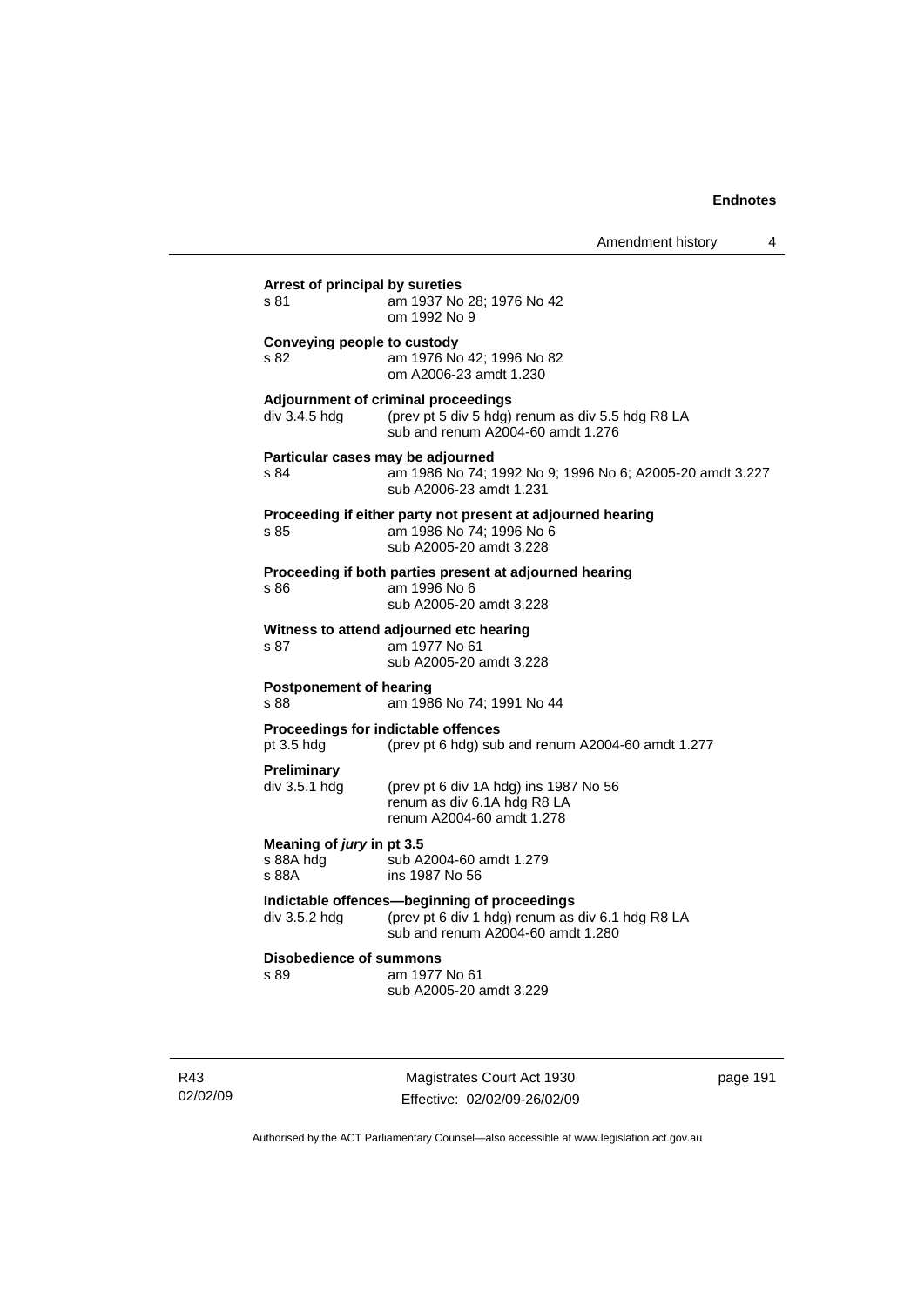4 Amendment history

#### **Accused person may be excused from attendance before court**

| s 89A | ins 1977 No 61                                            |
|-------|-----------------------------------------------------------|
|       | am 1987 No 56; 1992 No 9; 1996 No 6; A2005-20 amdt 3.230, |
|       | amdt 3.231: A2008-44 amdt 1.64                            |

**Committal proceedings—prosecution evidence to be given to accused person**

s 90 sub 1958 No 12 am 1967 No 1 sub 1974 No 14 am 1977 No 61; 1991 No 44; 1996 No 6; A2005-20 amdt 3.232; A2008-41 s 31 sub A2008-44 amdt 1.65

### **Written statements may be admitted in evidence**

s 90AA ins 1974 No 14 am 1991 No 44; 1996 No 6; A2005-20 amdt 3.233, amdt 3.234; ss renum R29 LA (see A2005-20 amdt 3.235); A2008-41 ss 32-34; A2008-42 s 11; A2008-44 amdts 1.66-1.69

### **Witnesses generally not to be cross-examined at committal hearing**

s 90AB ins 1974 No 14 am 1977 No 61; 1996 No 6 sub A2005-20 amdt 3.236; A2008-44 amdt 1.71

#### **Attendance of accused not required if order made under s 89A**

| s 90ABA hdg | sub A2005-20 amdt 3.237 |
|-------------|-------------------------|
| s 90ABA     | ins 1977 No 61          |
|             | sub A2008-44 amdt 1.72  |

### **Plea of guilty at committal hearing**

| s 90A hdq | sub A2008-44 amdt 1.70                                                                                                                                     |
|-----------|------------------------------------------------------------------------------------------------------------------------------------------------------------|
| s 90A     | ins 1958 No 12                                                                                                                                             |
|           | am 1985 No 41: ord 1990 No 5: 1996 No 6: ss renum R10 LA:<br>A2004-60 amdt 1.281; A2005-20 amdts 3.238-3.240;<br>ss renum R29 LA (see A2005-20 amdt 3.241) |
|           |                                                                                                                                                            |

#### **Court may discharge accused**

| s 91 | am 1974 No 14; 1987 No 56 |
|------|---------------------------|
|      | sub A2005-20 amdt 3.242   |
|      | om A2008-44 amdt 1.73     |

### **Proceeding if evidence sufficient to put accused on trial**

# s 92 hdg sub A2008-44 amdt 1.74

s 92 am 1951 No 12; 1958 No 12; 1967 No 1; 1974 No 14; 1977 No 61; 1985 No 41; 1986 No 74; 1987 No 56; A2008-44 amdt 1.75

## **Committal for sentence for indictable offence tried summarily**  s 92A ins 1974 No 14

| page 192 | Magistrates Court Act 1930   | R43.     |
|----------|------------------------------|----------|
|          | Effective: 02/02/09-26/02/09 | 02/02/09 |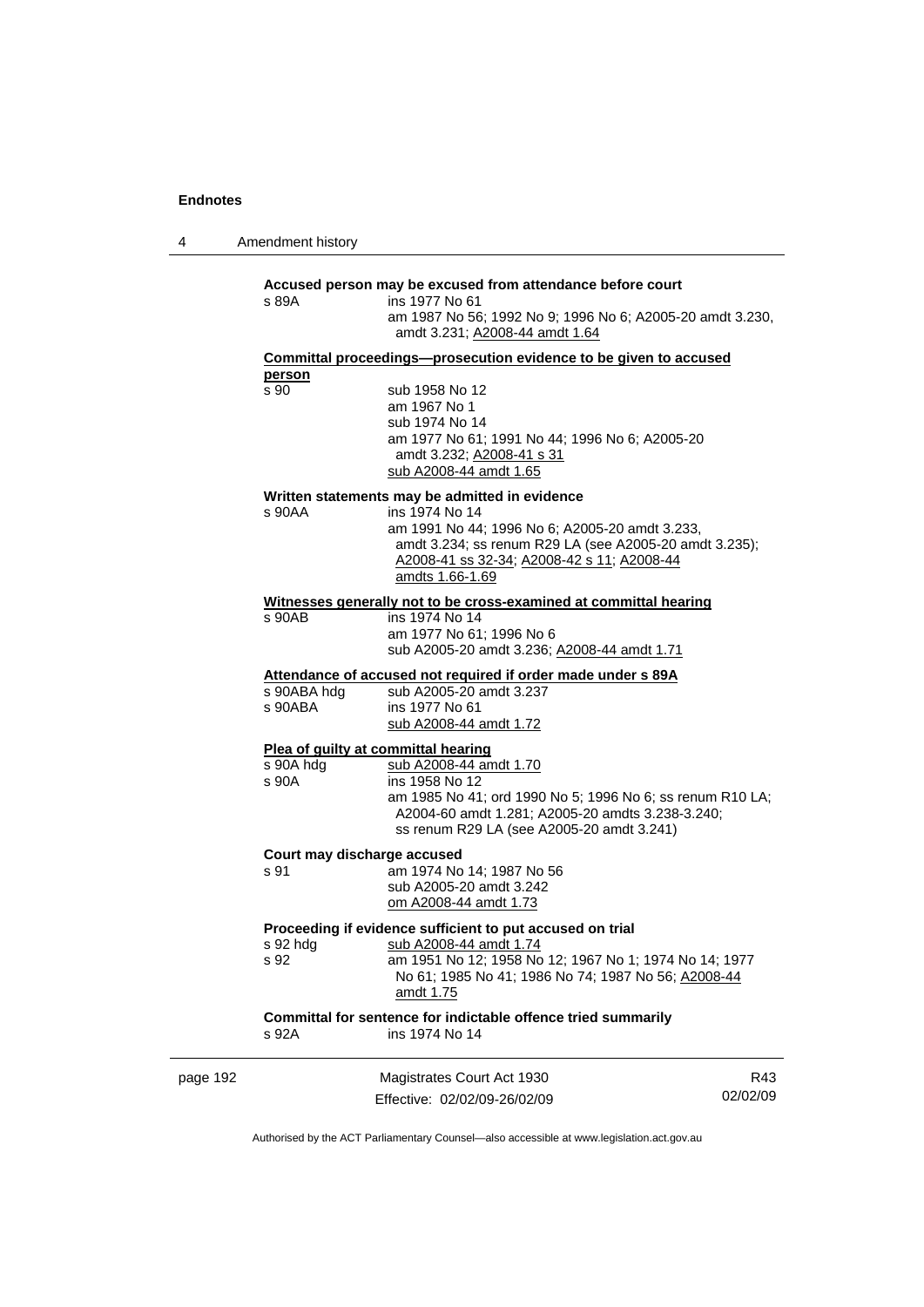| Amendment history |  |
|-------------------|--|
|-------------------|--|

|                                            | AUGUUNGULUSUU Y                                                                                                                                        |  |
|--------------------------------------------|--------------------------------------------------------------------------------------------------------------------------------------------------------|--|
| <b>Depositions as evidence</b><br>s 92B    | ins 1985 No 41                                                                                                                                         |  |
| <b>Admissions and confessions</b><br>s 93  | am 1958 No 12; 1967 No 1; 1996 No 6; A2005-20 amdt 3.243                                                                                               |  |
| div 3.5.3 hdg                              | Indictable offences--proceedings after hearing of evidence<br>(prev pt 6 div 2 hdg) renum as div 6.2 hdg R8 LA<br>sub and renum A2004-60 amdt 1.282    |  |
| Discharge or committal for trial<br>s 94   | am 1937 No 28; 1976 No 42; 1987 No 56; 1996 No 6<br>sub A2005-20 amdt 3.244<br>am A2006-23 amdt 1.232; A2008-44 amdt 1.76                              |  |
| s 95                                       | Depositions of dead or absent people<br>sub 1958 No 12<br>am 1967 No 1; 1989 No 59; 1996 No 6; A2004-60 amdt 1.283,<br>amdt 1.284; A2005-20 amdt 3.245 |  |
| Indictable offences-costs<br>div 3.5.4 hdg | (prev pt 6 div 2A hdg) ins 1984 No 9<br>renum as div 6.2A hdg R8 LA<br>sub and renum A2004-60 amdt 1.285                                               |  |
| <b>Discontinued proceeding</b><br>s 97     | am 1937 No 28<br>om 1958 No 12<br>ins 1984 No 9<br>am 1987 No 56; A2008-44 amdt 1.77                                                                   |  |
| div 3.5.5 hdg                              | Indictable offences-witness recognisances<br>(prev pt 6 div 3 hdg) am 1992 No 9<br>renum as div 6.3 hdg R8 LA<br>sub and renum A2004-60 amdt 1.286     |  |
| <b>Bail in capital offences</b><br>s 98    | am 1937 No 28<br>om 1989 No 59                                                                                                                         |  |
| s 99                                       | Admission of persons committed for trial to bail<br>am 1937 No 28; 1976 No 42; 1989 No 59<br>om 1992 No 9                                              |  |
| trial to bail                              | Admission of persons committed for trial and are in prison awaiting                                                                                    |  |
| s 100                                      | am 1937 No 28; 1976 No 42; 1989 No 59<br>om 1992 No 9                                                                                                  |  |
| s 101                                      | Recognisances to be transmitted to Crown Solicitor<br>am 1967 No 1; 1976 No 42; 1985 No 17<br>om 1992 No 9                                             |  |
|                                            |                                                                                                                                                        |  |

R43 02/02/09

Magistrates Court Act 1930 Effective: 02/02/09-26/02/09 page 193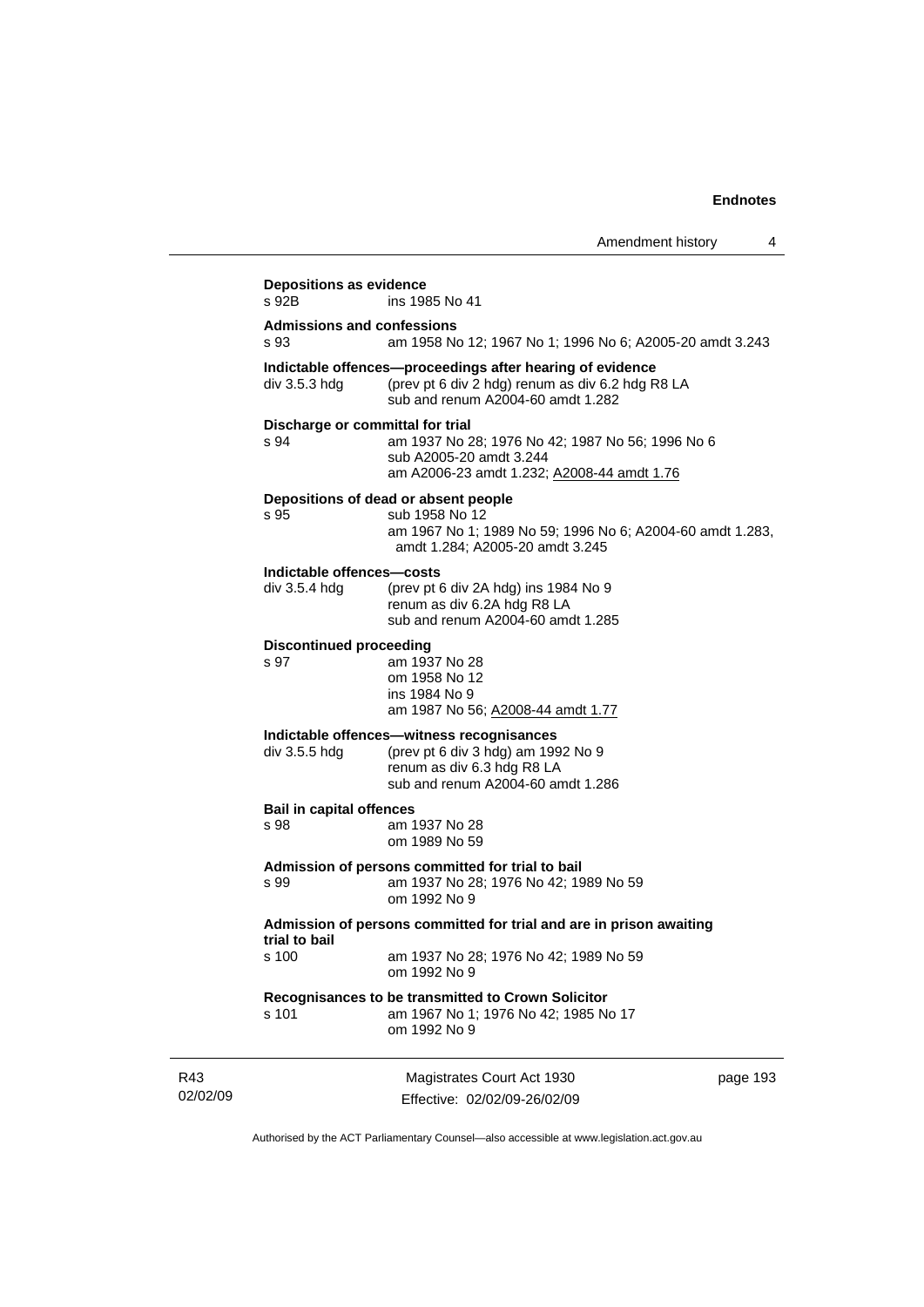4 Amendment history

| <b>Warrant of deliverance</b><br>s 102                | am 1976 No 42<br>om 1992 No 9                                                                                                                                 |
|-------------------------------------------------------|---------------------------------------------------------------------------------------------------------------------------------------------------------------|
| Recognisance of witnesses etc<br>s 103                | am 1974 No 14; 1996 No 6                                                                                                                                      |
| s 105                                                 | Court may remand noncompliant witness<br>am 1976 No 42<br>sub A2005-20 amdt 3.246; A2006-23 amdt 1.233                                                        |
| div 3.5.6 hdg                                         | Indictable offences-other provisions<br>(prev pt 6 div 4 hdg) renum as div 6.4 hdg R8 LA<br>sub and renum A2004-60 amdt 1.287                                 |
| s 105A                                                | Meaning of certified copy of depositions in div 3.5.6<br>ins A2004-60 amdt 1.288<br>sub A2005-20 amdt 3.247                                                   |
| s 106                                                 | Giving depositions etc to director of public prosecutions<br>am 1967 No 1; 1985 No 17; 1985 No 41; 1992 No 9; A2005-20<br>amdt 3.248                          |
| s 107                                                 | Giving documents to proper officer of court<br>am 1967 No 1; 1985 No 17; 1996 No 6; 1999 No 66 sch 3;<br>A2005-20 amdt 3.249; A2006-40 amdt 2.141, amdt 2.142 |
| s 108                                                 | Accused person may obtain copies of depositions etc<br>am 1967 No 1; 1999 No 66 sch 3<br>sub A2005-20 amdt 3.250                                              |
| pt 3.6 hdg                                            | Proceedings for offences punishable summarily<br>(prev pt 7 hdg) renum A2004-60 amdt 1.289                                                                    |
| s 108A                                                | Indictable offences dealt with summarily<br>ins 1985 No 41<br>am A2004-60 amdt 1.290                                                                          |
| s 109                                                 | Dismissal or adjournment in absence of informant<br>sub 1996 No 6<br>am A2005-20 amdt 3.251                                                                   |
| Hearing in absence of defendant<br>s 110 hdg<br>s 110 | sub A2005-20 amdt 3.252<br>am 1974 No 14; 1986 No 83; 1989 No 59; 1996 No 6;<br>A2005-20 amdts 3.253-3.256; A2008-44 amdt 1.78                                |
| s 111                                                 | Adjournment if defendant does not appear<br>sub A2005-20 amdt 3.257<br>am A2006-23 amdt 1.234                                                                 |

page 194 Magistrates Court Act 1930 Effective: 02/02/09-26/02/09

R43 02/02/09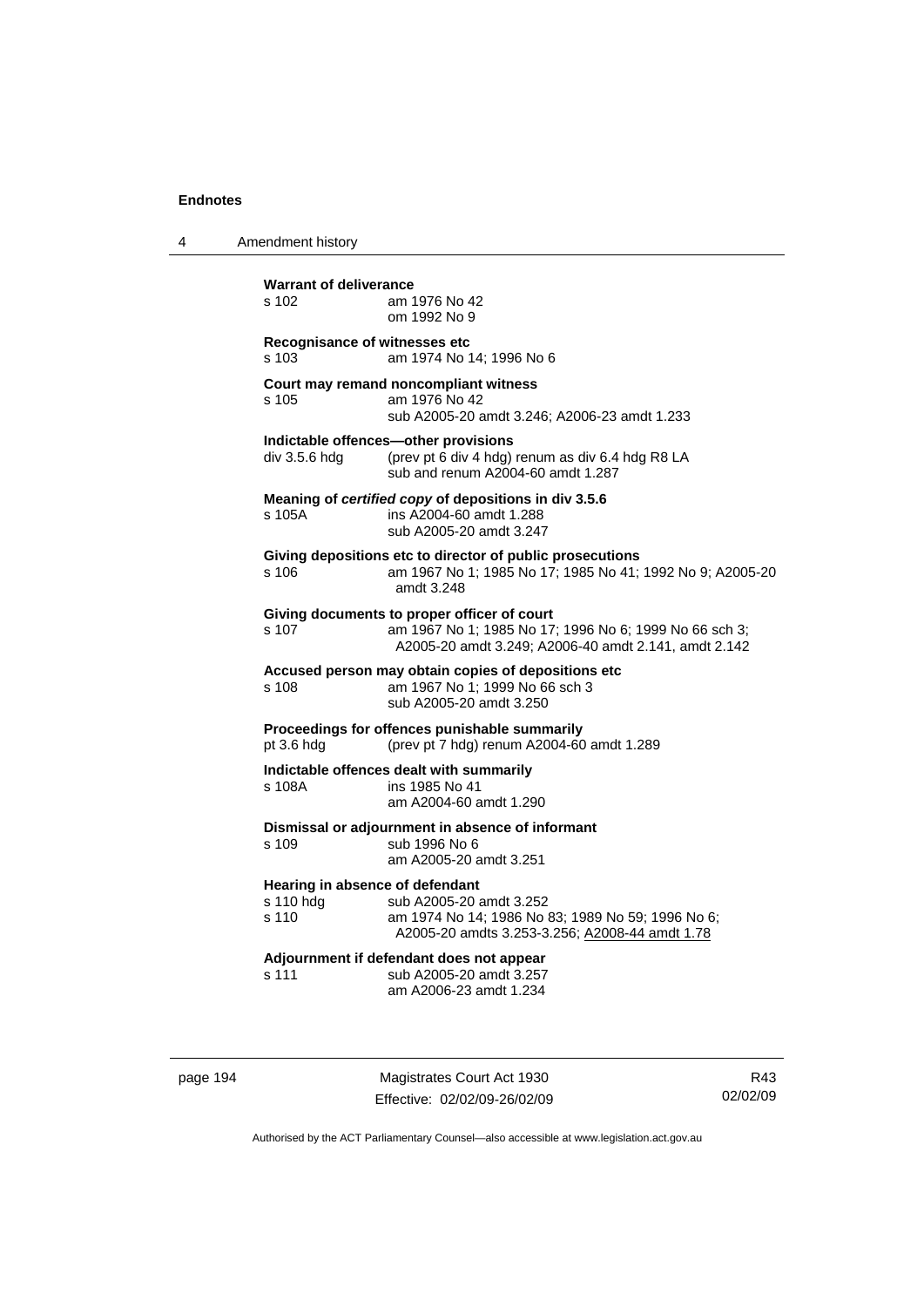# **Both parties appearing**  am 1996 No 6 om A2005-20 amdt 3.258 **If defendant does not admit the case**  am 1937 No 28 sub A2005-20 amdt 3.259 **Conduct of summary proceeding**  s 115 am 1996 No 6 sub A2005-20 amdt 3.259

#### **Conduct of summary proceedings regulated**

s 116 am 1996 No 6 om A2005-20 amdt 3.259

# **Service and pleading by post for certain offences**

pt 3.7 hdg (prev pt 7A hdg) ins 1974 No 14

 sub 1979 No 33 renum A2004-60 amdt 1.291

### **Definitions for pt 3.7**

| s 116A hdg | sub A2004-60 amdt 1.292                                      |
|------------|--------------------------------------------------------------|
| s 116A     | ins 1974 No 14                                               |
|            | sub 1979 No 33                                               |
|            | am ord 1990 No 5; 1993 No 4; 1996 No 6; 1998 No 54; 1999     |
|            | No 79 sch 3; A2004-60 amdt 1.294                             |
|            | sub A2005-20 amdt 3.260                                      |
|            | def <i>defendant</i> ins A2005-20 amdt 3.260                 |
|            | def <i>law in force in the ACT</i> ins A2004-60 amdt 1.293   |
|            | sub A2005-20 amdt 3.260                                      |
|            | def <b>prescribed offence</b> am A1984-10 s 2; ord 1990 No 5 |
|            | sch 1                                                        |
|            | sub A1993-4 s 10                                             |
|            | om A1999-79 sch 3                                            |
|            |                                                              |

#### **Meaning of** *prescribed offence* **for pt 3.7**

| s 116AA hdg | sub A2004-60 amdt 1.295                           |
|-------------|---------------------------------------------------|
| s 116AA     | ins 1999 No 79 s 5 sch 3                          |
|             | am 2001 No 62 amdts 1.1-1.3; A2004-60 amdt 1.296; |
|             | A2005-20 amdt 3.261                               |
|             |                                                   |

# **Service of summons for prescribed offence**

| sub A2004-60 amdt 1.297                                               |
|-----------------------------------------------------------------------|
| ins 1974 No 14                                                        |
| sub 1979 No 33                                                        |
| am 1993 No 4; A2004-60 amdt 1.298; A2005-20 amdt 3.262,<br>amdt 3.263 |
|                                                                       |

R43 02/02/09

Magistrates Court Act 1930 Effective: 02/02/09-26/02/09 page 195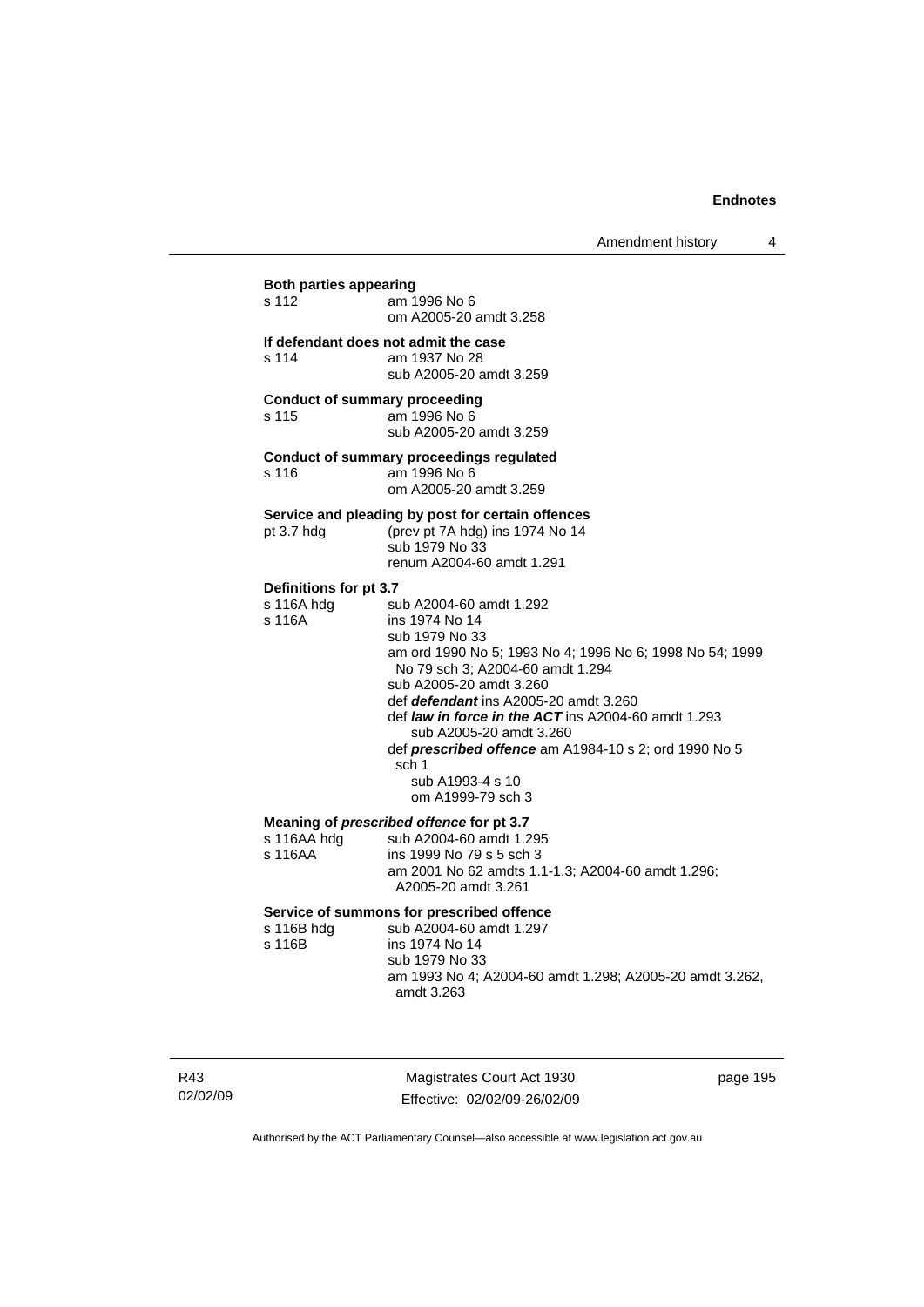4 Amendment history

|  | Giving of notice by registrar<br>s 116BA<br><b>Proof of service</b>                                                                                                                                 | ins 1993 No 4<br>sub A2005-20 amdt 3.264                                                                                                                                                                                                       |                                                            |                 |  |
|--|-----------------------------------------------------------------------------------------------------------------------------------------------------------------------------------------------------|------------------------------------------------------------------------------------------------------------------------------------------------------------------------------------------------------------------------------------------------|------------------------------------------------------------|-----------------|--|
|  | s 116C                                                                                                                                                                                              | ins 1974 No 14<br>sub 1979 No 33<br>am 1991 No 44; 1993 No 4; 1996 No 6; A2005-20 amdt 3.265,<br>amdt 3.266                                                                                                                                    |                                                            |                 |  |
|  | Pleas to prescribed offence<br>s $116D$ hdg<br>s 116D                                                                                                                                               | sub A2004-60 amdt 1.299<br>ins 1974 No 14<br>sub 1979 No 33<br>am 1991 No 44; 1993 No 4                                                                                                                                                        |                                                            |                 |  |
|  | s 116E                                                                                                                                                                                              | Procedure if plea of guilty entered<br>ins 1974 No 14<br>sub 1979 No 33<br>am 1991 No 44; 1993 No 4                                                                                                                                            |                                                            |                 |  |
|  | Procedure if notice of intention to defend given<br>s 116F<br>ins 1974 No 14<br>sub 1979 No 33<br>am 1991 No 44; 1993 No 4<br>Procedure if defendant pleads not guilty<br>s 116FA<br>ins 1989 No 59 |                                                                                                                                                                                                                                                |                                                            |                 |  |
|  |                                                                                                                                                                                                     |                                                                                                                                                                                                                                                |                                                            |                 |  |
|  | s 116H $h$ dg<br>s 116H                                                                                                                                                                             | Restricted penalties under pt 3.7<br>sub A2004-60 amdt 1.300<br>ins 1974 No 14<br>sub 1979 No 33; 1993 No 4<br>am 1996 No 6; 1998 No 25; A2003-56 amdt 3.162; A2005-20<br>amdt 3.267, amdt 3.268; ss renum R29 LA (see A2005-20<br>amdt 3.269) |                                                            |                 |  |
|  | s 116 hdg<br>s 116I                                                                                                                                                                                 | Consequences of conviction in absence of defendant<br>sub A2005-20 amdt 3.270<br>ins 1974 No 14<br>sub 1979 No 33<br>am 1991 No 44; 1993 No 4; 1996 No 6; A2004-60 amdt 1.301                                                                  |                                                            |                 |  |
|  | Date of conviction<br>s 116J                                                                                                                                                                        | ins 1974 No 14<br>om 1979 No 33                                                                                                                                                                                                                |                                                            |                 |  |
|  | page 196                                                                                                                                                                                            |                                                                                                                                                                                                                                                | Magistrates Court Act 1930<br>Effective: 02/02/09-26/02/09 | R43<br>02/02/09 |  |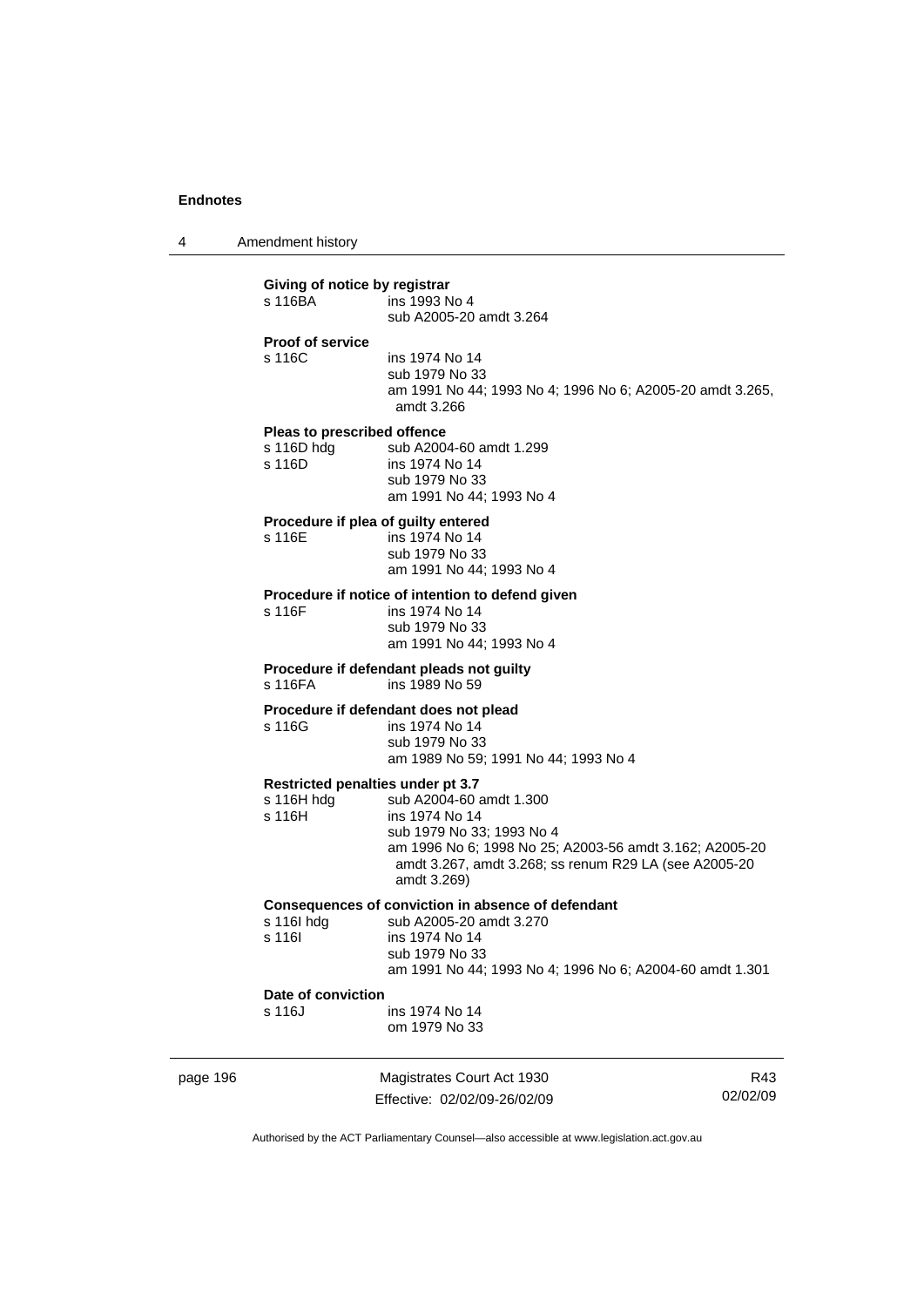Amendment history 4

| pt $3.8$ hdg                                       | (prev pt 8 hdg) om 1986 No 74<br>ins 2001 No 77 s 21<br>renum A2004-60 amdt 1.302                                                                                                                                                                                                                                                                                                                                                                                                                                                                                                                                                                                                                                                                                                                                                                                                     |
|----------------------------------------------------|---------------------------------------------------------------------------------------------------------------------------------------------------------------------------------------------------------------------------------------------------------------------------------------------------------------------------------------------------------------------------------------------------------------------------------------------------------------------------------------------------------------------------------------------------------------------------------------------------------------------------------------------------------------------------------------------------------------------------------------------------------------------------------------------------------------------------------------------------------------------------------------|
| <b>Preliminary</b><br>div 3.8.1 hdg                | ins 2001 No 77 s 21<br>renum A2004-60 amdt 1.303                                                                                                                                                                                                                                                                                                                                                                                                                                                                                                                                                                                                                                                                                                                                                                                                                                      |
| Definitions for pt 3.8<br>s 117 hdg<br>s 117       | sub A2004-60 amdt 1.304<br>om 1986 No 74<br>ins 2001 No 77 s 21<br>def another jurisdiction ins A2004-47 amdt 1.1<br>def <b>authorised person</b> sub 2002 No 30 amdt 3.587;<br>A2004-60 amdt 1.305<br>def <i>driver</i> ins A2004-47 amdt 1.1<br>def <i>home address</i> ins A2004-47 amdt 1.1<br>def <i>illegal user declaration</i> ins A2004-47 amdt 1.1<br>def known offender declaration ins A2004-47 amdt 1.1<br>def registered ins A2004-47 amdt 1.1<br>def registered operator ins A2004-47 amdt 1.1<br>om A2005-20 amdt 3.271<br>def responsible person ins A2004-47 amdt 1.1<br>def sold vehicle declaration ins A2004-47 amdt 1.1<br>def <i>trader's plate</i> ins A2004-47 amdt 1.1<br>om A2005-20 amdt 3.271<br>def <i>unknown offender declaration</i> ins A2004-47 amdt 1.1<br>def vehicle ins A2004-47 amdt 1.1<br>def vehicle related offence ins A2004-47 amdt 1.1 |
| Purpose and effect of pt 3.8<br>s 118 hdg<br>s 118 | sub A2004-60 amdt 1.306<br>om 1986 No 74<br>ins 2001 No 77 s 21                                                                                                                                                                                                                                                                                                                                                                                                                                                                                                                                                                                                                                                                                                                                                                                                                       |
| s 119                                              | Regulations about infringement notice offences<br>om 1986 No 74<br>ins 2001 No 77 s 21<br>am A2003-2 s 70                                                                                                                                                                                                                                                                                                                                                                                                                                                                                                                                                                                                                                                                                                                                                                             |
| div 3.8.2 hdg                                      | Infringement and reminder notices<br>(prev div 8.2 hdg) ins 2001 No 77 s 21<br>renum A2004-60 amdt 1.307                                                                                                                                                                                                                                                                                                                                                                                                                                                                                                                                                                                                                                                                                                                                                                              |

Magistrates Court Act 1930 Effective: 02/02/09-26/02/09 page 197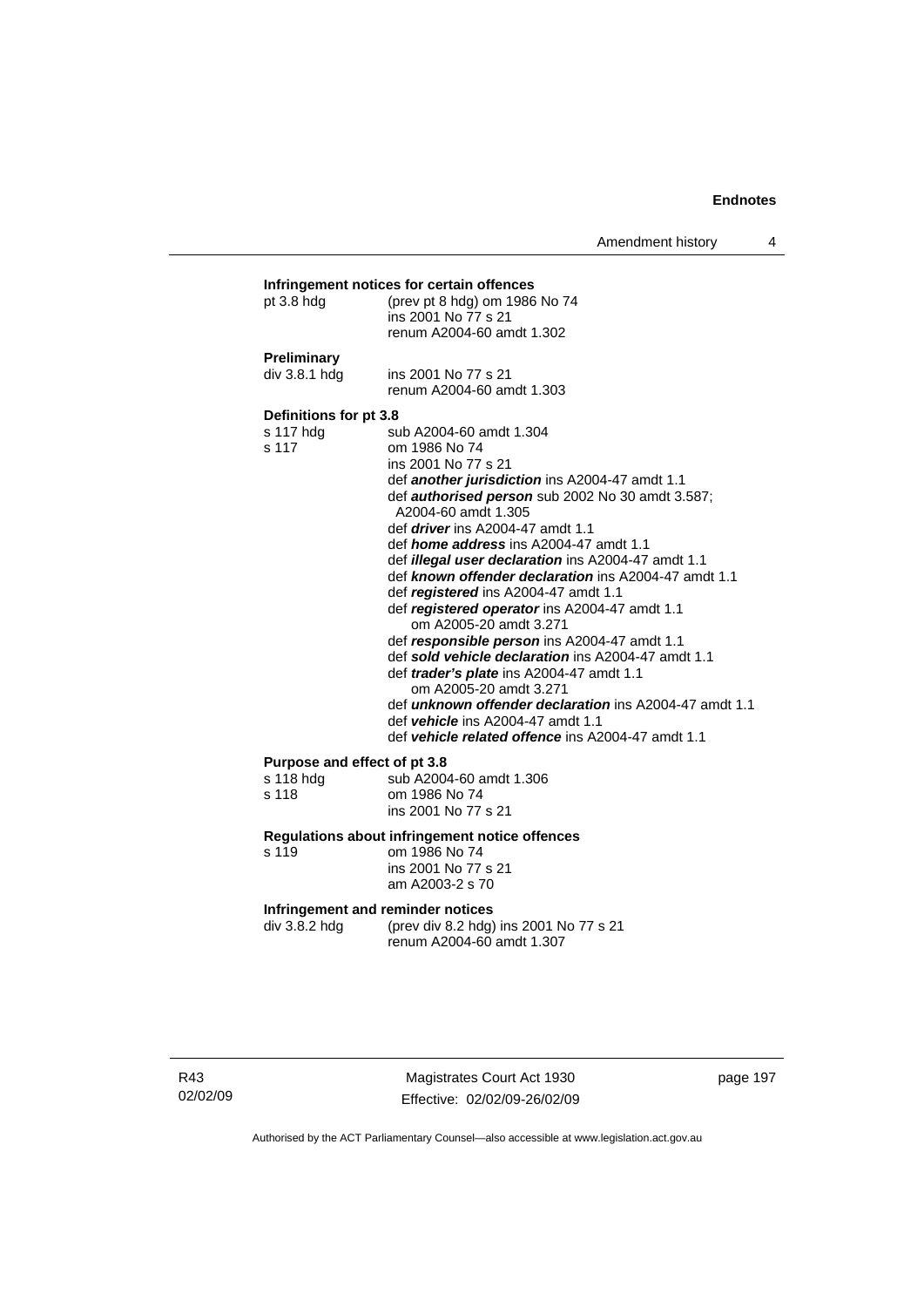4 Amendment history

**Service of infringement notices**  s 120 om 1986 No 74 ins 2001 No 77 s 21 am A2004-42 amdt 1.8, amdt 1.9 sub A2004-47 amdt 1.2 am A2008-6 s 18; ss renum R40 LA **Contents of infringement notices**  s 121 om 1986 No 74 ins 2001 No 77 s 21 **Additional information in infringement notices**  s 122 om 1986 No 74 ins 2001 No 77 s 21 **Time for payment of infringement notice penalty**  s 123 sub 1937 No 28 om 1986 No 74 ins 2001 No 77 s 21 **Extension of time to pay penalty**  s 124 om 1986 No 74 ins 2001 No 77 s 21 **Effect of payment of infringement notice penalty**  s 125 am 1937 No 28 om 1986 No 74 ins 2001 No 77 s 21 **Application for withdrawal of infringement notice**  s 126 om 1986 No 74 ins 2001 No 77 s 21 **Withdrawal of infringement notice**  s 127 sub 1937 No 28 om 1986 No 74 ins 2001 No 77 s 21 **Guidelines about withdrawal of infringement notices**  s 128 am 1937 No 28 om 1986 No 74 ins 2001 No 77 s 21 **Reminder notices**  s 129 sub 1967 No 1 am 1980 No 4 om 1986 No 74 ins 2001 No 77 s 21

page 198 Magistrates Court Act 1930 Effective: 02/02/09-26/02/09

R43 02/02/09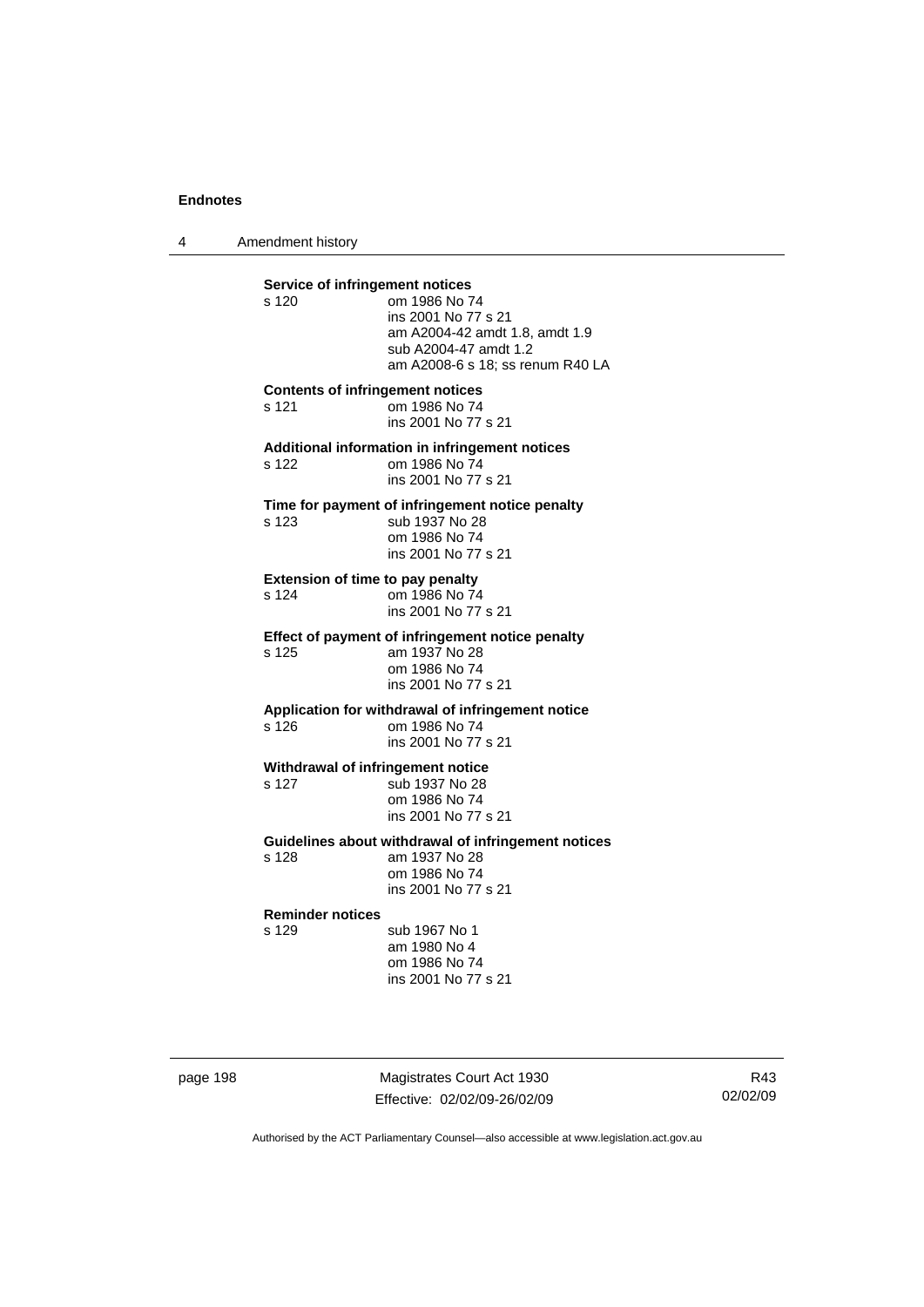# **Contents of reminder notices**  om 1986 No 74 ins 2001 No 77 s 21 **Additional information in reminder notices**  s 131 om 1986 No 74 ins 2001 No 77 s 21 **Additional provisions for vehicle-related offences**  div 3.8.3 hdg (prev div 8.2A hdg) ins A2004-47 amdt 1.3 renum R26 LA **Meaning of** *infringement notice* s 131A ins A2004-47 amdt 1.3 **Service of infringement notice on responsible person for vehicles**  s 131B ins A2004-47 amdt 1.3 am A2004-42 amdt 1.10; ss renum R25 LA (see A2004-60 amdt 1.11) **Liability for vehicle-related offences**  ins A2004-47 amdt 1.3 **Illegal user declarations**  s 131D ins A2004-47 amdt 1.3 **Known offender declarations**<br>s 131E ins A2004-4 ins A2004-47 amdt 1.3 **Sold vehicle declarations**  s 131F ins A2004-47 amdt 1.3 **Unknown offender declarations**  s 131G ins A2004-47 amdt 1.3 **Disputing liability for infringement notices**  div 3.8.4 hdg (prev div 8.3 hdg) ins 2001 No 77 s 21 sub and renum A2004-60 amdt 1.308 and R26 LA **Disputing liability for infringement notice offence**  s 132 am 1967 No 1; 1969 No 12; 1977 No 4 om 1986 No 74 ins 2001 No 77 s 21 **Extension of time to dispute liability**  s 133 am 1937 No 28 om 1986 No 74 ins 2001 No 77 s 21 **Procedure if liability disputed**  s 134 ins 2001 No 77 s 21 am A2004-42 amdt 1.12

R43 02/02/09

Magistrates Court Act 1930 Effective: 02/02/09-26/02/09 page 199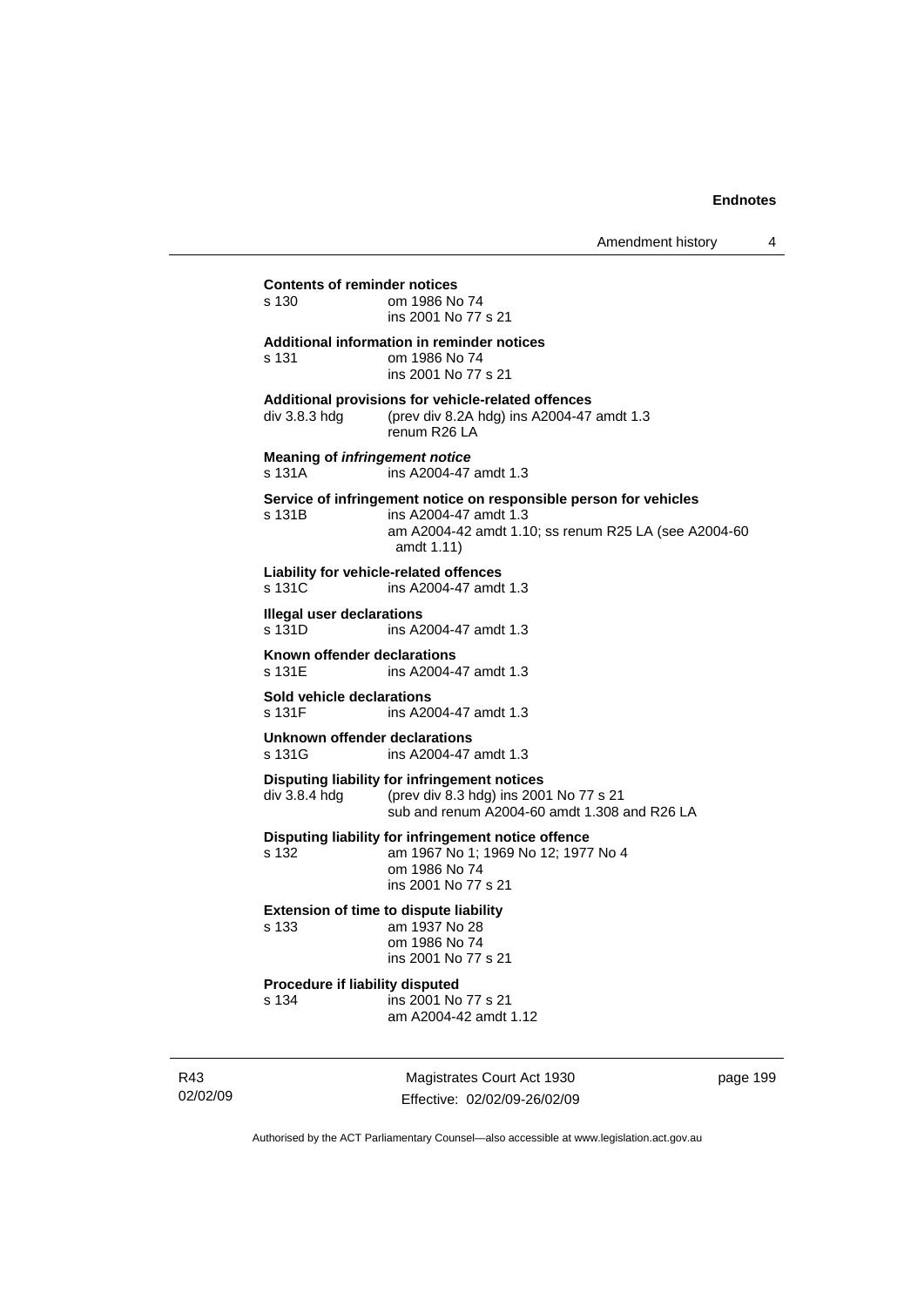| 4 | Amendment history |
|---|-------------------|
|---|-------------------|

| div 3.8.5 hdg                                            | Infringement notices-other provisions<br>(prev div 8.4 hdg) ins 2001 No 77 s 21<br>sub and renum A2004-60 amdt 1.309 and R26 LA                                                                                                                       |
|----------------------------------------------------------|-------------------------------------------------------------------------------------------------------------------------------------------------------------------------------------------------------------------------------------------------------|
| s 134A                                                   | Authorised people for infringement notice offences<br>ins 1968 No 25<br>om 1986 No 74<br>ins 2002 No 30 amdt 3.588                                                                                                                                    |
| s 134B                                                   | Money recovered by infant or person of unsound mind<br>ins 1968 No 25<br>am 1978 No 46<br>om 1986 No 74                                                                                                                                               |
| s 135                                                    | Delegation of administering authority's functions<br>am 1937 No 28<br>om 1986 No 74<br>ins 2001 No 77 s 21<br>sub 2002 No 30 amdt 3.589                                                                                                               |
| <b>Evidentiary certificates</b><br>s 136                 | om 1986 No 74<br>ins 2001 No 77 s 21                                                                                                                                                                                                                  |
| <b>Default summons</b><br>s 137                          | om 1986 No 74                                                                                                                                                                                                                                         |
| Service of default summons<br>s 138                      | om 1986 No 74                                                                                                                                                                                                                                         |
| s 139                                                    | Ground of defence to be in writing lodged with the clerk<br>am 1937 No 28; 1958 No 12; 1970 No 15<br>om 1986 No 74                                                                                                                                    |
| Trial<br>s 140                                           | am 1958 No 12; 1970 No 15<br>om 1986 No 74                                                                                                                                                                                                            |
| <b>Enforcement of criminal decisions</b><br>pt $3.9$ hdg | (prev pt 9 hdg) sub and renum A2004-60 amdt 1.310                                                                                                                                                                                                     |
| div 3.9.1 hdg                                            | Enforcement of criminal decisions-general<br>(prev pt 9 div 1 hdg) renum R8 LA<br>sub and renum A2004-60 amdt 1.311                                                                                                                                   |
| s 141                                                    | Minute of decision and notice to defendant<br>am 1972 No 37; ord 1990 No 5; 1991 No 44; 1993 No 4; 1996<br>No 6; 1996 No 68; 1998 No 25; 1999 No 91 sch 2; ss renum<br>R10 LA; A2006-23 amdts 1.235, 1.236; A2006-40<br>amdt 2.143; A2007-44 amdt 1.2 |

page 200 Magistrates Court Act 1930 Effective: 02/02/09-26/02/09

R43 02/02/09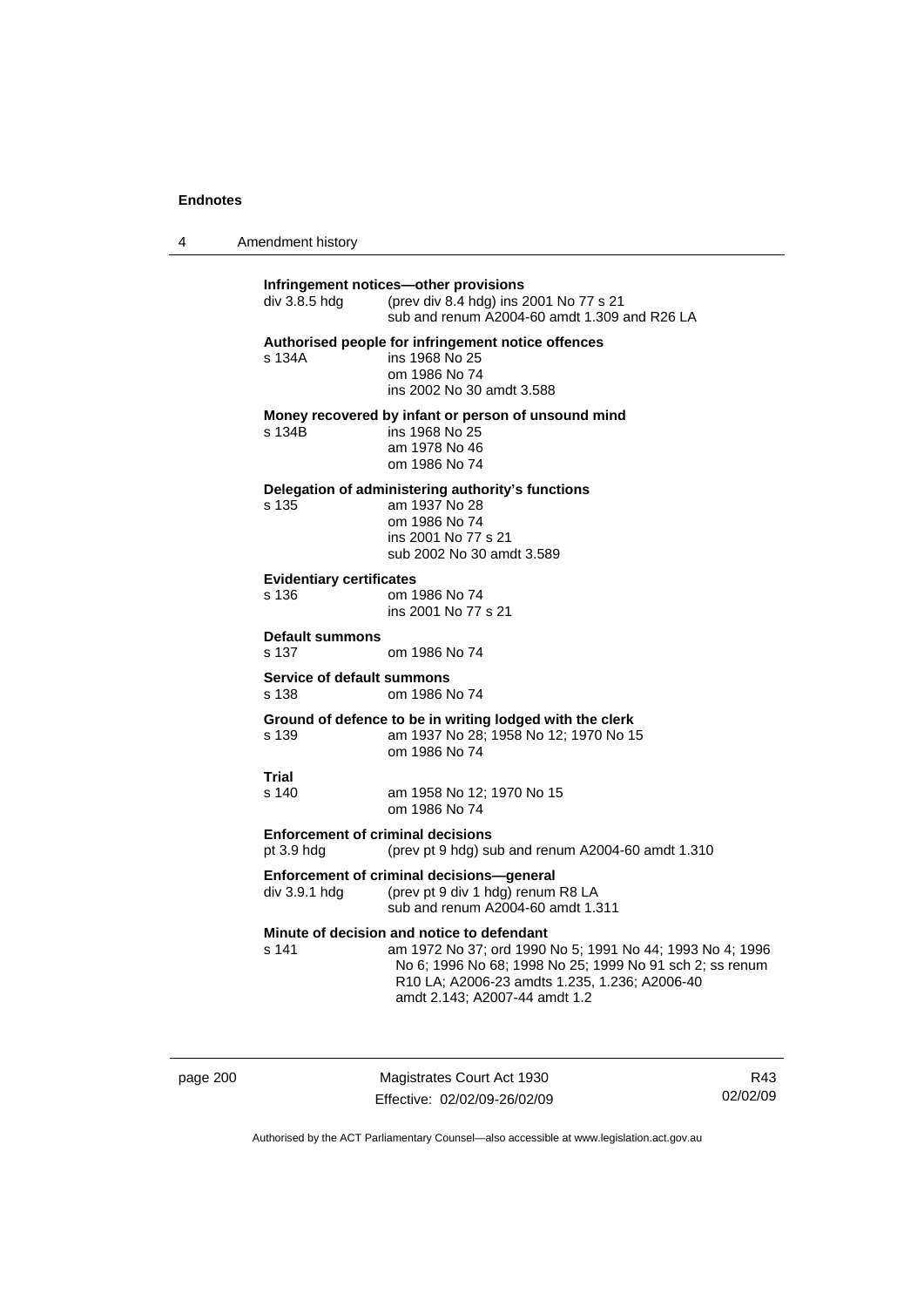| s 142                                           | am 1937 No 28; 1991 No 44; A2005-20 amdt 3.272; A2006-40<br>amdt 2.144                                                                                                                                                                                                                                                                                                                                                                                                                                                                                                                                                                                                                                                                                                                                                                                        |
|-------------------------------------------------|---------------------------------------------------------------------------------------------------------------------------------------------------------------------------------------------------------------------------------------------------------------------------------------------------------------------------------------------------------------------------------------------------------------------------------------------------------------------------------------------------------------------------------------------------------------------------------------------------------------------------------------------------------------------------------------------------------------------------------------------------------------------------------------------------------------------------------------------------------------|
| s 143                                           | <b>Consequences if information dismissed</b><br>am 1986 No 74; 1991 No 44<br>sub A2005-20 amdt 3.273                                                                                                                                                                                                                                                                                                                                                                                                                                                                                                                                                                                                                                                                                                                                                          |
| s 144                                           | Copies of informations and other documents<br>sub 1967 No 1<br>am 1980 No 10; 1986 No 74; 1991 No 38; 1991 No 44; 1994<br>No 4; A2006-23 amdt 1.237                                                                                                                                                                                                                                                                                                                                                                                                                                                                                                                                                                                                                                                                                                           |
| s 145                                           | Imprisonment in first instance<br>am 1996 No 6<br>om A2006-23 amdt 1.238                                                                                                                                                                                                                                                                                                                                                                                                                                                                                                                                                                                                                                                                                                                                                                                      |
| <b>Enforcement of fines</b><br>div 3.9.2 hdg    | (prev pt 9 div 2 hdg) sub 1994 No 61<br>am 1998 No 25<br>renum as div 9.2 hdg R8 LA<br>renum A2004-60 amdt 1.312                                                                                                                                                                                                                                                                                                                                                                                                                                                                                                                                                                                                                                                                                                                                              |
| Definitions for div 3.9.2<br>s 146 hdg<br>s 146 | sub A2004-60 amdt 1.313<br>om 1986 No 57<br>ins 1989 No 60<br>sub 1991 No 112<br>am A2006-23 amdt 1.239<br>def chief police officer ins A1998-25 s 8<br>om A2004-60 amdt 1.314<br>def <i>default notice</i> ins A1998-25 s 8<br>def <i>fine</i> ins A1998-25 s 8<br>am A1999-91 sch 2; A2005-20 amdt 3.274; A2006-23<br>amdt 1.240, amdt 1.241; A2007-44 amdt 1.3; pars renum<br><b>R39 LA</b><br>(e) note exp 2 June 2011 (see A2005-58 s 147 (2) (b) (i))<br>def fine defaulter ins A1998-25 s 8<br>def government agency ins A1998-25 s 8<br>am A2005-20 amdt 3.275<br>def outstanding fine ins A1998-25 s 8<br>sub A2005-20 amdt 3.276<br>def parking offence om A1998-25 s 8<br>def penalty notice ins A1998-25 s 8<br>def Territory entity ins A1998-25 s 8<br>sub A2004-60 amdt 1.315<br>def <i>traffic</i> offence am A1993-4 s 21<br>om A1998-25 s 8 |

R43 02/02/09

Magistrates Court Act 1930 Effective: 02/02/09-26/02/09 page 201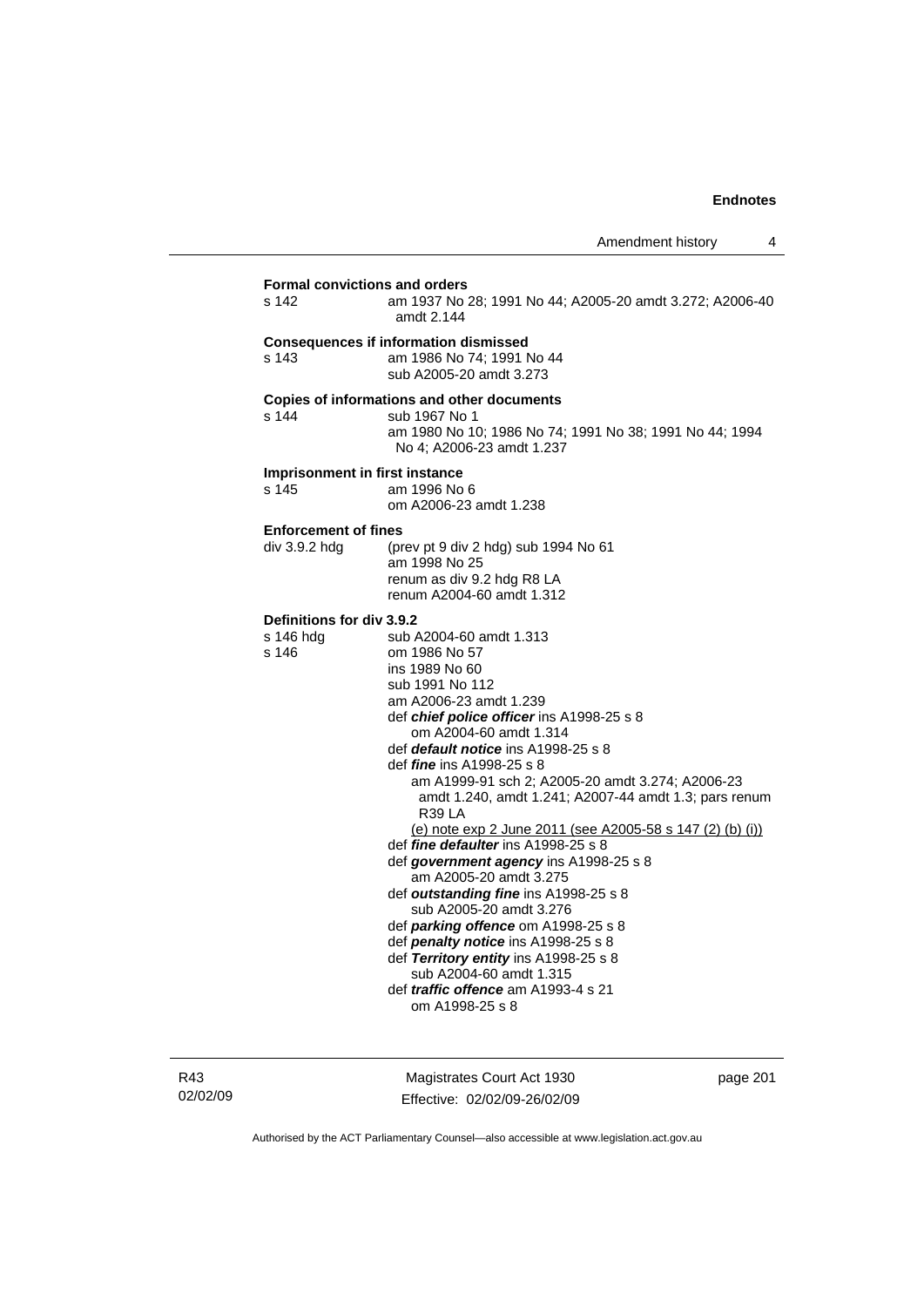4 Amendment history page 202 Magistrates Court Act 1930 R43 **No imprisonment for breach of reparation order**  ins ord 1990 No 1 am 1996 No 6 om 1998 No 25 **Payment of fine**  s 147 am 1968 No 25; 1977 No 34; 1986 No 74; 1989 No 60; ord 1990 No 5; 1991 No 112; 1992 No 23; 1993 No 4; 1994 No 4; 1994 No 45; 1994 No 61; 1995 No 46 sub 1998 No 25 **Notice of address etc**  s 147A ins 1989 No 60 am 1991 No 44; 1991 No 112; 1993 No 48 sub 1998 No 25 **Access to particulars of address**  ins 1998 No 25 sub A2007-8 amdt 1.14 **Doubtful service**  s 147C ins 1998 No 25 **Court may allow time to pay**  s 148 am 1974 No 14; 1979 No 33; 1991 No 44; 1998 No 25; ss renum R10 LA; A2005-20 amdt 3.277 **Penalty notice**  s 149 om 1986 No 74 ins 1998 No 25 **Default**  s 150 am 1974 No 14; 1977 No 34; 1979 No 33; 1986 No 74; 1989 No 60; 1991 No 112; 1993 No 4; 1999 No 79 s 5 sch 3 sub 1998 No 25 am A2004-60 amdt 1.316 **Parking offences—further orders in respect of natural persons**  ins 1989 No 60 am 1991 No 44; 1991 No 112; 1993 No 48 om 1998 No 25 **Parking offences—further orders in respect of bodies corporate**  s 150B ins 1989 No 60 am 1991 No 44; 1991 No 112; 1993 No 48; 1994 No 61 om 1998 No 25 **Further orders—service**  s 150C ins 1989 No 60 am 1991 No 44 om 1998 No 25

Authorised by the ACT Parliamentary Counsel—also accessible at www.legislation.act.gov.au

02/02/09

Effective: 02/02/09-26/02/09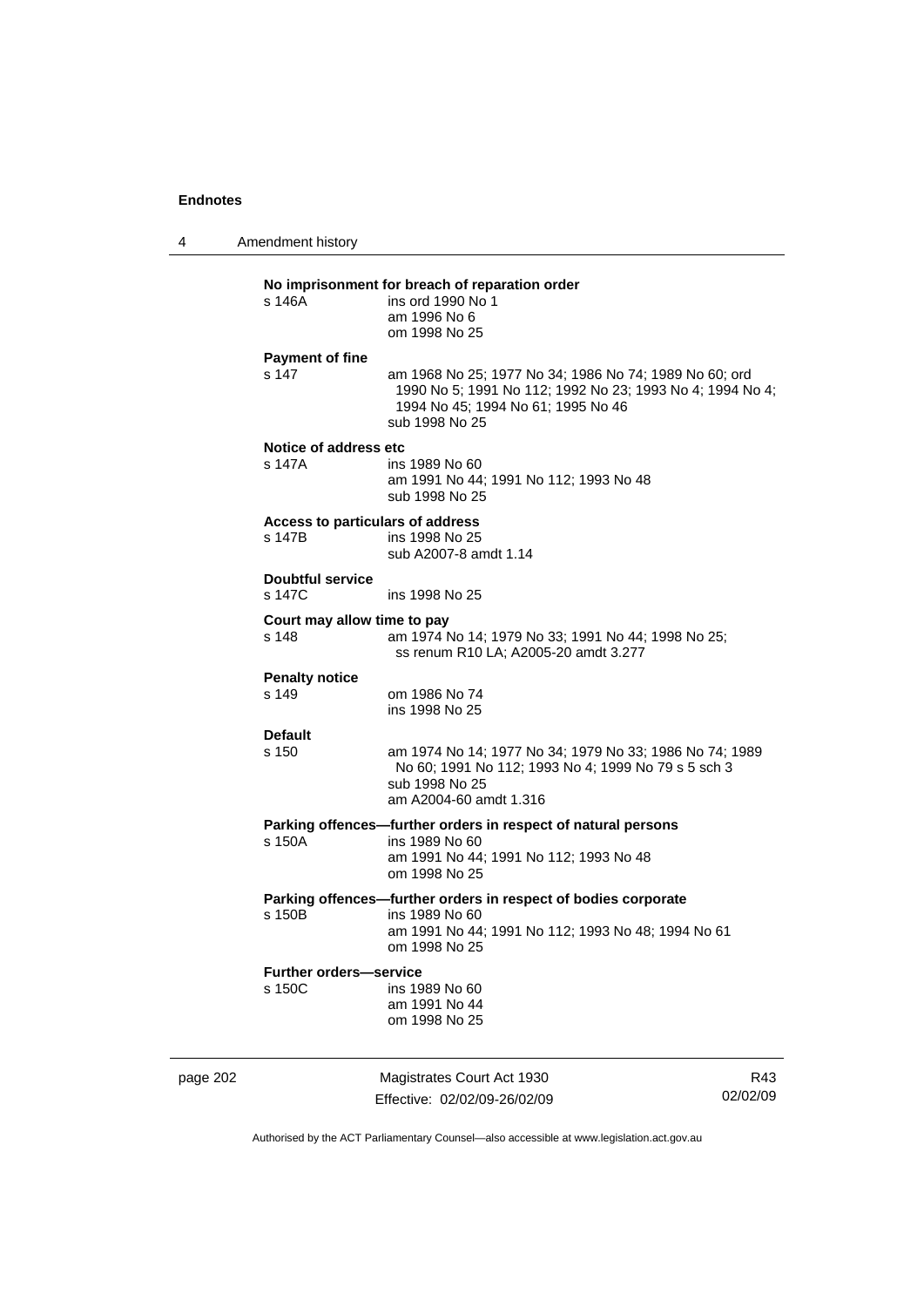| s 151                       | orig s 151 renum as s 185<br>ins 1998 No 25                                                     |
|-----------------------------|-------------------------------------------------------------------------------------------------|
| <b>Special arrangements</b> |                                                                                                 |
| s 152                       | orig s 152 renum as s 186<br>ins 1998 No 25                                                     |
|                             | am A2006-23 amdt 1.242; A2008-19 amdt 1.86                                                      |
|                             | Notice for suspension of driver licence etc                                                     |
| s 153                       | am 1937 No 28; 1940 No 22; 1989 No 60; 1991 No 44                                               |
|                             | om 1998 No 25<br>sub 1999 No 79 s 5 sch 3                                                       |
|                             | am A2006-23 amdt 1.243; A2008-19 amdt 1.87                                                      |
|                             | Parking offences-instalment payments                                                            |
| s 153A                      | ins 1989 No 60                                                                                  |
|                             | am 1991 No 44                                                                                   |
|                             | om 1998 No 25                                                                                   |
| s 153B                      | Consequence of non-compliance with certain orders<br>ins 1989 No 60                             |
|                             | am 1991 No 44                                                                                   |
|                             | om 1998 No 25                                                                                   |
| <b>Part payments</b>        |                                                                                                 |
| s 153C                      | ins 1989 No 60                                                                                  |
|                             | am 1991 No 44<br>om 1998 No 25                                                                  |
|                             | Access to personal information                                                                  |
| s 154                       | orig s 154 renum as s 187                                                                       |
|                             | ins 1998 No 25                                                                                  |
|                             | sub A2007-8 amdt 1.15                                                                           |
|                             | Ascertainment of capacity to pay fine                                                           |
| s 154A                      | ins 1998 No 25<br>am A2004-60 amdts 1.317-1.320                                                 |
|                             | reloc to Magistrates Court Rules 1932, pt 4 as rule 18 by                                       |
|                             | A2004-60 amdt 1.321                                                                             |
|                             | Garnishee orders and writs of execution                                                         |
| s 154B                      | ins 1998 No 25                                                                                  |
|                             | am A2004-60 amdt 1.322, amdt 1.323<br>reloc to Magistrates Court Rules 1932, pt 4 as rule 19 by |
|                             |                                                                                                 |

R43 02/02/09

Magistrates Court Act 1930 Effective: 02/02/09-26/02/09 page 203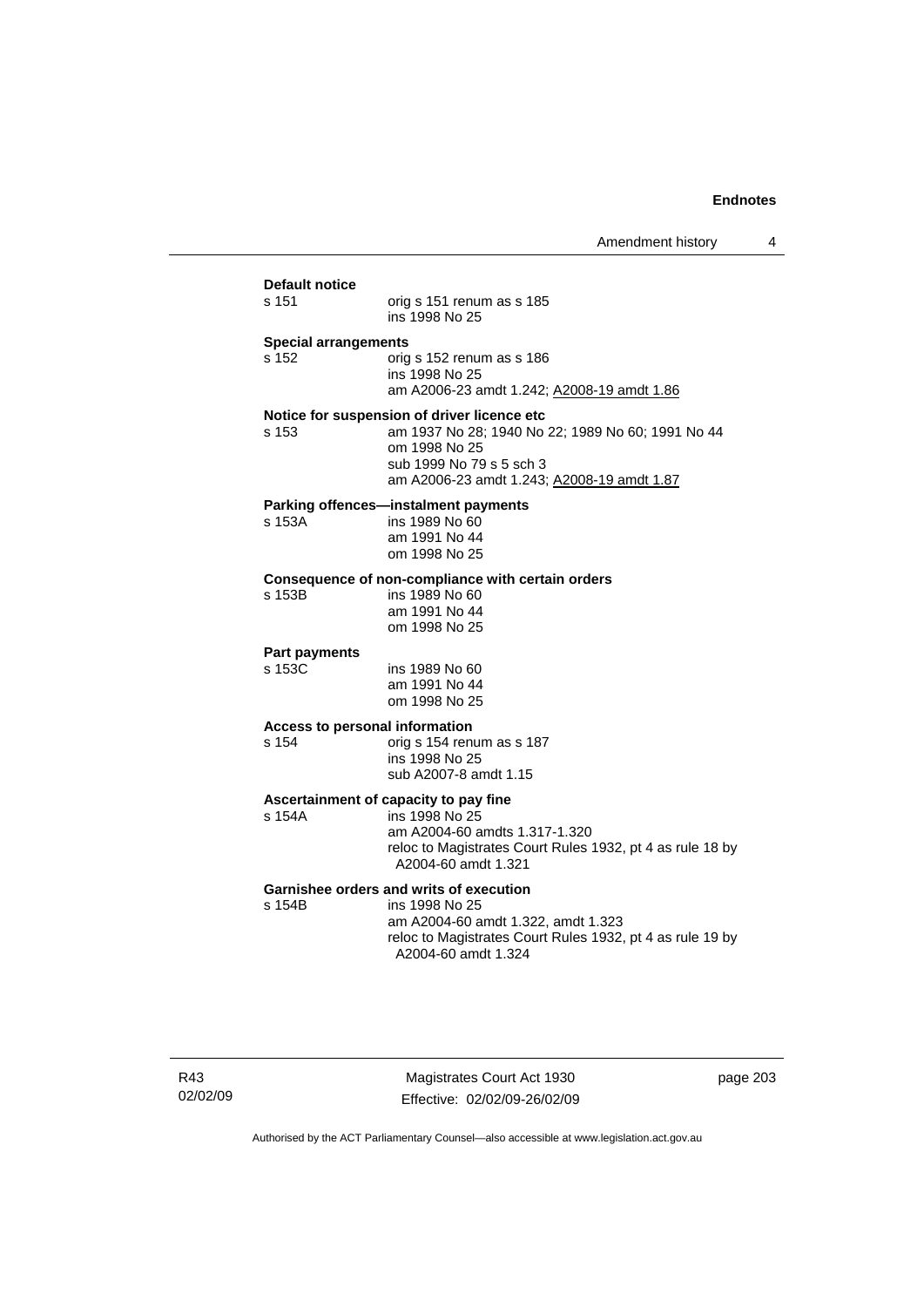4 Amendment history

| s 154C hdg<br>s 154C  | Application of Magistrates Court (Civil Jurisdiction) Rules, pt 19<br>sub A2004-60 amdt 1.325<br>ins 1998 No 25<br>am A2004-60 amdts 1.326-1.334<br>reloc to Magistrates Court Rules 1932, pt 4 as rule 20 by<br>A2004-60 amdt 1.335 |
|-----------------------|--------------------------------------------------------------------------------------------------------------------------------------------------------------------------------------------------------------------------------------|
| s 154D                | Fine defaulters-imprisonment<br>ins 1998 No 25<br>sub A2006-23 amdt 1.244<br>am A2007-15 amdt 1.27; A2007-44 amdt 1.4; A2008-19<br>amdt 1.88<br>(4) note exp 2 June 2011 (see A2005-58 s 147 (2) (b) (ii))                           |
| Young fine defaulters |                                                                                                                                                                                                                                      |
| s 154E                | ins A2008-19 amdt 1.89                                                                                                                                                                                                               |
| s 154F                | Young fine defaulters-no capacity to pay<br>ins A2008-19 amdt 1.89                                                                                                                                                                   |
| s 155 hdg<br>s 155    | Fine amounts to be paid to registrar<br>am 1991 No 44<br>am 1991 No 44<br>sub A2005-20 amdt 3.278<br>om A2006-23 amdt 1.244                                                                                                          |
| s 155A hdg<br>s 155A  | Costs to be paid to clerk by registrar of motor vehicles<br>am 1991 No 44<br>ins 1989 No 60<br>am 1991 No 44; 1991 No 112<br>om 1998 No 25                                                                                           |
| s 156                 | <b>Execution to stop on payment</b><br>am 1977 No 34<br>sub A2005-20 amdt 3.278<br>om A2006-23 amdt 1.244                                                                                                                            |
| s 157                 | Outstanding fine discharged by payment<br>am 1976 No 42; 1977 No 34; 1991 No 44; 1998 No 25;<br>A2004-60 amdt 1.336<br>sub A2006-23 amdt 1.244<br>am A2008-19 amdt 1.90                                                              |
| s 158                 | Outstanding fine satisfied by imprisonment<br>am 1986 No 74; 1991 No 44<br>om 1994 No 61<br>ins 1998 No 25<br>sub A2006-23 amdt 1.244<br>am A2007-15 amdt 1.28                                                                       |

page 204 Magistrates Court Act 1930 Effective: 02/02/09-26/02/09

R43 02/02/09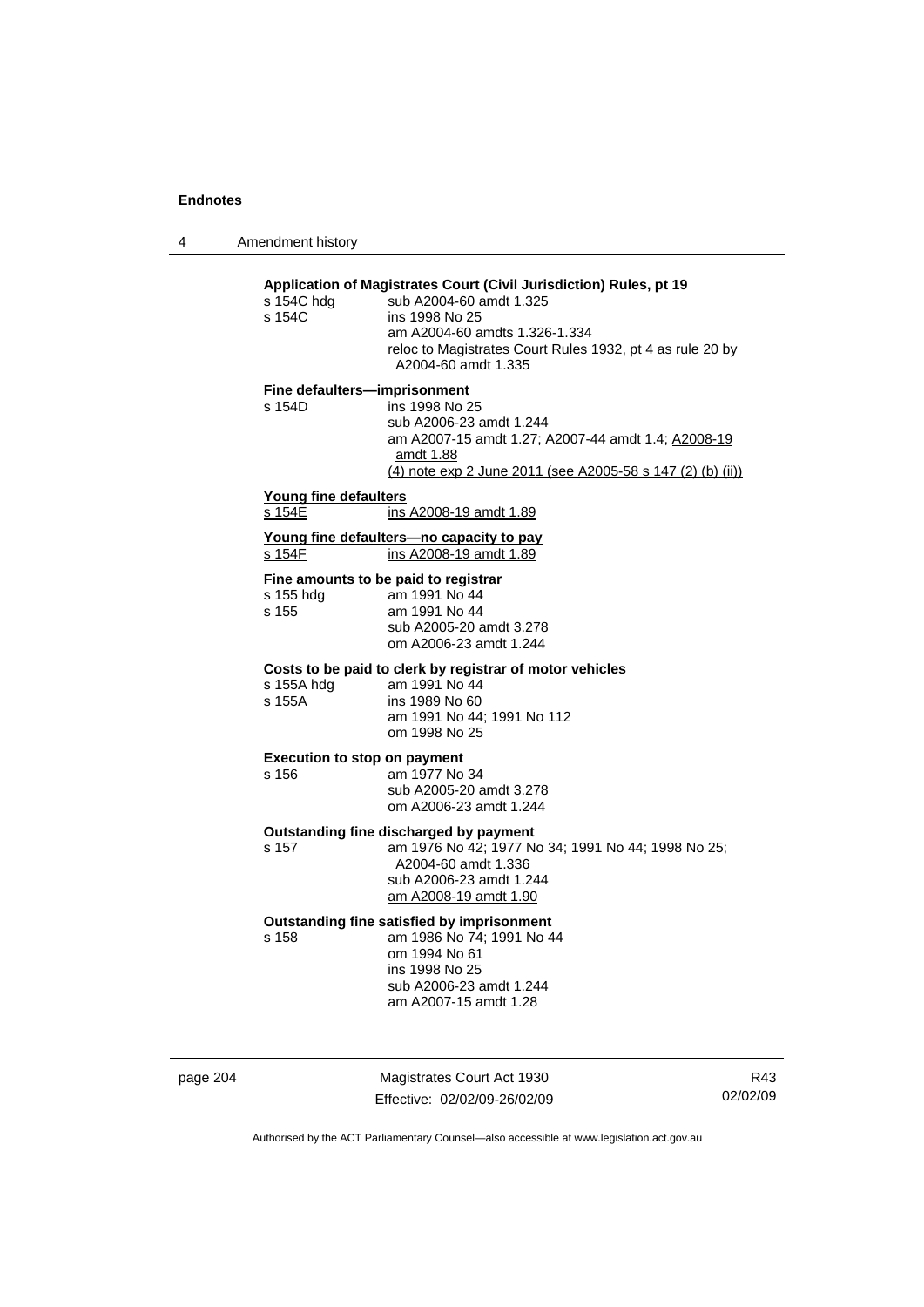# **Outstanding fine satisfied by imprisonment—young fine defaulter** s 158A ins A2008-19 amdt 1.91

| Remission                                         |                                                                                                                                                                                         |
|---------------------------------------------------|-----------------------------------------------------------------------------------------------------------------------------------------------------------------------------------------|
| s 159 hdg<br>s 159                                | am 1991 No 44<br>am 1991 No 44<br>om 1994 No 61<br>ins 1998 No 25<br>om A2006-23 amdt 1.245                                                                                             |
| s 160                                             | Conviction or order quashed or set aside<br>om 1994 No 61<br>ins 1998 No 25<br>am 1999 No 79 s 5 sch 3                                                                                  |
| s 161                                             | Other enforcement provisions not affected<br>am 1986 No 74<br>om 1994 No 61<br>ins 1998 No 25                                                                                           |
| <b>Procedure on execution</b><br>s 162            | am 1953 No 14; 1967 No 1; 1991 No 44; 1994 No 81<br>om 1994 No 61                                                                                                                       |
| Warrant of distress after appeal<br>s 163         | om 1972 No 37                                                                                                                                                                           |
| may be seized, sued on and sold<br>s 164          | Money, Australian notes and bank notes may be seized and choses in action<br>am ord 1990 No 5<br>om 1994 No 61                                                                          |
| Time of application to be recorded<br>s 165       | am 1953 No 14; 1991 No 44<br>om 1994 No 61                                                                                                                                              |
| s 166                                             | Warrant of execution, when to be executed<br>am 1967 No 1; 1994 No 81<br>om 1994 No 61                                                                                                  |
| div 3.9.3 hdg                                     | Reciprocal enforcement of fines against bodies corporate<br>(prev pt 9 div 2A hdg) ins 1982 No 2<br>renum as div 9.2A hdg R8 LA<br>renum A2004-60 amdt 1.337                            |
| Definitions for div 3.9.3<br>s 166A hdg<br>s 166A | sub A2004-60 amdt 1.338<br>ins 1982 No 2<br>def <i>fine</i> am A2005-20 amdt 3.279<br>def reciprocating court sub A2005-20 amdt 3.280<br>def relevant officer am A1991-44 s 7 and sch 1 |

R43 02/02/09

Magistrates Court Act 1930 Effective: 02/02/09-26/02/09 page 205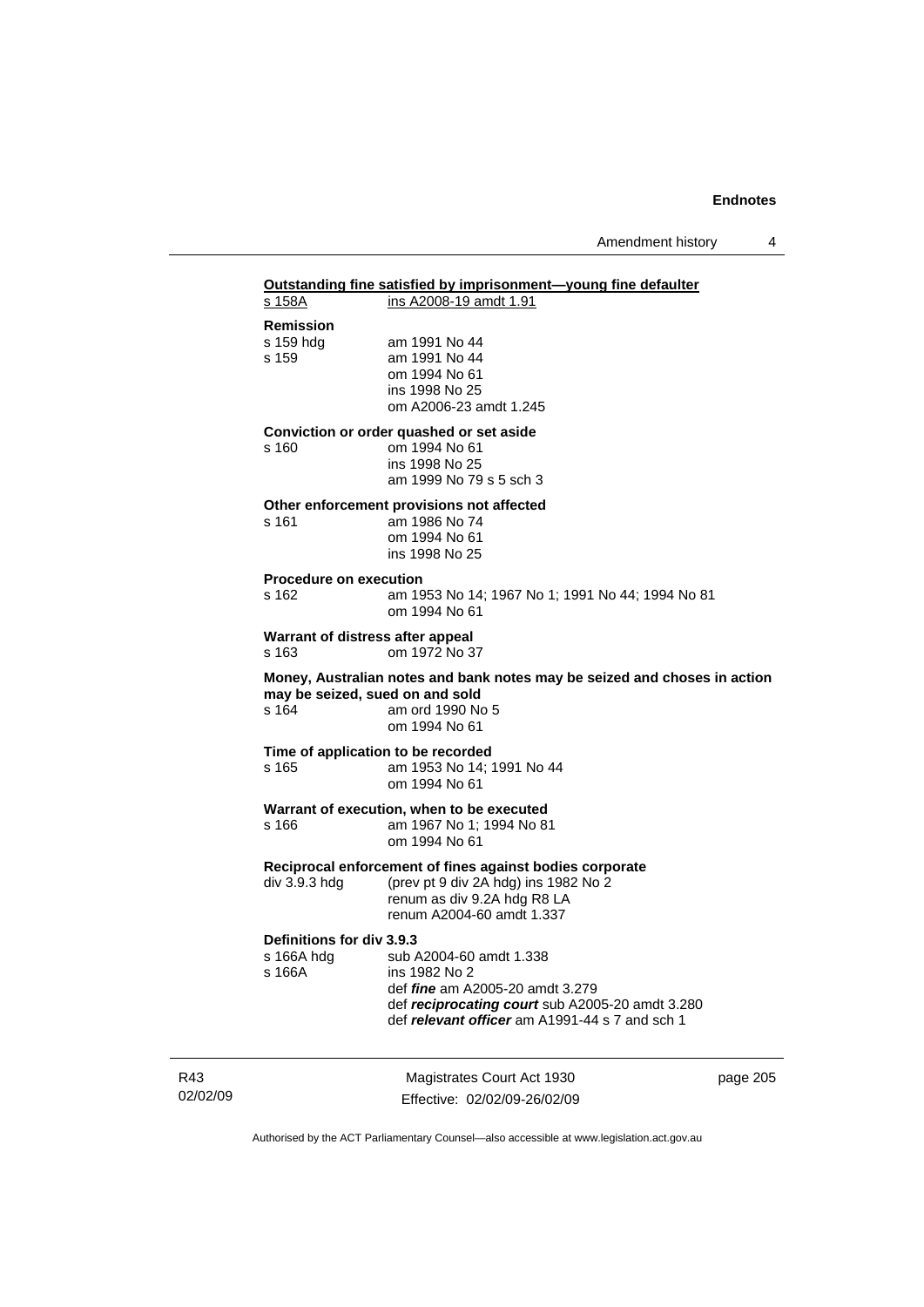4 Amendment history

 def *State* am A2004-60 amdt 1.339 **Declarations relating to reciprocating courts**  s 166B ins 1982 No 2 am 2001 No 44 amdts 1.2752-1.2754; A2005-20 amdt 3.281 **Enforcement of fine**  ins 1982 No 2 am 1991 No 44; 1994 No 61; A2004-60 amdt 1.340, amdt 1.341; A2005-20 amdts 3.282-3.284; ss renum R29 LA (see A2005-20 amdt 3.285); A2006-40 amdts 2.145-2.147 **Effect of enforcement by reciprocating court**  s 166D ins 1982 No 2 am 1991 No 44 **Registrar to notify payment of territory fine**  s 166E hdg am 1991 No 44<br>s 166E ins 1982 No 2 ins 1982 No 2 am 1991 No 44 **Adverse claim to goods seized**  s 167 am 1953 No 14 om 1986 No 74 **Rules in Interpleader summons**  s 168 om 1986 No 74 **Right of landlord not affected**  s 169 om 1986 No 74 **Oral examination of debtor as to debts owing to him**  s 170 am 1968 No 25; 1991 No 44 om 1994 No 61 **Order nisi for attachment of debt**  s 171 am 1937 No 28; 1991 No 44 om 1994 No 61 **Service of order nisi to bind debts**  s 172 am 1993 No 4 om 1994 No 61 **Where garnishee does not dispute debt**  s 173 sub 1968 No 25 am 1970 No 15; 1991 No 44 om 1994 No 61 **Where garnishee disputes debt**  s 174 am 1986 No 74 om 1994 No 61

page 206 Magistrates Court Act 1930 Effective: 02/02/09-26/02/09

R43 02/02/09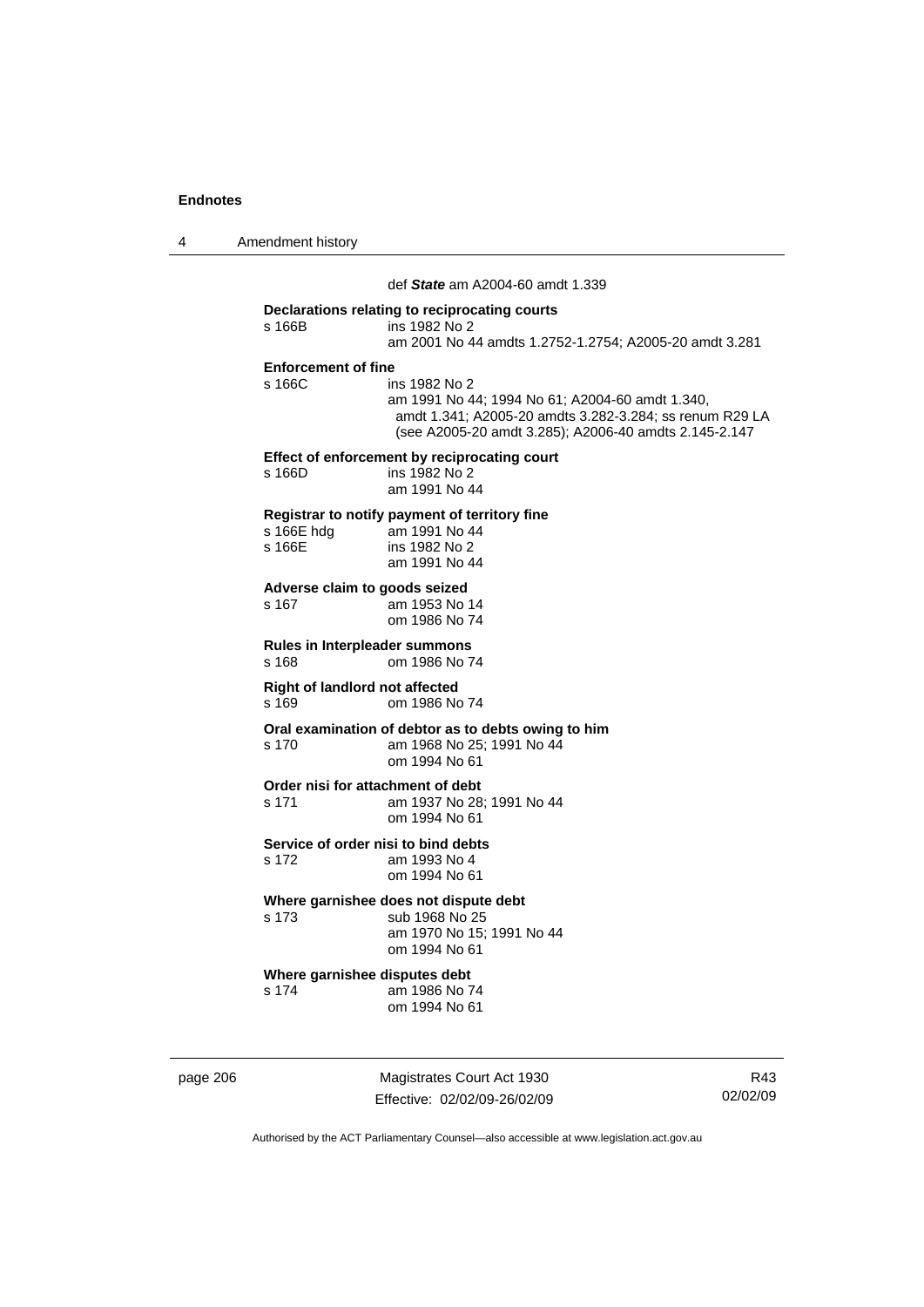```
Issue may be filed 
s 175 om 1994 No 61 
Where third party claims lien or charge on debt 
s 176 om 1994 No 61 
Court may order warrant to levy amount or issue to be tried 
s 177 om 1994 No 61 
Payment by debtor under order to be valid discharge 
s 178 am 1937 No 28 
                  om 1994 No 61 
Debt attachment book 
s 179 am 1991 No 44 
                  om 1994 No 61 
Costs of attachment 
s 180 om 1994 No 61 
Defendants in civil cases not to be imprisoned except under certain 
circumstances 
s 181 am 1937 No 28; 1991 No 44 
                  om 1994 No 61 
Warrant in default of compliance<br>s 182 am 1991 No 44
                 am 1991 No 44
                  om 1994 No 61 
Ex parte order of commitment 
s 183 am 1991 No 44 
                  om 1994 No 61 
Enforcement of criminal decisions—other provisions 
div 3.9.4 hdg (prev pt 9 div 6 hdg) renum as div 9.6 hdg R8 LA 
                  sub and renum A2004-60 amdt 1.342 
Enforcement of costs against informant 
s 184 orig s 184 am 1991 No 44 
                  om 1994 No 61 
                  ins 1998 No 25 s 17 
Committal to prison—orders not involving payment of amount 
s 185 orig s 185 sub 1967 No 1 
                  om 1972 No 37 
                  (prev s 151) am 1977 No 34; 1996 No 6 
                  renum 1998 No 25 
                  am A2005-20 amdts 3.286-3.288 
                  om A2006-23 amdt 1.246
```
R43 02/02/09

Magistrates Court Act 1930 Effective: 02/02/09-26/02/09 page 207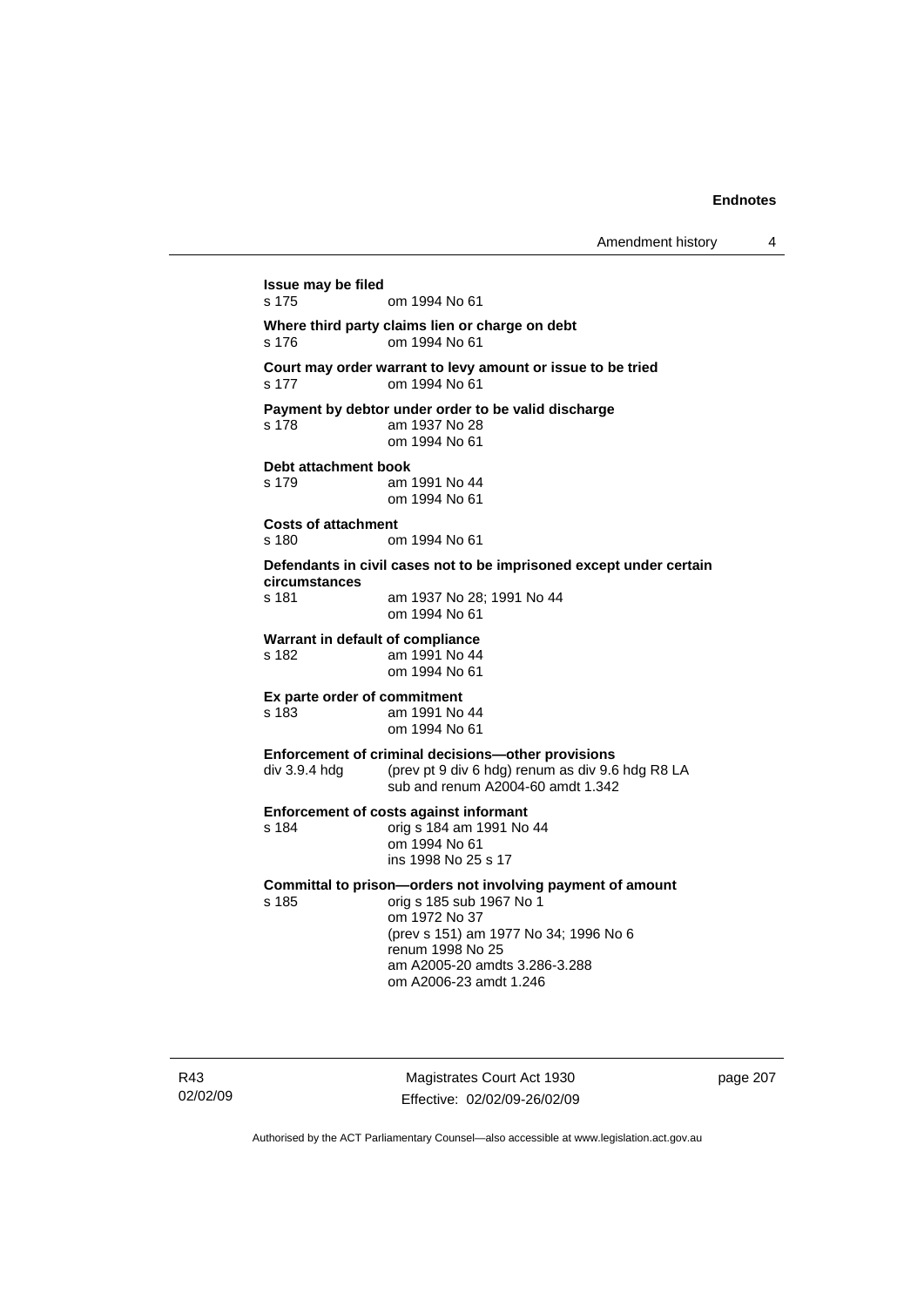4 Amendment history

| s 186                                | Warrant of commitment to prison<br>orig s 186 om 1994 No 61<br>(prev s 152) sub 1996 No 6<br>renum 1998 No 25<br>am 1998 No 67; ss renum R10 LA<br>om A2006-23 amdt 1.246                                                               |
|--------------------------------------|-----------------------------------------------------------------------------------------------------------------------------------------------------------------------------------------------------------------------------------------|
| s 187                                | Warrant of commitment if defendant already in prison<br>orig s 187 om 1994 No 61<br>(prev s 154) renum 1998 No 25<br>am A2005-20 amdt 3.289<br>om A2006-23 amdt 1.246                                                                   |
| s 188                                | Mitigation of payment by court<br>am 1967 No 1; 1982 No 3; 1985 No 41; ord 1990 No 5; 1994<br>No 81<br>om A2006-23 amdt 1.246                                                                                                           |
| s 189                                | Scale of imprisonment for nonpayment of money<br>am 1967 No 1; 1977 No 34; 1978 No 46<br>sub 1993 No 4<br>am 1994 No 61<br>om 1998 No 25                                                                                                |
| s 190                                | Proceeds of warrants of execution<br>sub 1986 No 74<br>am ord 1990 No 5; 1991 No 44<br>om 1994 No 61                                                                                                                                    |
| s 191 hdg<br>s 191                   | Accounts to be kept of amounts received<br>am 2001 No 44 amdt 1.2755<br>sub A2004-60 amdt 1.343<br>am 1967 No 1; 1979 No 33; 1991 No 44; 1994 No 81; 2001<br>No 44 amdt 1.2756; A2004-60 amdt 1.344, amdt 1.345;<br>A2006-23 amdt 1.247 |
| s 192                                | Executors and administrators may enforce orders in civil matters<br>am 1991 No 44<br>om 1994 No 61                                                                                                                                      |
| Forfeited goods may be sold<br>s 193 | am ord 1990 No 5; A2005-20 amdt 3.290                                                                                                                                                                                                   |
| s 194 hdg<br>s 194                   | Enforcement order not void for form only<br>sub A2006-40 amdt 2.148<br>am 1994 No 61<br>sub A2006-23 amdt 1.248<br>am A2006-40 amdt 2.149                                                                                               |

page 208 Magistrates Court Act 1930 Effective: 02/02/09-26/02/09

R43 02/02/09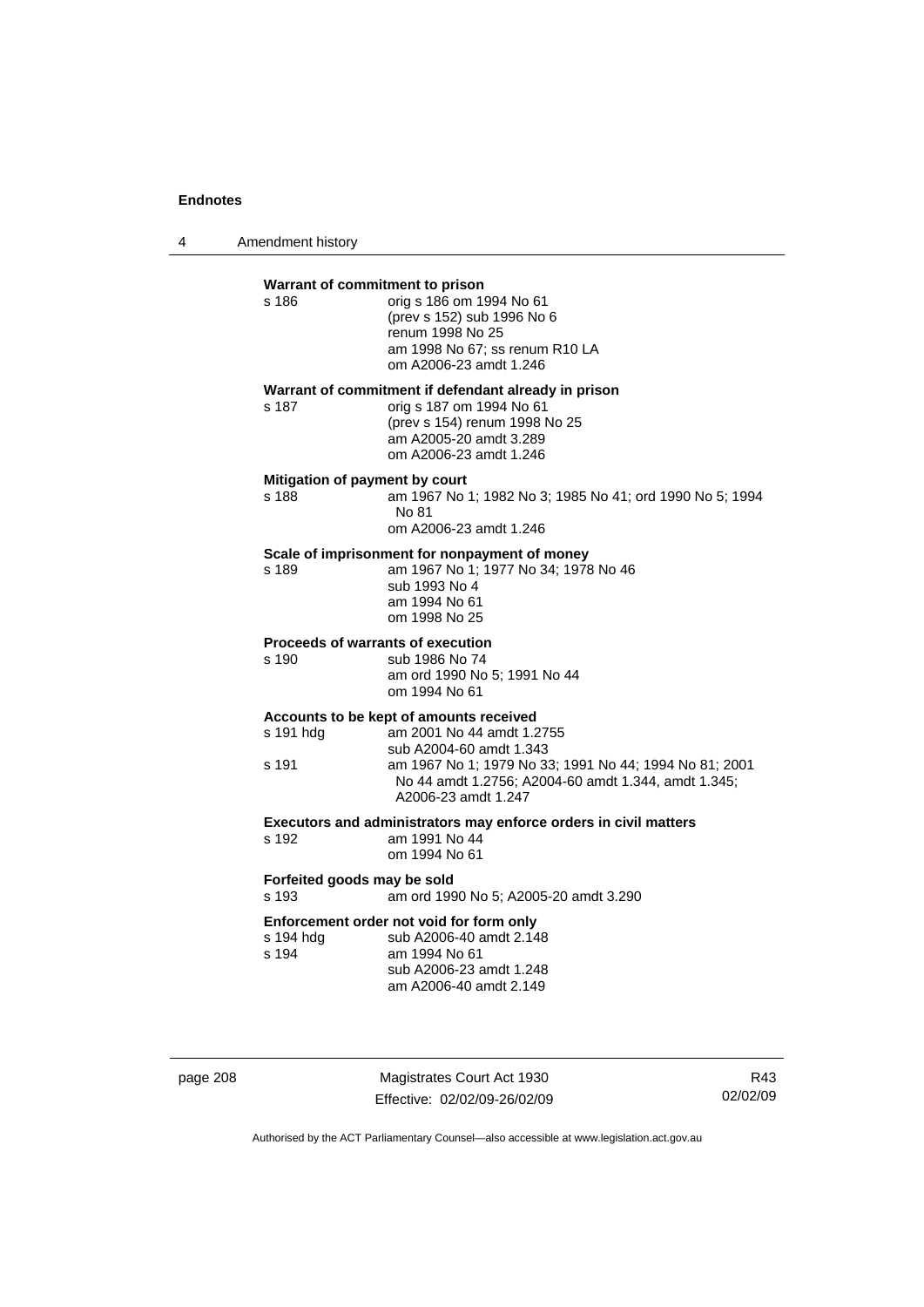Amendment history 4

| s 195                                      | Convictions etc to be given to Supreme Court registrar<br>am 1937 No 28; 1992 No 23<br>sub A2005-20 amdt 3.291                                              |
|--------------------------------------------|-------------------------------------------------------------------------------------------------------------------------------------------------------------|
| Definitions for pt 10<br>$s$ 196           | am 1937 No 28<br>sub 1990 No 65<br>am 1992 No 37; 2000 No 60 s 4<br>om 2001 No 90 amdt 1.79                                                                 |
| Power to make<br>s 197                     | sub 1990 No 65<br>om 2001 No 90 amdt 1.79                                                                                                                   |
| <b>Entitlement to apply</b><br>s 198       | sub 1990 No 65<br>am 1998 No 38; 2000 No 60 s 5<br>om 2001 No 90 amdt 1.79                                                                                  |
| s 198A                                     | Powers exercisable in care and protection proceedings<br>ins 1999 No 64 s 4 sch 2<br>om 2001 No 90 amdt 1.79                                                |
| s 198B                                     | Special requirements-applications by community advocate or employer<br>ins 2000 No 60 s 6<br>om 2001 No 90 amdt 1.79                                        |
| <b>Hearing dates</b><br>s 199              | am 1937 No 28<br>sub 1990 No 65<br>am 1991 No 44<br>om 2001 No 90 amdt 1.79                                                                                 |
| s <sub>200</sub>                           | Parties-applications by persons other than aggrieved persons<br>am 1937 No 28<br>sub 1990 No 65<br>am 1998 No 38; 2000 No 60 s 7<br>om 2001 No 90 amdt 1.79 |
| s 201                                      | Parties-applications involving children<br>sub 1990 No 65<br>am 1991 No 44<br>om 2001 No 90 amdt 1.79                                                       |
| <b>Representation of children</b><br>s 202 | sub 1990 No 65<br>om 2001 No 90 amdt 1.79                                                                                                                   |
|                                            |                                                                                                                                                             |

R43 02/02/09

Magistrates Court Act 1930 Effective: 02/02/09-26/02/09 page 209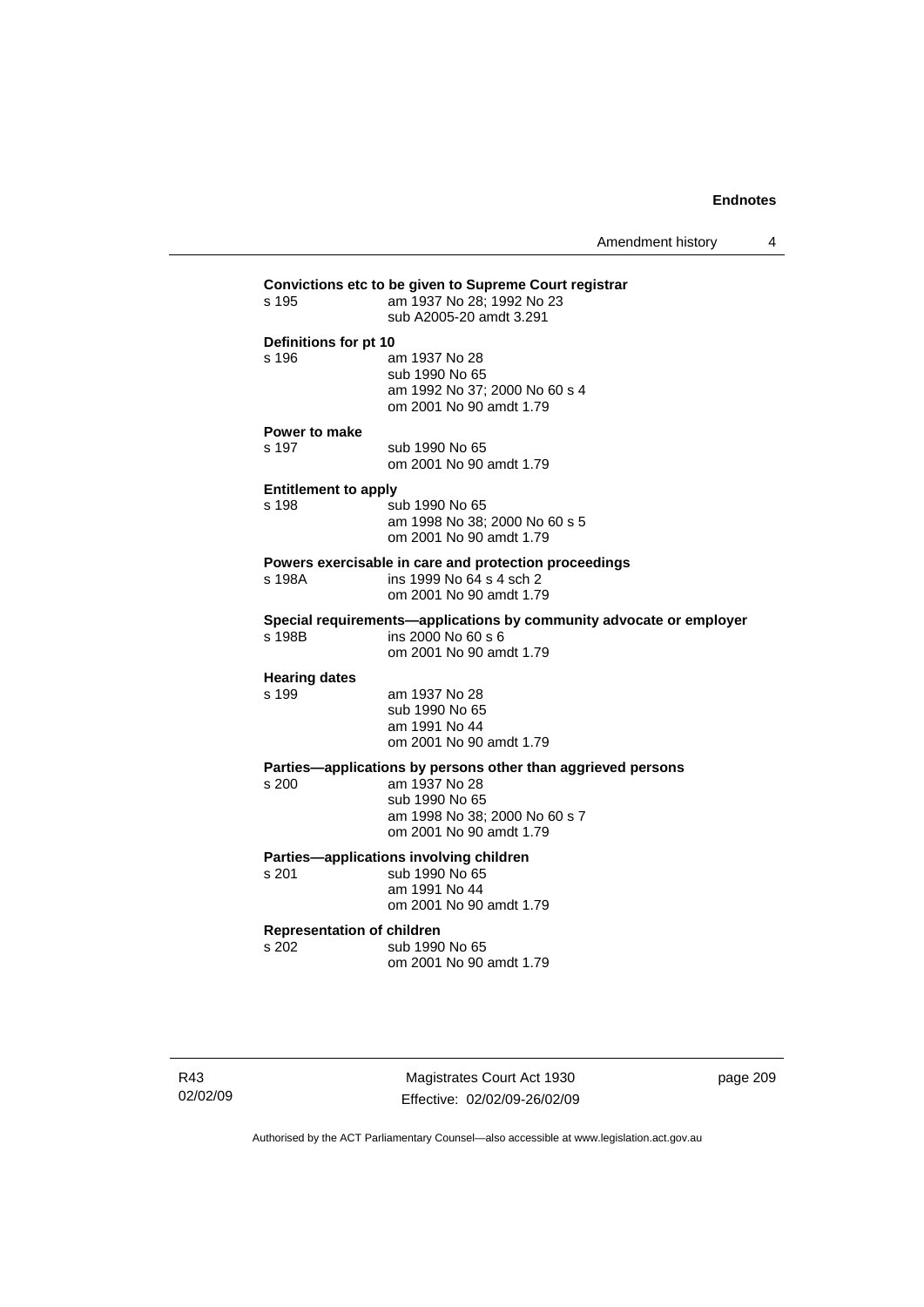4 Amendment history

page 210 Magistrates Court Act 1930 **Hearing of applications**<br>s 203 sub 1 sub 1990 No 65 am 1995 No 46; 1999 No 34 om 2001 No 90 amdt 1.79 **Matters to be taken into account**  s 204 sub 1990 No 65 om 2001 No 90 amdt 1.79 **Restrictions in orders**  am 1986 No 74 sub 1990 No 65 om 2001 No 90 amdt 1.79 **Consent orders**  sub 1990 No 65 om 2001 No 90 amdt 1.79 **Jurisdiction under s 206**  s 206AA ins 1999 No 34 om 2001 No 90 amdt 1.79 **Service of applications**<br>**s** 206A **ins 1** ins 1990 No 65 am 1991 No 44; 2000 No 60 s 8; 2001 No 44 amdt 1.2757 om 2001 No 90 amdt 1.79 **Procedure in absence of respondent**<br>s 206B ins 1990 No 65 ins 1990 No 65 om 2001 No 90 amdt 1.79 **Interim restraining orders**  s 206C ins 1990 No 65 om 2001 No 90 amdt 1.79 **Seizure of firearms**  s 206D ins 1990 No 65 am 1991 No 9; 1996 No 74; 1997 No 25 om 2001 No 90 amdt 1.79 **Explaining proposed orders**  s 206E ins 1990 No 65 am 1992 No 37 om 2001 No 90 amdt 1.79 **Counselling**  s 206F ins 1990 No 65 om 2001 No 90 amdt 1.79 **Power of court to make orders where person charged**  ins 1990 No 65 om 2001 No 90 amdt 1.79

Effective: 02/02/09-26/02/09

R43 02/02/09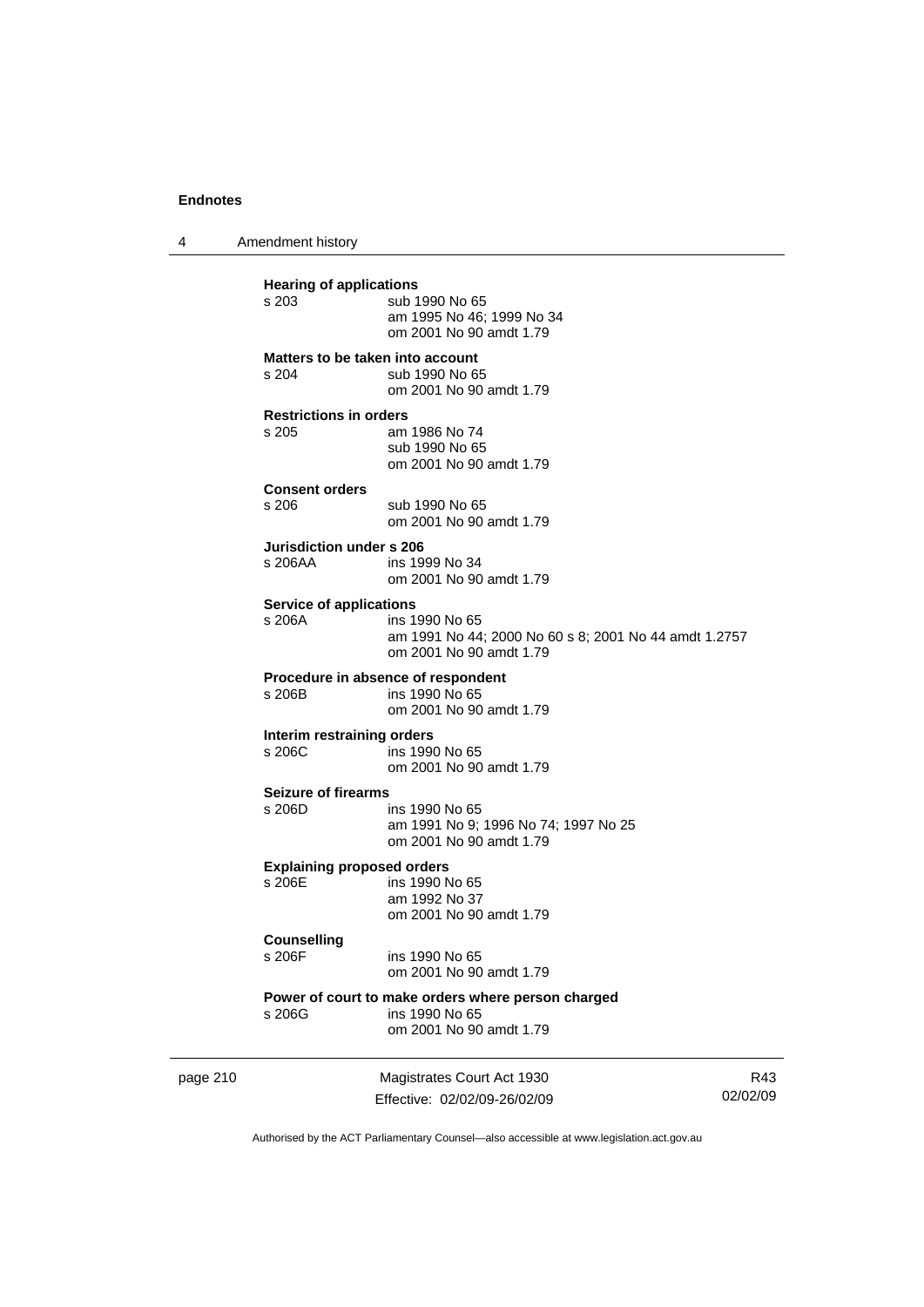| s 206H l                   | ins 1990 No 65<br>om 2001 No 90 amdt 1.79                                                                      |
|----------------------------|----------------------------------------------------------------------------------------------------------------|
| s 206I                     | Exercise of certain powers by registrar<br>ins 2001 No 70 amdt 1.67<br>om 2001 No 90 amdt 1.79                 |
|                            | Variation and revocation of orders                                                                             |
| s 206J                     | ins 1990 No 65<br>am 1991 No 44; 1999 No 64 s 4 sch 2<br>om 2001 No 90 amdt 1.79                               |
| Service etc of orders      |                                                                                                                |
| s 206K                     | ins 1990 No 65<br>am 1991 No 44; 1996 No 51; 2001 No 44 amdt 1.2758,<br>amdt 1.2759<br>om 2001 No 90 amdt 1.79 |
| <b>Offence</b>             |                                                                                                                |
| s 206L                     | ins 1990 No 65<br>am 1992 No 37; 1994 No 81; 1997 No 25<br>om 2001 No 90 amdt 1.79                             |
|                            | Service other than personal service                                                                            |
| s 206M                     | ins 1990 No 65<br>om 2001 No 90 amdt 1.79                                                                      |
| Service by police officers |                                                                                                                |
| s 206N                     | ins 1990 No 65<br>am 1991 No 44<br>om 2001 No 90 amdt 1.79                                                     |
|                            | Restriction on publication of reports of proceedings                                                           |
| s 206P                     | ins 1990 No 65<br>am 1994 No 81; 1998 No 38                                                                    |
|                            | om 2001 No 90 amdt 1.79                                                                                        |
|                            | Limits of restriction on publication                                                                           |
| s 206PA                    | ins 1998 No 38<br>om 2001 No 90 amdt 1.79                                                                      |
|                            | Application not invalid only because made under wrong Act                                                      |
| s 206PB                    | ins 1998 No 38<br>om 2001 No 90 amdt 1.79                                                                      |
| <b>Appeals</b>             |                                                                                                                |
| s 206Q                     | ins 1990 No 65                                                                                                 |
|                            | am 1995 No 46<br>om 2001 No 90 amdt 1.79                                                                       |
|                            |                                                                                                                |

R43 02/02/09

Magistrates Court Act 1930 Effective: 02/02/09-26/02/09 page 211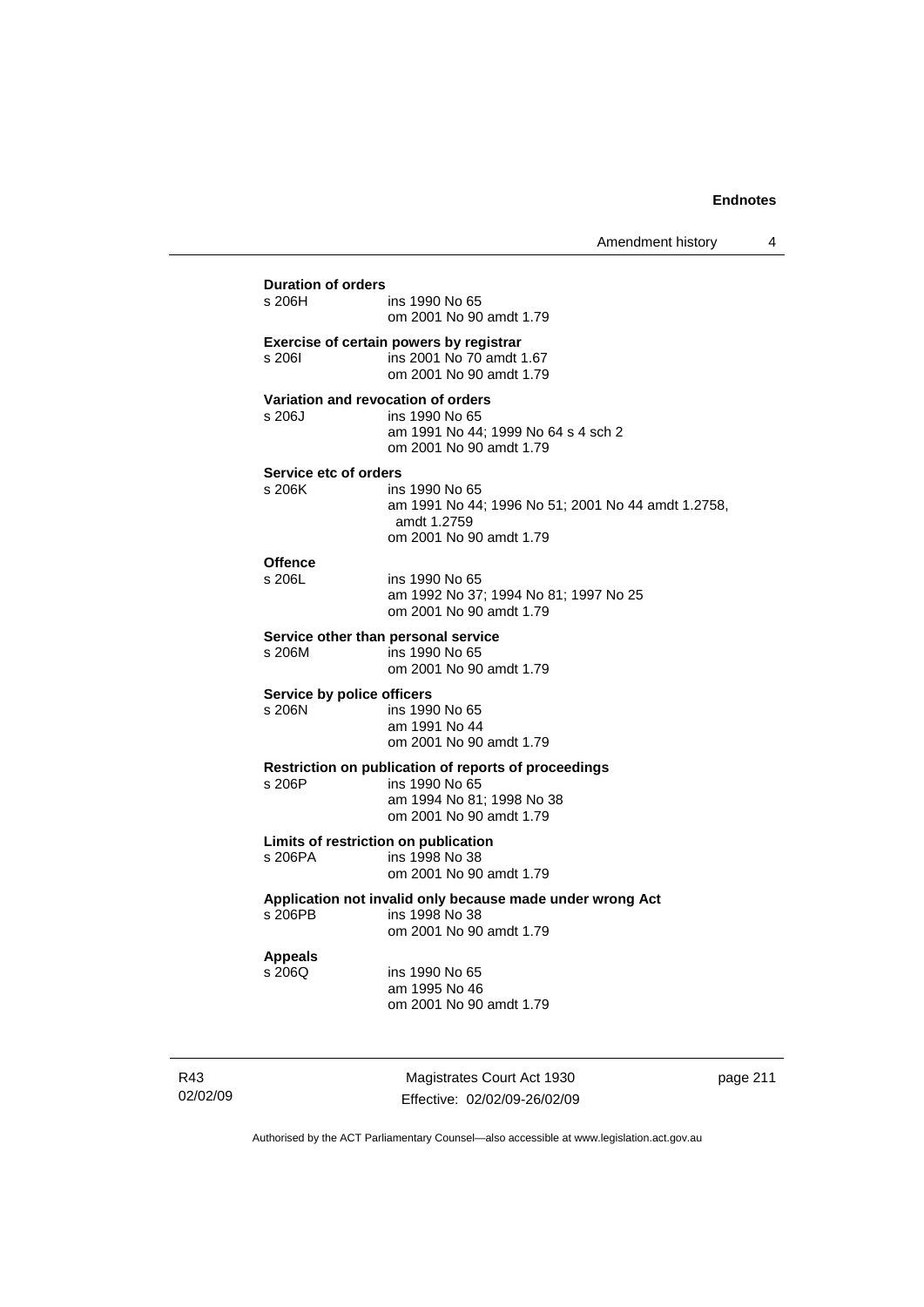4 Amendment history

| <b>Application of Crimes Act</b><br>s 206R                | ins 1990 No 65<br>om 2001 No 90 amdt 1.79                                                                                                                                                                                                                                                                                                                 |
|-----------------------------------------------------------|-----------------------------------------------------------------------------------------------------------------------------------------------------------------------------------------------------------------------------------------------------------------------------------------------------------------------------------------------------------|
| <b>Criminal appeals</b><br>pt 3.10 hdg                    | (prev pt 11 hdg) sub 1972 No 37<br>sub and renum A2004-60 amdt 1.346                                                                                                                                                                                                                                                                                      |
| div 3.10.1 hdg                                            | <b>Criminal appeals-jurisdiction of Supreme Court</b><br>(prev pt 11 div 1 hdg) ins 1972 No 37<br>renum as div 11.1 hdg R8 LA<br>sub and renum A2004-60 amdt 1.347                                                                                                                                                                                        |
| <b>Jurisdiction of Supreme Court</b><br>s 207             | sub 1937 No 28<br>am 1967 No 1; 1968 No 25<br>sub 1972 No 37<br>am 1985 No 67; 1990 No 65; 2001 No 90 amdt 1.80;<br>A2004-60 amdts 1.348-1.350; A2005-5 s 30; A2008-44<br>amdt 1.79                                                                                                                                                                       |
| Appeals in criminal matters<br>div 3.10.2 hdg             | (prev pt 11 div 2 hdg) ins 1972 No 37<br>renum as div 11.2 hdg R8 LA<br>sub and renum A2004-60 amdt 1.351                                                                                                                                                                                                                                                 |
| Appeals to which div 3.10.2 applies<br>s 208 hdg<br>s 208 | sub A2004-60 amdt 1.352<br>sub 1937 No 28<br>am 1953 No 14; 1958 No 12; 1968 No 25<br>sub 1972 No 37<br>am 1984 No 16; 1985 No 41; 1985 No 67; 1986 No 33; 1986<br>No 74; 1990 No 65; 1992 No 9; 1994 No 61; 1996 No 6;<br>A2004-60 amdts 1.353-1.355; A2005-7 s 16; pars renum R27<br>LA (see A2005-7 s 17); A2006-23 amdt 1.249; A2006-55<br>s 14, s 15 |
| Appeals in other cases<br>s 208A                          | ins 1958 No 12<br>am 1967 No 1; 1968 No 25<br>om 1972 No 37                                                                                                                                                                                                                                                                                               |

# **Substituted service of notice of appeal**

ins 1958 No 12 om 1972 No 37

| page 212 |  |
|----------|--|
|----------|--|

page 212 Magistrates Court Act 1930 Effective: 02/02/09-26/02/09

R43 02/02/09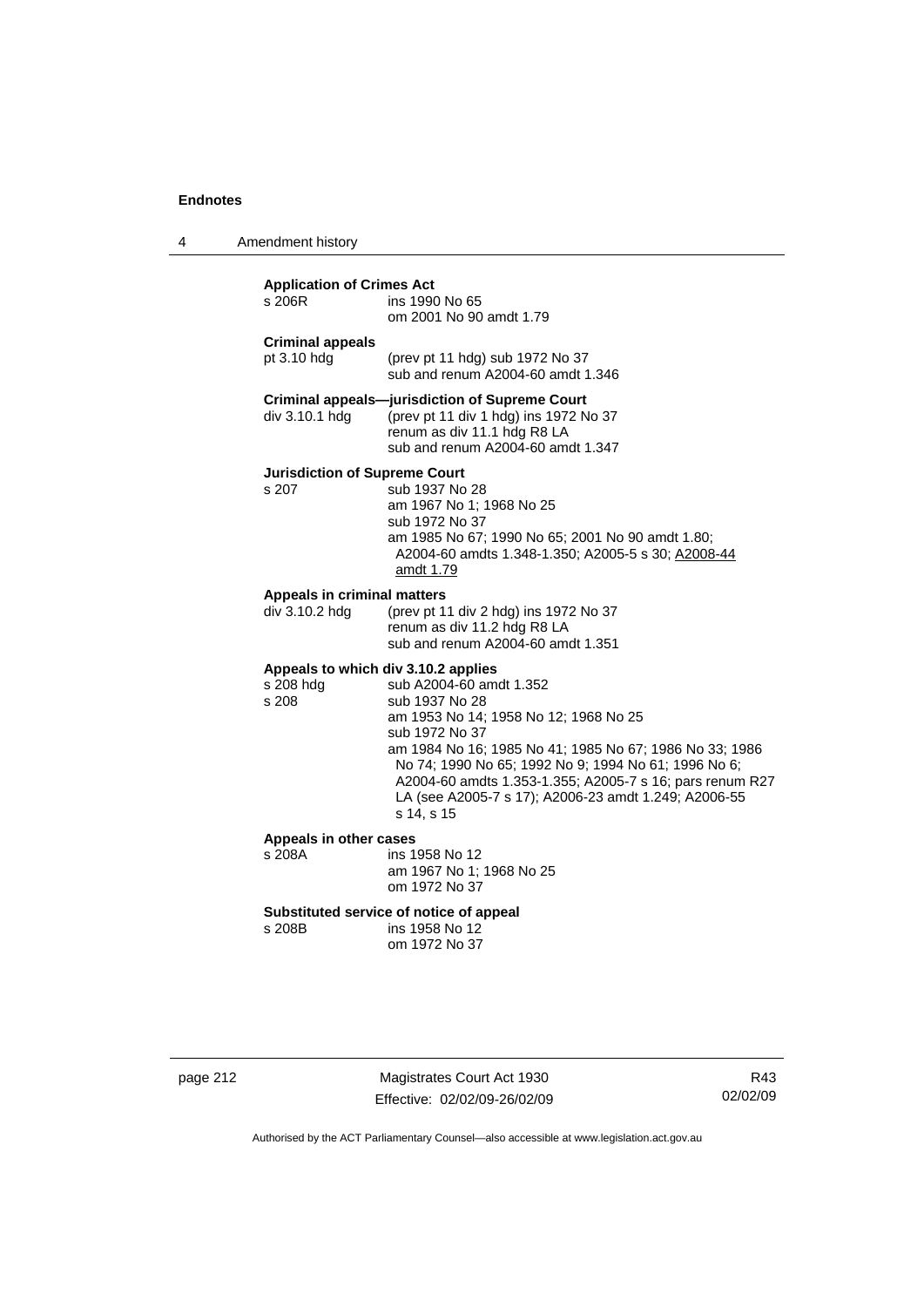### **Institution of appeal**<br>s 209 a am 1934 No 17 sub 1937 No 28 am 1967 No 1 sub 1972 No 37 am 1984 No 61; 1985 No 67 sub 1986 No 74 am A2005-5 s 31; A2005-7 s 18; A2006-40 amdt 2.150 **Substituted service of notice of appeal**  s 210 am 1934 No 17 sub 1937 No 28; 1972 No 37 **When appeal deemed to be duly instituted**  s 211 sub 1937 No 28; 1972 No 37; 1985 No 18 om 1986 No 74 **When appeal deemed to be duly instituted**<br>s 212 **b** sub 1937 No 28; 1958 No sub 1937 No 28; 1958 No 12 am 1967 No 1 sub 1972 No 37 om 1985 No 18 **Increase in amount of security**  s 213 sub 1937 No 28; 1972 No 37 om 1985 No 18 **Appeals in cases other than civil cases**  s 214 sub 1937 No 28 am 1967 No 1 sub 1972 No 37 am 1984 No 61; 1990 No 65; A2004-60 amdt 1.356; A2005-20 amdt 3.292 **Appeals in relation to grant of bail**  ins 1986 No 33 om 1992 No 9 **Appeals in civil cases**  om 1937 No 28 ins 1972 No 37 am 1985 No 67 om 1986 No 74 **Stay of execution pending appeal in certain cases**  s 216 om 1937 No 28 ins 1972 No 37 am 1984 No 62; 1986 No 74; 1992 No 9; 1995 No 41; A2005-7 s 19; A2006-23 amdt 1.250, amdt 1.251; A2008-29 amdt 1.32

R43 02/02/09

Magistrates Court Act 1930 Effective: 02/02/09-26/02/09 page 213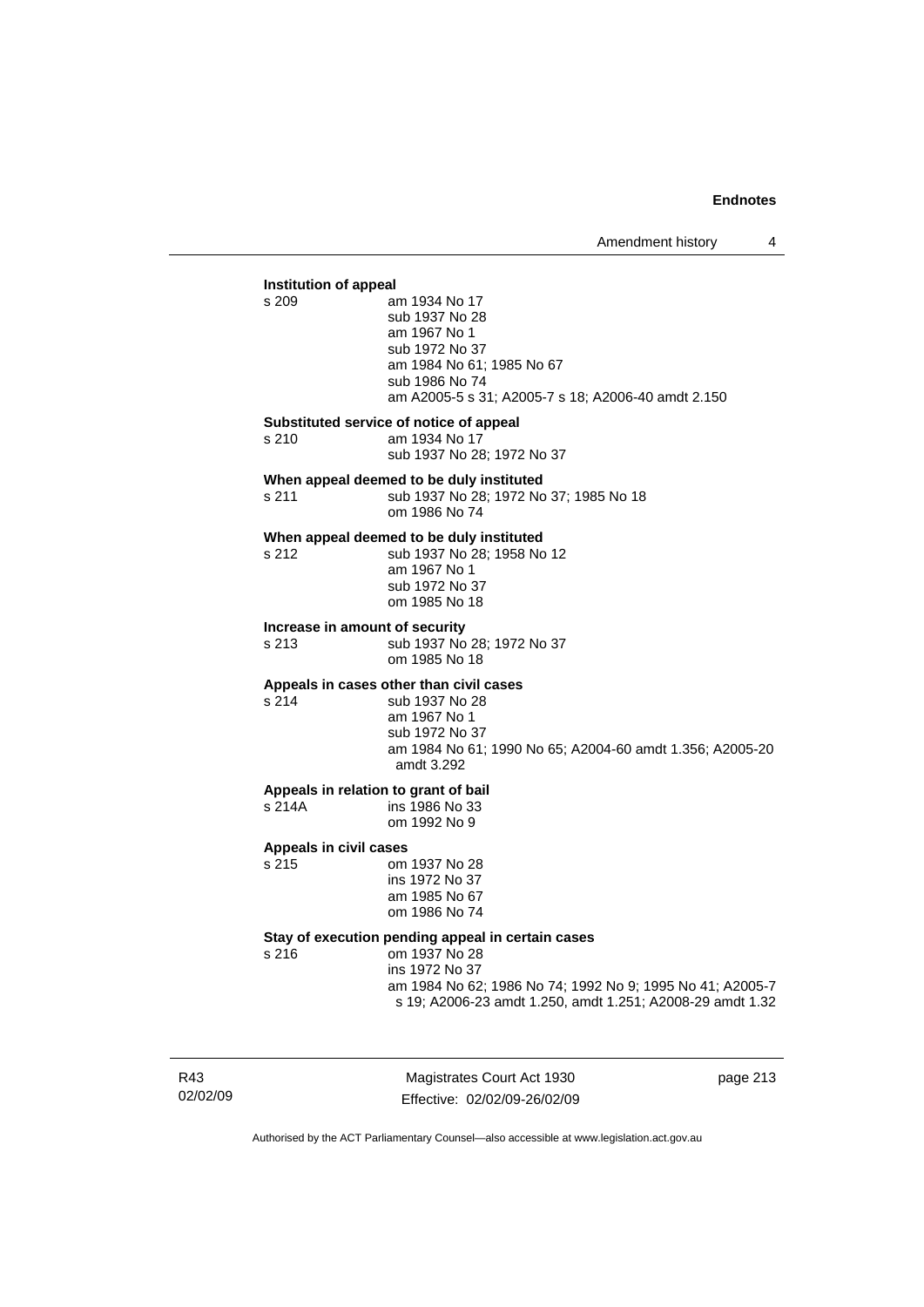4 Amendment history

# **Execution not to be stayed in other cases except by order of Supreme Court s 217** om 1937 No 28

| s 217 | om 1937 No 28  |
|-------|----------------|
|       | ins 1972 No 37 |
|       | om 1986 No 74  |

#### **Orders by Supreme Court on appeals**

s 218 om 1937 No 28 ins 1972 No 37 sub 1984 No 61 am 1985 No 67; A2004-60 amdt 1.357, amdt 1.358

#### **No right of appeal under div 3.10.2 if review appeal**

| s 219 hda | sub A2004-60 amdt 1.359                                       |
|-----------|---------------------------------------------------------------|
| s 219     | om 1937 No 28                                                 |
|           | ins 1972 No 37                                                |
|           | am 1985 No 67; 1986 No 74; A2004-60 amdt 1.360,<br>amdt 1.361 |
|           | sub A2008-44 amdt 1.80                                        |

# **Reference appeals in criminal matters**

ins A2005-5 s 32

### **What is a reference appeal?**

s 219A ins A2005-5 s 32

# **Reference appeal in relation to proceeding**<br>s 219AB hdg sub A2008-42 s 12

| s 219AB hdg | sub A2008-42 s 12                                     |
|-------------|-------------------------------------------------------|
| s 219AB     | ins A2005-5 s 32                                      |
|             | am A2006-55 s 15: A2006-40 amdt 2.151: A2008-42 s 13. |
|             | s 14                                                  |

# **Who may be heard at reference appeal**

 $ins$  A2005-5 s 32 am A2008-42 s 15

# **Reference appeal decision does not affect verdict**

s 219AD ins A2005-5 s 32 sub A2008-42 s 16

### **Review appeals in criminal matters**

div 3.10.3 hdg (prev pt 11 div 3 hdg) ins 1972 No 37 renum as div 11.3 hdg R8 LA sub and renum A2004-60 amdt 1.362 sub A2008-44 amdt 1.81

#### **Interpretation**

s 219A

| s 219A | ins 1972 No 37 |
|--------|----------------|
|        | om 1994 No 61  |

**Decisions subject to review appeal** s 219B hdg sub A2008-44 amdt 1.82

page 214 Magistrates Court Act 1930 Effective: 02/02/09-26/02/09

R43 02/02/09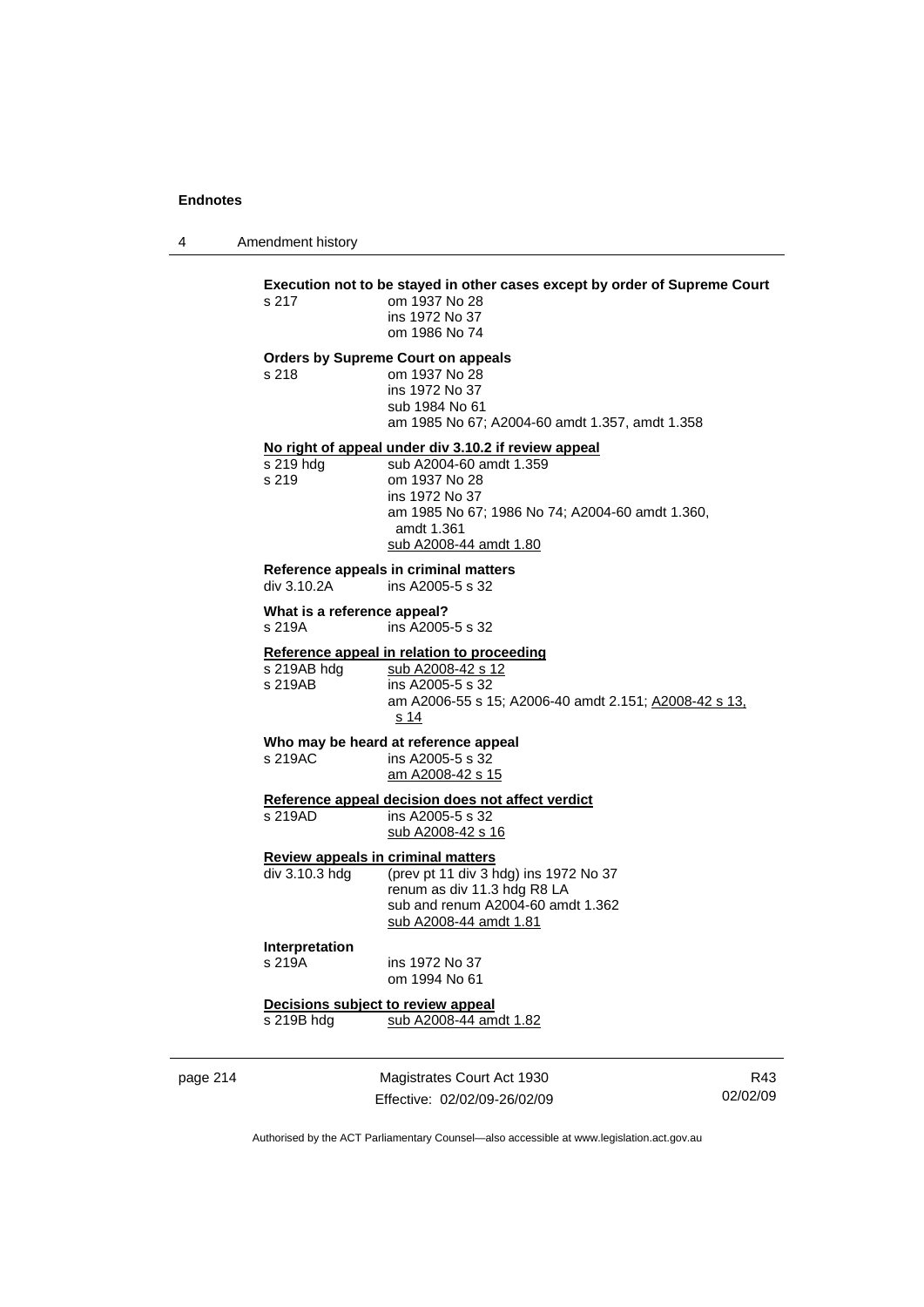| s 219B                                   | ins 1972 No 37<br>am 1974 No 14; 1979 No 41; 1984 No 16; 1985 No 41; 1985<br>No 67; ord 1990 No 9; 1994 No 61; 1996 No 6; pars renum<br>R10 LA; A2004-60 amdts 1.363-1.366; A2005-20<br>amdt 3.293; A2006-23 amdt 1.252; A2006-55 s 16; A2008-44<br>amdt 1.83 |
|------------------------------------------|---------------------------------------------------------------------------------------------------------------------------------------------------------------------------------------------------------------------------------------------------------------|
| How review appeal is instituted          |                                                                                                                                                                                                                                                               |
| s 219C                                   | ins 1972 No 37<br>am 1974 No 14; 1979 No 41; 1984 No 61; 1985 No 41; 1985<br>No 67; ord 1990 No 9; 1996 No 6; pars renum R10 LA;<br>A2005-5 s 33; A2005-20 amdts 3.294-3.296; pars and ss<br>renum R29 LA (see A2005-20 amdt 3.297)<br>sub A2008-44 amdt 1.84 |
| <b>Grounds for review</b>                |                                                                                                                                                                                                                                                               |
| s 219D                                   | ins 1972 No 37<br>am 1985 No 41; 1985 No 67; ord 1990 No 9; 1992 No 9; 1996<br>No 6; ss renum R10 LA<br>om A2006-40 amdt 2.152<br>ins A2008-44 amdt 1.84                                                                                                      |
| <b>Report by Magistrate</b>              |                                                                                                                                                                                                                                                               |
| s 219E                                   | ins 1972 No 37<br>am 1996 No 6<br>om A2006-40 amdt 2.152<br>ins A2008-44 amdt 1.84                                                                                                                                                                            |
| <b>Powers of Supreme Court</b><br>s 219F | ins 1972 No 37<br>am 1974 No 14; 1979 No 41; 1985 No 41; 1985 No 67;<br>ord 1990 No 9; ss and pars renum R10 LA; A2004-60<br>amdt 1.367; A2006-40 amdt 2.153; A2008-44<br>amdts 1.85-1.88                                                                     |
| Interpretation<br>s 219G                 | ins 1984 No 62<br>am 1986 No 74<br>om 1992 No 9                                                                                                                                                                                                               |
| s 219H                                   | Warrant of apprehension of appellant<br>ins 1984 No 62<br>om 1992 No 9                                                                                                                                                                                        |
| s 219J                                   | Power of Court where person apprehended<br>ins 1984 No 62<br>om 1992 No 9                                                                                                                                                                                     |
| s 219K                                   | <b>Effect of apprehension of appellant</b><br>ins 1984 No 62<br>om 1992 No 9                                                                                                                                                                                  |

R43 02/02/09

Magistrates Court Act 1930 Effective: 02/02/09-26/02/09 page 215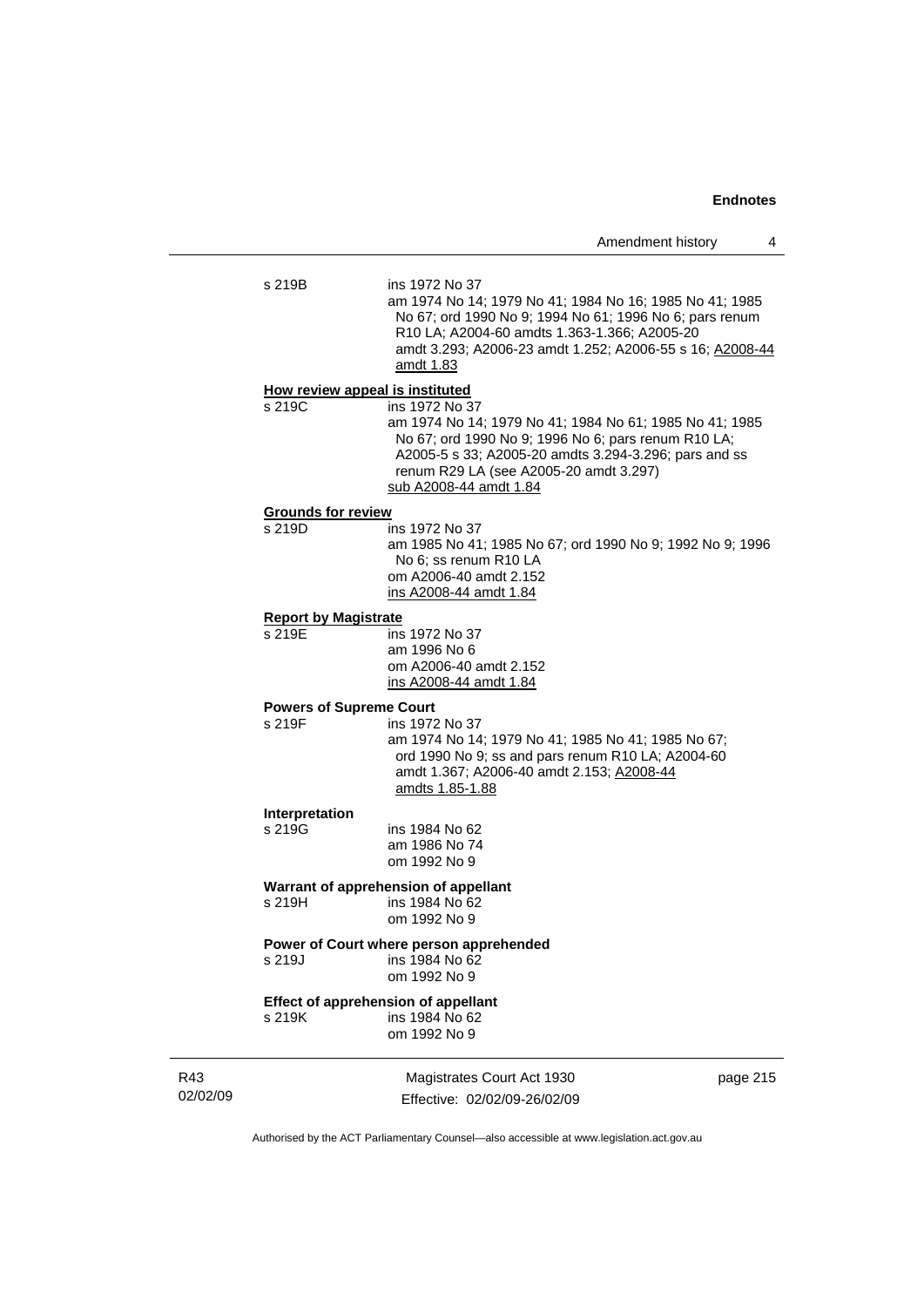4 Amendment history

|          | Stay of execution not affected<br>s 219L                   | ins 1984 No 62<br>om 1992 No 9                                                                                                                                                       |                 |
|----------|------------------------------------------------------------|--------------------------------------------------------------------------------------------------------------------------------------------------------------------------------------|-----------------|
|          | <b>Criminal appeals-other provisions</b><br>div 3.10.4 hdg | (prev pt 11 div 4 hdg) ins 1972 No 37<br>renum as div 11.4 hdg R8 LA<br>sub and renum A2004-60 amdt 1.368                                                                            |                 |
|          | Forfeiture of recognisance<br>s 220                        | am 1937 No 28; 1972 No 37<br>sub 1984 No 62<br>om 1992 No 9                                                                                                                          |                 |
|          | s 221                                                      | Magistrate may order appellant to be liberated<br>om 1937 No 28                                                                                                                      |                 |
|          | s 222                                                      | <b>Control of Supreme Court over summary convictions</b><br>am 1937 No 28; 1985 No 67; 1986 No 74; A2005-20<br>amdts 3.298-3.300; A2006-23 amdts 1.253-1.255; A2006-40<br>amdt 2.154 |                 |
|          | <b>Amendment of documents</b><br>s 223                     | am 1937 No 28; 1985 No 67; 1986 No 74<br>sub A2005-20 amdt 3.301<br>am A2006-23 amdt 1.256                                                                                           |                 |
|          | In cases of certiorari order<br>s 224 hdg<br>s 224         | sub A2006-40 amdt 2.155<br>am 1937 No 28; A2005-20 amdt 3.302; A2006-40 amdt 2.156                                                                                                   |                 |
|          | Notice dispensed with<br>s 225                             | am 1937 No 28; 1967 No 1; 1985 No 17; A2005-20<br>amdt 3.302; A2006-40 amdt 2.157, amdt 2.158                                                                                        |                 |
|          | Power of court to admit to bail<br>s 226                   | am 1937 No 28; 1992 No 9; A2005-20 amdt 3.302; A2006-23<br>amdt 1.257; A2006-40 amdt 2.159                                                                                           |                 |
|          | s 227                                                      | Respecting the amendment of convictions etc<br>am 1937 No 28; 1985 No 67; 1996 No 6; A2005-20<br>amdt 3.302                                                                          |                 |
|          | No summons or information<br>s 228                         | am 1986 No 74<br>sub A2005-20 amdt 3.303                                                                                                                                             |                 |
|          | s 230                                                      | Provisions applicable in relation to security given for costs of appeal<br>am 1937 No 28<br>sub 1972 No 37<br>am 1985 No 18; 1991 No 44<br>om A2006-40 amdt 2.160                    |                 |
| page 216 |                                                            | Magistrates Court Act 1930<br>Effective: 02/02/09-26/02/09                                                                                                                           | R43<br>02/02/09 |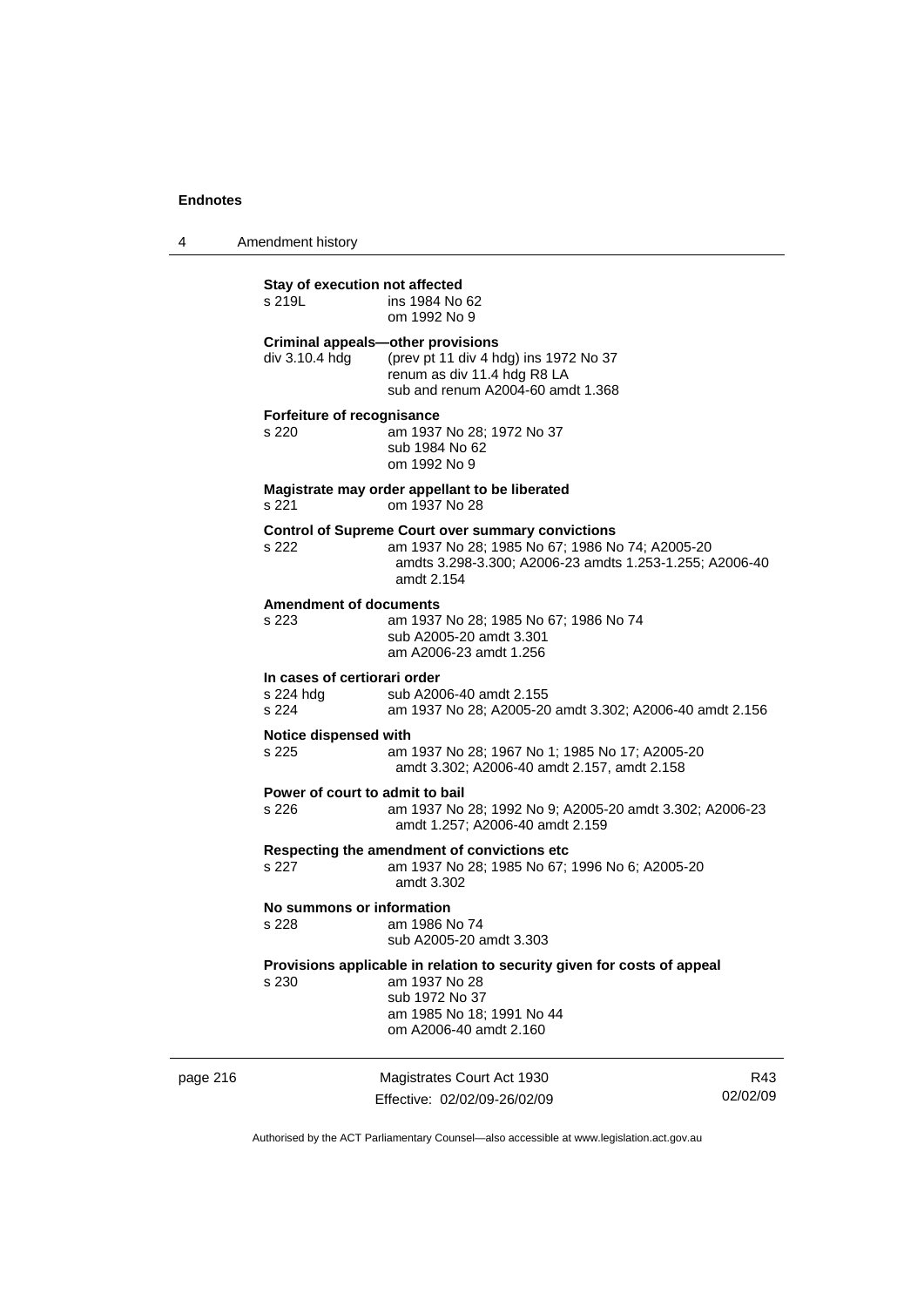**Magistrate sued for act not within jurisdiction**  s 231 reloc as s 17A **No action against magistrate after order nisi to quash conviction has been granted**  reloc as s 17B **Warrant or writ by magistrate on order of court**  s 233 reloc as s 17C **No action for acts done under order of Supreme Court**  s 234 reloc as s 17D **No action where proceedings confirmed on appeal**  s 235 reloc as s 17E **Actions in cases prohibited**  s 236 reloc as s 17F **Limitation of actions**  s 237 om 1985 No 66 **Notice of actions**  om 1985 No 66 **Payment of amounts into court**  s 239 reloc as s 17G **No action against magistrate for judicial acts in Magistrates Court**  s 240 reloc as s 17H **Magistrate sued for acts within his or her jurisdiction only liable in case of malice and absence of reasonable and probable cause**  s 241 reloc as s 17I **Verdict for defendant**<br>
s 242 rele reloc as s 17J **Damages**  s 243 reloc as s 17K **Costs in criminal matters**  pt 3.11 hdg (prev pt 13 hdg) sub 1953 No 14 am 1994 No 4 sub and renum A2004-60 amdt 1.371 **Costs in criminal matters** s 244 hdg sub A2004-60 amdt 1.372 s 244 am 1937 No 28; 1953 No 14; 1986 No 74; 1994 No 61; A2004-60 amdts 1.373-1.375 sub A2008-44 amdt 1.89

R43 02/02/09

Magistrates Court Act 1930 Effective: 02/02/09-26/02/09 page 217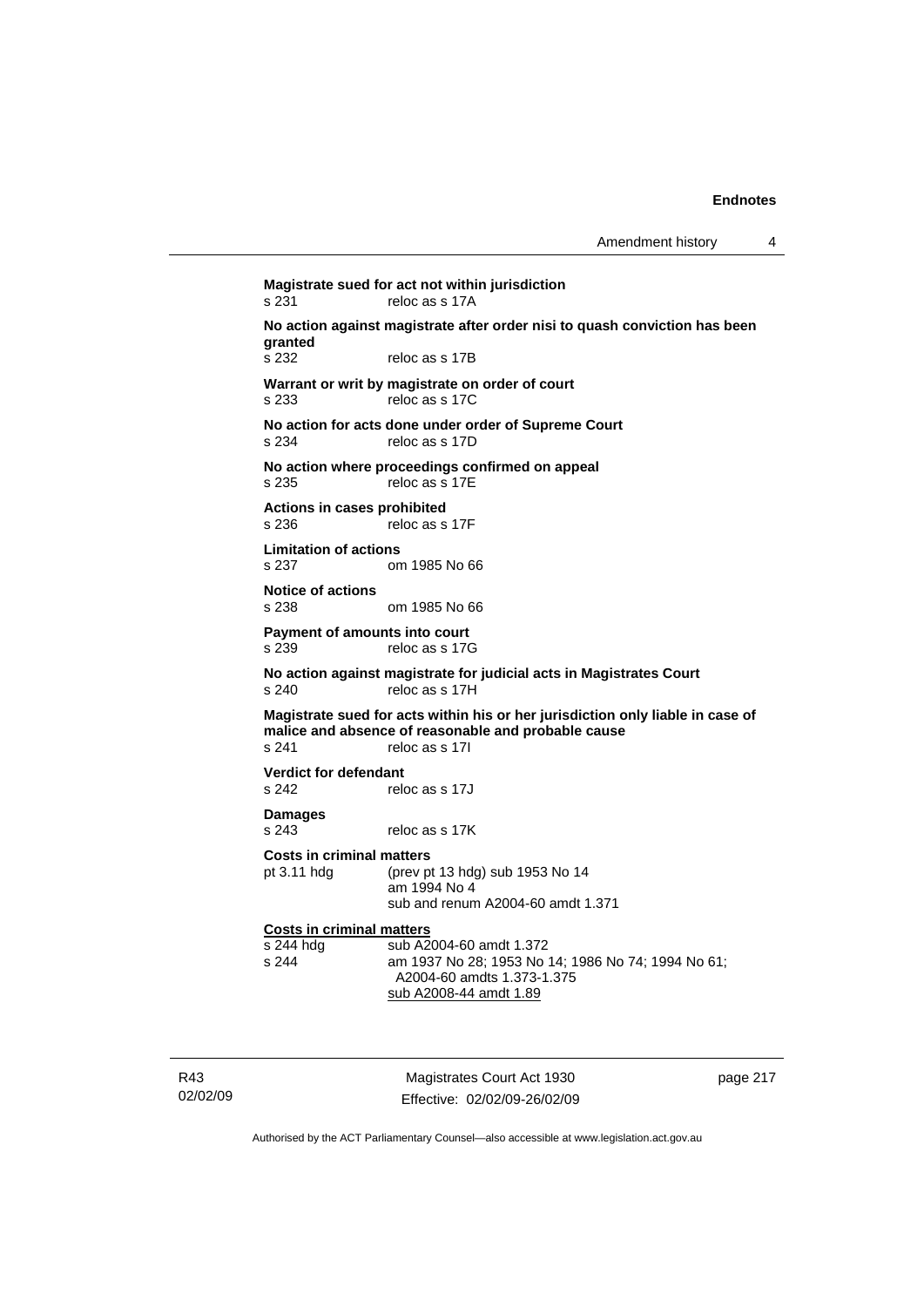4 Amendment history

**Court fees**  sub 1953 No 14: 1980 No 10 am 1991 No 38; 1991 No 44 om 1994 No 4 **Remission of fees**  s 245A ins 1937 No 28 sub 1986 No 83 am 1989 No 55; ord 1990 No 5; 1991 No 44; 1993 No 4 om 1994 No 4 **Solicitor's costs**  s 246 sub 1937 No 28 om 1986 No 74 **Witnesses expenses**  s 247 sub 1953 No 14; 1967 No 1 am 1996 No 6; A2004-60 amdt 1.376 reloc to Magistrates Court Rules 1932, pt 4 as rule 21 by A2004-60 amdt 1.377 **Definitions for pt 13A**  s 248 om 1994 No 61 s 49 ins 2001 No 1 s 3 sch am 2001 No 18 s 174 om A2004-60 amdt 1.378 **Determination of fees**  s 248A ins 1974 No 14 am 1986 No 53; ord 1990 No 5 om 1992 No 9 ins 1994 No 4 am 1997 No 94; 1998 No 25 sub 2000 No 1 s 3 sch am 2001 No 44 amdt 1.2760 om A2004-60 amdt 1.378 **Payment of fees**  ins 1974 No 14 am 1986 No 53; ord 1990 No 5 om 1992 No 9 ins 1994 No 4 sub 2000 No 1 s 3 sch am 2001 No 44 amdt 1.2761 om A2004-60 amdt 1.378

page 218 Magistrates Court Act 1930 Effective: 02/02/09-26/02/09

R43 02/02/09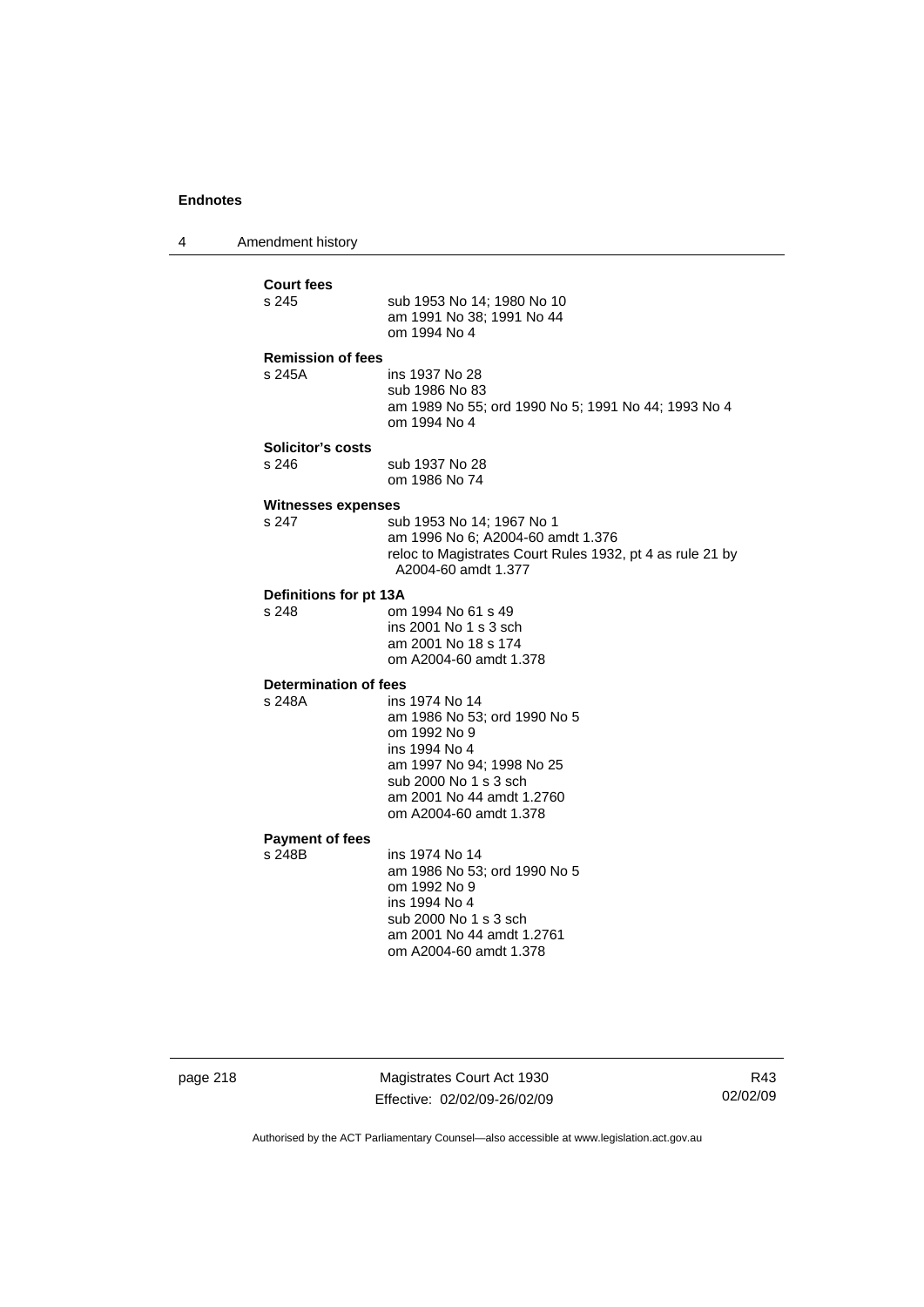#### **Remission, refund, deferral, waiver and exemption of fees**

s 248C ins 1974 No 14 om 1992 No 9 ins 1994 No 4 am 1994 No 45; No. 1995 No 46; 1997 No 96; 1999 No 66 sch 3; 1999 No 64 s 4 sch 2 sub 2000 No 1 s 3 sch am 2002 No 36 s 4 (4), (5) exp 11 October 2003 (s 248C (5)) om A2004-60 amdt 1.378

# **Recovery of fees in non-criminal proceedings if fees otherwise not payable**

ins 1974 No 14 am 1986 No 53 om 1992 No 9 ins 1994 No 4 sub 2000 No 1 s 3 sch om A2004-60 amdt 1.378

#### **Recovery of fees in criminal proceedings if fees not otherwise payable**

s 248E ins 1994 No 4 sub 2000 No 1 s 3 sch

om A2004-60 amdt 1.378

#### **Review of decisions**

s 248F ins 1994 No 4 am 1996 No 6 sub 2000 No 1 s 3 sch om A2004-60 amdt 1.378

#### **Securities in criminal matters**

pt 3.12 hdg (prev pt 14 hdg) sub and renum A2004-60 amdt 1.379

#### **Securities taken under Act**

s 249 am 1991 No 44; A2004-60 amdts 1.380-1.383; A2005-20 amdt 3.304

#### **Recovery of amount due under security**

s 250 ins 1937 No 28

 am 1986 No 74; 1991 No 44; 1992 No 9; A2004-60 amdt 1.384; A2006-23 amdt 1.258

#### **Enforcement of payment of sum due by principal**  s 251 om 1937 No 28 am A2006-23 amdt 1.258

#### **Sums paid by surety may be recovered from principal**  s 252 am 1937 No 28; 1986 No 74; 1992 No 9; A2004-60 amdt 1.384; A2006-23 amdt 1.258

R43 02/02/09

Magistrates Court Act 1930 Effective: 02/02/09-26/02/09 page 219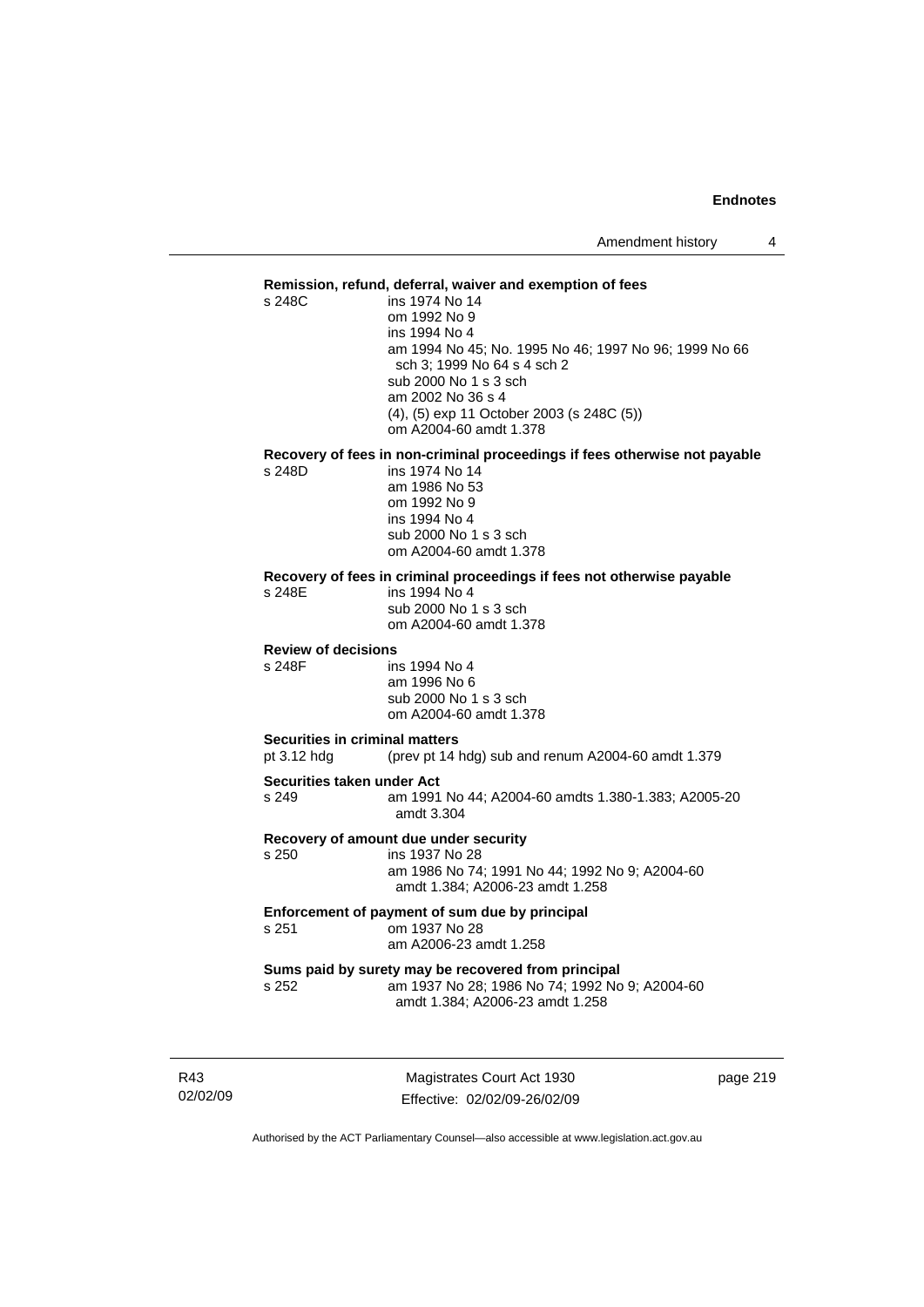4 Amendment history

page 220 Magistrates Court Act 1930 R43 **Payment enforced by security**  s 253 am 1992 No 9; A2004-60 amdt 1.384; A2006-23 amdt 1.258 **Enforcement of recognisance**  s 254 sub 1974 No 14 am 1986 No 53; 1986 No 74; ord 1990 No 5; 1991 No 44; 1992 No 9; 1994 No 61; A2006-23 amdt 1.259; A2006-40 amdt 2.161, amdt 2.162 **Directions about procedure**<br>s 254A reloc as s reloc as s 309 **Appearance by audiovisual or audio links**  s 254B reloc as s 311 **Contempt in face of court**  s 255 reloc as s 290 **Failure to give evidence—offence**  s 255AA reloc as s 291 **Failure to give evidence—committal**  s 255AB reloc as s 312 **Commitment to remand centre**  s 255A reloc as s 313 **Registrar to give directions for preparation of transcript**  s 255B reloc as s 314 **Applications for transcripts**  s 255C reloc as s 315 **Civil proceedings**  ch 4 hdg ins A2004-60 amdt 1.386 **Commencement of proceedings**  pt 4 hdg renum as pt 3.3 hdg **Preliminary**  pt 4.1 hdg ins A2004-60 amdt 1.386 **General**  div 4.1 hdg renum as div 3.3.1 hdg **Application of ch 4**  s 256 hdg bracketed note exp 10 January 2006 (s 3 (3))<br>s 256 am 1967 No 1: 1970 No 15: 1974 No 14: 197 am 1967 No 1: 1970 No 15: 1974 No 14: 1979 No 33: 1993 No 4; 2001 No 44 amdts 1.2762-1.2764 (8)-(11) exp 12 September 2002 (s 256 (11)) om A2004-60 amdt 1.412 ins A2004-60 amdt 1.386 am A2005-13 amdt 1.43; A2008-46 amdt 3.40

Effective: 02/02/09-26/02/09 02/02/09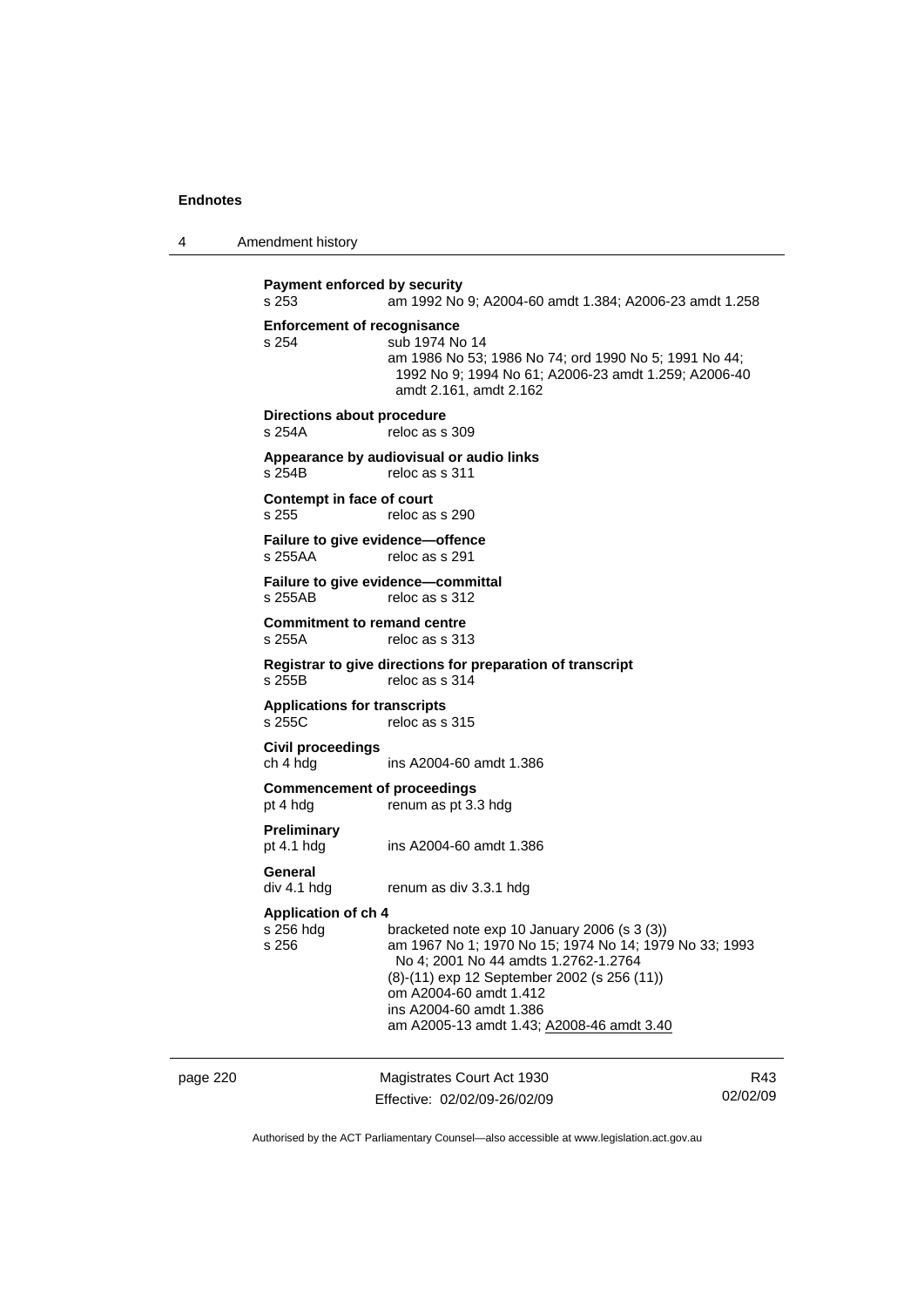|                 | <b>Civil jurisdiction</b><br>pt $4.2$ hdg            | ins A2004-60 amdt 1.386                                                                                                                                                                                                 |          |
|-----------------|------------------------------------------------------|-------------------------------------------------------------------------------------------------------------------------------------------------------------------------------------------------------------------------|----------|
|                 | <b>Informations</b><br>div 4.2 hdg                   | renum as pt 3.3.2 hdg                                                                                                                                                                                                   |          |
|                 | s 257 hdg<br>s 257                                   | Personal actions at law-amount or value<br>bracketed note exp 10 January 2006 (s 3 (3))<br>am 1937 No 28<br>om 1986 No 74<br>ins 1991 No 38<br>om 1994 No 4<br>ins A2004-60 amdt 1.386                                  |          |
|                 | Power of court to grant relief<br>s 258 hdg<br>s 258 | bracketed note exp 10 January 2006 (s 3 (3))<br>am 1932 No 21; 1937 No 28; 1953 No 14; 1986 No 74;<br>ord 1990 No 5; 1991 No 44; 2001 No 44<br>amdts 1.2765-1.2768<br>om A2004-60 amdt 1.412<br>ins A2004-60 amdt 1.386 |          |
|                 | Rules of equity to prevail<br>s 259 hdg<br>s 259     | bracketed note exp 10 January 2006 (s 3 (3))<br>ins 1999 No 34<br>om 2001 No 90 amdt 1.81<br>ins A2004-60 amdt 1.386                                                                                                    |          |
|                 | <b>Nuisance</b><br>s 260 hdg<br>s 260                | bracketed note exp 10 January 2006 (s 3 (3))<br>ins A2004-60 amdt 1.386                                                                                                                                                 |          |
|                 | <b>Disputed debts</b><br>s 261 hdg<br>s 261          | bracketed note exp 10 January 2006 (s 3 (3))<br>ins A2004-60 amdt 1.386                                                                                                                                                 |          |
|                 | s 262 hdg<br>s 262                                   | Cause of action arising, or defendant resident, outside ACT<br>bracketed note exp 10 January 2006 (s 3 (3))<br>ins A2004-60 amdt 1.386                                                                                  |          |
|                 | commercial matters<br>s 263                          | Requests under conventions relating to legal proceedings in civil and<br>ins A2004-60 amdt 1.386                                                                                                                        |          |
|                 | Proceedings affecting title to land<br>s 264         | s 264 hdg bracketed note exp 10 January 2006 (s 3 (3))<br>ins A2004-60 amdt 1.386                                                                                                                                       |          |
|                 | s 265 hdg<br>s 265                                   | <b>Disputes under Residential Tenancies Act</b><br>bracketed note exp 10 January 2006 (s 3 (3))<br>ins A2004-60 amdt 1.386                                                                                              |          |
| R43<br>02/02/09 |                                                      | Magistrates Court Act 1930<br>Effective: 02/02/09-26/02/09                                                                                                                                                              | page 221 |

Authorised by the ACT Parliamentary Counsel—also accessible at www.legislation.act.gov.au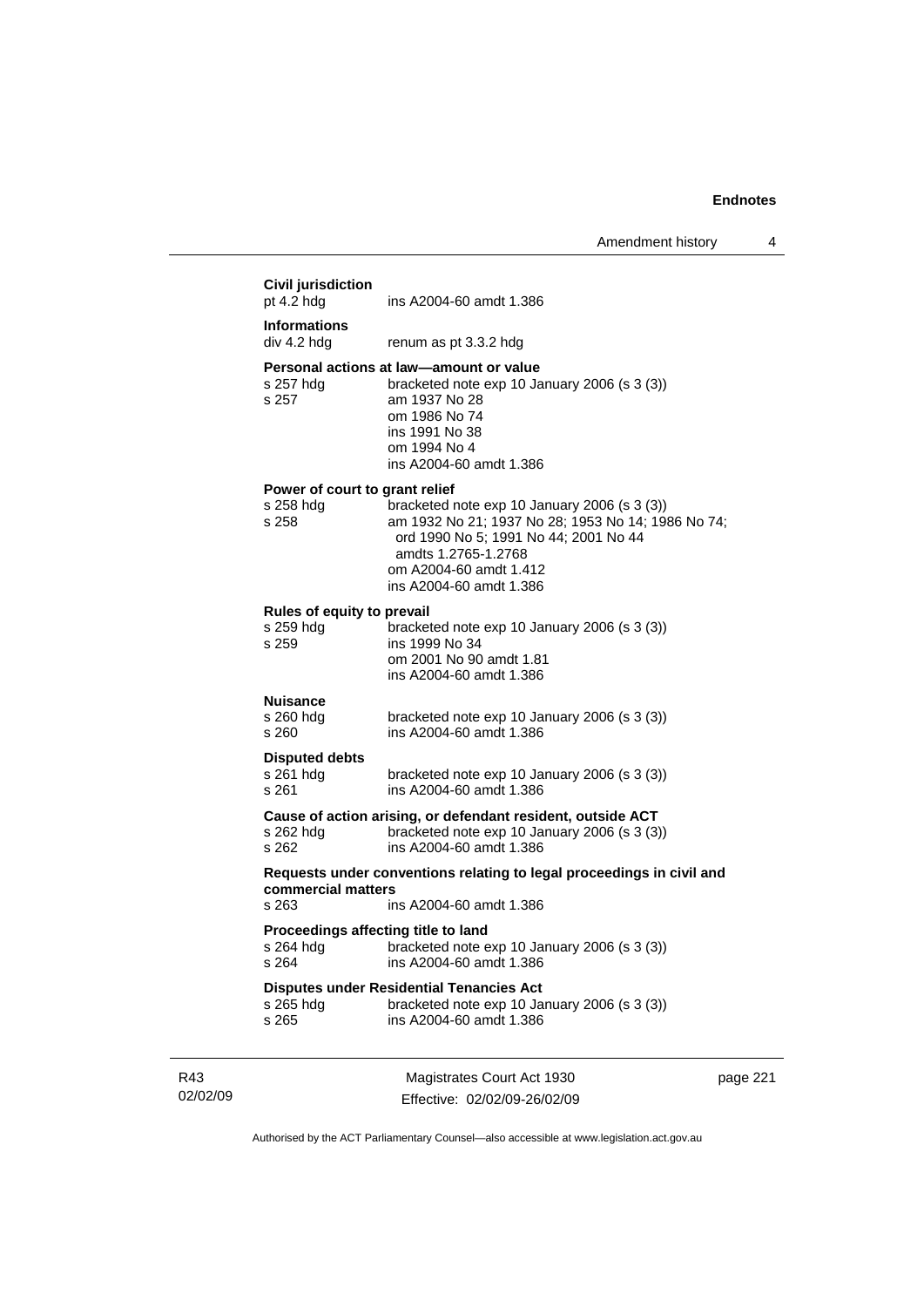| 4 | Amendment history |  |
|---|-------------------|--|
|---|-------------------|--|

| s 266 hdg<br>s 266                                 | <b>Complaints under Utilities Act, pt 12</b><br>bracketed note exp 10 January 2006 (s 3 (3))<br>ins A2004-60 amdt 1.386<br>am A2008-22 amdt 1.36<br>sub A2008-36 amdt 1.480 |
|----------------------------------------------------|-----------------------------------------------------------------------------------------------------------------------------------------------------------------------------|
| s 266A                                             | Civil disputes under ACT Civil and Administrative Tribunal Act<br>ins A2008-37 amdt 1.322                                                                                   |
| <b>Case stated for Supreme Court</b><br>pt 4.3 hdg | (prev pt 4 div 3 hdg) om A1986-74<br>ins A2004-60 amdt 1.386                                                                                                                |
| <b>Case stated</b><br>s 267 hda<br>s 267           | bracketed note exp 10 January 2006 (s 3 (3))<br>ins A2004-60 amdt 1.386<br>am A2008-36 amdt 1.481                                                                           |
| pt 4.4 hdg                                         | Transfer of proceedings from or to Supreme Court<br>ins A2004-60 amdt 1.386                                                                                                 |
| <b>Summonses</b><br>div 4.4 hdg                    | renum as div 3.3.3 hdg                                                                                                                                                      |
| s 268 hdg<br>s 268                                 | <b>Transfer of action from Supreme Court</b><br>bracketed note exp 10 January 2006 (s 3 (3))<br>ins A2004-60 amdt 1.386                                                     |
| s 269 hda<br>s 269                                 | Procedure on transfer of action from Supreme Court<br>bracketed note exp 10 January 2006 (s 3 (3))<br>ins A2004-60 amdt 1.386<br>am A2006-40 amdt 2.163                     |
| s 270 hdg<br>s.270                                 | Removal of proceedings into Supreme Court<br>bracketed note exp 10 January 2006 (s 3 (3))<br>ins A2004-60 amdt 1.386                                                        |
| <b>Stay of proceedings</b><br>s 271 hdg<br>s 271   | bracketed note exp 10 January 2006 (s 3 (3))<br>ins A2004-60 amdt 1.386                                                                                                     |
| Civil appeals<br>pt 4.5 hdg                        | ins A2004-60 amdt 1.386                                                                                                                                                     |
| <b>Warrants of arrest</b><br>div 4.5 hdg           | renum as div 3.3.4 hdg                                                                                                                                                      |
| Meaning of appeal-pt 4.5<br>s 272 hdq<br>s 272     | bracketed note exp 10 January 2006 (s 3 (3))<br>ins A2004-60 amdt 1.386<br>sub A2008-36 amdt 1.482                                                                          |

page 222 Magistrates Court Act 1930 Effective: 02/02/09-26/02/09

R43 02/02/09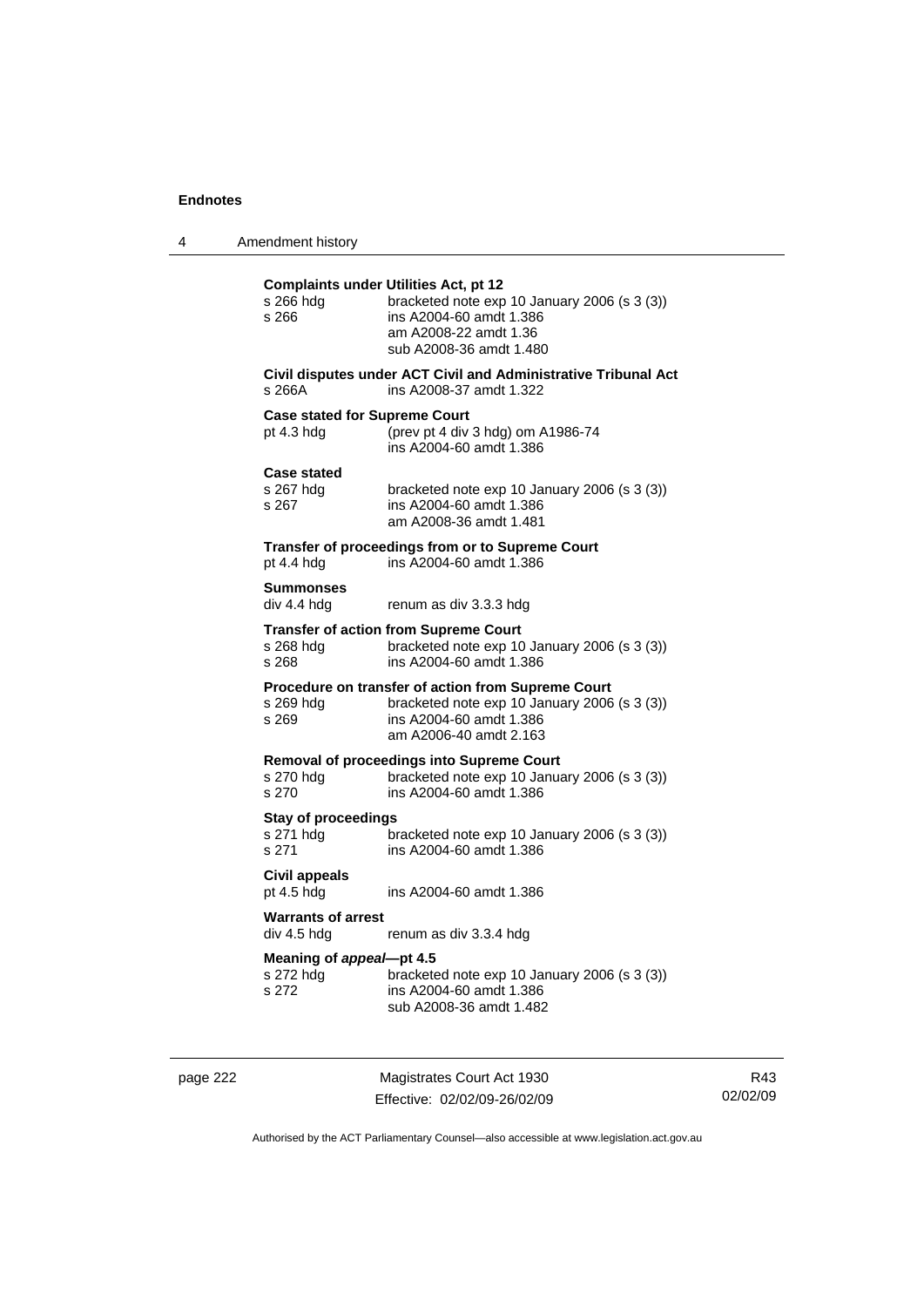| <b>Jurisdiction</b>                                     |                                                                                                                                                                                  |
|---------------------------------------------------------|----------------------------------------------------------------------------------------------------------------------------------------------------------------------------------|
| s 273 hdg<br>s 273                                      | bracketed note exp 10 January 2006 (s 3 (3))<br>ins A2004-60 amdt 1.386                                                                                                          |
| s 274                                                   | Cases in which appeal may be brought<br>s 274 hdg bracketed note $\exp 10 \text{ January } 2006 \text{ (s } 3 \text{ (3))}$<br>ins A2004-60 amdt 1.386<br>am A2008-36 amdt 1.483 |
| <b>Appeals-Small Claims Court</b><br>s 275 hdg<br>s 275 | bracketed note exp 10 January 2006 (s 3 (3))<br>ins A2004-60 amdt 1.386<br>om A2008-36 amdt 1.484                                                                                |
|                                                         |                                                                                                                                                                                  |
| <b>Evidence on appeal</b><br>s 276 hdg<br>s 276         | bracketed note exp 10 January 2006 (s 3 (3))<br>ins A2004-60 amdt 1.386                                                                                                          |
| s 277 hdg<br>s 277                                      | Powers of Supreme Court on appeal<br>bracketed note exp 10 January 2006 (s 3 (3))<br>ins A2004-60 amdt 1.386<br>om A2006-40 amdt 2.164                                           |
| <b>Small Claims Court</b>                               |                                                                                                                                                                                  |
| pt 4.6 hdg                                              | ins A2004-60 amdt 1.386<br>om A2008-36 amdt 1.485                                                                                                                                |
| Definitions for pt 4.6<br>s 278 hdg                     | bracketed note exp 10 January 2006 (s 3 (3))                                                                                                                                     |
| s 278                                                   | ins A2004-60 amdt 1.386<br>om A2008-36 amdt 1.485                                                                                                                                |
| <b>Small Claims Court</b>                               |                                                                                                                                                                                  |
| s 279 hdg<br>s 279                                      | bracketed note exp 10 January 2006 (s 3 (3))<br>ins A2004-60 amdt 1.386<br>om A2008-36 amdt 1.485                                                                                |
| Referees-appointment                                    |                                                                                                                                                                                  |
| s 280 hdg<br>s 280                                      | bracketed note exp 10 January 2006 (s 3 (3))<br>ins A2004-60 amdt 1.386<br>om A2008-36 amdt 1.485                                                                                |
| <b>Referees-functions</b>                               |                                                                                                                                                                                  |
| s 281 hdg<br>s 281                                      | bracketed note exp 10 January 2006 (s 3 (3))<br>ins A2004-60 amdt 1.386<br>om A2008-36 amdt 1.485                                                                                |
|                                                         | Referees-oath or affirmation of office                                                                                                                                           |
| s 282 hdg                                               | bracketed note exp 10 January 2006 (s 3 (3))                                                                                                                                     |
| s 282                                                   | ins A2004-60 amdt 1.386<br>om A2008-36 amdt 1.485                                                                                                                                |
|                                                         |                                                                                                                                                                                  |

R43 02/02/09

Magistrates Court Act 1930 Effective: 02/02/09-26/02/09 page 223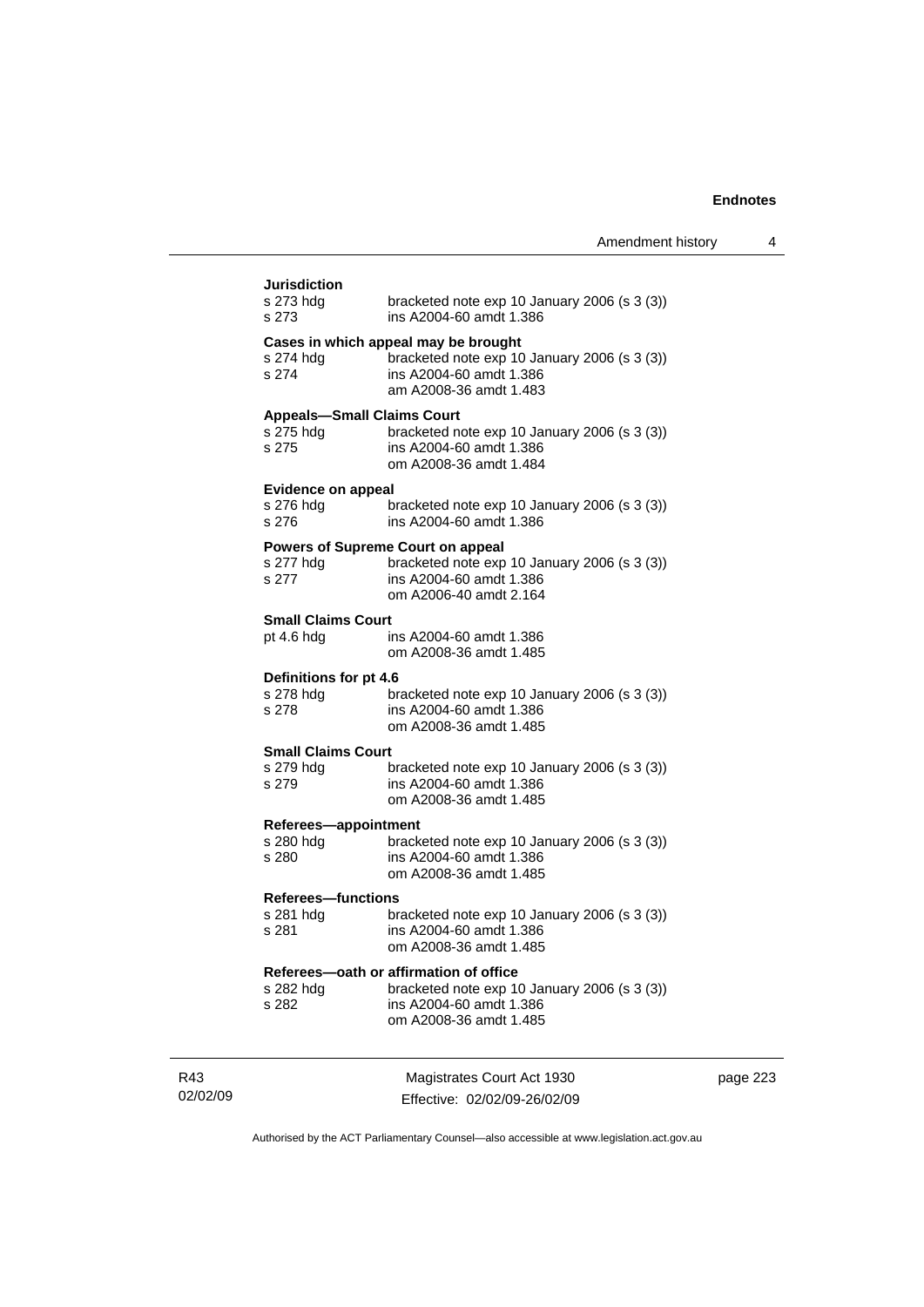|  | Amendment history |
|--|-------------------|
|--|-------------------|

# **Jurisdiction**<br>s 283 hdg bracketed note exp 10 January 2006 (s 3 (3)) s 283 ins A2004-60 amdt 1.386 om A2008-36 amdt 1.485 **\$10 000 limit**  s 284 hdg bracketed note exp 10 January 2006 (s 3 (3)) s 284 ins A2004-60 amdt 1.386 om A2008-36 amdt 1.485 **Admissibility of conference proceedings in inquiries**  s 285 hdg bracketed note exp 10 January 2006 (s 3 (3)) s 285 ins A2004-60 amdt 1.386 om A2008-36 amdt 1.485 **Small Claims Court's seal**  s 286 ins A2005-60 amdt 1.108 om A2008-36 amdt 1.485 **The Childrens Court** ch 4A hdg ins A2008-19 amdt 1.92 **The Childrens Court** pt 4A hdg ins A2008-19 amdt 1.92 **Childrens Court** s 287 ins A2008-19 amdt 1.92 **Jurisdiction of Childrens Court** s 288 **ins A2008-19 amdt 1.92 Proceedings where children jointly charged with adults** s 289 ins A2008-19 amdt 1.92 am A2008-44 amdt 1.90 **Chief Magistrate to arrange business of Childrens Court** s 290 ins A2008-19 amdt 1.92 **Childrens Court Magistrate to hear all matters** s 291 ins A2008-19 amdt 1.92 **Childrens Court Magistrate** pt 4A.2 hdg ins A2008-19 amdt 1.92 **Childrens Court Magistrate** s 291A ins A2008-19 amdt 1.92 **Acting Childrens Court Magistrate** s 291B ins A2008-19 amdt 1.92 **Assignment of other magistrates for Childrens Court matters** s 291C ins A2008-19 amdt 1.92

page 224 Magistrates Court Act 1930 Effective: 02/02/09-26/02/09

R43 02/02/09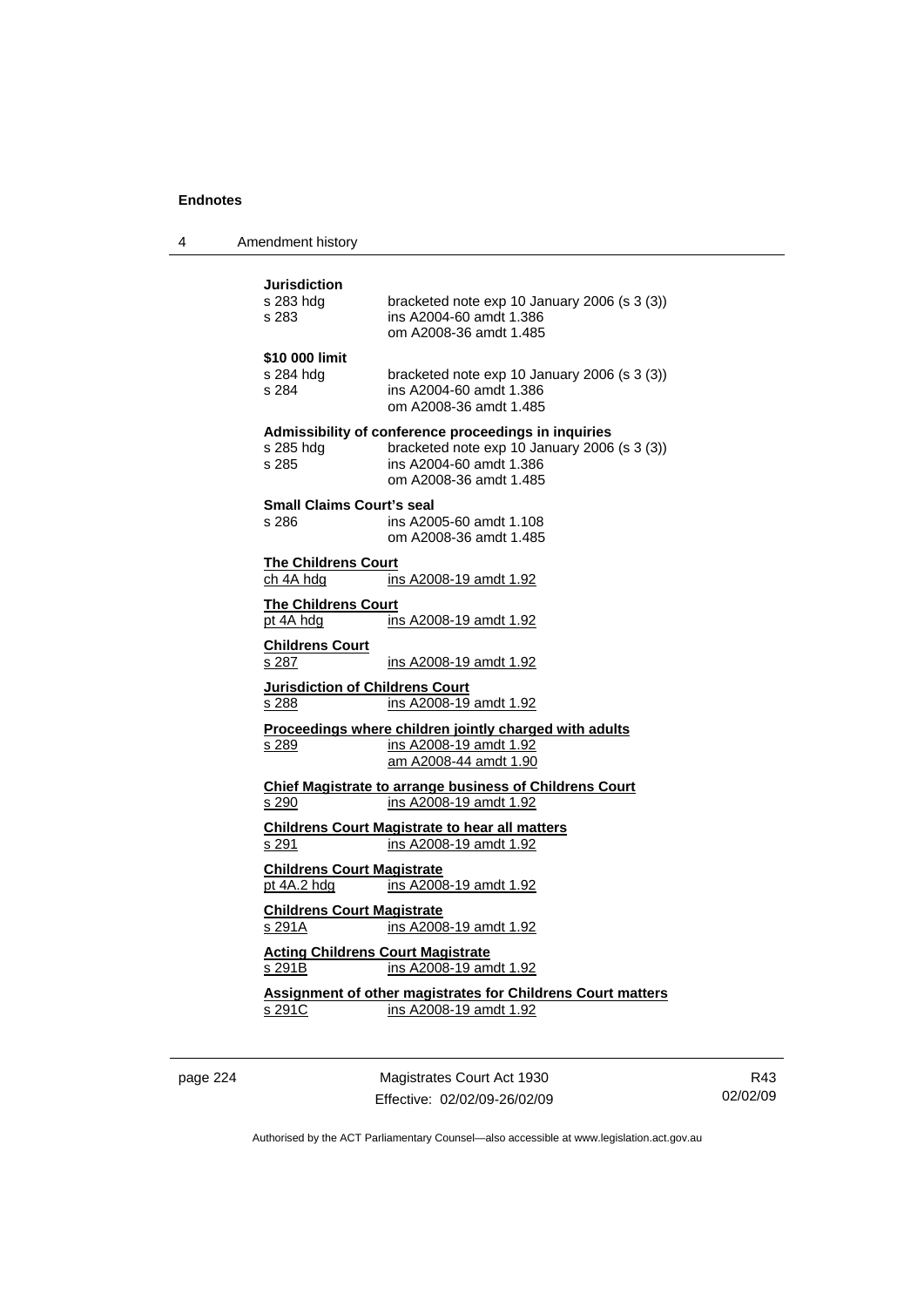dment history 4

|                                                        | Amendment history                                                                                                                                                                                                                                                                     |
|--------------------------------------------------------|---------------------------------------------------------------------------------------------------------------------------------------------------------------------------------------------------------------------------------------------------------------------------------------|
| <b>Completion of part-heard matters</b><br>s 291D      | ins A2008-19 amdt 1.92                                                                                                                                                                                                                                                                |
| <b>Criminal proceedings</b><br>pt 4A.3 hdg             | <u>ins A2008-19 amdt 1.92</u>                                                                                                                                                                                                                                                         |
| s 291E                                                 | Procedures for hearing indictable offences<br>ins A2008-19 amdt 1.92                                                                                                                                                                                                                  |
| s 291F                                                 | Childrens Court may adjourn hearings to allow access to legal advice<br>ins A2008-19 amdt 1.92                                                                                                                                                                                        |
| s 291G                                                 | <b>Childrens Court may send cases to Supreme Court for sentencing</b><br>ins A2008-19 amdt 1.92                                                                                                                                                                                       |
| <b>Miscellaneous</b><br>ch 5 hdg                       | (prev pt 15 hdg) sub and renum A2004-60 amdt 1.387                                                                                                                                                                                                                                    |
| Hearing<br>pt 5 hdg                                    | renum as pt 3.4 hdg                                                                                                                                                                                                                                                                   |
| <b>Offences</b><br>pt 5.1 hdg                          | ins A2004-60 amdt 1.387                                                                                                                                                                                                                                                               |
| General<br>div 5.1 hdg                                 | renum as div 3.4.1 hdg                                                                                                                                                                                                                                                                |
| <b>Evidence</b><br>div 5.2 hdg                         | renum as div 3.4.2 hdg                                                                                                                                                                                                                                                                |
| Remand<br>div 5.3 hdg                                  | renum as div 3.4.3 hdg                                                                                                                                                                                                                                                                |
| <b>Committal and recognisance</b><br>div 5.4 hdg       | renum as div 3.4.4 hdg                                                                                                                                                                                                                                                                |
| <b>Adjournment of proceedings</b><br>div 5.5 hdg       | renum as div 3.4.5 hdg                                                                                                                                                                                                                                                                |
| Contempt in face of court<br>s 290                     | (prev s 255) am 1967 No 1; 1972 No 37; ord 1990 No 5<br>sub 1993 No 4<br>am 1994 No 66; 1994 No 81; 1999 No 22 s 23; ss renum R10<br>LA; A2004-60 amdt 1.391<br>renum A2004-60 amdt 1.392<br>am A2005-53 amdt 1.108; ss renum R30 LA (see A2005-53<br>amdt 1.109)<br>om A2006-55 s 17 |
| Failure to give evidence-offence<br>s 291 hdg<br>s 291 | (prev s 255AA hdg) sub A2004-60 amdt 1.393<br>(prev s 255AA) ins 1994 No 61                                                                                                                                                                                                           |

R43 02/02/09

Magistrates Court Act 1930 Effective: 02/02/09-26/02/09 page 225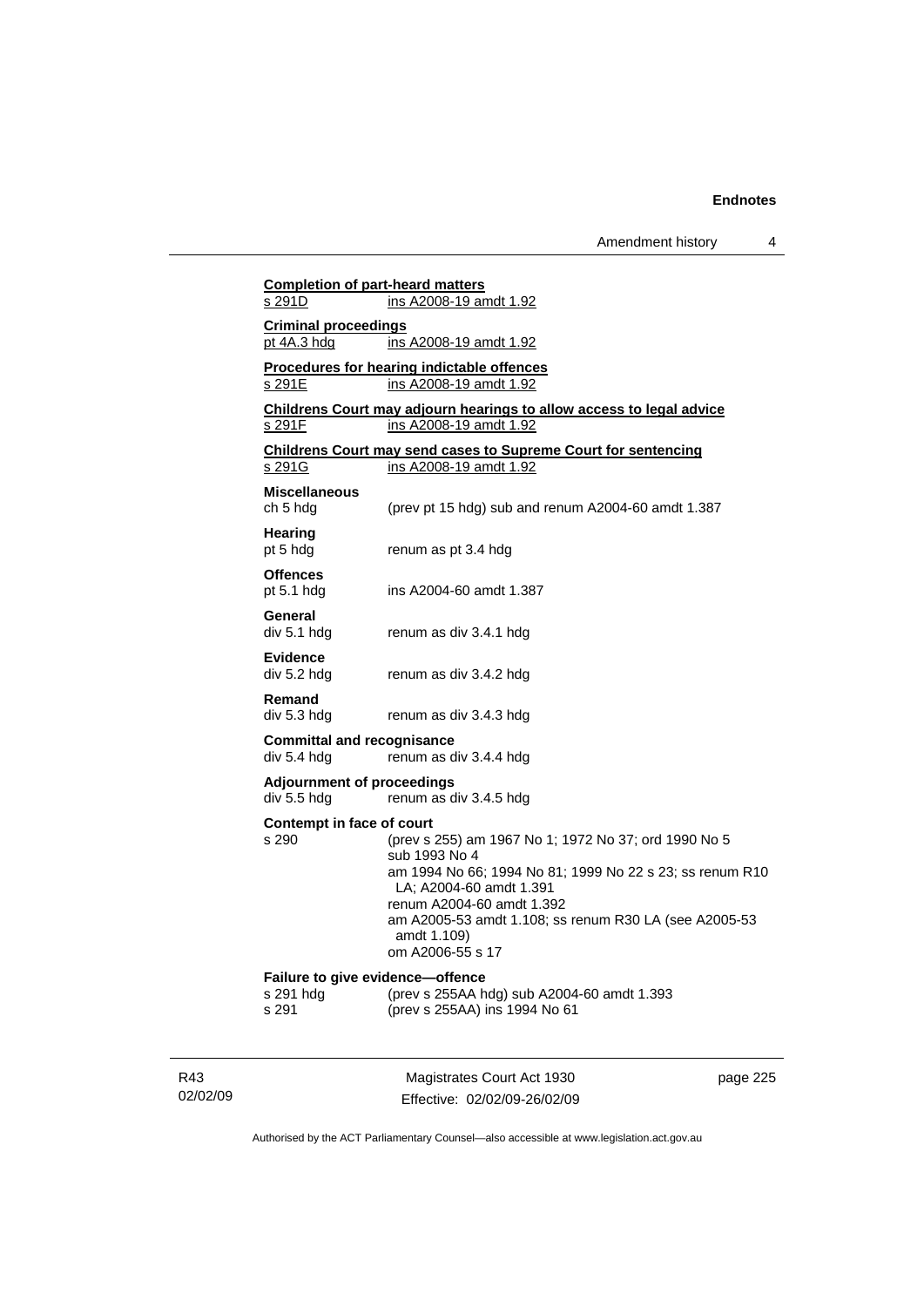| 4 | Amendment history     |                                                                                                                                                                                                                  |
|---|-----------------------|------------------------------------------------------------------------------------------------------------------------------------------------------------------------------------------------------------------|
|   |                       | am 1995 No 46; 1996 No 6; 1998 No 25; 1998 No 54;<br>A2004-60 amdt 1.394, amdt 1.395<br>reloc from s 255AA by A2004-60 amdt 1.396<br>om A2005-53 amdt 1.110                                                      |
|   | s 292 hdg             | Failure to comply with order in nuisance action<br>ins A2004-60 amdt 1.412                                                                                                                                       |
|   | s 292                 | bracketed note exp 10 January 2006 (s 3 (3))<br>reloc from Magistrates Court (Civil Jurisdiction) Act 1982<br>s 8 (2) by A2004-60 amdt 1.450                                                                     |
|   |                       | <b>Failure to comply with Magistrates Court subpoena</b>                                                                                                                                                         |
|   | s 293 hdg<br>s 293    | bracketed note exp 10 January 2006 (s 3 (3))<br>(1) reloc from Magistrates Court (Civil Jurisdiction) Act 1982<br>s 187 (7) by A2004-60 amdt 1.488<br>(2), (3) ins A2004-60 amdt 1.412<br>om A2005-53 amdt 1.111 |
|   |                       | Failure to comply with judgment for delivery of detained goods                                                                                                                                                   |
|   | s 294 hdg             | ins A2004-60 amdt 1.412                                                                                                                                                                                          |
|   | s 294                 | bracketed note exp 10 January 2006 (s 3 (3))<br>reloc from Magistrates Court (Civil Jurisdiction) Act 1982<br>s 217 (4) by A2004-60 amdt 1.502<br>om A2006-40 amdt 2.164                                         |
|   |                       | False or misleading statement by garnishee                                                                                                                                                                       |
|   | s 295 hdg<br>s 295    | ins A2004-60 amdt 1.412<br>bracketed note exp 10 January 2006 (s 3 (3))<br>reloc from Magistrates Court (Civil Jurisdiction) Act 1982<br>s 329 (2) by A2004-60 amdt 1.524<br>om A2006-40 amdt 2.164              |
|   |                       | Obligations of judgment creditor if garnishee pays too much                                                                                                                                                      |
|   | s 296 hdg             | ins A2004-60 amdt 1.412<br>bracketed note exp 10 January 2006 (s 3 (3))                                                                                                                                          |
|   | s 296                 | reloc from Magistrates Court (Civil Jurisdiction) Act 1982<br>s 337 (1) by A2004-60 amdt 1.527<br>om A2006-40 amdt 2.164                                                                                         |
|   |                       | Notice to be given if judgment debtor ceases employment                                                                                                                                                          |
|   | s 297 hdg             | ins A2004-60 amdt 1.412<br>bracketed note exp 10 January 2006 (s 3 (3))                                                                                                                                          |
|   | s 297                 | reloc from Magistrates Court (Civil Jurisdiction) Act 1982<br>s 340 (1) by A2004-60 amdt 1.531<br>om A2006-40 amdt 2.164                                                                                         |
|   | Prejudice to employee |                                                                                                                                                                                                                  |
|   | s 298                 | reloc from Magistrates Court (Civil Jurisdiction) Act 1982 s 341<br>by A2004-60 amdt 1.535                                                                                                                       |
|   |                       |                                                                                                                                                                                                                  |
|   |                       |                                                                                                                                                                                                                  |

page 226 Magistrates Court Act 1930 Effective: 02/02/09-26/02/09

R43 02/02/09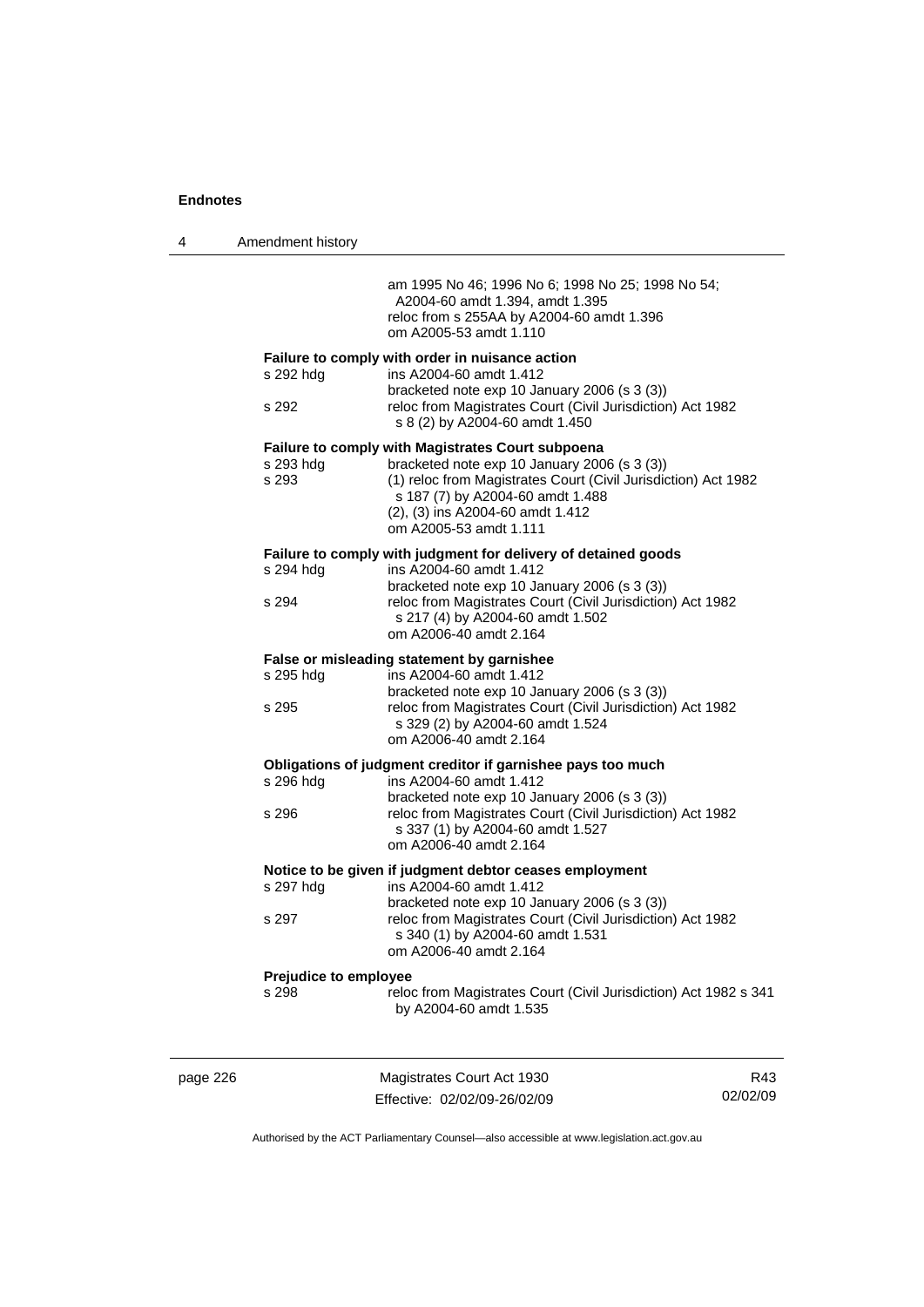| Amendment history |  |
|-------------------|--|
|-------------------|--|

| s 299                                    | Interference with seized property etc<br>reloc from Magistrates Court (Civil Jurisdiction) Act 1982 s 379<br>by A2004-60 amdt 1.537<br>om A2006-40 amdt 2.164                                                                                                                 |          |
|------------------------------------------|-------------------------------------------------------------------------------------------------------------------------------------------------------------------------------------------------------------------------------------------------------------------------------|----------|
| s 300 hdg<br>s 300                       | <b>Failure to comply with Small Claims Court subpoena</b><br>bracketed note exp 10 January 2006 (s 3 (3))<br>(1) reloc from Magistrates Court (Civil Jurisdiction) Act 1982<br>s 448 (1) by A2004-60 amdt 1.563<br>(2), (3) ins A2004-60 amdt 1.412<br>om A2005-53 amdt 1.112 |          |
| s 301                                    | Witness before Small Claims Court to answer questions<br>reloc from Magistrates Court (Civil Jurisdiction) Act 1982 s 449<br>by A2004-60 amdt 1.568<br>om A2005-53 amdt 1.112                                                                                                 |          |
| s 302 hdg                                | <b>Contravention of Small Claims Court order in trespass proceeding</b><br>ins A2004-60 amdt 1.412                                                                                                                                                                            |          |
| s 302                                    | bracketed note exp 10 January 2006 (s 3 (3))<br>reloc from Magistrates Court (Civil Jurisdiction) Act 1982<br>s 460 (2) by A2004-60 amdt 1.574<br>om A2008-36 amdt 1.486                                                                                                      |          |
| Other                                    |                                                                                                                                                                                                                                                                               |          |
| pt $5.2$ hdg                             | ins A2004-60 amdt 1.412                                                                                                                                                                                                                                                       |          |
| <b>Contempt of court</b><br>s 307        | ins A2006-55 s 18                                                                                                                                                                                                                                                             |          |
| <b>Magistrates Court's seal</b><br>s 308 | ins A2005-60 amdt 1.109                                                                                                                                                                                                                                                       |          |
| Directions about procedure etc<br>s 309  | (prev s 254A) ins 1989 No 59<br>reloc by A2004-60 amdt 1.385<br>sub A2006-55 s 19                                                                                                                                                                                             |          |
| s 310 hdg<br>s 310                       | Hearings generally to be in public<br>(prev s 51 hdg) sub A2004-60 amdt 1.224<br>(prev s 51) am 1986 No 74<br>sub 1996 No 6<br>am A2004-60 amdts 1.225-1.227<br>reloc by A2004-60 amdt 1.228<br>am A2008-36 amdt 1.487                                                        |          |
| s 311                                    | Appearance by audiovisual or audio links etc<br>(prev s 254B) ins 1999 No 22 s 22<br>am 2000 No 17 s 3 sch 1; A2003-48 amdt 2.11; A2004-60<br>amdt 1.388; ss renum R26 LA (see A2004-60 amdt 1.389)<br>reloc by A2004-60 amdt 1.390                                           |          |
|                                          | Magistrates Court Act 1930<br>Effective: 02/02/09-26/02/09                                                                                                                                                                                                                    | page 227 |

Authorised by the ACT Parliamentary Counsel—also accessible at www.legislation.act.gov.au

R43 02/02/09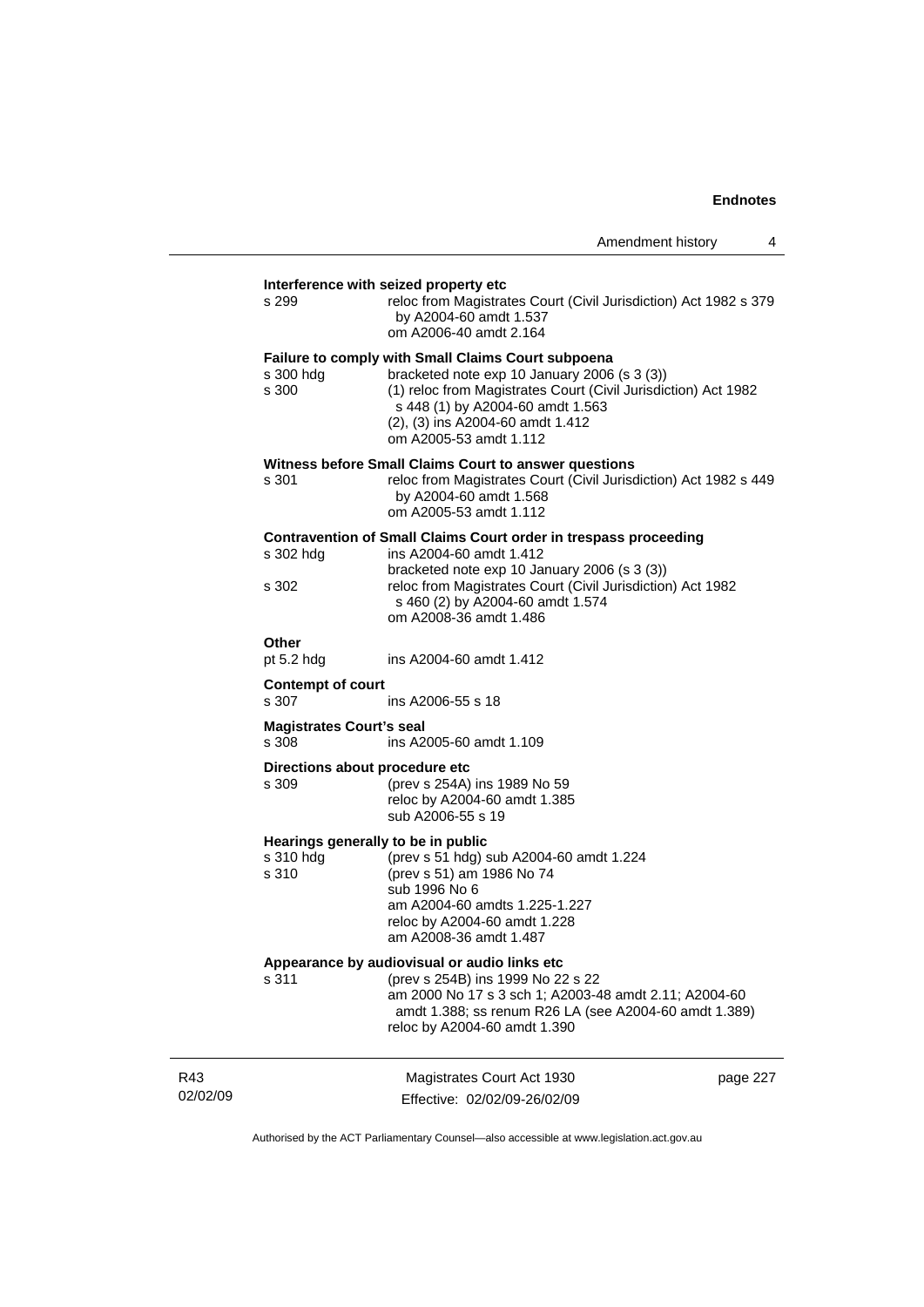4 Amendment history

 am A2005-20 amdt 3.305 sub A2006-55 s 20

| Failure to give evidence-committal<br>(prev s 255AB hdg) sub A2004-60 amdt 1.397<br>s 312 hdg<br>s 312<br>(prev s 255AB) ins 1994 No 61<br>am 1995 No 46; A2004-60 amdts 1.398-1.400<br>reloc by A2004-60 amdt 1.401<br>sub A2005-53 amdt 1.113<br>am A2006-23 amdts 1.260-1.262<br><b>Commitment to remand centre</b><br>(prev s 255A) ins 1976 No 42<br>s 313<br>am 1995 No 41; 1996 No 6; 1998 No 25<br>reloc by A2004-60 amdt 1.402<br>om A2006-23 amdt 1.263<br>Registrar to give directions for preparation of transcript<br>s 314 hdg<br>(prev s 255B hdg) am 1991 No 44<br>s 314<br>(prev s 255B) ins 1980 No 4<br>am 1986 No 71; 1991 No 44; A2004-60 amdt 1.403<br>reloc by A2004-60 amdt 1.404<br><b>Applications for transcripts</b><br>(prev s 255C) ins 1980 No 4<br>s 315<br>amdt 1.410)<br>reloc by A2004-60 amdt 1.411<br><b>Record of proceedings</b><br>s 316 hdg<br>(prev s 54A hdg) sub A2004-60 amdt 1.229<br>s 316<br>(prev s 54A) ins 1980 No 4<br>LA; A2003-48 amdt 2.9; A2004-60 amdt 1.230 |                                                                                                                                                                             |
|-----------------------------------------------------------------------------------------------------------------------------------------------------------------------------------------------------------------------------------------------------------------------------------------------------------------------------------------------------------------------------------------------------------------------------------------------------------------------------------------------------------------------------------------------------------------------------------------------------------------------------------------------------------------------------------------------------------------------------------------------------------------------------------------------------------------------------------------------------------------------------------------------------------------------------------------------------------------------------------------------------------------------|-----------------------------------------------------------------------------------------------------------------------------------------------------------------------------|
|                                                                                                                                                                                                                                                                                                                                                                                                                                                                                                                                                                                                                                                                                                                                                                                                                                                                                                                                                                                                                       |                                                                                                                                                                             |
|                                                                                                                                                                                                                                                                                                                                                                                                                                                                                                                                                                                                                                                                                                                                                                                                                                                                                                                                                                                                                       |                                                                                                                                                                             |
|                                                                                                                                                                                                                                                                                                                                                                                                                                                                                                                                                                                                                                                                                                                                                                                                                                                                                                                                                                                                                       |                                                                                                                                                                             |
|                                                                                                                                                                                                                                                                                                                                                                                                                                                                                                                                                                                                                                                                                                                                                                                                                                                                                                                                                                                                                       | am 1986 No 71; 1986 No 83; 1988 No 45; 1991 No 38; 1991<br>No 44; 1993 No 4; 1994 No 4; 1999 No 22 s 24; A2004-60<br>amdts 1.405-1.409; ss renum R26 LA (see A2004-60       |
|                                                                                                                                                                                                                                                                                                                                                                                                                                                                                                                                                                                                                                                                                                                                                                                                                                                                                                                                                                                                                       |                                                                                                                                                                             |
| reloc by A2004-60 amdt 1.231<br>pars renum R26 LA<br>am A2005-20 amdt 3.306                                                                                                                                                                                                                                                                                                                                                                                                                                                                                                                                                                                                                                                                                                                                                                                                                                                                                                                                           | am 1985 No 41; 1986 No 71; 1986 No; 1986 No 74; 1986<br>No 83; ord 1990 No 5; 1991 Nos 44 and 106; 1999 No 22<br>s 19; 1999 No 66 sch 3; 2000 No 17 s 3 sch 1; ss renum R10 |
| Record of proceedings and transcript<br>(prev s 60) sub 1958 No 12; 1967 No 1<br>s 317<br>am 1972 No 37<br>sub 1974 No 14; 1980 No 4<br>am 1991 No 44; 1999 No 22 s 20; A2004-60<br>amdts 1.233-1.237<br>reloc by A2004-60 amdt 1.238                                                                                                                                                                                                                                                                                                                                                                                                                                                                                                                                                                                                                                                                                                                                                                                 |                                                                                                                                                                             |

| page 228 |  |
|----------|--|
|----------|--|

page 228 Magistrates Court Act 1930 Effective: 02/02/09-26/02/09

R43 02/02/09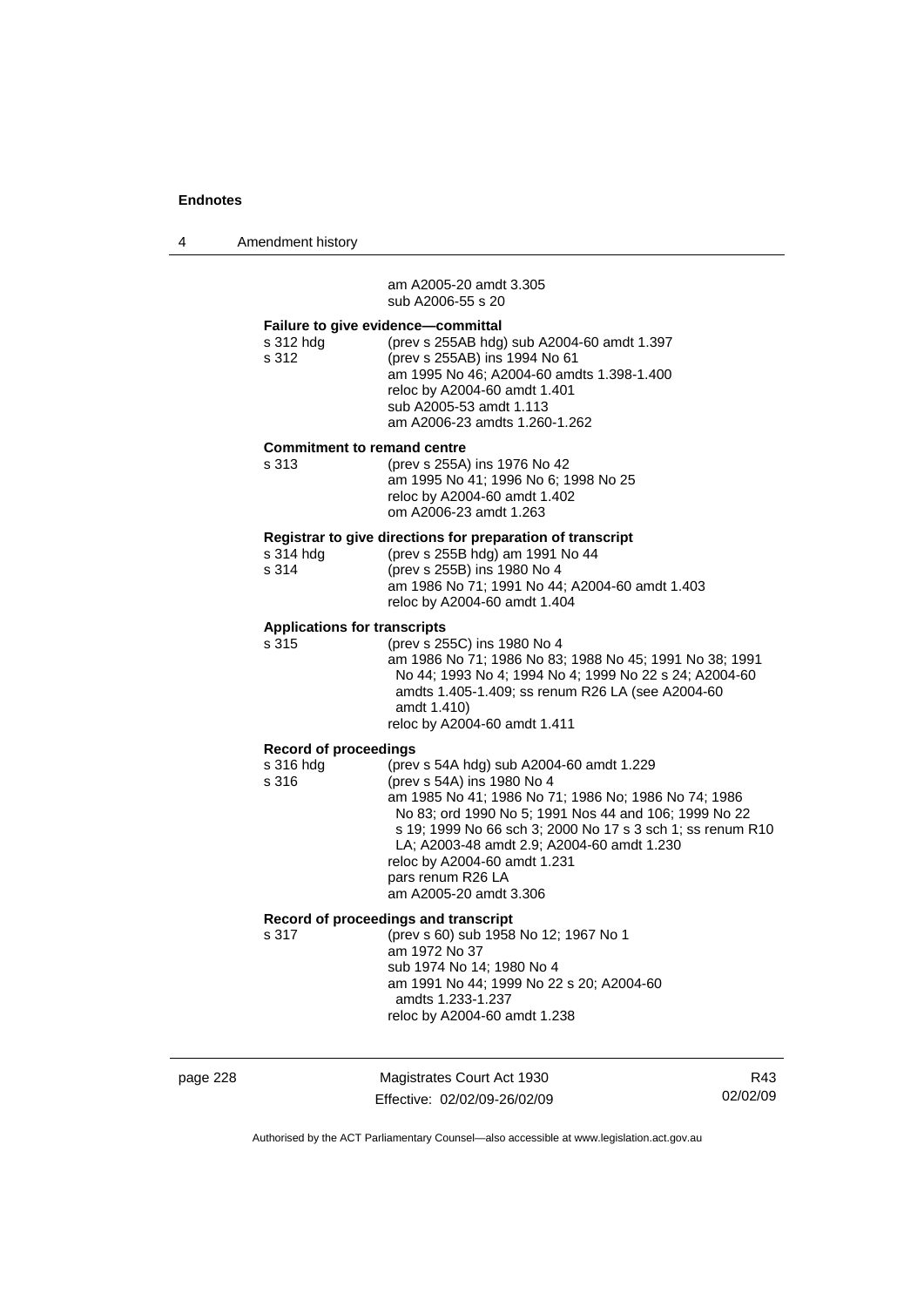| documents                                        | Person about to leave ACT may be ordered to be examined or produce                                                                                                                                  |
|--------------------------------------------------|-----------------------------------------------------------------------------------------------------------------------------------------------------------------------------------------------------|
| s 318 hdg<br>s 318                               | (prev s 67 hdg) am A2004-60 amdt 1.258<br>(prev s 67) am 1980 No 4; 1986 No 74; 1996 No 6; ss renum<br>R10 LA; A2004-60 amdt 1.259, amdt 1.260<br>reloc by A2004-60 amdt 1.261                      |
| Witnesses' rights and liabilities<br>s 319       | (prev s 68) am 1996 No 6; A2004-60 amdt 1.263, amdt 1.264<br>reloc by A2004-60 amdt 1.265                                                                                                           |
| s 320 hdg<br>s 320                               | Depositions to be given to registrar<br>(prev s 69 hdg) am 1991 No 44<br>(prev s 69) am 1958 No 12; 1967 No 1; 1980 No 4; 1991<br>No 44; A2004-60 amdts 1.266-1.268<br>reloc by A2004-60 amdt 1.269 |
| Regulation-making power<br>s 321                 | ins A2004-60 amdt 1.412                                                                                                                                                                             |
| pt 6 hdg                                         | Proceedings in case of indictable offences<br>renum as pt 3.5 hdg                                                                                                                                   |
| Preliminary<br>div 6.1A hdg                      | renum as div 3.5.1 hdg                                                                                                                                                                              |
| Institution of proceedings<br>div 6.1 hdg        | renum as div 3.5.2 hdg                                                                                                                                                                              |
| div 6.2 hdg                                      | Proceedings subsequent to hearing of evidence<br>renum as div 3.5.3 hdg                                                                                                                             |
| Costs<br>div 6.2A hdg                            | renum as div 3.5.4 hdg                                                                                                                                                                              |
| <b>Recognisances of witnesses</b><br>div 6.3 hdg | renum as div 3.5.5 hdg                                                                                                                                                                              |
| <b>Miscellaneous</b><br>div 6.4 hdg              | renum as div 3.5.6 hdg                                                                                                                                                                              |
| pt 7 hdg                                         | Proceedings for offences punishable summarily<br>renum as pt 3.6 hdg                                                                                                                                |
| pt 7A hdg                                        | Service and pleading by post for certain offences<br>renum as pt 3.7 hdg                                                                                                                            |
| pt 8 hdg                                         | Infringement notices for certain offences<br>renum as pt 3.8 hdg                                                                                                                                    |
| Preliminary<br>div 8.1 hdg                       | renum as div 3.8.1 hdg                                                                                                                                                                              |
|                                                  |                                                                                                                                                                                                     |

R43 02/02/09

Magistrates Court Act 1930 Effective: 02/02/09-26/02/09 page 229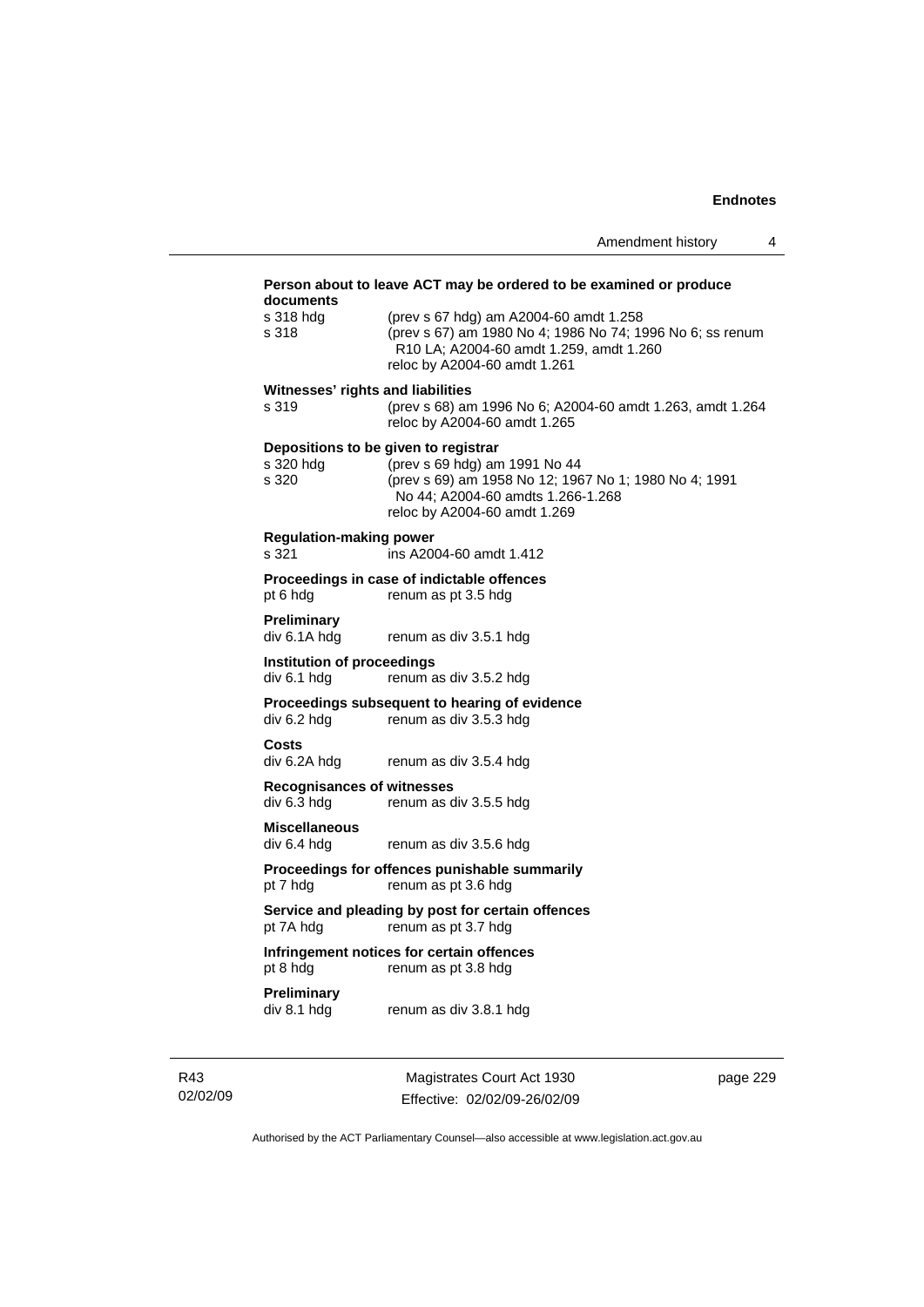| 4 | Amendment history |
|---|-------------------|
|---|-------------------|

**Infringement and reminder notices**<br>div 8.2 hdg renum as div 3.8. renum as div 3.8.2 hdg **Additional provisions for vehicle-related offences**  div 8.2A hdg renum as div 3.8.3 hdg **Disputing liability**  renum as div 3.8.4 hdg

**Miscellaneous**  div 8.4 hdg renum as div 3.8.5 hdg

**Enforcement of decisions**  pt 9 hdg renum as pt 3.9 hdg

**General**  div 9.1 hdg renum as div 3.9.1 hdg

**Enforcement of fines**  div 9.2 hdg renum as div 3.9.2 hdg

**Reciprocal enforcement of fines against bodies corporate**  div 9.2A hdg renum as div 3.9.3 hdg

**Adverse claims**  pt 9 div 3 hdg om 1986 No 74

**Attachment of debts**  pt 9 div 4 hdg om 1994 No 61

**Imprisonment of fraudulent debtors**  pt 9 div 5 hdg om 1994 No 61

**Miscellaneous**  div 9.6 hdg renum as div 3.9.4 hdg

**Restraining orders** 

pt 10 hdg sub 1990 No 65 om 2001 No 90 amdt 1.79

**Appeals to Supreme Court**  pt 11 hdg renum as pt 3.10 hdg

**Appellate jurisdiction of Supreme Court**  div 11.1 hdg renum as div 3.10.1 hdg

**Appeals** 

div 11.2 hdg renum as div 3.10.2 hdg

**Orders to review**  div 11.3 hdg renum as div 3.10.3 hdg

**Absconding appellants**  pt 11 div 3A hdg ins 1984 No 62

page 230 Magistrates Court Act 1930 Effective: 02/02/09-26/02/09

R43 02/02/09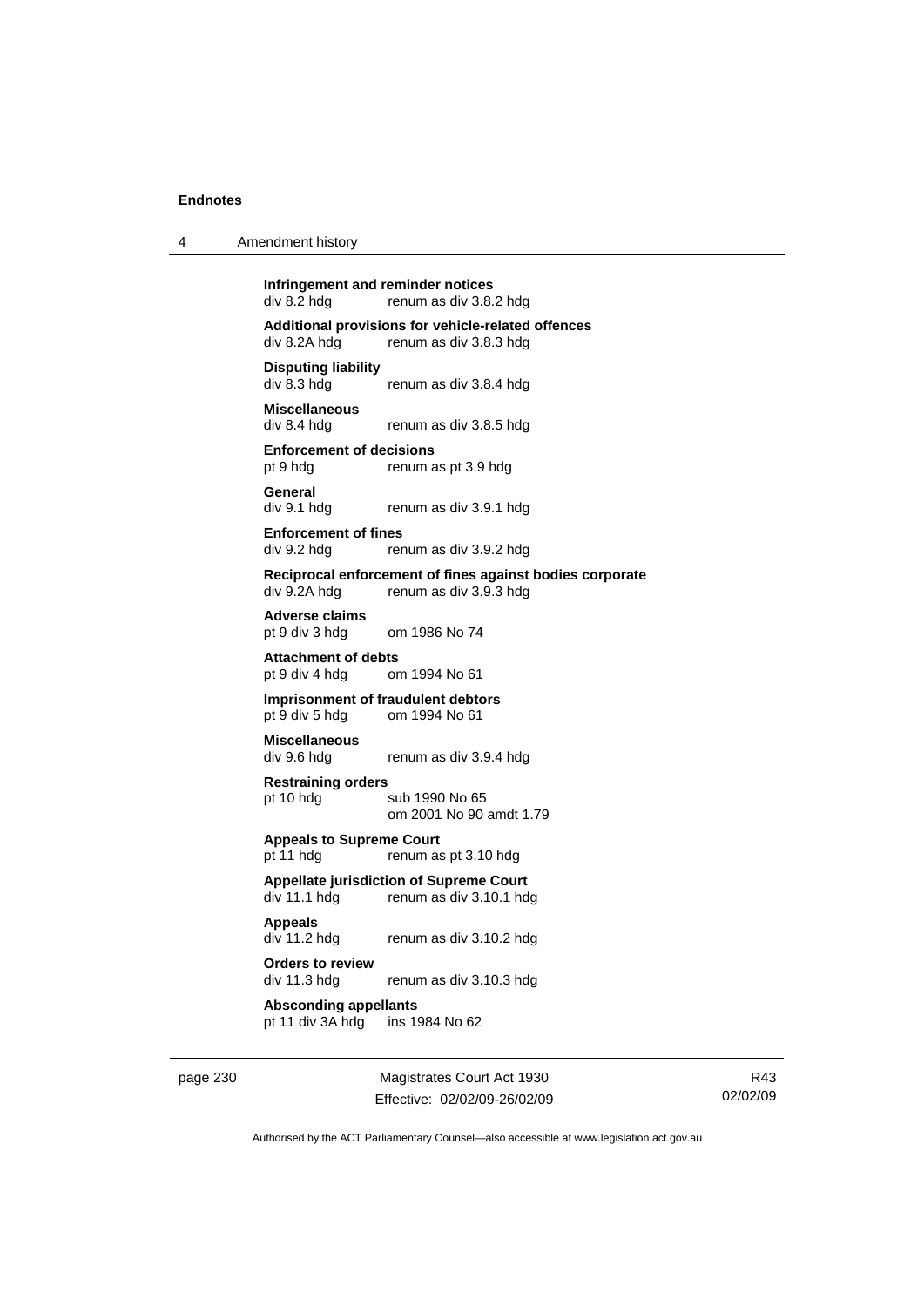Amendment history 4

|                                   | Amendment history                                                                                                                                                                             | 4        |  |  |  |
|-----------------------------------|-----------------------------------------------------------------------------------------------------------------------------------------------------------------------------------------------|----------|--|--|--|
|                                   | om 1992 No 9                                                                                                                                                                                  |          |  |  |  |
|                                   | <b>General provisions</b>                                                                                                                                                                     |          |  |  |  |
| div 11.4 hdg                      | renum as div 3.10.4 hdg                                                                                                                                                                       |          |  |  |  |
| pt 12 hdg                         | Protection of magistrates in the execution of their office<br>om A2004-60 amdt 1.369                                                                                                          |          |  |  |  |
| Costs<br>pt 13 hdg                | renum as pt 3.11 hdg                                                                                                                                                                          |          |  |  |  |
| <b>Court and tribunal fees</b>    |                                                                                                                                                                                               |          |  |  |  |
| pt 13A hdg                        | orig pt 13A hdg ins 1974 No 14<br>om 1992 No 9<br>ins 1994 No 4                                                                                                                               |          |  |  |  |
|                                   | sub 2000 No 1 s 3 sch<br>om A2004-60 amdt 1.378                                                                                                                                               |          |  |  |  |
| <b>Securities</b><br>pt 14 hdg    | renum as pt 3.12 hdg                                                                                                                                                                          |          |  |  |  |
| <b>Miscellaneous</b><br>pt 15 hdg | renum as ch 5 hdg                                                                                                                                                                             |          |  |  |  |
| Transitional                      |                                                                                                                                                                                               |          |  |  |  |
| pt 16 hdg                         | ins 1999 No 34<br>om 2001 No 90 amdt 1.81                                                                                                                                                     |          |  |  |  |
| pt 17 hdg                         | <u><b>Transitional—Children and Young People Act 2008</b></u><br>renum as ch 10 hdg                                                                                                           |          |  |  |  |
| ch 10 hdg                         | <b>Transitional-Children and Young People Act 2008</b><br>(prev pt 17 hdg) ins A2008-20 amdt 1.5<br>renum as ch 10 hdg R41 LA<br>exp 27 February 2011 (s 404 (1) LA s 88 declaration applies) |          |  |  |  |
| <b>Childrens Court Magistrate</b> |                                                                                                                                                                                               |          |  |  |  |
| s 400                             | ins A2008-20 amdt 1.5<br>exp 27 February 2011 (s 404 (1) LA s 88 declaration applies)                                                                                                         |          |  |  |  |
|                                   | <b>Existing proceedings in Childrens Court</b>                                                                                                                                                |          |  |  |  |
| s 401                             | ins A2008-20 amdt 1.5<br>exp 27 February 2011 (s 404 (1) LA s 88 declaration applies)                                                                                                         |          |  |  |  |
|                                   | Completion of part-heard matters if magistrate no longer Childrens Court                                                                                                                      |          |  |  |  |
| magistrate etc<br>s 402           | ins A2008-20 amdt 1.5<br>exp 27 February 2011 (s 404 (1) LA s 88 declaration applies)                                                                                                         |          |  |  |  |
| <b>Transitional regulations</b>   |                                                                                                                                                                                               |          |  |  |  |
| s 403                             | ins A2008-20 amdt 1.5<br>exp 27 February 2011 (s 404 (1))                                                                                                                                     |          |  |  |  |
|                                   |                                                                                                                                                                                               |          |  |  |  |
|                                   | Magistrates Court Act 1930                                                                                                                                                                    | page 231 |  |  |  |

Authorised by the ACT Parliamentary Counsel—also accessible at www.legislation.act.gov.au

Effective: 02/02/09-26/02/09

R43 02/02/09

J.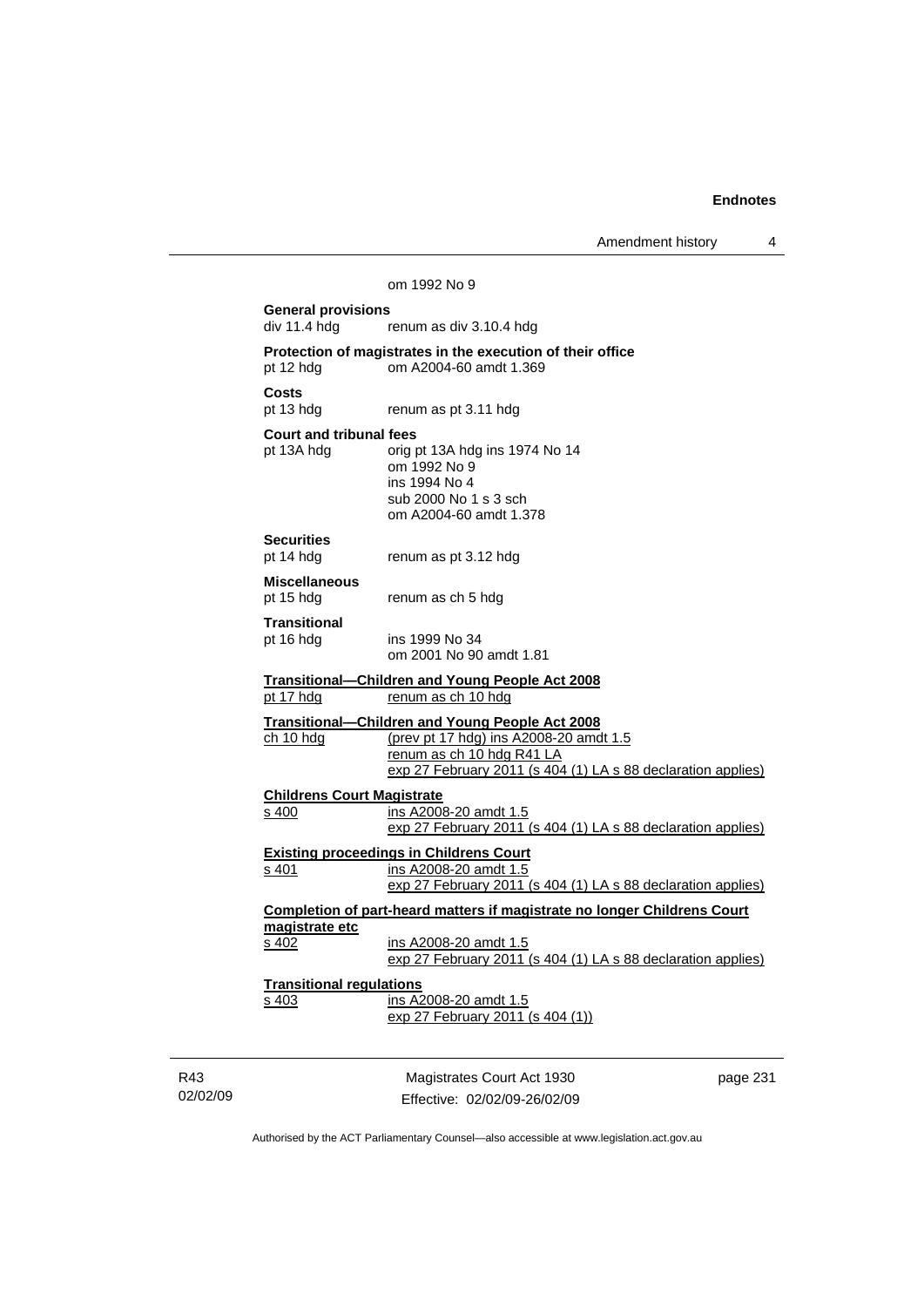4 Amendment history

| Expiry-ch 10<br>s 404                     | ins A2008-20 amdt 1.5<br>exp 27 February 2011 (s 404 (1) LA s 88 declaration applies)                                                                                                                                                                                                                                                                                                                                                                                                                                                                                                  |     |
|-------------------------------------------|----------------------------------------------------------------------------------------------------------------------------------------------------------------------------------------------------------------------------------------------------------------------------------------------------------------------------------------------------------------------------------------------------------------------------------------------------------------------------------------------------------------------------------------------------------------------------------------|-----|
| ch 11 hdg                                 | <b>Transitional-Crimes Legislation Amendment Act 2008</b><br>ins A2008-44 amdt 1.91<br>exp 1 year after the day it commences (s 453)                                                                                                                                                                                                                                                                                                                                                                                                                                                   |     |
| s 450                                     | Application of amendments-indictable offences<br>ins A2008-44 amdt 1.91<br>exp 1 year after the day it commences (s 453)                                                                                                                                                                                                                                                                                                                                                                                                                                                               |     |
| s 451                                     | Application of certain other amendments<br>ins A2008-44 amdt 1.91<br>exp 1 year after the day it commences (s 453)                                                                                                                                                                                                                                                                                                                                                                                                                                                                     |     |
| <b>Transitional regulations</b><br>s 452  | ins A2008-44 amdt 1.91<br>exp 1 year after the day it commences (s 453)                                                                                                                                                                                                                                                                                                                                                                                                                                                                                                                |     |
| Expiry-ch 11<br>s 453                     | ins A2008-44 amdt 1.91<br>exp 1 year after the day it commences (s 453)                                                                                                                                                                                                                                                                                                                                                                                                                                                                                                                |     |
| ch 12 hdg                                 | <u><b>Transitional-Sexual and Violent Offences Legislation Amendment Act 2008</b></u><br>ins A2008-41 s 35<br>exp 1 year after it commences (s 461)                                                                                                                                                                                                                                                                                                                                                                                                                                    |     |
| <b>Application of amendments</b><br>s 460 | ins A2008-41 s 35<br>exp 1 year after it commences (s 461)                                                                                                                                                                                                                                                                                                                                                                                                                                                                                                                             |     |
| Expiry-ch 12<br>s 461                     | ins A2008-41 s 35<br>exp 1 year after it commences (s 461)                                                                                                                                                                                                                                                                                                                                                                                                                                                                                                                             |     |
| Oath and affirmation of office<br>sch 1   | orig sch 1 am 1937 No 28; 1938 No 25 (as am 1938 No 35);<br>1938 No 35; 1953 No 14; 1958 No 12; 1966 No 2; 1967 No 1;<br>1968 No 25; 1972 No 37; 1974 No 14; 1976 No 42; 1977<br>No 34; 1977 No 61; 1978 No 46; 1979 No 33; 1984 No 62;<br>1985 No 67; 1986 No 74; 1989 No 59; 1990 No 65; 1991<br>No 44; 1992 No 9; 1992 No 37; 1993 No 4; 1994 No 61; 1996<br>No 6; 1996 No 82; 1998 No 67<br>om 2001 No 44 amdt 1.2769<br>(prev sch 2) am 1938 No 25 (as am 1938 No 35)<br>om 1977 No 4<br>ins 1977 No 4<br>am 1997 No 94<br>renum 2001 No 44 amdt 1.2770<br>am A2005-20 amdt 3.307 |     |
|                                           | Magistrates Court Act 1930                                                                                                                                                                                                                                                                                                                                                                                                                                                                                                                                                             | R43 |

| page 232 | Magistrates Court Act 1930   | R43      |
|----------|------------------------------|----------|
|          | Effective: 02/02/09-26/02/09 | 02/02/09 |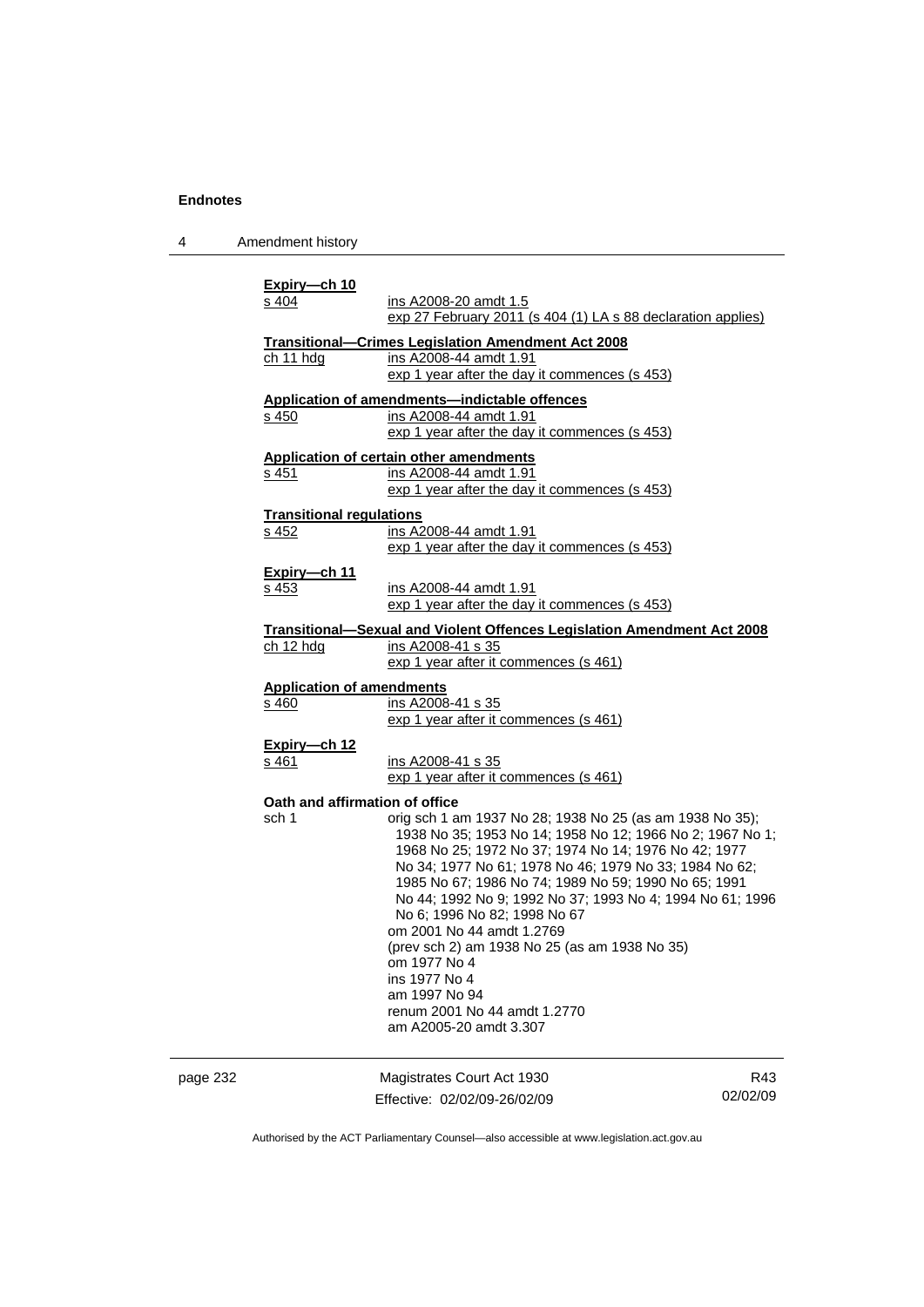| Oath<br>sch 2              | renum as sch 1                                                                                          |
|----------------------------|---------------------------------------------------------------------------------------------------------|
|                            |                                                                                                         |
| sch 3                      | am 1938 No 25 (as am 1938 No 35); 1976 No 42; 1985 No 67;                                               |
|                            | 1991 No 44                                                                                              |
|                            | om 2001 No 44 amdt 1.2771                                                                               |
| <b>Fees</b>                |                                                                                                         |
| sch 4                      | am 1937 No 5; 1937 No 28                                                                                |
|                            | om 1953 No 14                                                                                           |
| sch 5                      | om 1953 No 14                                                                                           |
| <b>Witnesses' expenses</b> |                                                                                                         |
| sch 6                      | om 1953 No 14                                                                                           |
|                            |                                                                                                         |
| <b>Dictionary</b><br>dict  | ins A2004-60 amdt 1.413                                                                                 |
|                            | am A2006-23 amdt 1.264, amdt 1.265; A2008-42 s 17                                                       |
|                            | def administering authority ins A2004-60 amdt 1.413                                                     |
|                            | def <i>administrator</i> ins A2004-60 amdt 1.413                                                        |
|                            | om A2006-23 amdt 1.266                                                                                  |
|                            | def another jurisdiction ins A2004-60 amdt 1.413                                                        |
|                            | def appeal ins A2004-60 amdt 1.413                                                                      |
|                            | def <i>appearance</i> ins A2004-60 amdt 1.413                                                           |
|                            | def <i>applicant</i> ins A2004-60 amdt 1.413                                                            |
|                            | om A2008-36 amdt 1.488                                                                                  |
|                            | def <i>application</i> ins A2004-60 amdt 1.413                                                          |
|                            | om A2008-36 amdt 1.488                                                                                  |
|                            | def <b>authorised person</b> ins A2004-60 amdt 1.413                                                    |
|                            | <u>sub A2008-42 s 18</u>                                                                                |
|                            | def bailiff ins A2004-60 amdt 1.413                                                                     |
|                            | def certified copies ins A2004-60 amdt 1.413                                                            |
|                            | def <i>claim</i> ins A2004-60 amdt 1.413                                                                |
|                            | def committal order ins A2006-23 amdt 1.267                                                             |
|                            | def common boundaries determination ins A2004-60                                                        |
|                            | amdt 1.413                                                                                              |
|                            | om A2008-36 amdt 1.488                                                                                  |
|                            | def contract application ins A2004-60 amdt 1.413                                                        |
|                            | om A2008-36 amdt 1.488                                                                                  |
|                            | def conviction ins $A2004-60$ amdt 1.413                                                                |
|                            | def <i>court</i> ins A2004-60 amdt 1.413                                                                |
|                            | def court attendance notice ins A2008-42 s 19                                                           |
|                            | def <i>Crimes Act</i> ins A2004-60 amdt 1.413<br>def <b>damages application</b> ins A2004-60 amdt 1.413 |
|                            | om A2008-36 amdt 1.488                                                                                  |
|                            | def date of service ins A2004-60 amdt 1.413                                                             |
|                            |                                                                                                         |
|                            |                                                                                                         |

R43 02/02/09

Magistrates Court Act 1930 Effective: 02/02/09-26/02/09 page 233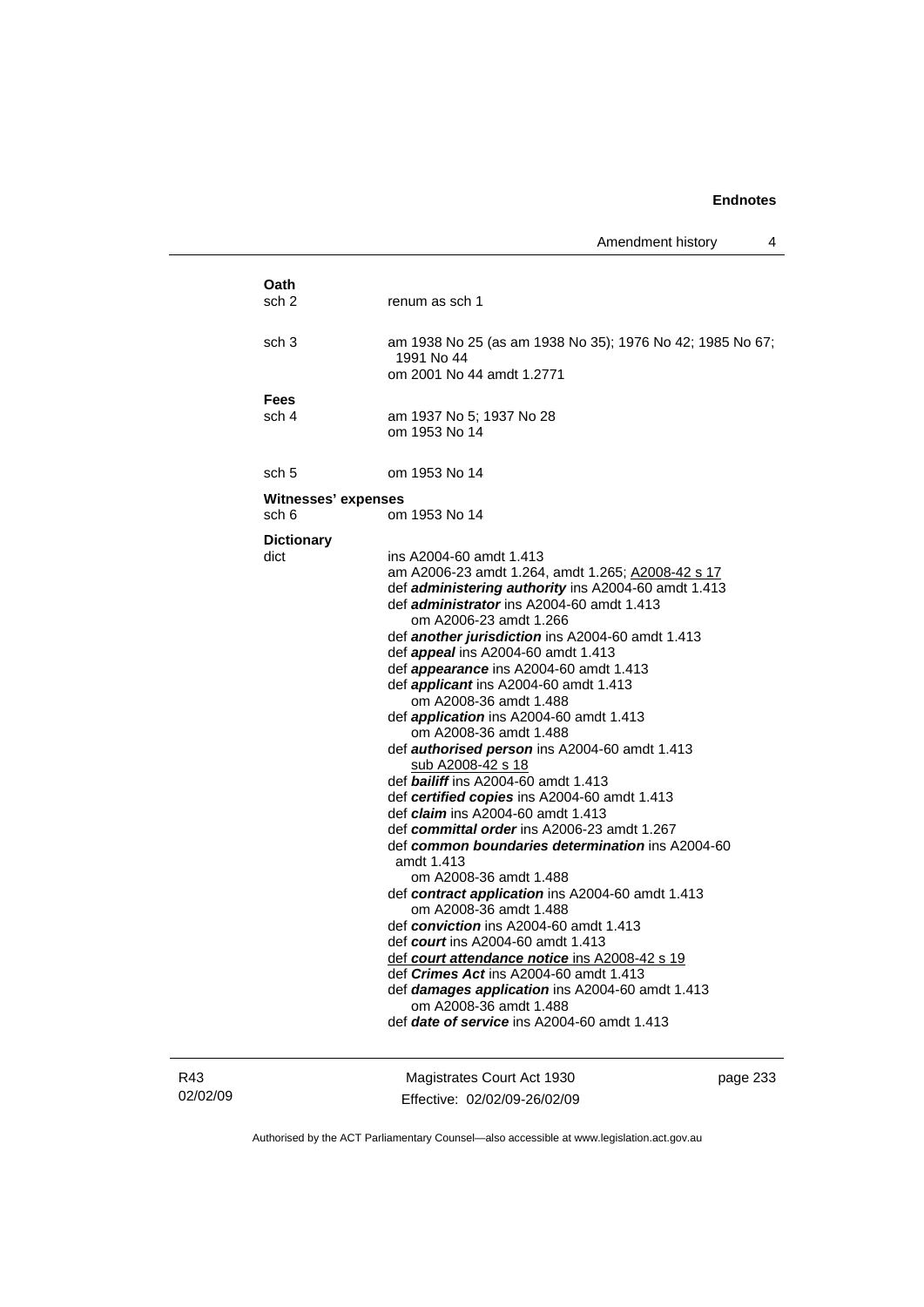4 Amendment history

 def *debt application* ins A2004-60 amdt 1.413 om A2008-36 amdt 1.488 def *debt declaration* ins A2004-60 amdt 1.413 om A2008-36 amdt 1.488 def *decision* ins A2004-60 amdt 1.413 def *default notice* ins A2004-60 amdt 1.413 def *defendant* ins A2004-60 amdt 1.413 def *driver* ins A2004-60 amdt 1.413 def *escort* ins A2004-60 amdt 1.413 om A2006-23 amdt 1.268 def *fine* ins A2004-60 amdt 1.413 def *fine defaulter* ins A2004-60 amdt 1.413 def *goods application* ins A2004-60 amdt 1.413 om A2008-36 amdt 1.488 def *government agency* ins A2004-60 amdt 1.413 def *hearing* ins A2004-60 amdt 1.413 def *home address* ins A2004-60 amdt 1.413 def *illegal user declaration* ins A2004-60 amdt 1.413 def *indictable offence* ins A2004-60 amdt 1.413 def *indictment* ins A2004-60 amdt 1.413 def *information* ins A2004-60 amdt 1.413 def *infringement notice* ins A2004-60 amdt 1.413 def *infringement notice offence* ins A2004-60 amdt 1.413 def *infringement notice penalty* ins A2004-60 amdt 1.413 def *inquiry* ins A2004-60 amdt 1.413 om A2008-36 amdt 1.488 def *judgment* ins A2004-60 amdt 1.413 om A2008-36 amdt 1.488 def *jury* ins A2004-60 amdt 1.413 def *known offender declaration* ins A2004-60 amdt 1.413 def *law in force in the ACT* ins A2004-60 amdt 1.413 def *magistrate* ins A2004-60 amdt 1.413 am A2005-20 amdt 3.308 def *notice of intention to defend form* ins A2005-20 amdt 3.309 def *notice to defendant form* ins A2005-20 amdt 3.309 def *nuisance application* ins A2004-60 amdt 1.413 om A2008-36 amdt 1.488 def *outstanding fine* ins A2004-60 amdt 1.413 def *penalty notice* ins A2004-60 amdt 1.413 def *plea of guilty form* ins A2005-20 amdt 3.309 def *prescribed offence* ins A2004-60 amdt 1.413 def *proceeding* ins A2004-60 amdt 1.413 om A2008-36 amdt 1.488 def *reciprocating court* ins A2004-60 amdt 1.413 def *referee* ins A2004-60 amdt 1.413 om A2008-36 amdt 1.488

page 234 Magistrates Court Act 1930 Effective: 02/02/09-26/02/09

R43 02/02/09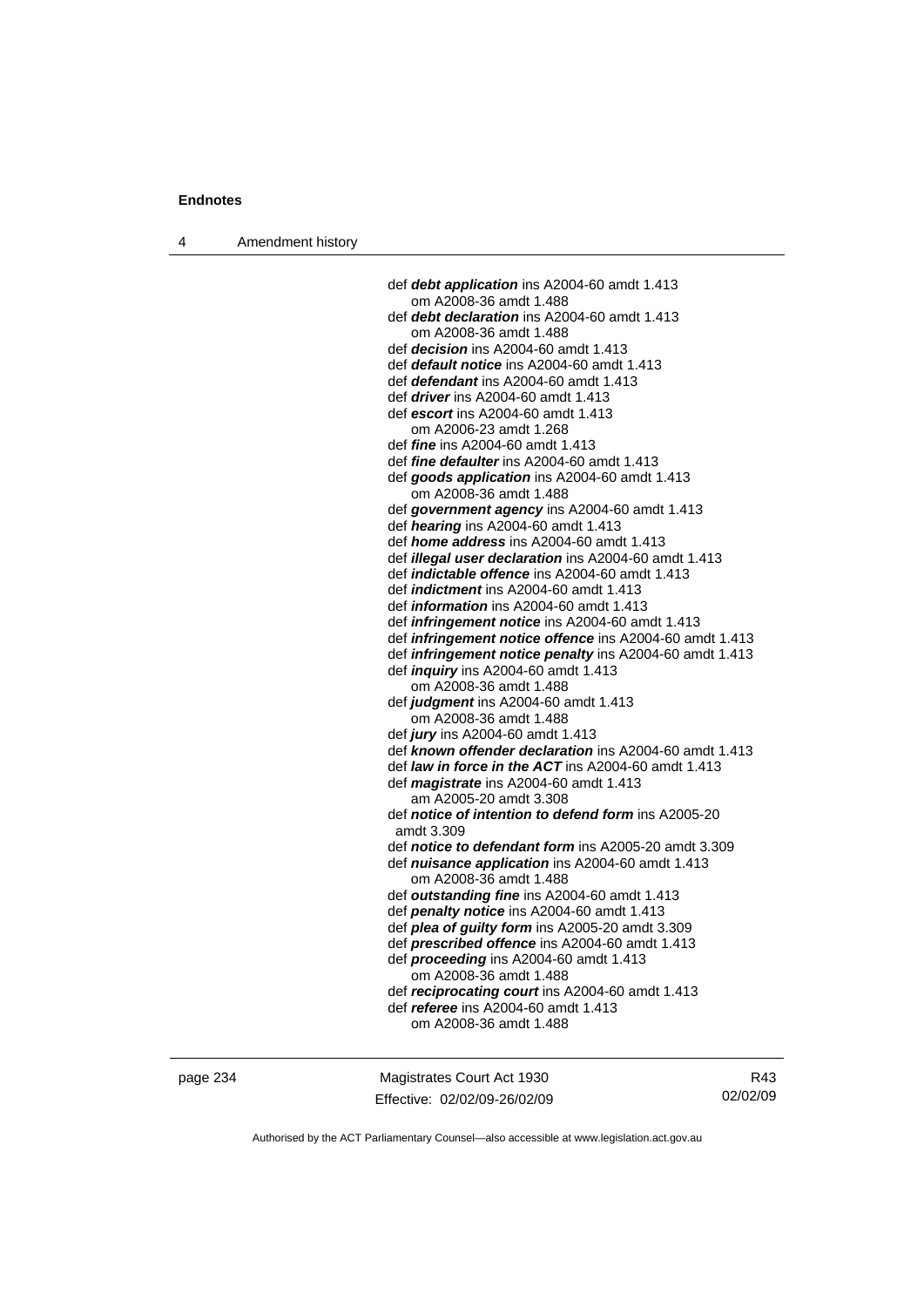def *reference appeal* ins A2005-5 s 34 def *registered* ins A2004-60 amdt 1.413 def *registered operator* ins A2004-60 amdt 1.413 om A2005-20 amdt 3.310 def *registrar* ins A2004-60 amdt 1.413 def *relevant officer* ins A2004-60 amdt 1.413 def *reminder notice* ins A2004-60 amdt 1.413 def *respondent* ins A2004-60 amdt 1.413 om A2008-36 amdt 1.488 def *responsible person* ins A2004-60 amdt 1.413 def *review appeal* ins A2008-44 amdt 1.92 def *rules* ins A2004-60 amdt 1.413 sub A2008-36 amdt 1.489 def *Small Claims Court* ins A2004-60 amdt 1.413 om A2008-36 amdt 1.490 def *sold vehicle declaration* ins A2004-60 amdt 1.413 def *State* ins A2004-60 amdt 1.413 def *summary conviction* ins A2004-60 amdt 1.413 def *superintendent* ins A2004-60 amdt 1.413 om A2006-23 amdt 1.268 def *Territory entity* ins A2004-60 amdt 1.413 def *Territory fine* ins A2004-60 amdt 1.413 def *trader's plate* ins A2004-60 amdt 1.413 om A2005-20 amdt 3.310 def *trespass application* ins A2004-60 amdt 1.413 om A2008-36 amdt 1.490

- def *unknown offender declaration* ins A2004-60 amdt 1.413
- def *vehicle* ins A2004-60 amdt 1.413
- def *vehicle-related offence* ins A2005-20 amdt 3.311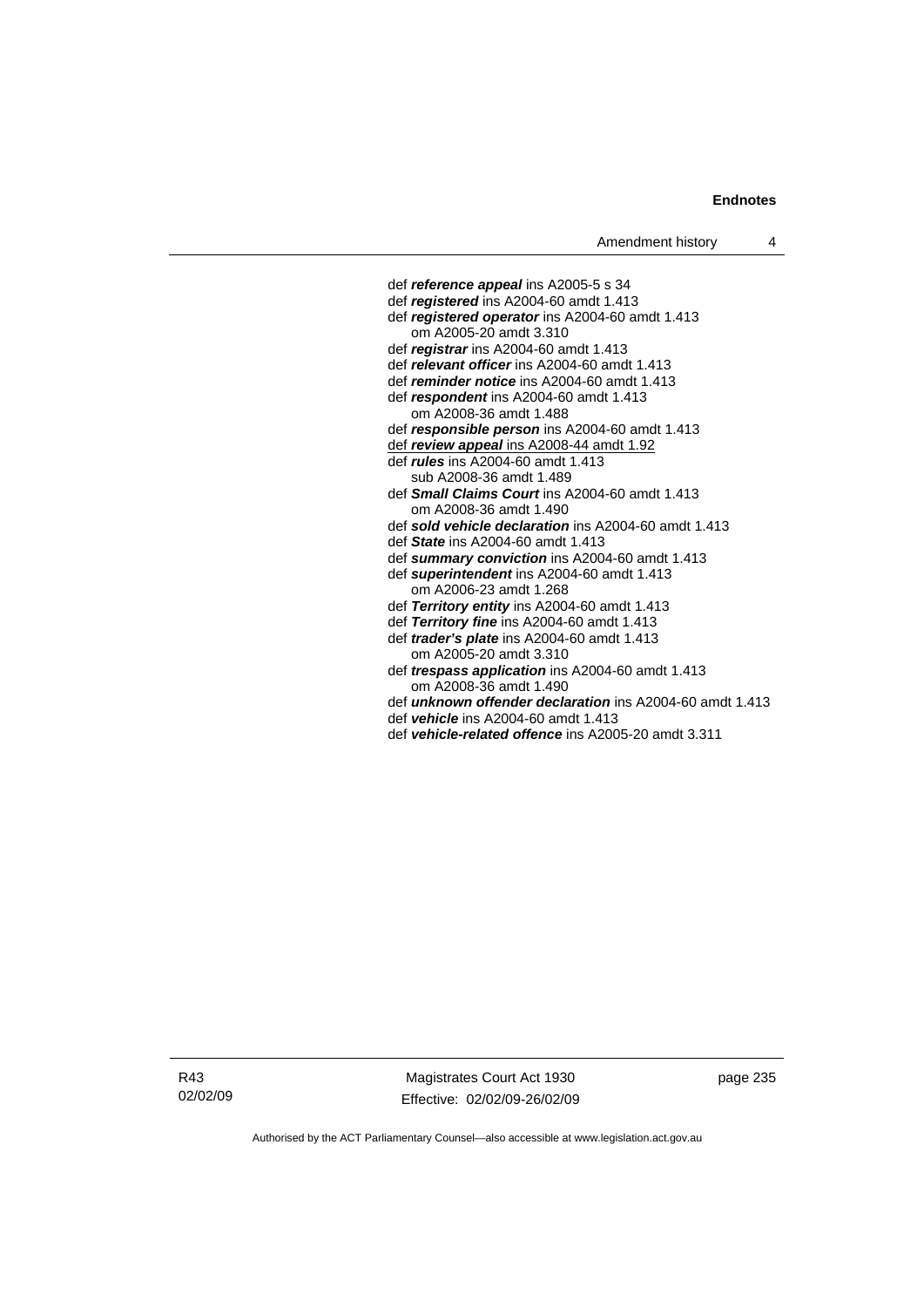5 Earlier republications

# **5 Earlier republications**

Some earlier republications were not numbered. The number in column 1 refers to the publication order.

Since 12 September 2001 every authorised republication has been published in electronic pdf format on the ACT legislation register. A selection of authorised republications have also been published in printed format. These republications are marked with an asterisk (\*) in column 1. Electronic and printed versions of an authorised republication are identical.

| <b>Effective</b>            | Last<br>amendment<br>made by | <b>Republication</b><br>for                                                                                     |
|-----------------------------|------------------------------|-----------------------------------------------------------------------------------------------------------------|
| 3 Aug 1992-<br>27 Nov 1992  | A1992-37                     | initial republication<br>since self-<br>government and<br>includes<br>retrospective<br>amendments by<br>A1996-6 |
| 3 Aug 1992-<br>27 Nov 1992  | A1992-37                     | reissue of printed<br>version                                                                                   |
| 23 Nov 1992-<br>28 Feb 1993 | A1992-37                     | amendments by<br>A1992-9 and<br>includes<br>retrospective<br>amendments by<br>A1996-6                           |
| 1 Mar 1993-<br>7 Mar 1993   | A1993-2                      | amendments by<br>A1993-2 and<br>includes<br>retrospective<br>amendments by<br>A1996-6                           |
| 8 Mar 1993-<br>31 Aug 1993  | A1993-4                      | amendments by<br>A1993-4 and<br>includes<br>retrospective<br>amendments by<br>A1996-6                           |
|                             |                              |                                                                                                                 |

page 236 Magistrates Court Act 1930 Effective: 02/02/09-26/02/09

R43 02/02/09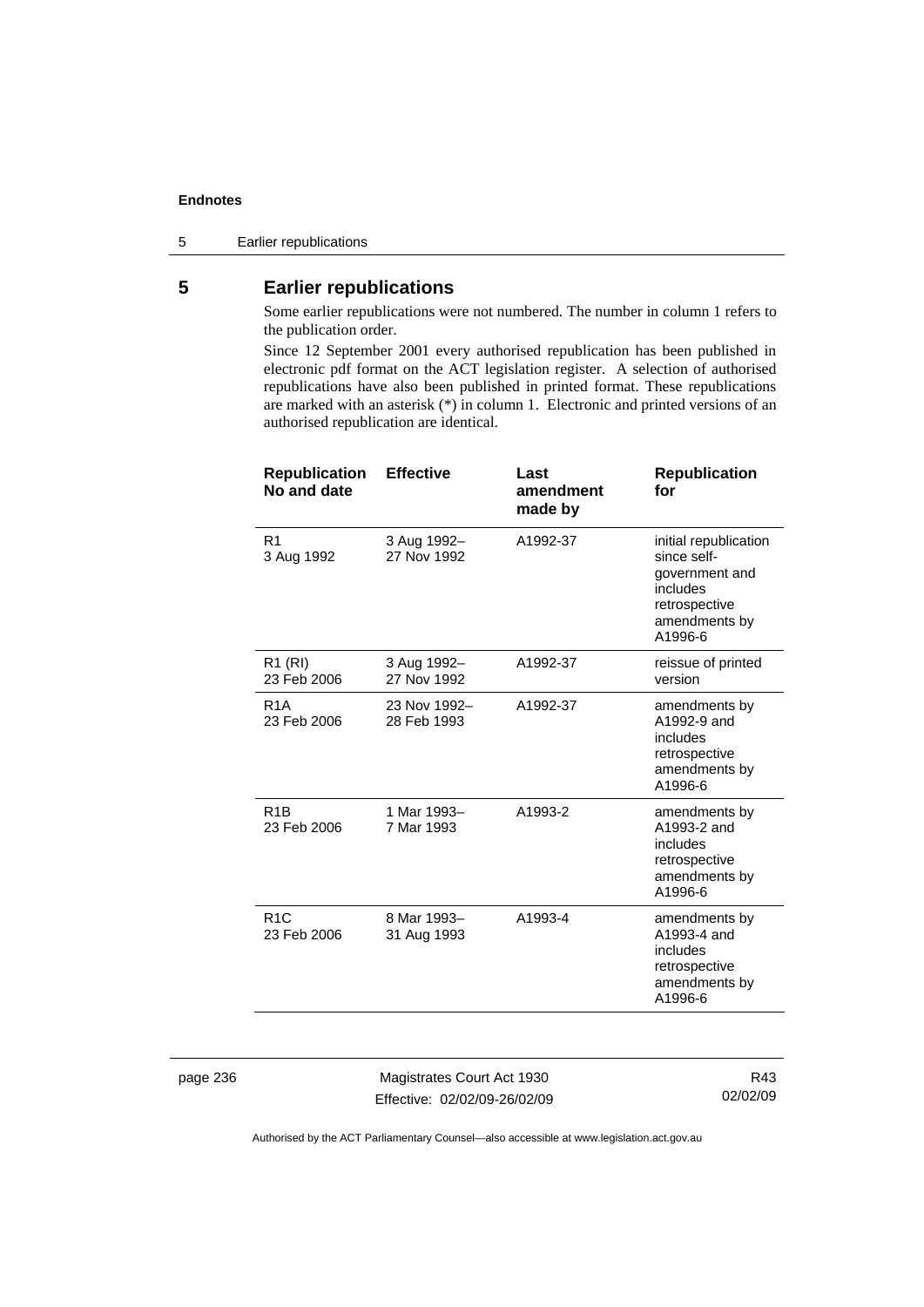Earlier republications 5

| <b>Republication</b><br>No and date | <b>Effective</b>             | Last<br>amendment<br>made by | <b>Republication</b><br>for                                                                                     |
|-------------------------------------|------------------------------|------------------------------|-----------------------------------------------------------------------------------------------------------------|
| R <sub>1</sub> D<br>23 Feb 2006     | 1 Sept 1993-<br>26 Sept 1993 | A1993-4                      | amendments by<br>A1993-4 and<br>includes<br>retrospective<br>amendments by<br>A1996-6                           |
| R <sub>1</sub> E<br>23 Feb 2006     | 27 Sept 1993-<br>16 Dec 1993 | A1993-48                     | amendments by<br>A1993-48 and<br>includes<br>retrospective<br>amendments by<br>A1996-6                          |
| R2<br>31 Dec 1993                   | 17 Dec 1993-<br>13 Mar 1994  | A1993-91                     | amendments by<br>A1993-91 and<br>includes<br>retrospective<br>amendments by<br>A1996-6                          |
| $R2$ (RI)<br>23 Feb 2006            | 17 Dec 1993–<br>13 Mar 1994  | A1993-91                     | reissue of printed<br>version                                                                                   |
| R <sub>2</sub> A<br>23 Feb 2006     | 1 July 1994-<br>10 Oct 1994  | A1994-45                     | amendments by<br>A1994-4, A1994-10<br>and A1994-38 and<br>includes<br>retrospective<br>amendments by<br>A1996-6 |
| R <sub>2</sub> B<br>23 Feb 2006     | 11 Oct 1994-<br>28 Nov 1994  | A1994-66                     | amendments by<br>A1994-66 and<br>includes<br>retrospective<br>amendments by<br>A1996-6                          |

R43 02/02/09

Magistrates Court Act 1930 Effective: 02/02/09-26/02/09 page 237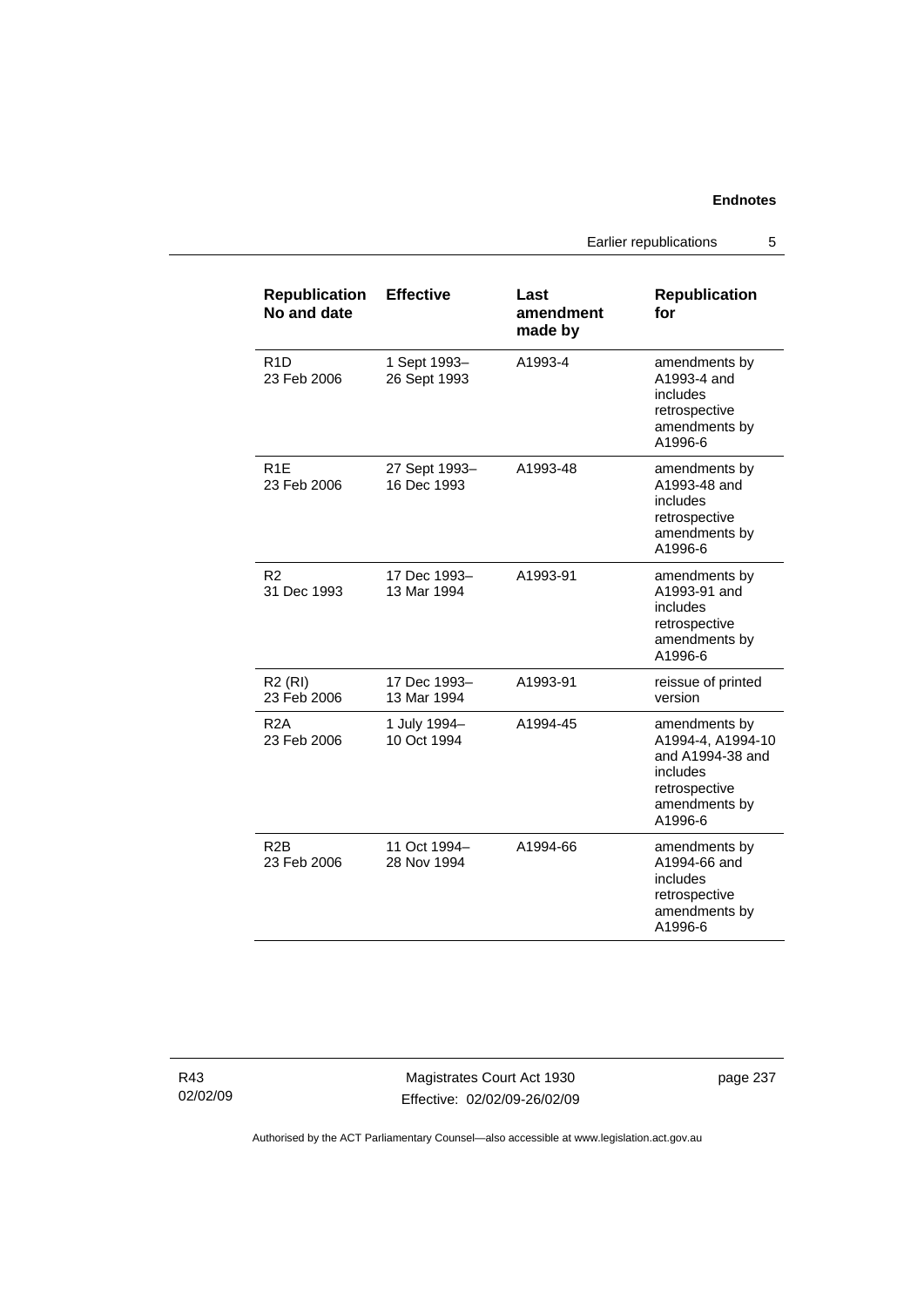| <b>Republication</b><br>No and date | <b>Effective</b>             | Last<br>amendment<br>made by | <b>Republication</b><br>for                                                                                         |
|-------------------------------------|------------------------------|------------------------------|---------------------------------------------------------------------------------------------------------------------|
| R <sub>3</sub><br>10 Apr 1995       | 10 Apr 1995-<br>17 Dec 1995  | A1994-81                     | amendments by<br>A1994-45,<br>A1994-61 and<br>A1994-81 and<br>includes<br>retrospective<br>amendments by<br>A1996-6 |
| R3 (RI)<br>23 Feb 2006              | 10 Apr 1995-<br>17 Dec 1995  | A1994-81                     | reissue of printed<br>version                                                                                       |
| R3A<br>23 Feb 2006                  | 18 Dec 1995-<br>6 May 1996   | A1995-46                     | amendments by<br>A1995-46 and<br>includes<br>retrospective<br>amendments by<br>A1996-6                              |
| R <sub>3</sub> B<br>23 Feb 2006     | 12 Sept 1996-<br>31 Dec 1996 | A1996-6                      | amendments by<br>A1995-41 and<br>A1996-6                                                                            |
| R <sub>3</sub> C<br>23 Feb 2006     | 17 May 1997-<br>29 May 1997  | A1996-82                     | amendments by<br>A1996-68,<br>A1996-74 and<br>A1996-82                                                              |
| R4<br>30 May 1997                   | 30 May 1997-<br>22 Sept 1997 | A1997-25                     | amendments by<br>A1997-25                                                                                           |
| R4 (RI)<br>23 Feb 2006              | 30 May 1997-<br>22 Sept 1997 | A1997-25                     | reissue of printed<br>version                                                                                       |
| R4A<br>23 Feb 2006                  | 23 Sept 1997-<br>24 May 1998 | A1997-41                     | amendments by<br>A1997-41                                                                                           |
| R5<br>1 June 1998                   | 1 June 1998-<br>18 Oct 1998  | A1997-96                     | amendments by<br>A1997-94 and<br>A1997-96                                                                           |
| <b>R5 (RI)</b><br>23 Feb 2006       | 1 June 1998–<br>18 Oct 1998  | A1997-96                     | reissue of printed<br>version                                                                                       |

### 5 Earlier republications

page 238 Magistrates Court Act 1930 Effective: 02/02/09-26/02/09

R43 02/02/09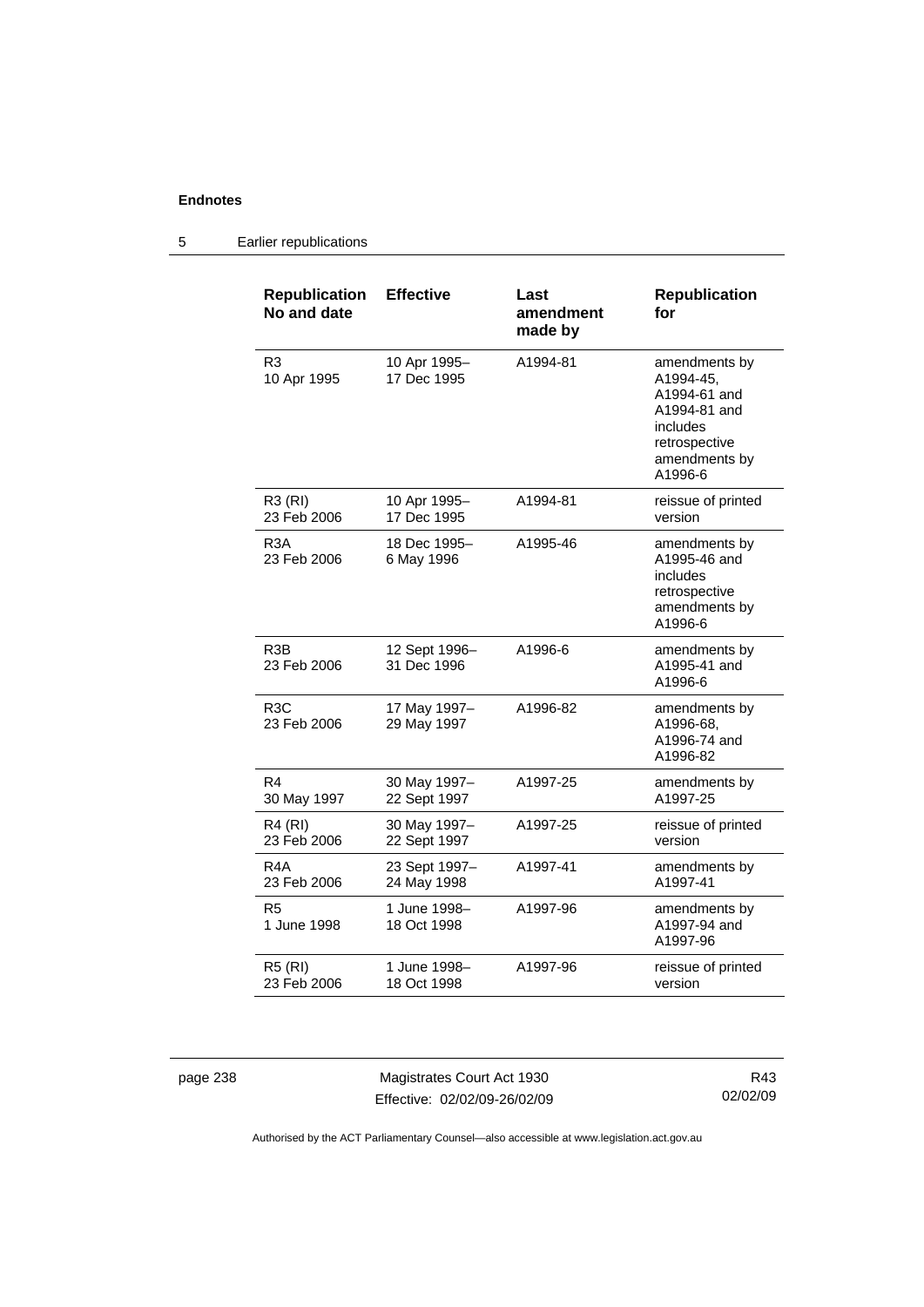Earlier republications 5

| <b>Republication</b><br>No and date | <b>Effective</b>             | Last<br>amendment<br>made by | <b>Republication</b><br>for                                         |
|-------------------------------------|------------------------------|------------------------------|---------------------------------------------------------------------|
| R6<br>31 Mar 1999                   | 31 Mar 1999-<br>30 Apr 1999  | A1999-12                     | amendments by<br>A1998-25,<br>A1998-38.<br>A1998-54 and<br>A1998-67 |
| R6 (RI)<br>23 Feb 2006              | 31 Mar 1999-<br>30 Apr 1999  | A1999-12                     | reissue of printed<br>version                                       |
| R6A<br>23 Feb 2006                  | 1 Sept 1999-<br>9 Nov 1999   | A1999-34                     | amendments by<br>A1999-12.<br>A1999-22 and<br>A1999-34              |
| R6B<br>23 Feb 2006                  | 24 Dec 1999-<br>29 Feb 2000  | A1999-91                     | amendments by<br>A1999-59,<br>A1999-61,<br>A1999-66 and<br>A1999-91 |
| R <sub>6</sub> C<br>23 Feb 2006     | 10 May 2000-<br>31 May 2000  | A2000-1                      | amendments by<br>A1999-64,<br>A1999-79 and<br>A2000-1               |
| R6D<br>23 Feb 2006                  | 1 June 2000-<br>8 Sept 2000  | A2000-17                     | amendments by<br>A2000-17                                           |
| R7<br>20 Nov 2000                   | 5 Oct 2000-<br>4 Sept 2001   | A2000-60                     | amendments by<br>A2000-1 and<br>A2000-60                            |
| <b>R7 (RI)</b><br>23 Feb 2006       | 5 Oct 2000-<br>4 Sept 2001   | A2000-60                     | reissue of printed<br>version                                       |
| R <sub>8</sub><br>12 Sept 2001      | 27 Sept 2001-<br>30 Nov 2001 | A2001-90                     | amendments by<br>A2001-44,<br>A2001-56,<br>A2001-63 and<br>A2001-70 |
| R9<br>3 Dec 2001                    | 1 Dec 2001-<br>13 Mar 2002   | A2001-90                     | amendments by<br>A2001-62                                           |

R43 02/02/09

Magistrates Court Act 1930 Effective: 02/02/09-26/02/09 page 239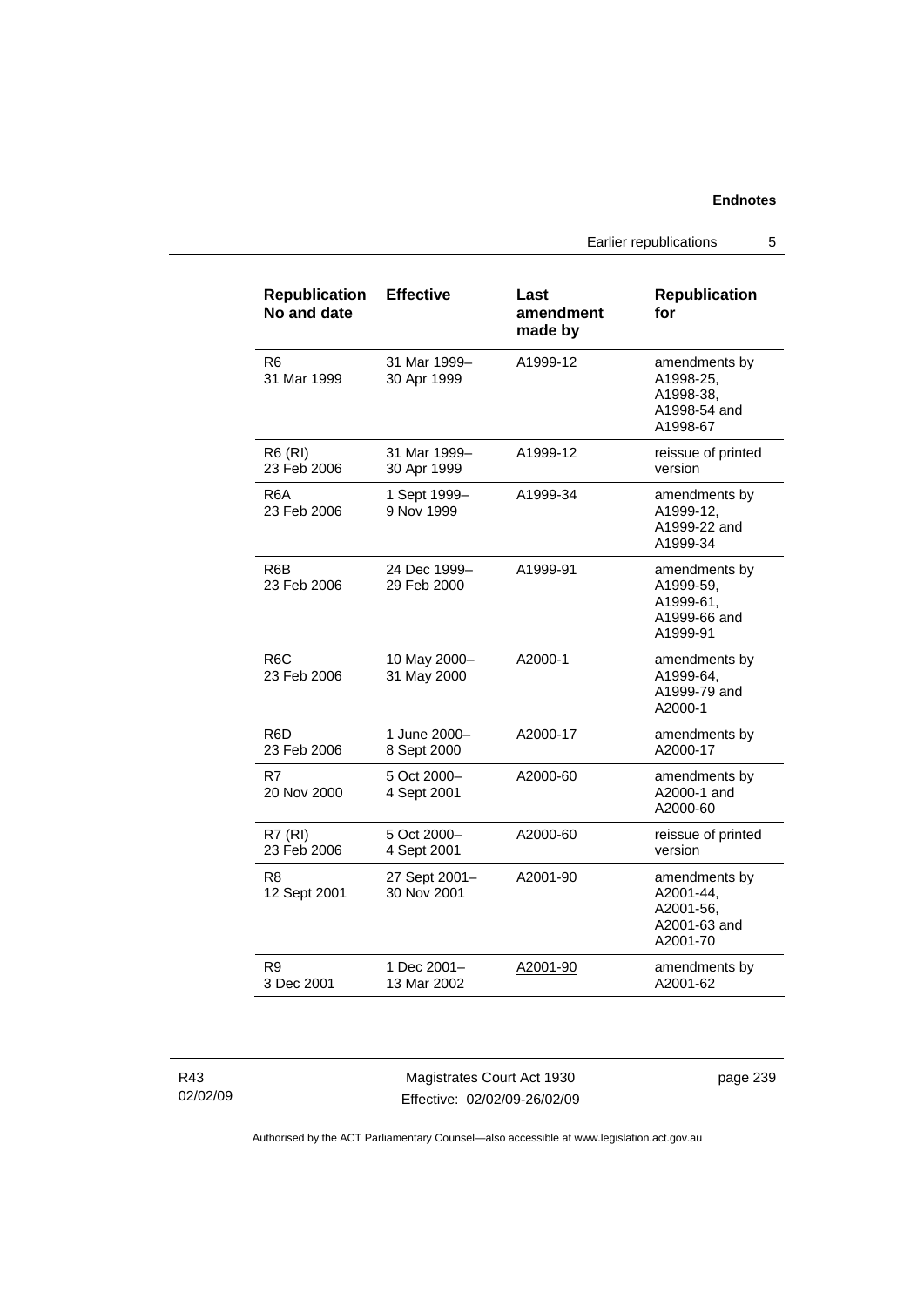| <b>Republication</b><br>No and date | <b>Effective</b>              | Last<br>amendment<br>made by | <b>Republication</b><br>for                                      |
|-------------------------------------|-------------------------------|------------------------------|------------------------------------------------------------------|
| R <sub>10</sub><br>14 Mar 2002      | 14 Mar 2002-<br>26 Mar 2002   | A2002-2                      | amendments by<br>A2001-77 and<br>A2002-2                         |
| R <sub>11</sub> *                   | 27 Mar 2002-                  | A2002-2                      | amendments by                                                    |
| 27 Mar 2002                         | 30 June 2002                  |                              | A2001-90                                                         |
| R <sub>12</sub>                     | 1 July 2002-                  | A2002-2                      | amendments by                                                    |
| 1 July 2002                         | 12 Sept 2002                  |                              | A2001-18                                                         |
| R <sub>13</sub><br>13 Sept 2002     | 13 Sept 2002-<br>16 Sept 2002 | A2002-2                      | commenced expiry                                                 |
| R <sub>14</sub>                     | 17 Sept 2002-                 | A2002-30                     | amendments by                                                    |
| 17 Sept 2002                        | 10 Oct 2002                   |                              | A2002-30                                                         |
| R <sub>15</sub>                     | 11 Oct 2002-                  | A2002-36                     | amendments by                                                    |
| 11 Oct 2002                         | 31 Dec 2002                   |                              | A2002-36                                                         |
| R <sub>16</sub><br>1 Jan 2003       | 1 Jan 2003-<br>30 Mar 2003    | A2002-36                     | repealed<br>amendments by<br>A2001-64                            |
| R <sub>16</sub> (RI)<br>12 Feb 2003 | 1 Jan 2003-<br>30 Mar 2003    | A2002-36                     | reissue to include<br>retrospective<br>amendments by<br>A2002-49 |
| $R17*$                              | 31 Mar 2003-                  | A2003-2                      | amendments by                                                    |
| 31 Mar 2003                         | 11 Oct 2003                   |                              | A2003-2                                                          |
| R <sub>18</sub><br>12 Oct 2003      | 12 Oct 2003-<br>18 Dec 2003   | A2003-2                      | commenced expiry                                                 |
| R <sub>19</sub>                     | 19 Dec 2003-                  | A2003-56                     | amendments by                                                    |
| 19 Dec 2003                         | 21 Mar 2004                   |                              | A2003-56                                                         |
| R <sub>20</sub>                     | 22 Mar 2004-                  | A2004-2                      | amendments by                                                    |
| 22 Mar 2004                         | 8 Apr 2004                    |                              | A2004-2                                                          |
| R <sub>21</sub>                     | 9 Apr 2004-                   | A2004-15                     | amendments by                                                    |
| 9 Apr 2004                          | 29 Apr 2004                   |                              | A2004-15                                                         |
| R22                                 | 30 Apr 2004-                  | A2004-15                     | amendments by                                                    |
| 30 Apr 2004                         | 25 June 2004                  |                              | A2003-48                                                         |

### 5 Earlier republications

page 240 Magistrates Court Act 1930 Effective: 02/02/09-26/02/09

R43 02/02/09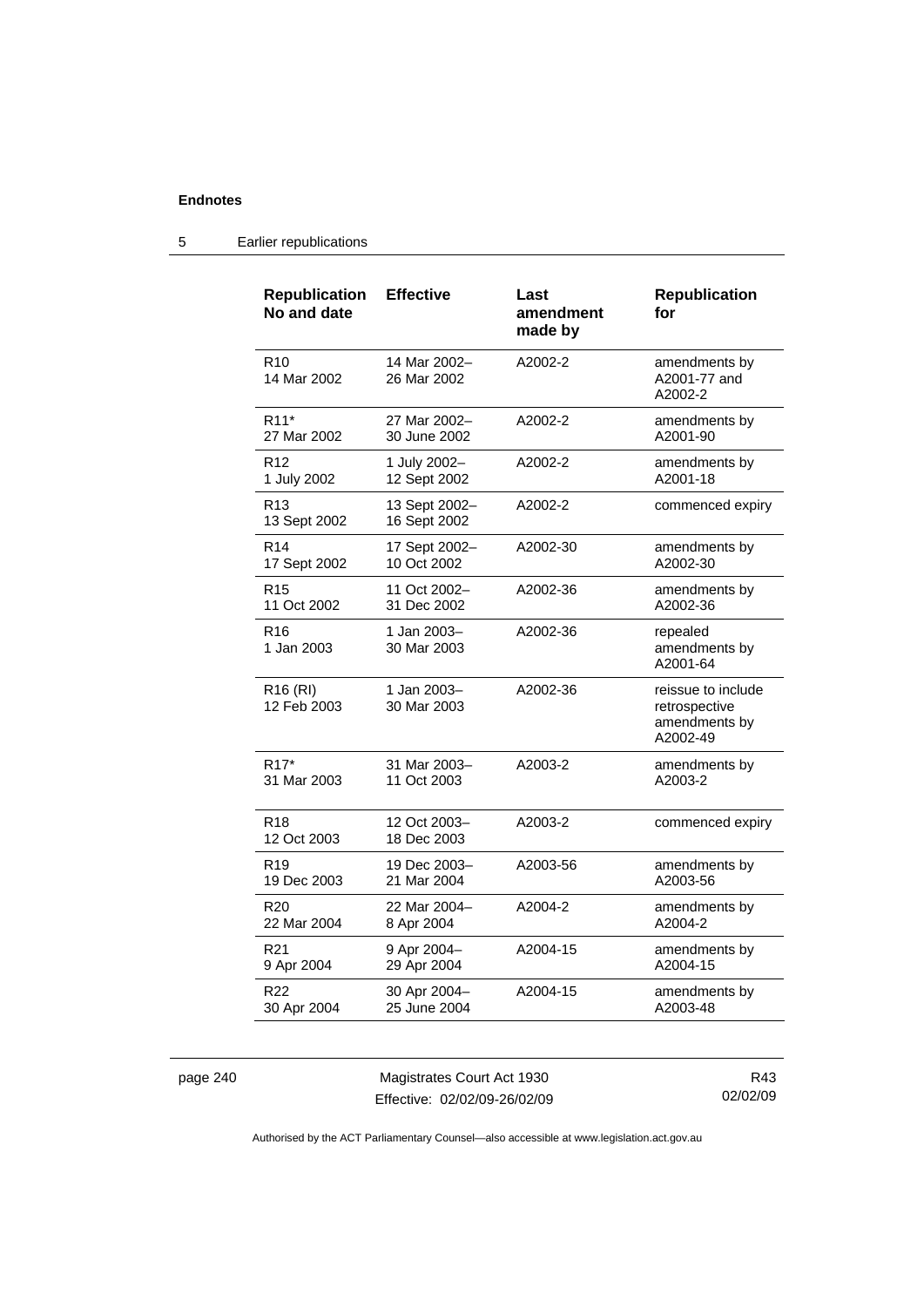Earlier republications 5

| <b>Republication</b><br>No and date | <b>Effective</b>             | Last<br>amendment<br>made by | <b>Republication</b><br>for                                                            |
|-------------------------------------|------------------------------|------------------------------|----------------------------------------------------------------------------------------|
| R23<br>26 June 2004                 | 26 June 2004-<br>24 Aug 2004 | A2004-15                     | amendments by<br>A2004-14                                                              |
| R <sub>24</sub><br>25 Aug 2004      | 25 Aug 2004-<br>29 Sept 2004 | A2004-47                     | amendments by<br>A2004-42                                                              |
| R <sub>25</sub><br>30 Sept 2004     | 30 Sept 2004-<br>9 Jan 2005  | A2004-47                     | amendments by<br>A2004-42 and<br>A2004-47                                              |
| R <sub>26</sub> (RI)<br>8 June 2005 | 10 Jan 2005-<br>23 Feb 2005  | A2004-60                     | amendments by<br>A2004-60 and<br>includes textual<br>correction in s 312               |
| R27 (RI)<br>8 June 2005             | 24 Feb 2005-<br>24 Mar 2005  | A2005-7                      | amendments by<br>A2005-5 and<br>A2005-7 and<br>includes textual<br>correction in s 312 |
| R28 (RI)<br>8 June 2005             | 25 Mar 2005-<br>1 June 2005  | A2005-13                     | amendments by<br>A2005-13 and<br>includes textual<br>correction in s 312               |
| R <sub>29</sub> (RI)<br>8 June 2005 | 2 June 2005-<br>22 Nov 2005  | A2005-20                     | amendments by<br>A2005-20 and<br>includes textual<br>correction in s 312               |
| R30<br>23 Nov 2005                  | 23 Nov 2005-<br>21 Dec 2005  | A2005-53                     | amendments by<br>A2005-53                                                              |
| R31<br>22 Dec 2005                  | 22 Dec 2005-<br>10 Jan 2006  | A2005-60                     | amendments by<br>A2005-60                                                              |
| R32*<br>11 Jan 2006                 | 11 Jan 2006-<br>1 June 2006  | A2005-60                     | commenced expiry                                                                       |
| R33<br>2 June 2006                  | 2 June 2006-<br>1 July 2006  | A2006-23                     | amendments by<br>A2006-23                                                              |
| R34<br>2 July 2006                  | 2 July 2006-<br>18 Dec 2006  | A2006-23                     | commenced expiry                                                                       |

R43 02/02/09

Magistrates Court Act 1930 Effective: 02/02/09-26/02/09 page 241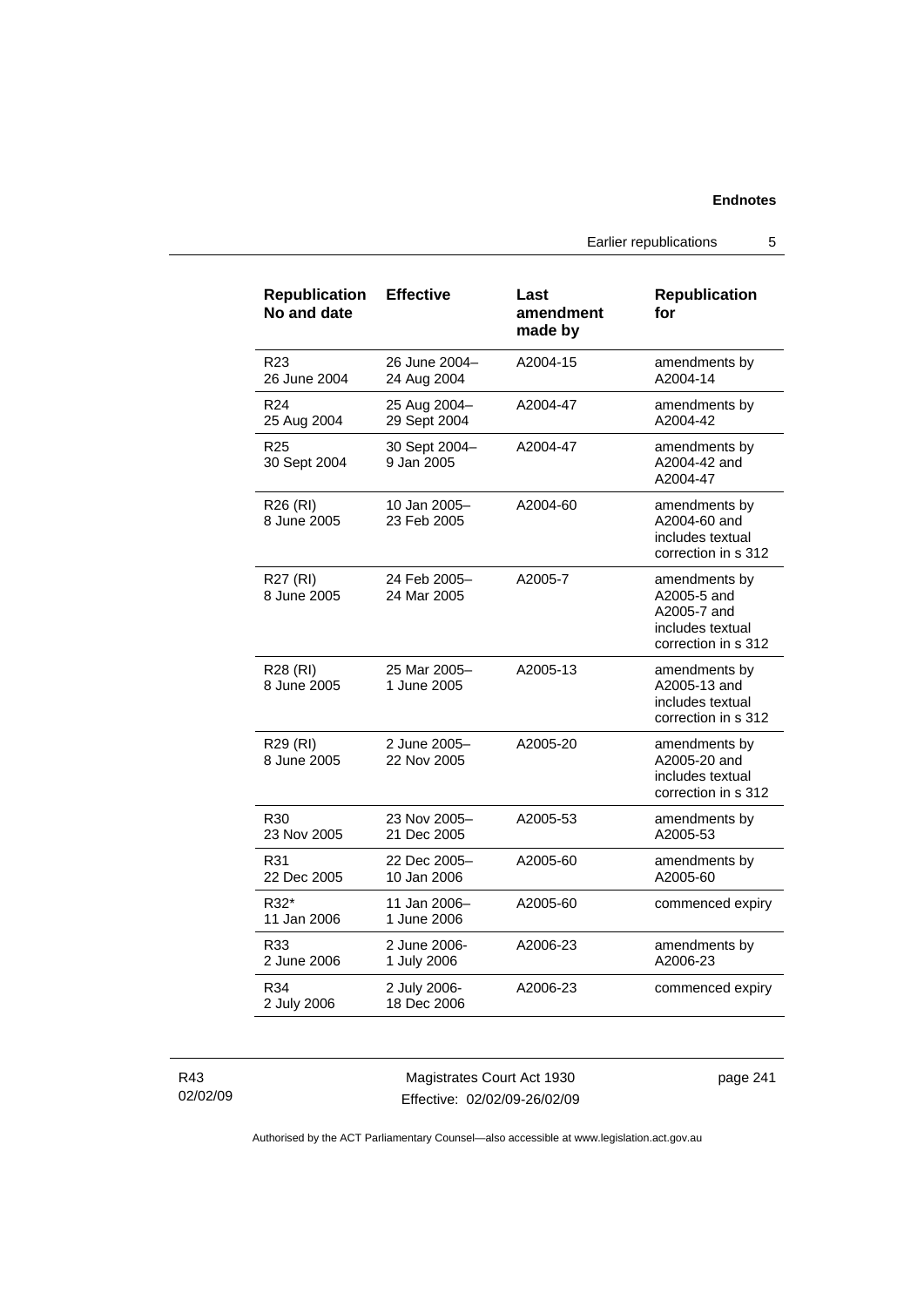| <b>Republication</b><br>No and date | <b>Effective</b>          | Last<br>amendment<br>made by | <b>Republication</b><br>for                            |
|-------------------------------------|---------------------------|------------------------------|--------------------------------------------------------|
| R35                                 | 19 Dec 2006-              | A2006-55                     | amendments by                                          |
| 19 Dec 2006                         | 31 Dec 2006               |                              | A2006-55                                               |
| R36<br>1 Jan 2007                   | 1 Jan 2007-<br>9 Nov 2007 | A2006-55                     | amendments by<br>A2006-40 as<br>amended by<br>A2006-55 |
| R37                                 | 10 Nov 2007-              | A2007-15                     | amendments by                                          |
| 10 Nov 2007                         | 17 Dec 2007               |                              | A2007-8                                                |
| R38                                 | 18 Dec 2007-              | A2007-44                     | amendments by                                          |
| 18 Dec 2007                         | 19 Dec 2007               |                              | A2007-15                                               |
| R <sub>39</sub>                     | 20 Dec 2007-              | A2007-44                     | amendments by                                          |
| 20 Dec 2007                         | 15 Apr 2008               |                              | A2007-44                                               |
| R40                                 | 16 Apr 2008-              | A2008-6                      | amendments by                                          |
| 16 Apr 2008                         | 28 July 2008              |                              | A2008-6                                                |
| R41                                 | 29 July 2008-             | A2008-22                     | amendments by                                          |
| 29 July 2008                        | 26 Aug 2008               |                              | A2008-22                                               |
| R42                                 | 27 Aug 2008-              | A2008-29                     | amendments by                                          |
| 27 Aug 2008                         | 1 Feb 2009                |                              | A2008-29                                               |

6 Uncommenced amendments

### **6 Uncommenced amendments**

The following amendments have not been included in this republication because they were uncommenced at the republication date:

### **Children and Young People Act 2008 A2008-19 sch 1 pt 1.8**

# **Part 1.8 Magistrates Court Act 1930**

## **[1.86] Section 152 (5)**

*after* 

page 242 Magistrates Court Act 1930 Effective: 02/02/09-26/02/09

R43 02/02/09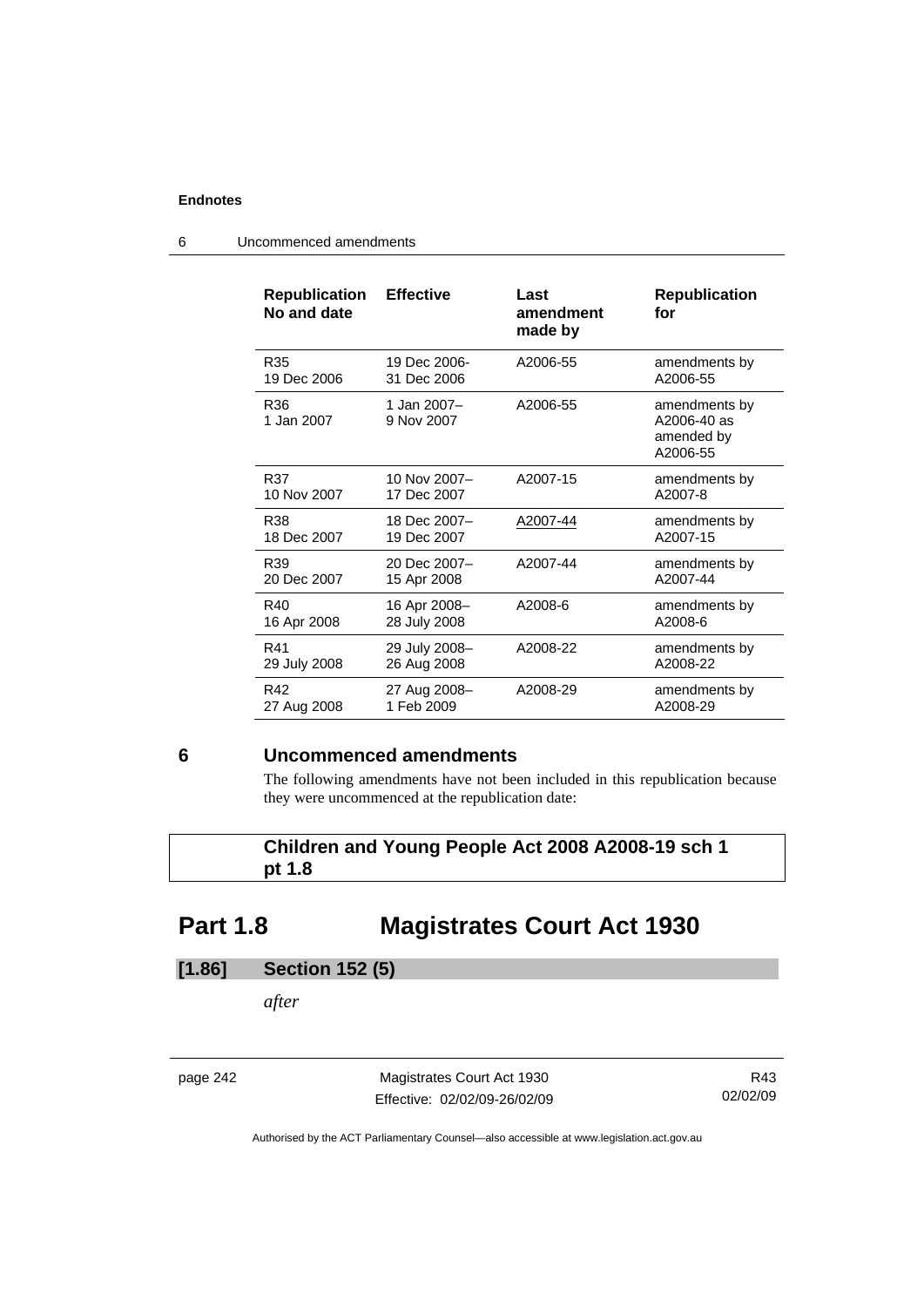section 154D (Fine defaulters—imprisonment)

*insert* 

or section 154E (Young fine defaulters)

| <b>Section 153 (3) (c)</b><br>[1.87] |  |  |
|--------------------------------------|--|--|
|--------------------------------------|--|--|

*after* 

section 154D (Fine defaulters—imprisonment)

*insert* 

or section 154E (Young fine defaulters)

### **[1.88] Section 154D (4)**

*substitute* 

- (4) This section does not apply to a person if—
	- (a) the person's liability to pay the fine is derived from a reparation order under the *Crimes (Sentencing) Act 2005*; or
	- (b) section 154E applies to the person.

### **[1.89] New sections 154E and 154F**

*insert* 

### **154E Young fine defaulters**

- (1) This section applies to a fine defaulter if the offence in relation to which the fine was imposed was committed when the person was under 18 years old.
- (2) The court may order the imprisonment of the person if the court—
	- (a) has assessed the person's capacity to pay the fine and is satisfied the person has the capacity to pay; and

page 243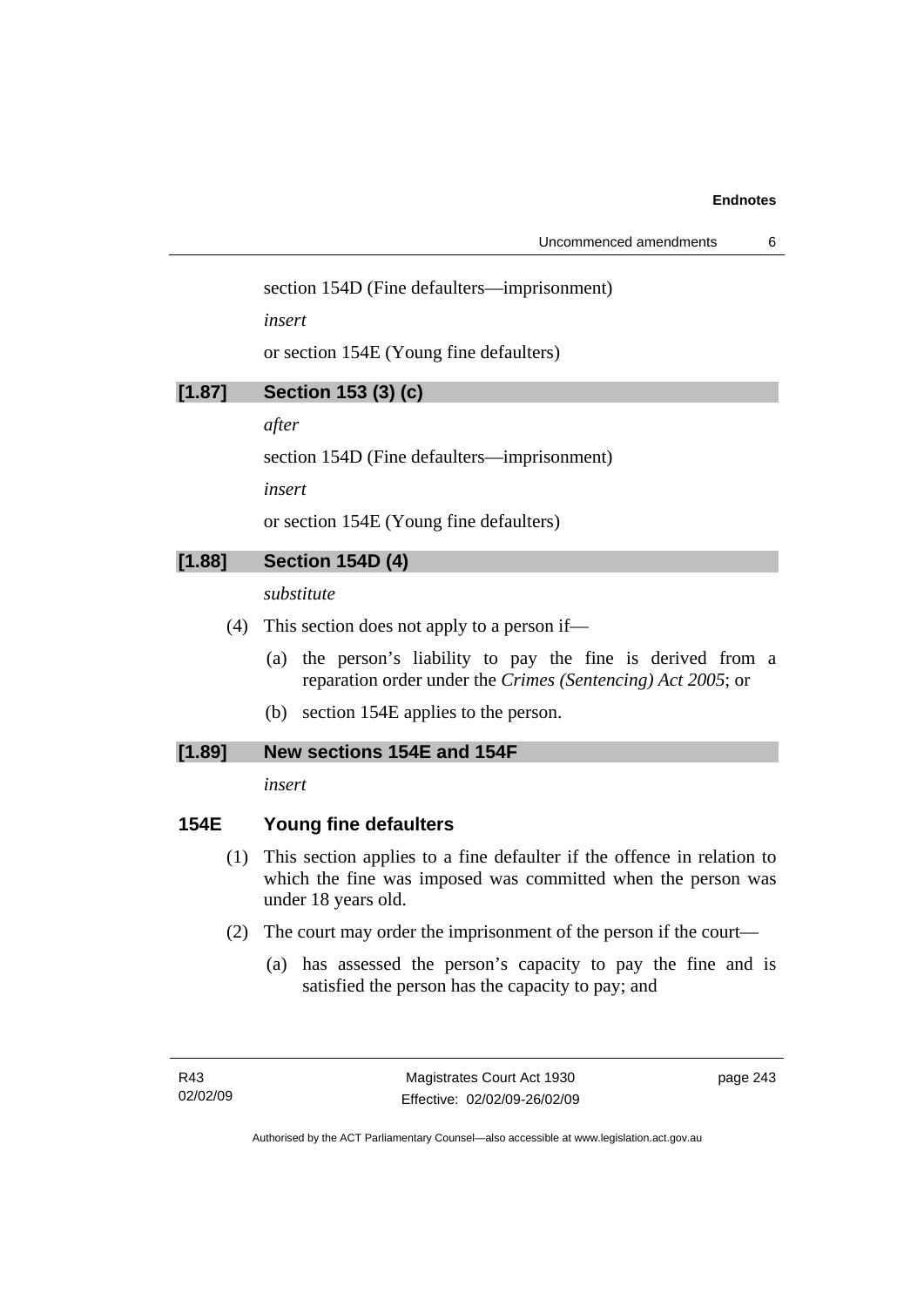- 6 Uncommenced amendments
	- (b) has offered the person an arrangement under section 152 (Special arrangements) about the payment of the fine; and
	- (c) has notified the road transport authority as required under section 153 (1) (Notice for suspension of driver licence etc).
	- (3) The order, or any warrant under the *Crimes (Sentence Administration) Act 2005*, section 12 (Warrant for imprisonment), must not be given effect if the amount of the outstanding fine is paid to the Territory, or to someone acting for the Territory, before the person is imprisoned.
	- (4) The period for which the person must be imprisoned is the lesser of—
		- (a) a period worked out at the rate of 1 day for each \$300, or part of \$300, of the outstanding fine; and
		- (b) 7 days.

### **154F Young fine defaulters—no capacity to pay**

- (1) This section applies to a fine defaulter if—
	- (a) the offence in relation to which the fine was imposed was committed when the person was under 18 years old; and
	- (b) the court—
		- (i) has assessed the person's capacity to pay the fine; and
		- (ii) is satisfied that the person does not have capacity to pay the fine.
- (2) The court may not order the imprisonment of the person.
- (3) However, the court may (on application or on its own initiative) review the person's capacity to pay, but not more than once in any 6-month period.

R43 02/02/09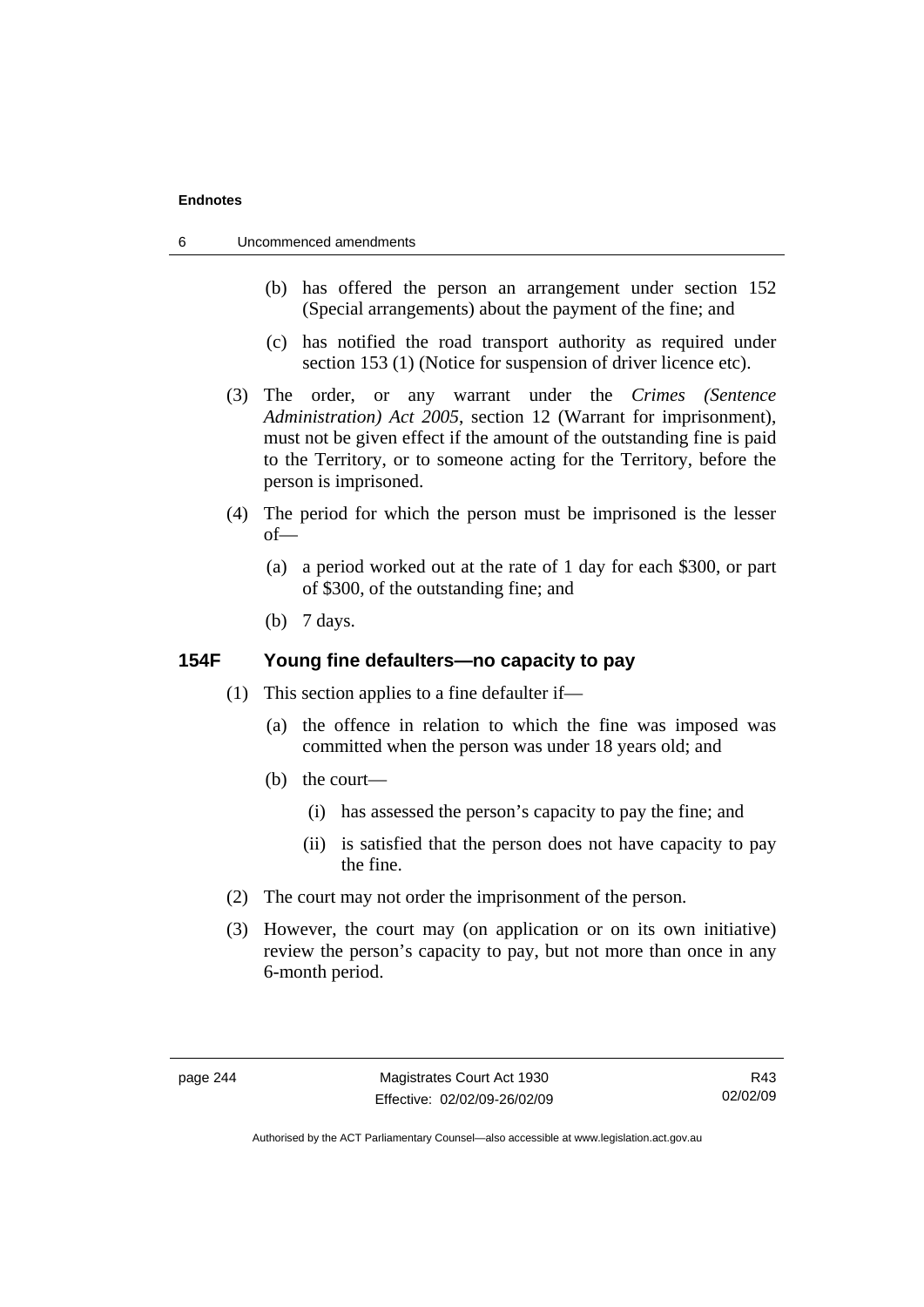| Uncommenced amendments |  |
|------------------------|--|
|------------------------|--|

| [1.90] | Section 157 (1) (a)                                                                                                                  |
|--------|--------------------------------------------------------------------------------------------------------------------------------------|
|        | after                                                                                                                                |
|        | section 154D                                                                                                                         |
|        | insert                                                                                                                               |
|        | or section 154E                                                                                                                      |
| [1.91] | <b>New section 158A</b>                                                                                                              |
|        | insert                                                                                                                               |
| 158A   | Outstanding fine satisfied by imprisonment—young fine<br>defaulter                                                                   |
|        | A person imprisoned under section 154E (Young fine defaulters)<br>discharges the person's liability to pay the outstanding fine—     |
|        | at the rate of \$300 for each day or part of a day for which the<br>(a)<br>person is detained under the warrant for imprisonment; or |
|        | if the person is committed for 7 days—at the end of the 7-day<br>(b)<br>period.                                                      |

### **[1.92] New chapter 4A**

*insert* 

# **Chapter 4A The Childrens Court**

## **Part 4A.1 The Childrens Court**

### **287 Childrens Court**

 (1) The Magistrates Court is known as the Childrens Court when it is constituted by the Childrens Court Magistrate exercising the jurisdiction given under section 288.

| R43      | Magistrates Court Act 1930   | page 245 |
|----------|------------------------------|----------|
| 02/02/09 | Effective: 02/02/09-26/02/09 |          |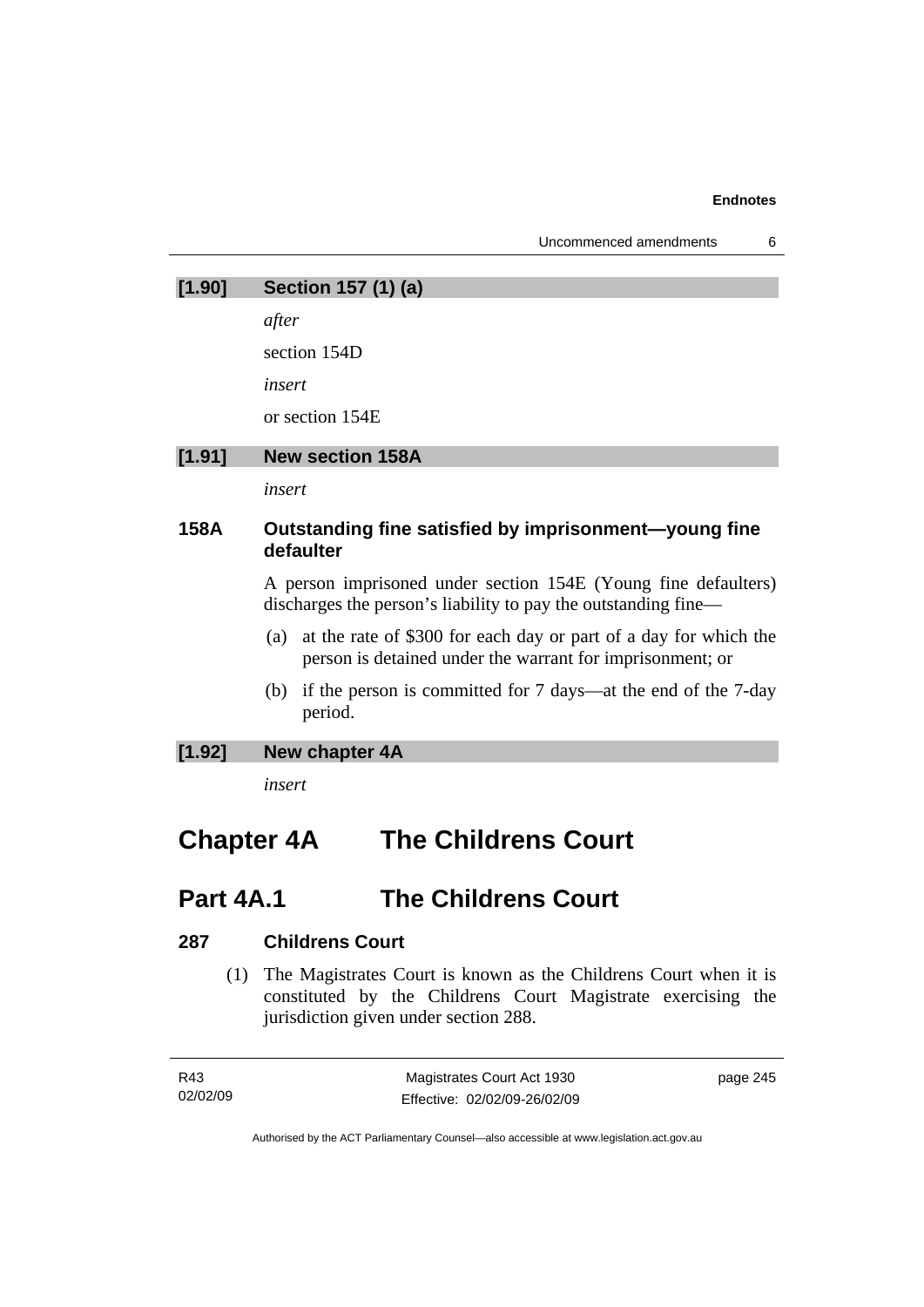- 6 Uncommenced amendments
	- (2) The Magistrates Court is also known as the Childrens Court when it is constituted by—
		- (a) a magistrate assigned under section 291C (Assignment of other magistrates for Childrens Court matters) who is exercising the jurisdiction given under section 288; or
		- (b) a magistrate acting under section 291D (2) (Completion of part-heard matters).
	- (3) The Childrens Court may use the Magistrates Court seal.

### **288 Jurisdiction of Childrens Court**

- (1) The Childrens Court has jurisdiction to hear and decide—
	- (a) any criminal proceeding against a person in relation to a summary offence if the person was under 18 years old at the time of the alleged offence; and
	- (b) any criminal proceeding against a person in relation to an indictable offence (other than an offence punishable by imprisonment for life) if the person was under 18 years old at the time of the alleged offence; and
	- (c) a proceeding in relation to bail for a child; and
	- (d) any application or other proceeding under the *Children and Young People Act 2008*, including a proceeding transferred to the court under the *Children and Young People Act 2008*, chapter 17 (Care and protection—interstate transfer of orders and proceedings).
- (2) Subsection (1) (b) is subject to the *Crimes Act 1900*, section 375 (Summary disposal of certain cases).
- (3) Subsection (1) (c) is subject to the *Bail Act 1992*.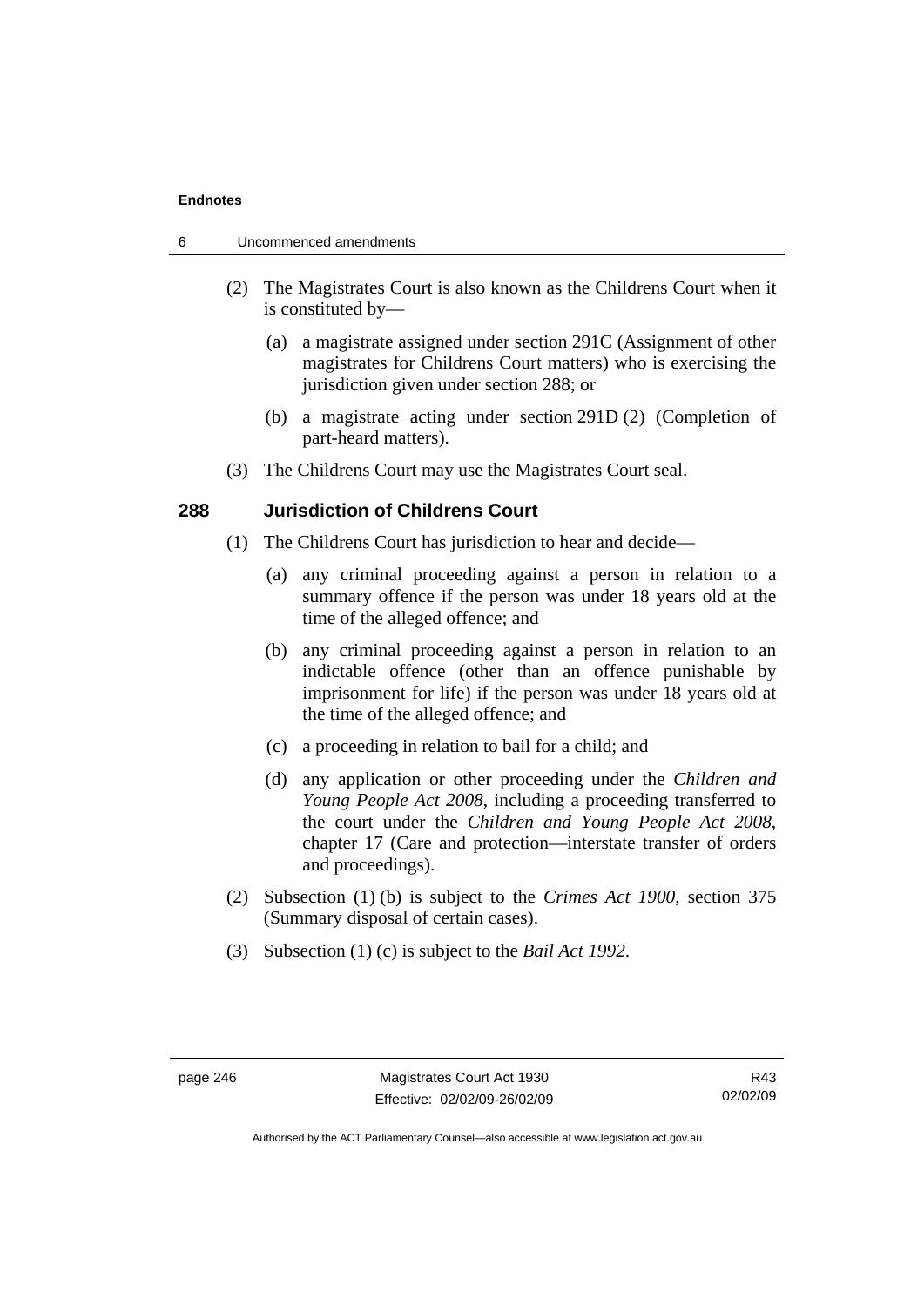### **289 Proceedings where children jointly charged with adults**

- (1) If a child and an adult are jointly charged with an offence, section 288 (Jurisdiction of Childrens Court) applies to a proceeding against the child arising out of the charge as if the child had been charged separately.
- (2) Section 288 does not apply to the preliminary examination for an indictable offence alleged to have been committed jointly by a child and an adult if a magistrate, having regard to the nature of the alleged offence and the time and expense involved in carrying out the preliminary examinations separately, orders that the section does not apply.

*Further uncommenced amendment by A2008-44 amdt 1.90 substitutes section 289 (2) (see endnote for A2008-44).* 

 (3) To remove any doubt, the *Court Procedures Act 2004*, part 7A (Procedural provisions—proceedings involving children or young people) applies to a proceeding against a child even if the proceeding arises out of an offence for which the child and an adult were jointly charged.

### **290 Chief Magistrate to arrange business of Childrens Court**

- (1) The Chief Magistrate is responsible for ensuring the orderly and prompt discharge of the business of the Childrens Court.
- (2) The Chief Magistrate may, subject to appropriate and practicable consultation with the magistrates, make arrangements about—
	- (a) the magistrate who is to be the Childrens Court Magistrate; and
	- (b) the assignment of a magistrate under—
		- (i) section 291B (Acting Childrens Court Magistrate); or
		- (ii) section 291C (Assignment of other magistrates for Childrens Court matters).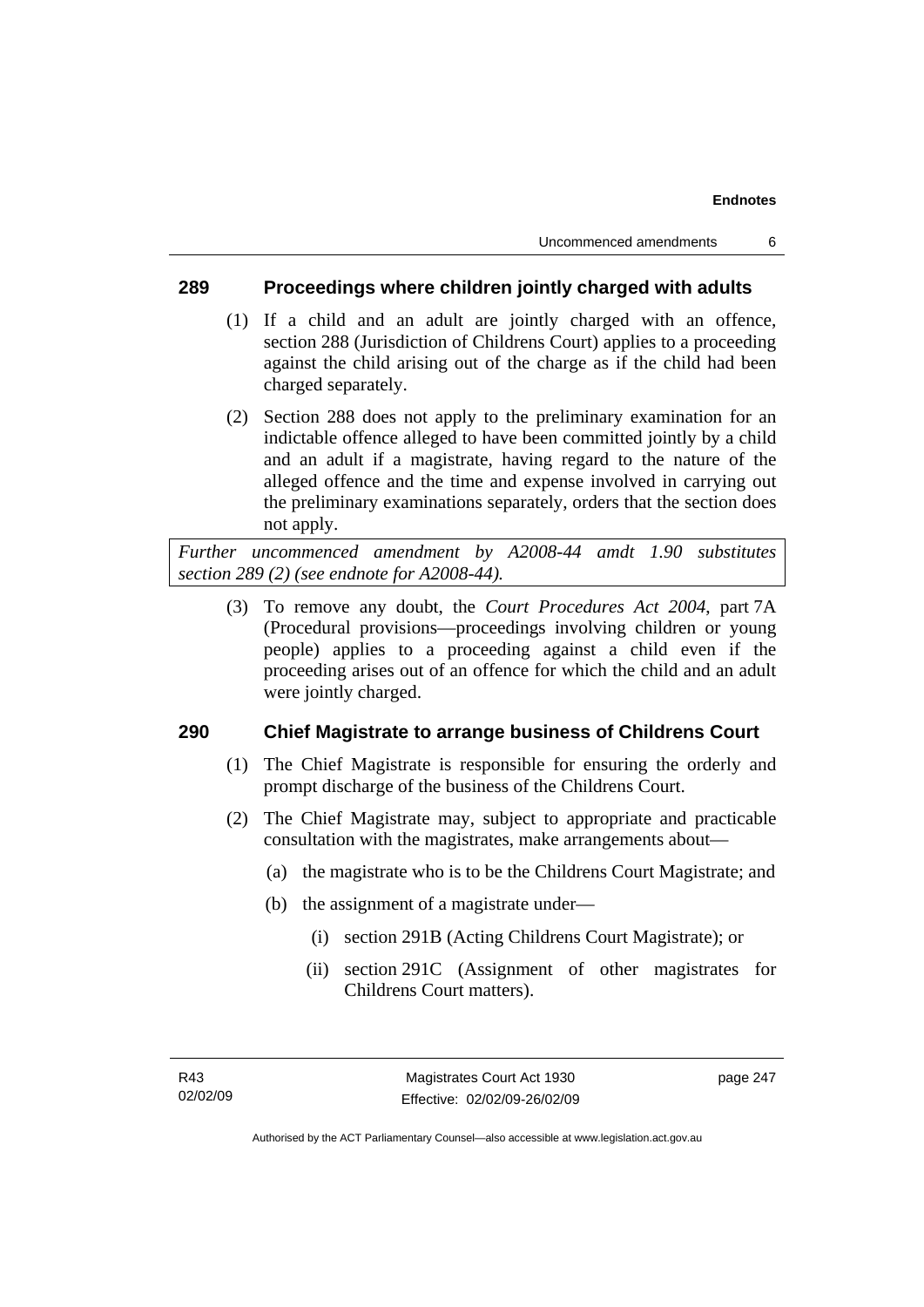| 6 | Uncommenced amendments |  |
|---|------------------------|--|
|---|------------------------|--|

### **291 Childrens Court Magistrate to hear all matters**

- (1) The Childrens Court Magistrate is responsible for dealing with all matters within the jurisdiction of the Childrens Court.
- (2) Subsection (1) is subject to—
	- (a) section 291C (Assignment of other magistrates for Childrens Court matters); and
	- (b) section 291D (Completion of part-heard matters).
- (2) Also, subsection (1) does not prevent a magistrate other than the Childrens Court Magistrate from exercising—
	- (a) a function or power given to a magistrate under a provision of the *Children and Young People Act 2008*; or
	- (b) a power given to a magistrate under a territory law to admit a child or young person to bail under the *Bail Act 1992* or to remand a child or young person in custody.

## **Part 4A.2 Childrens Court Magistrate**

### **291A Childrens Court Magistrate**

- (1) The Chief Magistrate must declare 1 magistrate to be the Childrens Court Magistrate for a stated term of not longer than 2 years.
- (2) The Chief Magistrate may declare himself or herself to be the Childrens Court Magistrate.
- (3) The Chief Magistrate must not declare a magistrate to be the Childrens Court Magistrate unless satisfied the magistrate is suitably qualified to be the Childrens Court Magistrate.
- (4) The Chief Magistrate must revoke a declaration under this section if asked, in writing, by the Childrens Court Magistrate.

R43 02/02/09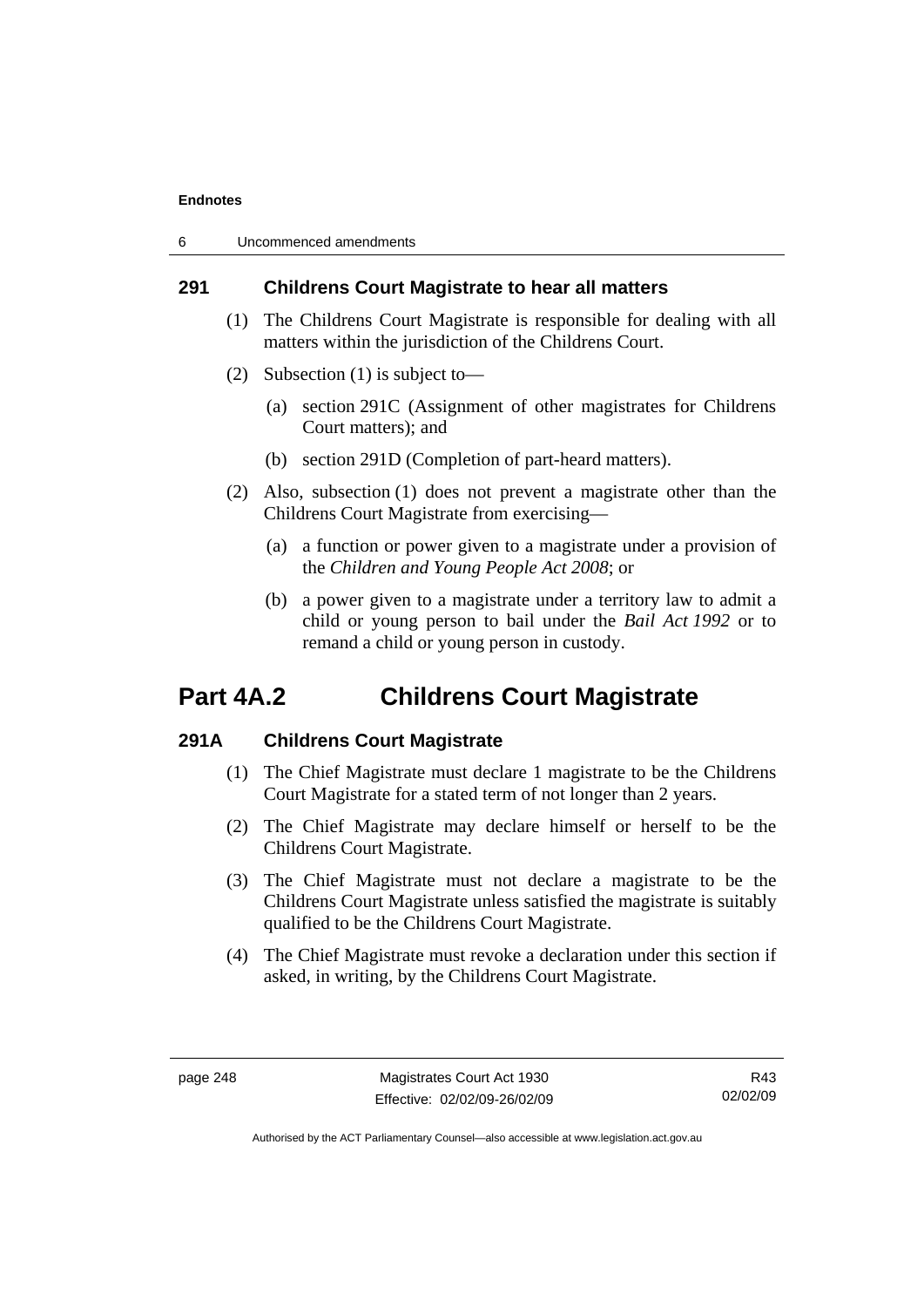(5) A declaration, or revocation, under this section is a notifiable instrument.

*Note* A notifiable instrument must be notified under the Legislation Act.

### **291B Acting Childrens Court Magistrate**

- (1) The Chief Magistrate may assign a magistrate to act as Childrens Court Magistrate only if—
	- (a) there is no Childrens Court Magistrate; or
	- (b) the Childrens Court Magistrate—
		- (i) is absent from duty or from the ACT; or
		- (ii) cannot exercise the functions of the Childrens Court Magistrate for another reason.
- (2) A magistrate assigned to act as Childrens Court Magistrate is the Childrens Court Magistrate for this Act and any other Act.

### **291C Assignment of other magistrates for Childrens Court matters**

- (1) The Chief Magistrate may assign another magistrate to deal with a matter if the Childrens Court Magistrate is unable to deal with the matter—
	- (a) without delay that is likely to prejudice the wellbeing of a child or young person; or
	- (b) because of a conflict of interest, or a perceived conflict of interest.
- (2) A magistrate may be assigned under subsection (1) (a) only if the Chief Magistrate is satisfied the assignment is necessary having regard to—
	- (a) how the delay is likely to prejudice the child's or young person's wellbeing; and

page 249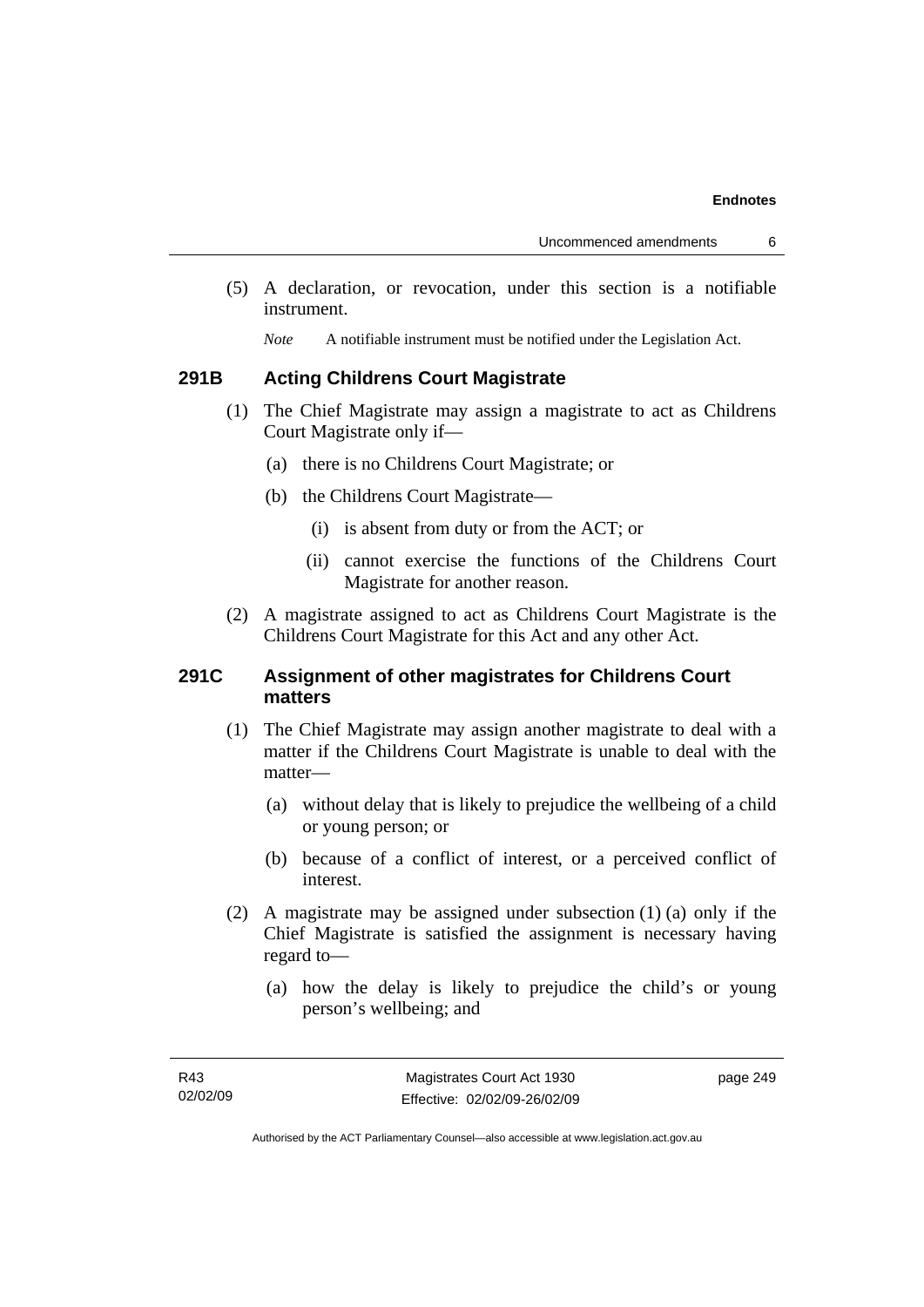- 6 Uncommenced amendments
	- (b) the principle in the *Children and Young People Act 2008*, section 8 that in making a decision under that Act in relation to a particular child or young person, the decision-maker must regard the best interests of the child or young person as the paramount consideration; and
	- (c) the degree of urgency of the matter to be dealt with by the assigned magistrate; and
	- (d) the views and wishes (if any) of the Childrens Court Magistrate on the proposed assignment.
	- (3) This section does not create a right in relation to the assignment of a matter under this section.
	- (4) Without limiting subsection (3), the decision to assign or not to assign a matter under this section—
		- (a) must not be challenged or called into question in any court; and
		- (b) is not subject to prohibition, mandamus or injunction in any court.
	- (5) This section is in addition to, and does not limit, section 291B (Acting Childrens Court Magistrate).

### **291D Completion of part-heard matters**

- (1) This section applies if—
	- (a) a magistrate begins to deal with a Childrens Court matter under this chapter; and
	- (b) before the matter is finally decided, the magistrate ceases to—
		- (i) be the Childrens Court Magistrate; or
		- (ii) hold an assignment under section 291B or section 291C.
- (2) The magistrate may continue to deal with the matter until it is finally decided.

R43 02/02/09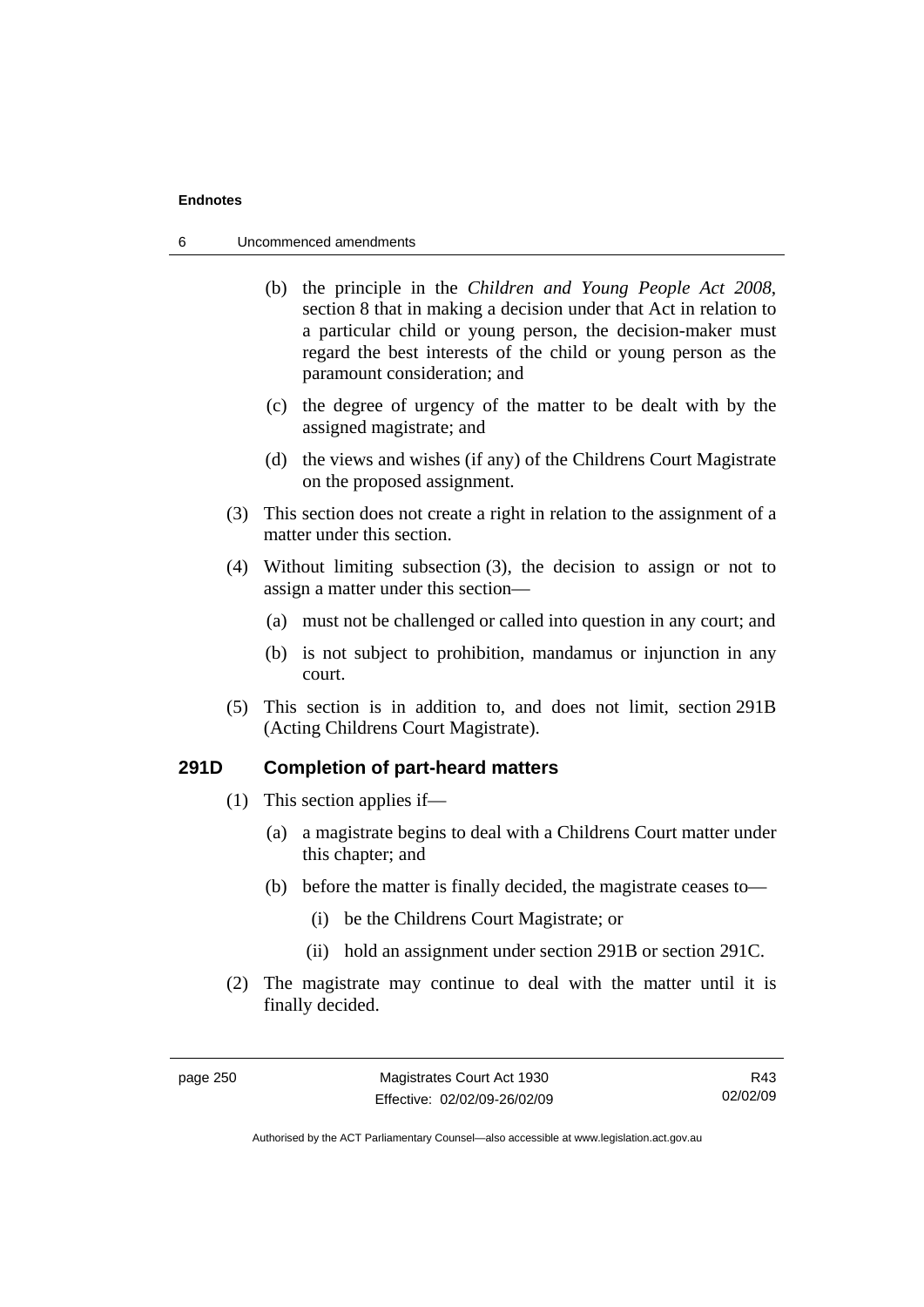## **Part 4A.3 Criminal proceedings**

### **291E Procedures for hearing indictable offences**

- (1) This section applies if—
	- (a) a child charged with an indictable offence is brought before the Childrens Court; and
	- (b) the court—
		- (i) has no power to hear and decide the charge summarily; or
		- (ii) has the power to hear and decide the charge summarily, but decides not to.
- (2) The Childrens Court must deal with the charge as if—
	- (a) the charge were a charge for an indictable offence to which this Act applied; and
	- (b) the Childrens Court were the Magistrates Court; and
	- (c) any necessary changes were made.

### **291F Childrens Court may adjourn hearings to allow access to legal advice**

- (1) This section applies to a charge for an indictable offence against a child that the Childrens Court is hearing summarily.
- (2) The court may, at any time, adjourn the hearing to allow any of the following people to get legal advice:
	- (a) the child;
	- (b) a parent of the child;
	- (c) someone else who has daily care responsibility, or long-term care responsibility, for the child.

page 251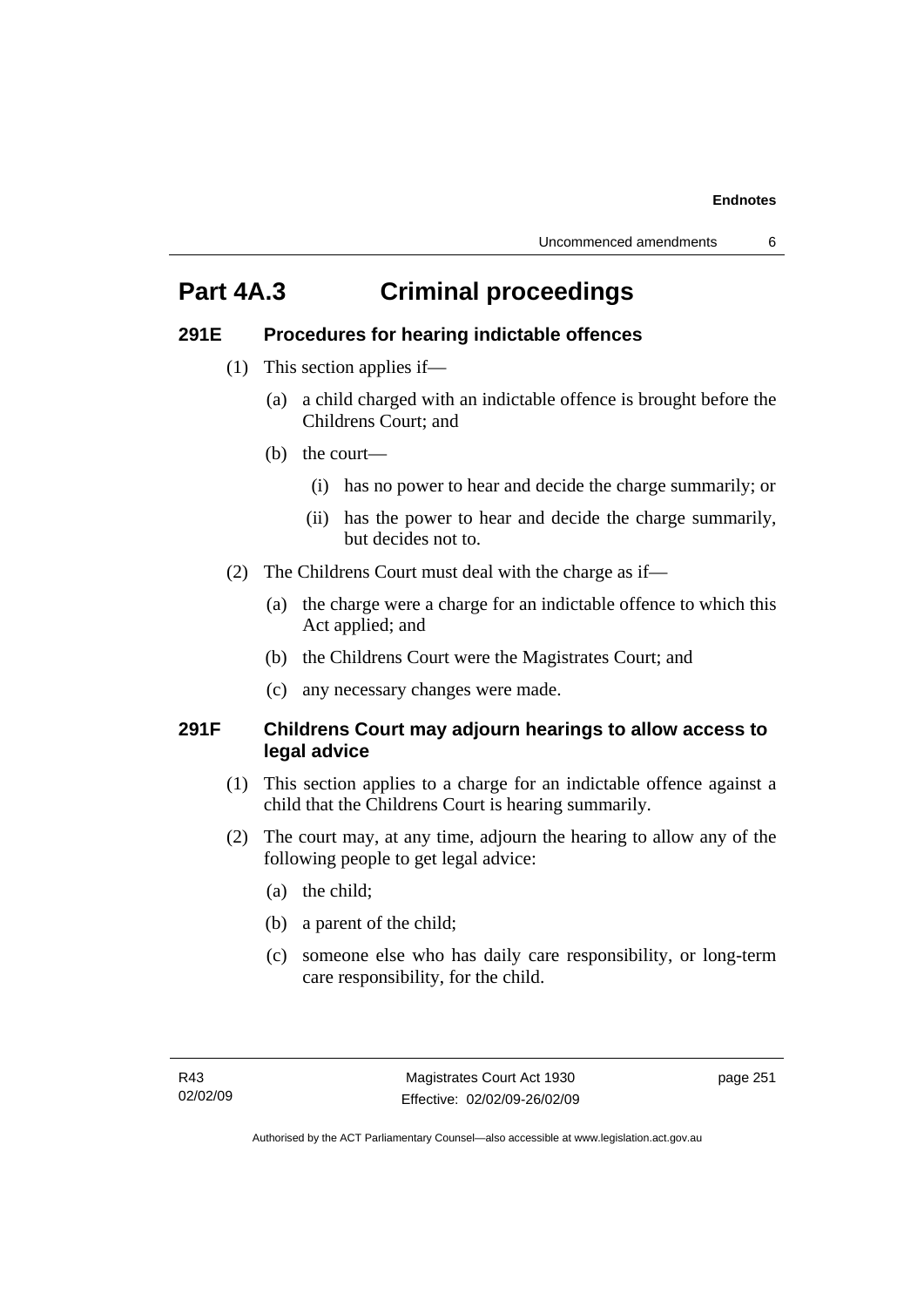- 6 Uncommenced amendments
	- (3) In this section:

*daily care responsibility*—see the *Children and Young People Act 2008*, section 19.

*long-term care responsibility*—see the *Children and Young People Act 2008*, section 20.

### **291G Childrens Court may send cases to Supreme Court for sentencing**

- (1) This section applies if the Childrens Court convicts a person of an indictable offence.
- (2) The Childrens Court may, by order, commit the person to the Supreme Court for sentence if satisfied that—
	- (a) sentence should be passed on the person by the Supreme Court because of the character and history of the person; or
	- (b) the sentence that is likely to be appropriate is a sentence the Childrens Court does not have power to impose.
- (3) In deciding whether to make an order under subsection (2) (a), the Childrens Court must consider any report provided under the *Court Procedures Act 2004*, section 74D (Court may order report about young person).
- (4) If the Childrens Court makes an order under subsection (2), the Supreme Court may deal with the person as if the person had been convicted of the offence in the Supreme Court.

R43 02/02/09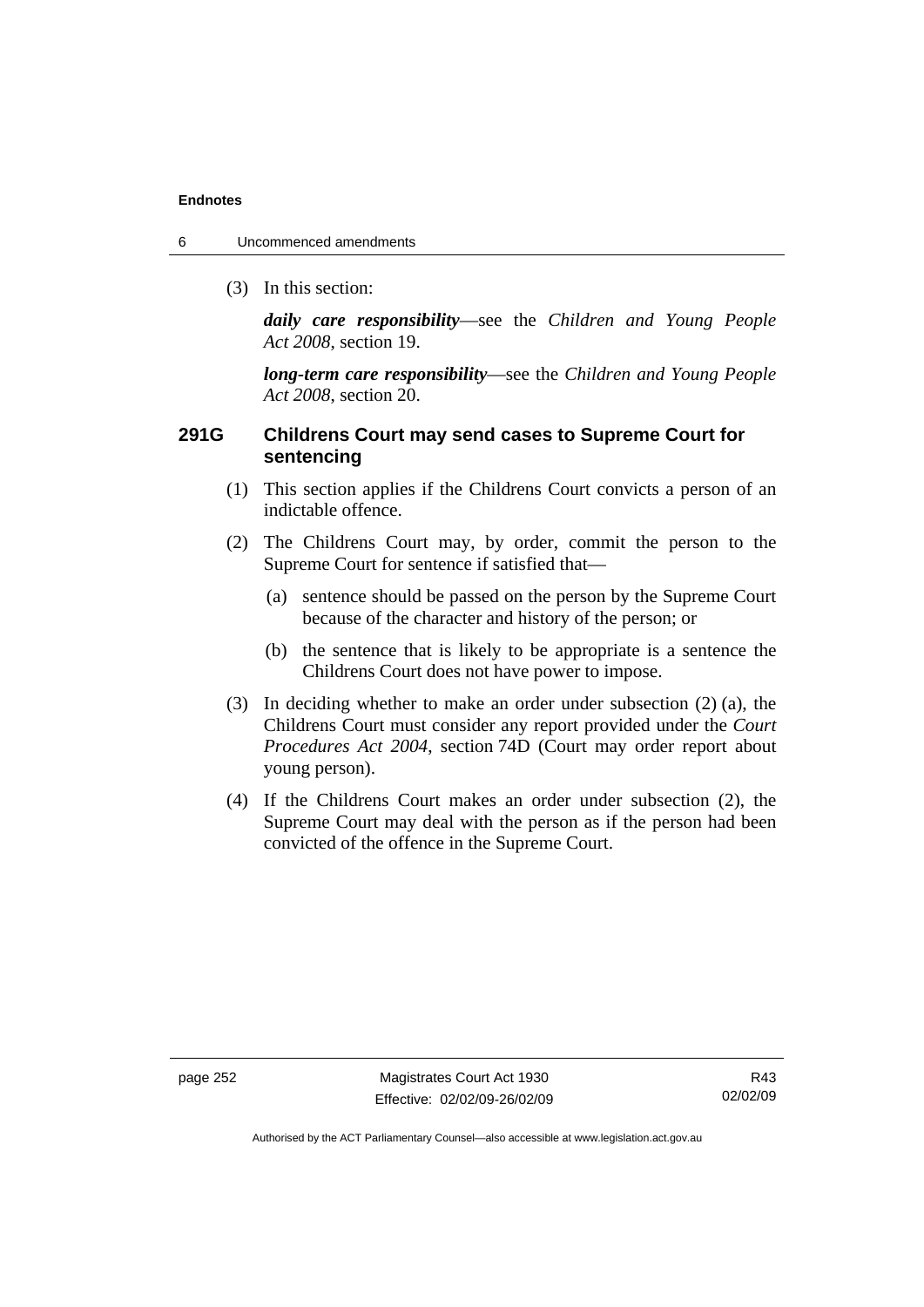### **Children and Young People (Consequential Amendments) Act 2008 A2008-20 sch 1 pt 1.5**

## **Part 1.5 Magistrates Court Act 1930**

### **[1.5] New chapter 10**

*insert* 

## **Chapter 10 Transitional—Children and Young People Act 2008**

### **400 Childrens Court Magistrate**

- (1) A declaration made under the *Children and Young People Act 1999*, section 50 (Childrens Court Magistrate), and in force immediately before the commencement of this Act, chapter 4A (The Childrens Court), is taken to be a declaration under this Act, section 291A (Childrens Court Magistrate).
- (2) However, the declaration is not taken to be a notifiable instrument.
- (3) An assignment made under the *Children and Young People Act 1999*, section 51 (Restriction on assignment to act as Childrens Court Magistrate), and in force immediately before the commencement of this Act, chapter 4A, is taken to be an assignment under this Act, section 291B (Acting Childrens Court Magistrate).
- (4) An assignment made under the *Children and Young People Act 1999*, section 53A (Assignment of other magistrates to deal with Childrens Court matters), and in force immediately before the commencement of this Act, chapter 4A, is taken to be an assignment under this Act, section 291C (Assignment of other Magistrates for Childrens Court matters).

page 253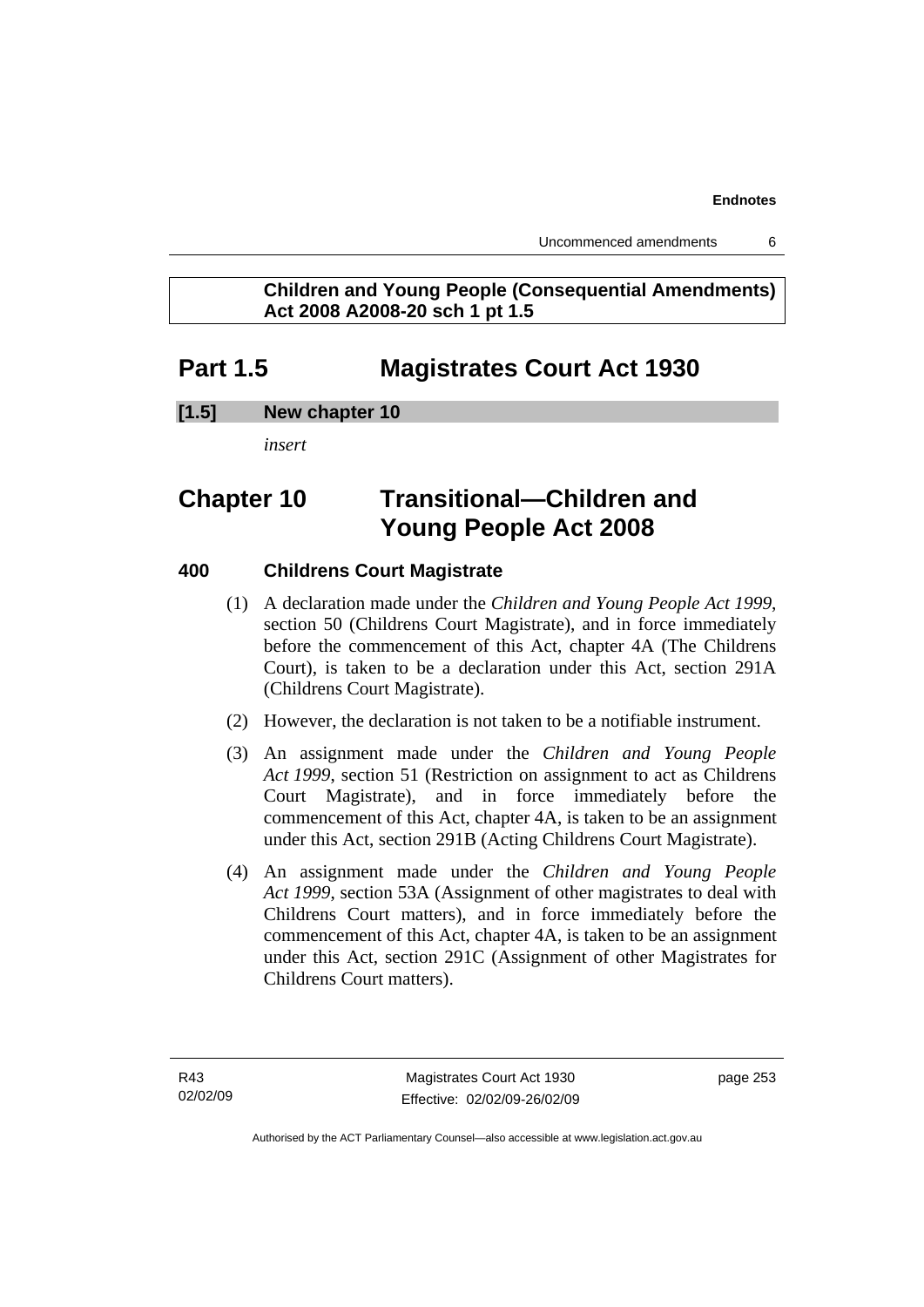6 Uncommenced amendments

### **401 Existing proceedings in Childrens Court**

- (1) The amendments of this Act made by the *Children and Young People Act 2008*, part 1.8 apply to an existing proceeding.
- (2) If a difficulty arises in the application of subsection (1) to a particular proceeding, the court may make any order it considers appropriate to resolve the difficulty.
- (3) In this section:

*existing proceeding* means a proceeding started in the Childrens Court, but not completed, before the commencement of the *Children and Young People Act 2008*, schedule 1, part 1.8.

### **402 Completion of part-heard matters if magistrate no longer Childrens Court magistrate etc**

- (1) This section applies if—
	- (a) before the commencement day, a magistrate was dealing with a matter under the *Children and Young People Act 1999*, section 53B (Completion of part-heard matters); and
	- (b) immediately before the commencement day, the matter is not finally decided.
- (2) The magistrate may continue to deal with the matter under this Act, until it is finally decided.

### **403 Transitional regulations**

- (1) A regulation may prescribe transitional matters necessary or convenient to be prescribed because of the enactment of the *Children and Young People Act 2008*, schedule 1, part 1.8 or the *Children and Young People (Consequential Amendments) Act 2008*.
- (2) A regulation may modify this chapter (including in relation to another territory law) to make provision in relation to anything that,

R43 02/02/09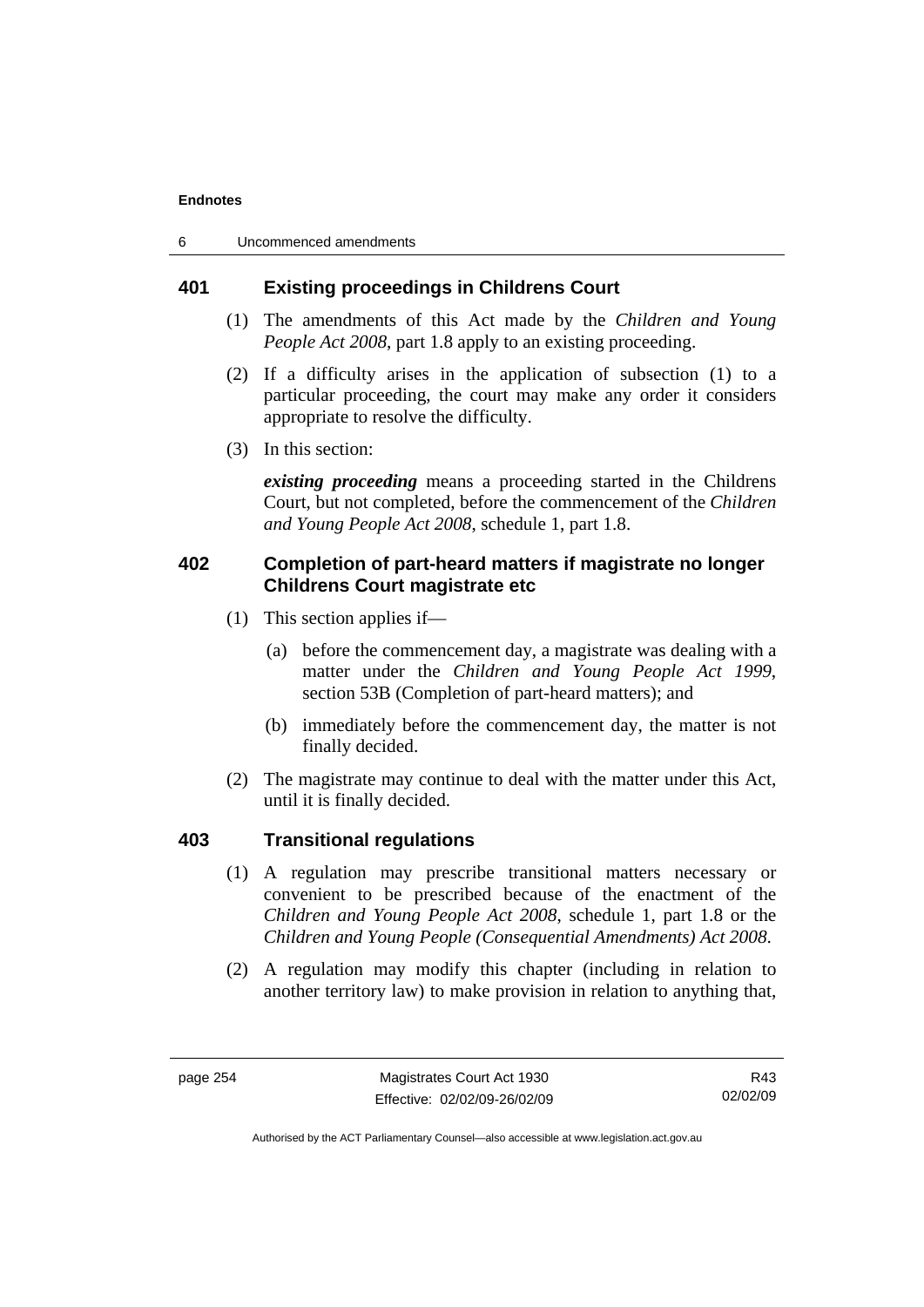in the Executive's opinion, is not, or is not adequately or appropriately, dealt with in this chapter.

 (3) A regulation under subsection (2) has effect despite anything else in this Act or another territory law.

### **404 Expiry—ch 10**

- (1) This chapter expires 2 years after the day it commences.
- (2) This chapter, other than section 403, is a law to which the Legislation Act, section 88 (Repeal does not end effect of transitional laws etc) applies.

 **Sexual and Violent Offences Legislation Amendment Act 2008 A2008-41 pt 3** 

## **Part 3 Magistrates Court Act 1930**

### **30 Legislation amended—pt 3**

This part amends the *Magistrates Court Act 1930*.

### **31 Procedure if informant proposes to tender written statements to court Section 90 (7)**

*substitute* 

- (7) Before the taking of the preliminary examination, the accused person or the person's lawyer may ask the informant to allow the accused person or lawyer to—
	- (a) inspect the documents and things (if any) mentioned in the list given to the accused person under subsection (2) (d); and

page 255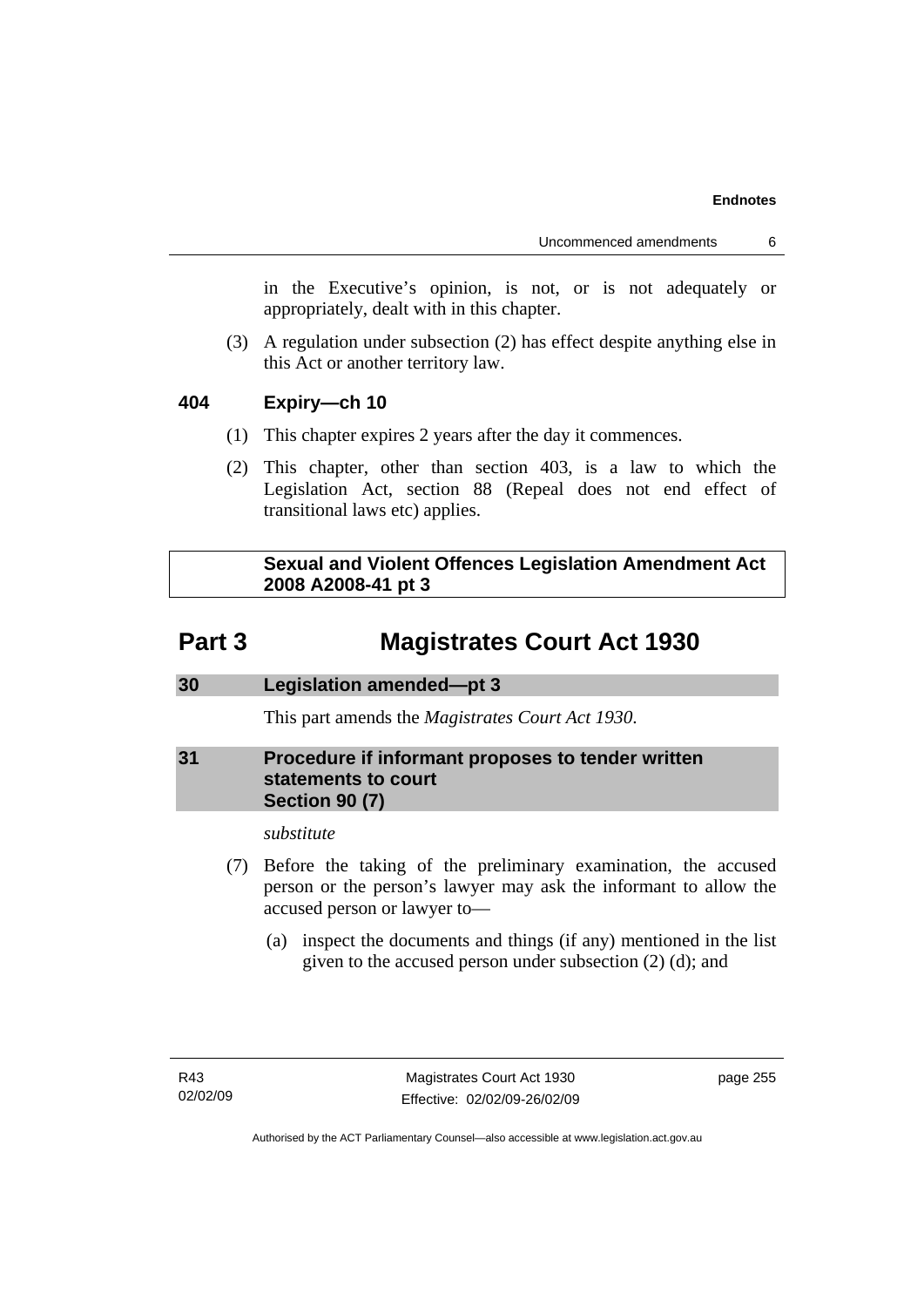- 6 Uncommenced amendments
	- (b) if a statement is in the form of a transcript of a recording as mentioned in section 90AA (3A)—listen to or view the recording.
	- (8) The informant must comply with a request made under subsection (7).
	- (9) However, this section does not entitle the accused person or the person's lawyer to be given or make a copy of the recording.

### **32 Written statements may be admitted in evidence Section 90AA (3)**

*omit* 

A written statement

*substitute* 

Subject to subsection (3A), a written statement

#### **33 New section 90AA (3A)**

*insert* 

- (3A) A written statement that is in the form of a transcript of a recording made by a police officer may be admitted in evidence by the court if—
	- (a) the transcript is of a recording of an interview with a person during which the person was questioned by the police officer in connection with the investigation of an offence the subject of the proceeding; and
	- (b) the person—
		- (i) is a child; or
		- (ii) is intellectually impaired; and
	- (c) a police officer certifies that the statement is an accurate transcript of the recording.

page 256 Magistrates Court Act 1930 Effective: 02/02/09-26/02/09

R43 02/02/09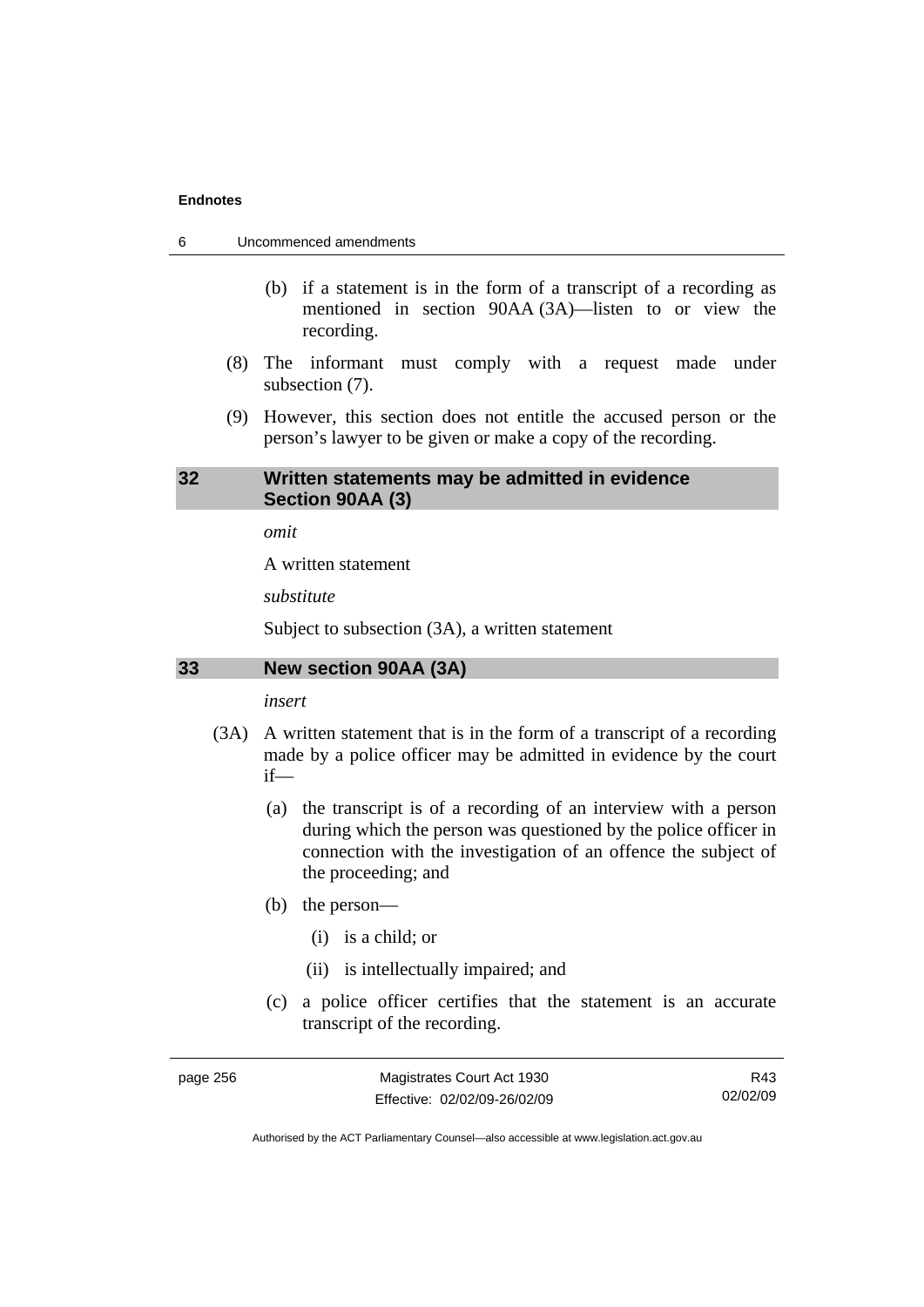### **34 New section 90AA (11) and (12)**

*insert* 

- (11) However—
	- (a) a person must not be required to attend and give evidence at a preliminary examination in relation to a sexual offence (whether or not the examination relates also to another offence) if the person is a complainant in relation to the sexual offence; and
	- (b) subsections  $(4)$ ,  $(7)$ ,  $(8)$  and  $(10)$  do not apply to a written statement made by the person.
- (12) In this section:

*intellectually impaired*—a person is *intellectually impaired* if the person has—

- (a) an appreciably below average general intellectual function; or
- (b) a cognitive impairment (including dementia or autism) arising from an acquired brain injury, neurological disorder or a developmental disorder; or
- (c) any other intellectual disability.

*proceeding for a sexual offence* includes proceeding for a sexual offence and any other offence.

*sexual offence* means an offence against the *Crimes Act 1900*, part 3 (Sexual offences), part 4 (Female genital mutilation) or part 5 (Sexual servitude).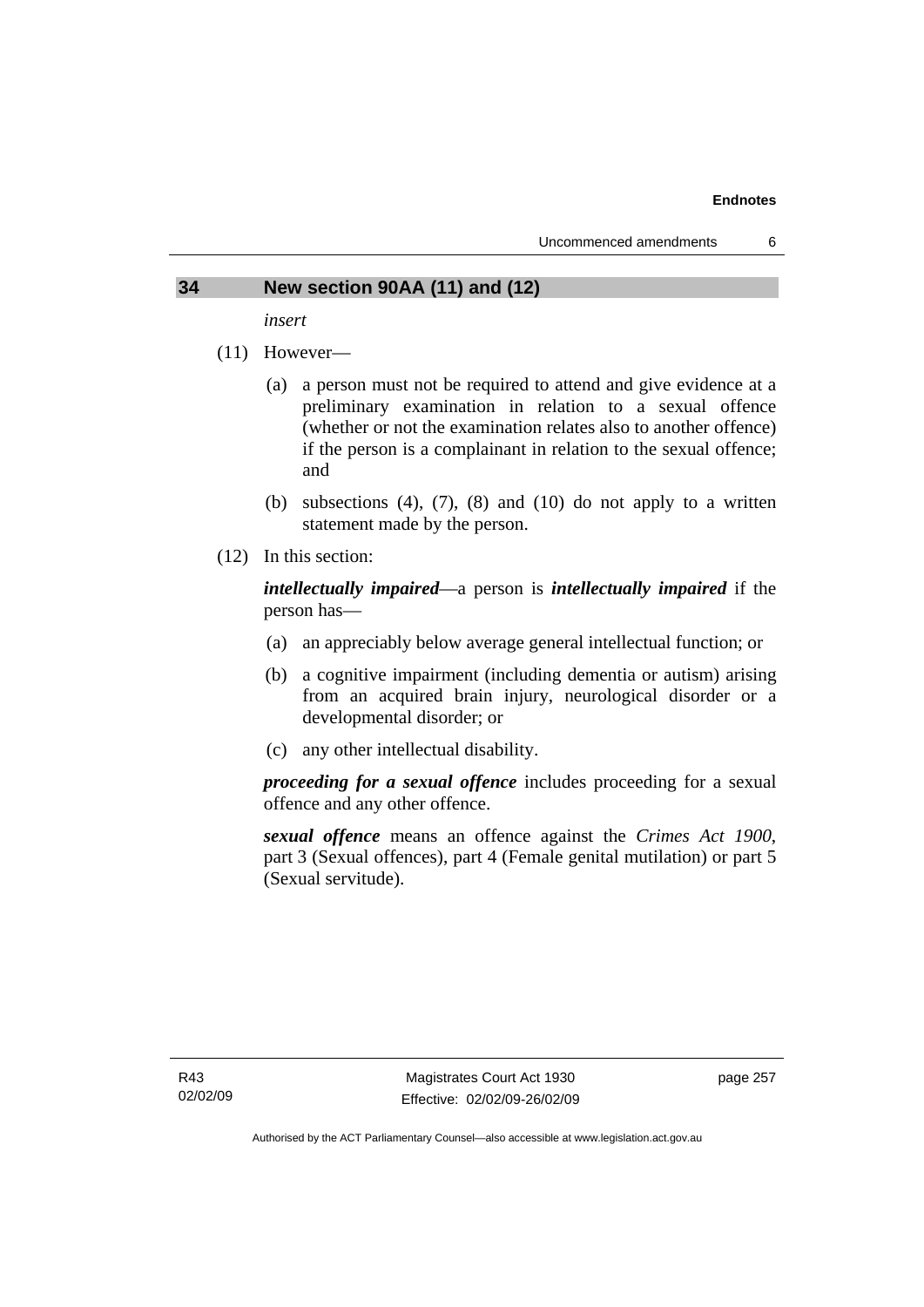6 Uncommenced amendments

### **35 New chapter 12**

*insert* 

## **Chapter 12 Transitional—Sexual and Violent Offences Legislation Amendment Act 2008**

### **460 Application of amendments**

The amendments to this Act made by the *Sexual and Violent Offences Legislation Amendment Act 2008*, part 3 do not apply to a proceeding if the hearing of the proceeding has started before the commencement of that part.

### **461 Expiry—ch 12**

This part expires 1 year after the day it commences.

### **Court Legislation Amendment Act 2008 A2008-42 pt 4**

## **Part 4 Magistrates Court Act 1930**

### **9 Legislation amended––pt 4**

This part amends the *Magistrates Court Act 1930*.

page 258 Magistrates Court Act 1930 Effective: 02/02/09-26/02/09

R43 02/02/09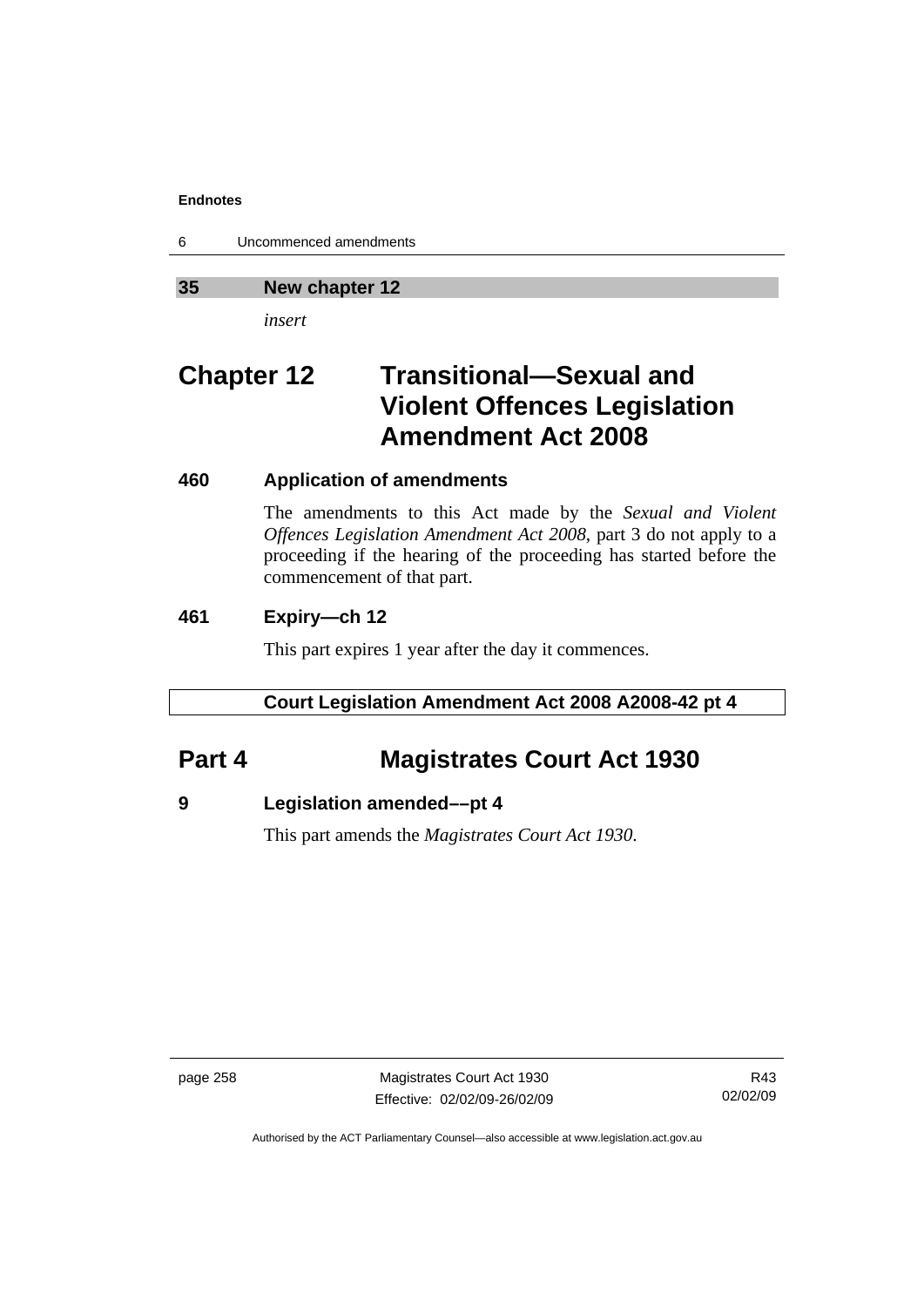#### **10 New division 3.3.3A**

*insert* 

## **Division 3.3.3A Court attendance notices**

### **41A Definitions—div 3.3.3A**

In this division:

*authorised person* means—

- (a) a police officer; or
- (b) a person prescribed by regulation.

*court attendance notice*—see section 41B.

### **41B Commencing criminal proceeding by court attendance notice**

- (1) A proceeding for an alleged offence may be commenced by serving and filing a notice (a *court attendance notice*) under this division.
- (2) A court attendance notice served on a person must––
	- (a) state the name of the person; and
	- (b) describe the offence to which it relates; and
	- (c) briefly state the particulars of the offence; and
	- (d) state the name of the authorised person serving the notice; and
	- (e) unless a warrant is issued for the arrest of the person or the person is refused bail—
		- (i) require the person to appear before a magistrate at a stated date, time and place; and
		- (ii) state that failure to appear may result in the person's arrest or in the proceeding being dealt with in the person's absence; and

page 259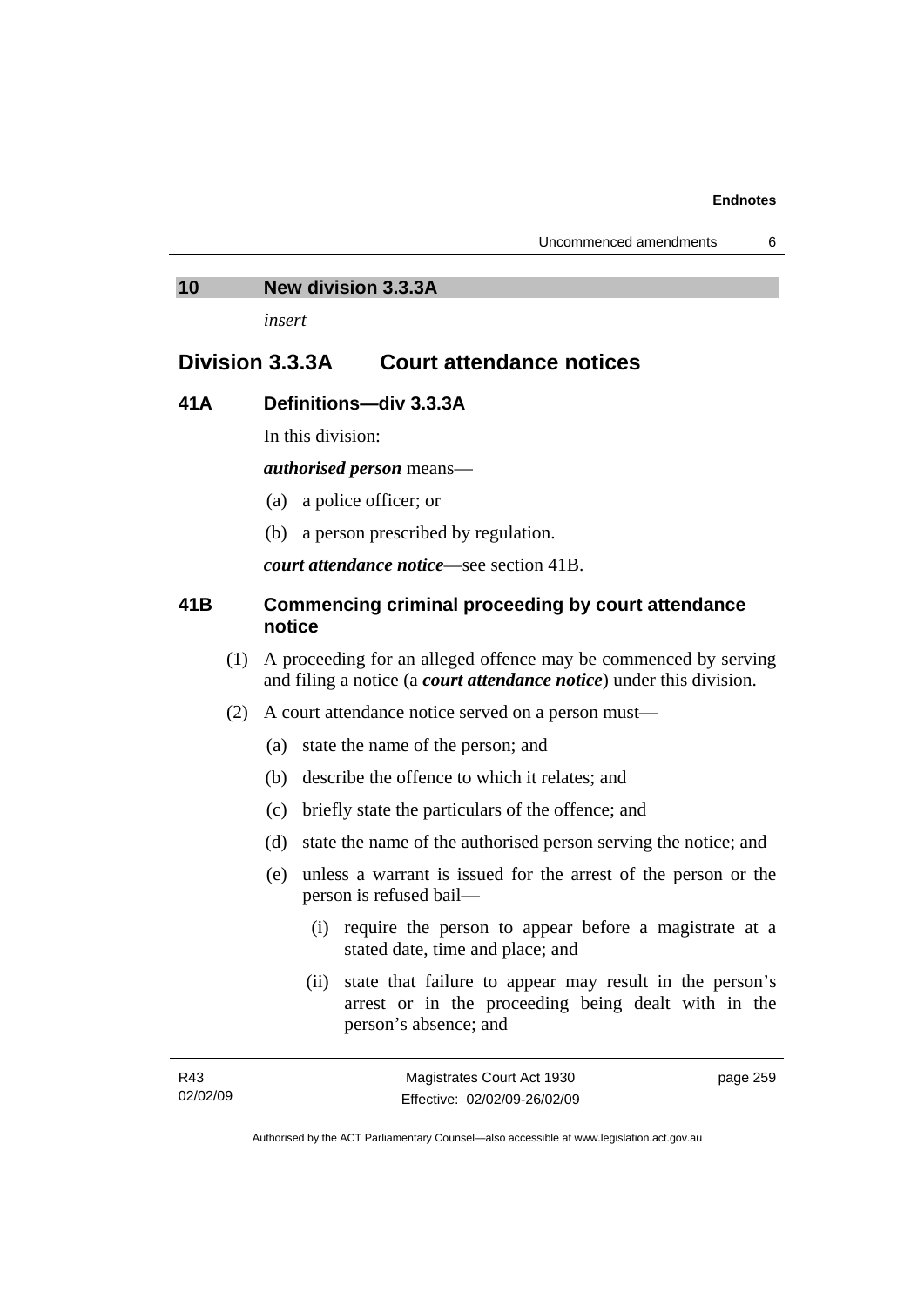- 6 Uncommenced amendments
	- (f) if the person consents to appear before a magistrate at the stated date and time—include a statement, signed by the person, that the person consents to appear at the stated date and time.
	- *Note* If a form is approved under the *Court Procedures Act 2004* for this provision, the form must be used.
	- (3) It is sufficient to describe an offence in the notice in the way the offence is described in the law that creates the offence.
	- (4) The date stated for the person to appear before a magistrate must be—
		- (a) at least 14 days after the day the notice is served; or
		- (b) if the notice contains a consent signed by the person to appear before a magistrate at an earlier date available to a Magistrate—the date as stated in the notice.
	- (5) The rules may prescribe additional matters that must be included in a court attendance notice.

### **41C Court attendance notice––service**

- (1) If an authorised person suspects, on reasonable grounds, that a person has committed an offence, the authorised person may serve a court attendance notice on the person.
- (2) The notice must be served personally by the authorised person.
- (3) The *Court Procedures Rules 2006,* part 6.8 (Service) apply to the service of a court attendance notice as if—
	- (a) the notice were a document in the proceeding for the offence to which it relates; and
	- (b) the copy of the notice served were a stamped copy.
- (4) However, the *Court Procedures Rules 2006,* division 6.8.3 (Service—Magistrates Court) does not apply to service of a court attendance notice.

| Magistrates Court Act 1930<br>page 260 |                              | R43      |
|----------------------------------------|------------------------------|----------|
|                                        | Effective: 02/02/09-26/02/09 | 02/02/09 |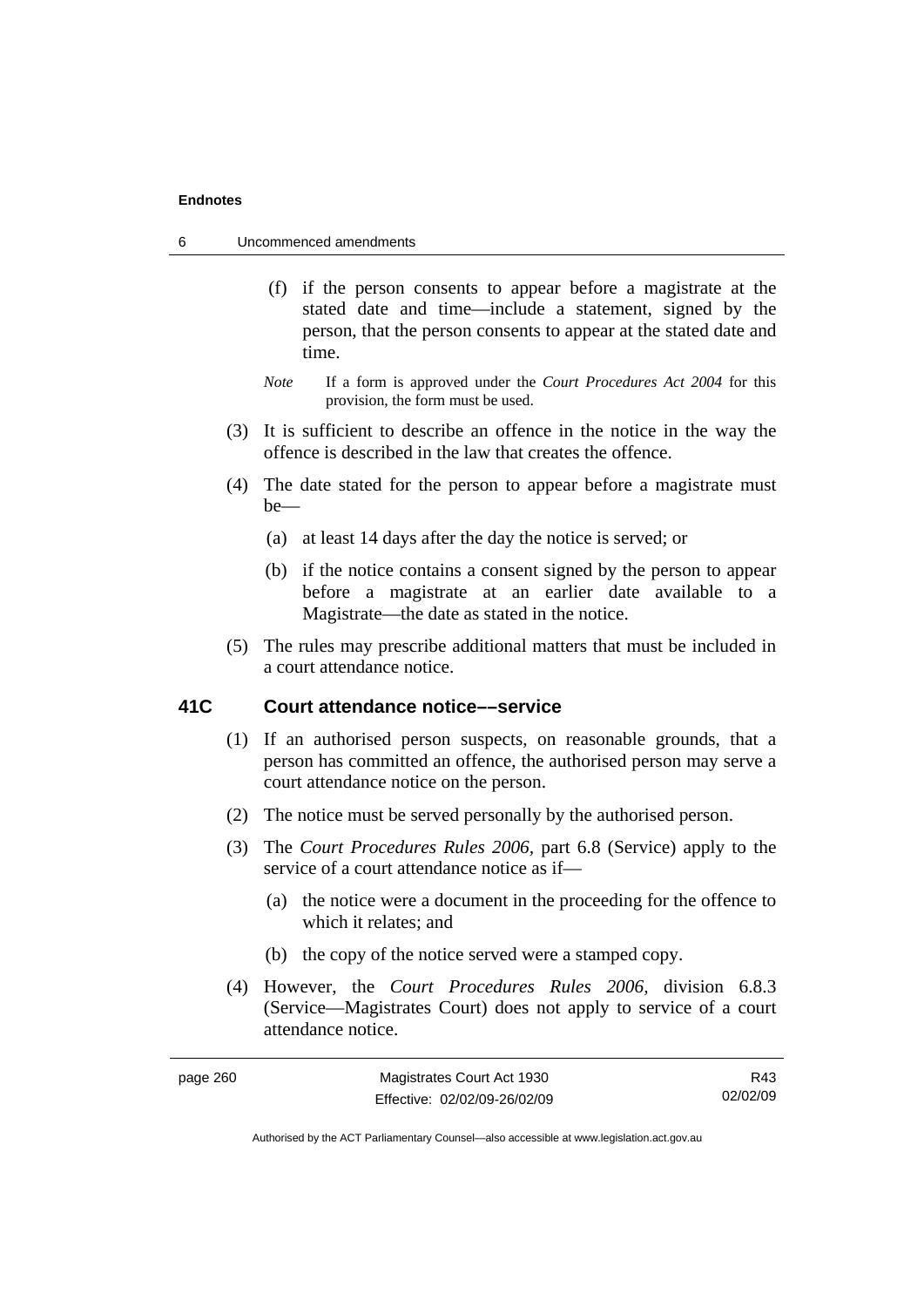### **41D Court attendance notice—filing**

- (1) A copy of a court attendance notice served on a person must be filed—
	- (a) not less than 14 days before the day stated in the notice for the person to appear before a magistrate; or
	- (b) if the notice contains a consent signed by the person to appear before a magistrate at a date earlier than 14 days after service of the notice—as soon as practicable.
- (2) If a warrant is intended to be issued in the first instance against the person, the notice must be filed with a sworn statement about the particulars of the offence stated in the notice.

### **41E Court attendance notice—relationship to information and summons**

- (1) This division is additional to, and does not limit, any other provision of a Territory law about an information or summons in relation to a criminal proceeding.
- (2) A court attendance notice served under this division is taken, for all purposes, to be a summons served under division 3.3.3.
- (3) A court attendance notice filed under this division is taken, for all purposes, to be an information laid under division 3.3.2.
- (4) For subsections (2) and (3), a provision mentioned in subsection (1) applies, with any necessary changes and any changes prescribed by regulation—
	- (a) in relation to a court attendance notice served under this division—as if it were a summons issued under division 3.3.3; and
	- (b) in relation to a court attendance notice filed under this division—as if it were an information laid under division 3.3.2.

page 261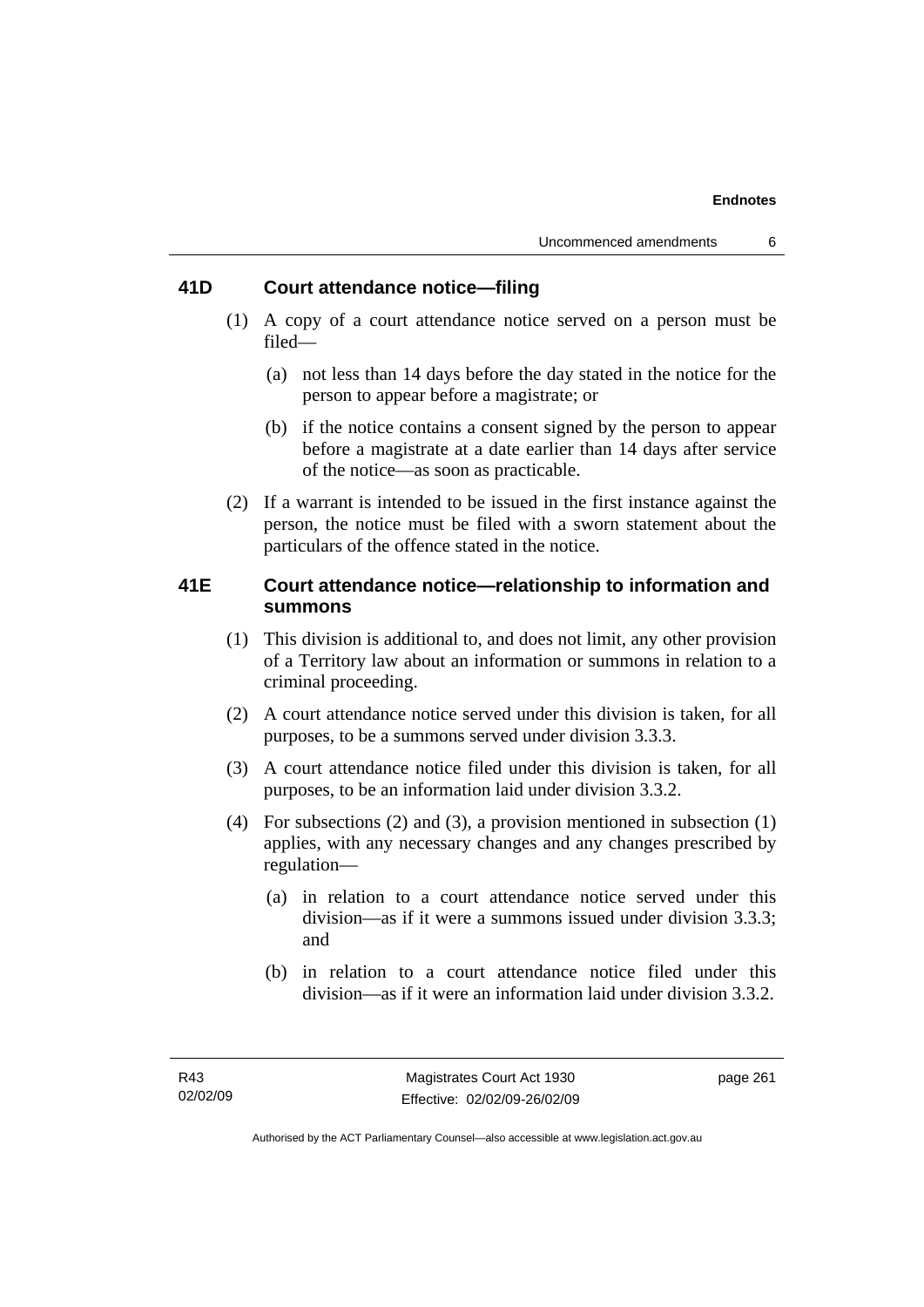6 Uncommenced amendments

### **11 Written statements may be admitted in evidence Section 90AA (3) (a)**

#### *substitute*

 (a) it contains the following endorsement by the person who made it:

'This statement made by me accurately sets out the evidence that I would be prepared, if necessary, to give in court as a witness. The statement is true to the best of my knowledge and belief and I make it knowing that, if it is tendered in evidence, I will be liable to prosecution if I have wilfully stated in it anything that I know to be false or do not believe to be true.'; and

### **12 Section 219AB heading**

*substitute* 

### **219AB Reference appeal in relation to proceeding**

### **13 Section 219AB (1)**

### *substitute*

 (1) This section applies if a person has been charged on indictment in the Magistrates Court and the proceeding in relation to all or part of the indictment has concluded.

*omit* 

trial

*substitute* 

proceeding

page 262 Magistrates Court Act 1930 Effective: 02/02/09-26/02/09

R43 02/02/09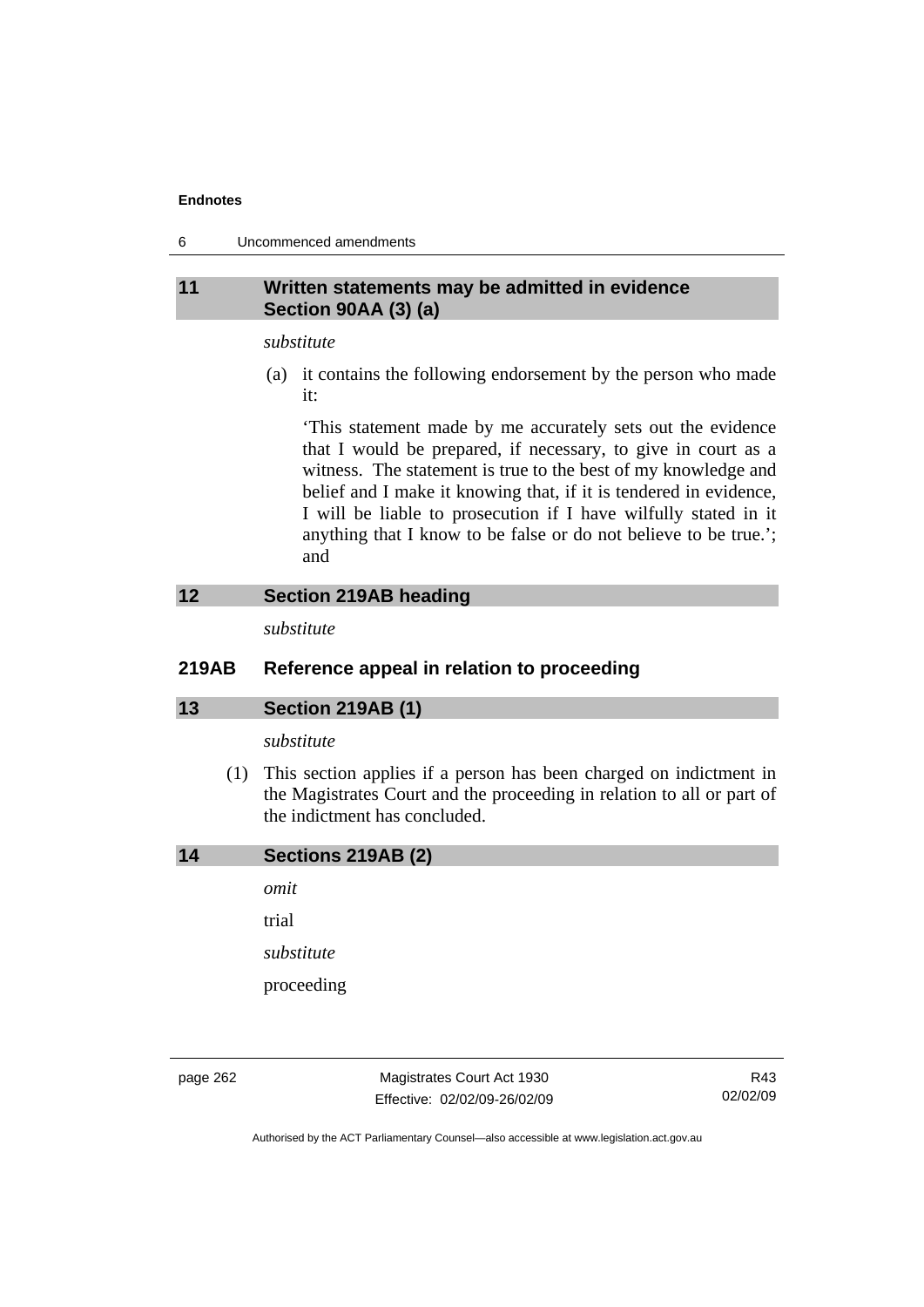| Uncommenced amendments |  |
|------------------------|--|
|------------------------|--|

| 15              | <b>Sections 219AC (1) (a)</b>                                                                                        |  |  |
|-----------------|----------------------------------------------------------------------------------------------------------------------|--|--|
|                 | omit                                                                                                                 |  |  |
|                 | at the trial                                                                                                         |  |  |
|                 | substitute                                                                                                           |  |  |
|                 | in the proceeding                                                                                                    |  |  |
| 16              | <b>Section 219AD</b>                                                                                                 |  |  |
|                 | substitute                                                                                                           |  |  |
| <b>219AD</b>    | Reference appeal decision does not affect verdict                                                                    |  |  |
|                 | The decision on a reference appeal does not invalidate or affect any<br>verdict or decision given in the proceeding. |  |  |
| 17              | Dictionary, note 2, new dot point                                                                                    |  |  |
|                 | insert                                                                                                               |  |  |
|                 | proceeding                                                                                                           |  |  |
| 18              | Dictionary, definition of authorised person                                                                          |  |  |
|                 | substitute                                                                                                           |  |  |
|                 | authorised person—                                                                                                   |  |  |
|                 | for division 3.3.3A (Court attendance<br>(a)<br>notices)—see<br>section 41A; and                                     |  |  |
|                 | for part 3.8 (Infringement notices for certain offences)—see<br>(b)<br>section $134A(3)$ .                           |  |  |
| 19              | Dictionary, new definition of court attendance notice                                                                |  |  |
|                 | insert                                                                                                               |  |  |
|                 | court attendance notice, for division 3.3.3A (Court attendance<br>notices)—see section 41B.                          |  |  |
| R43<br>02/02/09 | Magistrates Court Act 1930<br>page 263<br>Effective: 02/02/09-26/02/09                                               |  |  |
|                 | Authorised by the ACT Parliamentary Counsel—also accessible at www.legislation.act.gov.au                            |  |  |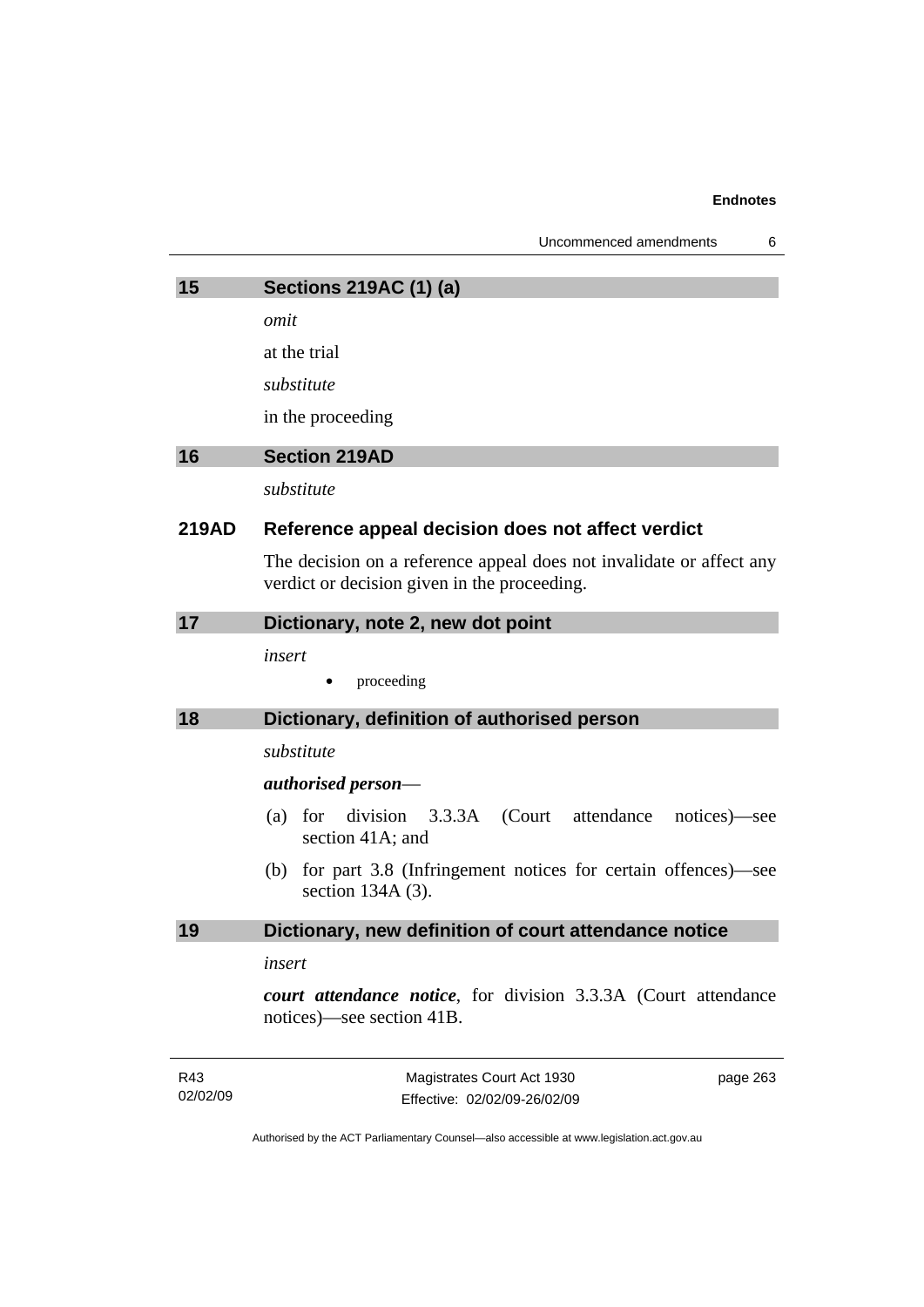| 6 |  | Uncommenced amendments |
|---|--|------------------------|
|---|--|------------------------|

### **Crimes Legislation Amendment Act 2008 A2008-44 sch 1 pt 1.11**

## **Part 1.11 Magistrates Court Act 1930**

| [1.63]<br><b>Section 17B</b> |
|------------------------------|
|------------------------------|

*omit* 

### **[1.64] Section 89A (5) (b)**

*substitute* 

(b) all the evidence for the prosecution has been taken;

### **[1.65] Section 90**

*substitute* 

### **90 Committal proceedings—prosecution evidence to be given to accused person**

- (1) This section applies if a person (the *accused person*) is charged with an indictable offence and a committal hearing is to be held in relation to the charge.
- (2) Within the period, prescribed under the rules, before the date set for the committal hearing, the informant must serve the following documents on the accused person:
	- (a) a copy of the written statements that the informant proposes to tender at the hearing;
	- (b) for each exhibit identified in the statements—a copy of the exhibit or a notice relating to inspection of it.
- (3) A copy of the documents served must be filed in the court within the period prescribed under the rules.

R43 02/02/09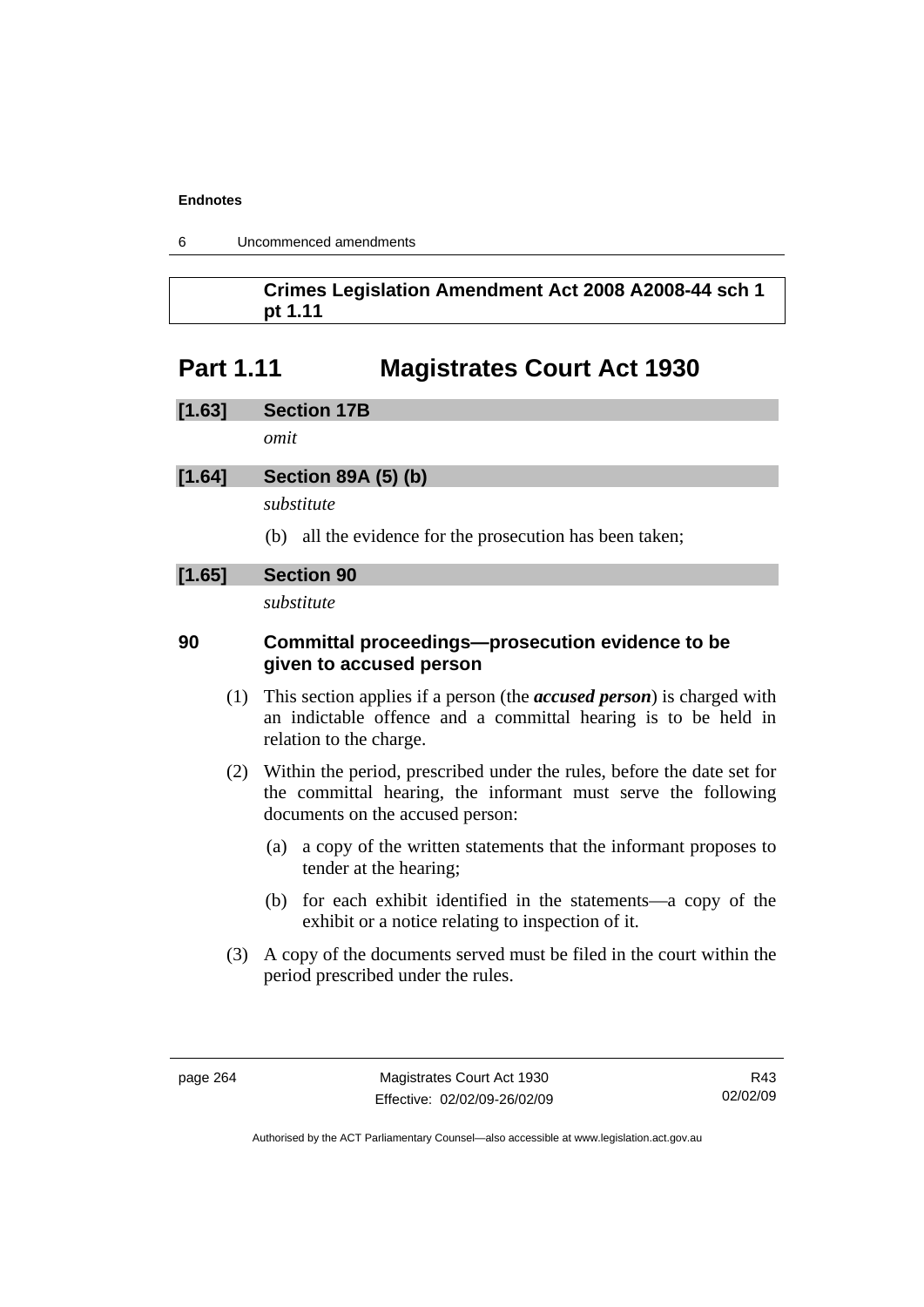- (4) Before the committal hearing, the accused person or the person's lawyer may ask the informant to allow the accused person or the person's lawyer to—
	- (a) inspect the exhibits mentioned in the notice (if any) served on the accused person under subsection (2) (b); and
	- (b) if a statement is in the form of a transcript of a recording as mentioned in section 90AA (3A)—listen to or view the recording.
- (5) The informant must comply with a request under subsection (4).
- (6) Subsection (4) (b) does not entitle the accused person or the person's lawyer to be given or make a copy of the recording.

### **[1.66] Section 90AA (1)**

### *substitute*

 (1) If the informant has served a copy of a written statement on the accused person in accordance with section 90, the court at the committal hearing must admit the statement (and any exhibit identified in it) as evidence of the matters in it unless the statement (or exhibit) is inadmissible under this section or according to the rules of evidence.

### **[1.67] Section 90AA (4) to (8)**

*omit* 

### **[1.68] Section 90AA (10) and (11)**

*substitute* 

- (10) A prosecution witness may give evidence-in-chief in person at a committal hearing only with the court's leave.
- (11) The court may give leave only—
	- (a) on application by the prosecution; and

page 265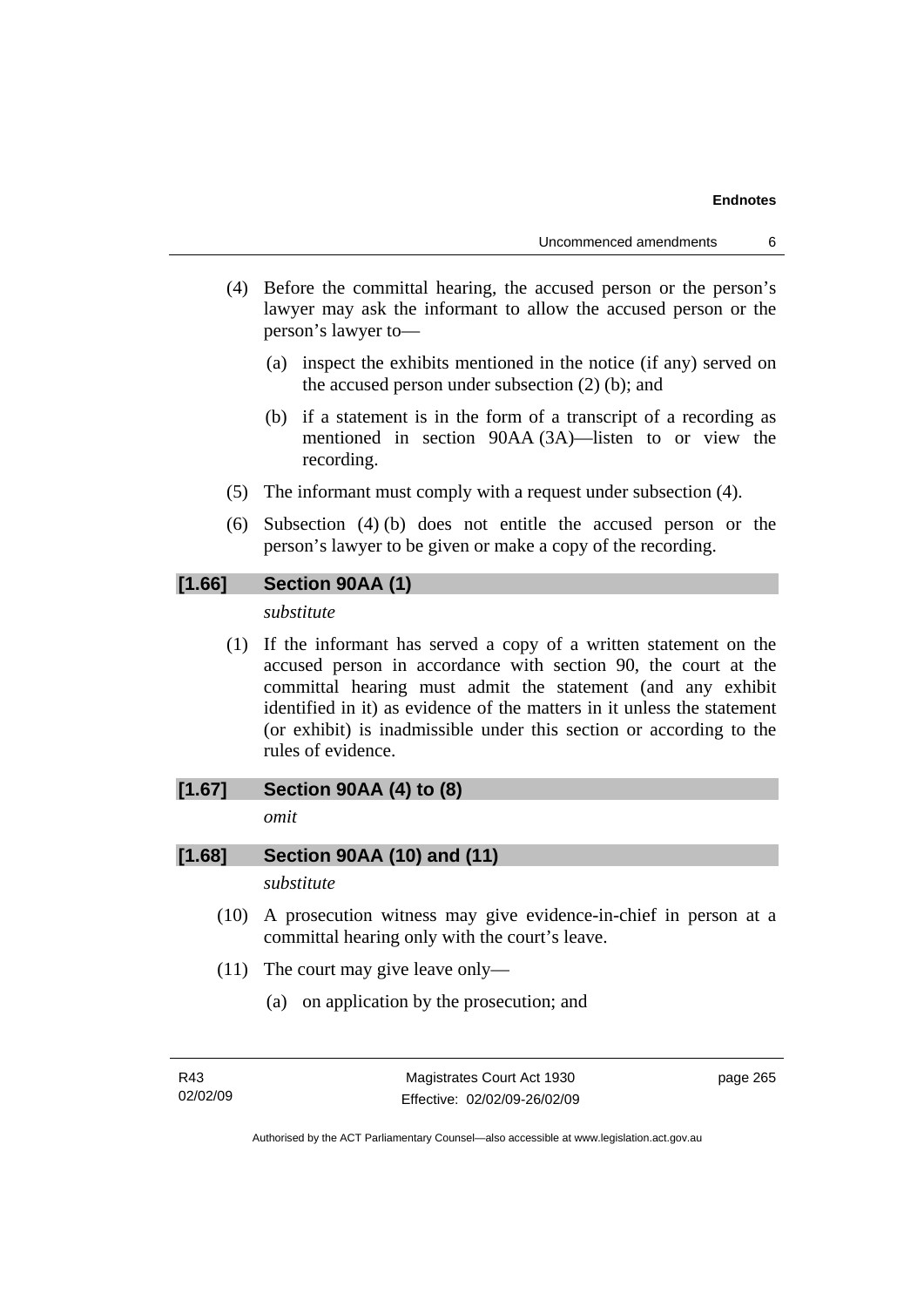| Uncommenced amendments<br>6 |  |
|-----------------------------|--|
|-----------------------------|--|

 (b) if it considers that the interests of justice cannot adequately be satisfied if the witness's evidence-in-chief is not given in person at the hearing.

### **[1.69] Section 90AA (12), definitions of** *proceeding for a sexual offence* **and** *sexual offence*

*omit* 

### **[1.70] Section 90A heading**

*substitute* 

### **90A Plea of guilty at committal hearing**

#### **[1.71] Section 90AB**

*substitute* 

### **90AB Witnesses generally not to be cross-examined at committal hearing**

- (1) A witness must not be cross-examined at a committal hearing if—
	- (a) the hearing relates to a sexual offence (whether or not it relates also to another offence); and
	- (b) the witness is a complainant in relation to the sexual offence.
- (2) A witness (other than a witness mentioned in subsection (1)) must not be cross-examined at a committal hearing unless, on application by the party seeking to cross-examine the witness, the court is satisfied that—
	- (a) the party has—
		- (i) identified an issue to which the proposed questioning relates; and
		- (ii) provided a reason why the evidence of the witness is relevant to the issue; and

page 266 Magistrates Court Act 1930 Effective: 02/02/09-26/02/09

R43 02/02/09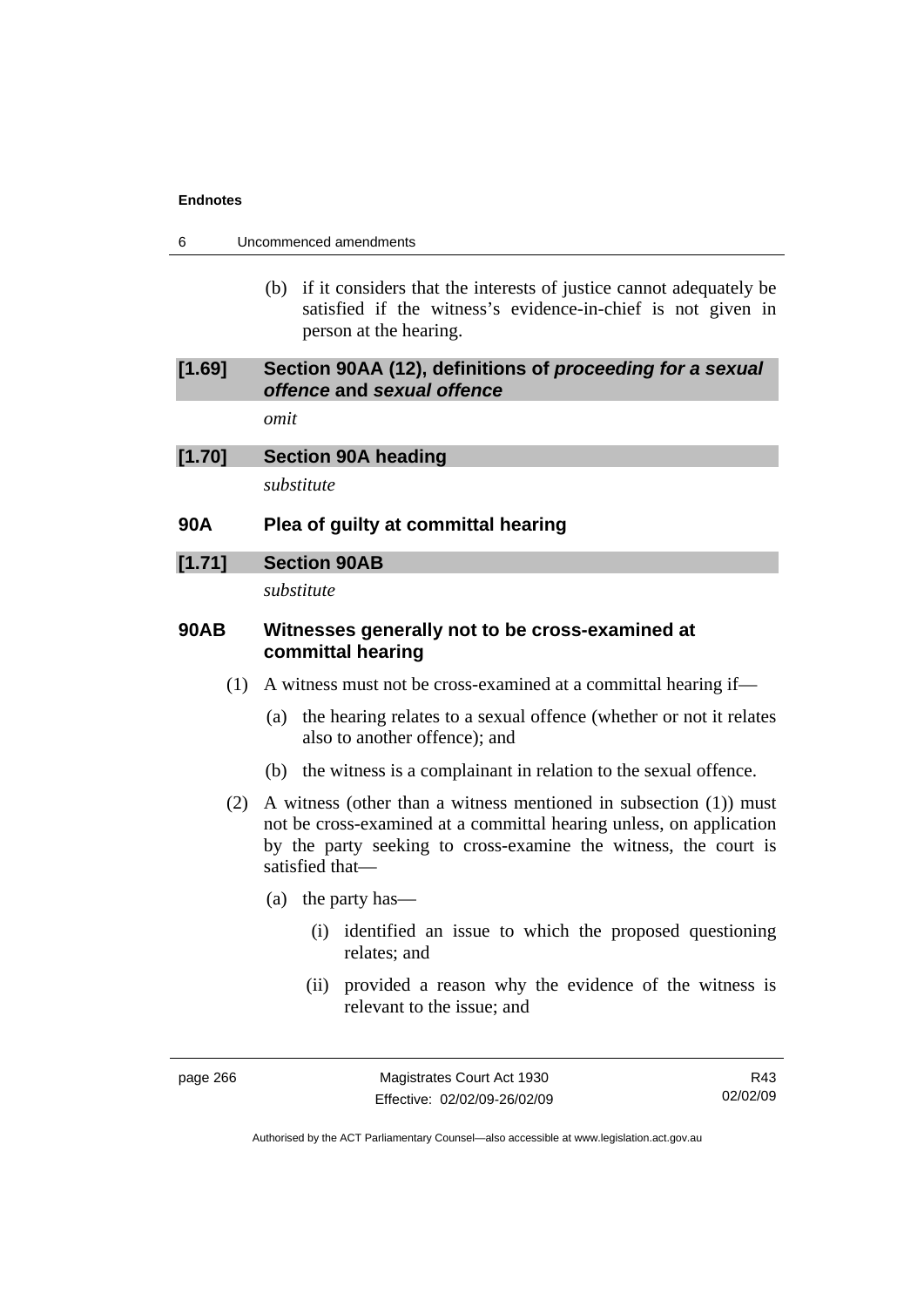- (iii) explained why the evidence disclosed by the prosecution does not address the issue; and
- (iv) identified to the court the purpose and general nature of the questions to be put to the witness to address the issue; and
- (b) the interests of justice cannot adequately be satisfied by leaving cross-examination of the witness about the issue to the trial.
- (3) In this section:

*sexual offence* means an offence against the *Crimes Act 1900*, part 3 (Sexual offences), part 4 (Female genital mutilation) or part 5 (Sexual servitude).

### **[1.72] Section 90ABA**

*substitute* 

### **90ABA Attendance of accused not required if order made under s 89A**

The accused person is not required to be present at the committal hearing if the person is excused from attending the hearing under section 89A.

### **[1.73] Section 91**

*omit* 

### **[1.74] Section 92 heading**

*substitute* 

### **91 Proceeding following prosecution evidence**

page 267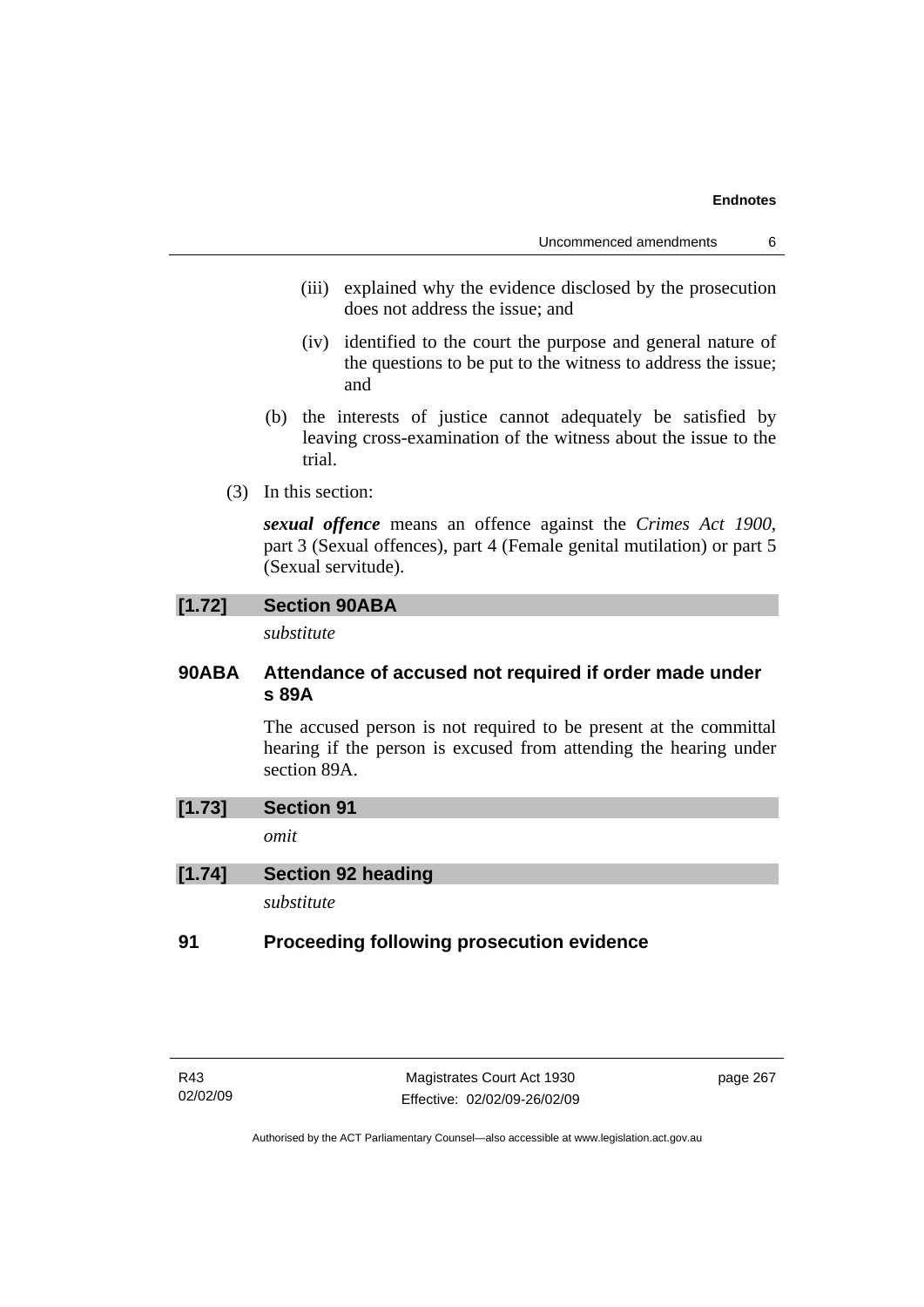6 Uncommenced amendments

### **[1.75] Section 92 (1)**

*omit everything before* 

the court must charge

*substitute* 

When all the evidence offered by the prosecution in relation to the indictable offence with which the accused person is charged has been taken,

### **[1.76] Section 94 (a) and (b)**

### *substitute*

- (a) if the court is of the opinion, having regard to all the evidence before it, that there is a reasonable prospect that the person would be convicted of the offence—commit the person for trial for the offence; or
- (b) otherwise—if the person is in custody in relation to the offence, immediately order that the person be released from custody in relation to the offence.

### **[1.77] Section 97 (a)**

*substitute* 

 (a) in a proceeding under this part, the court is of the opinion, having regard to all the evidence before it, that there is no reasonable prospect that the person would be convicted of the offence; or

### **[1.78] New section 110 (1A)**

*insert* 

- $(1)$  However, the court may proceed under subsection  $(1)$  (a) only if satisfied on reasonable grounds that the defendant—
	- (a) knows the hearing date; and

page 268 Magistrates Court Act 1930 Effective: 02/02/09-26/02/09

R43 02/02/09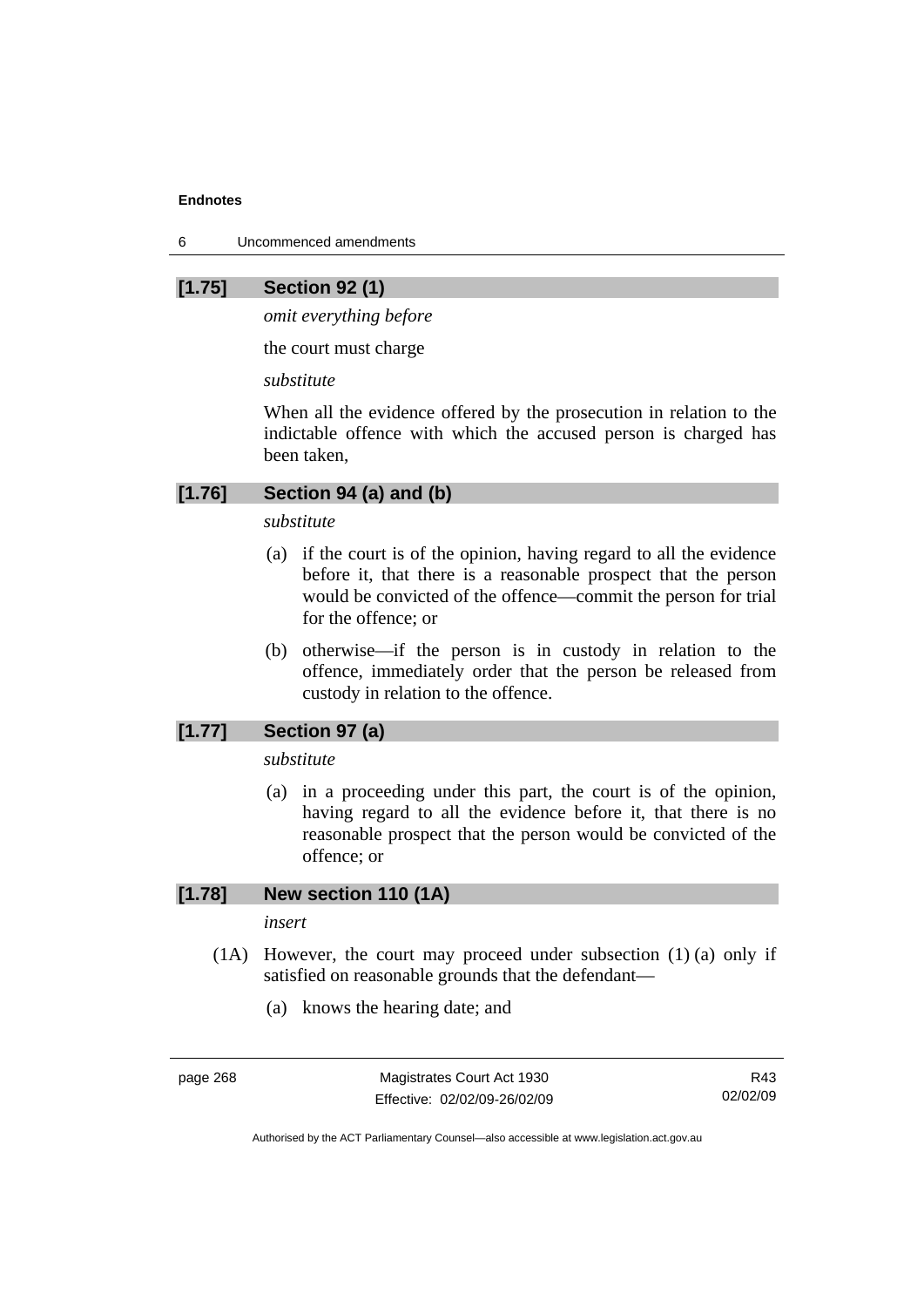- (b) understands that the court can proceed to hear and decide the case in the defendant's absence if the defendant fails to appear; and
- (c) has decided not to appear at the hearing.

### **[1.79] Section 207 (1) (c)**

### *substitute*

 (c) review appeals under division 3.10.3 (Review appeals in criminal matters).

### **[1.80] Section 219**

*substitute* 

### **219 No right of appeal under div 3.10.2 if review appeal**

- (1) A person is not entitled to appeal to the Supreme Court under this division against a decision of the Magistrates Court if the person has instituted an appeal against the decision under division 3.10.3 (Review appeals in criminal matters).
- (2) If a person institutes an appeal under division 3.10.3 in relation to a decision of the Magistrates Court, any appeal against the decision that has been instituted under this division is taken to be withdrawn.

### **[1.81] Division 3.10.3 heading**

*substitute* 

### **Division 3.10.3 Review appeals in criminal matters**

### **[1.82] Section 219B heading**

*substitute* 

### **219B Decisions subject to review appeal**

page 269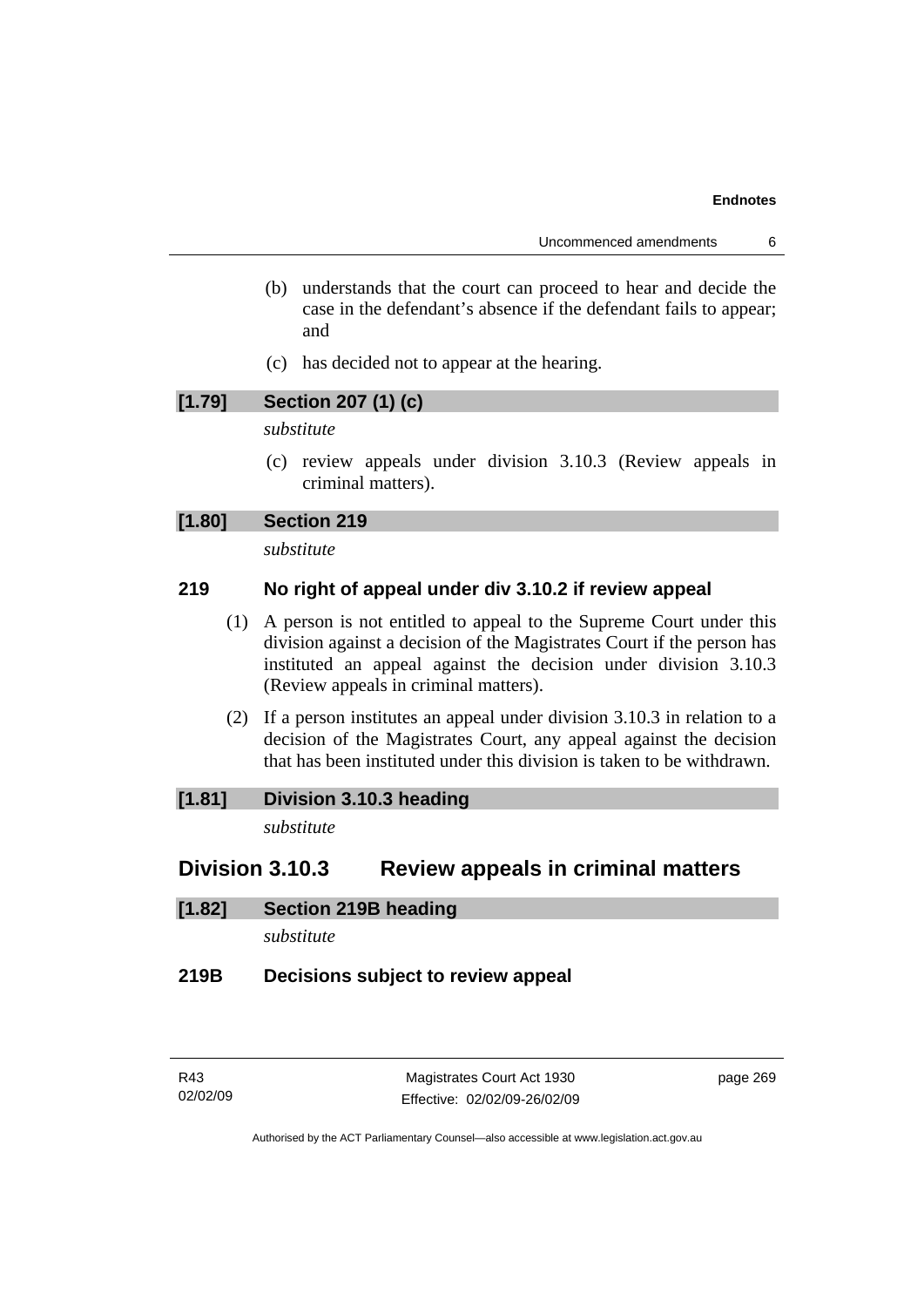6 Uncommenced amendments

### **[1.83] Section 219B (1)**

*omit everything before* 

in accordance with this division

*substitute* 

Each of the following is a decision of the Magistrates Court from which an appeal by way of review (a *review appeal*) may be made

### **[1.84] Section 219C**

*substitute* 

### **219C How review appeal is instituted**

- (1) A review appeal must be instituted by the appellant filing a notice of appeal in the Supreme Court within 28 days after the day the conviction was entered, the order or decision was made or the sentence or penalty imposed, or within any further time the Supreme Court allows.
- (2) As soon as practicable after instituting the appeal, the appellant must—
	- (a) file a copy of the notice of appeal in the Magistrates Court; and
	- (b) serve a copy of the notice of appeal on—
		- (i) for an appeal mentioned in section 219B (1) (b) or  $(c)$  the director of public prosecutions; and
		- (ii) for any other appeal—the person who was the defendant in the proceeding in the Magistrates Court.

### **219D Grounds for review**

The Supreme Court may review a decision of the Magistrates Court under this division on any 1 or more of the following grounds:

 (a) that there was a prima facie case of error or mistake on the part of the Magistrates Court;

| page 270 | Magistrates Court Act 1930   | R43      |
|----------|------------------------------|----------|
|          | Effective: 02/02/09-26/02/09 | 02/02/09 |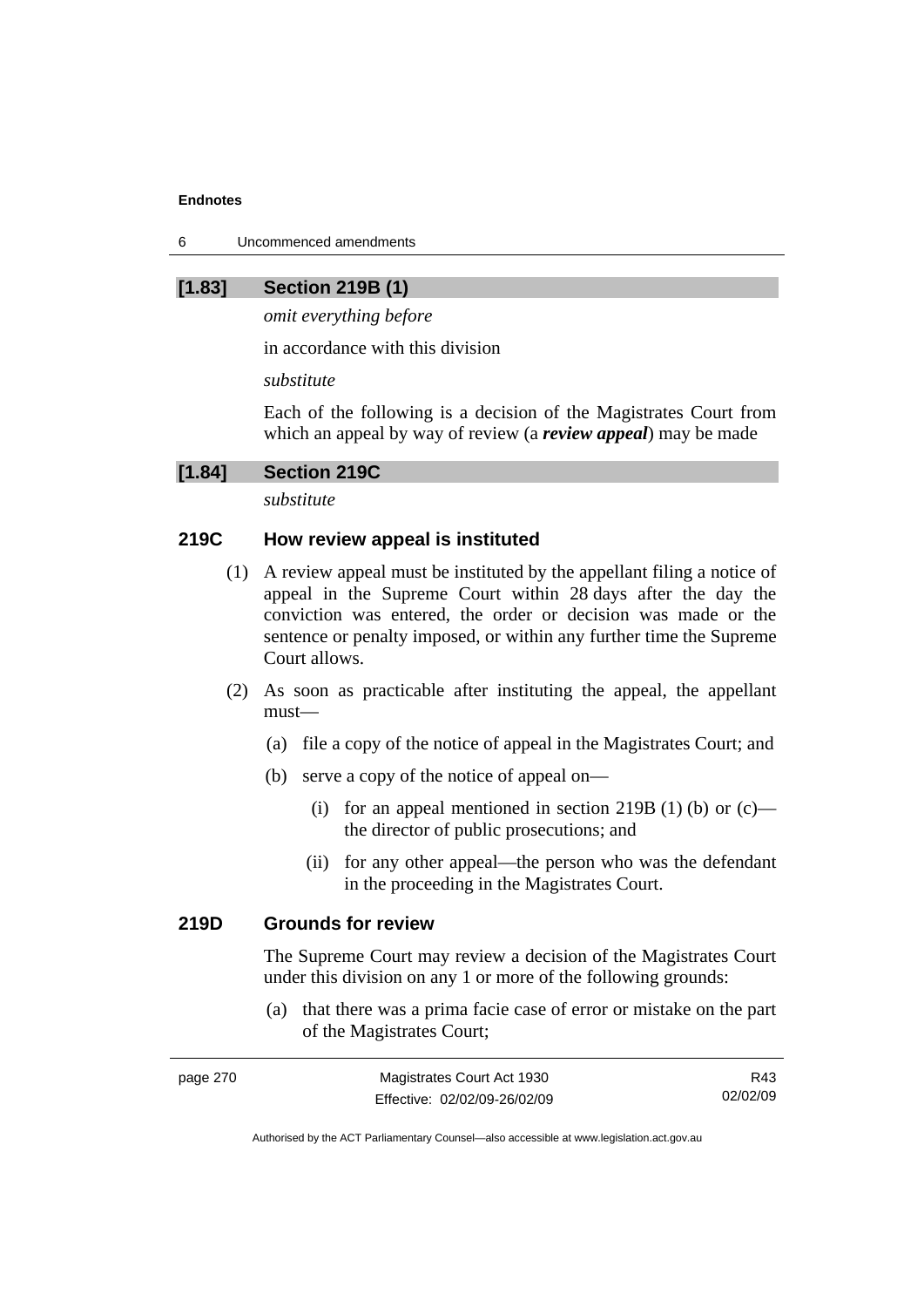- (b) that the Magistrates Court did not have jurisdiction or authority to make the decision;
- (c) that the decision of the Magistrates Court should not in law have been made;
- (d) for a decision mentioned in section  $219B(1)$  (d) or (e)—that, in the circumstances of the case, the decision should not have been made;
- (e) for a decision mentioned in section 219B (1) (f)—that the sentence or penalty was manifestly inadequate or otherwise in error.

### **219E Report by Magistrate**

On a review appeal, the Supreme Court may, if it considers appropriate, make an order requiring the magistrate by whom the Magistrates Court was constituted to give to the Supreme Court a report setting out the reasons for the decision of the Magistrates Court and any facts or matters that in the view of the magistrate were relevant to the decision of the Magistrates Court.

### **[1.85] Section 219F (1)**

*substitute* 

- (1) On a review appeal, the Supreme Court may, after considering the evidence before the Magistrates Court and any further evidence called by leave of the Supreme Court—
	- (a) dismiss the appeal if satisfied that the decision of the Magistrates Court should be confirmed; or
	- (b) set aside or quash, in whole or part, or otherwise vary or amend, the decision of the Magistrates Court.

page 271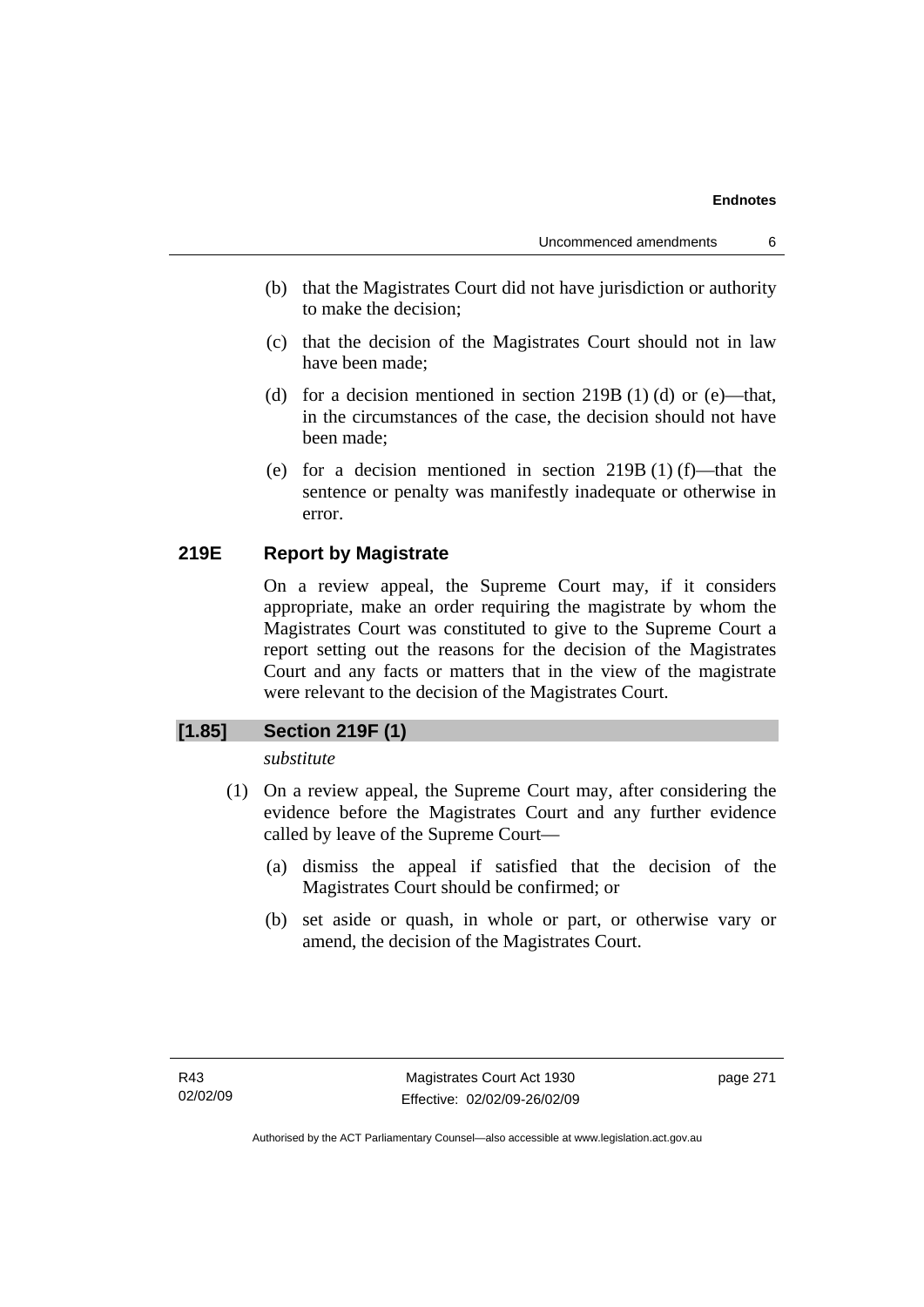6 Uncommenced amendments

### **[1.86] Section 219F (2) (b)**

*omit* 

preliminary examination

*substitute* 

committal hearing

### **[1.87] Section 219F (5) and (6)**

*substitute* 

- (5) The Supreme Court may, despite the ground or any of the grounds for review mentioned in section 219D being established, dismiss the appeal if the court considers that no substantial miscarriage of justice has happened.
- (6) On the dismissal of an appeal, the decision of the Magistrates Court appealed from may be enforced, executed or given effect to as if the appeal had not been instituted.

### **[1.88] Section 219F (9)**

*substitute* 

 (9) Subsection (8) applies whether the Supreme Court dismisses the appeal or exercises any of the other powers given to it by this section.

### **[1.89] Section 244**

*substitute* 

### **244 Costs in criminal matters**

- (1) The power of the court to award costs is subject to the following:
	- (a) if the court makes a conviction or order in favour of the informant—it may order that the defendant must pay to the informant the informant's costs;

page 272 Magistrates Court Act 1930 Effective: 02/02/09-26/02/09

R43 02/02/09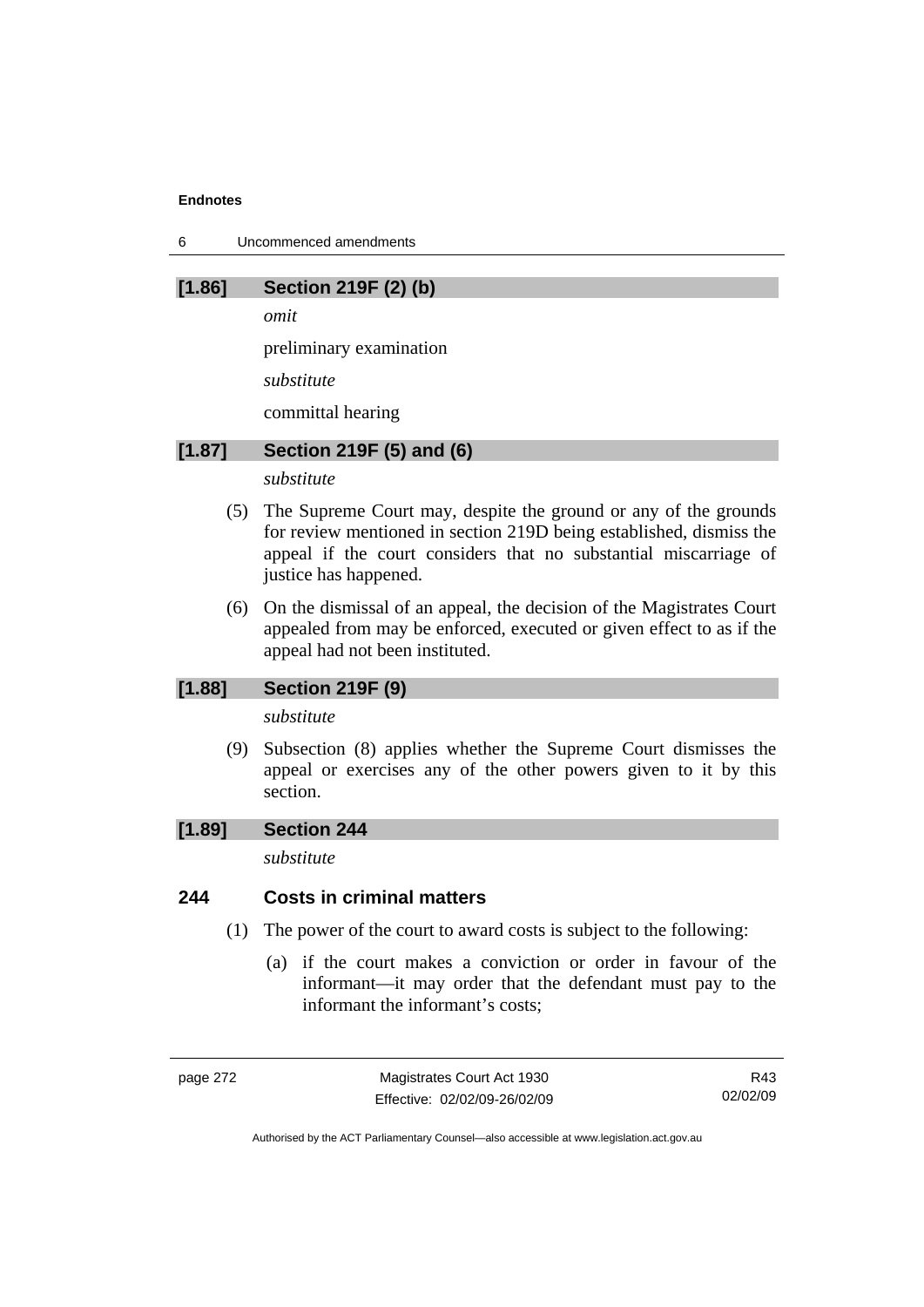- (b) if the court dismisses the information, or makes an order in favour of the defendant—it may order that the informant must pay to the defendant the defendant's costs;
- (c) if a matter is adjourned—the court may order that the costs of and caused by the adjournment be paid by any party to any other party;
- (d) costs ordered to be paid—
	- (i) must be awarded in the way prescribed by regulation; and
	- (ii) may be recovered under the rules about the enforcement of judgments of the court in civil proceedings.
- (2) Subject to any order of the court, the expenses of a person who attends at court to give evidence or to produce documents must be allowed to the person (whether or not they have been examined or produced documents and whether or not they were subpoenaed to attend).

#### **[1.90] Section 289 (2)**

#### *substitute*

 (2) Section 288 does not apply to the committal hearing for an indictable offence alleged to have been committed jointly by a child and an adult if a magistrate, having regard to the nature of the alleged offence and the time and expense involved in carrying out the committal hearings separately, orders that the section does not apply.

R43 02/02/09

Magistrates Court Act 1930 Effective: 02/02/09-26/02/09 page 273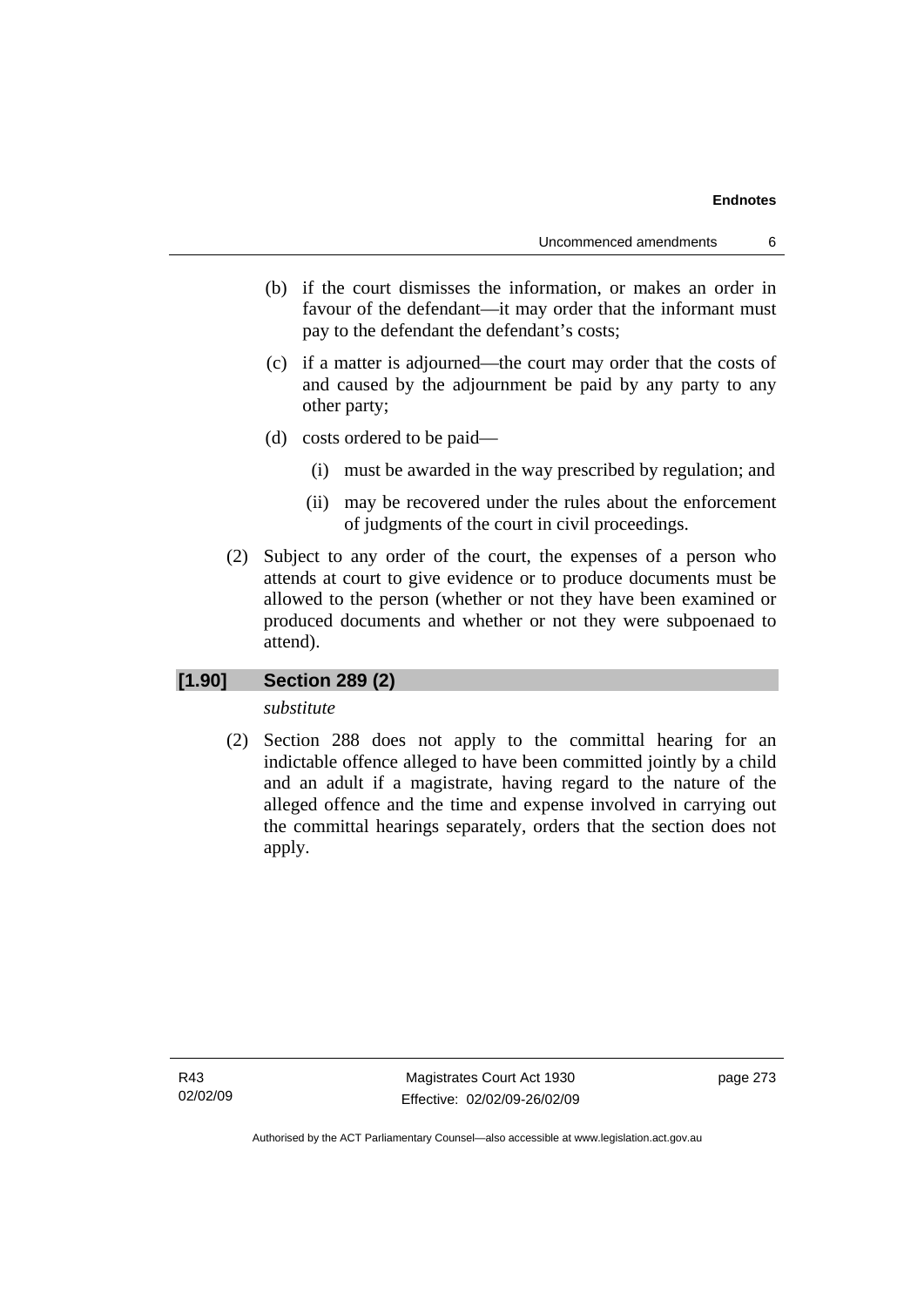6 Uncommenced amendments

## **[1.91] New chapter 11**

*insert* 

# **Chapter 11 Transitional—Crimes Legislation Amendment Act 2008**

#### **450 Application of amendments—indictable offences**

(1) In this section:

*commencement day* means the day the *Crimes Legislation Amendment Act 2008*, part 1.10 (Legislation Act 2001) commences.

- (2) This section applies if, before the commencement day—
	- (a) a person has been committed to the Supreme Court under this Act in relation to an offence punishable by imprisonment for longer than 1 year but not longer than 2 years; and
	- (b) the matter has not been finally decided.
- (3) The Supreme Court may deal with the matter as if the offence were still an indictable offence.

## **451 Application of certain other amendments**

- (1) The amendments of the following provisions made by the *Crimes Legislation Amendment Act 2008* do not apply to a proceeding for an offence if the hearing in the proceeding has started before the amendments commence:
	- (a) section 90AA;
	- (b) section 90AB;
	- (c) section 90ABA;
	- (d) section 92;

page 274 Magistrates Court Act 1930 Effective: 02/02/09-26/02/09

R43 02/02/09

Authorised by the ACT Parliamentary Counsel—also accessible at www.legislation.act.gov.au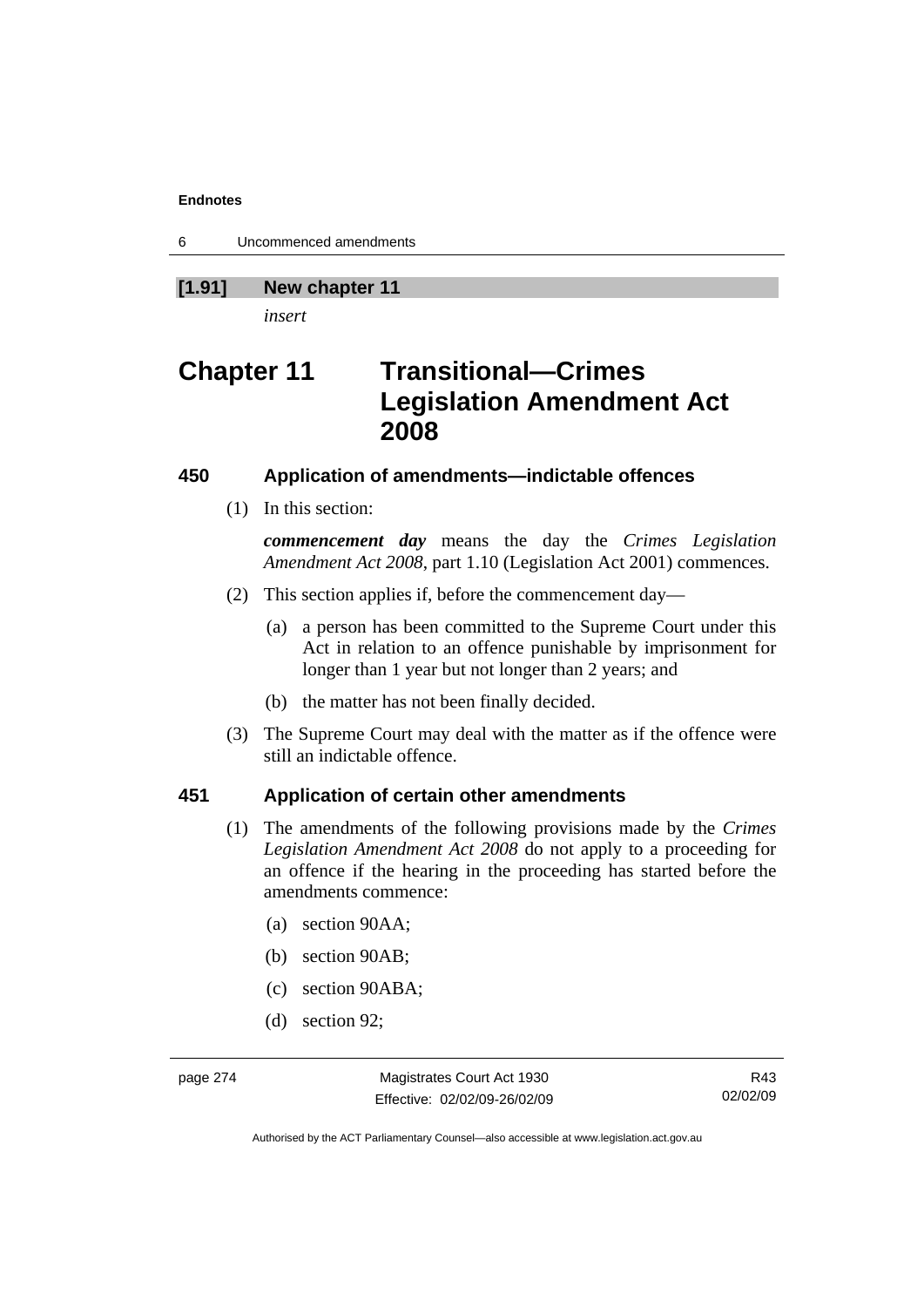- (e) section 94;
- (f) section 97;
- (g) section 110.
- (2) The amendments of part 3.10 (Criminal appeals) made by the *Crimes Legislation Amendment Act 2008* do not apply to a proceeding on an appeal if the proceeding has started before the amendments commence.

#### **452 Transitional regulations**

- (1) A regulation may prescribe transitional matters necessary or convenient to be prescribed because of the enactment of the *Crimes Legislation Amendment Act 2008*.
- (2) A regulation may modify this chapter (including in relation to another territory law) to make provision in relation to anything that, in the Executive's opinion, is not, or is not adequately or appropriately, dealt with in this chapter.
- (3) A regulation under subsection (2) has effect despite anything else in this Act or another territory law.

## **453 Expiry—ch 11**

This chapter expires 1 year after the day it commences.

## **[1.92] Dictionary, new definition of** *review appeal*

#### *insert*

*review appeal*, for division 1.10.3 (Review appeals in criminal matters)—see section 219B (1).